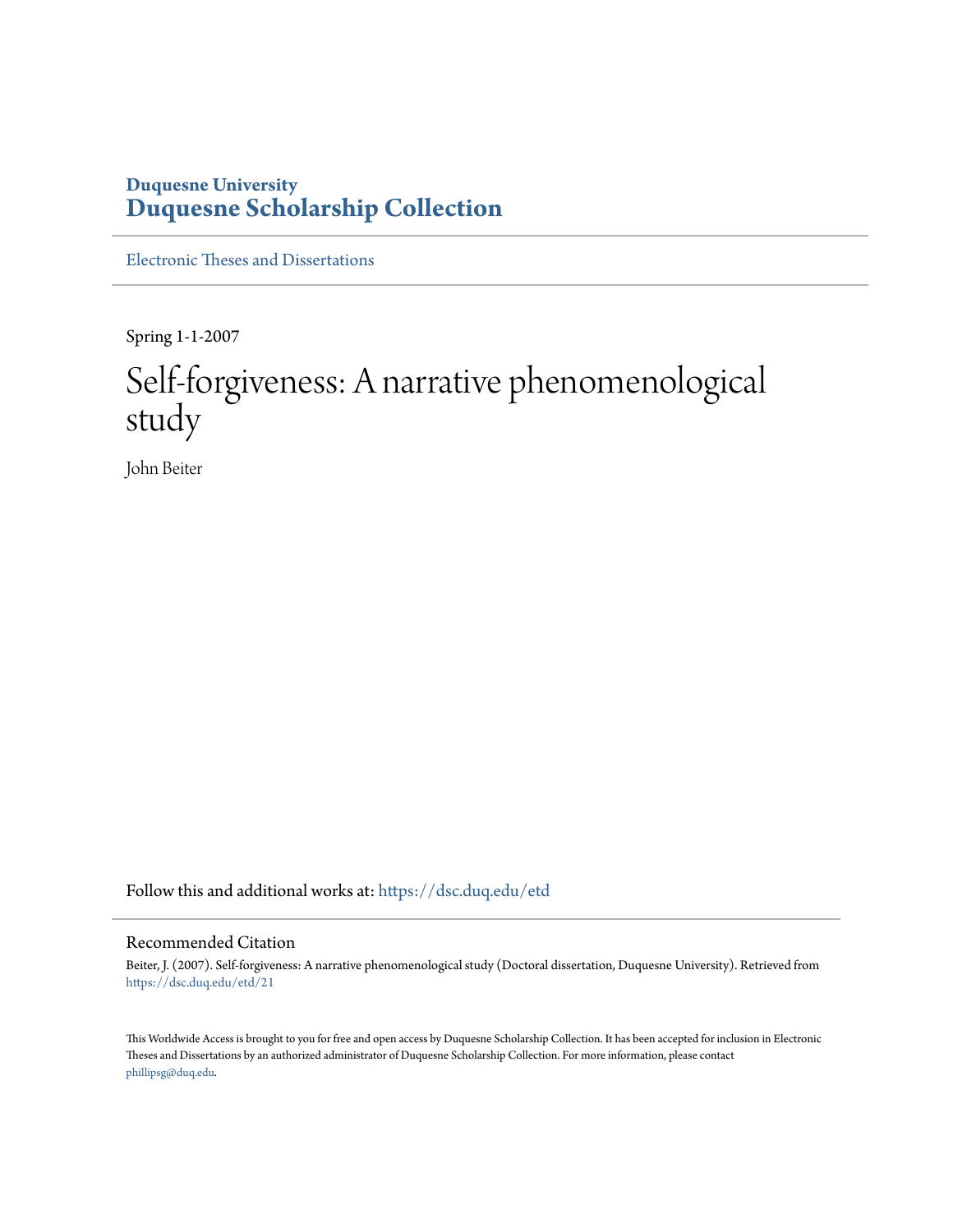Self-forgiveness: A narrative phenomenological study

A Dissertation

Presented to the Faculty

## of the Psychology Department

McAnulty College and Graduate School of Liberal Arts

Duquesne University

in partial fulfillment of

the requirements for the degree of

Doctor of Philosophy

by

John W. Beiter

March 2007

Director: Leswin Laubscher, Ph.D. Reader: Michael Sipiora, Ph.D. Reader: Will W. Adams, Ph.D.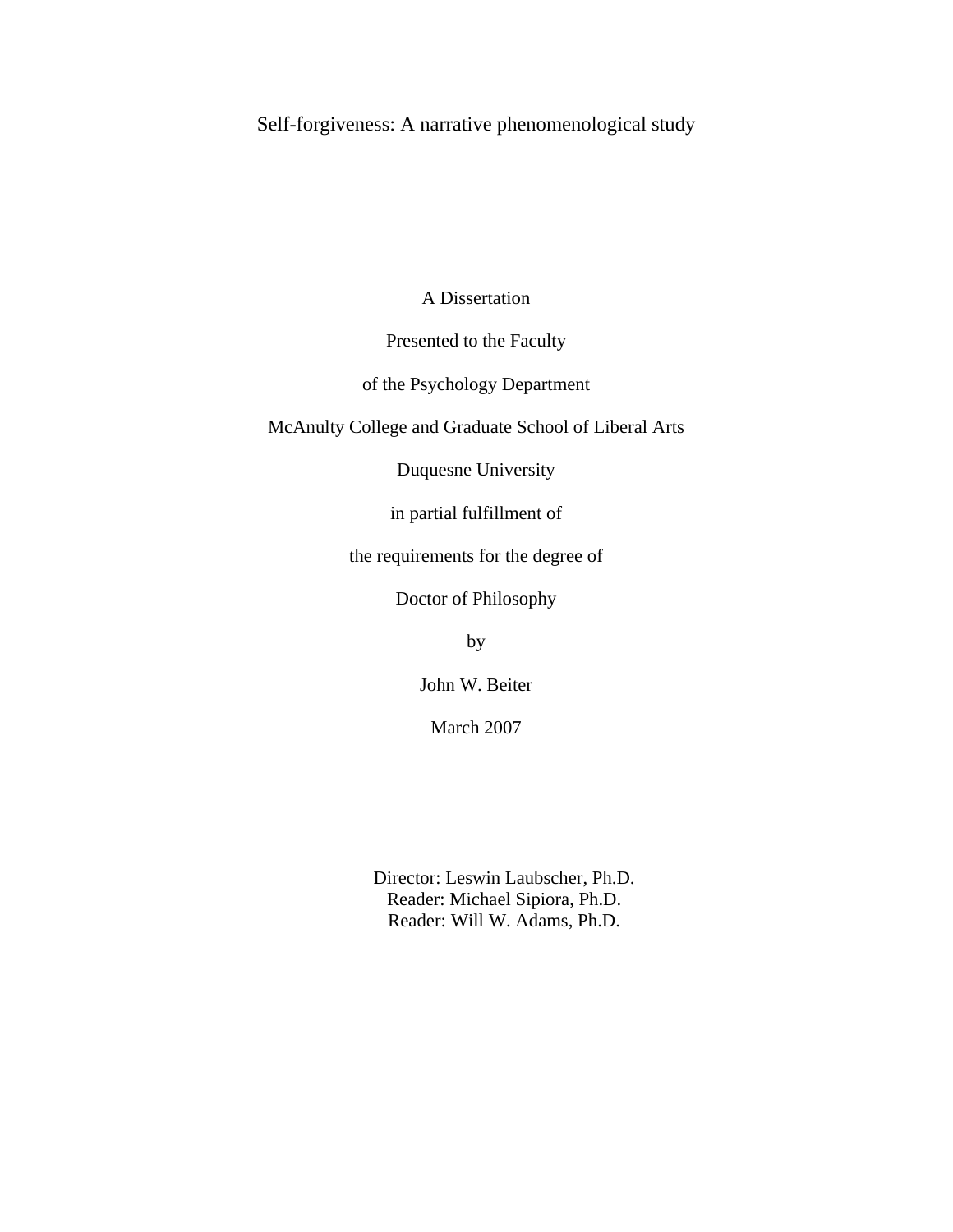#### Acknowledgements

I would like to acknowledge the tremendous effort, patience, wisdom, guidance and matching enthusiasm Dr. Leswin Laubscher was so gracious to offer me through the entire process from conception to completion. I cannot thank you enough. I would like to acknowledge and thank my committee, Dr. Michael Sipiora and Dr. Will Adams for their suggestions and support throughout this project.

I would like to acknowledge all my friends, work colleagues and family members for lovingly listening to me as I formulated my thoughts and shared with them my enthusiastic understanding of this spiritually moving work.

I want to acknowledge my research participants and the courageous effort they put forth in supporting me by sharing selflessly.

Lastly, I wanted to thank all the clients that I have had the honor to serve these past years toward the fulfillment of my dream.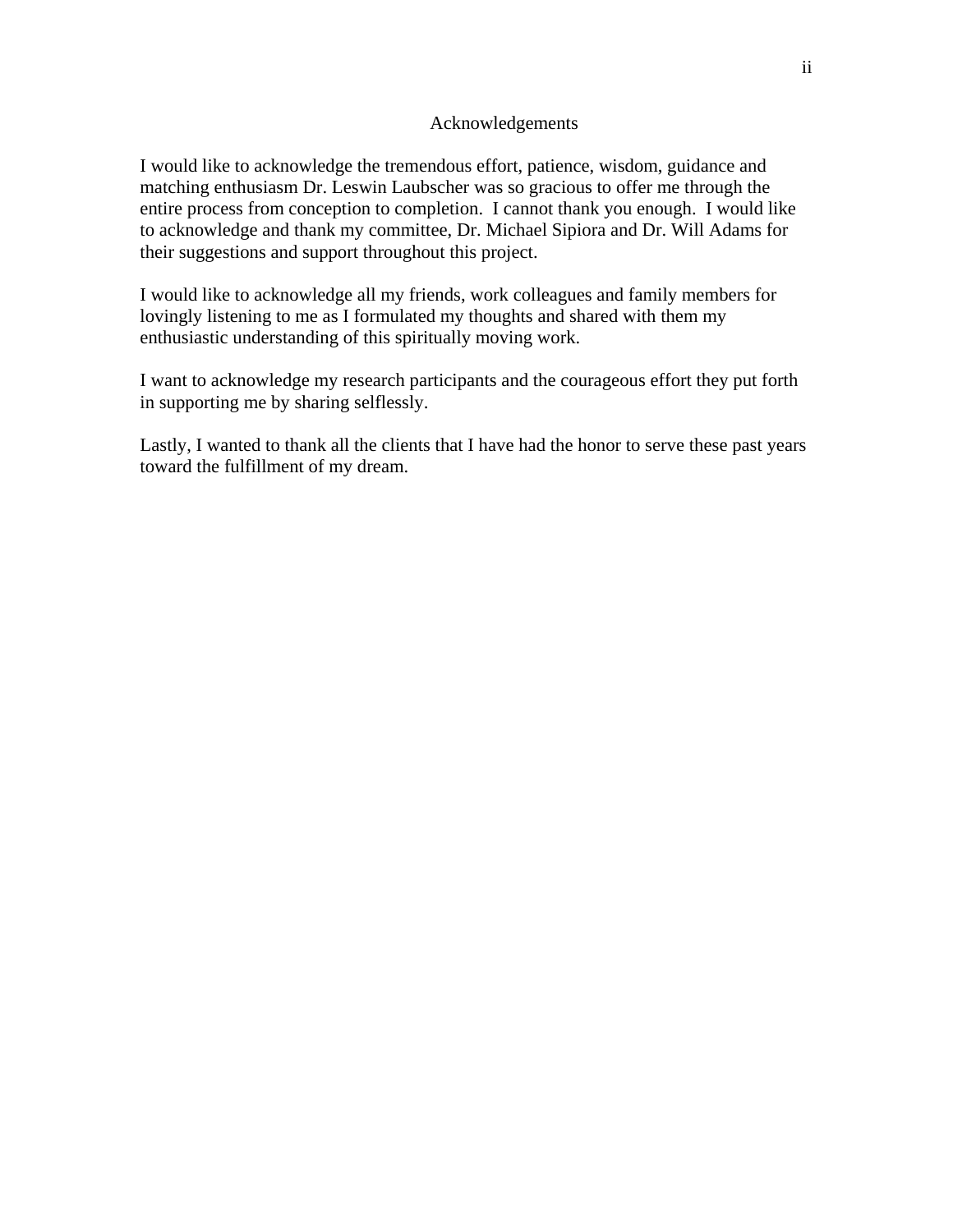### Dedication

This dissertation is dedicated to my son, who selflessly supported me and continually reminded me through his love how important completing this journey together was even when we were physically apart...I love you!

To my mother who cared for me in immeasurable ways as only a loving Mom could and for always encouraging me to do my best and let God do the rest.

To my Dad, who is no longer alive, thanks for telling me you were proud of the path I chose and for guiding me along the way.

To Renee, who through thick and thin, ups and downs was always there and helped keep my attitude positive and forever forward.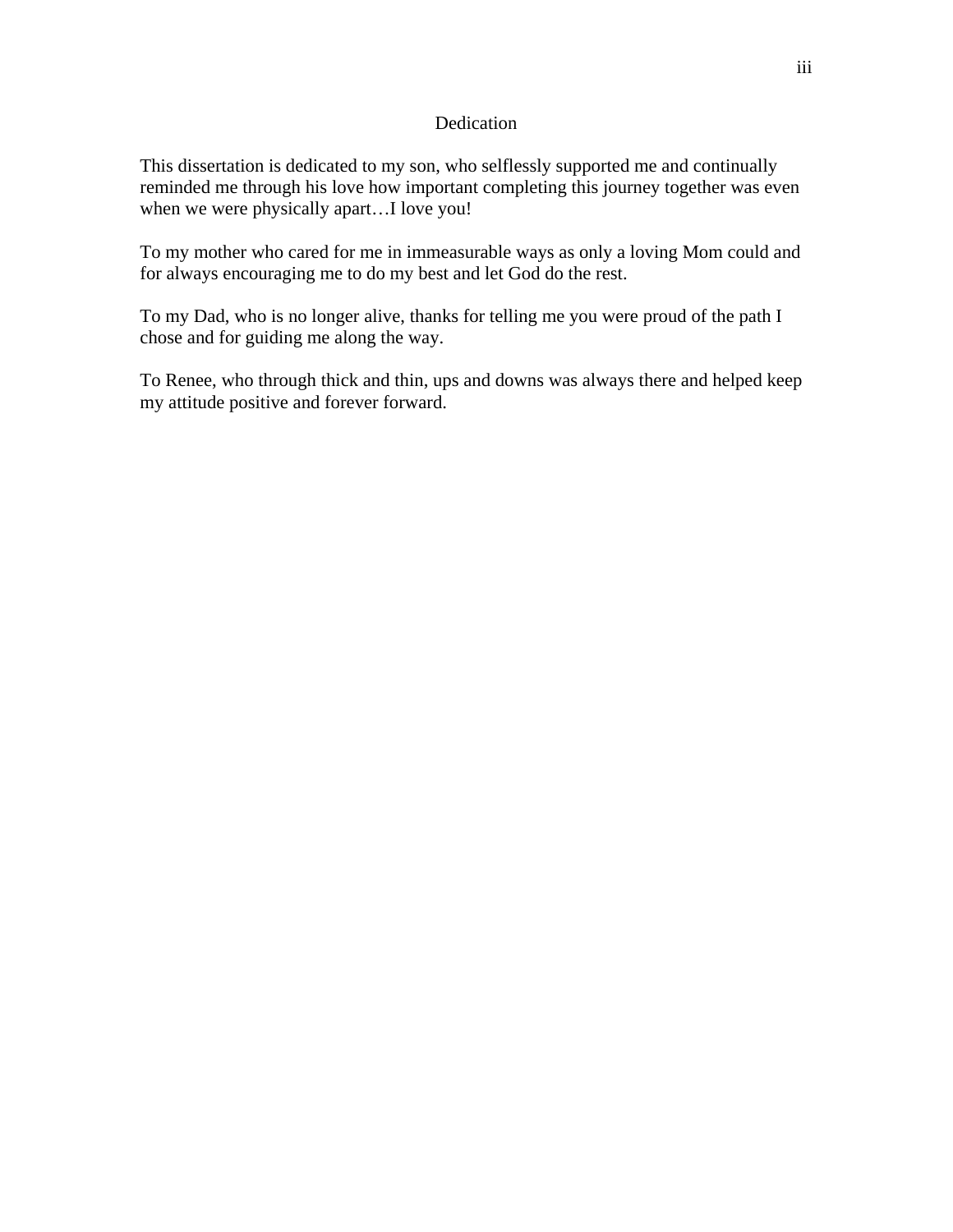## Contents

| I.                                 | Introduction             |                                                           | 1   |
|------------------------------------|--------------------------|-----------------------------------------------------------|-----|
| II.                                | <b>Literature Review</b> |                                                           | 8   |
|                                    |                          | Forgiveness                                               | 8   |
|                                    |                          | Self-forgiveness                                          | 29  |
| III.                               |                          | Motivation, Method & Procedures                           | 36  |
|                                    |                          | Motivation                                                | 36  |
|                                    |                          | Method                                                    | 38  |
|                                    |                          | Procedure                                                 | 48  |
| IV.                                |                          | <b>Results</b>                                            | 56  |
|                                    |                          | Interview with Lois                                       | 58  |
|                                    | $\overline{\phantom{0}}$ | Interview with Max                                        | 70  |
|                                    |                          | Interview with Joyce                                      | 82  |
|                                    |                          | Thematic similarities and differences across participants | 92  |
| V.                                 |                          | Discussion & Conclusions                                  | 98  |
|                                    |                          | Foundational narrative thematics                          | 98  |
|                                    |                          | Revisiting the literature                                 | 117 |
|                                    |                          | Challenging the literature                                | 127 |
|                                    |                          | Conclusions                                               | 129 |
| Reference List                     |                          |                                                           | 131 |
| Appendix $I$ – Consent Form        |                          |                                                           | 136 |
| Appendix II – Interview with Lois  |                          |                                                           | 138 |
| Appendix III – Interview with Max  |                          |                                                           | 148 |
| Appendix IV – Interview with Joyce |                          |                                                           | 160 |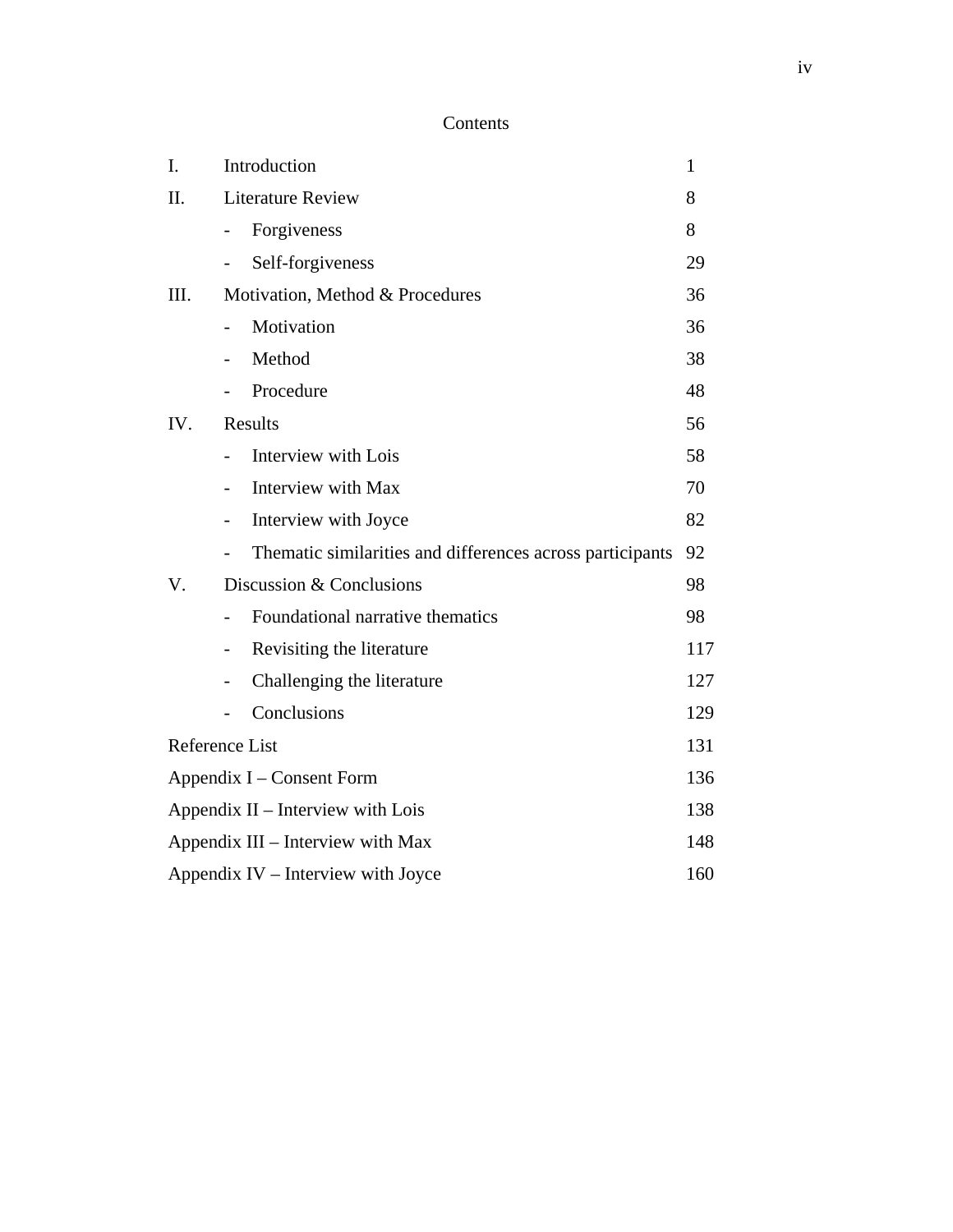#### *Abstract*

This dissertation critically explored both theoretical and research findings pertaining to self-forgiveness, especially as it related to psychology. An important, though rather apparent finding or conclusion derived from this literature review was that there is an astounding paucity of both theoretical and research work about selfforgiveness within psychology. This lack or shortcoming holds, surprisingly, even in those disciplines perhaps associated more intuitively with self-forgiveness, for example theological and religious studies, and philosophy. Moreover, a contamination, conflation, or supplementarity characterized the relationship between forgiveness and selfforgiveness, such that no clear consensus exists with respect to the distinctions or similarities between those concepts. Additionally, it seemed clear that the very understanding of self-forgiveness (both academic and lay) is premised on, or seriously mediated by, cultural and religious influences, such as the primacy of a retributive "eyefor-an-eye" response to perceived wrongs, over that of forgiveness. This dissertation consequently attempted to contribute to lacunae in both the psychological research and theoretical literature. To that end, an interpretive study was undertaken. Three research participants, all of who reported an instance of self-forgiveness, were interviewed at great length and depth, their stories providing the data for this research. Using the theoretical insights of Paul Ricoeur (Ricoeur 1985) and Daniel Polkinghorne (Polkinghorne 1983, 1989, 2005) as departure point, the data was analyzed in terms of the manner in which humans make sense of their lives in narrative. Results indicate a severe disjuncture between the experience of self-forgiveness and the common-sense cultural understanding, as well as the dominant academic understanding thereof, primarily and fundamentally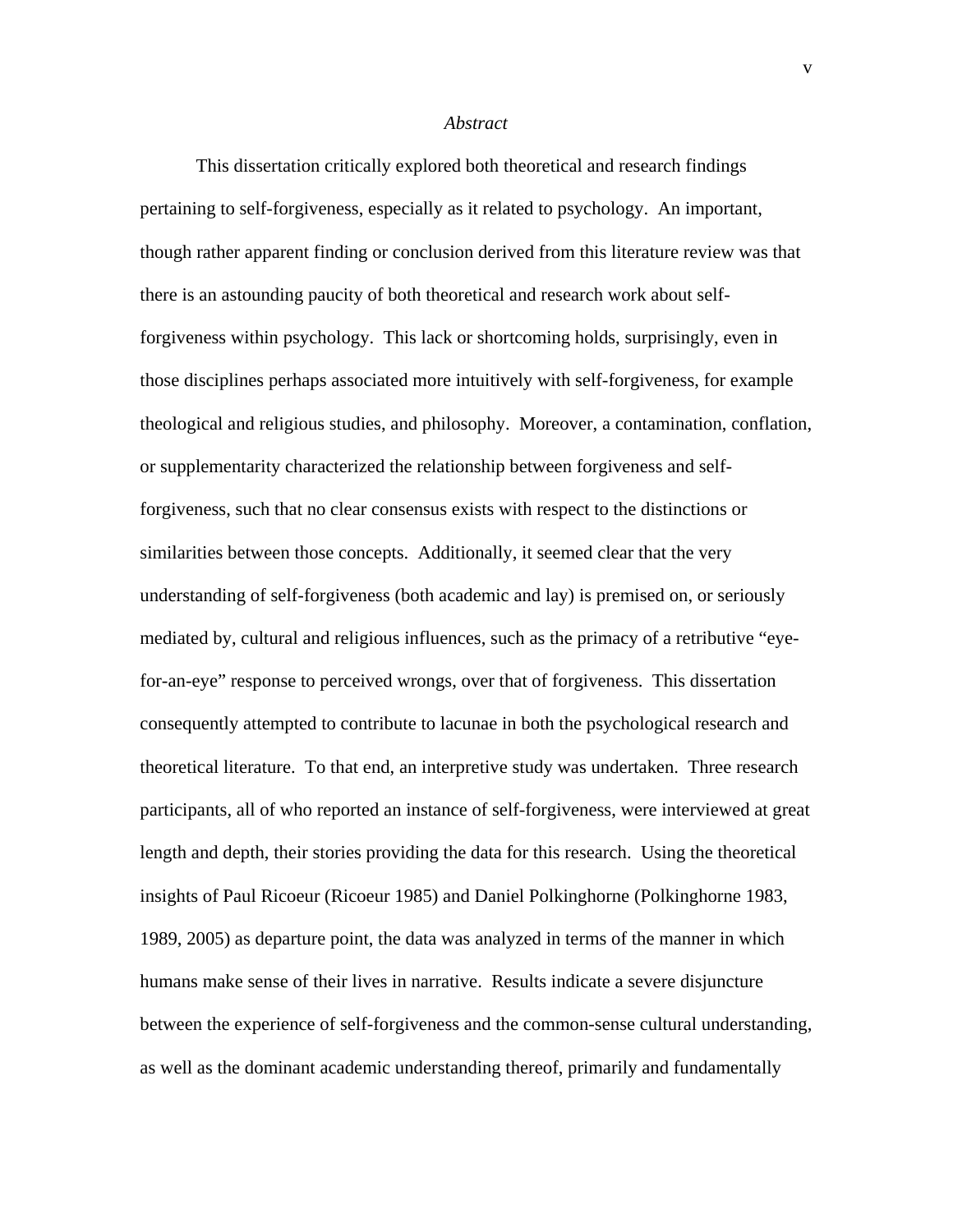inasmuch as the path to self-forgiveness seems to pivot on the suspension of the belief in, or the appropriation of the right to, an eye-for-an-eye retribution toward self [or other]. Undoubtedly the primary finding of the research, the implications are far-reaching and dramatic, not only with respect to a theoretical challenge to prevailing concepts of forgiveness and self-forgiveness, but also in the applied and clinical sphere of psychotherapy. In addition, the research suggests the interconnectedness of selfforgiveness with interpersonal forgiveness – forgiving another. These are not separate and distinct concepts but interrelated such that the forgiveness of another can only be granted by first forgiving oneself.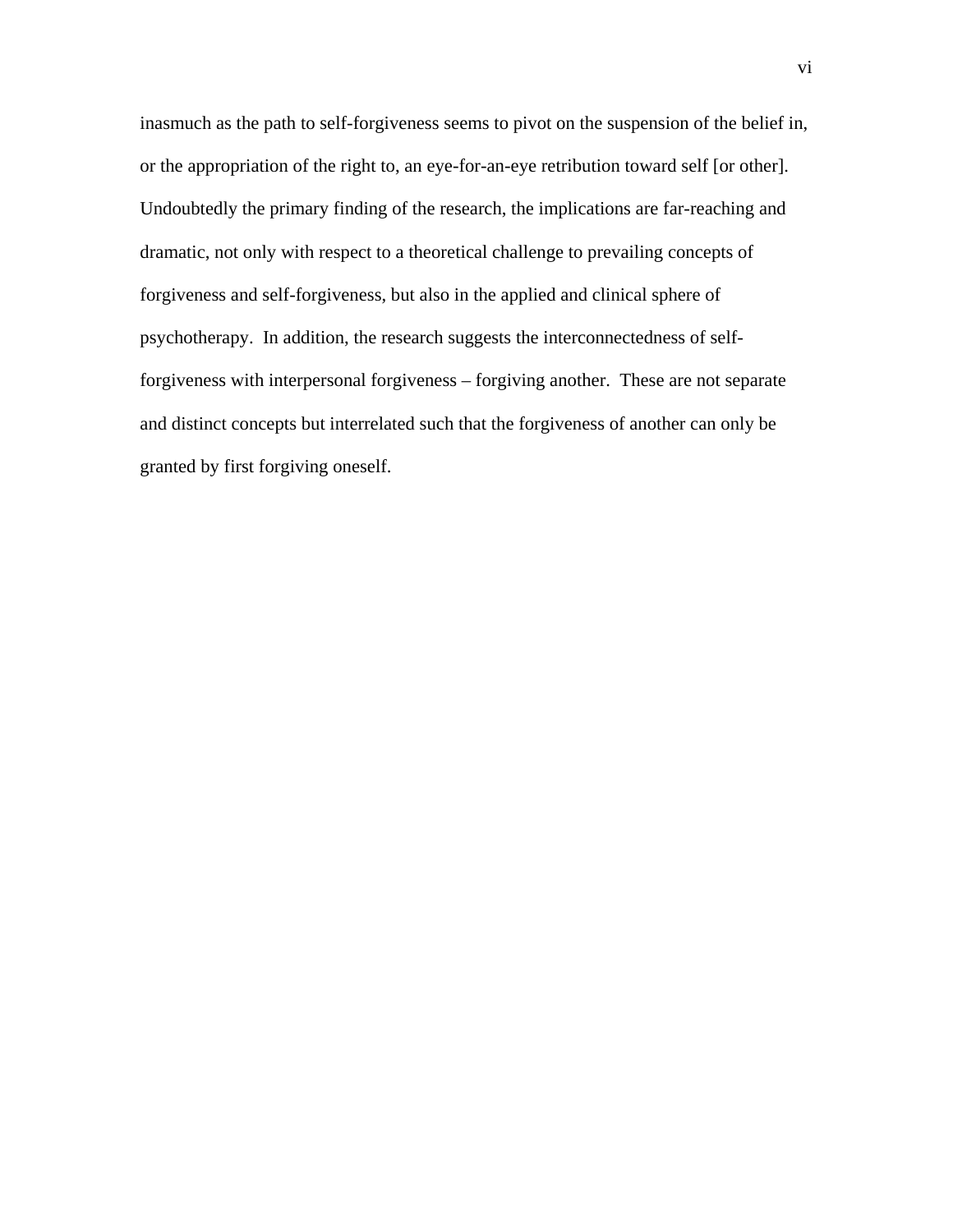#### Chapter 1: Introduction

As a clinician, it seemed to me that so many of my clients sought relief from wrongs they felt they had committed against themselves and/or others. In a general sense, it felt as if the dynamic that was involved in this process in some way or other pertained to forgiveness in general, and self-forgiveness in particular. In fact, some clients named the process directly as relating to forgiveness, and one particular client told me repeatedly that while he seemed capable of forgiving others, he was not able to forgive himself for certain choices he made. While I could understand what the client was saying at some logical and cognitive level, I knew there was an understanding of the process that eluded me, and that I deeply desired. In fact, I increasingly came to feel that this inability to forgive the self stood in the way of optimal therapeutic progress. Other clients, as well, seemed unable to let go of negative feelings associated with choices they made or events they were party to, in a sense, to forgive themselves for those choices or their participation in certain experiences and events. Hence, I became particularly interested in the notion of self-forgiveness, beyond and in addition to the broader concept of forgiveness itself. It became increasingly important for me to understand what a client knew, or thought about forgiveness, and how they had experienced it.

#### An initial understanding of Self-Forgiveness

Reflecting back on those therapeutic dialogues and exchanges referenced above, it seemed that most of my clients talked about and understood self-forgiveness almost exclusively or primarily in an overtly cognitive manner. Many would reference what others had to say about the topic, often relying on biblical teachings from their religious upbringings as a source of their knowledge, but even for something so intimately part of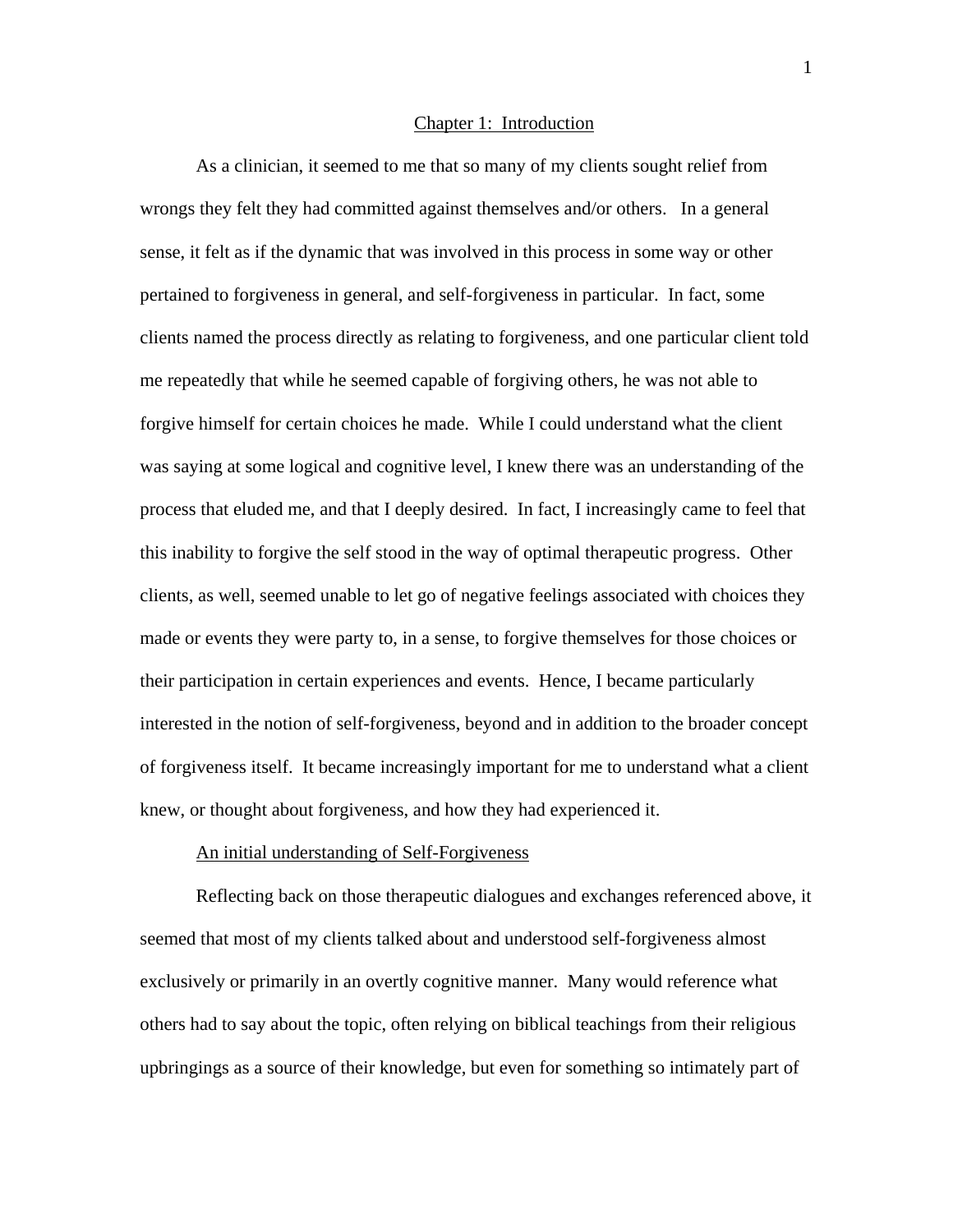the individual's identity as religion, there still seemed to be something missing. The topic still seemed intellectualized and somewhat removed from intimate, personal experience. In fact, it was precisely this sense of an experiential and affective component to understanding self-forgiveness that struck me as missing. This was true not only at the level of relating what clients thought forgiveness and/or self-forgiveness "was", but also in that they had so few models for (self) forgiveness, both in public life and in their more intimate circle of friends and family, from whom they could draw for a fuller experiential and affective sense of what it might be about. Indeed, I particularly noticed, at this initial phase of the dissertation interest, how few clients reported having experienced, or being capable of, self-forgiveness and/or forgiveness; for that matter, how few instances there were of forgiveness and self-forgiveness in secular, public life in general.

Another dynamic that struck me early, even before any serious or formal research into self-forgiveness was undertaken, and mostly from therapeutic conversations with clients, related to a seeming confusion between self-forgiveness and forgiveness. Sometimes clients would speak about the process or suggest that the process was distinct and separable, while at other times it seemed as if they simply meant one and the same dynamic or process. Some clients, for example, told me on numerous occasions that others told her/him that s/he was forgiven, or that God had forgiven her/him, but that it was not enough inasmuch as the client could not forgive her/himself. In these cases, clearly, there seemed to be the assumption of two kinds of processes, of a distinction between forgiveness and self-forgiveness. In other cases, this distinction was much less obvious.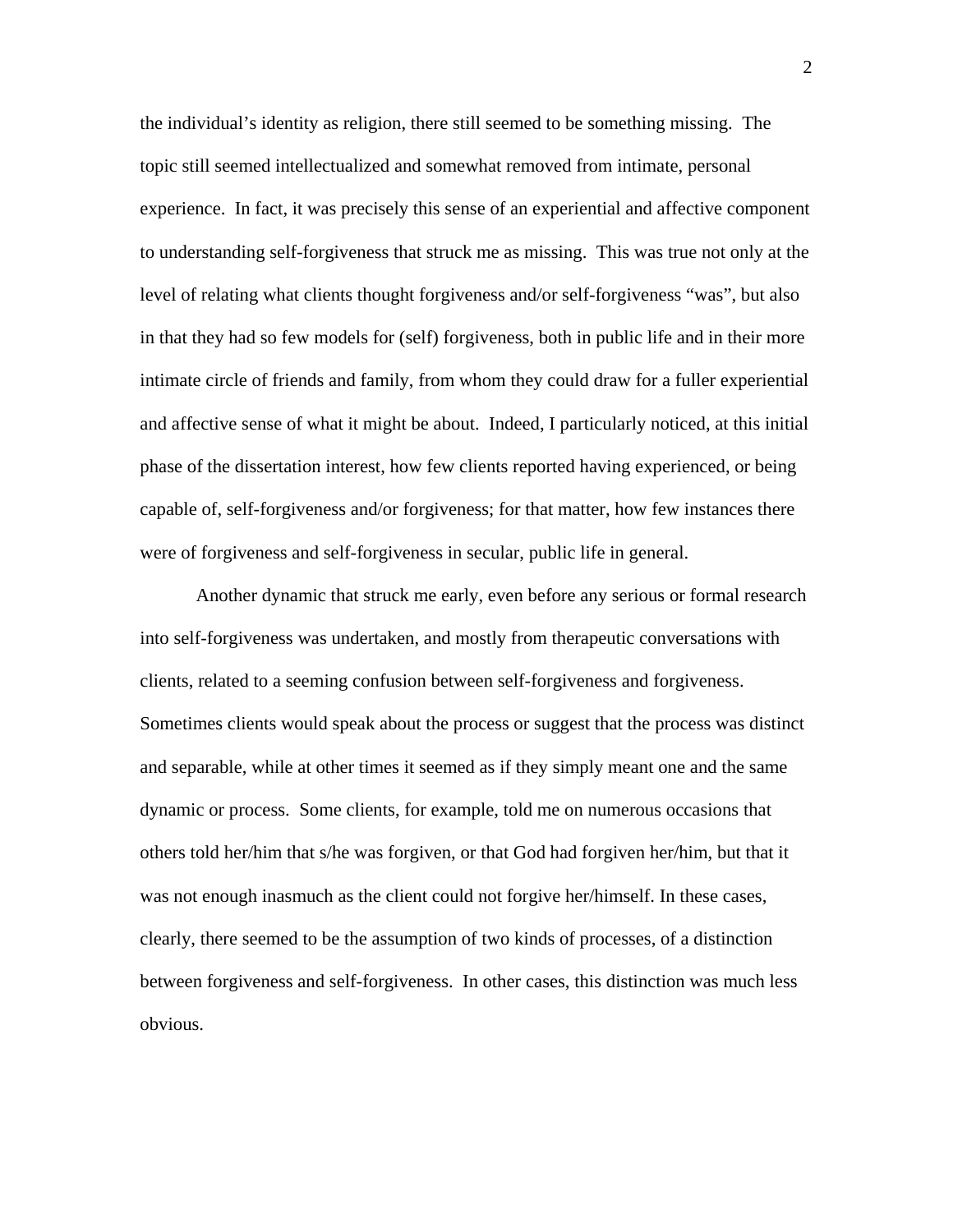From these experiences, I came to question what (and how) we really know about self-forgiveness? Perhaps even what (and how) we really know about forgiveness? Relatedly, in what we knew already, was there something we failed to comprehend or know (for example if *knowing* something implies a predominantly cognitive endeavor<sup>1</sup>)? Further, why is it that there are so few examples of self-forgiveness in our lives and what inhibits or prevents us from embracing (self) forgiveness such that we can live it in our daily lives?

There is, of course, an assumptive leap here, namely that knowing about selfforgiveness in the absence of an experiential comprehension thereof does not facilitate our ability to engage with and optimally benefit from whatever healing powers it may possess. This assumption will be examined in greater detail in the chapters that follow. For now, what is important is the initial suspicion that a rational/cognitive understanding of self-forgiveness seems the norm, even within the most authoritative texts on the matter, most particularly those of the Judeo-Christian religions. For example, by the hermeneutics of influential Biblical scholars and preachers like John Calvin (1990/1550) in his treatise, *Institutes of the Christian Religion*, and Jonathan Edwards' (1966/1741) famous sermon entitled "Sinners in the Hands of an Angry God", humankind is intrinsically evil and in need of deliverance through forgiveness. James Joyce articulates a similar sentiment in his literary recollection of "Boundless extension of torment, incredible intensity of suffering, unceasing variety of torture – this is what the divine majesty, so outraged by sinners, demands" (Joyce, 1996, p 131). Now, however, it is

 $\overline{a}$ 

 $1$  It may well be that this comment references the stereotypical distinction between a natural scientific knowing that privileges explanation and a human science knowing that accords primacy to understanding. If so, the fuller, comprehensive promise of the human science understanding was markedly absent from the everyday discourse of my clients, as I suspect it is from the dominant academic.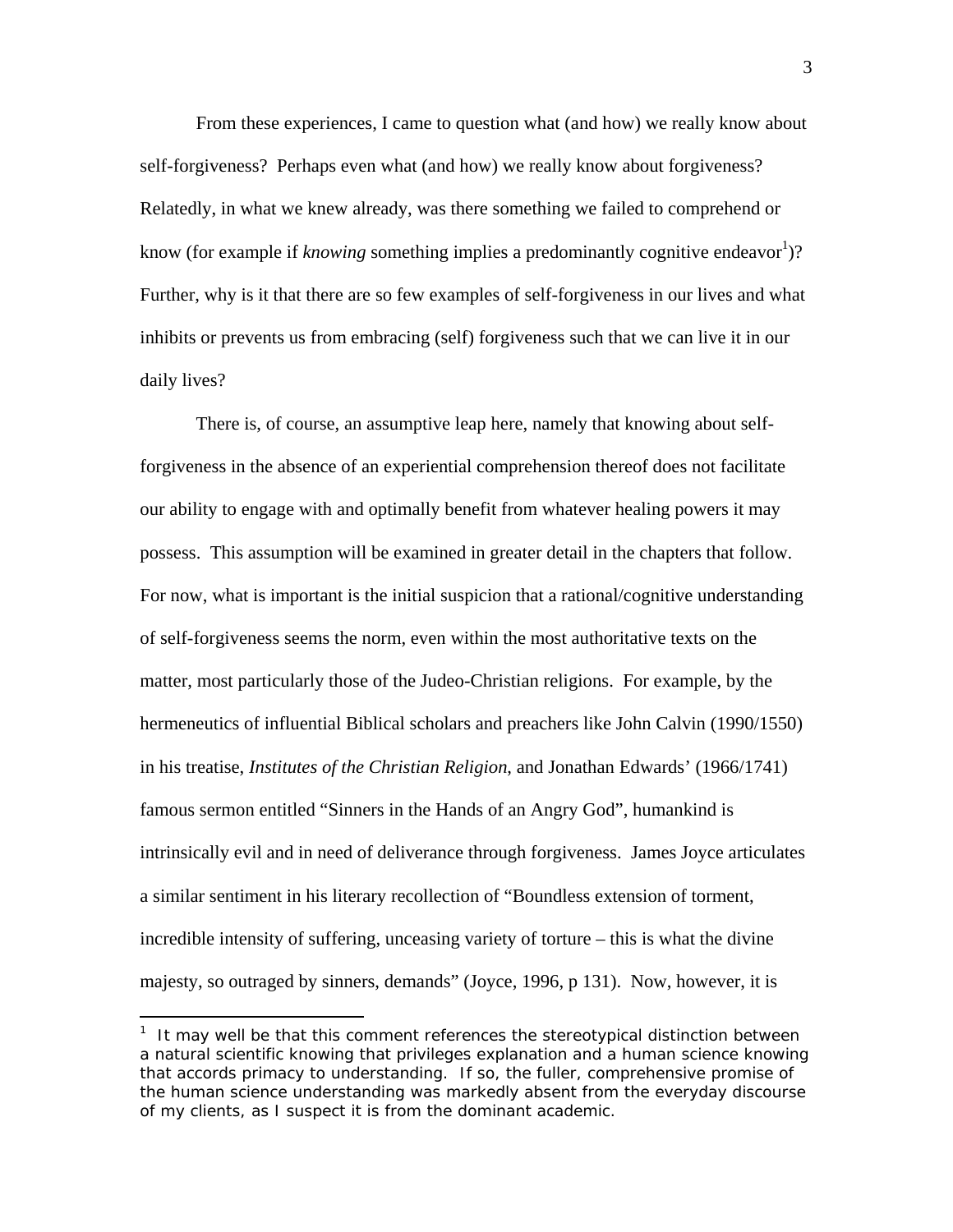highly unlikely that this abstract, albeit highly influential, notion of humankind being born evil and hence in need of forgiveness, plays out in the singular experiential moment whereby one holds a newborn and beholds the miracle of his or her birth. In fact, most people are wont to describe or understand birth and new life in terms of love, innocence, or promise than that of evil, sin, or some or other ontological origin of forgiveness. There is a disconnect between the abstract and cognitive understanding of forgiveness and people's everyday experience.

This disconnect or disjuncture is also nurtured by the Biblical ambiguity about the origins of forgiveness. To what extent, for example, is forgiveness the pure ability of an all-powerful God as opposed to the corrupted attempts of a fallen, sinful human? Put another way, is it not the assumption that only God can forgive, that only God can grant forgiveness, and by extension, that self-forgiveness is similarly dependent on God's grace and mercy. In this Biblical sense of forgiveness, and God's administration thereof, is self-forgiveness not an impossibility, and unattainable for mere fallen mortals?

But having this initial suspicion about the Judeo-Christian relation to forgiveness also opened up questions about how other religions viewed forgiveness, and whether some understanding of those perspectives might offer some insights into the phenomenon (if it is that, or can be described such). Consequently, the dissertation contains an examination of precisely such points of similarity and divergence between and among some dominant religious traditions with respect to self-forgiveness.

Yet, whereas it may be true that there is often a gap between religious prescripts and daily life, it is also true that religious assumptions and beliefs have sedimented and seeped into the very fabric of culture and the everyday. Even a cursory examination of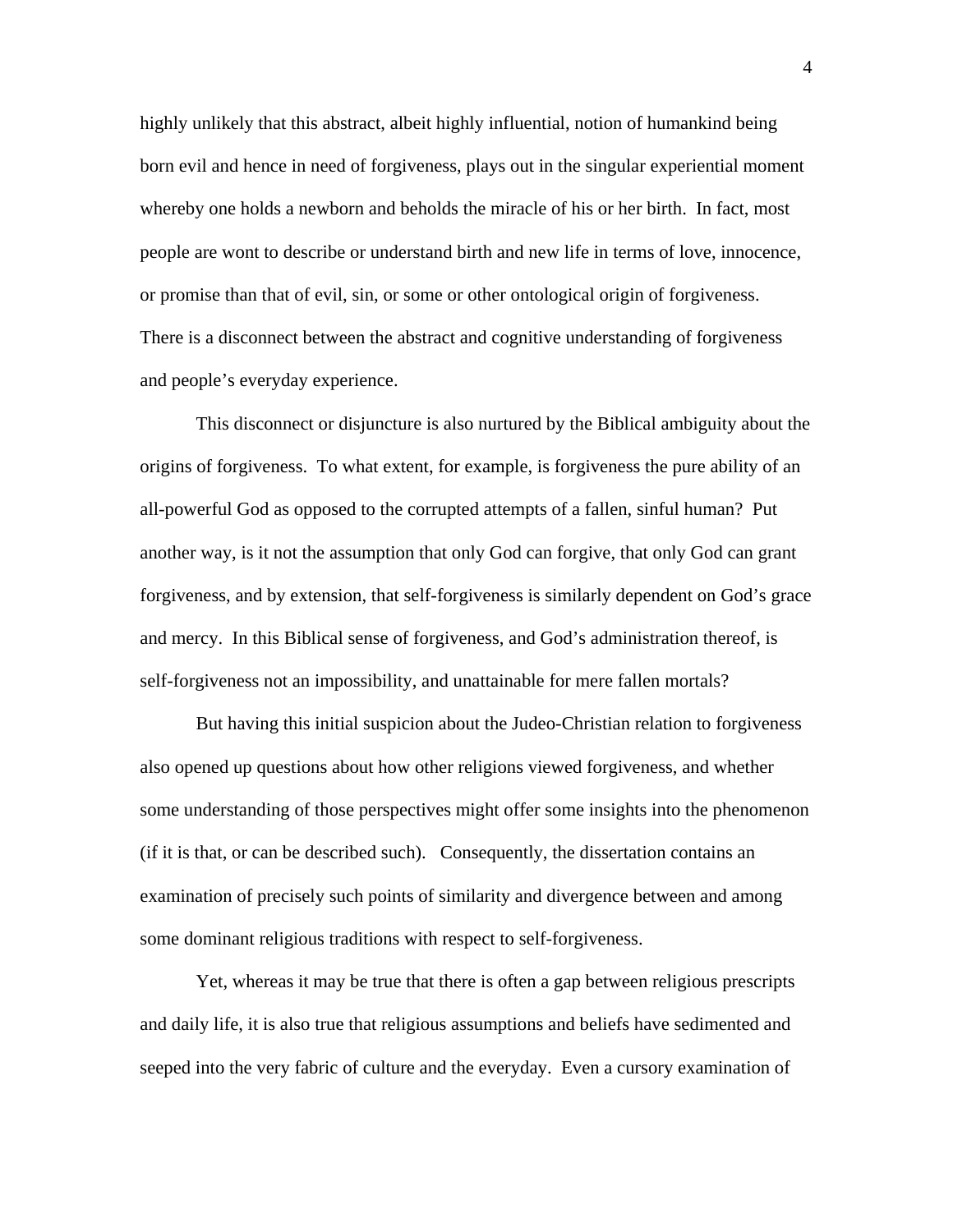the general tone and tenure of the popular cultural response to being wronged, however, reveals a narrative much less about forgiveness than about revenge or retribution One is hard pressed, for example, to contest the fact that the majority of popular cultural stories are grounded in the notion that the "bad guy" is always caught in the end and (severely) punished for his or her wrongdoing. This is the premise of the "action hero" movie format, which accounts for some of the highest monetary revenues. The basic premise of a "bad guy" breaking the law, transgressing the common good, and causing some harm to an innocent, authorizes the "good guy" to seek redress in revenge and punishment. "Justice" is served by the "bad guy" getting shot, blown up, or severely beaten before he/she is taken away in cuffs or a body bag. Indeed, in the face of being wronged, punishment through revenge, retaliation, and retribution seem the more readily acceptable and culturally agreed upon solution, certainly much more so than forgiveness. And, even if the "bad guy" seemingly "gets away" with his misdeeds, he will ultimately get his just deserts in the image of a punishing afterlife of eternal damnation.

The point is therefore that punishment, not forgiveness, is fundamentally entrenched within the culture as an appropriate and satisfying response to wrongs committed against others, and ourselves. Consequently, it "feels good" when the "bad guy" gets "what's coming to him" in the end. Similarly, for our own wrongs, the narrative is such that we redeem ourselves by depriving ourselves or paying penance for wrongs we have committed. The same narrative that judges others in "proper" punishment also holds for us and the supposed wrongs we commit against ourselves. Of course there is an apparent problem in adjudicating when the punishment is enough, or when it is to stop.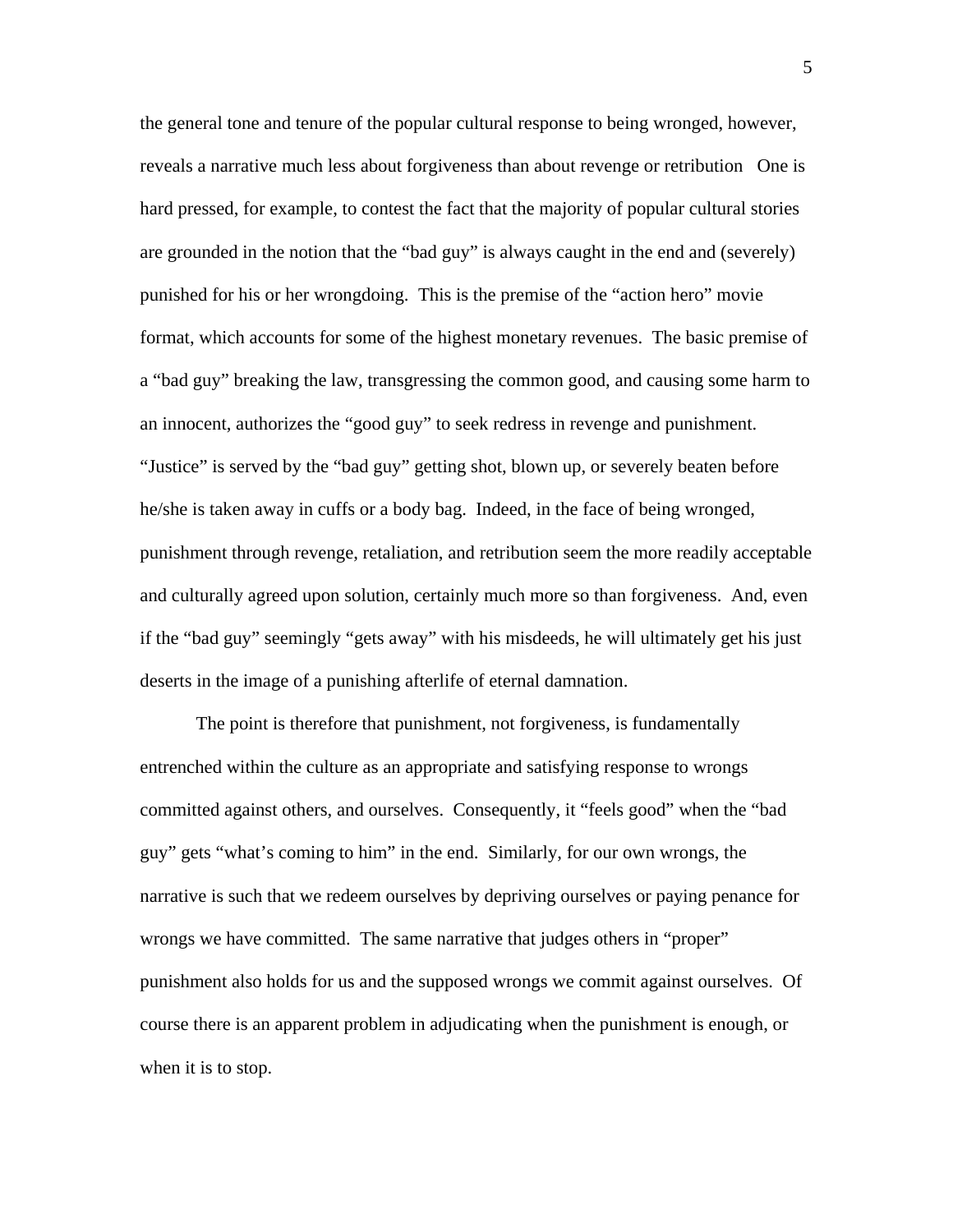If we intuitively and culturally reach for punishment for sins or wrongs, the question emerges as to its restorative utility. Put another way, does punishment lead to a sense of healing or wholeness, or restore us to the human community? It seems, from my practice, that the answer is no, and that, in fact, there is a paradox in the punishing response, namely that of the stationary and perpetual treadmill, where we will have to punish ourselves even more for having punished ourselves (Rooney, 1989).

There is, though, an even further paradox and dilemma, located in the foundational premise that one first needs to learn something for oneself before one can do for others. The implication is that one must be able to forgive oneself in order to forgive others. If now, it transpires that clients have a harder time forgiving themselves than others, either the commonsense premise is violated, or what clients believe forgiveness to be is not complete. Perhaps one needs to revisit the assumption that forgiveness and selfforgiveness are separate and distinct concepts. Indeed, it may very well be that every definition of forgiveness implies an act of self-forgiveness as a starting point.

Having presented, up until this point, a rather intuitive introductory narrative and motivating backdrop for this dissertation's interest, it should be added that I tried – as I struggled alongside my clients with these thorny issues of forgiveness – to access my psychological training to perhaps shed light on the dilemmas posed in the therapeutic room. It seemed that psychology, as well, approaches forgiveness through the prism of the rational cognitive. And while there has been somewhat of a resurgence in the literature about forgiveness in recent years, self-forgiveness as distinct from, or a distinctive variant of, forgiveness has been almost wholly absent from psychological research scrutiny. Indeed, the relationship of self-forgiveness to forgiveness is grossly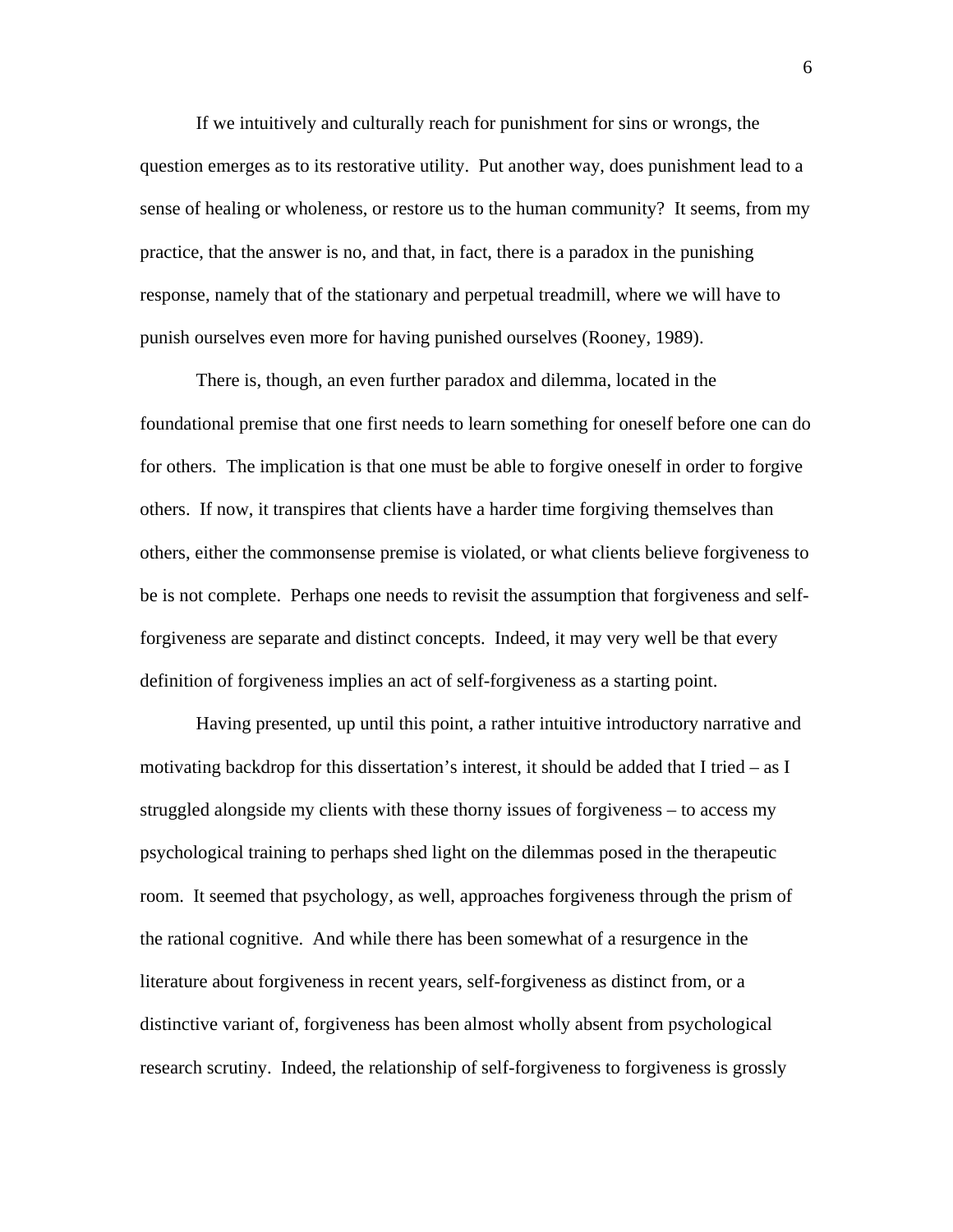under researched and -theorized. This state of affairs is unfortunate considering that selfforgiveness could play a critical role in psychotherapy (Canale, 1990).

This dissertation therefore aims to enter the research and theoretical gap in the literature by exploring the contours, processes, and dynamics of forgiveness in general, and self-forgiveness in particular. I will attempt to address those motivating questions posed earlier, and to come to a more complete and thorough understanding of forgiveness and self-forgiveness.

The next chapter presents a critical review of the literature, examining and holding up to scrutiny the ways in which forgiveness and self-forgiveness have been defined, structured, situated and understood. This chapter also attempts to highlight the underlying and foundational assumptions "beneath" the most popular or widely accepted definitions of forgiveness. Arising from this inquiry, I pose several critical comments, and highlight several areas of shortcoming, limitation, and concern within the extant literature. I then proceed to place the present study in comparative relief against the existing literature, illustrating why it is important, and how it attempts to contribute to the psychological literature in particular. The chapter on "Motivation, Method and Procedure" also articulates the research questions, the research procedure, design and methods employed in the study. A "Results" section follows, where I provide an analysis of the data collected through interviews, and a final chapter interprets and discusses the results. Additionally, the "Discussion" chapter includes suggestions for further research, preliminary implications for therapy, and broader suggestions regarding the role of forgiveness and self-forgiveness in society.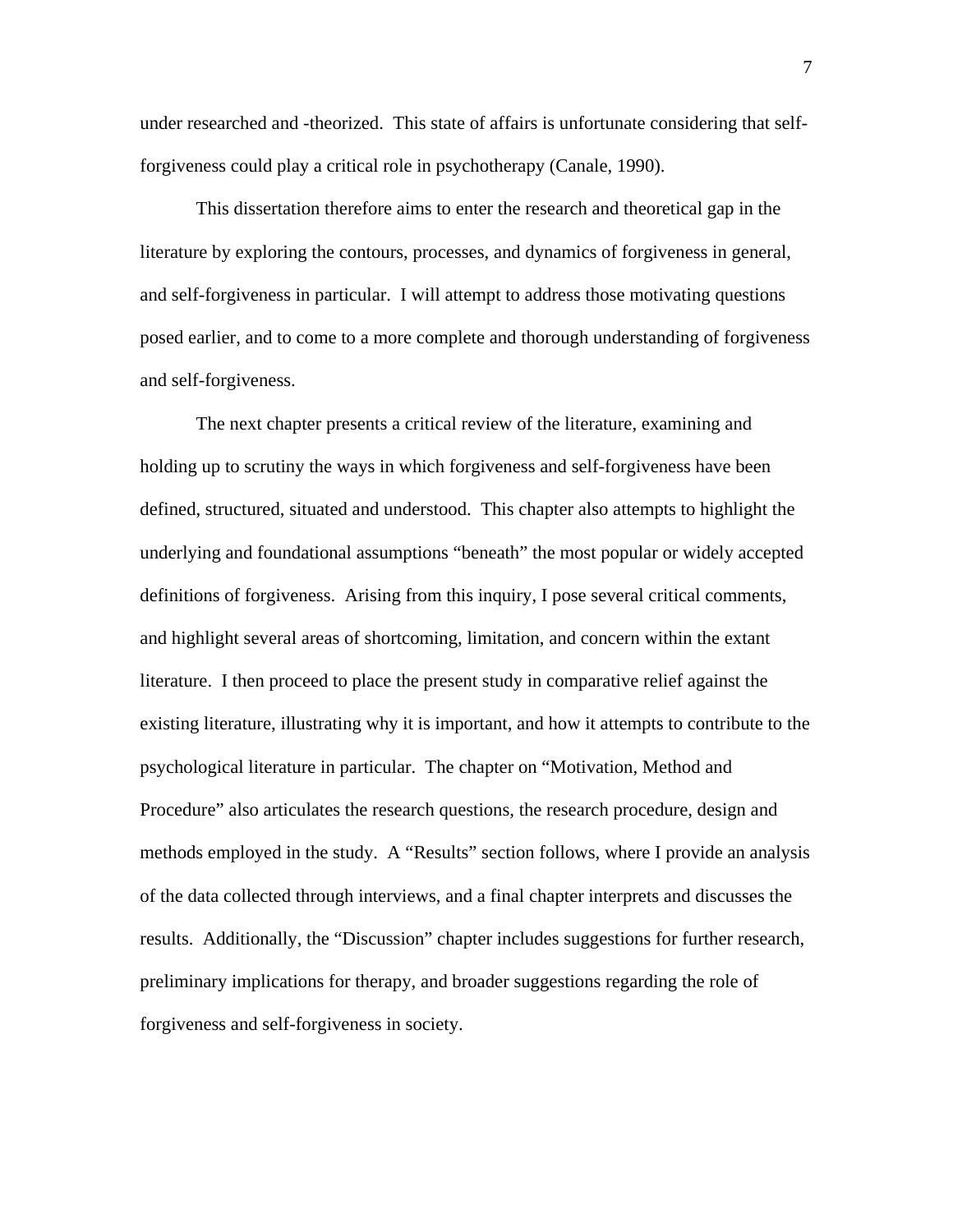#### Chapter 2: Review of the Literature

What follows is a review of the current literature regarding forgiveness and selfforgiveness. The review starts by examining the broader notion of forgiveness and proceeds to examine self-forgiveness. While the literature on both forgiveness and selfforgiveness are not extensive, at least not in psychology, it does appear as if more has been written about forgiveness, and the underlying assumption seem to be that it is universally understood, and perhaps even prior to, or foundational to, self-forgiveness. Beyond psychology, forgiveness clearly has value in religious studies, theology and philosophy. Consequently, this review will utilize some of the insights from those disciplines, but the primary focus will remain psychology's use, application and research regarding forgiveness and self-forgiveness.

#### Forgiveness

In 1998, Robert Enright and Joanna North completed a monumental work, entitled *Exploring Forgiveness*, broadly considered foundational to an understanding of the concept forgiveness. Their academic endeavor lays claim to the astounding fact that only 110 scholarly works addressed forgiveness (in English) from the fifth century through 1970. If this is so for the general and canonical, it comes as no surprise that psychology, as a specific scholarly subset, is characterized by similar or more pressing research paucity.

Even after forgiveness had been raised as an issue worth exploring, Enright and Zell (1989) argued that it continued to be largely overlooked in psychology. This is an unfortunate oversight, according to Canale (1990), McCullough, Pargament, & Thoresen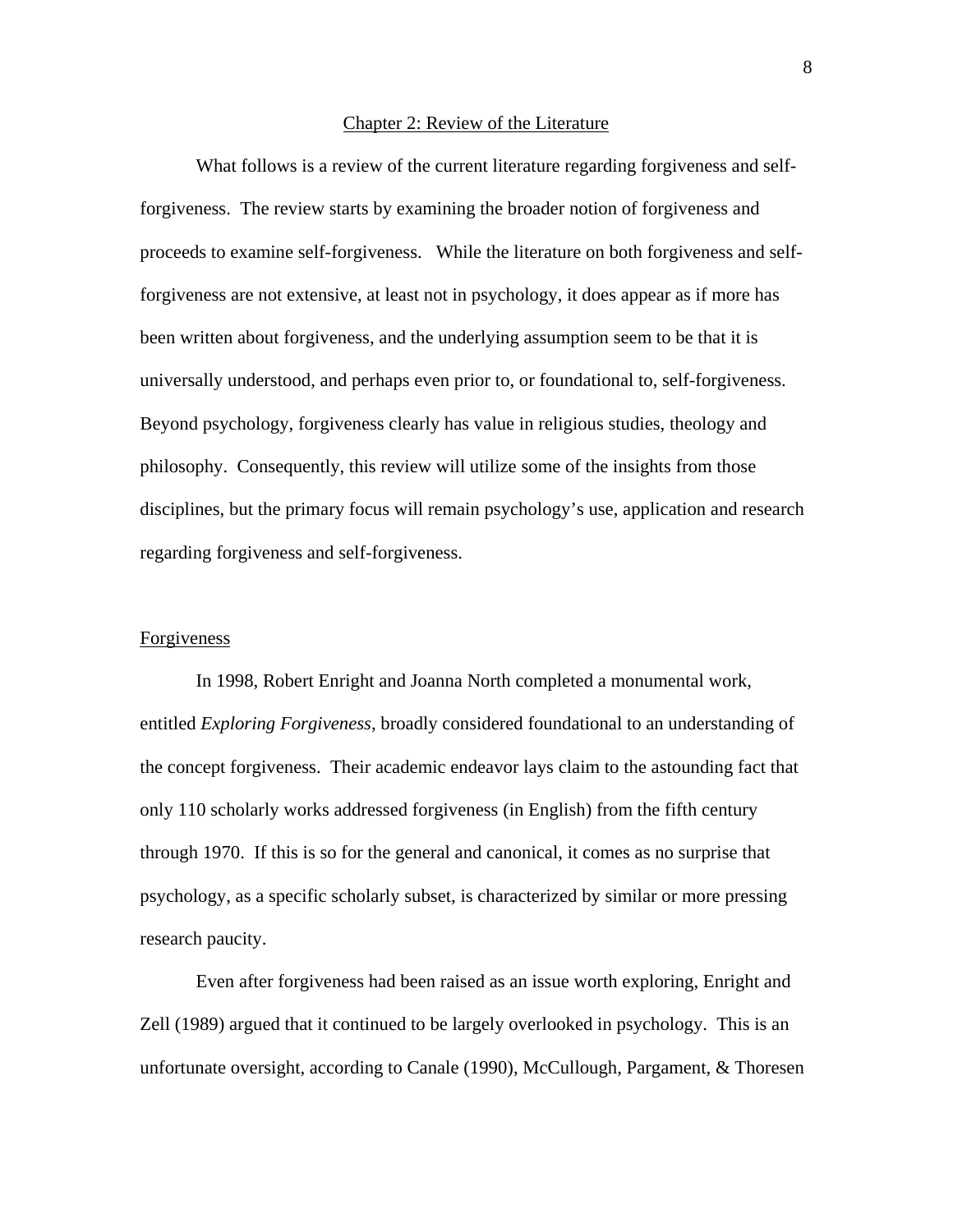(2000) and others, who believed it to promise critical potential in psychotherapy. The little discussion there was of forgiveness within the context of therapy (e.g. Benson, 1992; Hope, 1987; McCullough, Sandage & Worthington, 1997; Worthington & DiBlasio, 1990) has emphasized the forgiveness of others, while the reluctance of psychology to explore forgiveness in depth has dissuaded some mental health professionals from focusing on forgiveness (Kirkpatrick, 1995). Fitzgibbons (1999) and Rowe, Halling, Davies, Leifer, Powers, & van Bronkhorst (1989) were hopeful that forgiveness would eventually be accepted into mainstream psychology, arguing that it held much illuminating promise for psychology. These authors argued that forgiving others helped heal emotional wounds while not forgiving kept the individual tied not only to the injury, but to the injurer as well.

Indeed, these few authors advocating for an examination of forgiveness within psychology, hold that forgiveness can serve as a catalyst to change our views of the past, as well as impact on the personal, social and clinical. From a personal perspective, the lack of forgiveness retards a person developmentally and keeps him or her "stuck" in the past. Clinically, forgiveness is one of the most powerful healing balms available and when applied can reduce bitterness, resentment and blame (Hunter, 1978). It can be the change agent needed to break the patterns of abuse that perpetuate in family dynamics throughout the generations. From a social outlook, the events of 9/11 offer a startling example in the form of the question; what if the United States chose to respond with forgiveness?<sup>2</sup>

 $\overline{a}$ 

<sup>&</sup>lt;sup>2</sup> I imagine that some readers may find this question naïve, may stand incredulous toward it, or have great difficulty imagining what "responding with forgiveness" may entail. Yet, while simplified (one needs to factor in aspects of justice, even a merciful justice, for example), I believe the point can be made that the reader's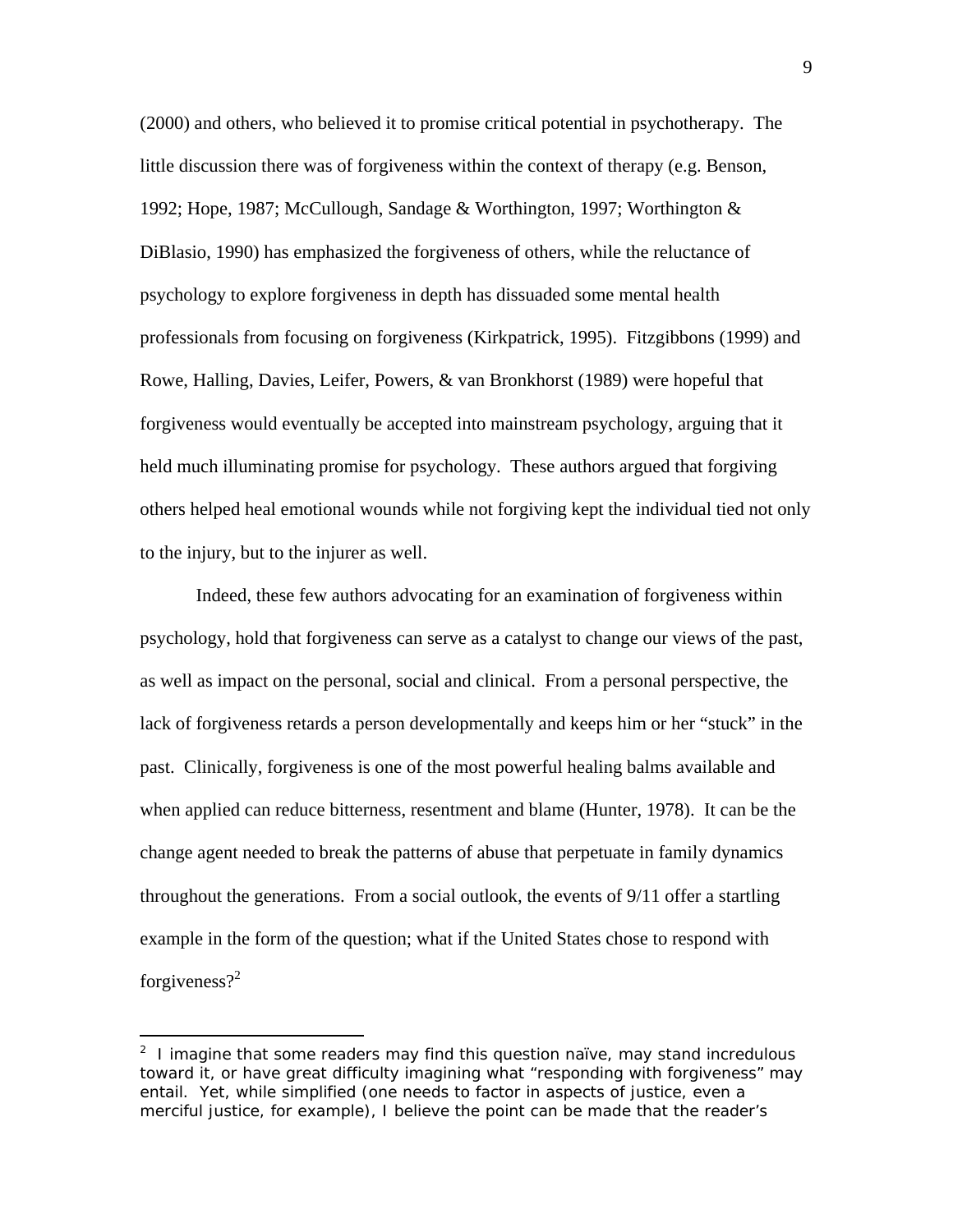Rowe et al. (1989) highlighted that psychology steered clear of forgiveness based on an assumption that religious scholars and theologians had thoroughly examined and explained the concept, and that it "belonged" in those disciplines more so than in psychology. On the surface, such reasoning would appear justified based on how central forgiveness is to the Judeo-Christian traditions. One other reason Rowe et al. (1989) presented for the lack of psychological study on forgiveness has to do with how psychology has been aligned with, and as, a natural science. Inasmuch as the natural science approach to research prioritized the experimental and objective, a complex and so thoroughly subjective a concept as forgiveness posed a thorny problem for empirical observation and experimentation.

To complicate matters further, it is not only that there has been little research in psychology on forgiveness, but there seem to be an even prior difficulty: that of defining even what forgiveness is. Consequently, and especially since the 1970s, an important aspect of the study of forgiveness revolved around its definition. One of the most prominent and oft cited definitions belongs to Enright and the Human Development Study Group (1991). Building on earlier work, including that of North (1987), Cunningham (1985), and Smedes (1984), forgiveness is defined "as a willingness to abandon one's right to resentment, condemnation, and subtle revenge toward an offender who acts unjustly, while fostering the undeserved qualities of compassion, generosity, and even love toward him or her" (Enright, 1996, p.108). Within this definition, forgiveness can only occur when there has been an unjust and profound hurt which the offended party volunteers to forgive. Additionally, forgiveness includes cognitive,

1

response may already be a barometer for the manner in which we gravitate as a culture –seemingly intuitively and "naturally" - towards punishment or revenge as opposed to forgiveness, the teaching of the turning of the cheek notwithstanding.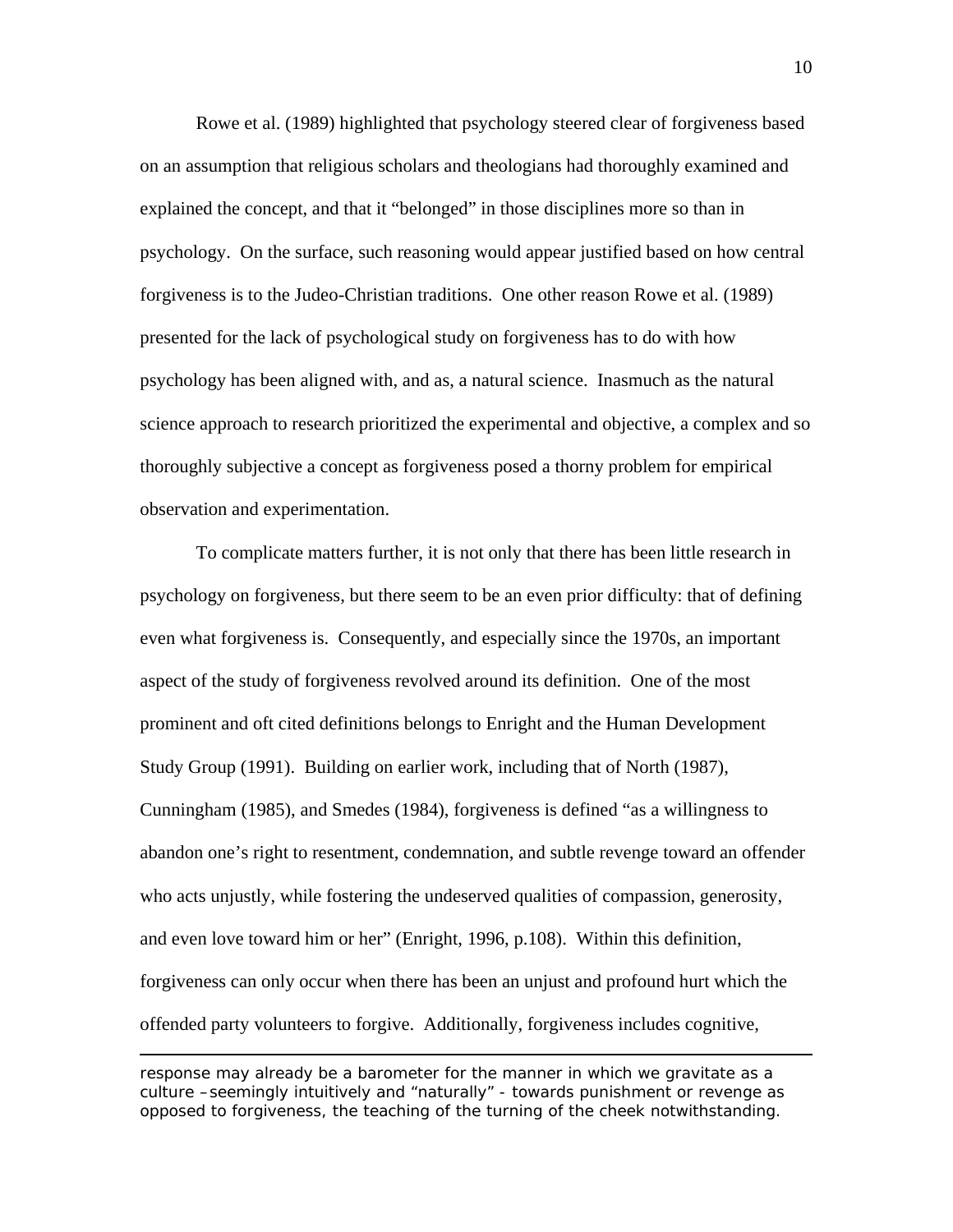affective, and behavioral factors and is not contingent on the current attitude of the offender. Forgiveness does not involve forgetting or amnesia, as Archbishop Desmond Tutu (1999) poignantly warns. It is important not to forget so that one learns not to let the offense occur again; it is not an unconditional pardon to let it happen again. Moreover, forgiveness does not insure or guarantee reconciliation, or even presuppose it, as this step involves the participation of another party or parties.

Fitzgibbons (1999) agreed with Enright and the Human Development Study Group's (1991) definition, adding that forgiveness does not guarantee that all emotional pain, including anger and resentment, has been fully processed. An opposing viewpoint of the emotionality of forgiveness, proffered by Yandell (1998), was that in order for forgiveness to be successful, all negative emotions must be eliminated, even if the harmful injustices are perpetuated.

More recently, McCullough, Worthington and Rachal (1997) defined forgiveness as a set of motivational changes whereby one becomes decreasingly motivated to retaliate against the offending person; to maintain estrangement from the offender; and to be increasingly motivated by conciliation and good will toward the offender, despite the debilitating actions of said person(s). They see forgiveness as "…the lay concept that people invoke to describe the transformation that occurs when their motivations to seek revenge and to maintain estrangement from an offending relationship partnership diminish, and their motivation to pursue conciliatory action increases" (McCullough, Worthington and Rachal, 1997, p. 322). In other words, forgiveness is explained as the movement from retaliation to reconciliation and the process that bridges the two opposing extremes.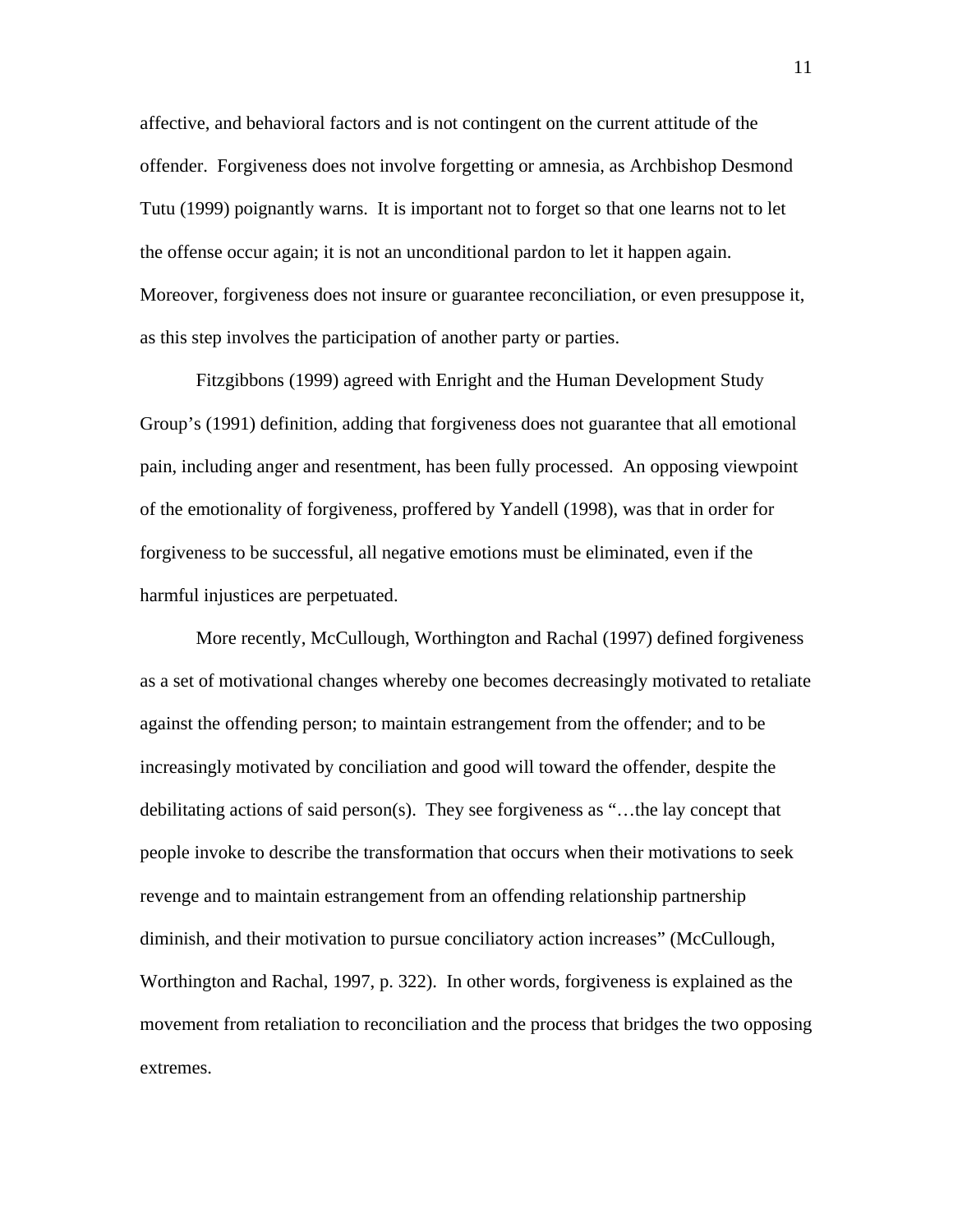Hargrave and Sells (1997), in turn, define forgiveness as an "effort in restoring love and trustworthiness to relationships so that victims and victimizers can put an end to destructive entitlement" (p. 43). It would seem apparent that their definition links forgiveness with reconciliation, again making forgiveness conditional.

In light of all these responses to their influential initial definition, Enright and Fitzgibbons (2000) recently presented several comprehensive refinements. These include dimensions of "deep versus superficial" and "stable versus unstable". For example, something that has been taken away and can never be replaced, such as the murder of a loved one would represent a "deep" dimension of forgiveness versus a "superficial" dimension of forgiveness, which could be seen as where one has embarrassed a loved one. A "stable" dimension could be seen as one in which the unjust act is continuous and long-standing such as the emotional abuse of a spouse whereas "unstable" dimensions might involve infrequent acts calling for forgiveness, such as the occasional insensitivity of a person toward a loved one in public venues, for example. An immediately apparent difficulty with the term "dimensions" involve the extent to which there are evaluative judgments to be made - what is "deep" for one, may not be so for another and one person's threshold for characterizing acts as stable may be vastly different from another's.

Forgiveness was presented on a developmental person-centered continuum, in which the expression of forgiveness was influenced by religion, ritual and culture and could be spiritual, emotional or cognitive, respectively. For example, the Christian religion influenced the expression of forgiveness by stating that all people are entitled to forgiveness whether they repent or not. Spiritually, forgiveness is to be expressed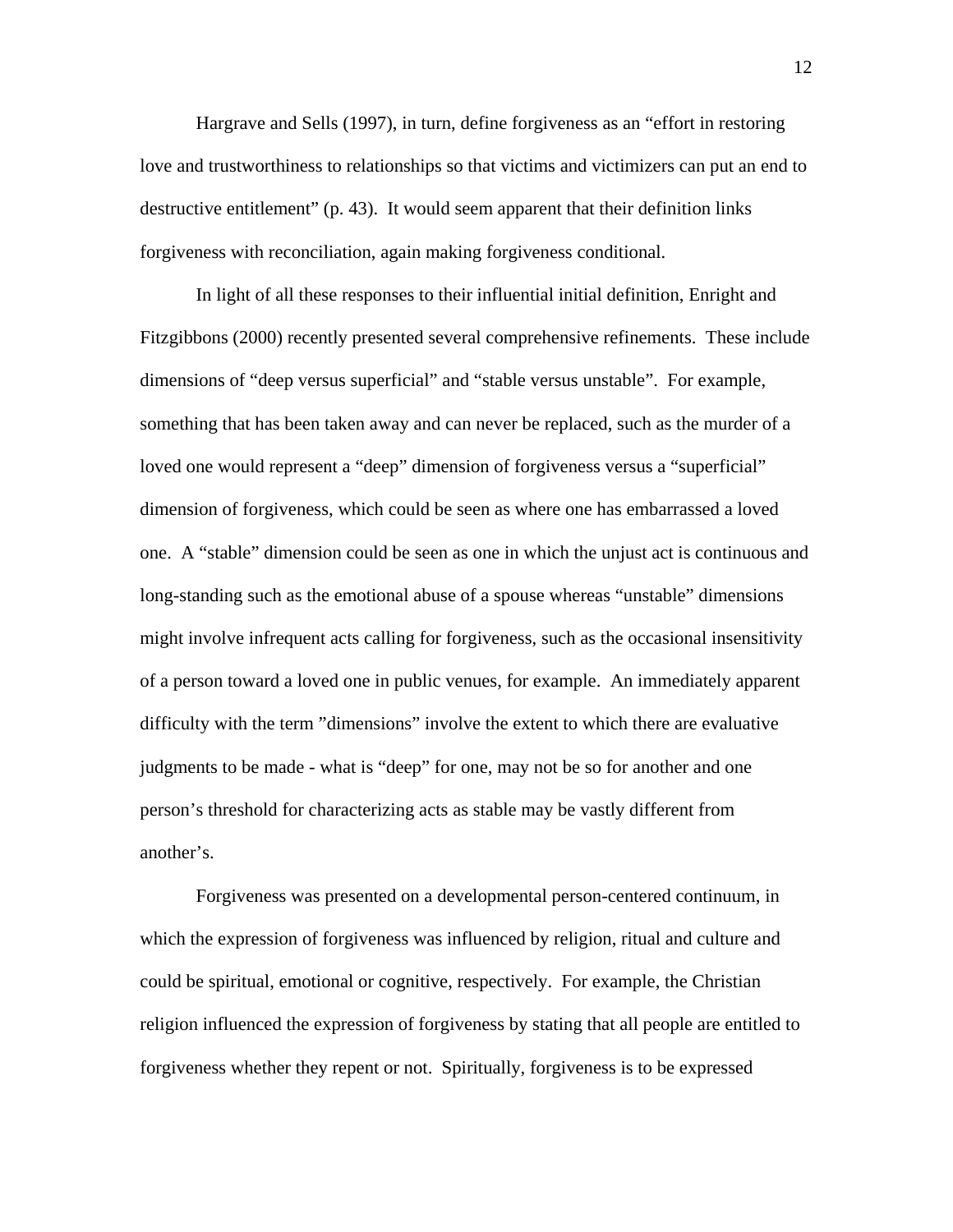unconditionally. The impact of this Christian legacy is particularly noticeable in comparison, for example, with the Jewish tradition that requires not only repentance but also restitution before forgiveness is granted. Spiritually, forgiveness is expressed conditionally.

Finally, Thoresen (2001) highlighted that forgiveness was difficult, demanding and requiring courage. Enright et al. (1991), Fitzgibbons (1986), and Hope (1987) concur, arguing that forgiveness takes time and consumes much energy, even as the effects are profound. It includes more than not feeling anger and resentment, that is, the mere absence of those feelings. Furthermore, forgiveness is not about excusing the wrongdoing and it does not require reconciliation (Enright et al., 1991), but is more a process of releasing the urge to retaliate and a movement towards the re-acceptance of the offender's humanity with or without restoration of the relationship, which ultimately leads to healing (Worthington & DiBlasio, 1990).

Upon closer examination of these definitions, ostensibly and particularly about forgiveness, it seems that self-forgiveness is implicated, implied, or otherwise recalled. And, while it is not theorized at any great length on its own terms, it does seem - in almost all the definitions above - that the notion of, and need for, self-forgiveness is invoked as a catalyst of sorts, or a starting point in subjective agency, or some other supplementary sequel that completes the circle or act of forgiveness. In each definition, there is an emotional wound that the victim is reacting toward. The wounds appear in anger, resentment, and the need for revenge. It may very well be that an inability on the part of the victim to heal from these wounds through self-forgiveness may result in an inability or difficulty with offering forgiveness in turn. In each definition, the victim is

13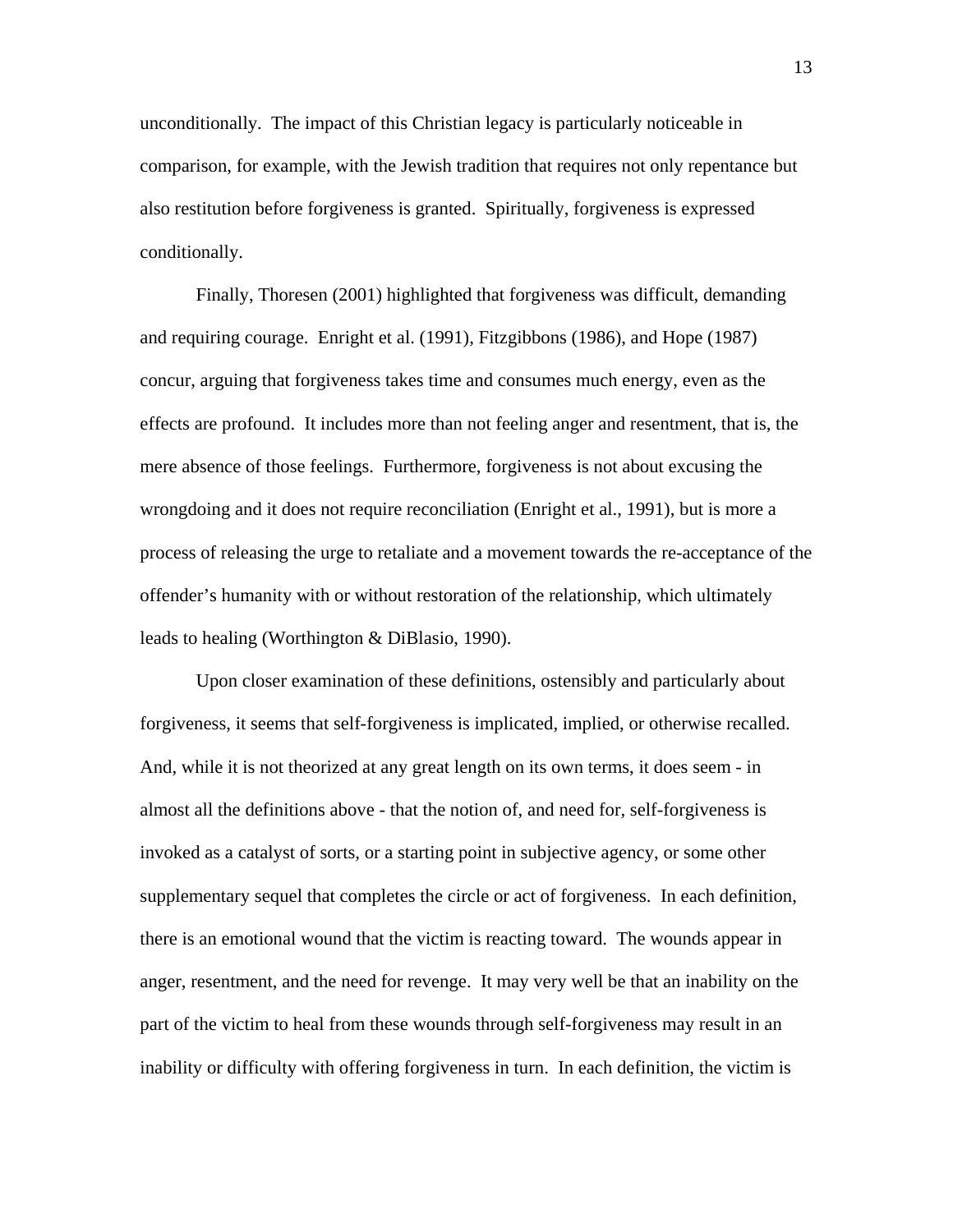implicitly expected to forgive her/himself (via "a willingness to abandon…") for feeling the hurtful emotions as a way to heal these wounds, even as the definitions don't explicitly name this process as self-forgiveness. Forgiveness, according to these definitions only need take place when the victim has been wounded. One would not need to forgive another if one did not feel or acknowledge the other's act as unjust. Surprisingly, however, this dis-aggregation of self-forgiveness and forgiveness is neither theorized nor researched in any depth.

Another problem with the widely accepted definition of Enright's (1996), relates to the "right to resentment." Several complicating questions are begged by this phrase: How has it come to be a right? Where does one learn to be resentful? How is this lesson taught and by whom? Is it appropriate to think of resentment as a right, The Right to Resentment, as it were, either primordial and natural, or guaranteed and granted by a nation-state in its constitution, such as the Right to Bear Arms? Could it be, from a religious perspective, that a "right to resentment" allowed the banishment of Adam and Eve, or that "the war on terrorism" concedes a national or cultural right to resentment, condemnation and revenge? Or is it less a right than an entitlement to punishment? And, as a preferred method for healing, does the definition or understanding of forgiveness in terms of abandoning a right not limit its therapeutic potential? Again, none of these complications are theorized and wrestled with in any great or satisfying detail.

Another consequence of the definition as an abandonment of rights is that it does not explain the experience of forgiveness (highlighting its need), and the possible motivations behind it, such as the engagement of one's own emotions. The only "right" that makes sense when one has been hurt is the right to one's feelings. However, even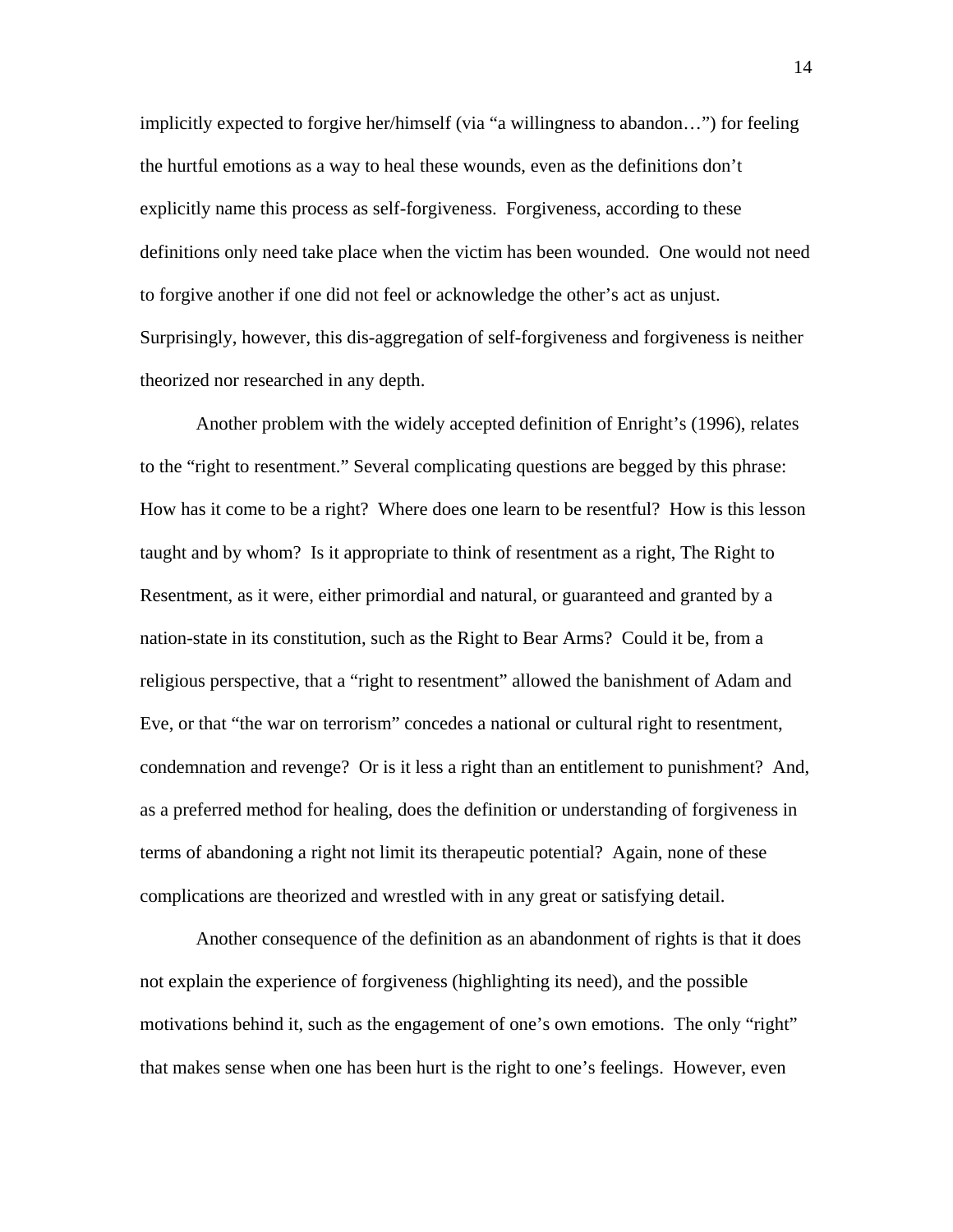assuming such a right, in an admittedly individualistic manner, this assumption is qualified by placement within a cultural narrative where feelings are not valued, are attributed in a gendered manner to be the operative domain for men, or broadly conflicted and/or subordinated to reason. Not surprisingly, the definition offered by Enright and the Human Development Study Group (1991) is carefully worded to exclude specific mention of the words *feelings* and *emotions*, even as others have included those words.

Additionally, it may very well be the case that the omission of feelings and emotions from the definition serves an empirical, natural scientific research agenda. Psychology, in this model, is defined very precisely as involving human behavior and mental processes, largely because those are the aspects of being human that can be measured, that are observable, and that can be given for empirical comparison, in contrast to feelings, emotions, and the spiritual which are not. If, now, similar decision rules inform a definition of forgiveness, the irony is apparent; that this process that is so fundamentally and completely linked in the everyday and experiential understanding to matters of emotion, feeling, and spirit, is defined academically without any reference to those very factors.

In a very real sense, the bulk of the psychological literature pertaining to forgiveness can be characterized as a back and forth about its definition, and a speculative suspicion that it might play some or other beneficial role in therapy. Additionally, almost all the literature laments the paucity of research in the area and pleads for greater research efforts into the psychological implications of forgiveness.

Having argued that psychology pays scant attention to forgiveness, it is true that some disciplines, such as religious studies and theology did address the topic. It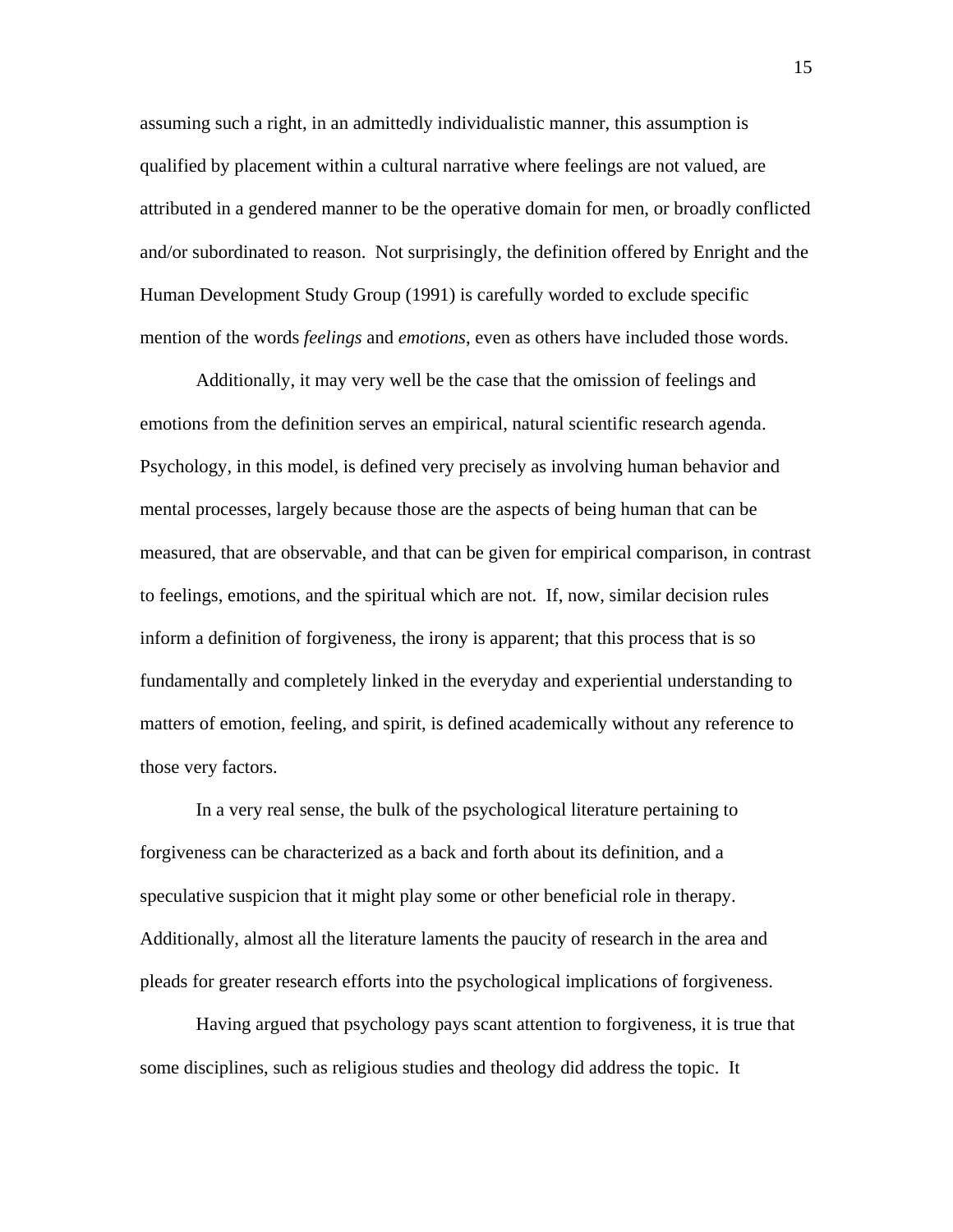behooves us to cast a broader net for an understanding of forgiveness, also because a large number of psychological studies and authors often take as their departure point precisely those insights from other disciplines.

Within the Judeo-Christian religious authorities, the call for forgiveness is in relation to a sin or trespass. For Christians and Jews, the Ten Commandments (Exodus 20: 3-17) can be referenced to define sin, as a way to gain an understanding of what one might need to forgive or be forgiven for. Following from this logic, in Enright's (1996) definition of forgiveness, where one acts unjustly towards another, could easily dovetail with the notion of being sinned against, for example, "*thou shall not steal", "thou shall not murder", etc.* However, there is a critical implication and elaboration about "being wronged" or "sinned against" that is often missed, namely that the very feelings of anger, resentment or vengefulness conjured up by the unjust treatment are themselves considered sins. The Bible warns against un-pure thoughts, claiming that one has committed the sin when one has felt it in her/his heart even without acting upon it (Matthew 5:28). The warning is made even more explicit when Jesus teaches one of the two greatest commandments, "*You shall love your neighbor as yourself"* (Matthew 19: 19).

Therefore, there seems to be an unacknowledged logic at work here which might hold that in order for the victim to forgive one who has acted unjustly toward her/him, the victim must first forgive her/himself for feeling angry, resentful and/or revengeful toward the offender. In other words, self-forgiveness is absolutely necessary before one can forgive others, a sentiment expressed in the Bible as well, for example, *"…First remove*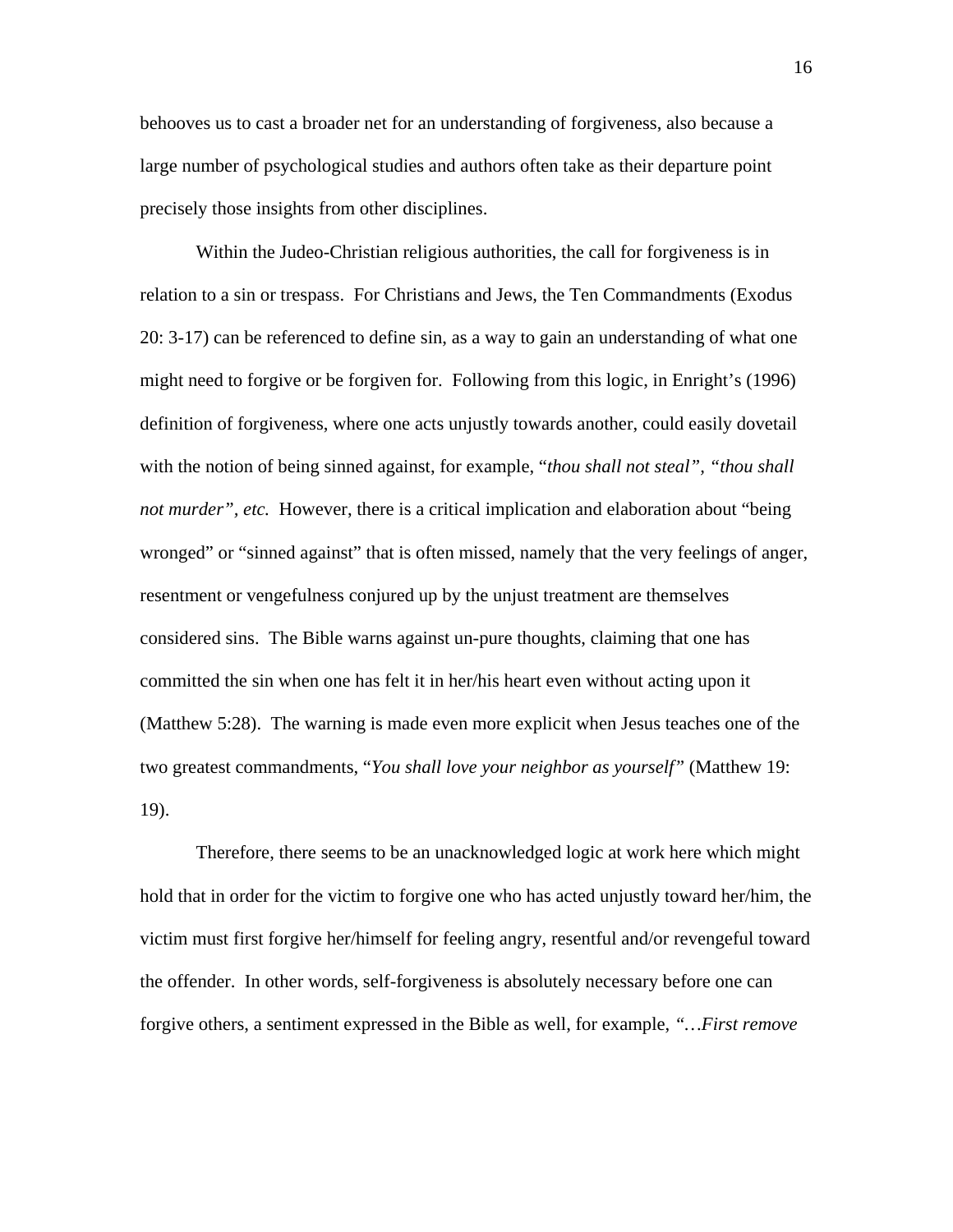*the plank from your own eye, and then you will see clearly to remove the speck from your brother's eye"* (Matthew 7: 5).

Earlier, I argued with reference to Enright's canonical definition of forgiveness (1996) that it does not explore and wrestle with the *experience* of forgiveness, and the experiential emotionality and affect that seem so closely connected to it. Perhaps not altogether surprisingly, this very dynamic is also at work within Biblical iconography and representation in general. So, for example, while the Bible references Christ weeping, it is rarely represented pictorially in Western culture. Most images of Christ fail to display laughing, crying, or exhibiting any other emotion for that matter. Linking forgiveness with emotions or feelings seems to imply its devaluation. This is true both culturally, and academically, where another bias – that of emotion as subjectivity or unscientific contaminant – militates against its use. To support this statement, one has only to look back to the beginning of this section citing that not much has been written on the topic for many centuries. Stories abound in print where those that have taken the courageous journey to forgive, have ended up defending their "right" to forgive and have been ostracized for it. Even Christ was crucified after having forgiven those who had persecuted and condemned him.

Forgiveness is important in other religions as well. Buddhism, for example, sees forgiveness as a practice to prevent negatively laden emotions from infecting one's mental well being and harming others. Buddhism acknowledges that feelings of destruction and ill-will leave an imprint on one's mind (one's karma) and preferably encourages the cultivation of emotions, which leave a wholesome effect (Smith, 1958). When resentments have already surfaced, the Buddhist view is to calmly proceed to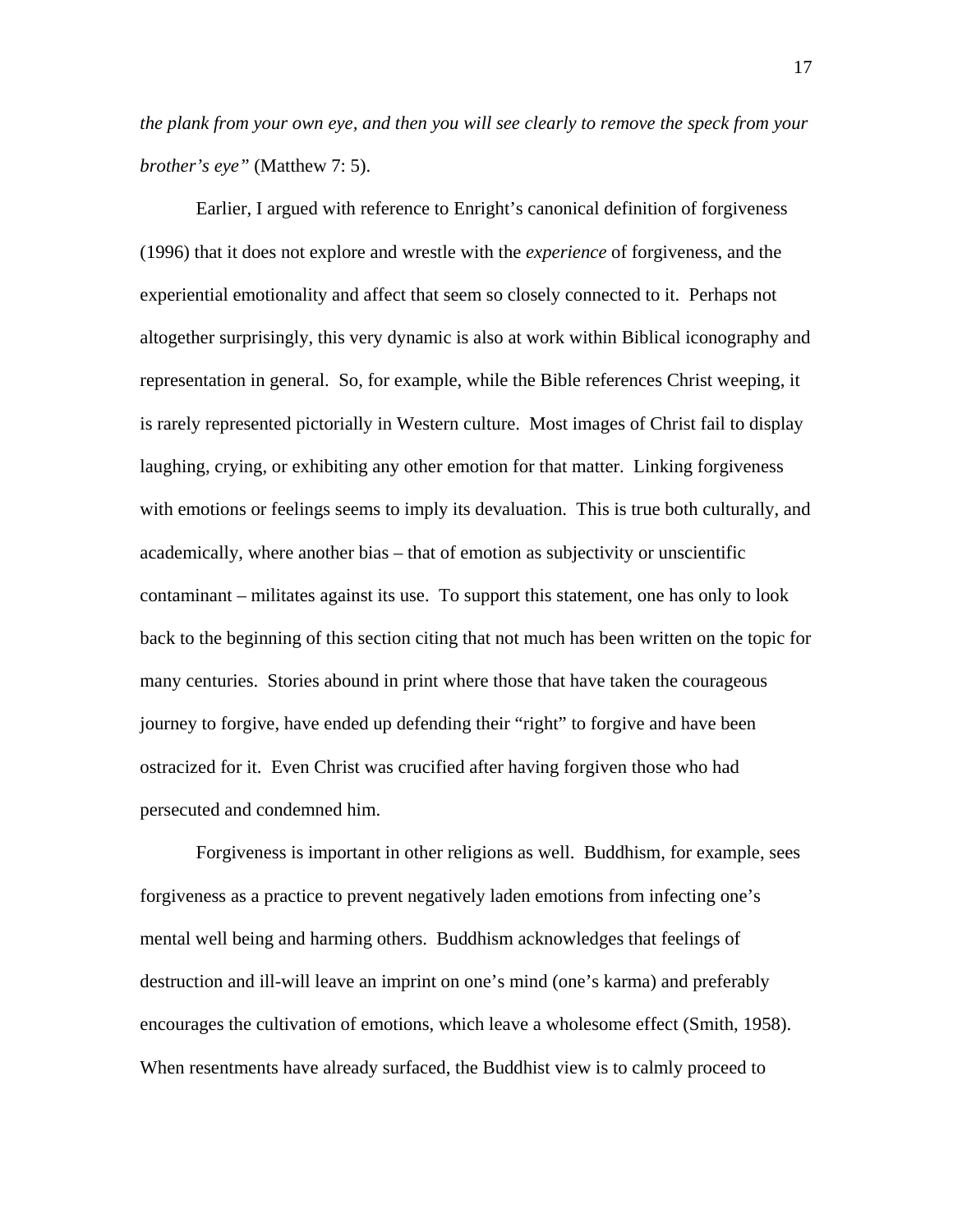release them by going back to their roots. Buddhism is centered on the release from suffering through meditation, receiving insight and serving others. Buddhism emphasizes the concepts of loving kindness, compassion, sympathetic joy, and equanimity as a means to preventing resentments. These reflections are used to understand the context of suffering of self and others in the world. When self is seen as separate from others, it becomes poisonous from hatreds, obsessions, prides and divides one from others, thus, preventing compassion. Forgiveness represents an opportunity for the inner transformation of both victim and perpetrator and does not mean absolution (Ricard, 2002).

 The practice of Hinduism includes performing atonement from one's wrongdoing – doing penance and asking for forgiveness. Penance is related to the law of Karma, which is the sum of all that an individual has done – past, present future. The present condition of each individual, that is how happy one is, how confused or calm, is based on what one has wanted and received in the past; and equally his or her present thoughts and decisions determine future states. The effects of those deeds actively create present and future experiences, which translates into making one responsible for his/her life and the pain in others. Hinduism understands forgiveness as a great power. The belief is that if one is armed with forgiveness then one cannot be defeated and that forgiveness is one of the characteristics of one born for a divine state (Smith, 1958).

In the Islamic tradition, forgiveness is a prerequisite for true and genuine peace. Islam teaches that Allah (God) is the most forgiving and is the original source of all forgiveness. Forgiveness often requires the repentance of those being forgiven and depending on the type of wrong committed, forgiveness can come from Allah, or from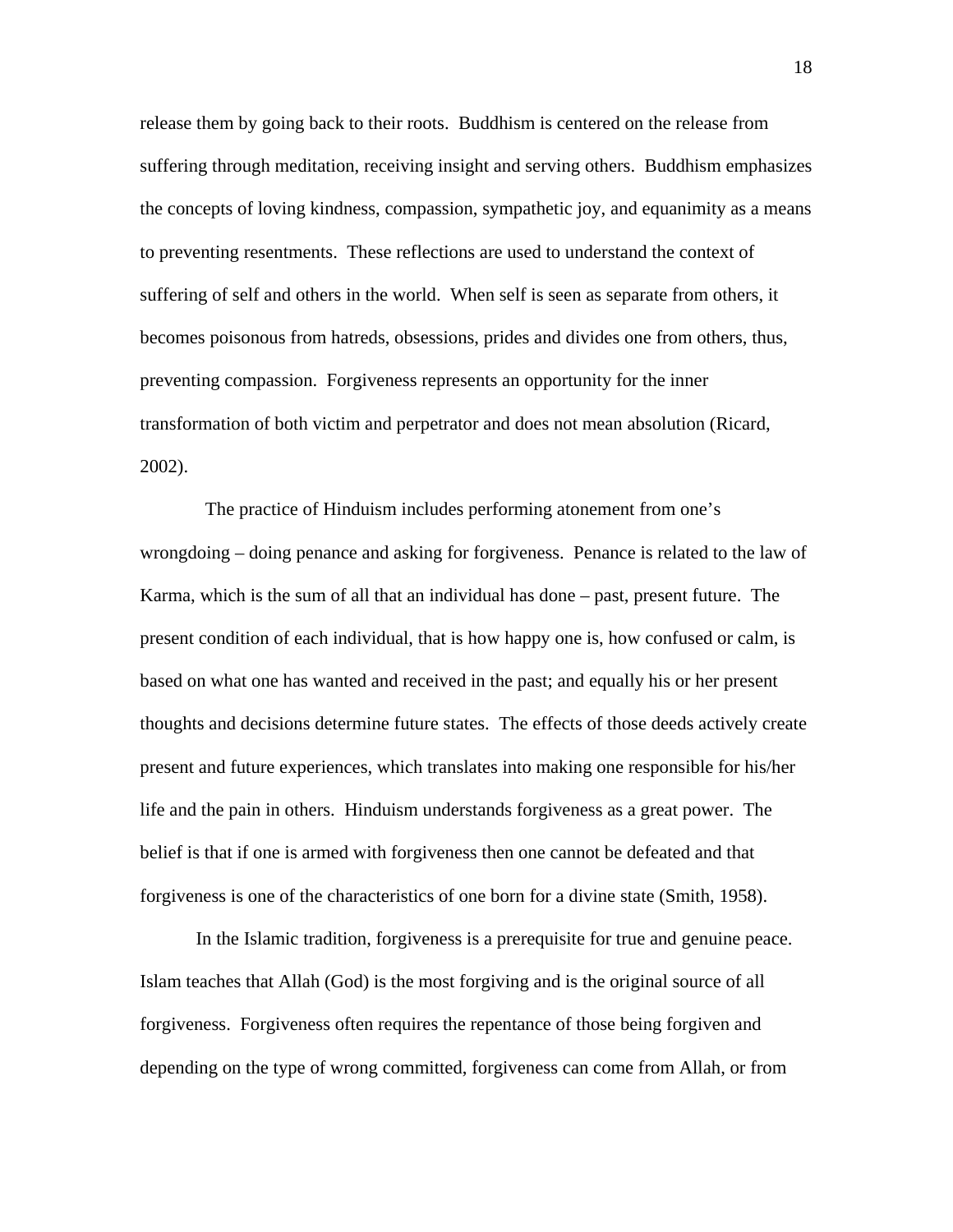human beings. The most sacred book of Islam, the Qur'an, does on occasion make allowances for violent behavior – defending one's faith, life or property – on the part of Muslim believers (Qur'an 9:12), and as such have been construed by some believers as condoning unforgiving behavior. Outside of these 'allowances' the Qur'an does not make any provisions for violent behavior and yet the debate remains heated to this day as to the interpretation of a defensive violence versus overly aggressive violence. The Qur'an is clear that it is better to forgive than to attack another (Smith, 1958).

Christianity teaches that forgiveness of others is one of the central spiritual duties of a Christian believer. Like Islam, God is considered the original source of all forgiveness and it is made freely available to the repentant believer because of the sacrifice Jesus made on the cross. As a condition to God's forgiveness as indicated through the Bible, the Christian believer is expected to forgive others. Additionally, the person who is forgiven is not necessarily released from obligations of material means. The Bible is replete with examples of how God will bind what is bound on earth with the unforgiving. Some commentators have nonetheless speculated on the influence of Hammurabi's code (the first written code of laws in human history), specifically the law dealing with 'an eye for an eye', in the Bible, and point to numerous examples where a response of seemingly righteous anger, retribution, or otherwise divinely sanctioned violence occur in the face of being wronged, as opposed to the unconditional forgiveness captured in the message of the turning of the other cheek.

Within the Christian denominations, the Roman Catholic and Orthodox Christian churches teach that God's forgiveness is mediated by the church through traditional ritualistic acts known as confessions, which prepares one for the sacrament of receiving

19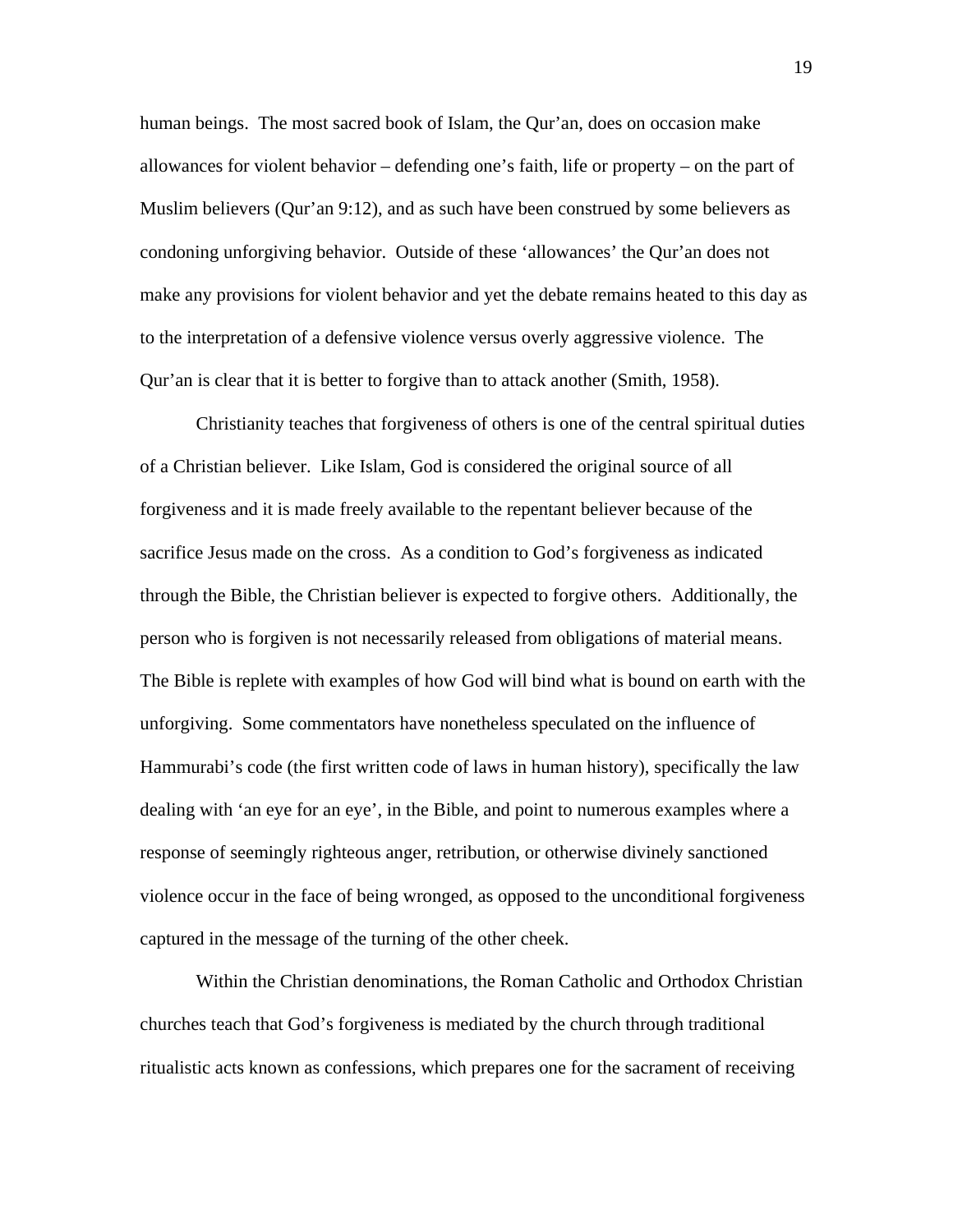Holy Communion. It is customary to make a confession of sins to an ordained priest and obtain absolution as a formal expression by the church of God's forgiveness. The Protestant tradition teaches that one receives forgiveness directly through a sincere expression of repentance to God, and that one completes this in the act of forgiving others, a far less informal approach. It is taught that Jesus' crucifixion is what enables God to grant forgiveness and it is through the sacrament of communion that one receives divine forgiveness. Martha Alken (1997) believed the sacrament was a hidden treasure of grace, healing, peace and spiritual growth. She claimed the tradition held that the sacrament had a dual purpose: to forgive sin, and to bring one the healing power of God's grace to guide one in daily life. She reminded that all of us share in the power to forgive, as given to the church by Jesus. Through baptism we were invited to share in God's power of unconditional love and forgiving. As such, one has the power to forgive the wrongs done to oneself and thereby release or cling to any accompanying resentments.

In Judaism, if a person harms another, and then sincerely apologizes to the wronged individual along with rectifying the wrong, then the wronged individual is religiously required to grant forgiveness. Judaism focuses on personal responsibility of the wrongdoer who is held accountable for his/her actions and must seek forgiveness from those whom s/he has harmed. Additionally, it is required that one must apologize to those s/he has harmed in order to be entitled to forgiveness. In contrast to Christianity, where the sinner must seek forgiveness from God, in Judaism, forgiveness is sought from the one who was wronged. Prior to the Day of Atonement (Yom Kippur), Jewish believers will seek forgiveness from those they have wronged during the year and then during Yom Kippur they will seek forgiveness from God for sins they committed against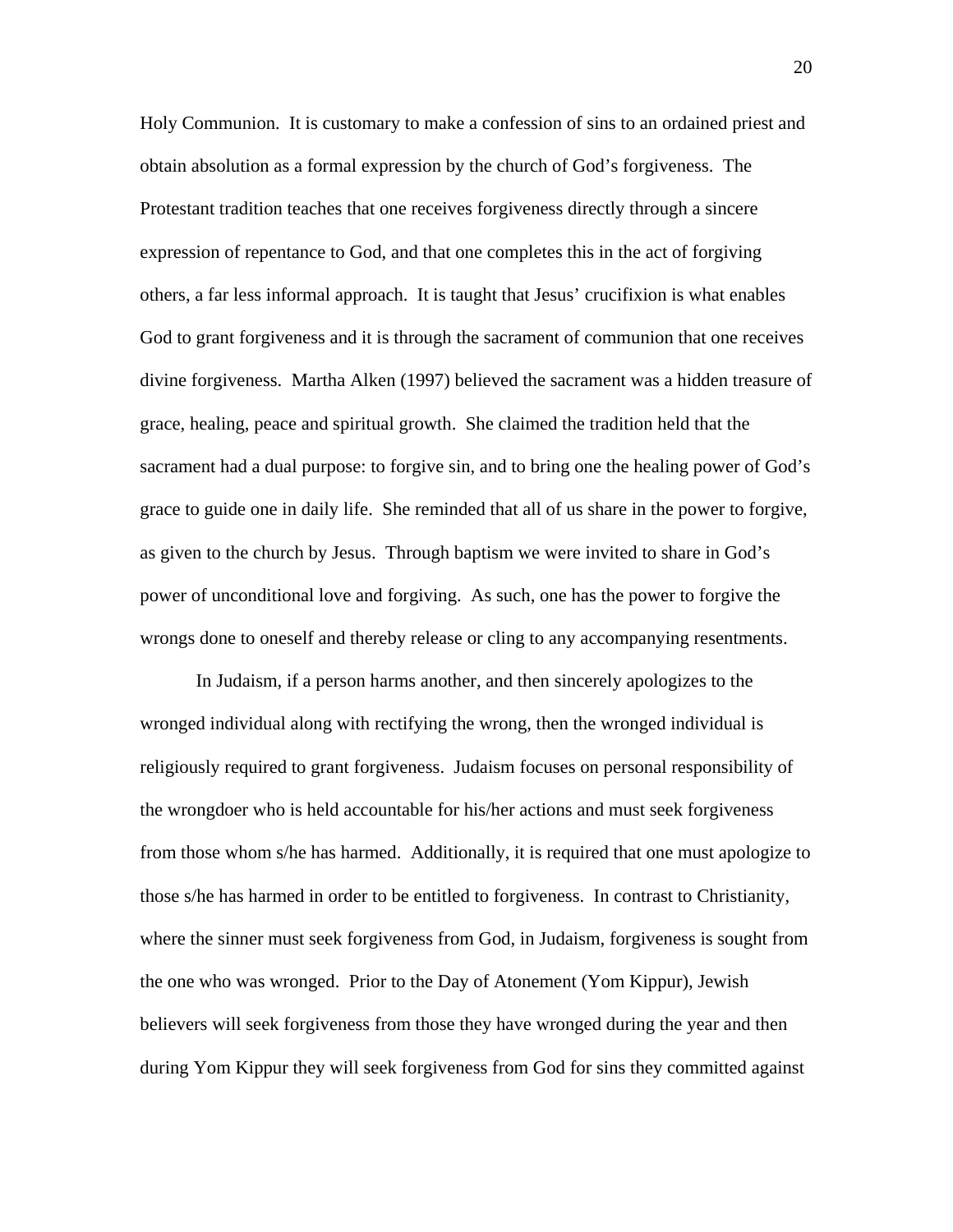God during the year. God does not grant forgiveness for sins committed against other people, which stands out as a major difference from Christian theology. Judaism does not recognize confession of personal sin to a religious figure as part of the process of sin and repentance as Catholicism does. For that, one must approach and make repentance to the person whom one has wronged; then it is up to that person to grant forgiveness. In *Jesus*, Edward Schillebeeckx (1978) explained that in the Jewish tradition, the forgiveness of sins belonged solely to God, and while the high priest could declare a person free of sin, forgiveness could only be granted by God for sins against God. Again, there is no designated authority to whom one can confess sins; sins are confessed privately, in prayer, before God.

These views appear separated along two differing continuums; one is that forgiveness must be earned and the other is that it is a gift. Forgiveness earned could only be exercised through means of atonement, amends, restitution or sincere apology. This type of forgiveness usually requires a promise that the offending act or behavior will not be repeated and would remain conditioned on the actions or words of the wrongdoer. Certain religious views of forgiveness are aligned with this notion, specifically where forgiveness is received from one's God, such as Catholicism and other Christian denominations that practice penance. Viewing forgiveness as a gift, which Enright has alluded to in his definition, begins with a choice the forgiver makes to let go of the anger, resentment and revenge that resulted from the harmful act of the wrongdoer. The forgiver gives to oneself and the perceived wrongdoer freedom from resentment and guilt respectively. Forgiveness as a gift is unconditional, not requiring any repentance or contrition from the forgiven.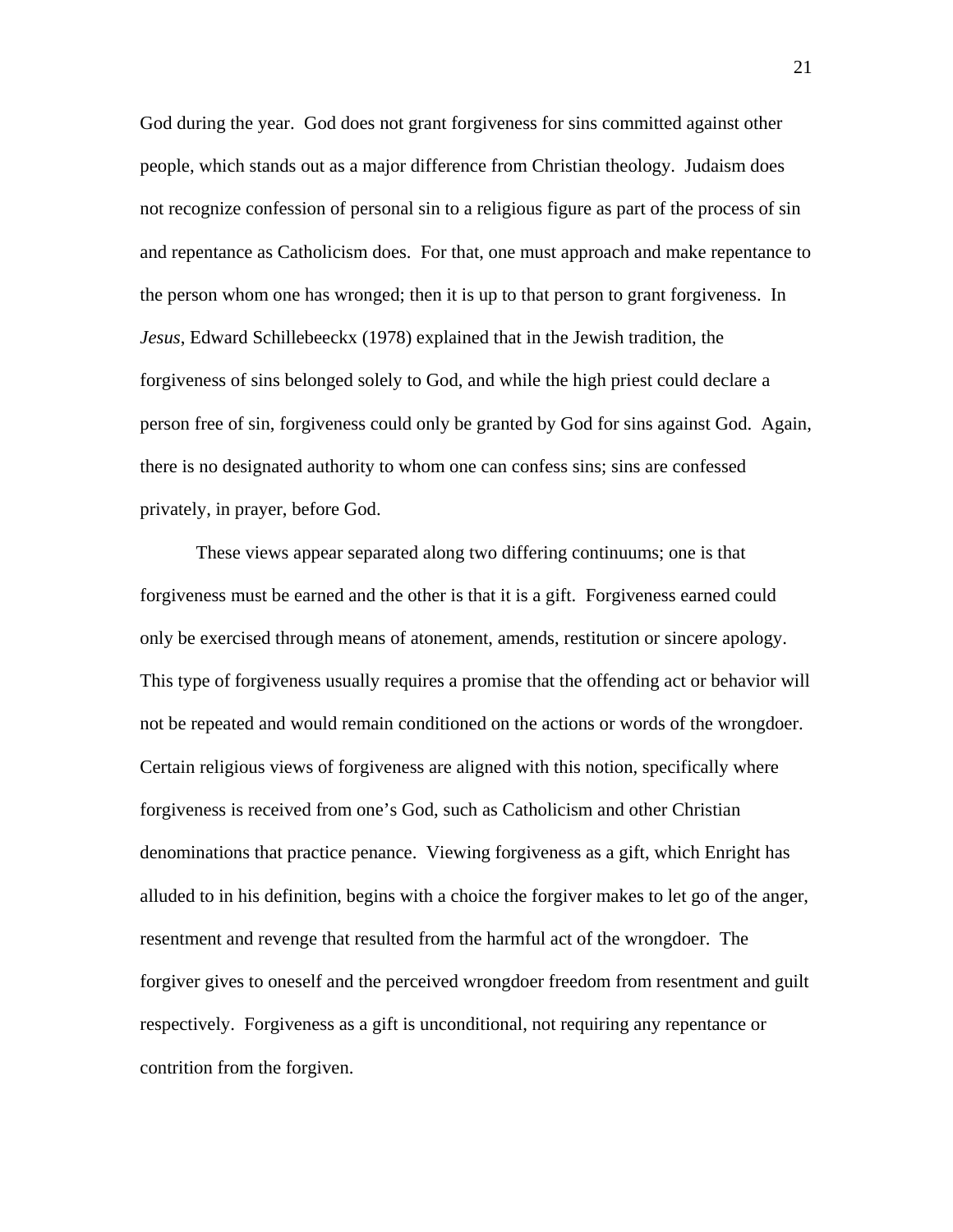Illustrative as the preceding broad explanations are of the fundamental ways in which various religions understand and organize themselves around the notion of forgiveness, a particular experience and example serves to interrogate this notion even further. In *The Sunflower: on the possibilities and limits of forgiveness,* Simon Wiesenthal (1969) skillfully relates an experience from when he was a concentration camp prisoner during World War II. A dying Nazi soldier asks Simon for forgiveness – "I have longed to talk about it to a Jew and beg forgiveness from him" (p. 54). While Wiesenthal has a response, he poses the question (his dilemma) to religious scholars, theologians, Buddhists, Rabbis, Priests and assorted others, 53 in total, and theirs were the ones chosen for publication. Using this text within the classroom, Eva Fleischner (as cited in Wiesenthal, 1969), a religious scholar, notes that her Jewish and Christian students are split on the subject of forgiveness. For the Jewish students, there is no forgiveness and for the Christians there appears to be.

This raises an interesting point in that it would seem impossible to come to a consensus on how Judeo-Christian religion views and understands forgiveness. From the Jewish perspective, the request for forgiveness from one person representing all of the Jews does not fit with atonement in that offenses committed against one's fellow human beings can be achieved only through pacifying the injured party. Rabbi Abraham Joshua Herschel (in Wiesenthal, 1969) strongly underlines this foundational principle of the Jewish faith that one must seek forgiveness from the person one offended – "No one can forgive crimes against other people" (p. 171).

We start to understand in this way that forgiveness is personal and while it involves another, it benefits the self. Taking it one step further, noted theologian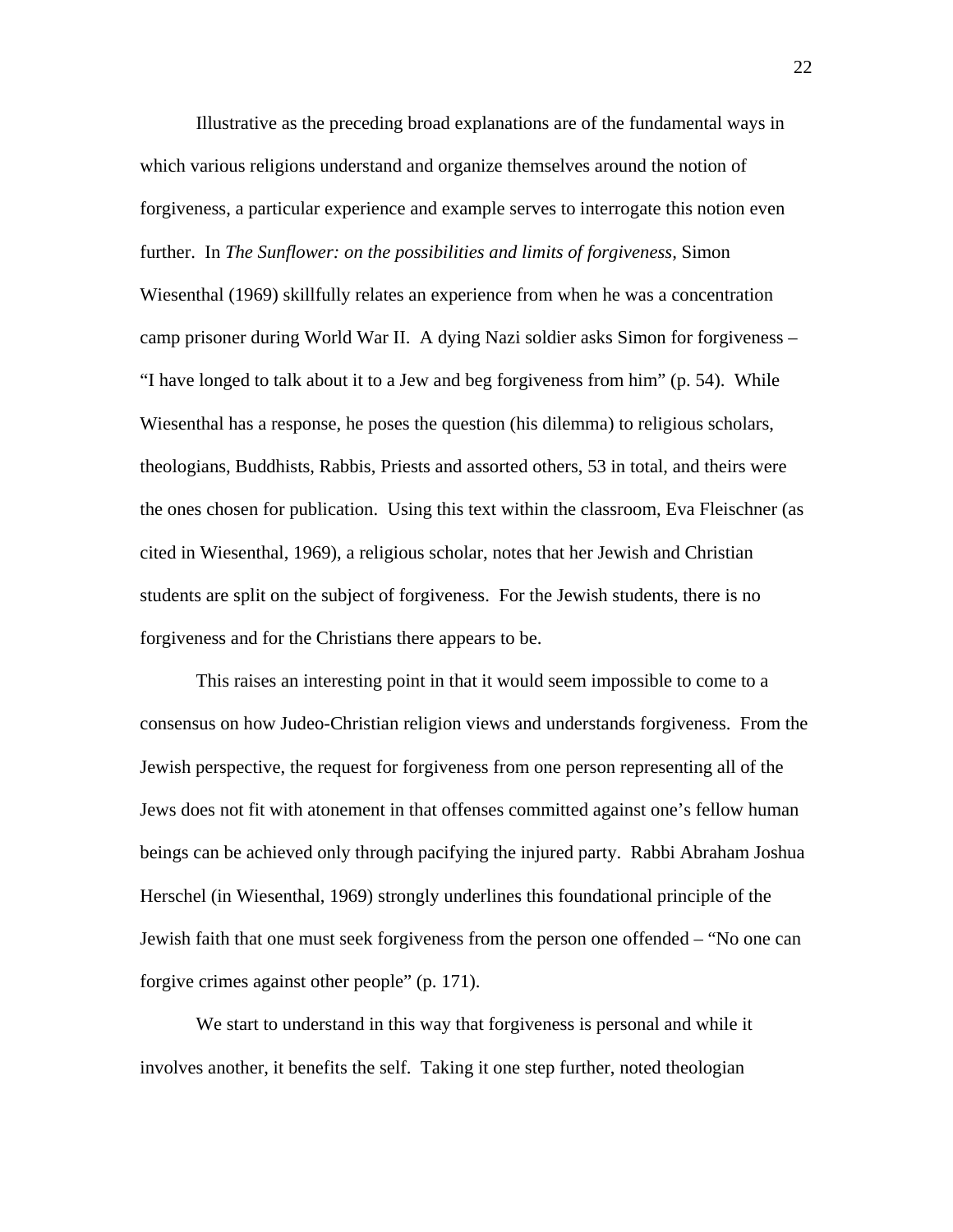Dorothee Soelle (in Wiesenthal, 1969) discussed what one seeks through forgiveness in the Jewish tradition is *teshuvah* – deliverance, changing one's ways, a new beginning. Agreeing and questioning whether the notion of forgiving another person exists, noted author Rabbi Harold S. Kushner (in Wiesenthal, 1969) claims to know that there is such a thing as being forgiven. "To be forgiven is to feel the weight of the past lifted from our shoulders, to feel the stain of past wrongdoing washed away…to feel free to step into the future unburdened by the precedent of who we have been and what we have done in previous times (pp 183-184)." What seems to be implicit in these responses is that one knows exactly how to attain or find one's way onto the path to forgiveness.

Yet, it may not be true that there is homogeneity of consensus about Christian or Jewish adherents' understanding of forgiveness, as informed by their respective religious scriptures. In fact, Fleischner (in Wiesenthal, 1969) argues that Christians have misunderstood (and continue to) Jesus' teaching about forgiveness. She highlights that even in the Lord's Prayer, God is petitioned to *forgive us our trespasses, as we forgive those who trespass against us,* meaning our sins and not the sins of others. She believed that Christians have loosely translated that to mean, "we are to forgive anyone and everyone, whatever the wrong done to anyone" (p. 141). Jesus challenged us to forgive evil done to oneself and never hinted, alluded or otherwise suggested that we are to forgive the wrong done to another.

It would seem obvious then that Enright and his colleagues have formulated their definition of forgiveness from more of a Christian perspective than that of the Judaic tradition. One could argue that their definition calls to forgive anyone and everyone just as Fleischner has claimed. Forgiveness is defined as "a willingness to abandon one's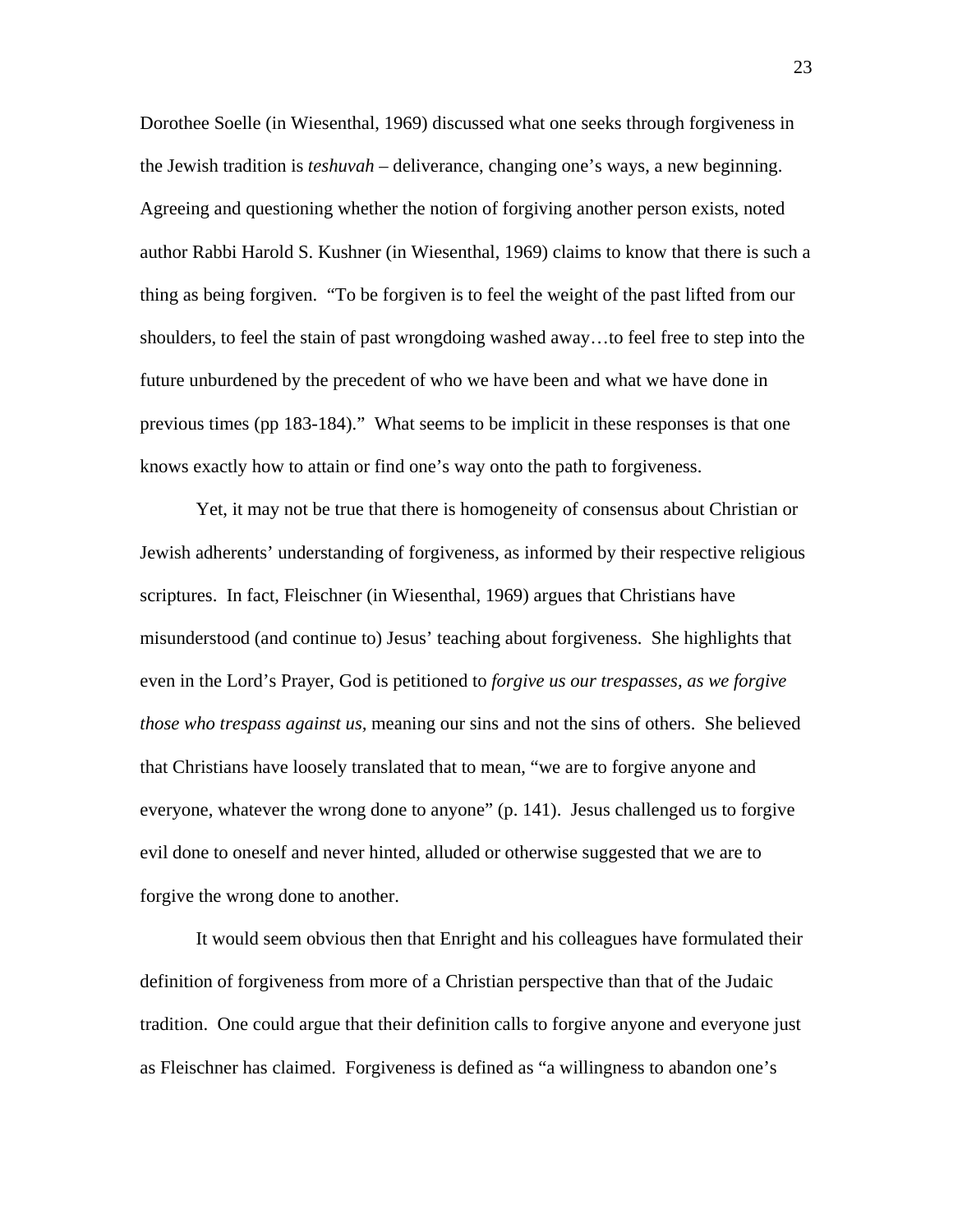right to resentment, condemnation and subtle revenge towards an offender who acts unjustly, while fostering the undeserved qualities of compassion, generosity, and even love towards him or her…therefore, a forgiver may unconditionally offer this gift regardless of the other's current attitude or behavior" (Enright, 1996, p. 108). According to Schimmel (2002), this definition represents the introduction of the study and appreciation of forgiveness into the discourse of secular psychology from a decidedly Christian ideology. Schimmel continues to note that other definitions, such as Worthington's (in McCullough, Sandage & Worthington, 1997), follow a similar path. In fact, the assumptions may be even prior to that of the specific religious scriptures, and point to an influential legacy of even earlier teachings and cultural norms, such as Hammurabi's code of an eye for an eye. Indeed, it is no stretch to read a tacit affirmation, at the very least, in Enright's definition of Hammurabi's right to act with "resentment, condemnation, and subtle revenge" if someone acted unjustly toward me.

The tension, however, is that even given the argument of Hammurabi's influence, both within the Bible and Enright's definition, there is (and have been) an alternative, namely that of Jesus' example and teaching. Hence, for example, against the binary of the frequently quoted psychological fight or flight syndrome when confronted with threat (a person either reacts in retaliation, or tries to run away), Jesus' so called third way of standing firm without fighting or fleeing, present an alternative. In the Bible, Jesus is said to have faced his accusers without acknowledging their accusations – "*And while he was being accused by the chief priests and elders, he said nothing. Then Pilate said to Him, "Do you not hear how many things they testify against You?" But He answered him not one word…*" (Matthew 27:12-14). In this way, Jesus taught a way of being that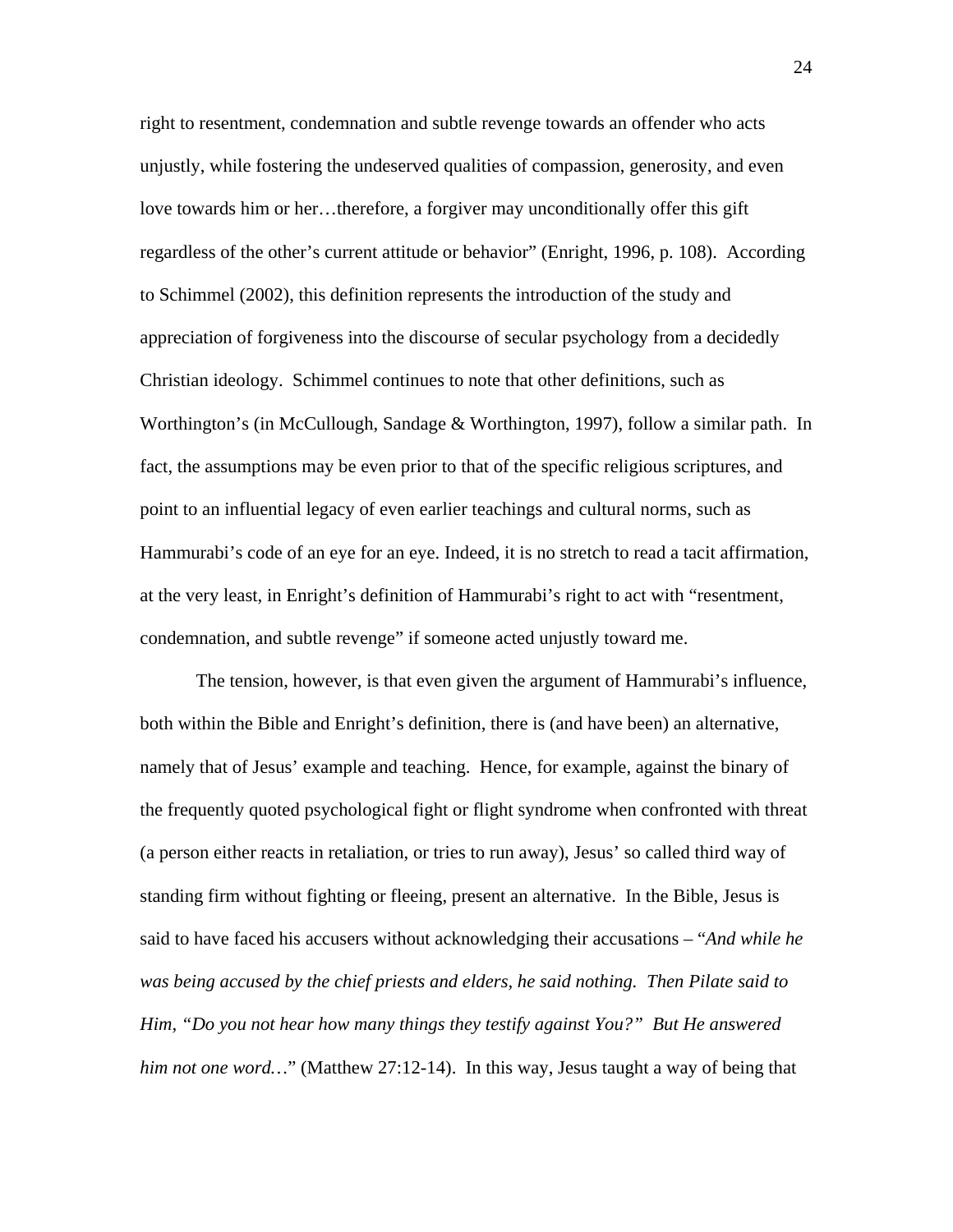does not separate one from the other through fight or flight but stays connected with humankind as a way of answering the unjust act.

The Enright definition consequently privileges and emphasizes an eye for an eye justice, in so doing downplaying or negating teachings that clearly identify another way of dealing with wrongs. Hence, while Schimmel (2002) argues that Enright et al.'s view of forgiveness reflects an underlying Christian understanding of the phenomenon even though it "makes no mention of God, of Jesus' passion in which he bore his suffering with patience and forgave those who tortured him to death by crucifixion, of the New Testament teachings "turn the other cheek" (Matthew 5:38) and "love your enemy," (Matthew 5:44) or of the Christian belief in God's gracious gift of forgiveness – which he grants even to not-yet-repentant sinners because of his love and compassion for all of humankind (Schimmel, 2002, p. 45)", it is a Christian reading or understanding that is not exhaustive of Christianity in that it privileges some parts thereof to the exclusion of others. This point is illustrated more vividly where Schimmel (2002) argues that Enright et al. also voices that Christian tradition of forgiveness where one is expected to imitate Christ in the forgiveness of others and offer it as a gift just as one understands God's granting that to all sinners.

It is clear from the above that the underlying cultural and religious assumptions, while mostly hidden from view, are crucial for the manner in which forgiveness is understood. In another example, it is so that if a Hammurabian eye for eye were called for, and understood as the expected response, then forgiveness as a way of responding would absolutely be a gift. Yet, the question remains if there were an alternative to the retributive response, how would forgiveness be defined and/or understood? In other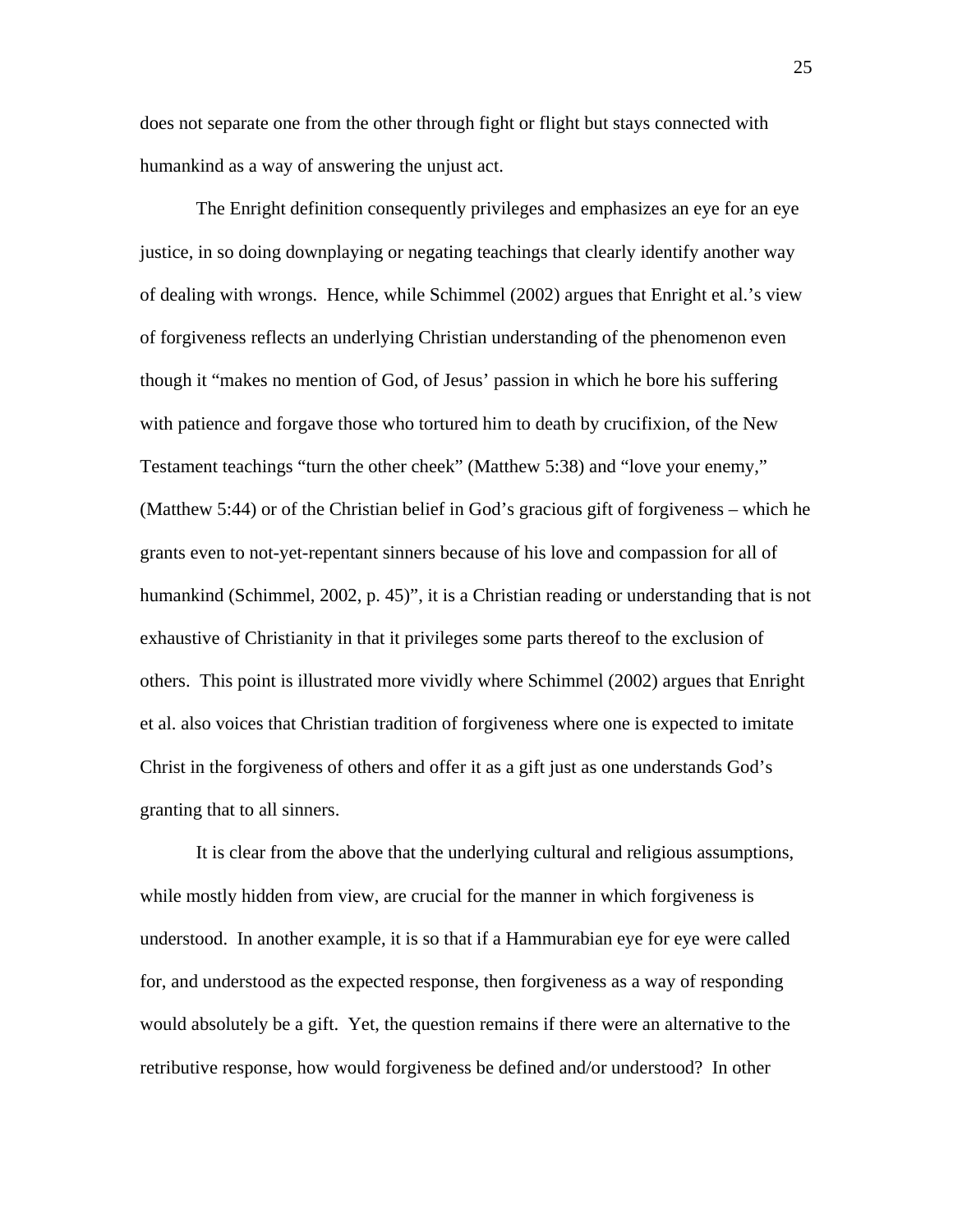words, if we begin with forgiveness as a non-gift, how does that change our understanding of it?

Some authors have hinted at, or expounded on, the notion of forgiveness less as gift to the other, than to the self. A text written by seminary professor, Lewis Smedes (1996), for example argues that forgiveness is not a gift one gives to another person but instead, is something one does inside for oneself, an approach that is also taken by Rutledge (2002). Kushner (as cited in Wiesenthal, 1969) also locates forgiveness within, stating, "forgiving happens inside us, it represents a letting go of the sense of grievance, and perhaps most importantly a letting go of the role of victim" (p. 184). Forgiveness is not something you do for someone else, but to free yourself from the continuation of pain and anger. It is a gift one offers oneself. There is confirmation here in that forgiveness of others must begin with the self and yet it seems to remain unacknowledged and unexplored in much of the writings on the subject.

Smedes (1996) sees forgiveness as not letting the other person "off the hook" but understanding that the person is only human and capable of error, that is, recognizing through empathy that the forgiver could have made the same choice the wrongdoer made given similar circumstances. Daniel Johnston (2000), and Lynn Woodland (2000) are among those that have viewed forgiveness from the fishing hook analogy. They have said that the one getting off the hook is not the forgiven but the forgiver. It is about freeing oneself from the bounds that bind one to the wrongdoer. Eldonna Bouton (1999) even mentions that in Sanskrit forgiveness meant, "to untie" oneself from the wrongdoer, another way, arguably, to state the theme of getting off the hook – "it is you that are being let off the hook" (p. 16). It becomes a gift that one gives oneself and not

26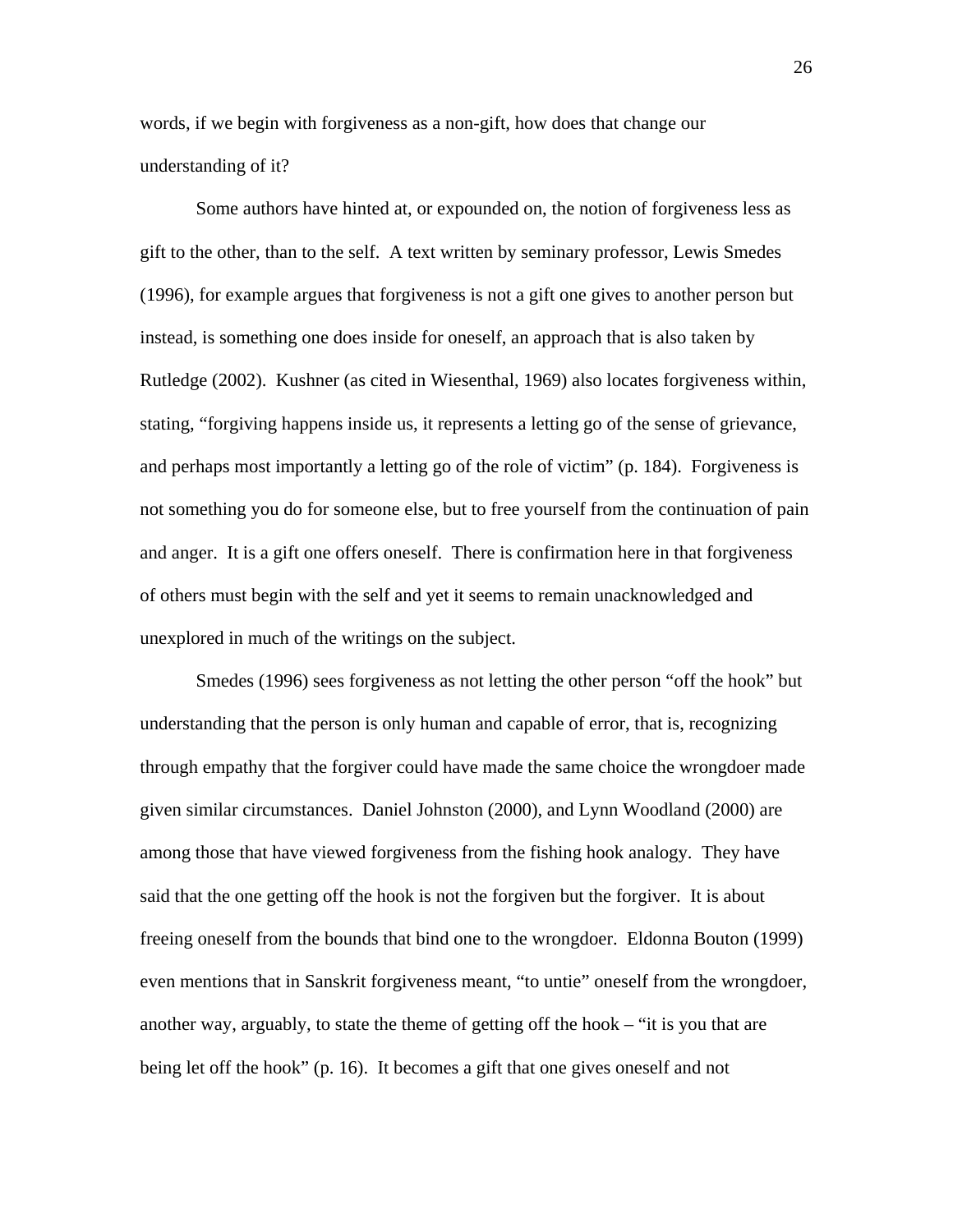necessarily a gift given to the other. In fact, these authors would argue that forgiveness is not a gift given to others – in opposition to some of the religious views previously mentioned.

Yet, having argued that much of our understanding of forgiveness derives in large part from our religious placement, it is as true that our cultural placement mediates and inflects the expression and understanding of forgiveness. A simple search of the Internet or a leisurely stroll down the self-help aisles of any major bookstore illustrates precisely such modifications and inflections – many secular and "spiritual." These offerings, however, are simply diverse, with no clear consensus as to what forgiveness is or entails, fundamentally. The comment on Father Mahoney's website (www.jmahoney.com), tongue in check as it may be, holds true also for this secular variety. He says:

Different churches, different clergy, different [religious] traditions all seem to have different understandings of...forgiving. Interestingly, each is absolutely convinced that their view is right and everyone else is wrong! Hmmm. (Mahoney, 1997, Para. 24)

Thomas Long (2001) alerts us to another problem, one related perhaps to an overly cognitive understanding of Biblical teaching, as well as the absence of prominent examples of forgiveness in our culture. Reflecting on past classes he has taught in homiletics, the art of preaching, Long (2001), a theological professor at Emory University, remarks that, on the first day of school he regularly gave the 'Beginning Preaching' class a surprise test, one he stated, he had no intention of grading. He read them a list of theological words and they were to write a paragraph taking an abstract theological issue and explain it in a way that made it a reality for them. As he moved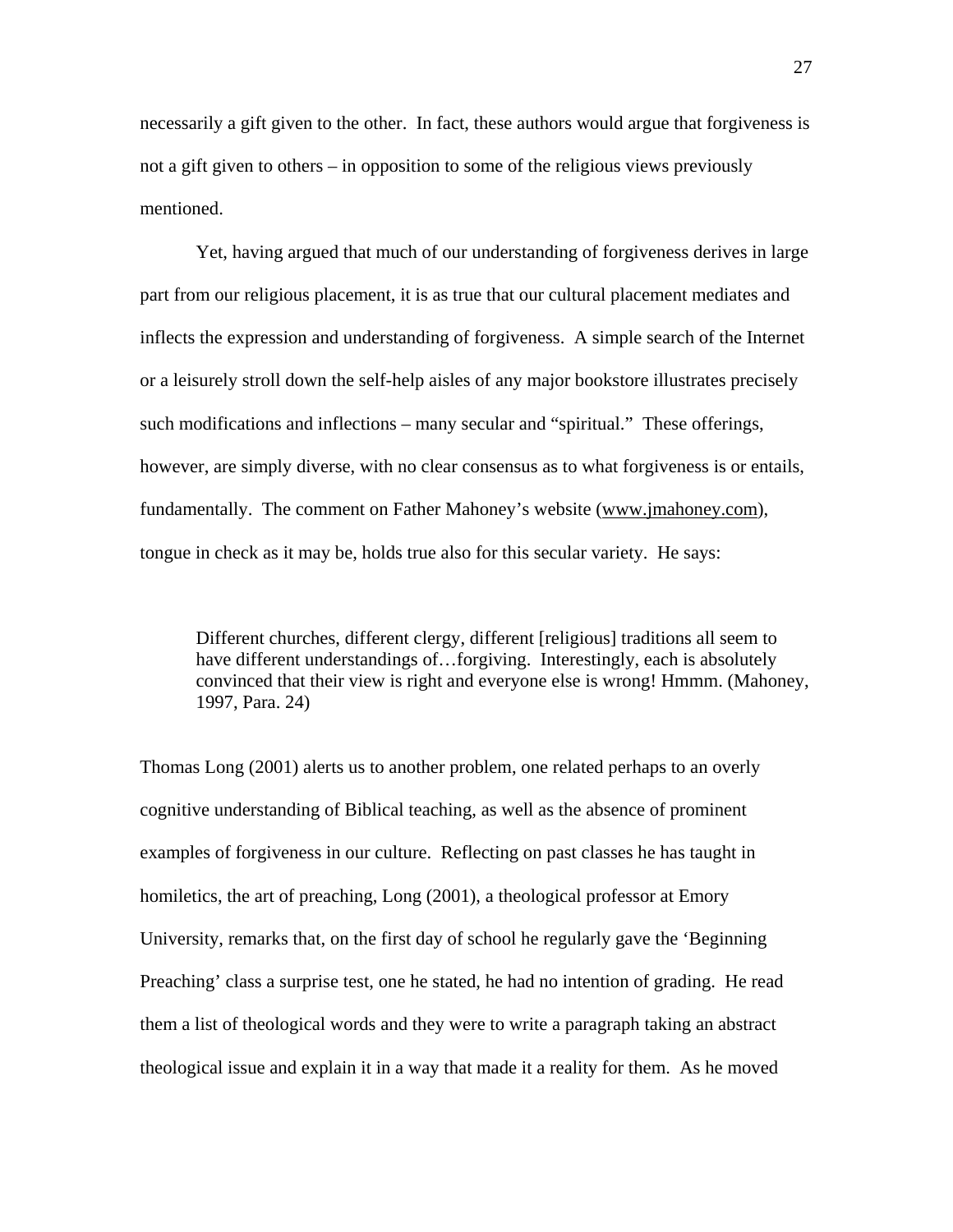down the list to the word 'forgiveness' he stated that the pens stopped writing. The discussion that followed he reported was about small and trivial claims. His major concern was that "They (the freshman class) were preparing to teach the gospel, but one of the central claims of the gospel, the promise of deep, healing forgiveness, was something they had not experienced for themselves" (p. 30). Johann Christoph Arnold (2000) took to writing about those rare experiences in his book *Why Forgive?* He explores, examines and extols the virtues of those who made the difficult decision to forgive and shares their emotionally laden stories as a way to show and maybe somehow answer Long's unfinished reiteration of Alexander Pope's (1711) famous quote "To err is Human; to Forgive…?" in saying that 'while erring is human' - forgiving uncovers the divine that each of us is capable of expressing, living and feeling.

It would seem apparent, from this review that whereas there is an intuitive or ready-to-hand sense that "everyone" knows what forgiveness is all about, nothing could be further from the truth. In fact, the literature concedes that there is no one right way to define forgiveness and point to a definitive path. This is true in religion and religious studies, in psychology, as well as the commons of everyday culture. But beyond difficulty with definition and interpretation, it is also curious and profoundly striking that much more has been written about what forgiveness is not than what it is, and very particularly for the purposes of this dissertation, how it is lived and experienced. While there is variation in the definition of forgiveness, there remains a consistent, and underlying tone that it holds healing and helpful potential to the offended. Yet, inasmuch as there seems to be a crucial aspect of self-forgiveness implicated in this healing potential, this aspect remains grossly under researched and examined.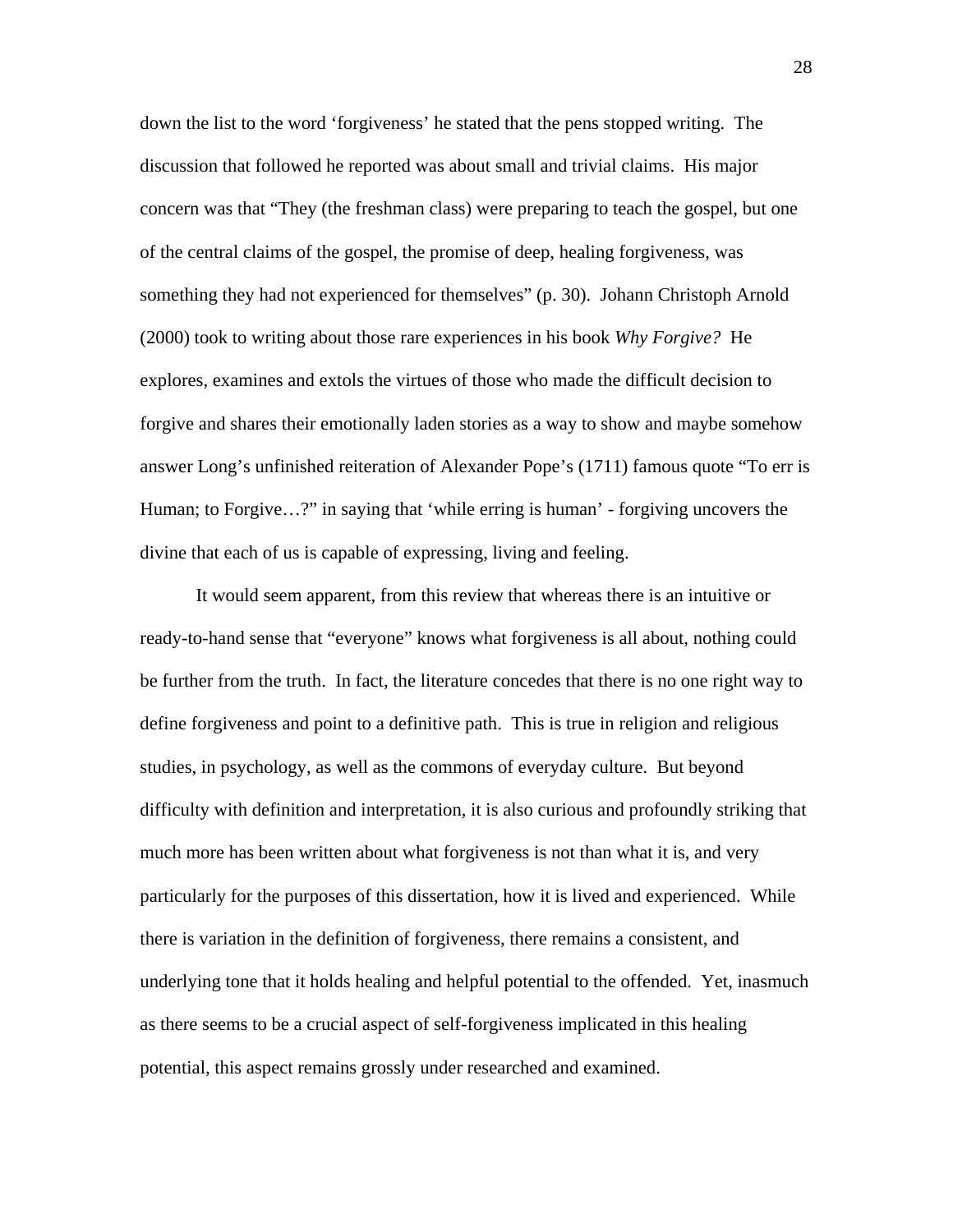#### Self-Forgiveness

In his 1996 article, *Counseling within the forgiveness triad: On forgiving, receiving forgiveness, and self-forgiveness* Robert Enright claims that only one published article exists on the topic of self-forgiveness (that of Bauer et al., 1992) before his contribution. This article of Bauer et al. (1992) was not in a journal devoted singularly to psychology or counseling, but was published in the Journal of Religion and Health, confirming once again that religion might well have been the primary referent for an understanding of self-forgiveness in psychology. In philosophy, as well, Snow (1993) remarked on self-forgiveness' absence and neglect. Bauer et al. (1992) claimed there were very few empirical studies on this subject, which they believed were central to human growth and psychological wholeness and which, if so, once again begged the question about the reason(s) behind its neglect.

Using his work on forgiveness as a departure point, Enright (1996) extrapolates into the realm of self-forgiveness; saying that whatever one offers another in interpersonal forgiveness is now offered to oneself in self-forgiveness. It appears that Enright views self-forgiveness as either separate from forgiveness, or a supplement or consequence, and attempts to define it that way. He defined it as a "willingness to abandon self-resentment in the face of one's own acknowledged objective wrong, while fostering compassion, generosity and love toward oneself" (Enright, 1996, p. 116). As in the case of forgiving others, the self-forgiver claims the right to feelings of selfresentment for the way he or she acted in the self-offence but is willing to let go of the self-resentment. As in the case of forgiveness, self-forgiveness does not excuse behavior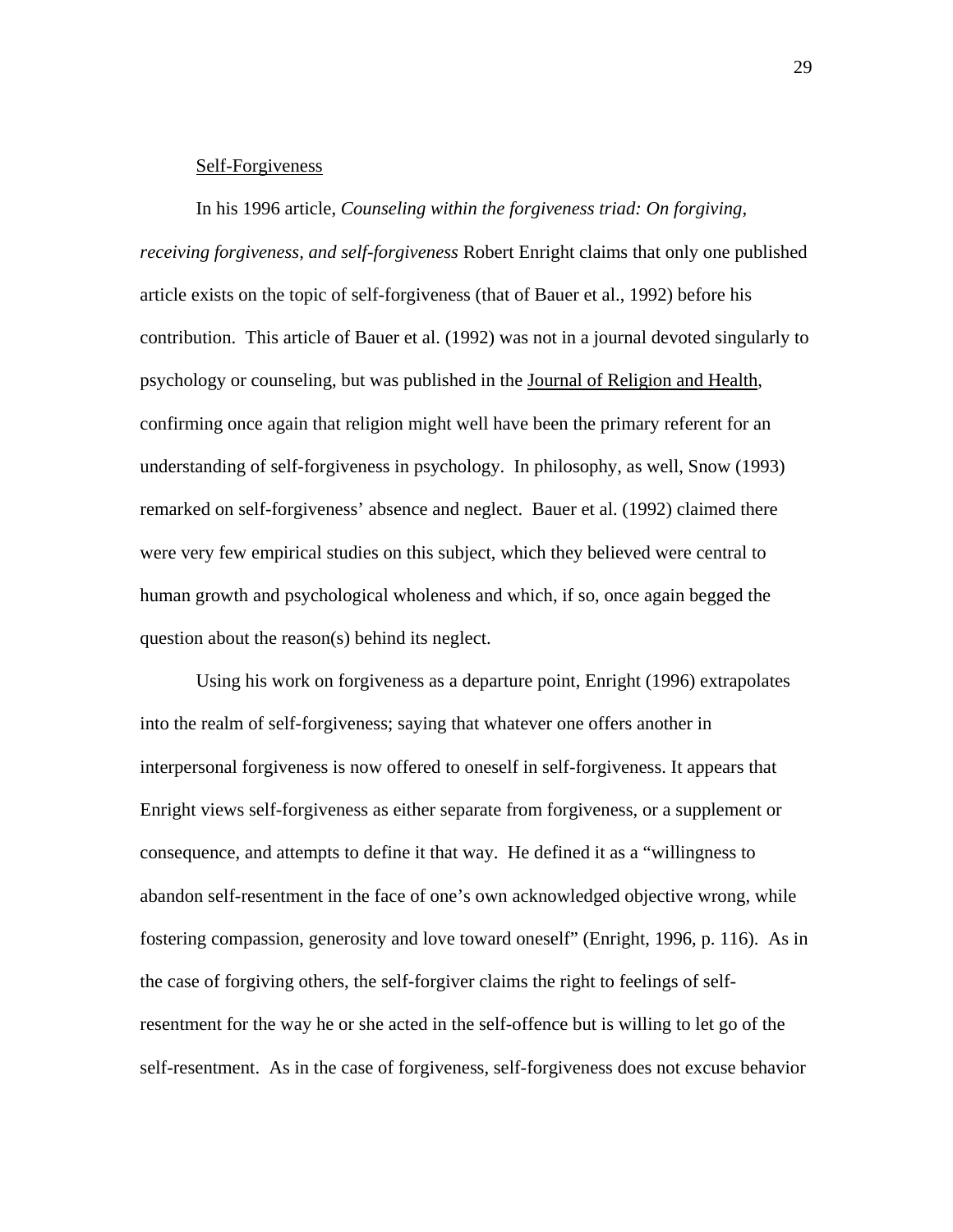nor does it overlook the behavior as in the context of a legal pardon, but it looks at the unjust behavior rationally, again privileging the cognitive.

The self-forgiver becomes aware that certain behaviors must change, all the while seeing the self as worthwhile. It was also suggested that self-forgiveness not be mistakenly construed as leading to guiltlessness and narcissism. According to Enright (1996), the opposite is the case as self-forgiveness enables acceptance of one's responsibility and pain in processing the emotions of remorse. Additionally, he claimed that self-forgiveness substantially differs from forgiveness in that self-forgiveness must also mean reconciliation with oneself, that is self-forgiveness and self-reconciliation were considered synonymous. In other words, it would be impossible to remain alienated from oneself in the experience of self-forgiveness.

Enright (1996) believed self-respect was necessary when one faced and acknowledged the seriousness of the offense in order to give oneself compassion, generosity or love. He believed that one must gain self-respect as a precursor to see the offense as a way of entering a self-forgiving journey that would eventually lead to healing. Flanigan (1996) did not concur that forgiving oneself would result in healing. She said it was more about "enormous personal growth brought about by selfexamination, honesty, humility, and great personal effort" (p.xxiv). A question that arises from Flanigan's understanding is whether one is able to grow without healing, and whether that means that one always carries the wound inflicted upon oneself? It reads as if one moves, that is grows far enough away from the original wound, then one will no longer have to deal with it.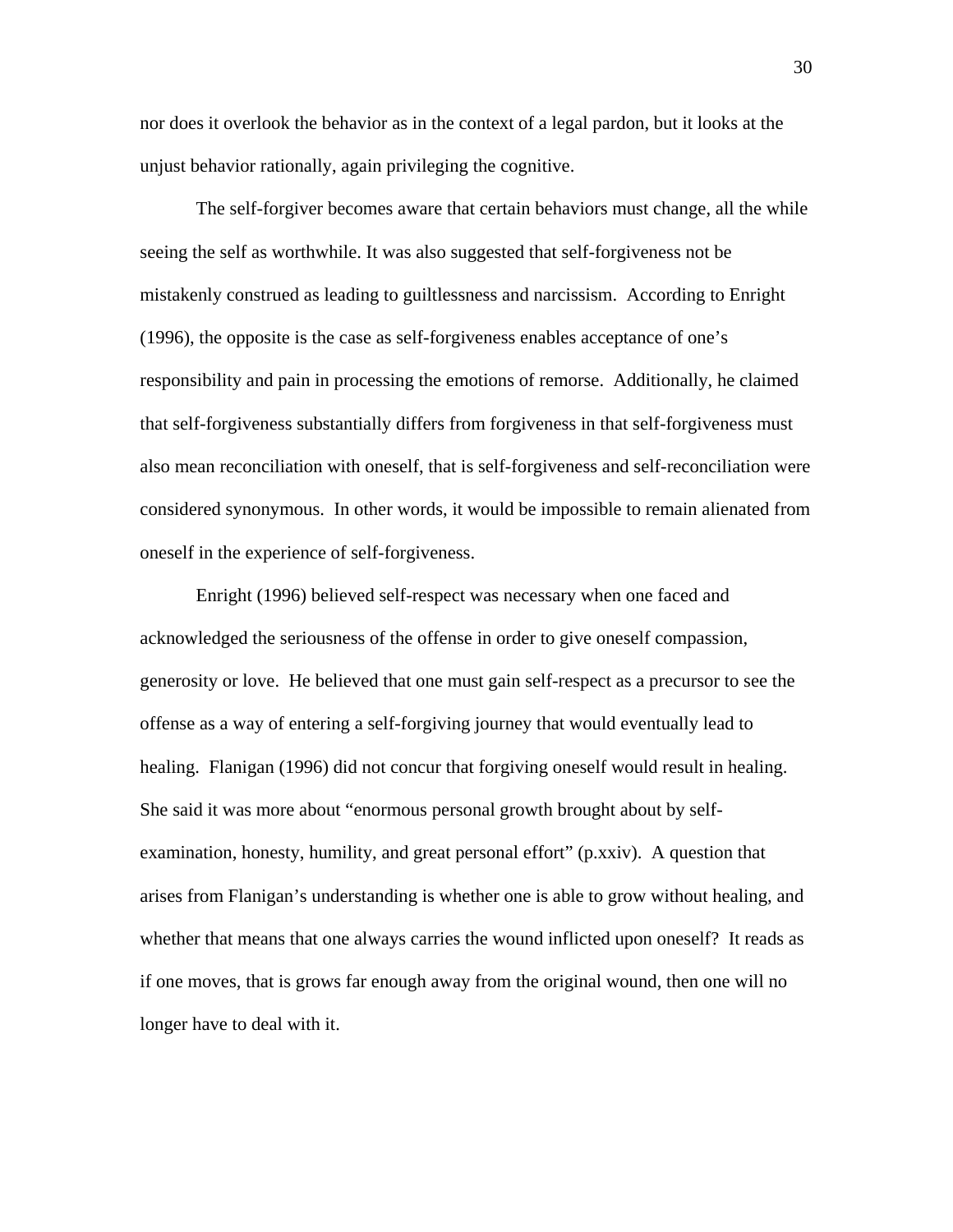Rutledge (1997) stated that self-forgiveness and self-respect were inseparable and wrote one of the few texts outlining self-forgiveness and interventions on a self-help scale, claiming that self-forgiveness could be compared to regular maintenance on one's automobile, in so doing adopting a more reductionistic attitude. He argued against the belief that self-forgiveness was selfish and excused the individual of responsibility for his or her actions, but proposed that human growth developed internally – "…Growth moves from the inside out, and … our repetitious, and very human, attempts to resolve problems from the outside in are…backwards" (Rutledge, 2002, p.39) – and was projected externally, so that if an individual forgives the self, the others around that person will benefit from the transfer of positive energy.

Flanigan (1996) and others (e.g. Bauer et al., 1992; Hallings, 1994a; Rowe, et al. 1989) acknowledges that self-forgiveness involves relationships at its core, defining selfforgiveness as a feeling one gets from knowing that a long-standing debt to someone has finally been paid. Understanding forgiveness in this light reinforces the notion that forgiveness is somehow earned, as the transactional equation is now finally equaled out. In forgiving oneself, the urge to self-punish that results from letting one's mistakes hurt others is extinguished, along with a commitment for personal change. She believed that when self-forgiveness was completed, one would feel more comfortable with oneself and one's place in the world, a sentiment echoed by Bauer et al. (1992). In other words, what one believes about oneself and others make sense, ideas about life are no longer troubling, and one feels more connected to one's world (Bauer et al., 1992). Her view of self-forgiveness focuses on other people, with the goal of transforming oneself into a better person for the sake of others.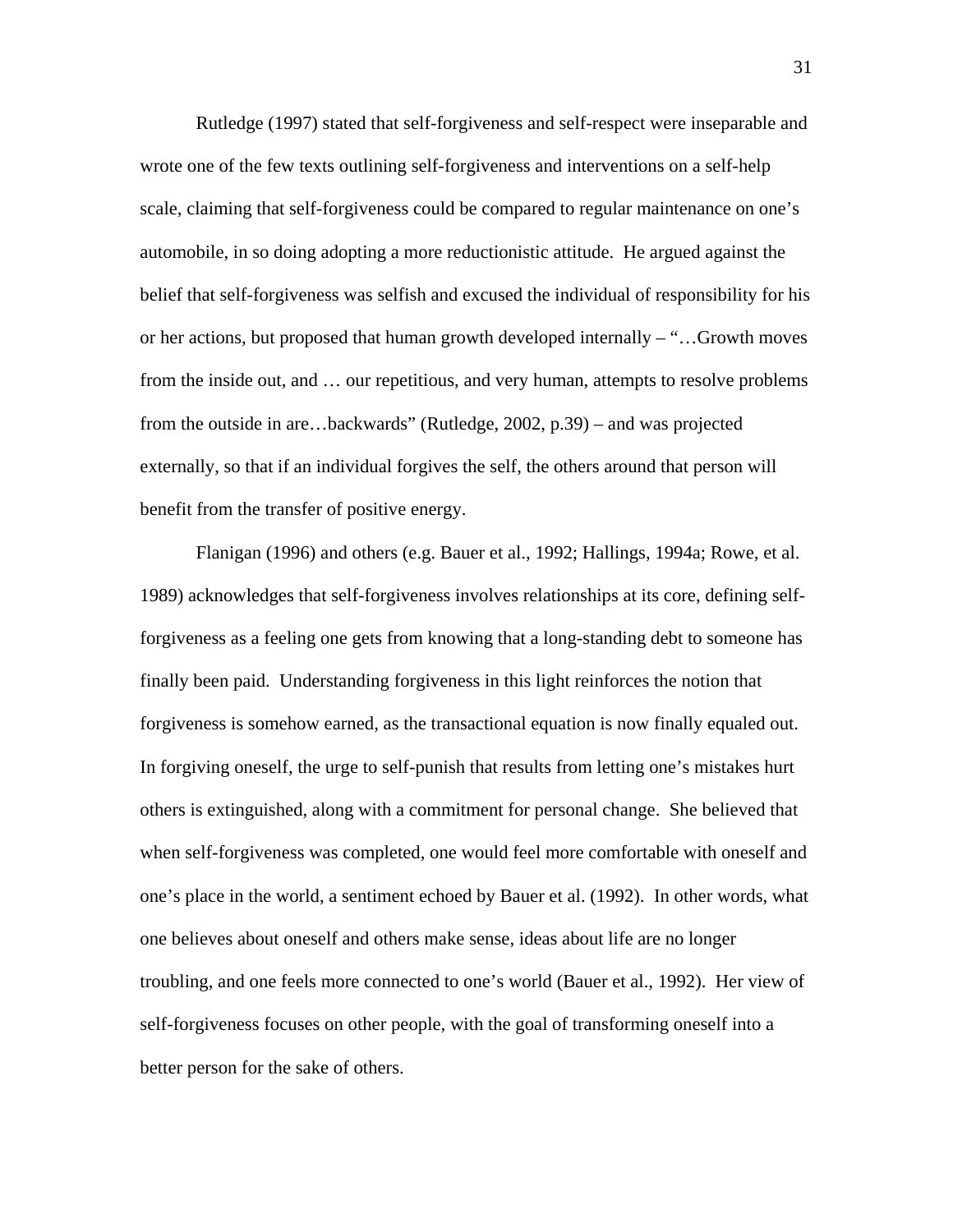Self-forgiveness has also been defined as the acceptance of those parts of oneself

that have been previously assigned as unacceptable and to be altered by the person

(Halling, 1994). In addition, Conran (1993) asserted that the propensity for self-

forgiveness defines the inclination for admitting guilt and in turn reducing psychological

defenses such as projection, denial and dissociation.

Bauer et al. (1992) took a phenomenological approach, arguing that the structure

of self-forgiveness was more accurately described through the experience of forgiveness.

This involved

 …a shift from fundamental estrangement to being at home with one's self in the world. This at-homeness involves a change in one's identity which simultaneously feels very new and very familiar, as if recognizing for the first time someone who has always been there: that which one has avoided accepting fully about oneself, the capacity to be enraged or hurtful, for example, is acknowledged as part of who one is. One moves from an attitude of judgment to embracing who one is. This shift in identity grows out of the larger meaning the given incident has for one's life: whereas the initial distress is experienced in the context of a specific occasion or "wrongdoing," at some point there is an awareness that one is in need of forgiveness for merely being human. There is a clarity about oneself and one's place in the world, a sense of connectedness and freedom in the face of the future (p. 153).

Part of the healing offered through self-forgiveness involves an acceptance of who one is despite perceived shortcomings. It is also about giving up the robe and gavel and taking up a compassionate stance. The past remains the past but the meaning one brings to the incident remains dynamic and redefine-able. The change one accepts can raise one's awareness in the direction of Alexander Pope's (1711,

http://eserver.org/poetry/essay-on-criticism.html) famous line in An Essay on Criticism,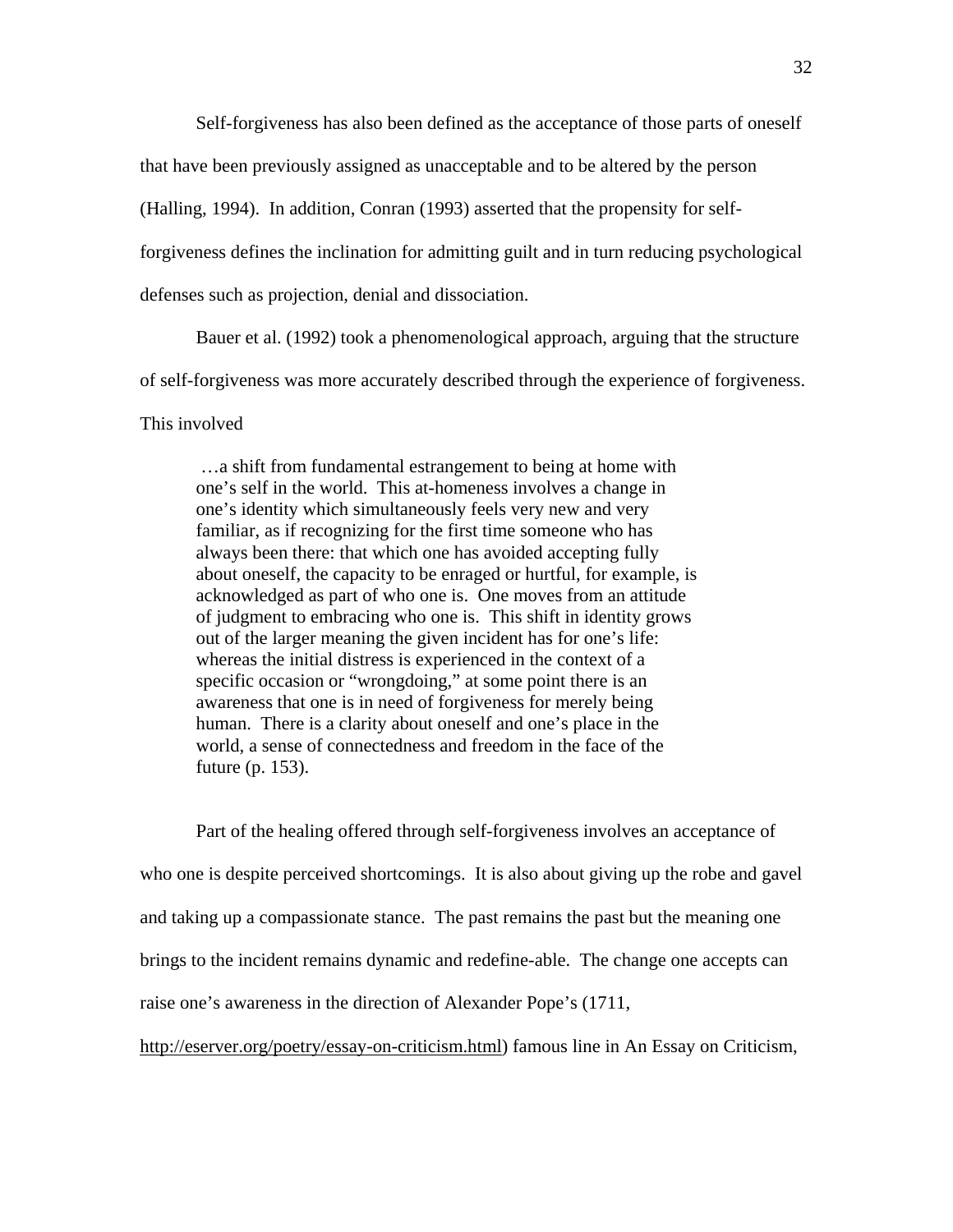Part 2: "to err is human (e); to forgive, divine." Through acceptance and awareness one can find a place in the world and feel one's belonging to humanity.

Bauer et al's (1992) approach calls for a different method of investigating the phenomenon of self-forgiveness. The bulk of the literature laid the groundwork for the development of empirically based measurement models such as the Self Forgiveness Scale and the Self-forgiveness Model within the Forgiveness Triad (proposed by Enright, 1996.), which can be quantified linearly as though the experience of forgiveness can be reduced to Rutledge's diagnostic check on the human mechanism. However, what appears to be missing and could supplement the literature is a "Lived Experience" framework of self-forgiveness which could help facilitate the healing process when one attempts such a journey, as Hallings (1994b) noted in his work.

In the discussion section of *Counseling within the forgiveness triad,* Enright (1996) disputes a definition offered by Andrew Vachss (1994) from a popular culture publication in that he writes:

"The final point Vachss raised is that a victim of emotional abuse only needs to forgive self. Here we see a problem with definition. That is, by definition, the emotional abuse victim was not the offender. There is quite literally nothing to self-forgive for that offense. Because self-forgiveness is tied to objective offense, the self-forgiver would be distorting reality if he or she engaged in this process" (p. 120).

It is here too, that a critical and complicating response to Enright's definition may pose the question as to whether forgiveness begins from the point of self-forgiveness, or rather from that of abandonment and judgment. If (as might be the suggestion in Vachss' statement) forgiveness of the other begins with self-forgiveness and/or a non-judgmental stance, it is less that, between Vachs and Enright, one is right and the other wrong, but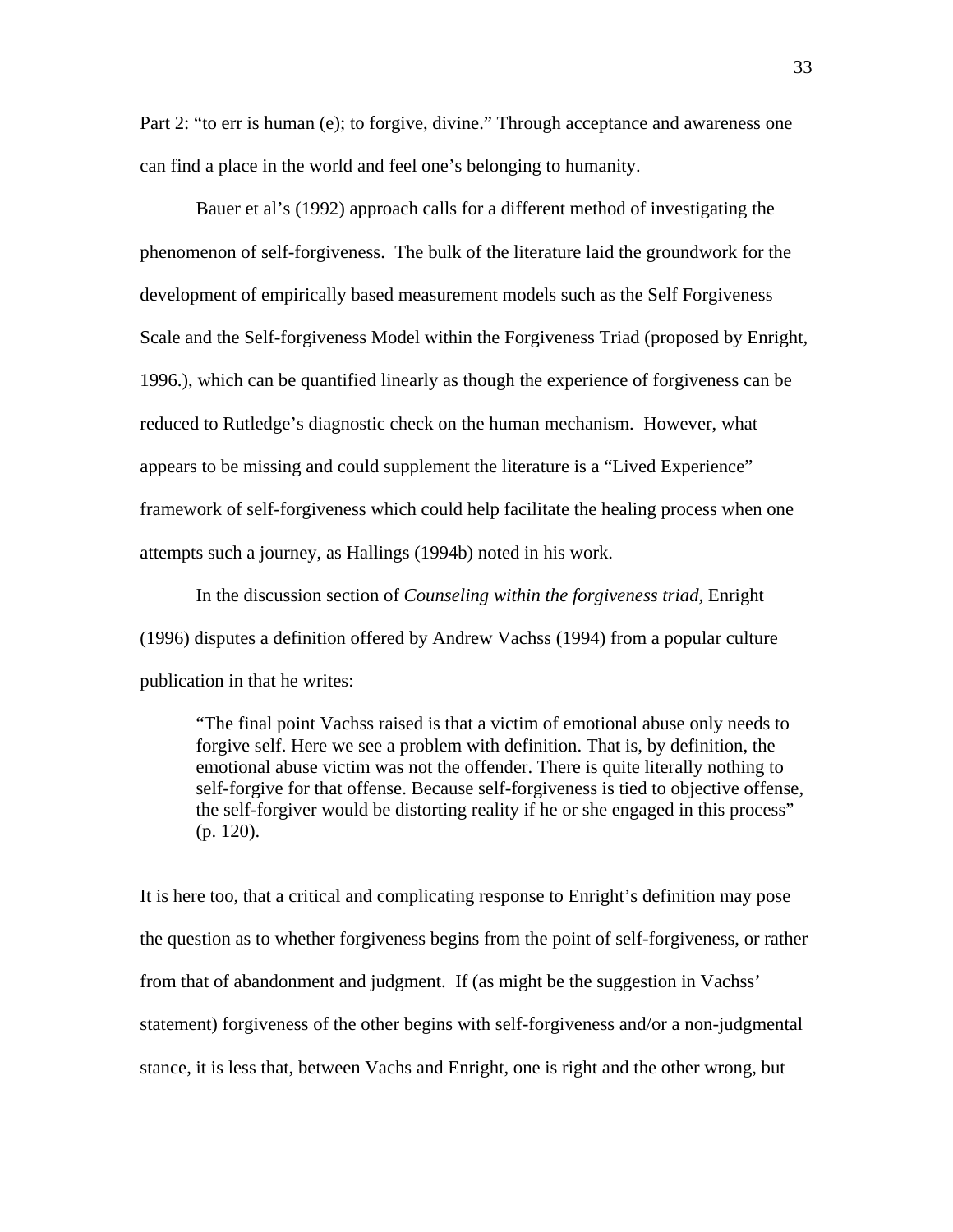that they have very different understandings of self-forgiveness, and in a sense are trapped within their particular definitions. Enright admits that his model of selfforgiveness has been extrapolated from his earlier work on his models forgiving another and receiving forgiveness from another, which again reinforces that his starting point of self-forgiveness begins elsewhere and that ultimately influences his understanding of the phenomenon. However, he does allude to the speculative nature of his findings until more "research" can be done to explore more fully the complexity of self-forgiveness. He admits to the validation of his research toward the more cognitive domains, indicating again the preference towards empirically based methodologies.

In summary, the literature coheres around a number of themes. First, the psychological literature suffers from a resounding lack of research and theory about both forgiveness and self-forgiveness, although some new steps are being taken in that direction. Second, forgiveness and self-forgiveness have paradoxically been seen as either separate and distinct concepts, or as corollaries and supplements. There seem to be little consensus about how to bridge those concepts, or even if they are bridgeable and linkable. In reviewing the literature, it seems as if there is a strong suggestion for a link between forgiveness and self-forgiveness, one that it is hoped this research will elucidate and articulate. Third, there is little consensus within the literature about what forgiveness "is," or what its structural components are, with different authors emphasizing and privileging different aspects over others. This is even more true for self-forgiveness. Fourth, the few research initiatives that exist in psychology are overwhelmingly reductionistic, seeking empirical and measurable outcomes.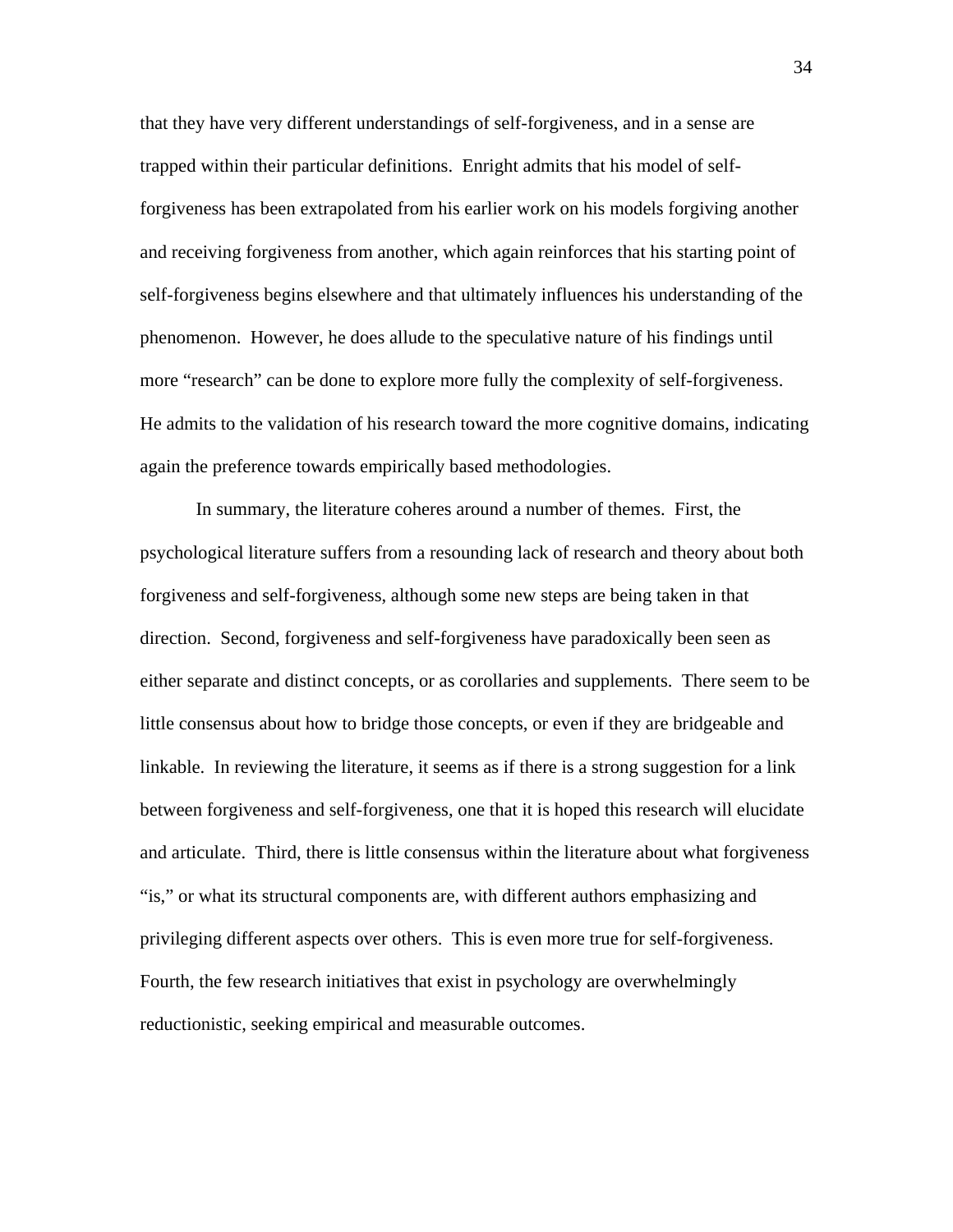This research consequently seeks to enter the gaps outlined above, hoping to build off Bauer et al's (1992) work, and help psychology fill in the gap toward an experientially based understanding of self-forgiveness. It is this author's intent to examine the following broad research questions through an interpretative phenomenological investigation into the experience of self-forgiveness. What is it that we identify as experiences of self-forgiveness? What are the features of self-forgiveness? And, what is the experience of self-forgiveness, that is, how does one experience selfforgiveness? The next chapter provides a fuller context both for these research questions, and the manner in which they are to be investigated.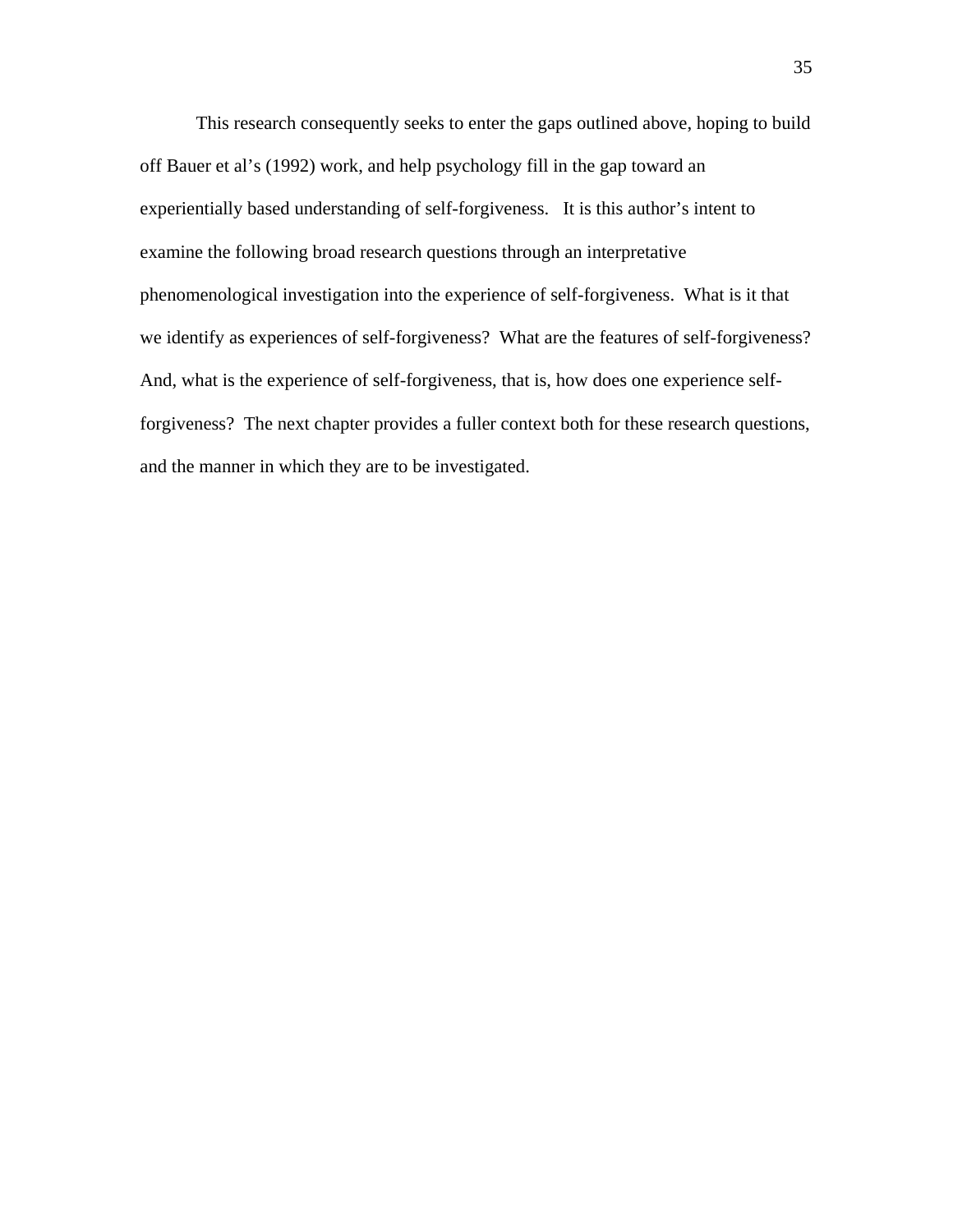## Chapter 3: Motivation, Method & Procedures

# Motivation

Much of the reason or motivation for this study is implied and imbedded in the review of the literature. In the first instance, it is abundantly clear that very little exists in the general social science literature about forgiveness in general, and even less for selfforgiveness. Psychology, in particular, displays an acute and disturbing paucity in this regard. At the very minimum, therefore, and simply by addressing self-forgiveness and forgiveness, this dissertation adds much to a scant –some may even say threadbare – extant literature.

But of course it wants to do more: it is apparent from the literature review that there is much more that psychology can contribute. Inasmuch as this dissertation consequently aims to provide a critical and reflexive reading of the phenomenon, it promises a more complex, and rigorous academic contribution. Relatedly, in that this study is fashioned on a qualitative, hermeneutic anvil – in contrast to the dominant and prevailing quantitative experimental methods – it promises to provide a richer, more complex, understanding of self forgiveness and forgiveness. Furthermore, given this complex engagement with the issues, and the acknowledgment of the phenomenon as one that cannot be contained within a cloistered discipline, it is hoped that this dissertation will eliminate some of the artificial barriers that separate psychology from other disciplines such as religion, and spiritual studies, for example. In effect, inasmuch as the phenomenon spans disciplines, perhaps our understanding has to do so as well.

 I mentioned, in Chapter 1, that my interest in the topic has been piqued and intensified by experiences in clinical and psychotherapeutic settings. I am, consequently,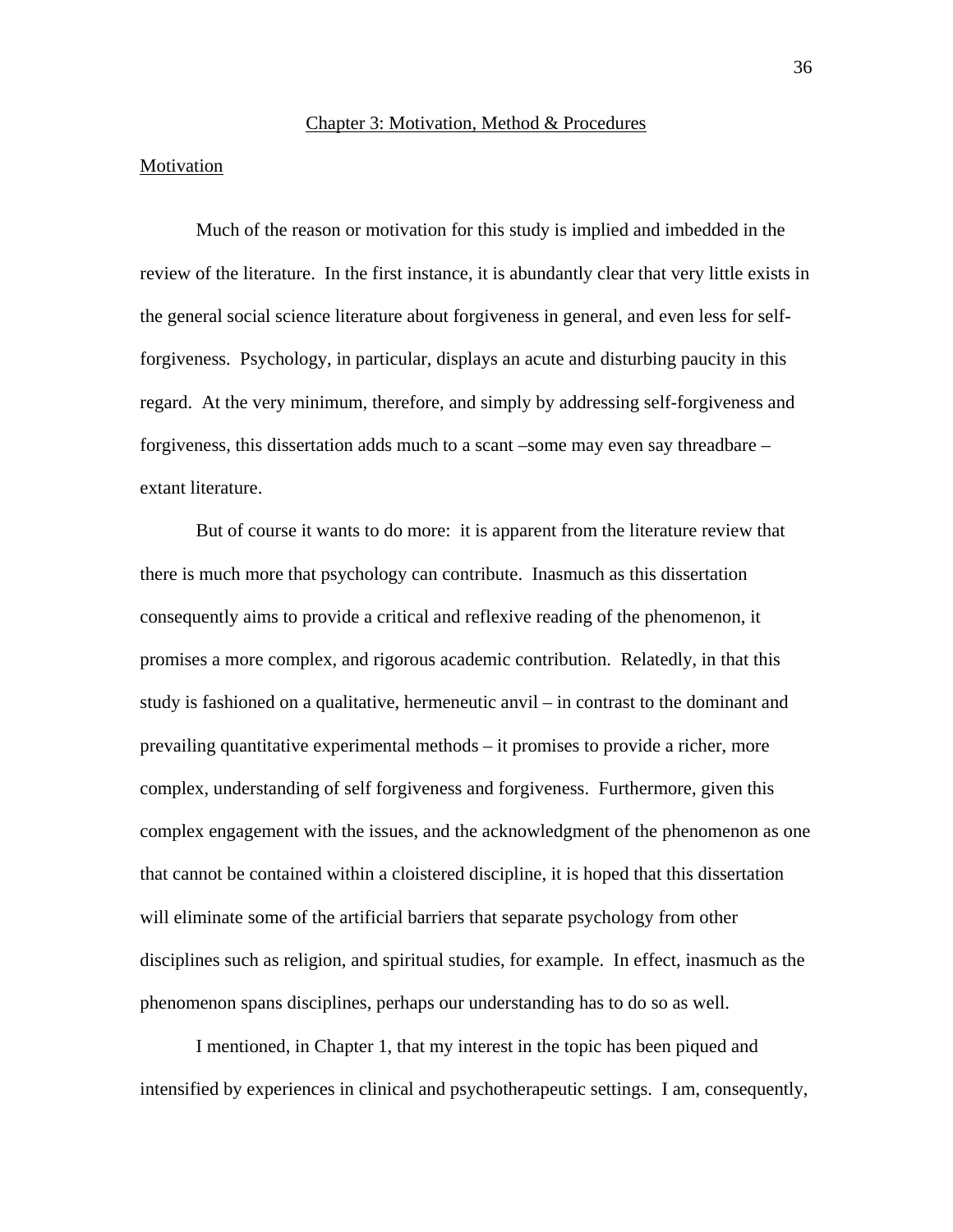confident that this dissertation will provide insights into, and suggest implications for, psychotherapy. Hopefully, it may provide a guide of sorts for bringing about a healing, all the while acknowledging the qualitative, interpretative caution in Polkinghorne's (1983) comment that "the lack of exactness and uniformity in the structures of the lifeworld means that not all judges will weigh the import of the evidence in the same way" (p. 257). Yet, if this dissertation at its barest minimum helps to normalize the feeling among other therapists that there may be something to (self) forgiveness in therapy, it would already have been worth it. Indeed, it has been mentioned often enough in the literature that forgiveness may provide a curative balm, to be applied to one's pain and suffering.

There is, though, an even more ambitious goal and desire – namely that this study may question, challenge and even change culturally received and sedimented understandings of forgiveness, admittedly one reader at a time. I believe that there is much benefit to the topic for the general manner in which it promises both to mend and to deepen connections with self and/or others. It is also my belief that self-forgiveness can heal holistically, in an integrated way, beyond just the psychological. Admittedly, this forestructure of belief, a bias to be sure, is yet to be borne out by the research results, and open to modification. Even so, however, and even if this belief is not validated in the research results, the scarce attention given to self-forgiveness in psychology, the very discipline from which I derive my professional identification, begs for an attempt to bring forgiveness to psychology, and psychology to forgiveness; to align a professional, spiritual, and personal identity – maybe not in the sense of harmonious synthesis, at least not right at the beginning, but at least in the sense of respectful conversation.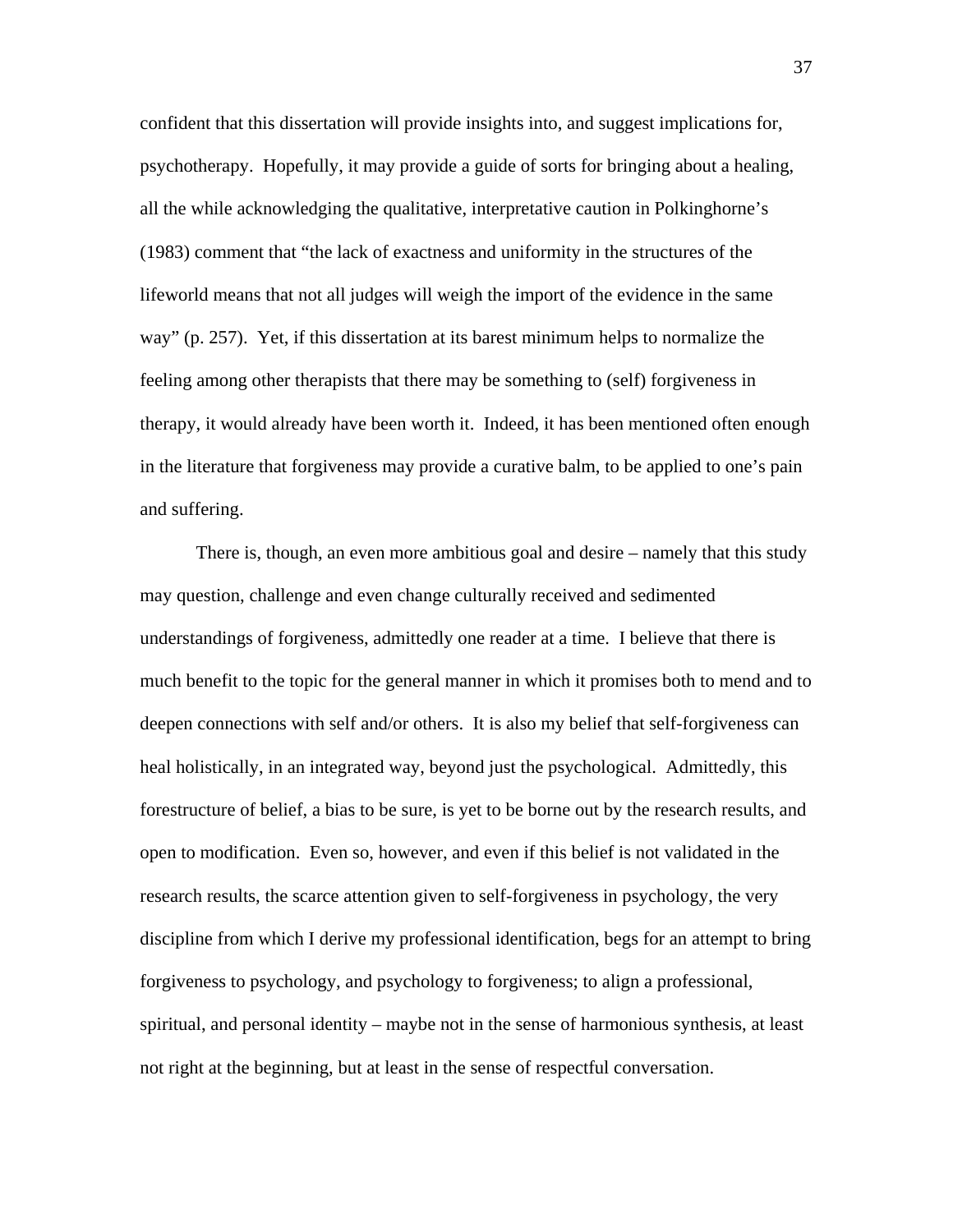### Method

 The dominant research methods within psychology continue to view phenomena from a natural scientific perspective. And, while there is much to be gleaned and learned from such methods and approaches, this study wishes to locate itself within a human science perspective. According to Polkinghorne (1983), the human science map is not diametrically opposed to the mainstream natural science map, but it marks different features of the terrain. The human science map, interpreted phenomenologically, refocuses inquiry, concentrating not on descriptions of worldly objects but descriptions of experience. Whereas, admittedly somewhat stereotypically, natural science approaches privilege empirical data and reduce human existence to quantifiable dimensions and measurable variables, a qualitative human science approach proceeds from the assumption that life experiences cannot be reduced to variables and numbers, or given to complete cognitive understanding in universal lawfulness. Indeed, it happens all too often that the experiential as a source for meaning and understanding is redacted and reduced to a prescriptive, "one-size-fits-all" model. Instead, the human science approaches attempt to render a complex understanding of the phenomenon, and to capture the rich and complex whole that is the everyday practice and context of people in ongoing social situations, thus, placing emphasis on descriptions from research subjects (Giorgi, 1985), and focusing on the subject's experienced meaning.

There are, however, numerous approaches within the broadly human science umbrella. Narrowing the location of this study somewhat, it could be characterized as broadly hermeneutic and phenomenological. As such, the methodological starting point for the inquiry proceeds from a place delineated by the researcher's everyday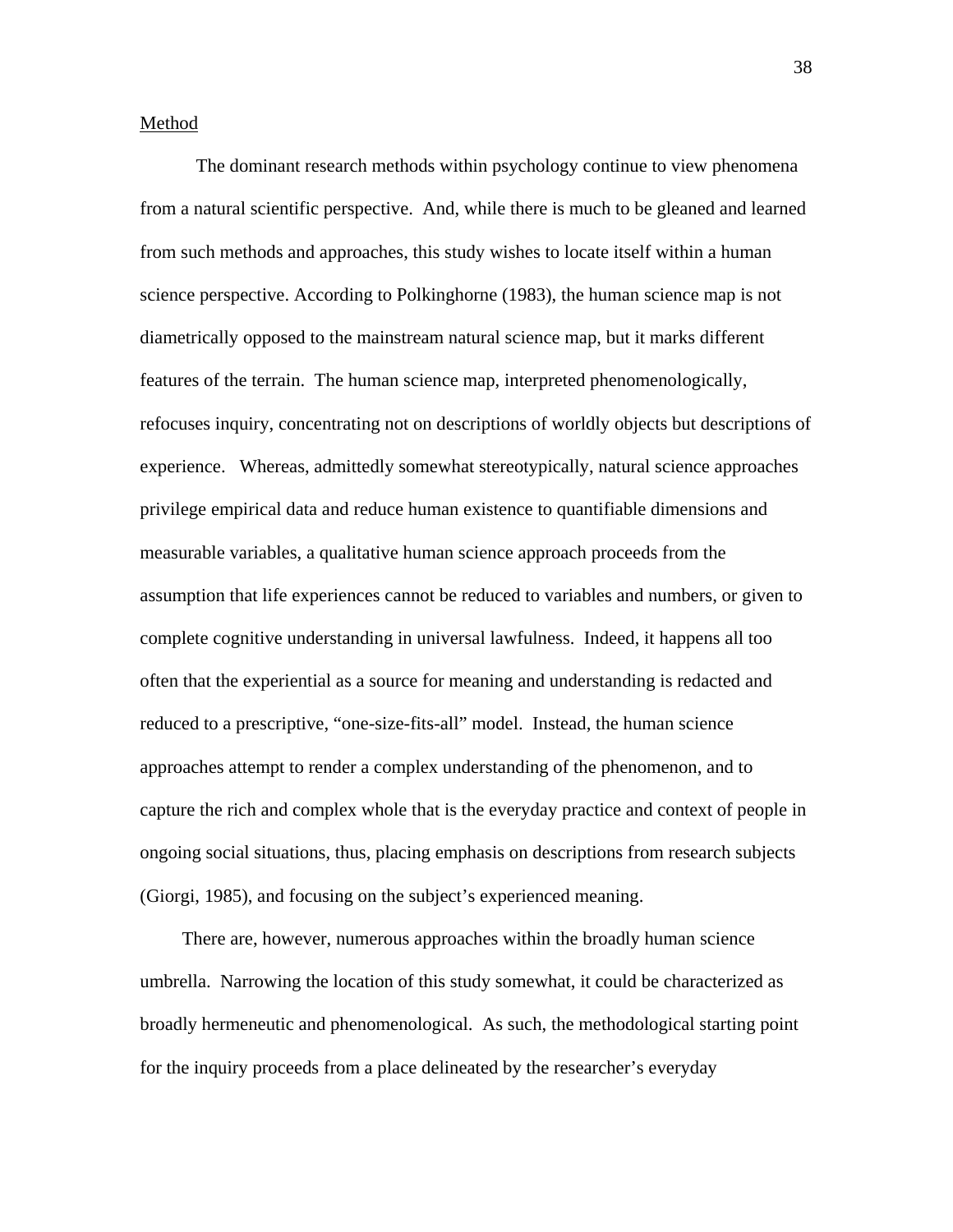participatory understanding of people and events (Packer & Addison, 1989). From this vantage point, understanding will come about that is both perspectival and always open to interpretation. Since understanding is always moving forward, it can be expected to change over time as others who share an interest in self-forgiveness will bring their own perspectives, borne through their experiences of culture, tradition and personal life histories, thus making the understanding of self-forgiveness open to reinterpretation.

This starting point can be thought of in terms of entering a circle of understanding, entering the hermeneutic circle, as it were. There is a circularity to understanding, as Heidegger (1927/1962) demonstrated. As such, Heideggerian (1927/1962) hermeneutics theorizes a process of projection, a forward interpretive arc. When one attempts to study some new phenomenon one is always thrown forward into it. What is meant by "thrown forward" is that unless it is completely unknown, one will have some preliminary understanding of what kind of phenomenon it is, and of what its possibilities may be. This means that one can both understand it and at the same time misunderstand it: one inevitably shapes the phenomenon to fit a "fore-structure" that has been shaped by expectations and preconceptions, and by one's lifestyle, culture and tradition. Understanding always takes place within a framework that is "projected." It involves an acknowledgment of the researcher's establishing a point of view, a perspective, but also demands a reverse arc of evaluation. The forward arc makes understanding possible and the reverse arc provides the possibility for evaluating an interpretive account. The forward arc pertains specifically to where the researcher enters into the project and how his perspective will influence what s/he understands and how the narratives will be interpreted. The reverse arc is the uncovering of the phenomenon,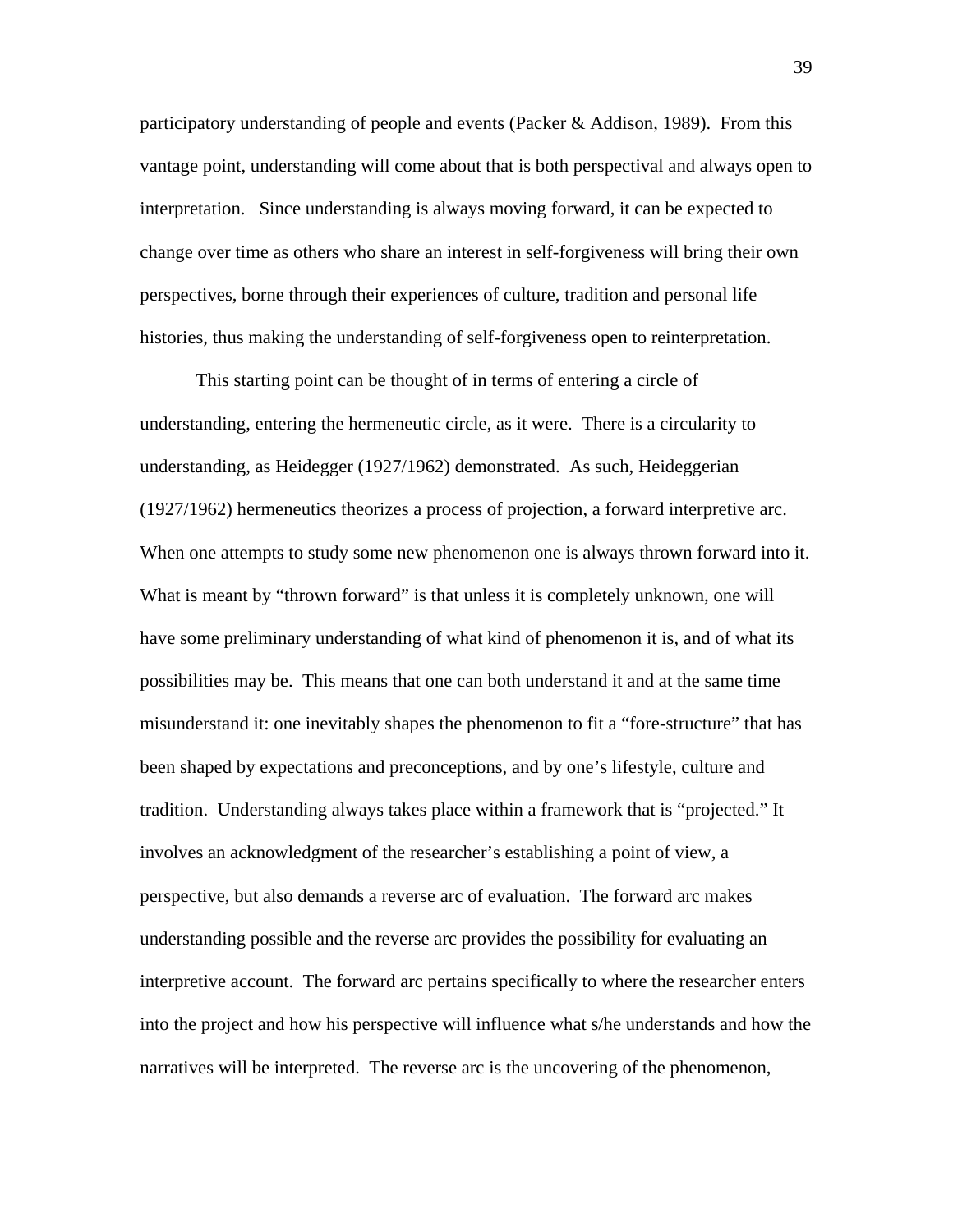possibly for the first time. Hence, the circularity of understanding is that we understand in terms of what we already know. If we are persevering and open, our attention will be drawn to the projective character of our understanding and – in the backward arc, the movement of return – we gain an increased appreciation of what the fore-structure involves, and where it might be changed.

As such, and in terms of the researcher's perspective and fore-structure, selfforgiveness and forgiveness were not intuitively separate. At some level I understood them as interconnected, and that forgiveness was not primordial to self-forgiveness, but possibly the other way around as though the concepts had been seen as one looks into the mirror, in reverse. I suspected that forgiveness is intricately woven into the fabric of therapeutic processes and the healing of emotional wounds and furthermore was of the opinion that there was something about forgiveness that mainstream psychology missed, possibly as a result of the definition that it was working from, namely that the act of forgiveness begins with abandonment of anger, resentment and revenge, which would appear to favor and move away from the self and into the direction of the wrongdoer. Based on my understanding of Bauer et al.'s (1992) work, self-forgiveness appeared to involve others and thus appeared relational as well as a great amount of pain and suffering from which one would like to heal. Knowing this fore-structure as it were, the researcher tried to be careful in letting the story unfold without trying to lead or guide the direction thereof. Additionally, as mentioned before, knowledge of this forestructure allowed for its modification on the basis of the data.

However, having characterized and situated this study broadly as, and within, hermeneutic phenomenology, it is perhaps not "narrow" or circumscribed enough such

40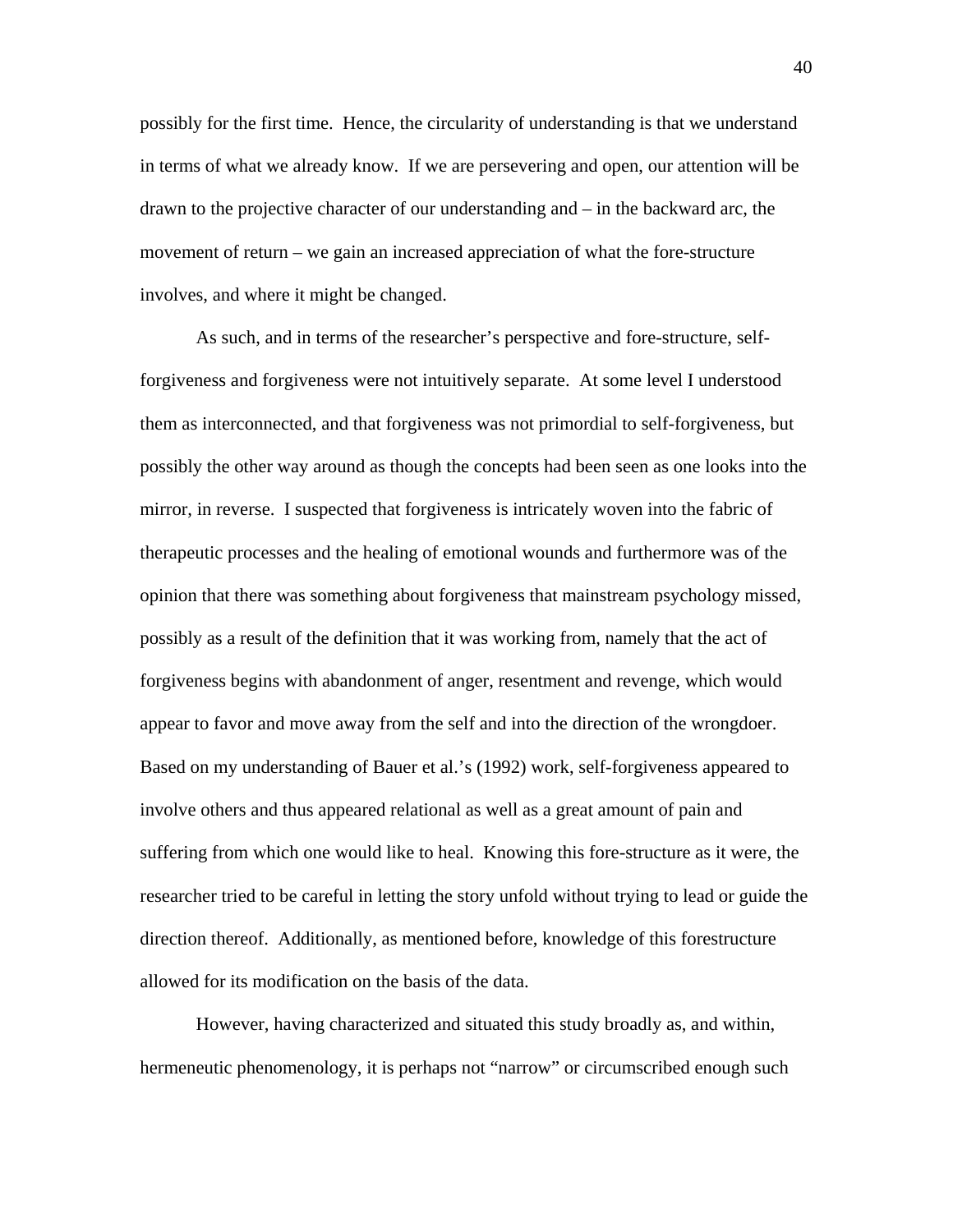that a clear method and procedure is to be identified. Consequently, having moved from the broad human science location to a narrower hermeneutic phenomenology, this study can now be situated even more precisely within narrative inquiry, according to Polkinghorne's (1983, 1988, 1989, 1995, 1997, 2005) understanding thereof – both theoretically and methodologically.

# *Polkinghorne and Ricoeur's narrative phenomenology*

Polkinghorne's (1997) theory and implications for method and procedure is based on the work of Paul Ricoeur (1984-1989). From the basic and axiomatic starting point that human beings make sense of their lives and experiences in terms of narrative, Polkinghorne, taking his cue from Ricoeur, designated three stages to the understanding of narrative structure. Firstly, "we do not experience our actions and life events as fully integrated parts of a plot; but neither are they experienced as mere disconnected fragments following one after another" (p. 38). This is considered the pre-reflective stance or life as lived before one puts together a narrative, which reveals new meaning by means of the plot (Ricoeur, 1984-1989). In this initial stage, while a person is living her or his experiences she or he is not necessarily putting together a narrative, but understanding her or his life from a reflective view. Polkinghorne says "the reflective review integrates the prenarrative understandings we had at the time of the actions and happenings with understandings that we have gained from the perspective of hindsight" (p. 38). This process of narrative configuration, a process of synthesizing one's preexpressed, pre-languaged, pre-configured experiences, is termed emplotment.

The second stage of Polkinghorne's theoretical structure refers to the languaged self-story that is configured around a personal narrative, and involves the configuration of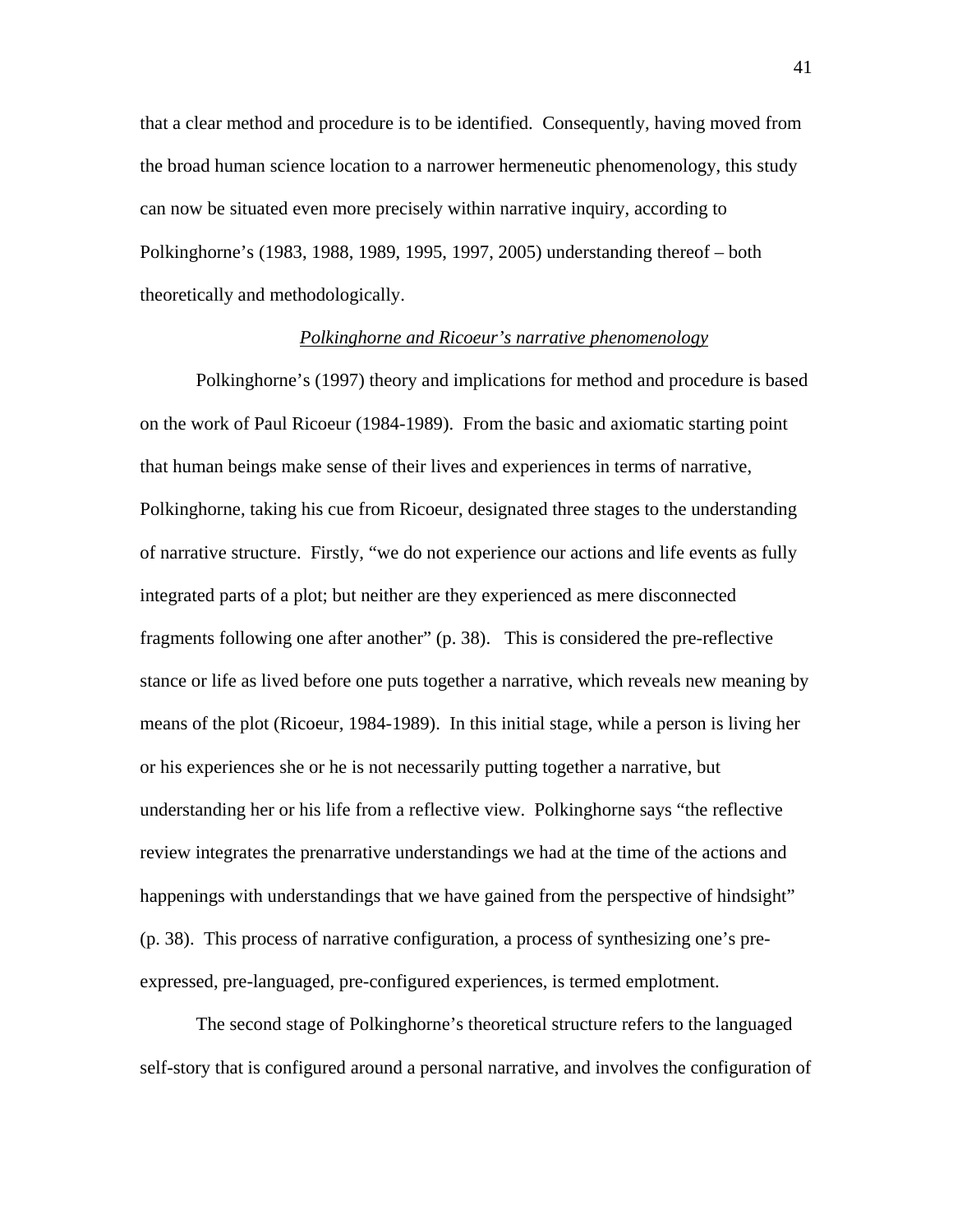"lived actions into meaningful wholes … thereby unveil(ing) an order and coherence that did not previously appear in life as lived" (p. 43). This is where an individual explains through a personal narrative what she or he experienced, which was not understood in this way as life had been lived. In other words, the story that one lives is different from the story one tells. It is in this stage that the emplotment structure serves to transform the pre-narrative experience into a story through an interpretation and understanding of life as lived and introduces a historical context into one's identity. This stage is more than memory recall; it "is a retrospective, interpretive composition that displays past events in the light of current understanding" which are "understood as meaningful…of their emplotted contribution to an outcome" (Polkinghorne, 1997, p. 44). Polkinghorne refers to *narrative smoothing* through a process called narrative production, where one plot is made up of subplots and there is a filtering of irrelevant data and attention is given to only those elements which compose the plot. Narrative configuration is about creating meaning beyond "literally understood words through the process of figurative emplotment" (Polkinghorne, 1997, p. 46). This stage allows for one to look back on his or her experience and shape it into a conceptual form that fits with the person.

The third and final stage takes the result of narrative configuration - the narrative emplotment - and refigures it. This involves one's reception of one's own narrative and how that will impact and influence the person, incorporating his or her story and what that now means as far as one identifies oneself. By accepting this reconfiguration, one must now 'live up to the standard' one now sees oneself, as Polkinghorne (1997) states, the personal narrative "re-configures who one is to be, and calls people to actualize the possibilities the story holds for their existence" (pp. 46-47). In addition, as one accepts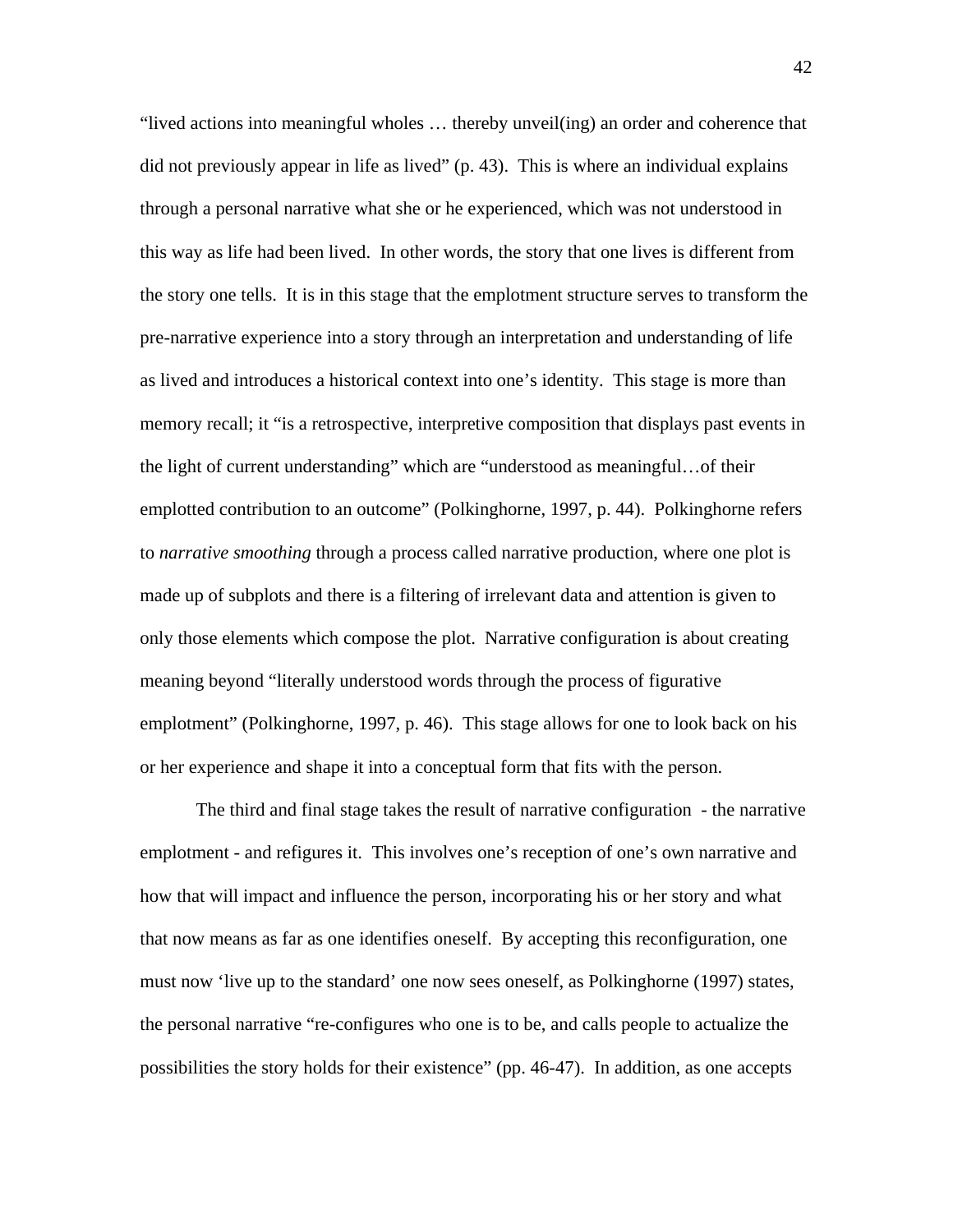his or her story one may gain sensitivity and insight into the limits and possibilities of one's actions.

This theoretical structure highlights the temporality of one's existence. As people change physiologically and cognitively over time, so will their narratives, again alluding to the hermeneutic umbrella that holds sway over this theoretical structure. One's way of understanding one's story will change over time.

The methodology follows from the theory, such that particular attention is paid to the manner in which languaged data are gathered and organized into narrative. As such, the manner in which subjects narrativize their life-experiences, and in this case particularly the experience(s) of self-forgiveness, accords well with this study's desire to ground understanding in the lived experiential. In the words of Schwandt (2001, p. 84), "Qualitative inquiry deals with human lived experience. It is the *life-world* as it is lived, felt, undergone, made sense of, and accomplished by human beings that is the object of study". A primary purpose of such qualitative research is consequently to describe and clarify experiences as they are lived and constituted in awareness. Human experience is difficult to study as it is multilayered and complex, and unlike the objects of nature, the layers of human experience are not rigidly ordered, nor are its moving contents related to mathematical patterns – another reason why natural science methods may not be the best fit for the study of such experience.

Yet, while people have access to their own experiences, these experiences are not available for public view. As illustrated above, the data, in a very real sense, represent a languaged narrative about the experience, removed from the actual experience in its "happening" or direct access. People resort to stories to describe human action; events

43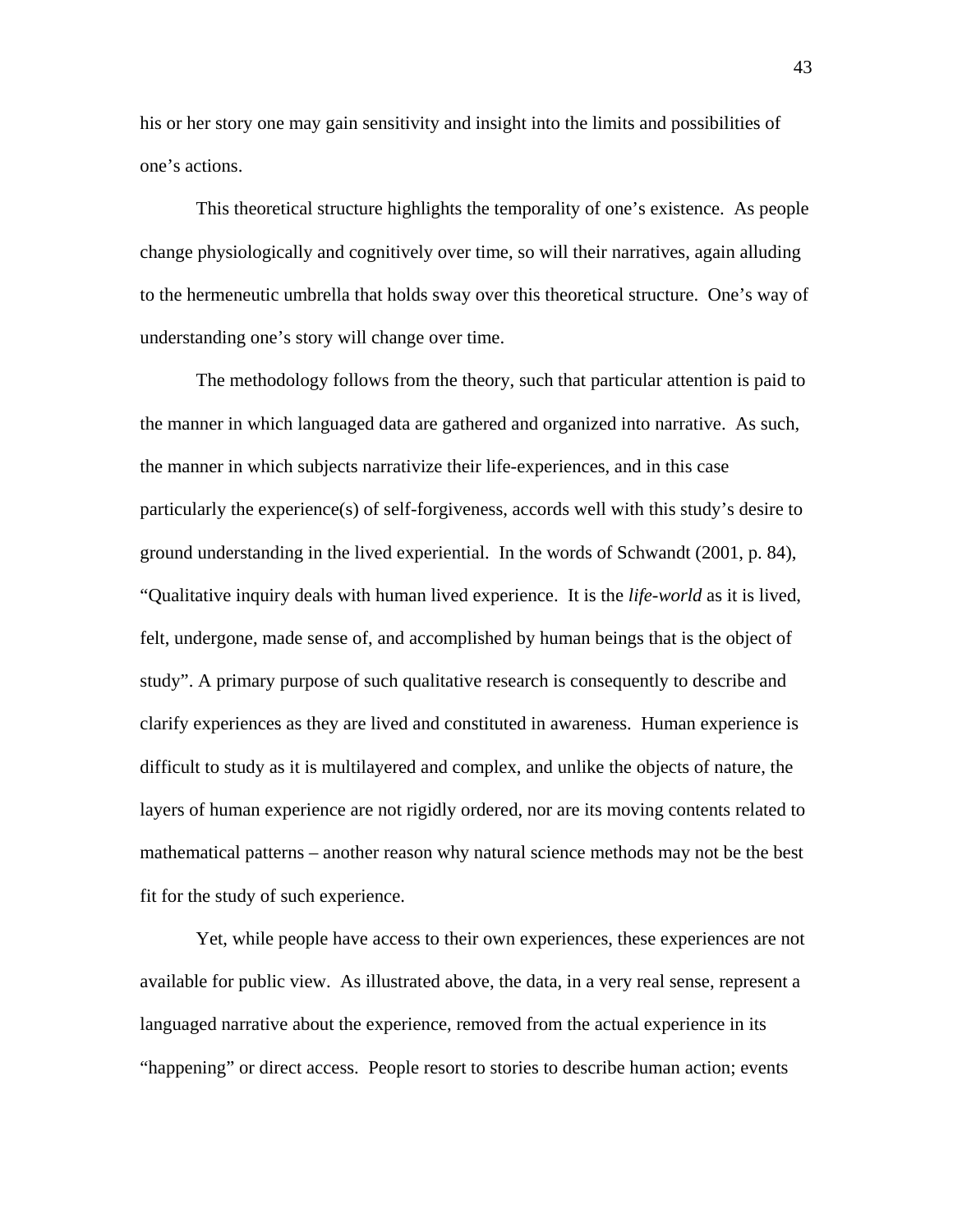and actions are drawn together into an organized whole by means of a plot, and "narrative refers to a discourse form in which events and happenings are configured into a temporal unity by means of a plot" (Polkinghorne, 1995, p. 5). Plot is the narrative structure through which people understand and describe the relationship among events and choices of their lives. Plot is the thematic thread that lays out happenings as parts of an unfolding movement that culminates in an outcome. What links the "parts" together (emplotment) gives rise to a narrative meaning, that is, the happenings are understood from the perspective of their contribution and influence on the outcome (Polkinghorne, 1995). As I illustrate and elucidate below, plot and subplot (and the processes of emplotment) consequently has to be a particular methodological and procedural focus of the study.

If, therefore, the narrative is the basic figuration that produces the human experience of one's life and action and that of others, I have to pay close attention to what people tell me about their experiences with forgiveness and self-forgiveness, in all its complexity, and to render from those narratives, a narrative meaning structure that involves emplotment, narrative configuration, and narrative meaning-making vis-à-vis the phenomenon. However, it is not enough to simply listen to the story in order to simply chart the stages of narrative meaning-making, but to create a warm, respectful, collaborative relationship with the research participants such that they could tell their stories, and feel respectfully attended to, in the first place.

After collecting the interviews, I dwelled with, and in, the interview recording and transcripts listening firstly for a chronology of plot; at its basic level, I wanted to get the participants' stories straight. Hereafter, I paid closer attention to the tensive points in the story, those moments that move from predicament through response to resolution in such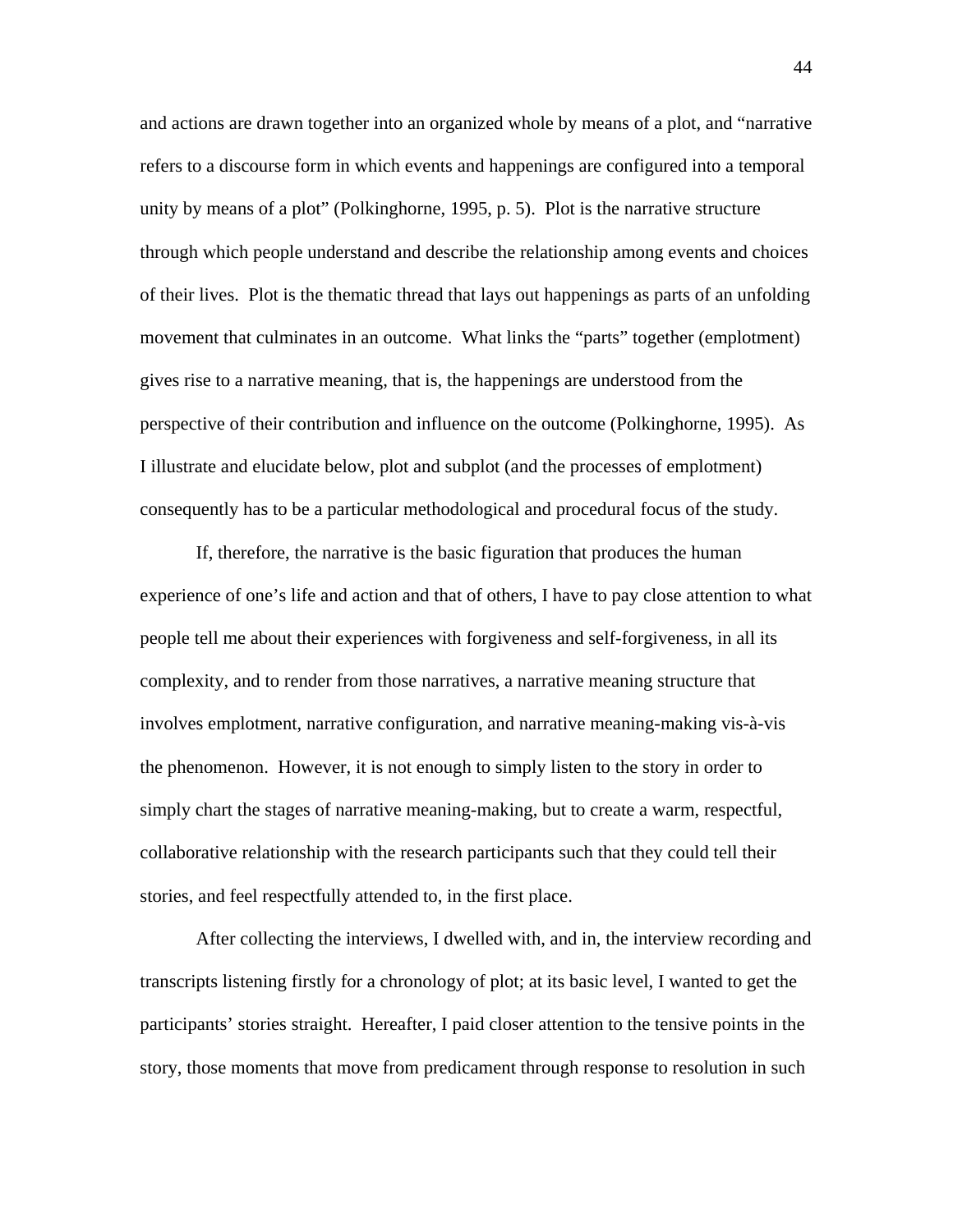a way as to reveal hidden aspects of character and situation. Plots represent an activity in which temporal happenings are shaped into meaningful expressions, representing what events have meant to the research participant (Polkinghorne, 1997). Care was exercised not to lose sight of the participant's perspective. This was done by engaging with the interview transcripts as an unfolding drama, remaining open to surprises and holding onto the awareness that the researcher may learn something that the participants did not discover until after, if at all. The process involved detection, selection and interpretation of the data, to be sure, but it remained my intention to accurately represent the narratives as "temporal connections between the events they have experienced and how they accounted for their own motives, reasons, expectations, and memories" (Polkinghorne, 1988, p. 170).

In addition, the stories people tell, and the sense of these stories as lived, involve a thorough sensitivity to the cultural, biological, historical and individual which Polkinghorne (1995) organizes around seven guidelines, to wit: (1) Descriptions of the cultural context in which the narrative takes place. The participant has incorporated the values, social rules and meanings systems of the culture in which he or she developed, and particular meanings of happenings and actions are prescribed by the cultural heritage. Each participant has made assumptions about acceptable and expected personal goals based on societal cues. Care will be taken to explain the contextual features that give specific meanings to events to understand their contribution to the plot; (2) The embodied nature of narrative - people's emotional responses to events and others are bodily, and the body places temporal limits on life, the recognition of which must be given to research articulation; (3) An explanation of the significant relationships in the participant's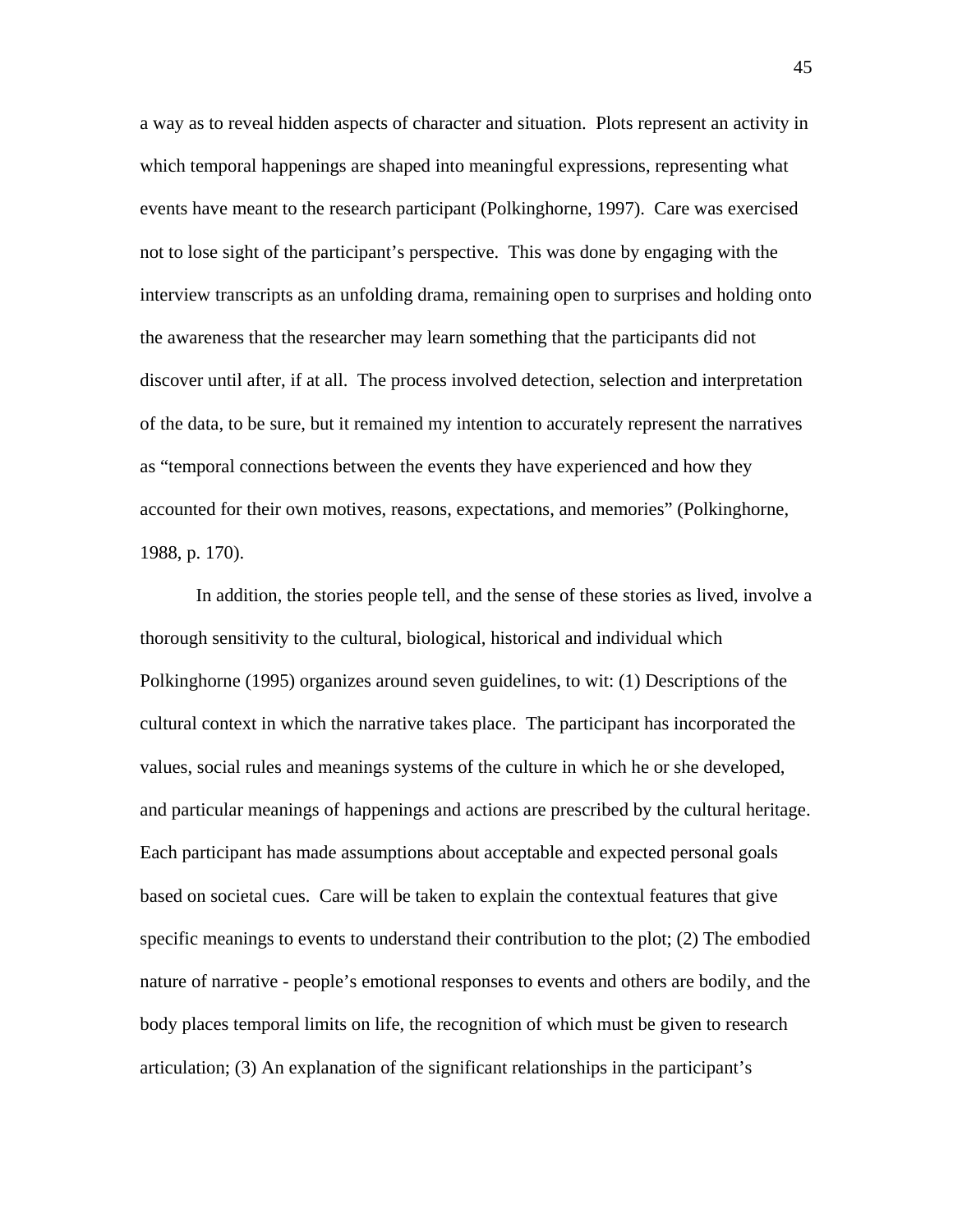narrative. An explanation of the relationships between the participant and other people is required in the development of the plot. The reasons for undertaking actions are often related to concern for another's happiness, not to satisfy one's own needs; (4) The choices and actions of the participant and how it effected the outcome toward selfforgiveness. To assist in understanding the participant, each one's meanings and understandings, vision of the world, and his or her plans, purposes, motivations, and interests will be discussed; (5) The historical continuity in the development of each story. Every effort will be made to present the participant as consistent with past experiences from making each one's decisions and actions understandable and sensible. Although a participant's past experience persevere into the present, it will be presumed that each person's struggle has been to change habitual behaviors and to act differently; (6) Each narrative occurs in a bounded temporal period, with a beginning, middle and end. The story will focus on a specific context in which the plot takes place. Each participant will be presented as a distinctive individual, in a unique situation, dealing with issues in a personal manner; (7) The researcher will provide an understanding of self-forgiveness that serves to configure the separate narratives into a meaningful explanation based on the responses and actions of the participants. The configuration process will begin with the participant's conclusion, that of having forgiven her or himself. The researcher will retrospectively view the data elements in order to link them into a framework for understanding self-forgiveness that led to this outcome for each.

Interpretation is therefore seen as a way of working out the possibilities projected in the understanding of self-forgiveness, showing self-forgiveness in a new light. The idea is to show self-forgiveness in a way that does not force the researcher's perspective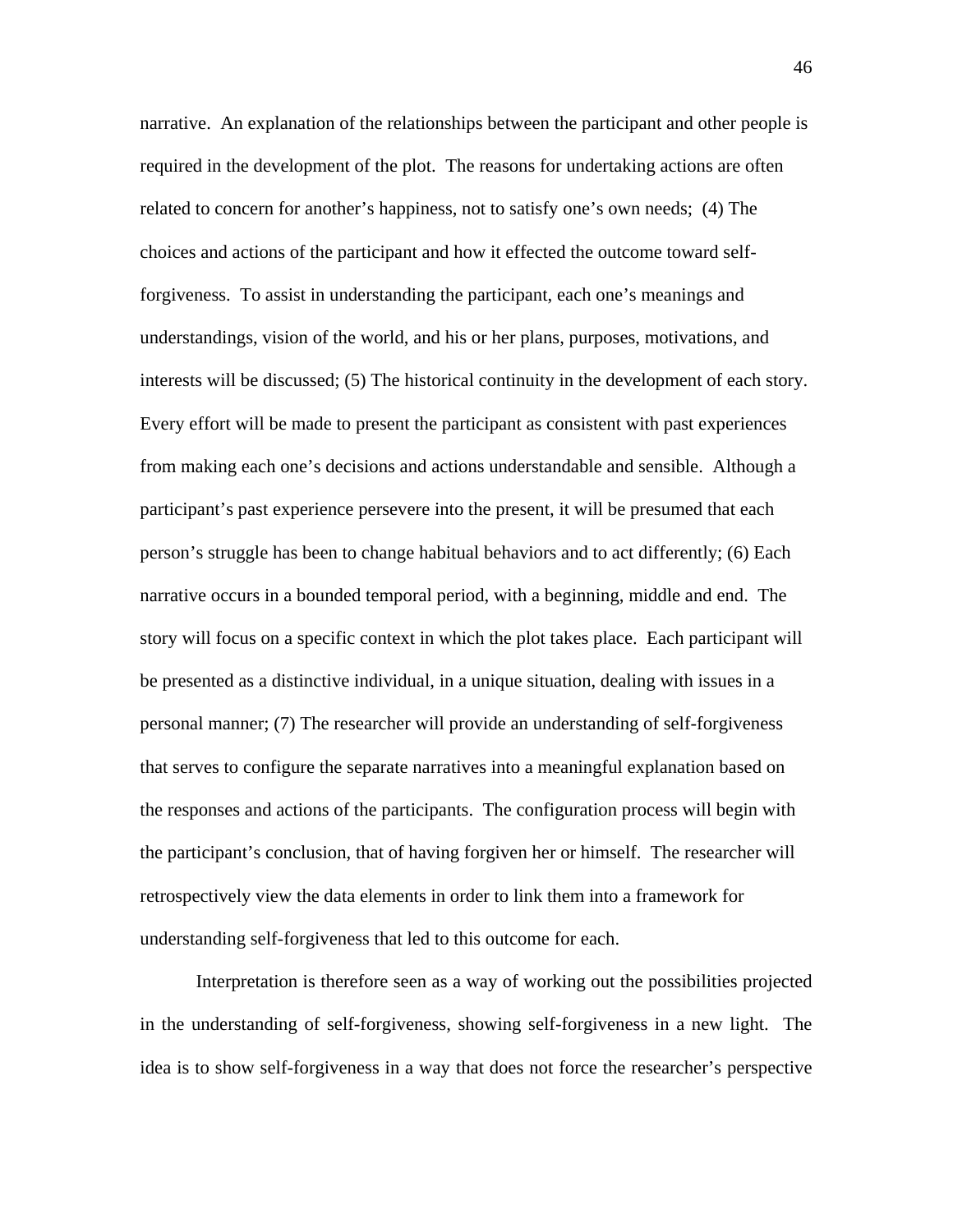on it, respecting the way self-forgiveness shows itself as experienced in the lives of the participants. In terms of validation, I paid particular attention to *four approaches* or stances. The first involves *external evidence*, which meant going back to the participant to ask if my interpretation demonstrated an understanding of what he or she meant. This meant talking with each participant two to three times, initially to gather the story (data) and thereafter to determine how well the researcher captured the meaning of the story. The second stance involved the *participant's interpretation;* how does the participant view their understanding of self-forgiveness. The third stance involved *consensus*. In order for the interpretation to be convincing, it should be communicable to others, should make sense to them, and enable them to interpret new meanings as a result. The final consideration involved the *practical implications,* examining the relationship between an interpretation of the experience of self-forgiveness and how others follow from its footsteps. It is the researcher's contention that by following these approaches through the interpretation provided and illuminated a novel understanding of self-forgiveness.

In summary, the analysis of the data took as its primary focus the manner in which the participants made sense of their stories in terms of plot, including the processes whereby this plot comes to assume meaning and inform action. This means that the researcher has to configure the data elements into a story that unites and gives meaning to the data without losing the sense thereof as the participants' stories. In the attention to narrative, however, it is also true that some aspects of plot and emplotment in participants' stories be ignored or in that the researcher select a bounded system for study. Put another way, there is a supplementarity of meaning, and the researcher focuses on a particular aspect of participants' lives, in this case, the experience of self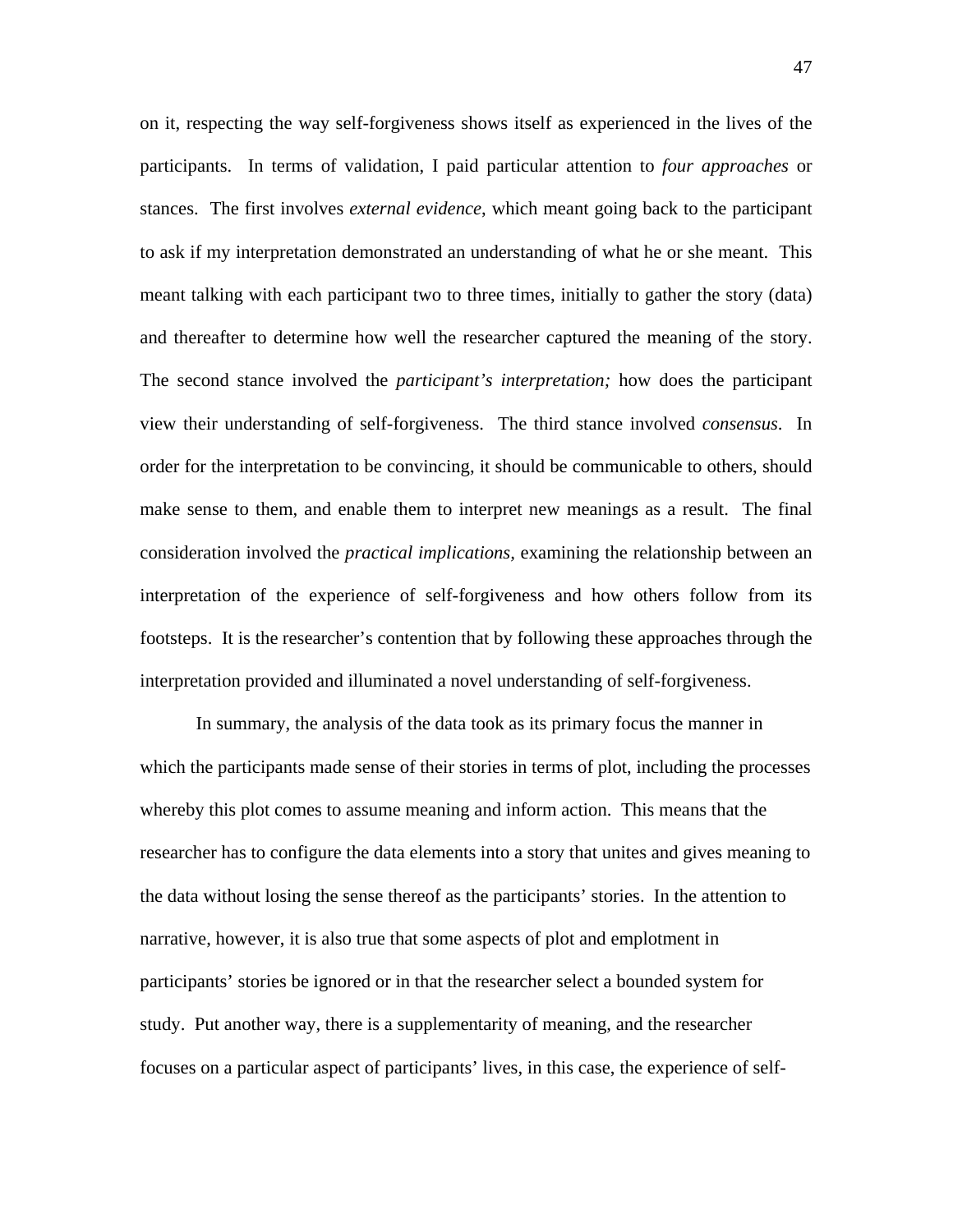forgiveness. Hence, there is much more to the interviews, but I only listened for the manner in which self-forgiveness is lived and understood; that is the narrative question posed to the text, and data which relate to this particular systemic question or interest are sought. Narrative analysis is the procedure through which the researcher organizes the data elements into a coherent developmental account. Participant interviews constitute the evidential data for this study (of course with due regard for the fact that the evidence is not the marks on the paper, per se, but the meanings represented therein).

# Procedure

It was the intent of this research project to obtain research participants that would represent a diverse pool of experiences involving an act of self-forgiveness. Polkinghorne (2005) stated that participants for a qualitative study should be selected because they can provide substantial contributions to filling out the structure and character of the experience under investigation. After approval for the study had been granted by the Institutional Review Board of Duquesne University, several settings were explored in order to solicit possible research subjects. For example, the researcher spoke to a minister from a Presbyterian Church to request that she make an announcement to her congregation regarding interest in participating in the study; the researcher approached professional colleagues in the health care field to solicit volunteers and who might have an interest in being part of the research; the researcher also approached a fellow classmate and former supervisor to request that she also make an announcement regarding interest in participating in the study to a group of clients currently in her care.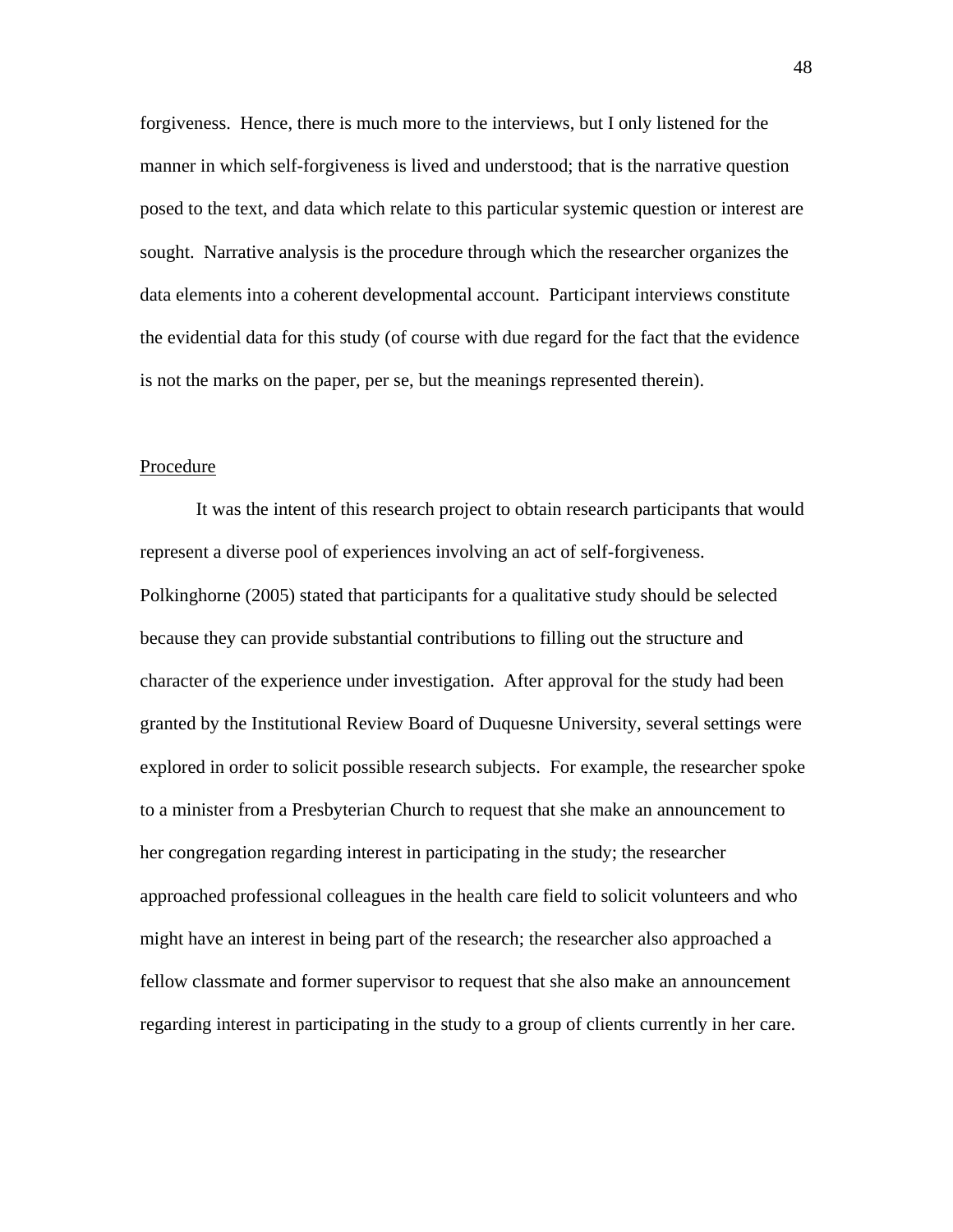Research volunteers were solicited from those sites identified above. Prospective participants were queried as to the nature of their experience to determine whether they met criteria for inclusion into the study (inclusion criteria are listed in the section below). Great care had been taken to protect the identities of the participants and confidentiality of their interviews, and in reporting on the results, participants are referred to by pseudonym. Participants were required to sign an informed consent agreement (Appendix I), within which the purpose of the research, expected duration, and procedures were stated; their right to decline to participate and to withdraw from the research once participation has begun was noted; whom to contact for questions about the research and research participants' rights were clearly listed. Based on the methods employed by the researcher, the participants were given the opportunity to learn about the results and conclusions drawn and collaborated in correcting any misconceptions. The researcher was careful to follow the APA Code of Conduct regarding confidentiality and ethical principles regarding human subjects in research. The researcher remained emotionally present in the telling of the stories as they were at times tearfully revealed by all the participants. The consent agreement stated that a transcriber was going to be employed to transcribe the conversations. In the end, however, it was decided that I would transcribe the audiotapes myself.

The procedure for transcribing the audiotapes was identical for all three interviews. Within a day or two of the meeting, the tapes were transcribed and checked (twice) for accuracy.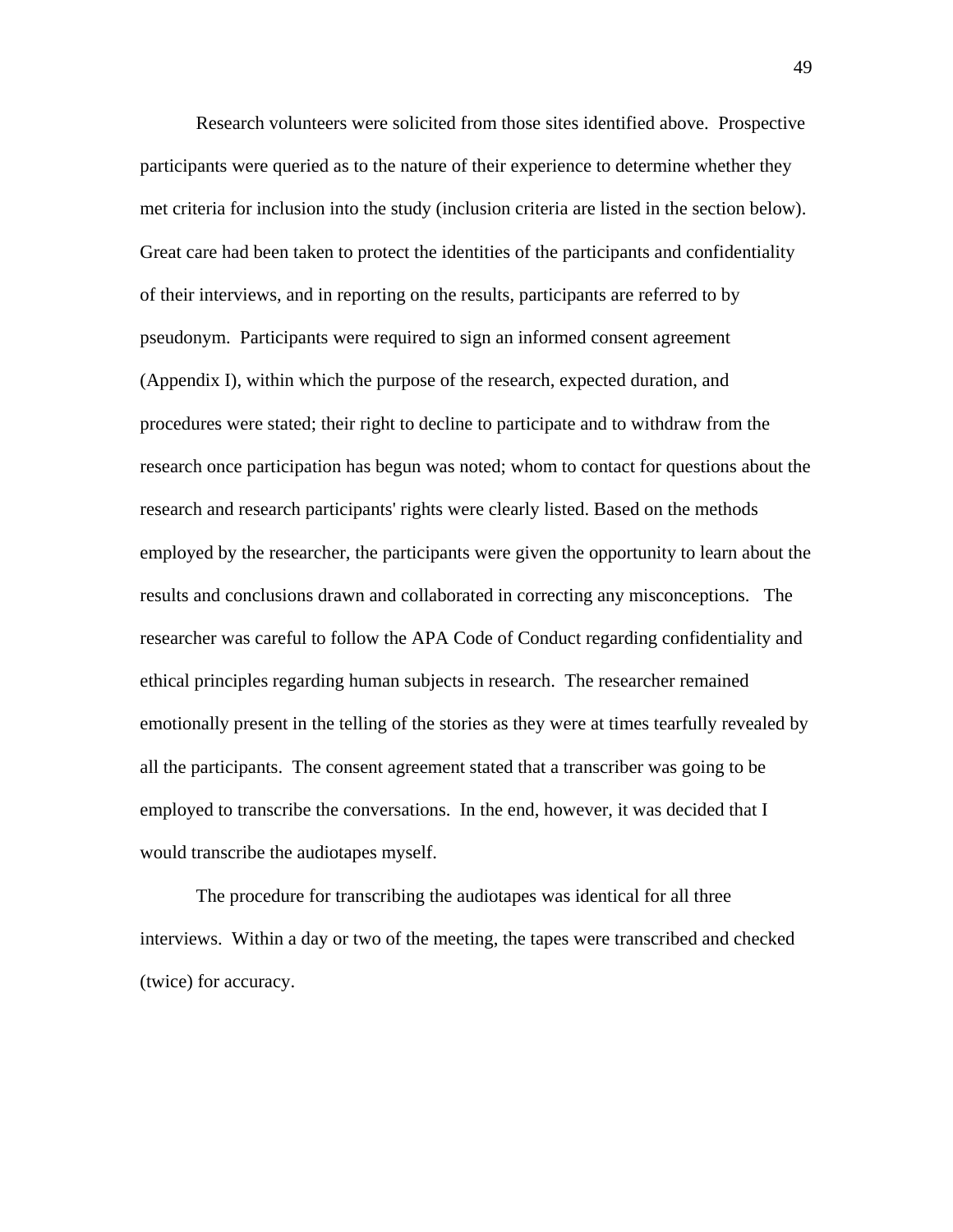### *Selection of Participants*

According to Polkinghorne (2005), because the focus of qualitative research differs from the focus of the natural sciences, it requires a set of principles for the selection of data sources. The focus of qualitative research is on describing, understanding, and clarifying human experiences. Qualitative research requires collecting groups of intense, packed, and saturated descriptions of the experience under investigation.

Polkinghorne adds that due to the goal of qualitative research of enriching the understanding of an experience, it needs to select fertile models of the experience to be studied. He emphasized that "such selections are purposeful and sought out; the selection should not be random or left to chance" (Polkinghorne, 2005, p. 140). Thus, the selection of participants was intentional and purposeful, as Polkinghorne had suggested. Participants were included in the study if they: (a) were eighteen years or older, (b) gave consent to be in the study, (c) were willing to answer basic questions about selfforgiveness and share their story, (d) could identify that their story involved the completion of a journey of self-forgiveness, (e) were able to speak and understand English, and (f) from Polkinghorne (2005) could adequately reflect on her/his experience and verbally describe it.

I received a total of 26 inquiries regarding the study. The majority of those interested responded to notices that were posted in public venues, such as bulletin boards at a church and one mental health service provider. I experienced a steady stream of calls over a two-week period after the notices were posted and some thereafter.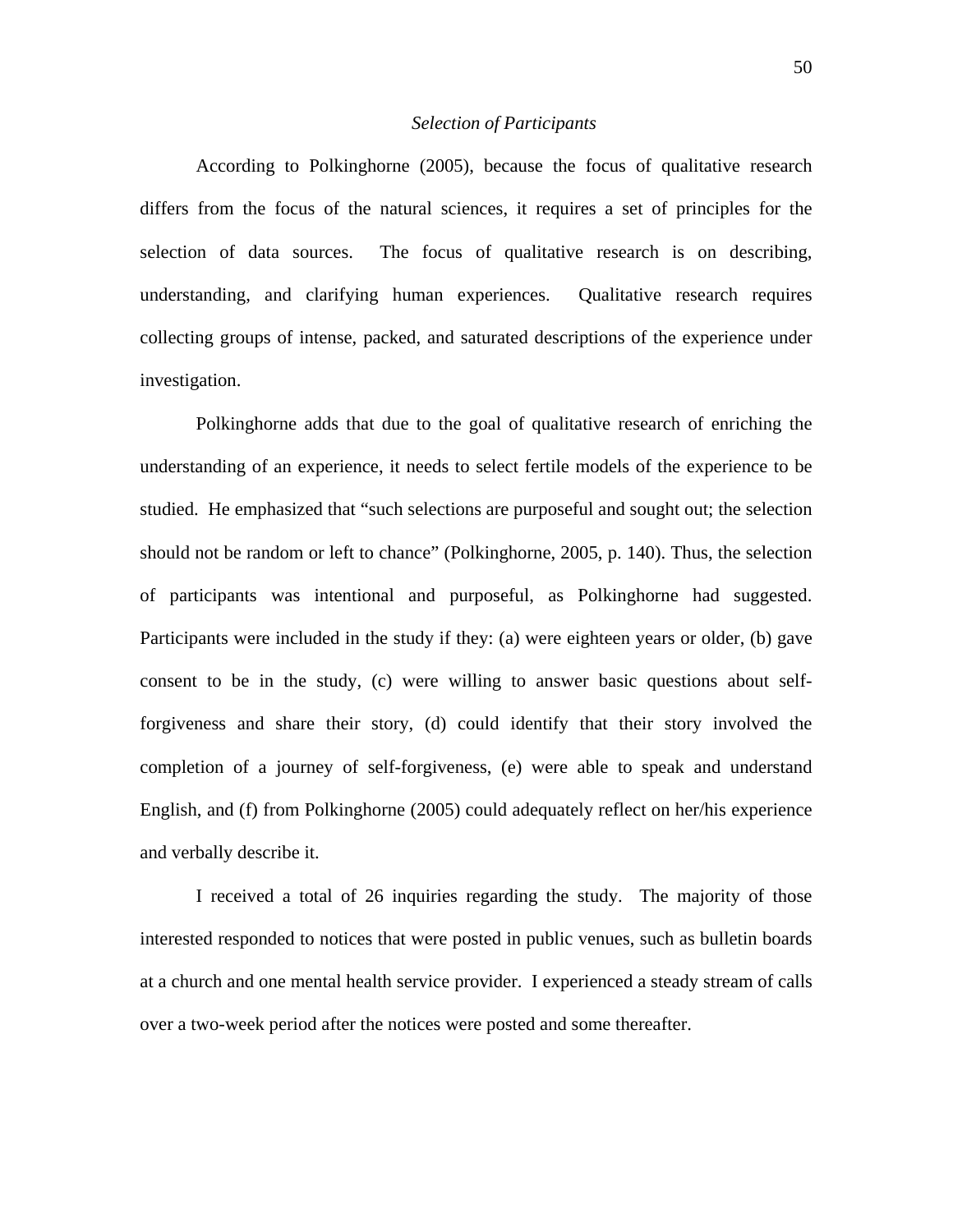Most people seemed to be genuinely interested and concerned with my research and the topic. Yet, some respondents were eliminated after the expectations of participation were shared: some were just interested in seeking information, and some did not want to participate in the study, but wanted a copy of the results (including two people who identified themselves as physicians). Five individuals responded that they felt they were still struggling with the issues and were hoping that it might be helpful for them to process their stories, while two individuals were seeking compensation for their participation in the study, and two others directly requested therapy in exchange for their participation. One individual identified her age as less than 18 years old and was not considered for the study. In the end, six people were identified as candidates for the study. Two, however, responded rather late in the process, and a third was in the midst of some significant life changes. Consequently, those three respondents were "put on reserve", so to speak, and by agreement with them, would be used if the other three candidates withdrew from the study, or their data could not be used for some or other reason.

Three participants were consequently selected, a woman of 49 years old, married, and the mother of two adolescent boys. This participant individual was given the pseudonym of Lois and was recruited from a notice posted on the church bulletin board where she attends services. The second person was given the pseudonym of Max and was also recruited from a notice on the bulletin board of his church, albeit a different church from the first participant. Max is 78 years old and lives with his spouse. They had recently relocated back to the Pittsburgh area, where they originated from, to be closer to family. The third and final candidate, given the pseudonym Joyce, is a woman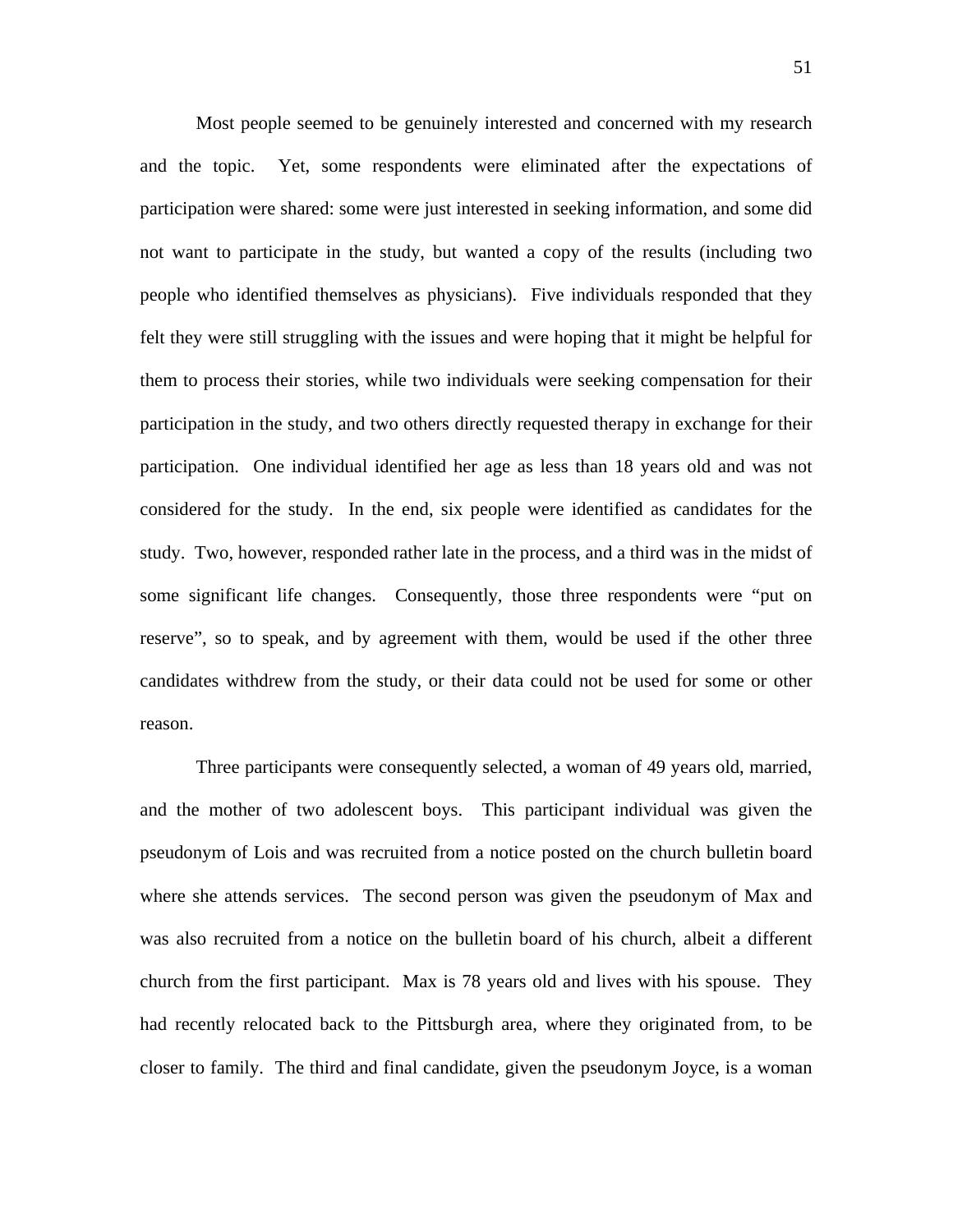in her early forties, and was recruited from a notice in the common area where she was

employed. She is the mother of a thirteen year-old daughter.

To support the use of choosing three participants, the researcher followed Polkinghorne's argument that stated:

> "Qualitative researchers most often use a small number of participants in their studies. The reason for the use of multiple participants is to provide accounts from different perspectives about an experience. By comparing and contrasting these perspectives, researchers are able to notice the essential aspects that appear across the sources and to recognize variations in how the experience appears. In this sense, multiple participants serve as a kind of triangulation on the experience, locating its core meaning by approaching it through different accounts. Triangulation does not serve to verify a particular account but to allow the researcher to move beyond a single view of the experience. The use of multiple participants serves to deepen the understanding of the investigated experience; it is not for the purpose of making claims about the distribution of the experience in a population" (Polkinghorne, 2005 p. 140)

The three participants chosen for the study provided the depth and diversity that Polkinghorne alluded toward and provided the researcher the opportunity to expand one's understanding of self-forgiveness.

After going through the preliminaries of the study by telephone, an interview was scheduled with each participant. Interview participants were informed of their rights and the research safeguards for their protection. Research participation was voluntary, and each participant was informed of his or her right to decline participation, or withdraw from the study at any time. Written consent was obtained during the first person-toperson interview. Participants were also told they could refuse to answer questions and/or request the audiotape be stopped at any time. Each participant was told that her/his identity would be kept confidential and that s/he would not be identified in the study.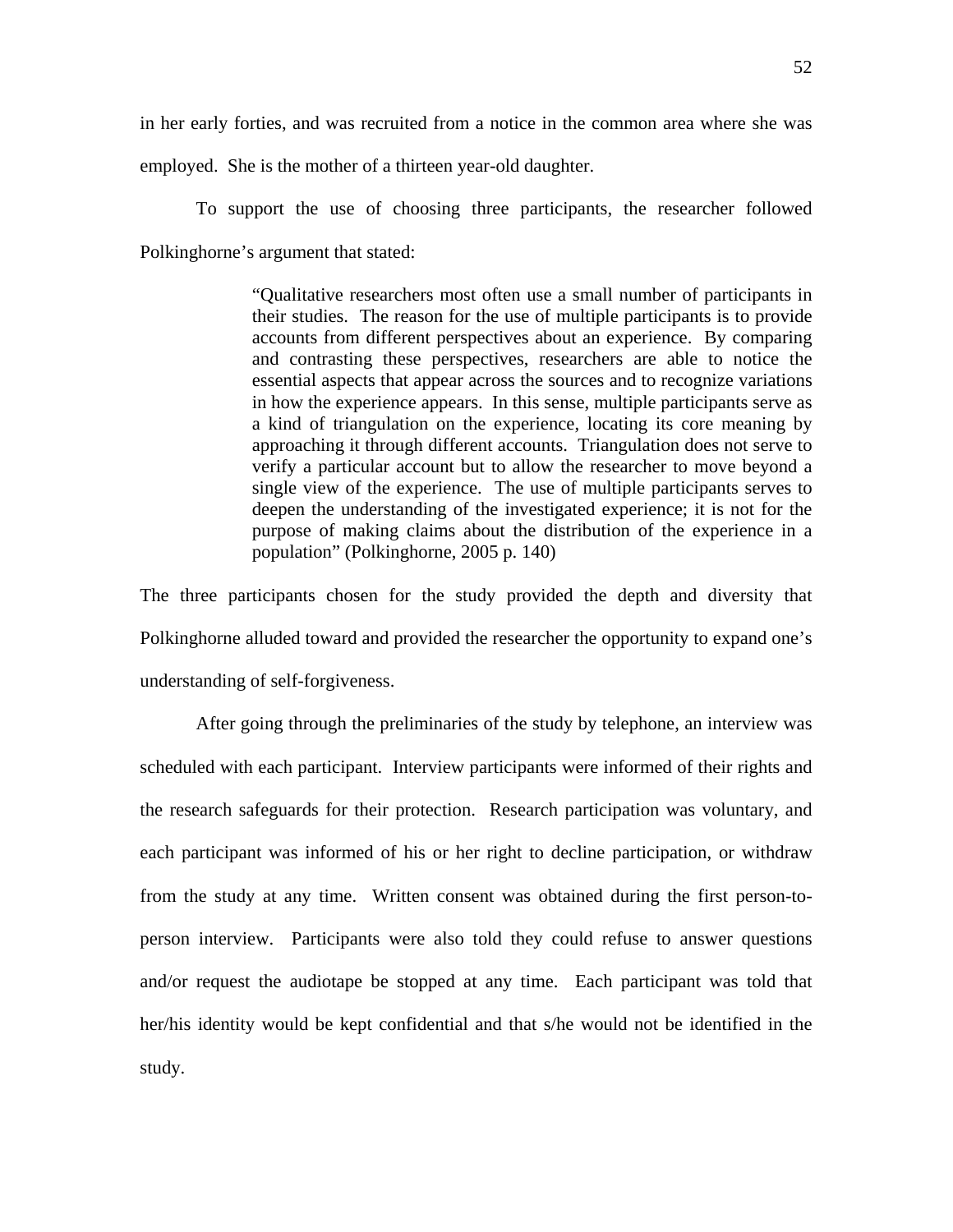The researcher explained that each interview was audio taped for the purposes of transcription, but that interviewees' privacy would be respected in that they would never be identified by name, and that all transcribed records, audiotapes and computer disks were to be securely stored for a period of five years, after which the records would be safely destroyed and disposed of.

I allotted two hours for each interview, even as the actual interview times varied in length, from an hour to one and a half hours. Without exception, each candidate had requested the venue that was personally known to him or her. Two interviews were conducted in participant's homes and one was conducted in the participant's office. Participants were informed, beforehand, that it would be important to conduct the interview in a space free of undue distraction. The two home interviews were conducted at the dining room table with no one present in adjoining rooms. All three participants had tearful moments. All three indicated either through verbal or physical gestures that the experience of telling their story was emotionally and physically draining. I felt compelled to translate the initial interviews within days following in order to stay focused and attuned with the emotions the participants had shared and expressed.

The data collected was analyzed according to Polkinghorne's (1995) notion of emplotment, which is the plot's integrating operation of each participant's narrative and guiding techniques described by Colaizzi (1978). The first step in the analysis involved transcribing the interviews; hereafter I read through each transcript in its entirety to get a sense of the whole and let the stories "sit with me"; I returned to each interview transcript later, read it through again, this time noting initial narrative themes, plots, and subplots; after a while, I returned to the interview transcripts again, fleshing out my initial thematic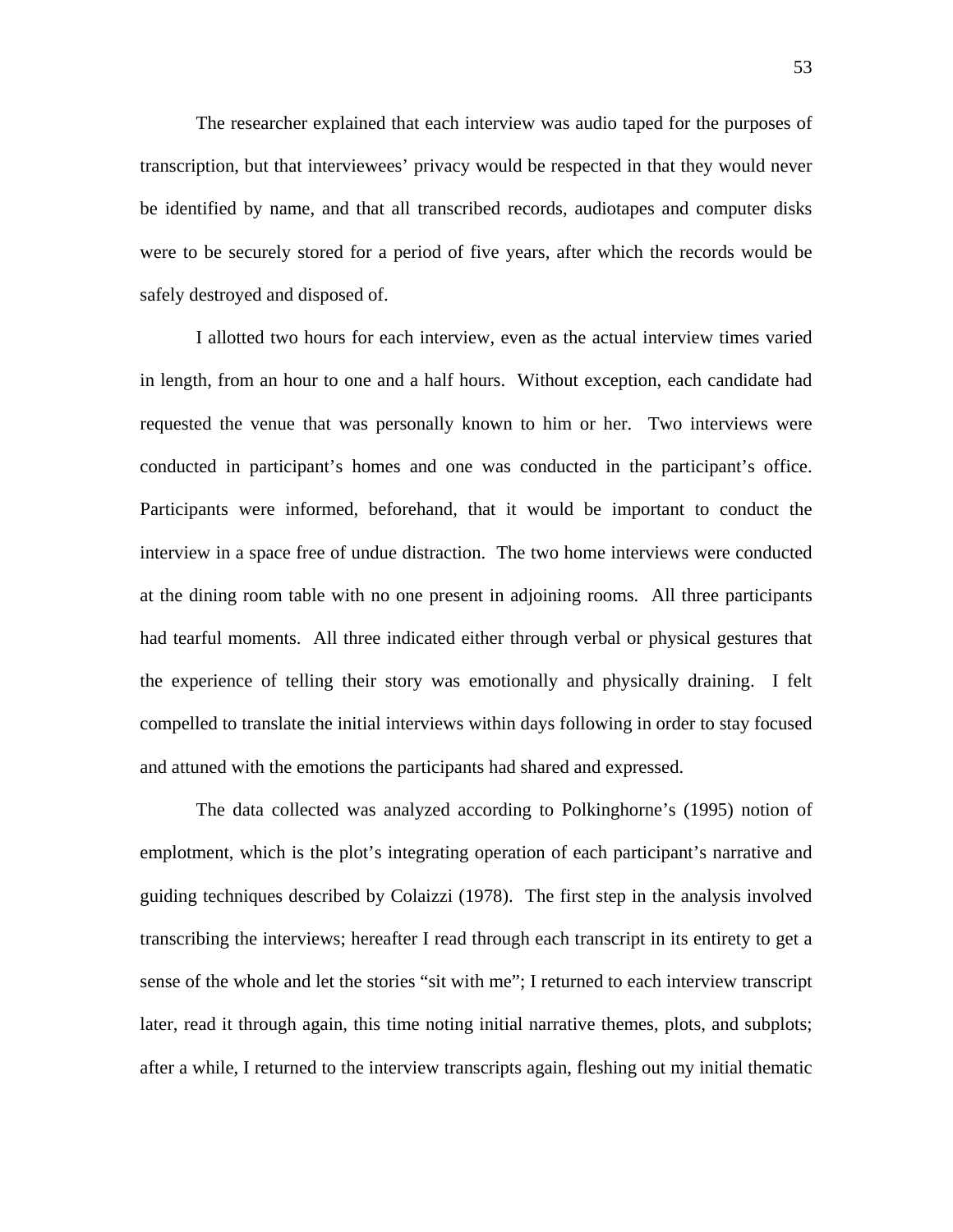notations, adding or modifying what I already had, and examining statements for the accuracy of their characterization; I then proceeded to devise an initial structural description of the phenomenon, from each interview individually, and in comparison or alongside each other. Exceptions were noted alongside integrating and synthesizing statements, all of which were incorporated into a narrative hermeneutic. This hermeneutic was revisited several times. Each participant had been visited a minimum of two times to discuss the findings and seek clarification. Without exception, each participant had agreed with the findings and stated their desire to receive a copy of the completed study. After each subsequent meeting, I was invited back should I need further clarification.

# *Reflections on the Process of the Procedure for Transcribing the Narratives*

One aspect of this project that I had not anticipated fully was how emotionally draining the telling of one's story of self-forgiveness can be and had been for the participants. I left each interview with an excited anticipation to transcribe the conversations and read what I had just experienced. It is interesting to note the stark difference between summarizing a conversation one has just had to actually reading what one has experienced. Replaying the tape for the transcription process, when not taking multiple breaks trying to capture a word that is not clear on the tape, had the feeling of reliving the moment at times. The transcriptions were completed within three days of each interview.

The transcription process felt mechanistic due to the methodology employed to convert the spoken word as captured on an audiotape to the written word. In that only a few seconds of the tape could be listened to at a time in order to capture the words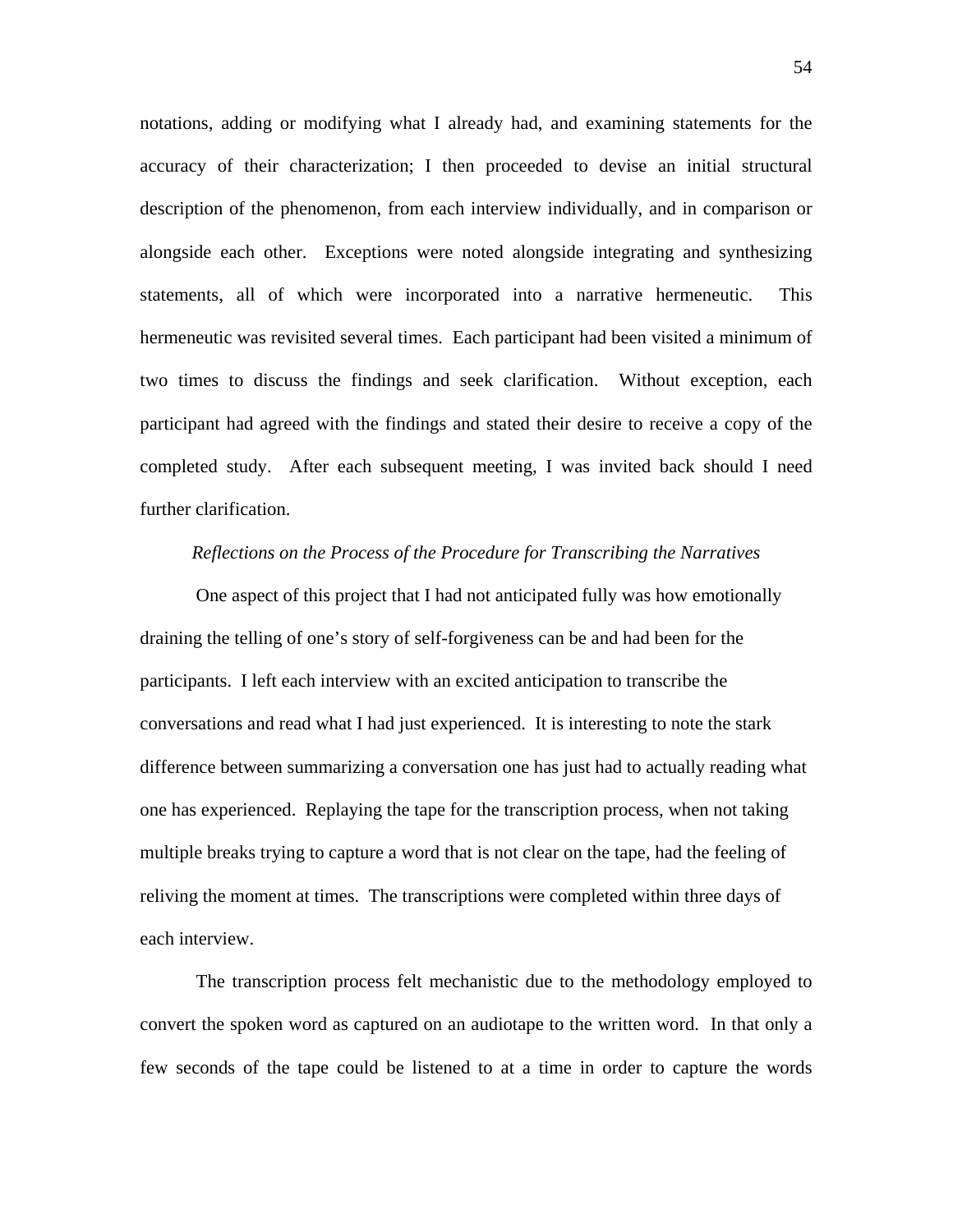spoken, there were glimpses of recollection in the telling of the story as heard in this way, but this process did not allow for a fluid unfolding of the narrative. Instead, it was choppy and at times incomprehensible when taken out of the context of the entire conversation. I did not take time to dwell in the interviews until after the transcripts were made. Extra effort was made to ensure that the transcriptions were completed within a day or two following the interviews. I felt it was important to have access to the transcripts as soon as possible to allow for a fuller, deeper and more lasting impression of the experience. At the completion of the process, as I read the transcripts, I imagined the participants speaking the words written on the page. I wonder what it will sound like to anyone reading the transcripts, not knowing who the person is speaking. There is a feeling that permeated my experience that is extremely difficult to capture in words but it is how I hear the words as I read them from the transcripts.

The chapter that follows reports on the interpretative results, and it makes sense to remind the reader, again, of the broad research questions that were posed to the text; those questions, the responses to which were analyzed in terms of narrative reflection, emplotment, and reconfiguration. What is it that we identify as experiences of selfforgiveness? What are the features of self-forgiveness? What is the experience of selfforgiveness, that is, how does one experience self-forgiveness?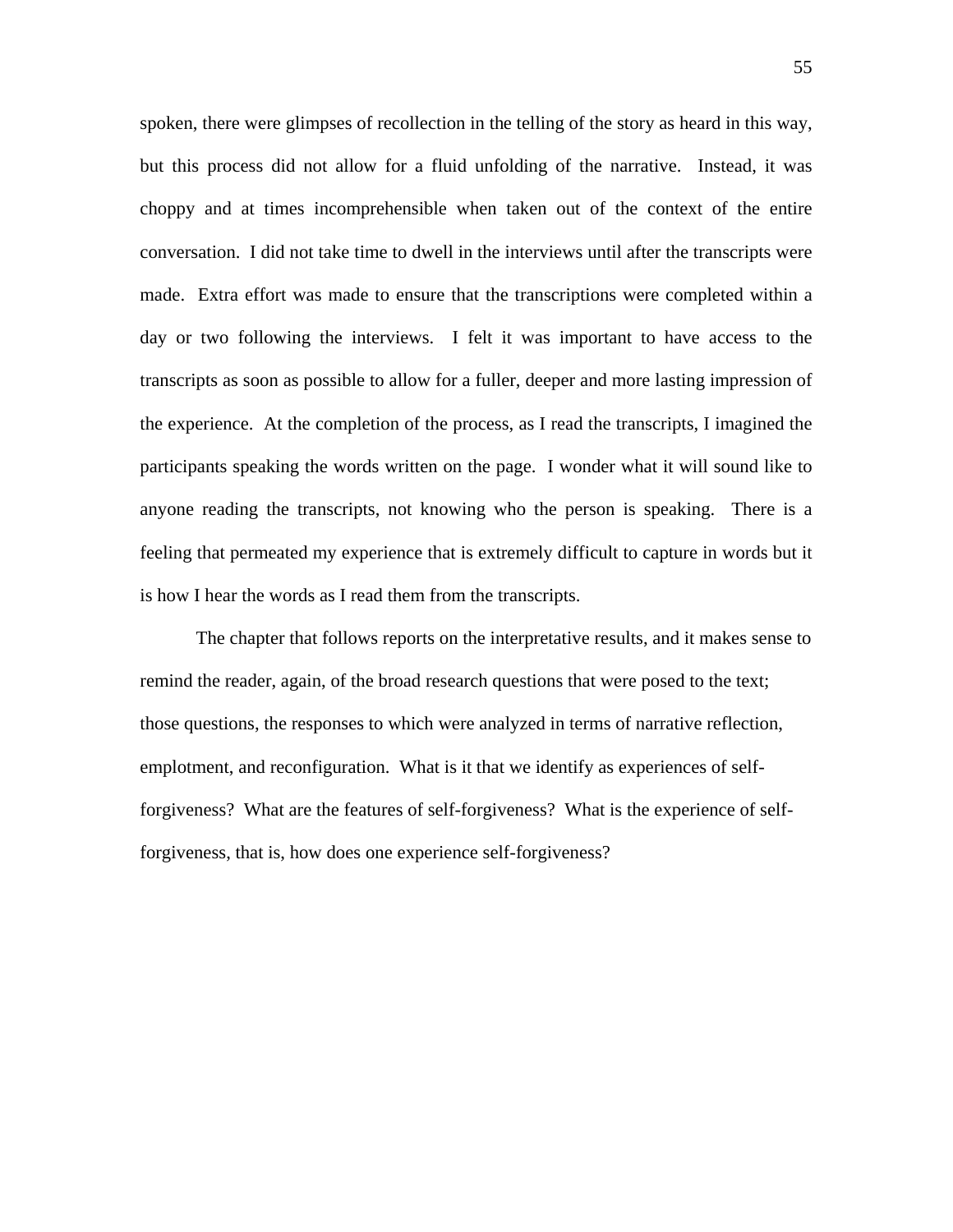#### Chapter 4: Results

 This section presents the results of the analysis. Taking the methodological guidelines of Polkinghorne (1988) into serious account, I've organized the data in terms of preliminary narrative plot, tensive points, and narrative characters, all of which point to the processes of reflexive narrative configuration, emplotment, and reconfiguration. Additionally, each section provides an introduction to the participant and how it is that s/he came to be a participate in the study as well as where the interview took place. A description of the interview location and my reactions to meeting the participants for the first time comes next, followed by the participant's definition of self-forgiveness and then by a description of the plot of each person's journey toward self-forgiveness. The main characters will be discussed, along with the tensive moments experienced in the telling of the narratives. A general framework of the process of self-forgiveness is teased out and the themes and subplots summarized. These plots, toward the end of the chapter, become the material for a narrative phenomenology of self-forgiveness, discussed in greater detail in the chapter that follows (Chapter 5).

 As I started to review the transcripts in this phase of my project (interview transcriptions for each subject are provided in appendices II through IV), I realized that it was difficult to be analytically reflective in the moment. This not only because the focus, during the interview, was to be as empathically present as I could be, but also because other concerns intruded and occupied my attention at various times and levels of intensity. For example, after my first interview with Lois, I transcribed the conversation the next day. Early in the transcription process, the cassette player, which I had purchased for the project, had become erratic and almost failed to operate. With much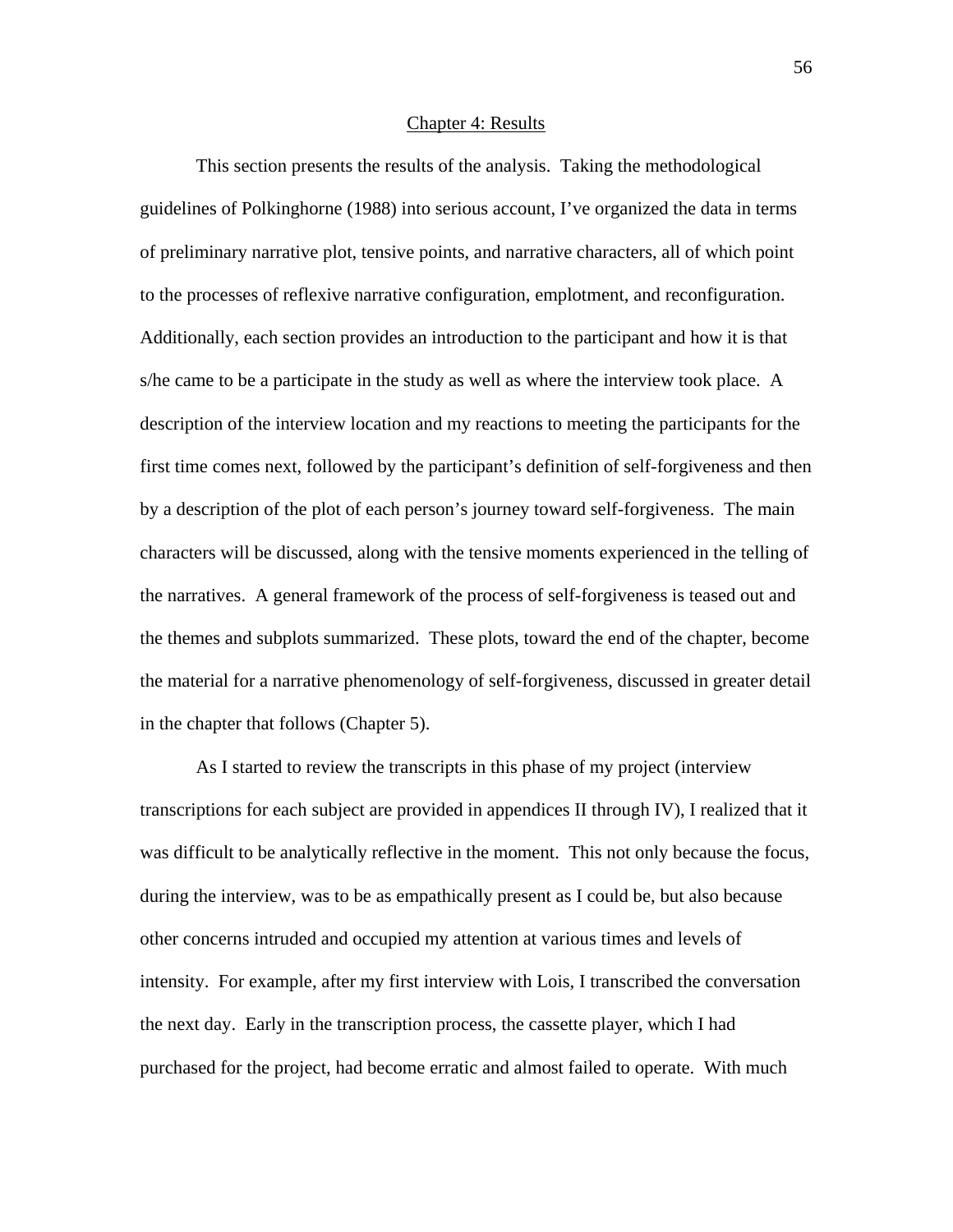manipulation and frustration, I was able to retrieve the conversation. I had decided that the project was far too important to be compromised by faulty equipment so I decided to return it and obtain a replacement. In a way, the technology became an issue of concern that remained with me for the duration of the data collection process. Another example of technology raising my anxiety level came at the second participant's home. The interview was conducted in the dining room, which was adjacent to the kitchen. The participant decided to run the dishwasher during our interview since we had met after dinner and his wife was going out for the evening. I became concerned over the background noise as the dishwashing machine was very loud and could be overheard on the tape during playback. Even though I had been careful to run a test loop before starting each interview, the dishwashing machine's noise level steadily increased as it progressed through the various cycles. Another concern I had involved the cassettes, and even though I had not had a problem with them for this project as I had purchased a reputable brand, my personal experience with audiocassettes in the past had been where the tape failed and was ultimately destroyed. While I was aware of these distractions, I did not let them interfere with the interviews but certainly felt hindered to be more reflective in the moment.

 I remember driving home after each initial interview feeling humbled and honored by the experience of having heard these courageous stories. I was particularly struck by my first participant's interview. Lois had cried through most of the interview and she had indicated that she was truly surprised by her reaction. As I listened, I had a sense that she was healing and that it was something she needed to do. At some level, I felt empathy for her sadness as it evoked the memory of a loss I had recently experienced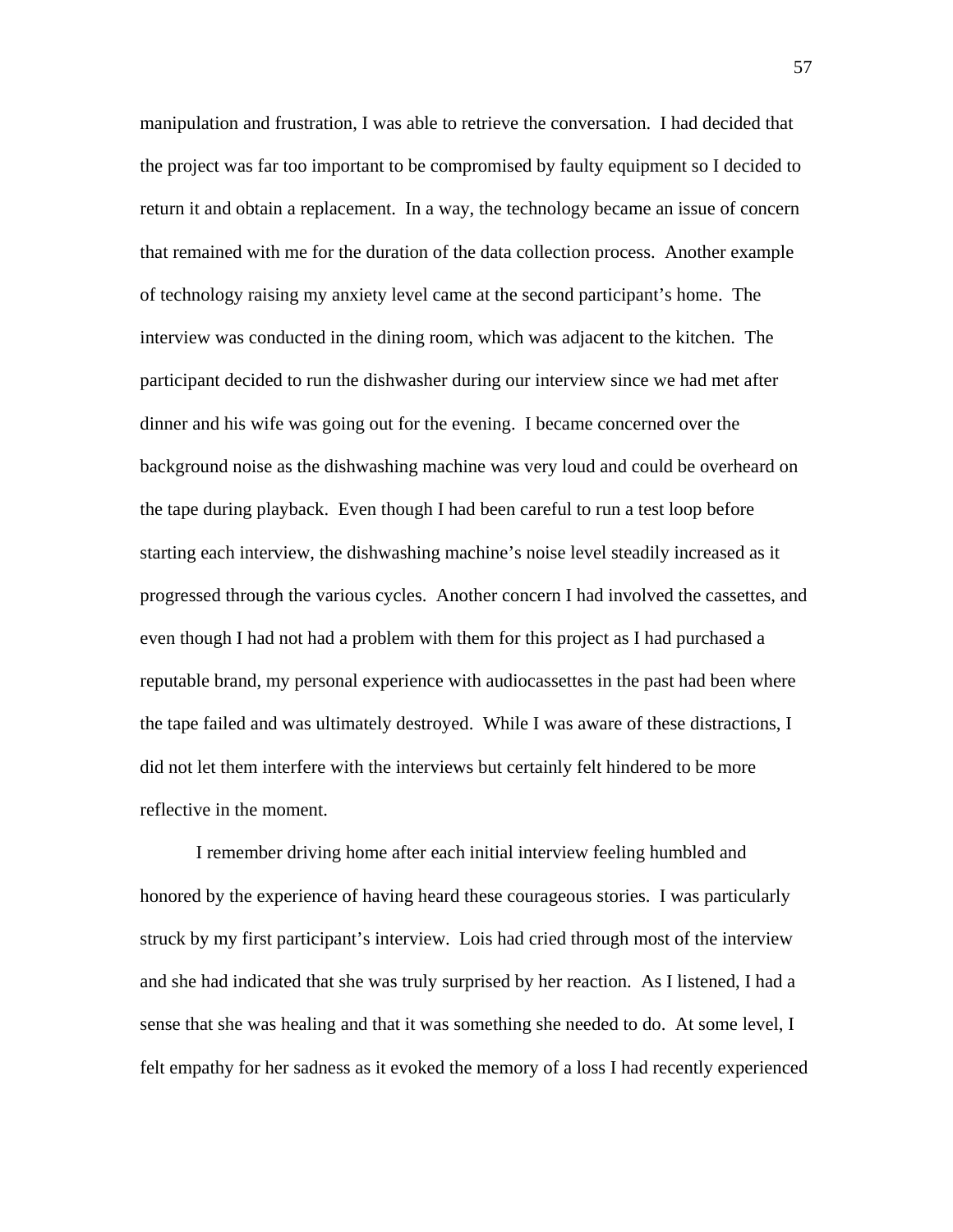within my family. I believe those tears are part of the grieving process and very much necessary in order for us to heal and come to peace with our loss. It is not about 'getting over' the loss, as our society and culture seem to communicate, but our way of integrating and discovering a new way to intimate that former relationship.

 Another way I felt humbled by the experiences is that I really believed I understood the choices each participant had made and realized that anyone could make the same ones, given the same experiences that led up to their decision to act. It really highlighted for me our way of being connected to each other and others. We are all capable of making similar choices and reacting much in the same manner and we do not need to judge each other but finds ways in which we express our love and support to those who are willing to share such an intimate part of their lives.

I tried to remain keenly sensitive to the manner in which these observations, biases, and preoccupations may have entered (or threatened to enter) the analysis, remembering throughout to focus on the participant's story, even as my own issues could not be wholly kept outside of the enterprise.

### Interview with Lois (The transcript of this interview is attached as Appendix II):

At the time of our interview, Lois was a married mother of two adolescent males. When I first spoke to her via the telephone, she described herself as a stay-at-home mother and had responded to my notice as posted on the fellowship hall bulletin board of her church. She said she was not sure how it could help, but she felt her story met my requirement and she wanted to share it. Lois requested that we meet at her home as she explained that while she did not think she would get emotional, she wanted to be in the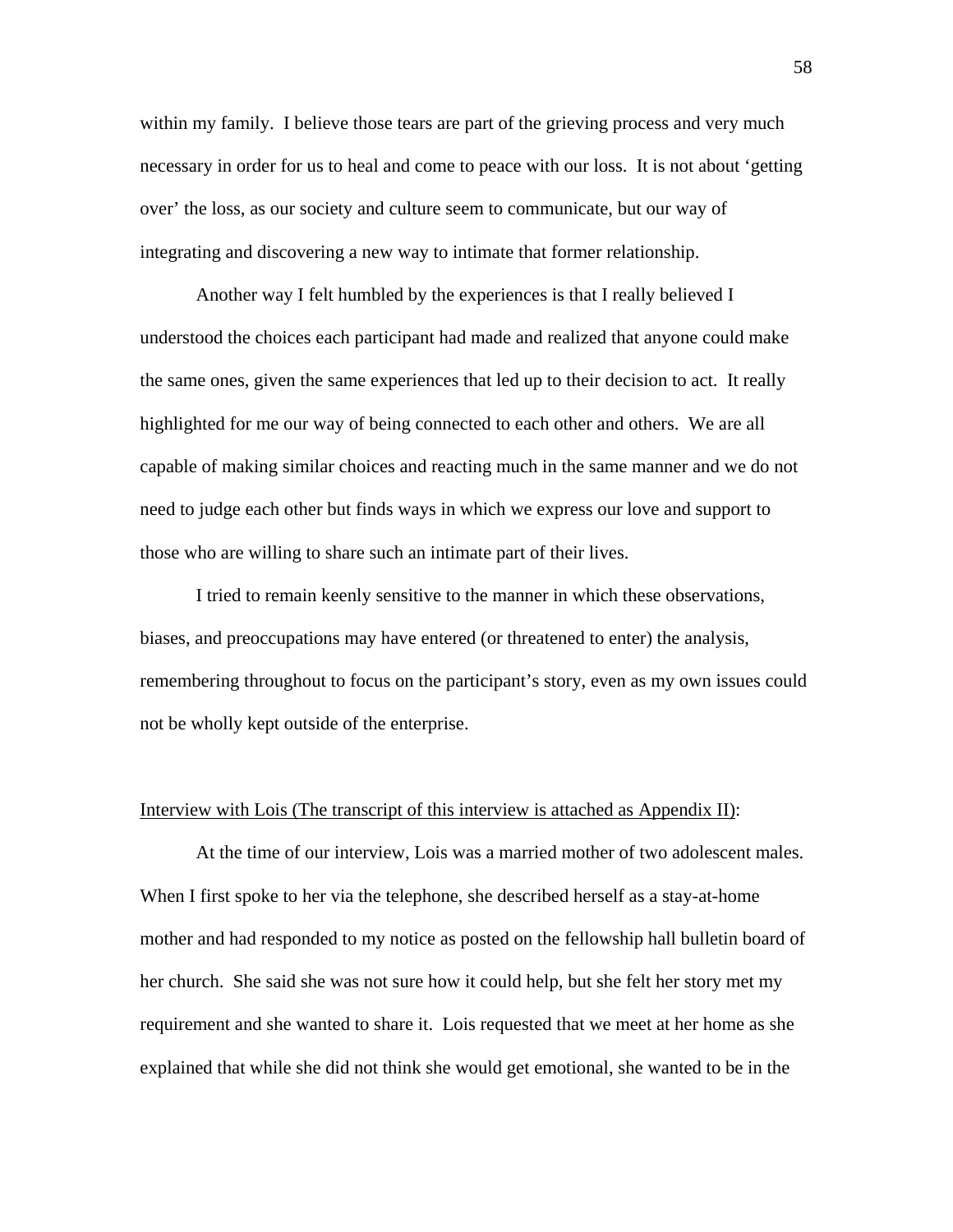comfort and safety of her own surroundings if she did. The interview was held in the dining room and her young sons could be overheard in the distance playing video games and watching television.

Lois was very hospitable and I instantly felt at home. She offered me something to eat and drink and wanted to know my interests in researching the topic of selfforgiveness. Her home was warm and inviting. I had commented on how nicely decorated her house was and she admitted that she had always wanted to work as an interior designer but never felt she had the talent for such a pursuit. She introduced me to her sons and husband and showed me around the first floor of their home. We settled in the dining room, which she had recently painted and wallpapered. The furniture was oak and looked brand new. The room was tastefully adorned and neatly arranged. We sat across from each other at the end of the table.

When I first arrived, I felt the urge to jump right in and get down to business and quickly realized that it would not be conducive to establishing a trusting rapport. I was able to adjust my style to a more casual and relaxed way of interacting and did not feel pressured to start the interview until I had a sense that Lois was ready to begin. I appreciated the way she invited me into her home and thanked her for being so considerate. When we finally settled into our high back chairs in the dining room, I introduced the consent form and placed the recorder on the table. After Lois provided me with her signature I initiated a test loop on the tape to insure the machine was working properly. I proceeded to ask Lois how she defined self-forgiveness.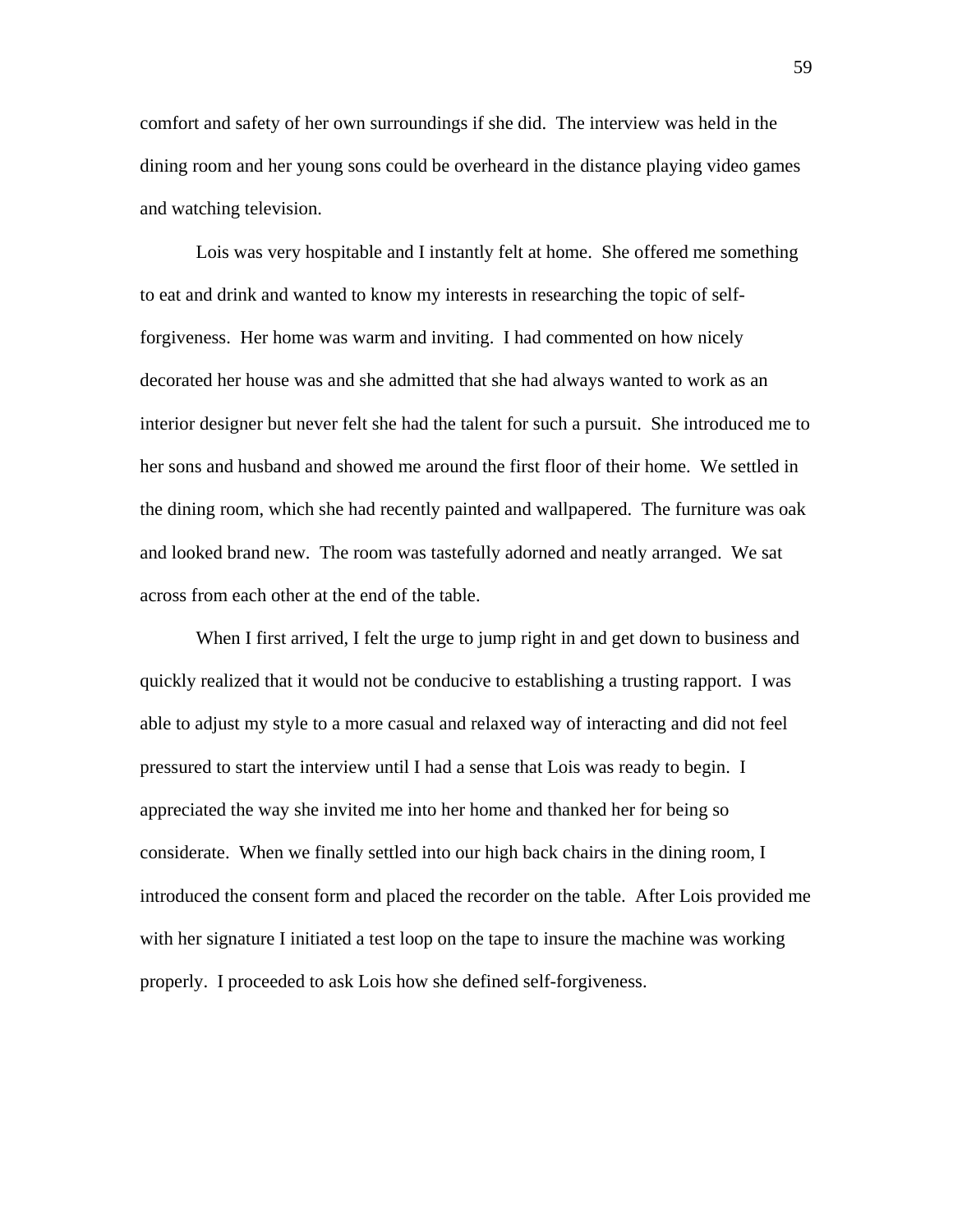# *Self-forgiveness defined*

Lois stated that self-forgiveness meant "being able to live with something that really bothered you for a long time and really be able to put it to rest and not worry about it anymore…" Her definition seemed short and to the point. The wording of "live with something" in the context of her sentence alludes to an action or choice that she made that she had regretted and that had caused her considerable anguish. There is a temporal dimension to her definition of self-forgiveness in that it spans from the past into the present, that is "for a long time", and reaches into the future in that her struggles had been with her for many days, suggested by her use of the words "not worry about it anymore". The assumption here is that she had not been able to free herself of it, thus living it today and the days that followed. Her use of the words "put it to rest" hints that part of the journey may include a grieving process in which there is a loss and an ultimate coming to peace with what has happened.

# *Plot*

The plot of Lois' story involved breaking a promise to her older sister while she (her older sister) lay dying of cancer in the hospital. This validates the assumption that Lois had alluded to  $-$  a choice or action  $-$  in her definition of self-forgiveness when she said "live with something". The "something" was a broken promise that came about based on her actions. Lois had promised her sister that she would never leave her to be alone while she was in the hospital because her sister had confessed to her how scared she had been. After many weeks of visiting her sister each night in the hospital after a full day's work, Lois made a decision the night before her sister died to stay at home and rest rather than go see her. She was going into work later the next day and thought she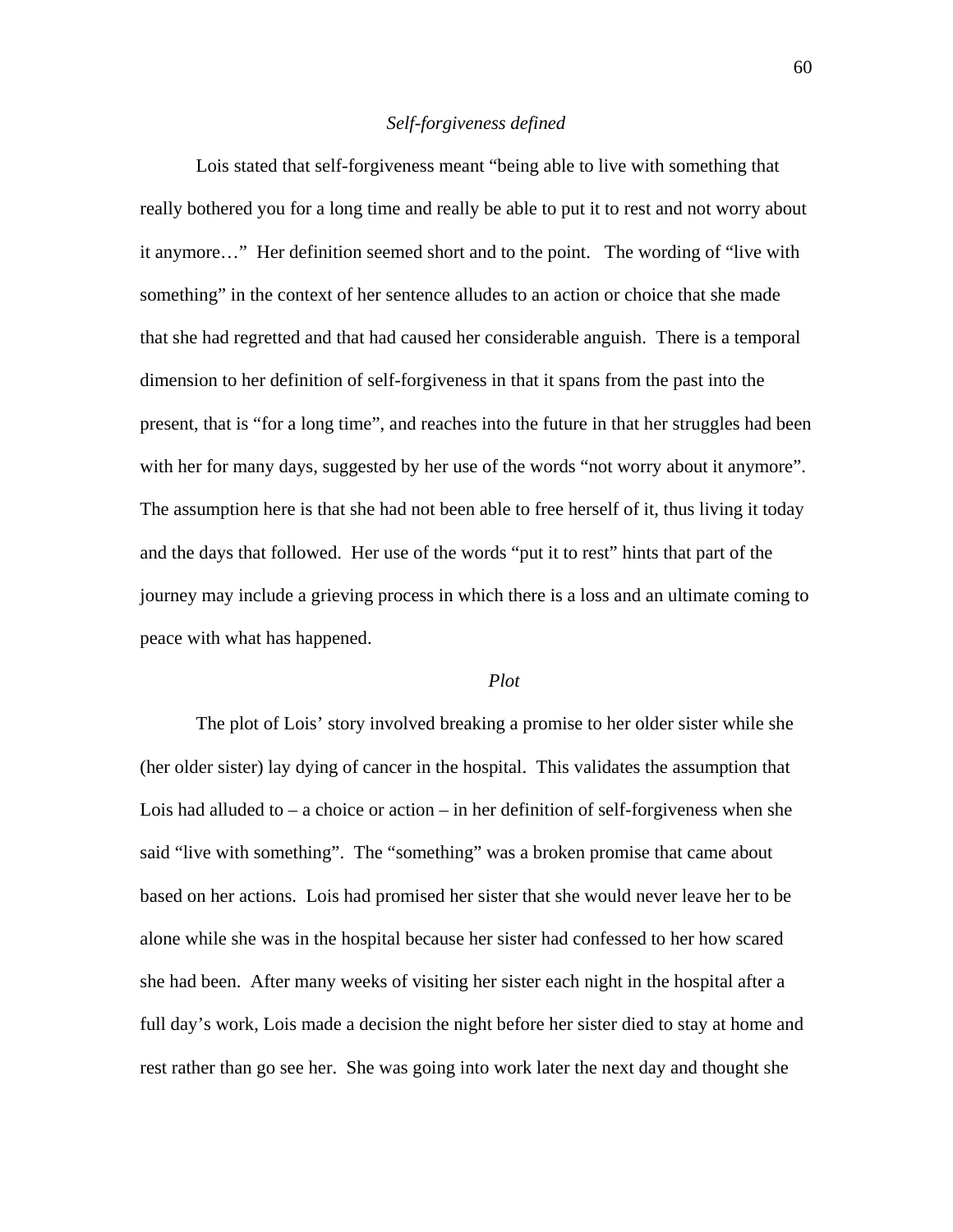could see her sister in the morning before work. However, before she could get to the hospital, her sister passed away. No one had been with her when she took her last breath, including her sister's mother-in-law who had been living in the hospital with her sister. Lois felt she abandoned her sister in her time of need and did not know if she suffered before breathing her last breath that morning. It was not until many years later, after Lois had children of her own, that she reports being able to start forgiving herself for not being with her sister when she died.

# *Main characters*

 The main characters of Lois' story involved herself and her sister whom she had loved dearly. This was evidenced by the intense emotions Lois displayed in recalling her story. Lois repeatedly called her sister by name and had the utmost respect for her and how she raised her family. As she said her sister's name repeatedly in the interview, it was as if her sister was still a very present part of Lois' life. In fact, Lois referenced that her sister was more intimately involved in her life as she (Lois) believed her sister had been trying to teach her all along to become a loving and caring mother. Lois said, "how she raised her kids there was just something, she was helping me even though she wasn't here. I just felt that she was helping me by the way she handled her children. And now I can understand…and so it just seemed like she wasn't here but I was learning from her..." Central to the essence of these two sisters and at its core is their relationship. So much so that the breaking of her promise to her sister – a rupture to the relationship – was at the heart of the plot and created the tensive point around, or impetus toward, the path of self-forgiveness. Even though Lois could no longer have a physical relationship with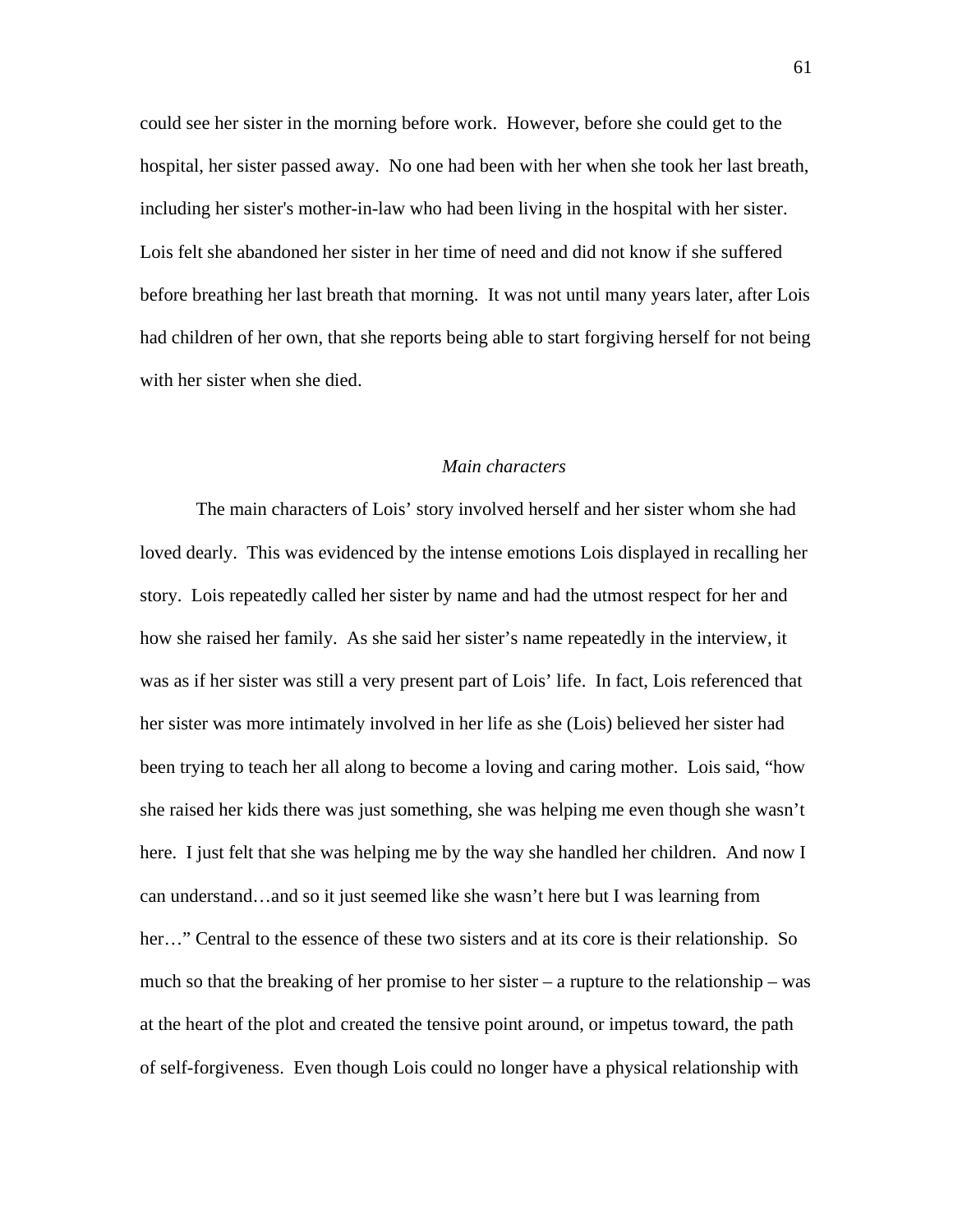her sister, she reports feeling a spiritual connection/relationship with her sister. Replacing the loss endured by the physical relationship with her sister, Lois ensured that she maintained relationships with her sister's children, who became more central in her story as she worked toward healing herself and accepting her decision.

 Her sister's children, along with her own children, emerge as secondary but nonetheless central characters as she emplots her story and forges meaningful relations between the parts of the story in reflection. Lois identified the birth of her children as part of the self-forgiveness journey. She said, "…when I had children…I could relate to how she felt about her children...I think I could compare some of the things she was trying to tell me to the things that I was feeling." Lois would become a partial and integral caregiver to her sister's children as they matured through their lives. She would try to help fill in the gaps about their mother whenever the opportunity presented itself. For example, Lois said, "the youngest for instance, never knew her Mom well. The only way she remembers her is as bald and real frail. We were going through photo albums one day and she said, "Who's this?" It was my sister and she just didn't recognize her and so I was able and have been able to help them with those sorts of things. Maybe I understand now is what my job is – for her kids to be here to help them." In this way, Lois has found a way to intimate the relationship with her sister through the relationship Lois has with her sister's children.

Other characters central to Lois' story of self-forgiveness involved those with whom she had an emotional connection. God emerged as a central character in her journey as someone she needed in order to help her forgive. It could be argued that Lois' journey of self-forgiveness also included forgiveness of God for taking her sister away.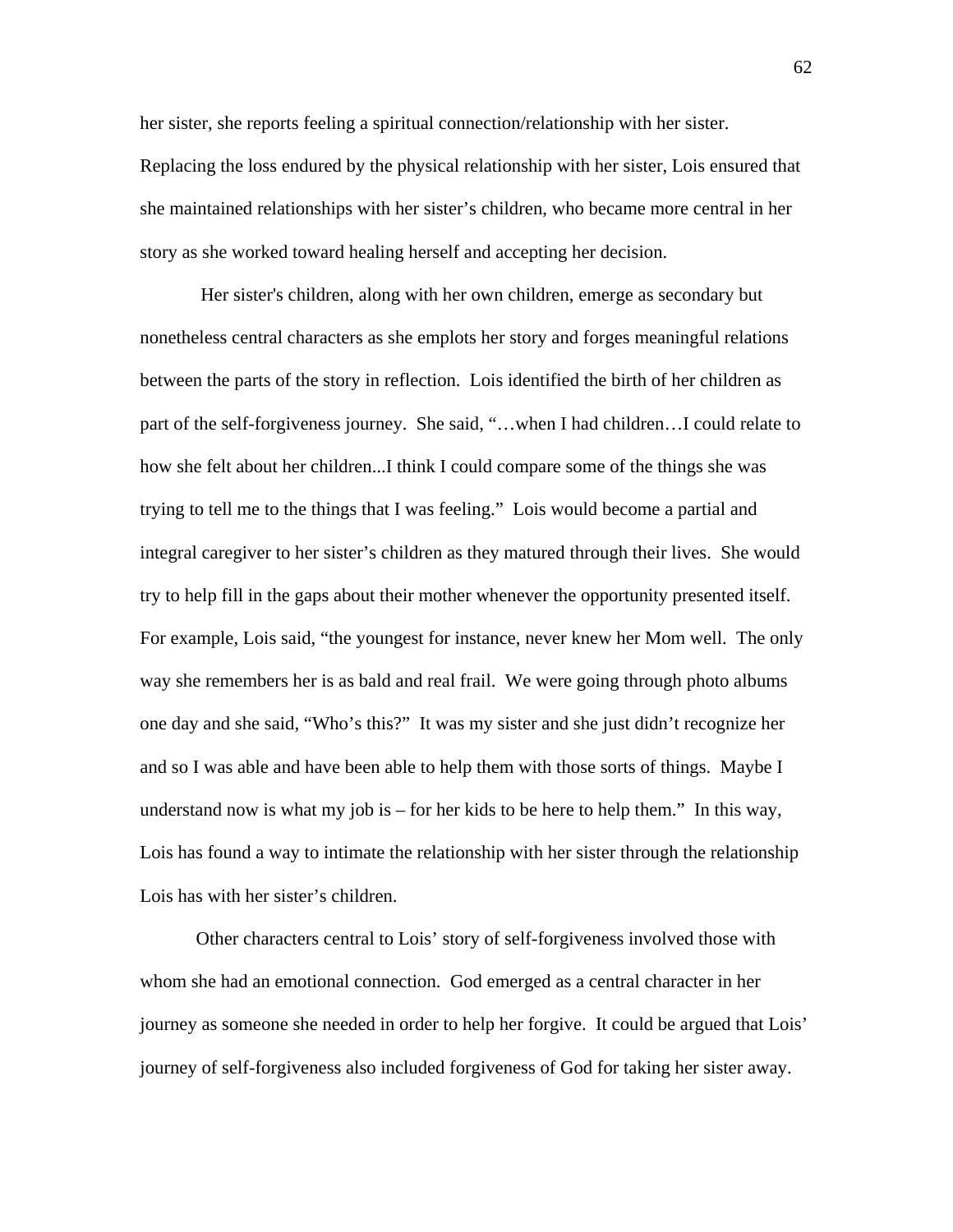Initially she was angry with God saying, "there were a lot of times…I would holler at God, I would talk to him and I would get mad and ask him why? Why? Why?" Lois would eventually come to peace with God and strengthen her faith in the process. Stating that she had been able, through her faith, to make peace with God and find gratitude, Lois states that now, "when I think about it I do kind of thank God…"

## *Tensive moments*

The tensive moments of Lois' story were accentuated by her tears and were clearly emotionally laden moments. Specifically, this first came across when she stated "I was not with my sister when she died". She had prefaced these words by saying that she hoped she would not cry when she told her story. As I mentioned earlier, I did not experience these moments as awkward but humbling in that Lois had the courage to share her feelings openly with me and for the benefit of all who will be exposed to this study. I felt more fully present as I could share in her sadness.

Another moment was when she had come to the realization that it was "ok" for her not to be there, a giving of permission to herself to excuse her presence and/or her "failing". I watched intently as Lois worked hard to grant herself permission; it was like watching a movie and really identifying with the struggles of the main character. It was in moments such as these that I felt my role as a researcher and how different it was from being a therapist. I had to quiet the urge to comment and let the story unfold without trying to influence its direction.

Another moment is when a memory of her sister would come flooding back, like the reminder of her sister's daughter having children of her own and her sister not being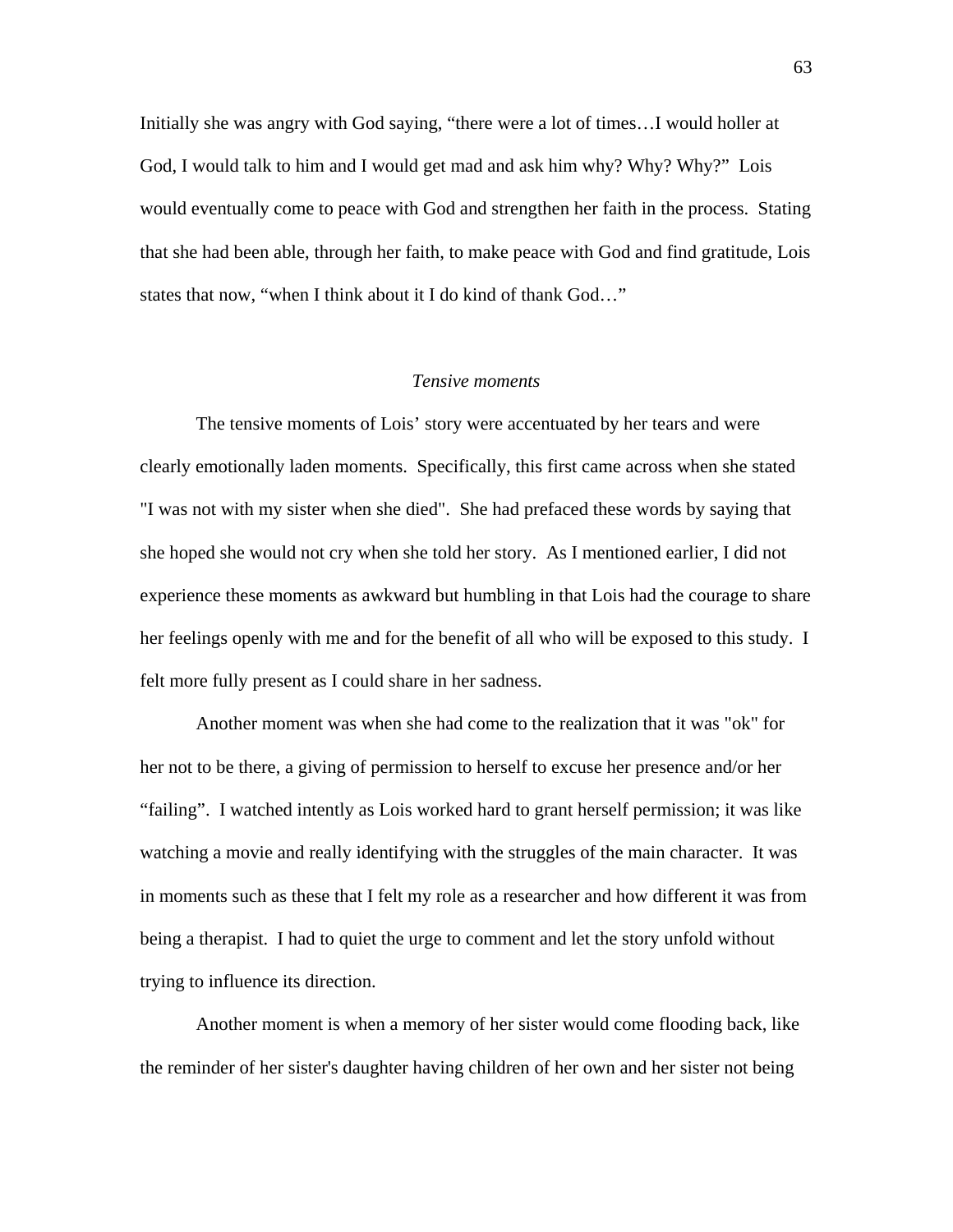there for her daughter. Lois' faith was called into question and she would get angry with God – "I would holler at God…I would get mad and ask him why, why, why"? This moment stood out because of her struggle and tension with accepting her sister's death through her faith and how she learned to come to peace with the fact that her sister was no longer alive.

 The telling of the story was emotional from the beginning. The intensity of emotions ebbed and flowed but there was a strong emotional current that flowed throughout. As in Lois' opening comment about not crying, and then the bursting forth of tears when she confessed that she was not there with her sister, - Lois' story was sad but did not leave me feeling that way in the end. As she told her story, it was like an imbalance until she was able to forgive herself. There was a feeling of victory – but not necessarily a celebratory one – in coming from where she was to where she is now. I was pleasantly surprised in knowing that I shared in her sadness as I sat there listening to her story face-to-face and could still share in her sadness as I transcribed and heard her voice once again. I felt fortunate, as I had experienced Lois to be emotionally present and engaged throughout the interview process.

## *A framework for understanding self-forgiveness (Lois' emplotted narrative structure)*

 Lois' journey of self-forgiveness did not begin until – she says – she was willing to stop punishing herself and grant herself permission to accept a different point of view. Lois was unable to avoid or deny that she was not healing and that there must be something wrong. Lois felt estranged from herself and others, which was deeply painful. She felt she had to punish herself for many years, a period that also coincided with a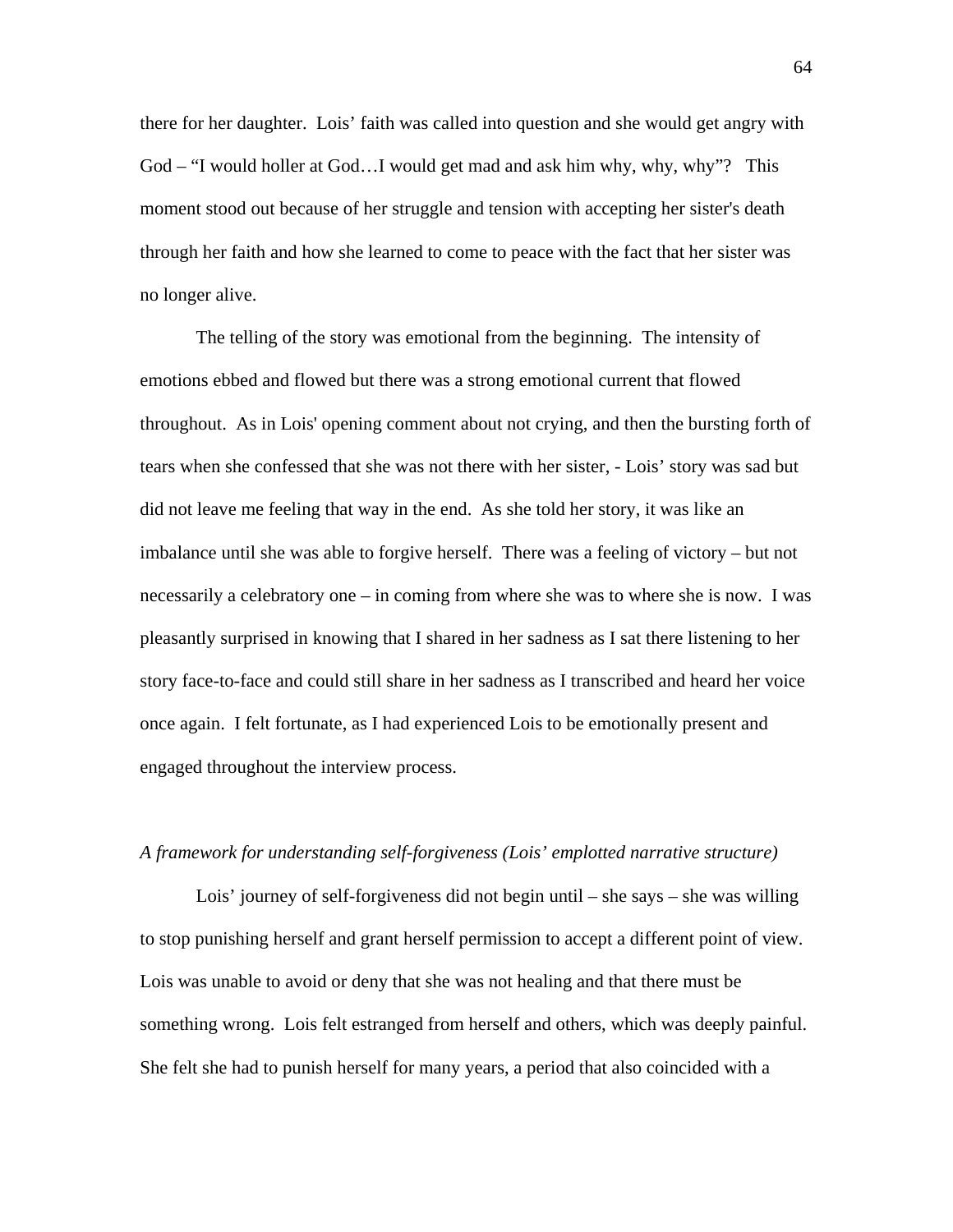feeling of anger toward God, her sister, as well as herself. Punishment would take the form of self-blame and distorting cognitively that she could have controlled what happened to her sister; the proverbial – *if only I had been there.* She remained closed and cutoff from support and found herself isolating and alienating, unable and unwilling to accept what had happened. This was highlighted when she said, "Earlier on, there was no acceptance, there was no reason, I couldn't understand why she even had to die, why she had to go through what she had to go through. I just couldn't grasp it." She experienced intense feelings of self-recrimination as she cognitively rehearsed her absence at her sister's passing. Wracked with confusion as to why her sister died when she did, coupled with guilt over breaking her promise, and anxiety as she imagined the pain her sister must have felt before dying, Lois also noted despair over not being able to relive the decision of not seeing her the night before she left this world physically. These feelings left Lois weak and vulnerable. Trying to handle the situation herself, Lois found that she was powerless to get beyond it or to "come to peace" with it. She struggled not only with her feelings of grief for her sister's loss, but also the grief around the person she believed herself to be, namely one that was as good as her word, but who at the same time broke an important and fundamental promise. Lois felt a deep sense of emptiness from losing the relationship with her sister, sadness over her death and intense loneliness fueled by her own betrayal of her word. She directed the anger she felt at God, as evidenced by her coming home to "holler" at him, but she was also angry with her sister and herself. Lois was unable to stop the self-recrimination and continued to beat herself up for many, many years.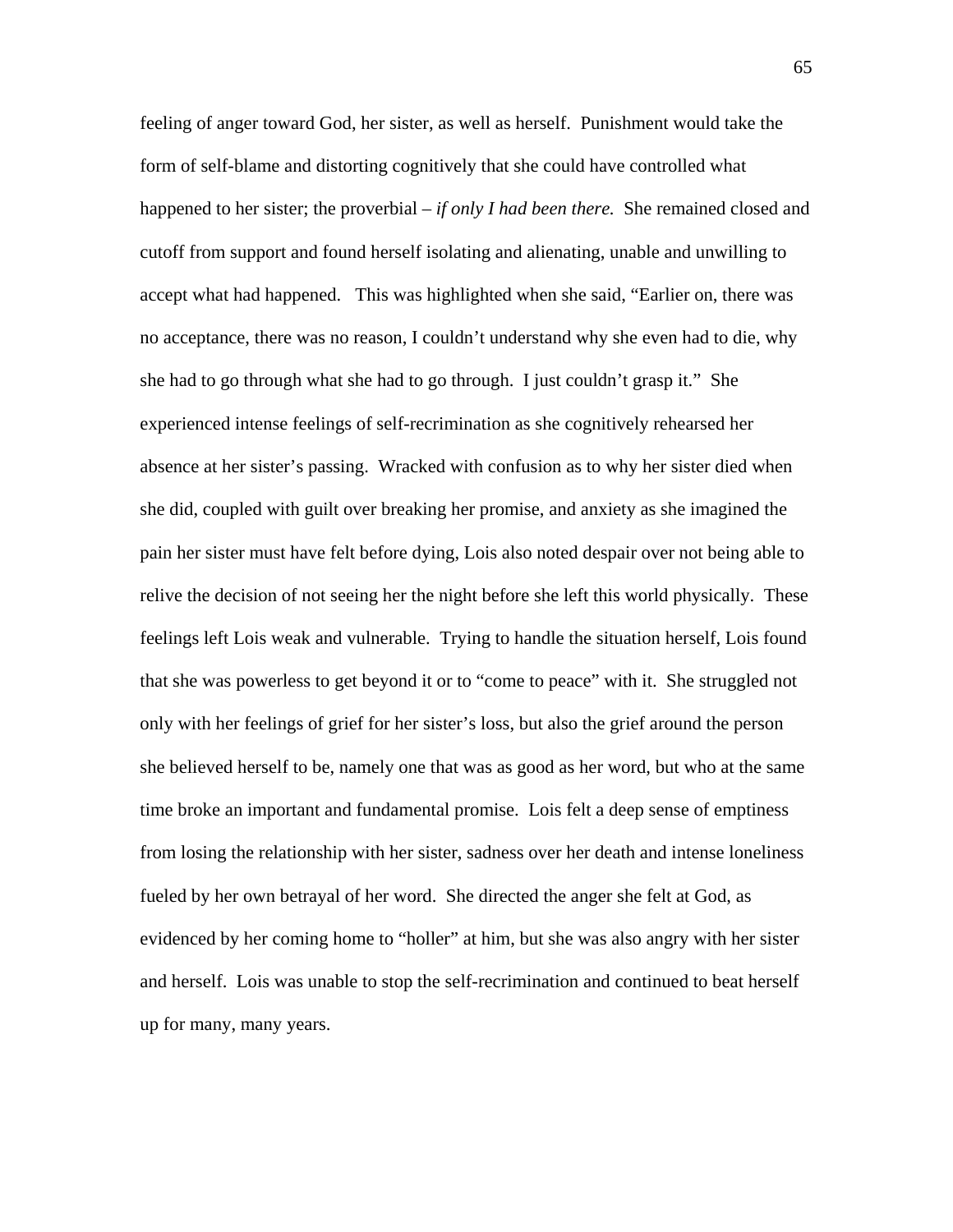As Lois allowed herself permission to heal through self-forgiveness she experienced times when she could accept what had happened and how she responded – to harsh judgment. Initially, Lois began to dialogue with friends and family but only in that she needed to let her voice be heard. She reported not being receptive to hearing another's point of view. The analogy would be that of a radio where one can only transmit and not be able to receive. Most likely she could not accept what she had done and therefore could not accept anyone accepting her for what she had done. However, with time she was able to heal through accepting what others had to say. In essence, the healing began when self-forgiveness became relational and involved more than the self. Eventually, Lois found comfort in her husband as someone who had been able to lovingly accept her without judging her and helped her work through her feelings of anger, selfhatred, mistakes, hurtfulness, alienation and her perceived irresponsibility. Lois challenged her faith and belief in God that He would provide her with the healing she was seeking, to bring about a mending to her feelings of brokenness. Even though she lost her faith in God, she continued to believe in Him, albeit judging Him on human terms – *how could you let this happen this way?* Lois would identify the birth of her children as a moment of "grace" to help her bring about a new understanding of her relationship with her sister and how she had worked hard to prepare her for motherhood. She realized she could help her sister's children as a way to honor and respect her sister's life and brought about a sense of peace as a way to keep her word to her sister through her sister's children. As she embraced motherhood, she was able to begin to let go of seeing herself as not being trustworthy and the belief at the time that she could never heal. Lois was able to start accepting herself and lessened the self-recrimination and anguish she felt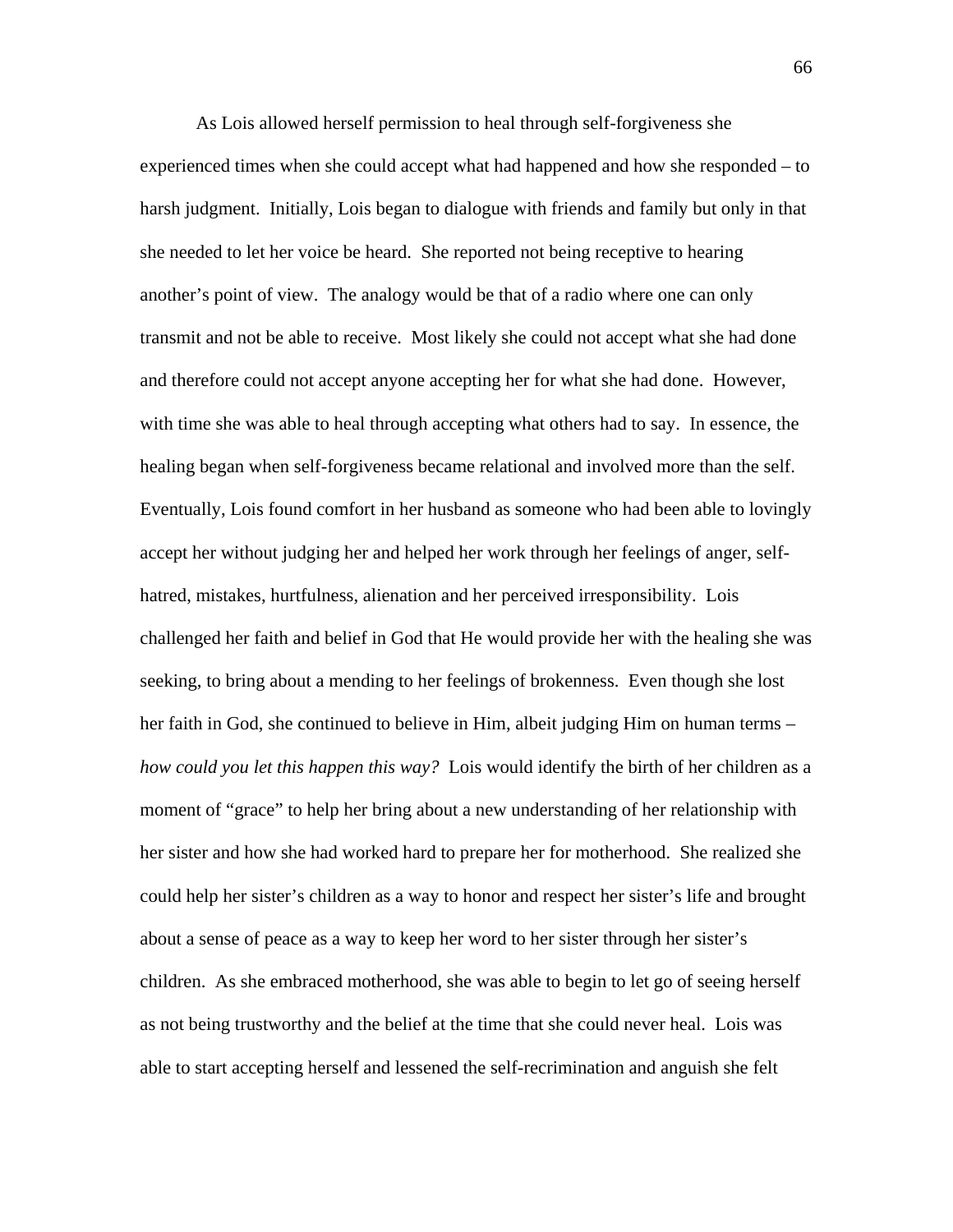about being in the world. The acceptance of self she began to feel at that time allowed her to develop intimate bonds with her children and her sister's children as well. As Lois began to accept herself more and more, she was able to participate more fully in her life and spent less time analyzing what she had not done. Lois described her path as circuitous and not linear in that she imagined this journey to be life long.

Themes in the Plots and Subplots of self-forgiveness:

- 1. An irreversible choice has been made involving a loved one. Lois made a choice to satisfy her own needs, the consequence of which was a perceived abrogation of her sister's needs.
- 2. The choice affected Lois comprehensively, in all aspects of her being emotionally, mentally, physically, spiritually, and interpersonally.
- 3. There was a profound sense of loss.
- 4. Even though self-forgiveness implies one by virtue of the word "self", it is relational.
- 5. It can take many years before one gets to a sense of having moved beyond the reproach, sadness, guilt, and other feelings associated with the decision.
- 6. Attaining a sense of self-forgiveness involves grieving and mourning.
- 7. Anger is involved in the process: angry with oneself for making a choice that violates a promise one has made to another, anger with God for taking a loved one away
- 8. The facts do not change but the meaning the facts hold changes. Self-forgiveness allows for a new plot and narrative of self and other to emerge.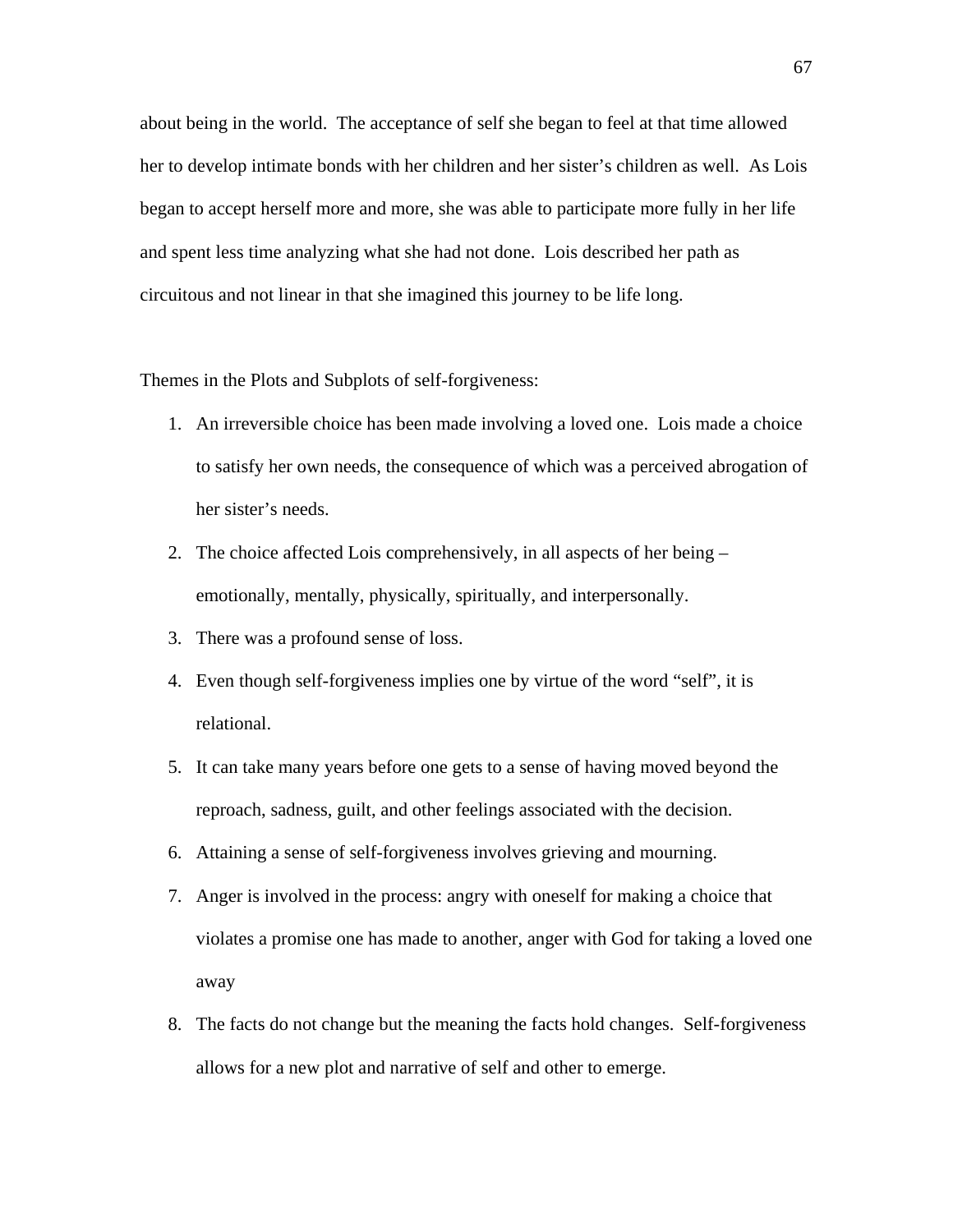9. The process/journey does not have an endpoint, but is continuous.

#### *Researcher reactions to/during the interview*

Early in Lois' story, I remember being reminded of a book written by Mitch Albom – *Tuesday's with Morrie* (1997). It is the true story of television sports personality Mitch Albom's relationship with a former professor he had in college after he learned that the professor [Morrie] was dying of cancer. In that book, Albom (1997) stated that he believed a person could determine when s/he would take her/his last breath. He believed that Morrie had decided to take his last breath at the precise moment when Morrie's family had exited the room, possibly that they would remember him as he had been, leaving them with a lasting memory of his vitality. Albom writes:

Finally, on the fourth of November, when those he loved had left the room for just a moment – to grab coffee in the kitchen, the first time none of them were with him since the coma began – Morrie stopped breathing...And he was gone...I believe he died this way on purpose…I believe he wanted…no one to witness his last breath and be haunted by it (p.187).

Moreover, as Lois narrated her story, I recalled standing beside my mother, witnessing my father take his last breath in the hospital nine months earlier. He took his last breath only after my sister, who was best friends with him, had exited the room to get a drink of water. Later, I wondered if Lois would have been comforted to know how others thought around this sensitive subject and if it would have helped her along in her journey to heal from not being with her sister, even though her sister's mother-in-law had made arrangements to stay with her sister round the clock? As Lois said, "even though her mother-in-law was there that morning, she had stepped out to get coffee and in that amount of time she died". Possibly, Lois could accept - as Albom had suggested - that a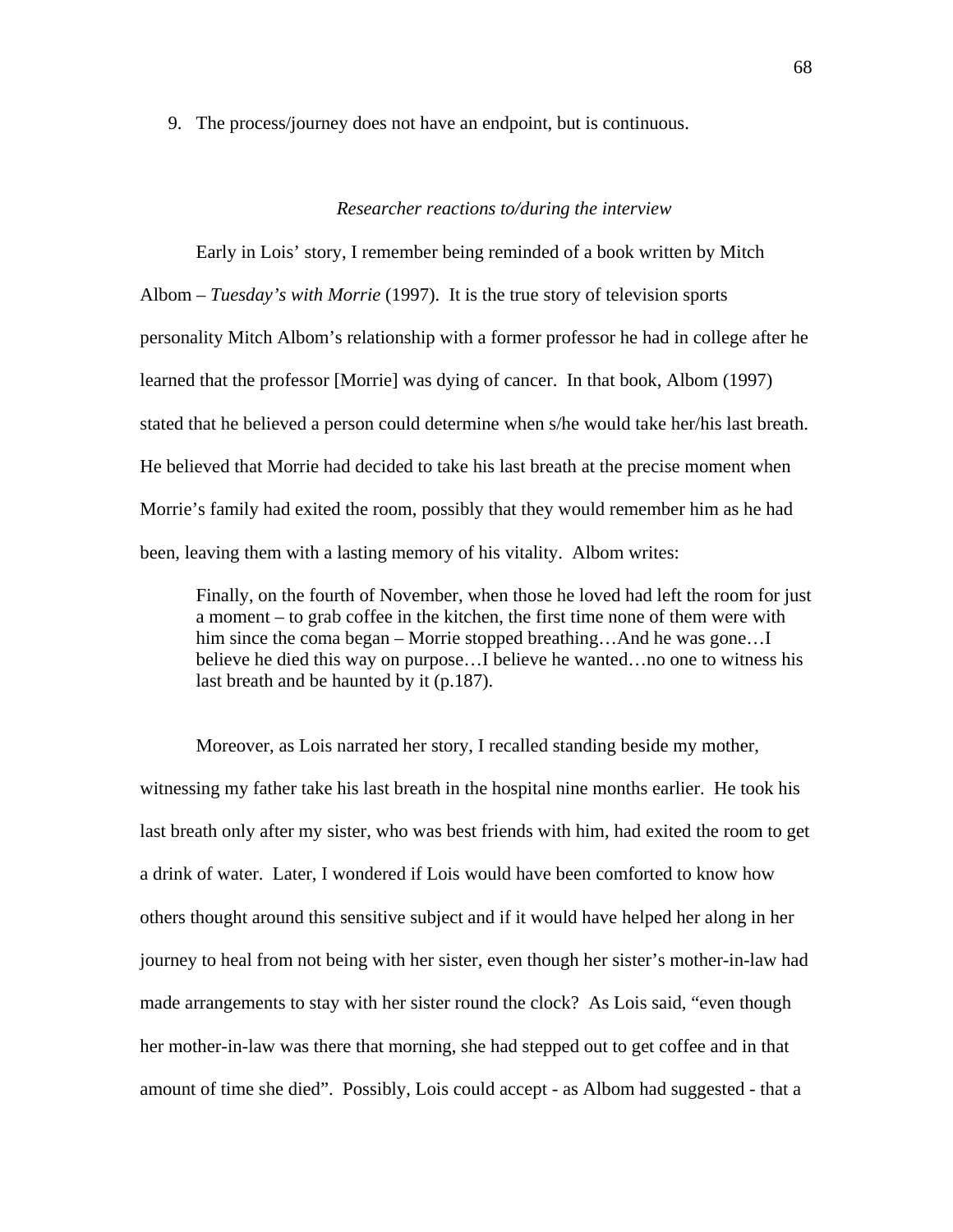person could choose the moment of her last breath. Perhaps, I speculated, Lois had been struggling with accepting this idea when she said, "I've learned that sometimes people hang on because you are there, maybe that was her opportunity to leave because she needed to and if we weren't always there she would have gone sooner… that maybe it was her way of leaving with nobody there..." In a follow up meeting with Lois, she did confirm my hypothesis and accepted my suggestion of reading Albom's book.

Another aspect of Lois' story that stood out for me immediately was the relationship of God in the whole process, especially her initial anger at God. In fact, I was so interested in this aspect that I met with Father Mike of a Monastery Retreat in Mount Washington, Pennsylvania to further discuss the issue of anger in self-forgiveness from a theological perspective. Father Mike explained that he provided counseling specifically to those who sought him out when seeking to self-forgive, and that he is of the opinion that one of the most difficult parts of the journey involves anger at God. He noticed how people struggle with the idea that on one hand they are supposed to love God and on the other that they are so angry with him. These conflicted emotions were often difficult for individuals to reconcile. Father Mike stated that his belief was that in order for a journey of self-forgiveness to continue, one must forgive God. Making the analogy of the relationship a parent has with a child, Father Mike said that a parent could be angry with their child and still love her/him. Just because one is angry with another does not mean that s/he can no longer love them but one must find a way to work through the anger. In fact, as we learn to work through our anger in healthy ways in our relationships the added benefit is that we become closer, building a stronger, intimate bond with the other.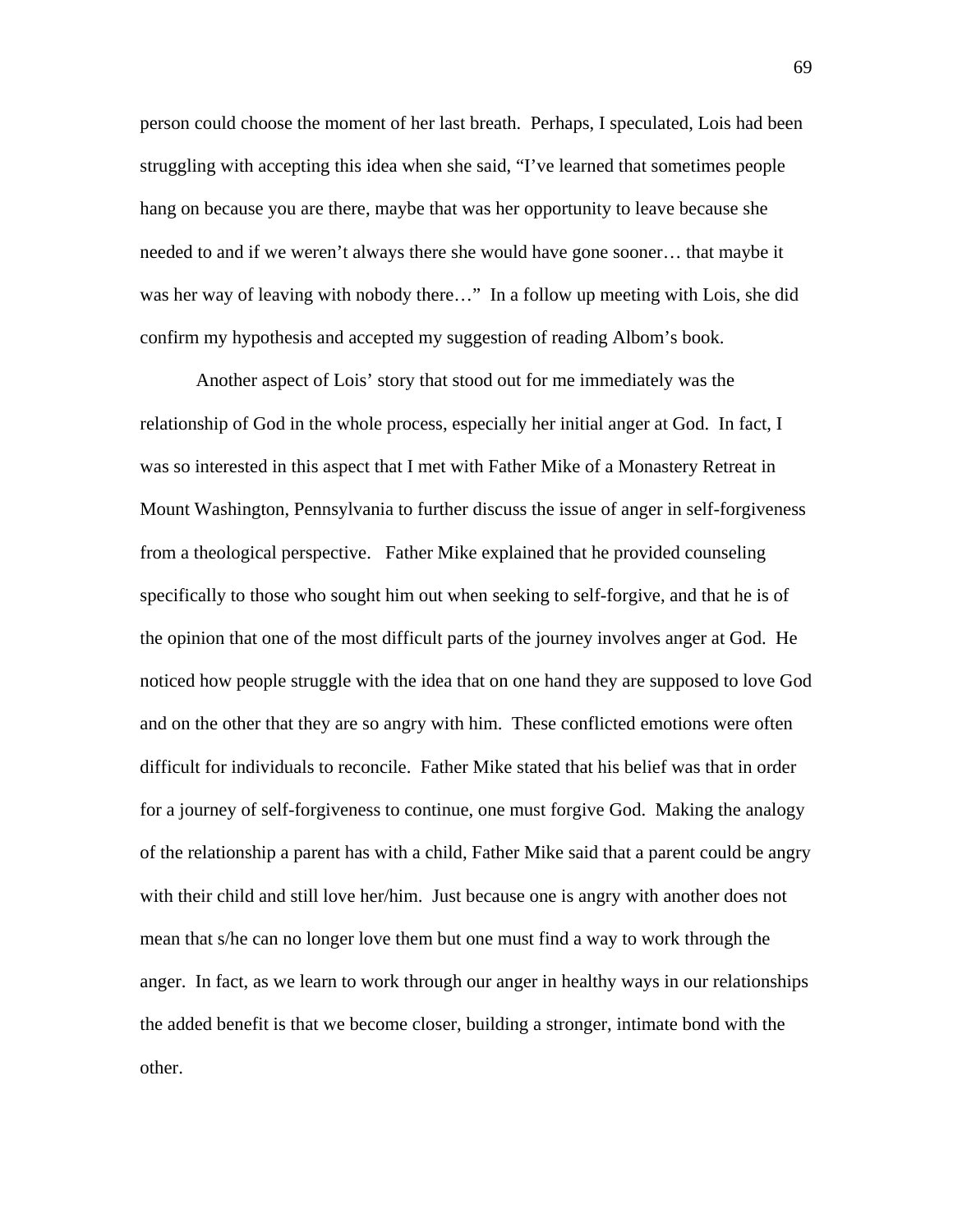At one time, reflecting on the particularly emotional points of the interview when Lois was visibly upset and teary, I had this image of being at the ocean and watching the waves crash to shore and then recede back until all is calm for a few moments.

Afterwards, I had an esoterically appealing sense of that image and the experience, which reminded me that power and peace could move in harmony with one another. I came to a sense that, in our culture, there is a tendency to say that "someone is losing it" whenever there is an outward display of tears, but I felt that Lois' emotional response to the telling of story was every bit a part of the story as her words had been – in fact, perhaps resolute turning and/or healing points in the narrative.

## Interview with Max (The transcript of this interview is attached as Appendix III):

At the time of our interview, Max was a retired businessman living with his spouse in a retirement home. He responded to my notice as posted on a bulletin board in his church. Max said he had a story to tell that would fit my request and he wanted to be able to help others from his experience. He requested that I meet him at his home because he had difficulty getting around and he did not like to drive if he could avoid it. The interview was held at the dining room table in his apartment and we were alone, as his wife had stepped out for the evening.

I met Max and his spouse at their home nestled in a scenic and quiet retirement village. Their apartment was clean and tastefully decorated. The art on their walls depicted serene images of contentment and solitude. One wall was dedicated to family photos over the years, including one of their wedding pictures. Like Lois, Max's spouse offered me something to eat and drink. He and his spouse were cleaning up the kitchen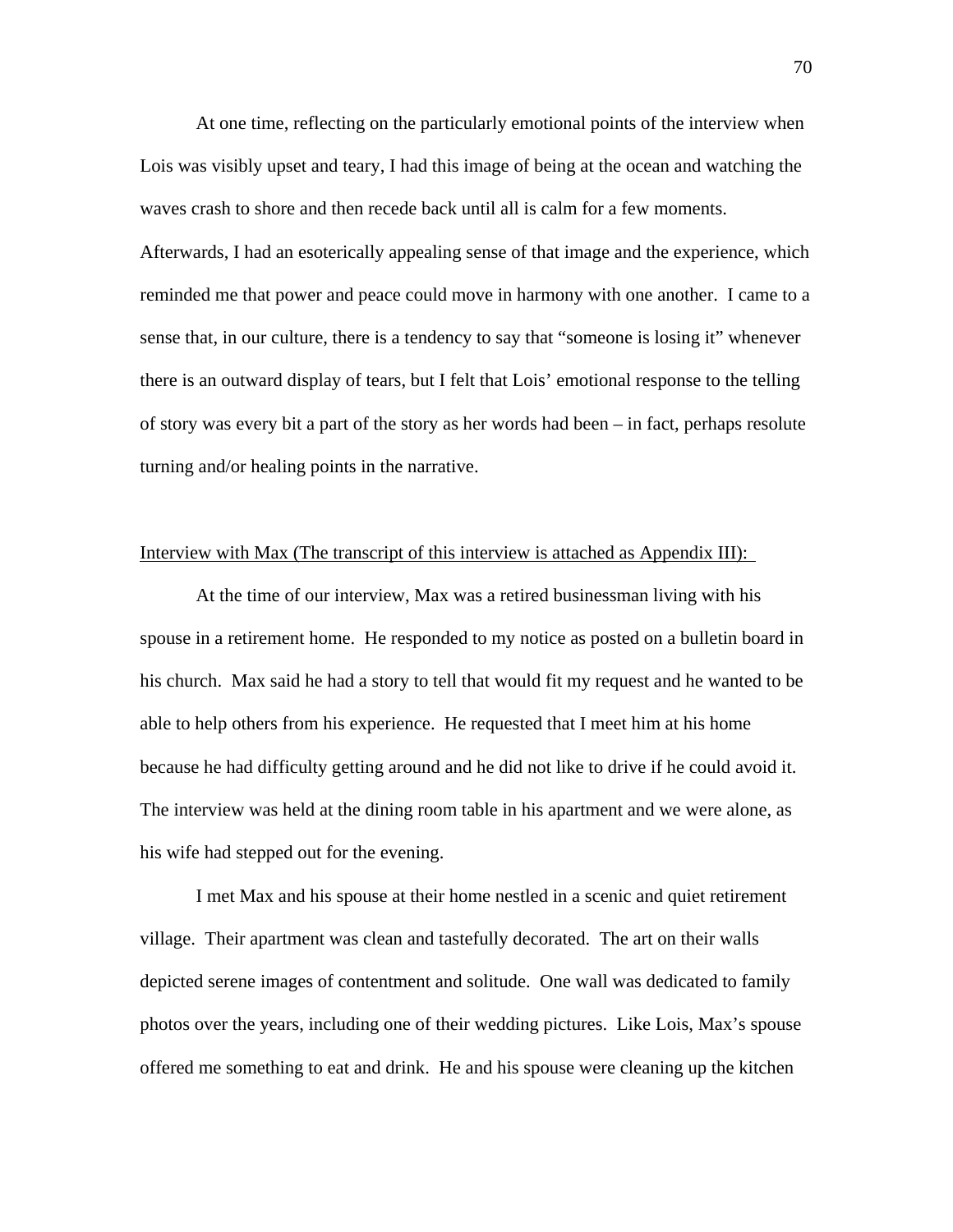after my arrival and apologized for the inconvenience. Max cleared the dining room table of newspapers, the last remaining dishes and helped his spouse finish loading the dishwasher. Max, almost whispering, relayed that his spouse had suffered a stroke a few years back and needed his help with many of the day-to-day domestic chores. I instantly felt at home and offered assistance that was appreciated, but declined. Max made small talk about sports and the weather and placed a glass of water on the table for each of us.

Max was very friendly and personable and struck me as someone whom it was easy to take an instant liking toward. He reminded me of a father figure and someone whom you would like to be friends with. He was quick to smile and showed concern over my comfort. After attending to the necessary chores, kissing his wife goodbye for the evening, he invited me to sit at the head of the dining room table with him taking the side seat closest to me. The lighting was exceptionally bright and I could feel the heat from the recessed spotlights above. I introduced the consent form to Max and he excused himself to retrieve his reading glasses. When he returned I proceeded to discuss the form and he readily affixed his signature. I initiated a test loop on the recorder and Max apologized for the dishwasher, telling me he tries to run it when his wife is away because the noise is irritating to her. I placed the recorder close to Max fearful of the background noise interfering with our conversation and proceeded to ask him his definition of selfforgiveness.

## *Self-forgiveness defined*

Max stated "that self-forgiveness becomes present…after you feel that you have treated someone poorly and maybe you shouldn't have…after a while you feel there is no hope for making amends and you somehow or other you have to forgive yourself seeing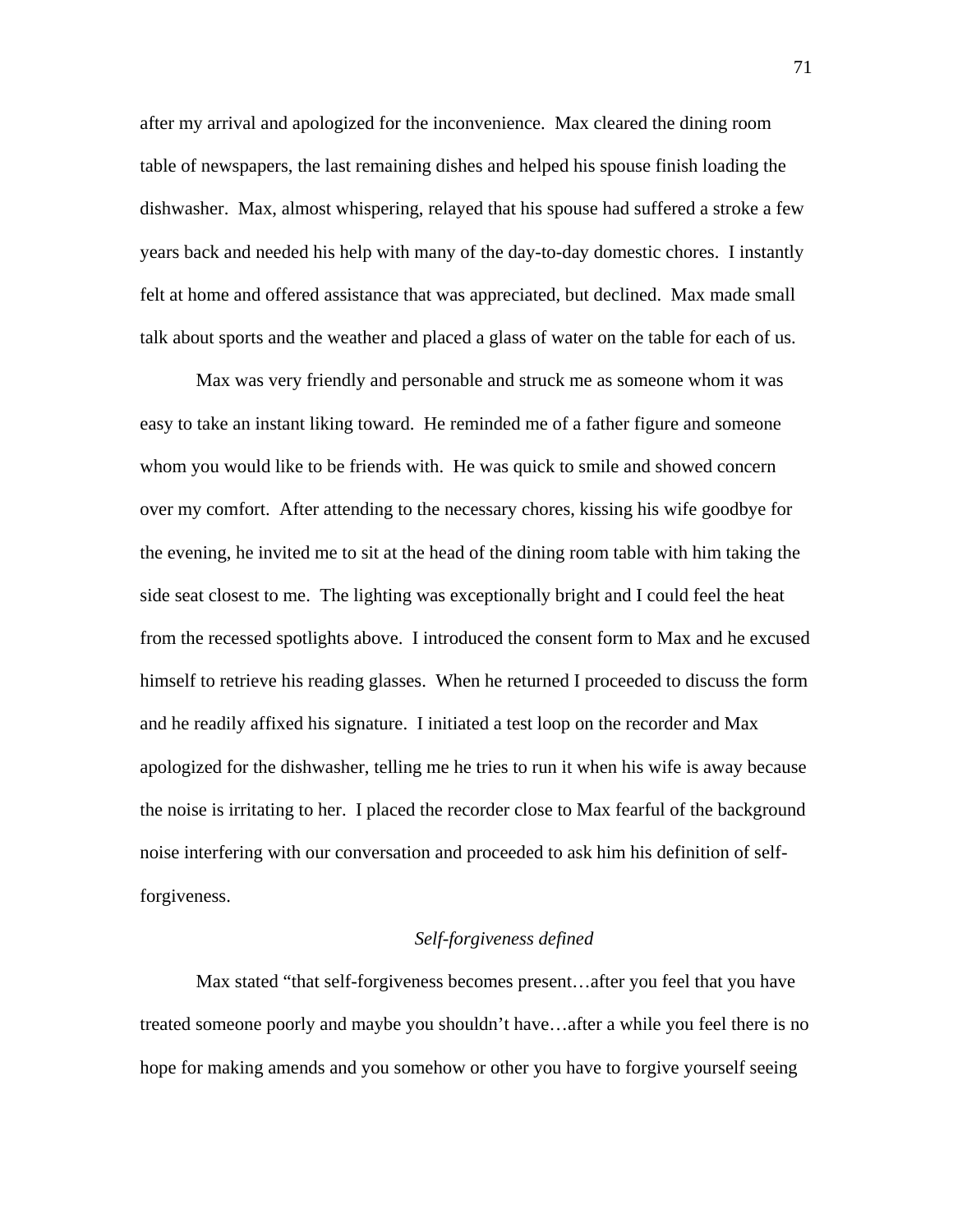or doing some things that you did that you felt that you did in the past that you shouldn't have done." A basic tenet for self-forgiveness that emerged seems to involve a choice one makes in relation toward another that leaves one feeling anxious and regretful for having acted on that choice, a self-judging and ultimate condemnation. There appears to be a fixed understanding or allowance for only one interpretation – "there is no hope" – of a particular situation. While Max's definition focuses on the individual (his use of the word 'you' referencing the self appears 10 times), he does hint at the presence of another in the process. He speaks to both the temporal and long lasting nature – "after a while" – of self-forgiveness. It not only happened in the past, but it affects our present and guides our future as well. Once the judging stops – "shouldn't have done" – then new meanings can occur and move one onto the path of self-forgiveness.

# *Plot*

Max and his spouse had lived for many years in the southern part of the United States, after they had retired from their jobs. Max and his wife had three children, all of whom were married and lived with their families in other states. His eldest son, a successful businessman, was living with his second wife and her two daughters from a previous marriage in the area where Max and his wife had raised their family. Max and his wife were fond of their son's ex-wife and were concerned that his two children from his first marriage, who did not live with him, were not being treated fairly by his son's new spouse. For example, his eldest son's second wife would buy things for her children but not his son's children, and when they did come over to their house, there were supposedly different rules that they had to follow, separate from those expected of her children. This was evidenced by Max's comment that "his [son's] daughter was living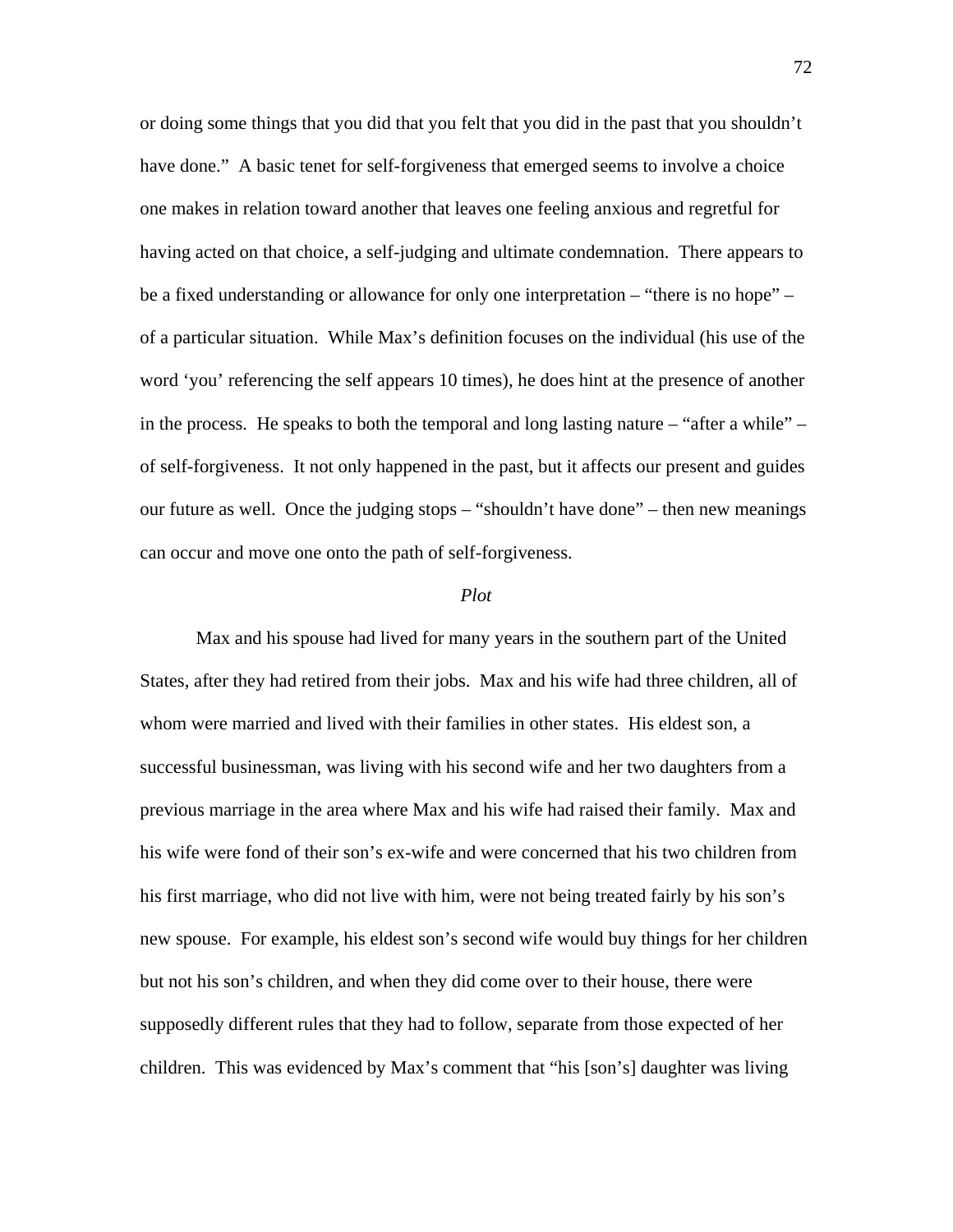with the two girls a little while but his wife was treating her daughters with respect and buying them all kinds of things and the rules were for my son's daughter but they didn't apply to her daughters."

Max's second son and his wife had recently had a child and lived out of state as well. He wanted to return to his hometown to have the baby baptized in the same church he had been baptized in and celebrate with the family and close relatives. As a result, Max and his wife made the trip from South Carolina to Pittsburgh to be with the family. After the baptism, his second son arranged for a gathering at a local hotel and Max had fully expected his eldest son to invite them over to his house for a visit, which he did not do. Max said that "we came from South Carolina and my daughter came from Michigan and we all met at a hotel in Pittsburgh…and it so happened that he did not invite us at all to his house, he has a big house, big four bedroom home, where he could have easily accommodated all of the family…" Additionally, Max had noticed that his son kept his distance from his wife and him and questioned that his son "was just going to come here and say hello and leave?" It was at this point that Max got extremely angry and acted on those feelings, making a public declaration that "*[Name]* is no son of mine and I will never forgive him for this". His son's daughter was one of the first responders to her grandfather's outburst and emotionally reacted to the hurtful words spoken.

Max immediately felt the impact of acting out on his anger. He spent many sleepless nights and cognitively rehearsed what had happened, what he said and the reactions of others around him. Max chose to stay angry with his son for years rather than work toward a peace giving resolution. Max was aware of the damage he was doing to himself physically, mentally, emotionally and spiritually and yet remained committed

73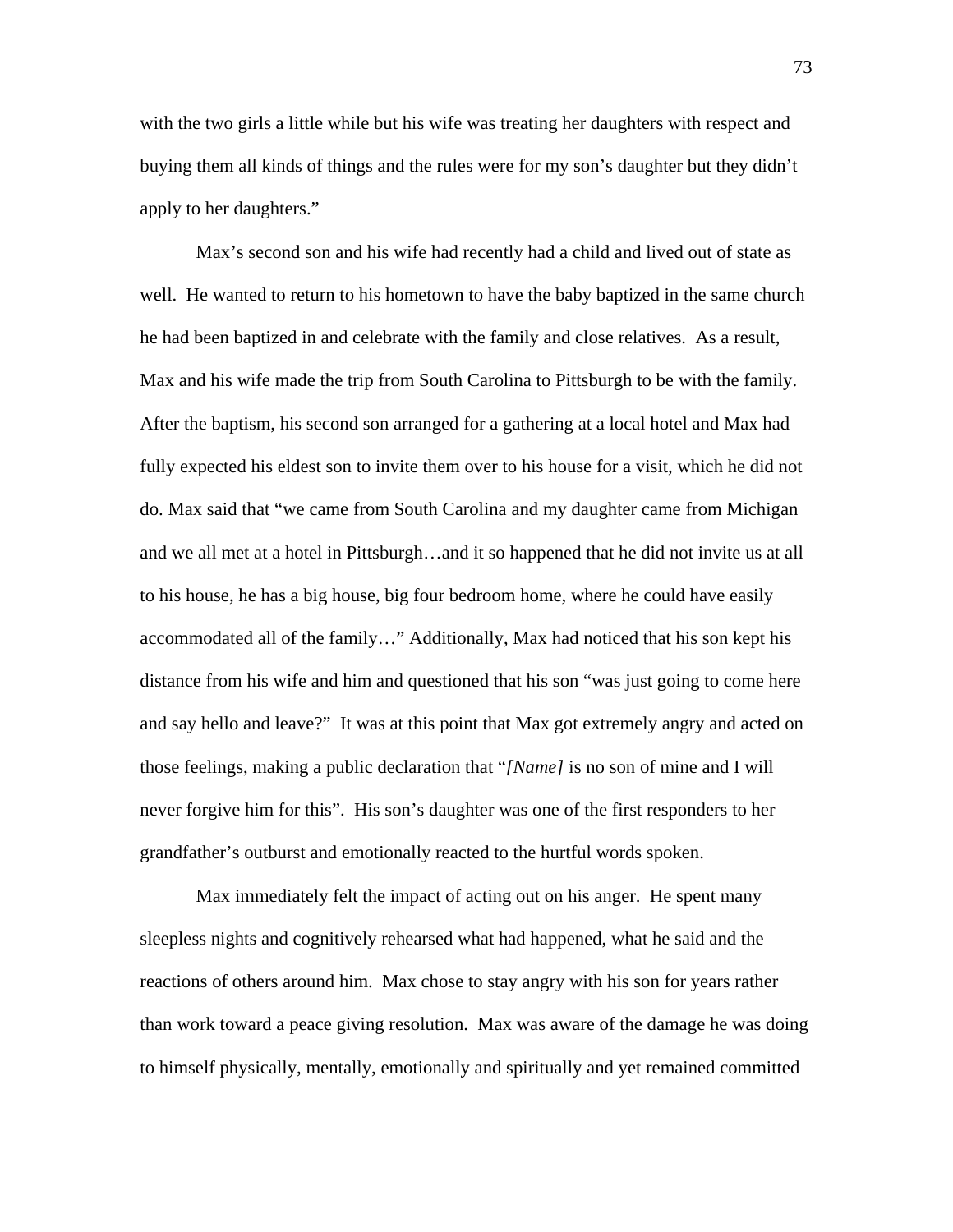to keeping his distance. At the urging of his spouse and family, Max eventually sought out someone to talk with about what had happened. Max learned that before he could forgive his son, he had first to forgive himself.

Max publicly disowned his son during a family gathering, which many had traveled from far away to attend. He made a public declaration in front of family and friends, including his son's daughter that this was "no son of mine". Max felt that his son should have invited his wife and him over to his house to stay and not have everyone meet at a hotel. The plot involved someone Max loved and whom he had expectations of to behave in a different manner. It would take him years of agonizing over his decision and help from another person to guide him on the path of self-forgiveness – a process that also called into question his faith with God.

It was easy to 'see' how Max had been impacted by the events he described. At times during the interview, his face turned red when he discussed the times he felt angry, his face had drained with color when he discussed how wrong he felt he had been. Again, I learned an interesting phenomenon in hearing these narratives in that we live the narratives of our lives; they are not just stories to be told but lived experiences that we embody.

# *Main characters*

The main characters or possibly more accurately stated, the main relationships of Max's story start with the one with his son. Even though Max did not state it exactly, he loved his son dearly. He was upset over the ruptured relationship. Max hinted about his feelings when he said, "but your first born you always have a…you always want to know what they are doing and want to see what is happening with them. He was always a good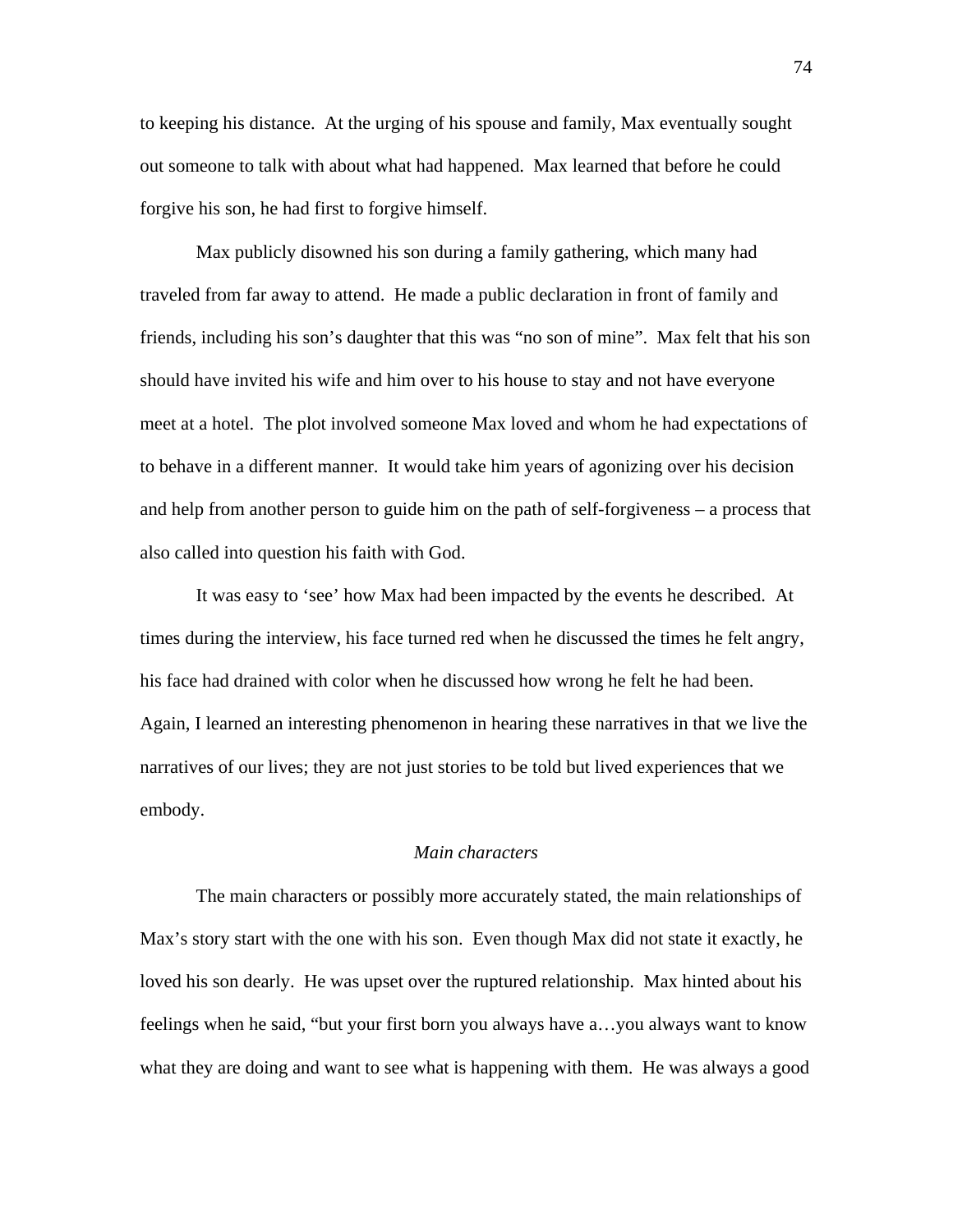kid." His son was the oldest of his three children and Max had felt close to him at one time.

The relationship Max had with his wife also influenced his action toward his son. He could see how upset she was with his behavior and this connectedness escalated his anger toward his son. He said, "both [Max and his spouse] of us were very upset and I think the reason I was more upset is because my wife was upset. I knew that she was maybe a bit more upset than I was but I saw what kind of condition she was in and I think it played on my nerves…" Max had stated that his wife had a stroke previously and he was acting as guarded caregiver. As I reflected on this thought, I sought confirmation from Max on a subsequent meeting to determine my interpretation. Max commented that seeing his spouse so upset had the effect of raising his level of anger in that he has always seen himself as her protector and even more so since her stroke. As a loving spouse, he wanted to protect her from feeling any more pain.

Another major relationship central to his narrative involved Max's granddaughter. She had influenced and impacted his feelings when he noticed how upset she became when he made the decision to act on his emotion of anger. Max acknowledged her pain when he said, "his daughter [Max's granddaughter]…started crying and…I think she was upset too that…I shouldn't have said that." Max stated in a subsequent meeting that he had reconciled with his granddaughter and that she had forgiven him for what he said that day.

Another relationship that would prove helpful for Max's healing through selfforgiveness would be with a professional counselor. At his spouse's urgings Max "…happened to ask for help in a way and my wife said that we should probably talk to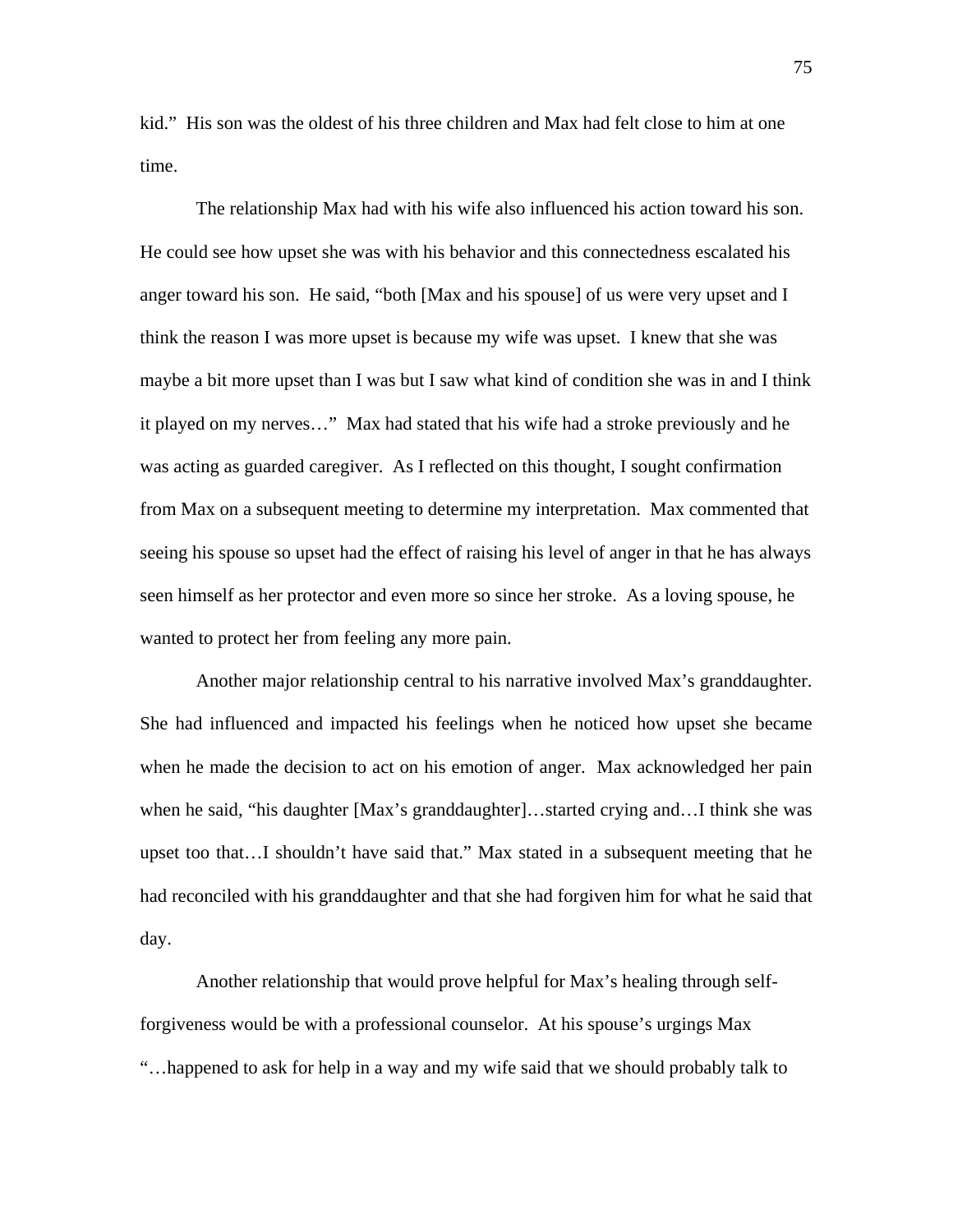someone and so as a result we saw someone." Max found it helpful to accept the advice offered by the counselor as Max reflected on the counselor's suggestion "that you [Max] have to forgive yourself before you can forgive him [your son] and this helped me along a lot."

The relationship Max had with God emerged as a central character to his journey of self-forgiveness. Max struggled with his relationship and was frustrated and angry with God at times. At times he felt abandoned by God – "...I felt...the Lord was abandoning me cause we thought we did nothing whatsoever to justify this…we were going to church, we were doing everything we thought was right and then…I thought that the Lord abandoned us." Even though Max's faith was weakened he continued to pray, hoping for an answer. Eventually Max related that his prayers were answered – "finally, the Lord did hear me but maybe all of that prayer did not go for naught and eventually I guess I seemed kind of weak, like it says we are all weak souls at time. You get kind of weak and you forget, things aren't happening and I guess you got to realize that the Lord can't change things overnight. You got to continue to keep praying that something is going to happen to come back to where it was before so I kept doing that and it did take a while but eventually it happened." Max was humbled by the experience with God in that he learned that it is in God's time and not ours. He learned that even though he feels weak at times and like giving up that he must remain faithful and believe that his prayers will be answered and not necessarily in ways or the time he expects.

# *Tensive moments*

The tensive points of Max's narrative came in the beginning when he disowned his son – "I decided to tell him you are no son of mine", and the fallout that followed.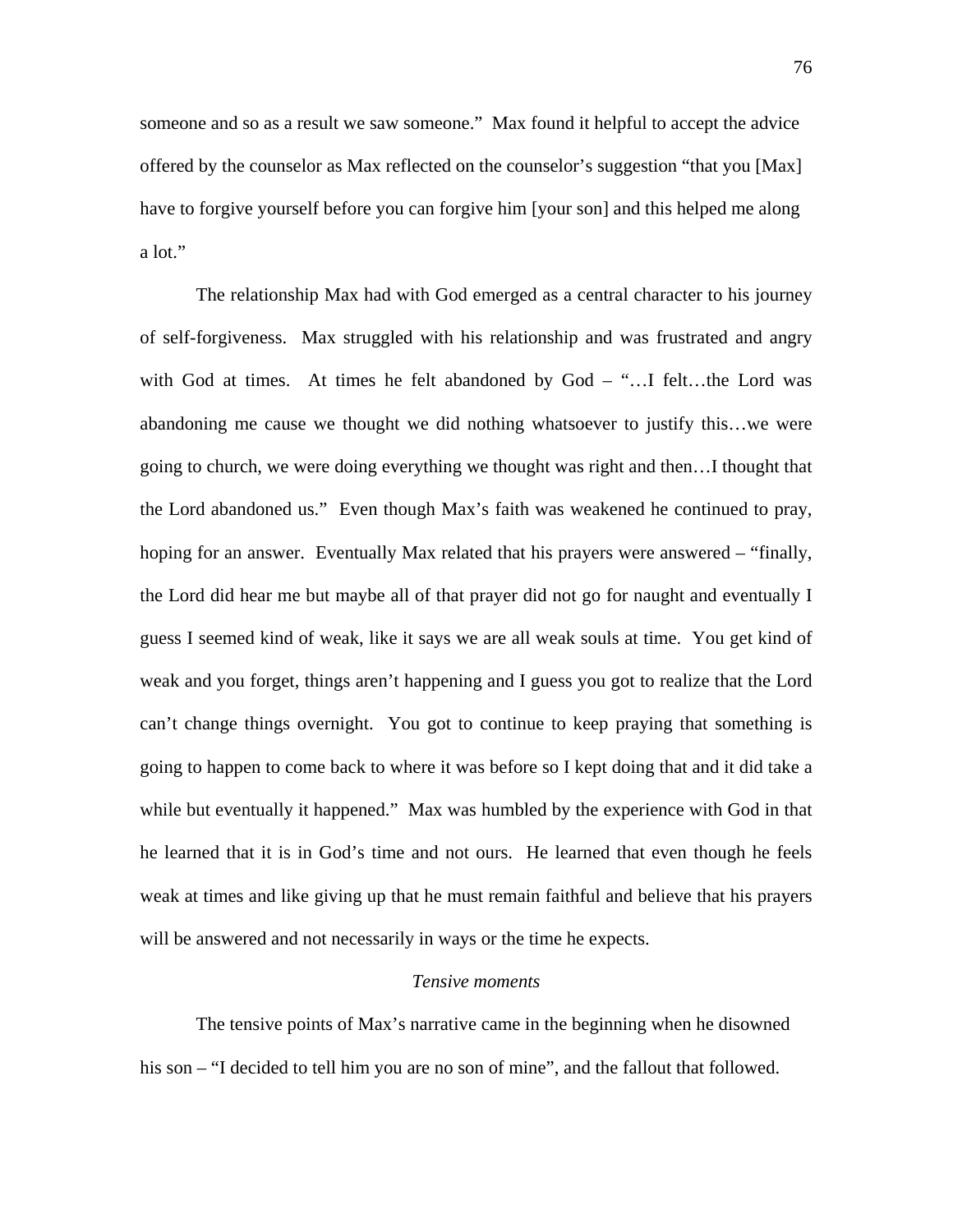Max had made a decision to act on severing his relationship with his first-born son. This was not an easy choice and one that in hindsight caused him great pain and suffering. Max would discover the depth of the pain and suffering is equal to the love one feels for that person as he embodied the experience. Not only did he temporarily sever the relationship with his son, but he also placed a huge emotional strain on other family relationships.

Another tensive moment involved an important family relationship, namely that of his son's daughter. The moment occurred when Max registered the expression on his granddaughter's face when he said those regrettable words. There was a domino effect related to Max's decision to act from his outward expression of his anger, to how others were affected by his actions to how he internalized those raw, painful feelings and the way they affected his way of being in the world. The internalization of his feelings would lead to another tensive moment and that of cognitive rehearsal.

One point that was pervasive throughout his narrative was when he played the drama over and over in his head, going back and forth, questioning why his son did what he did and how he (Max) should have known better than to act out on anger – "…I would say that yes, I'm sorry and then I would say why in the hell did he do that? He should have known better..." As long as one permits that tape to be played repeatedly then one cannot escape the meaning that event holds and thus, prevents them from ever moving beyond the wound. In essence, it is what keeps one 'stuck' in the past.

For Max, the telling of the story became a high drama point as he related to me at the end of our interview – "…I feel that I've been drained but yet I feel good about it". I had not realized how demanding and difficult it had been for Max. He literally looked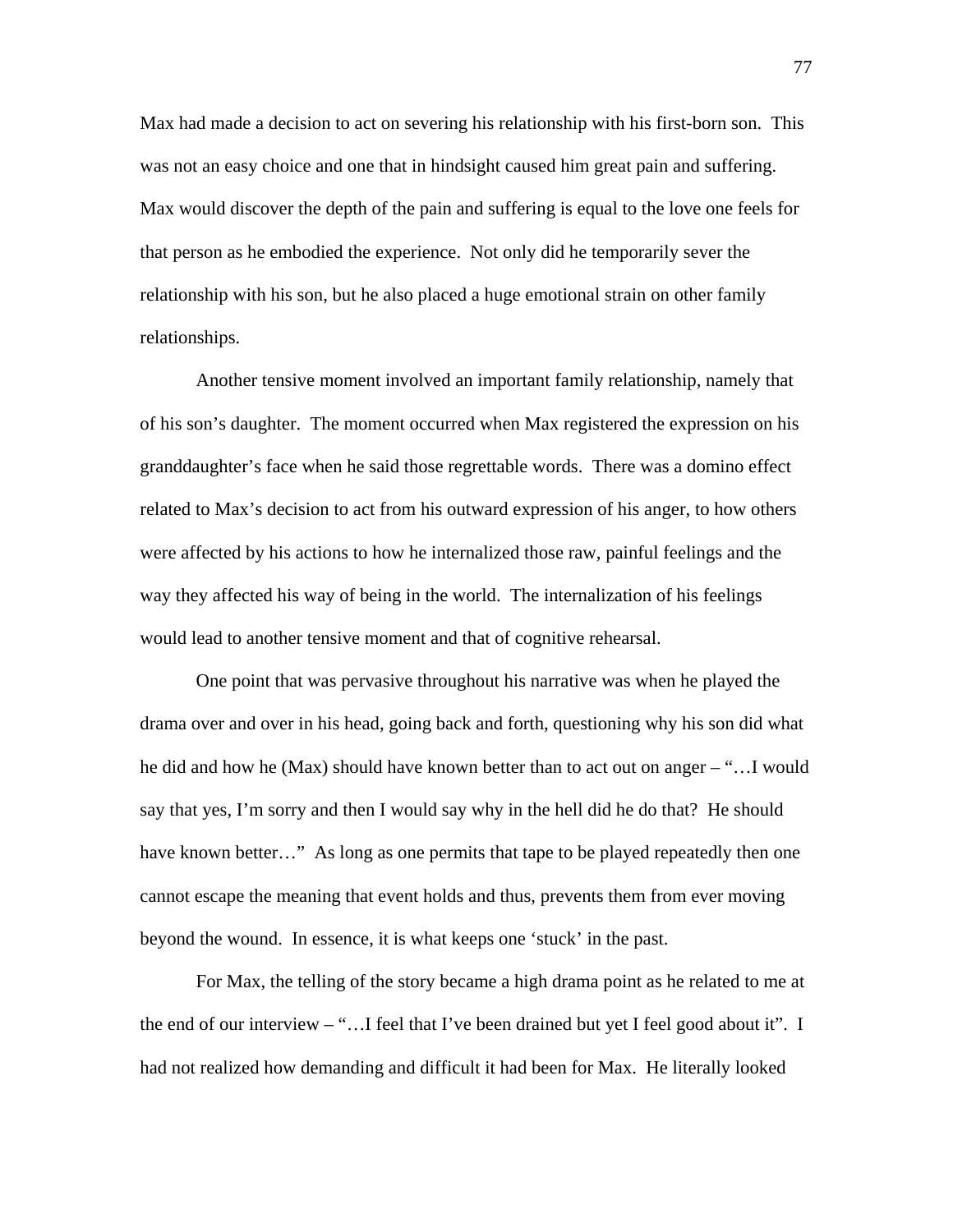tired after sharing his story with me. I had an appreciation for the toll the telling of his narrative had on him and yet at the same time I also sensed a healing of sorts in that having another person listen and validate his experience without judging proved to be helpful. Max ended the interview with a huge sigh of relief.

In summary, the emotional impacts that pervaded the story include his acting out in anger toward his son – "you are no son of mine". The fallout left an emotional wound that would take years to heal  $-1$  couldn't sleep for many nights, just lay awake thinking about it and maybe a year, a year and a half". Max's granddaughter was most likely traumatized by the outburst of anger in a public place directed at someone she loved – "…his daughter who started crying". Max's family had to feel the impact of his actions as his family had to make sense out of what they experienced in the moment. Max's carrying the emotional pain for years without really discussing it with someone else to help gain a different perspective had the debilitating effect of impacting his physical health – "I had a lot of sleepless nights and I'm sure it didn't do my health any good..." Max was angry with God because he believed he was doing what God had asked of him by praying to Him and yet Max believed his prayers were being ignored – "…we were doing everything we thought was right and then, we thought, I thought the Lord had abandoned us".

#### *A framework for understanding self-forgiveness (Max's emplotted narrative)*

Max's journey of self-forgiveness started when he could no longer avoid or deny that what had happened between his son and him was not going to get better if something did not change. Max felt separated from his son and it was deeply troubling/painful, especially in comparison to his other children. The cognitive rehearsal only reinforced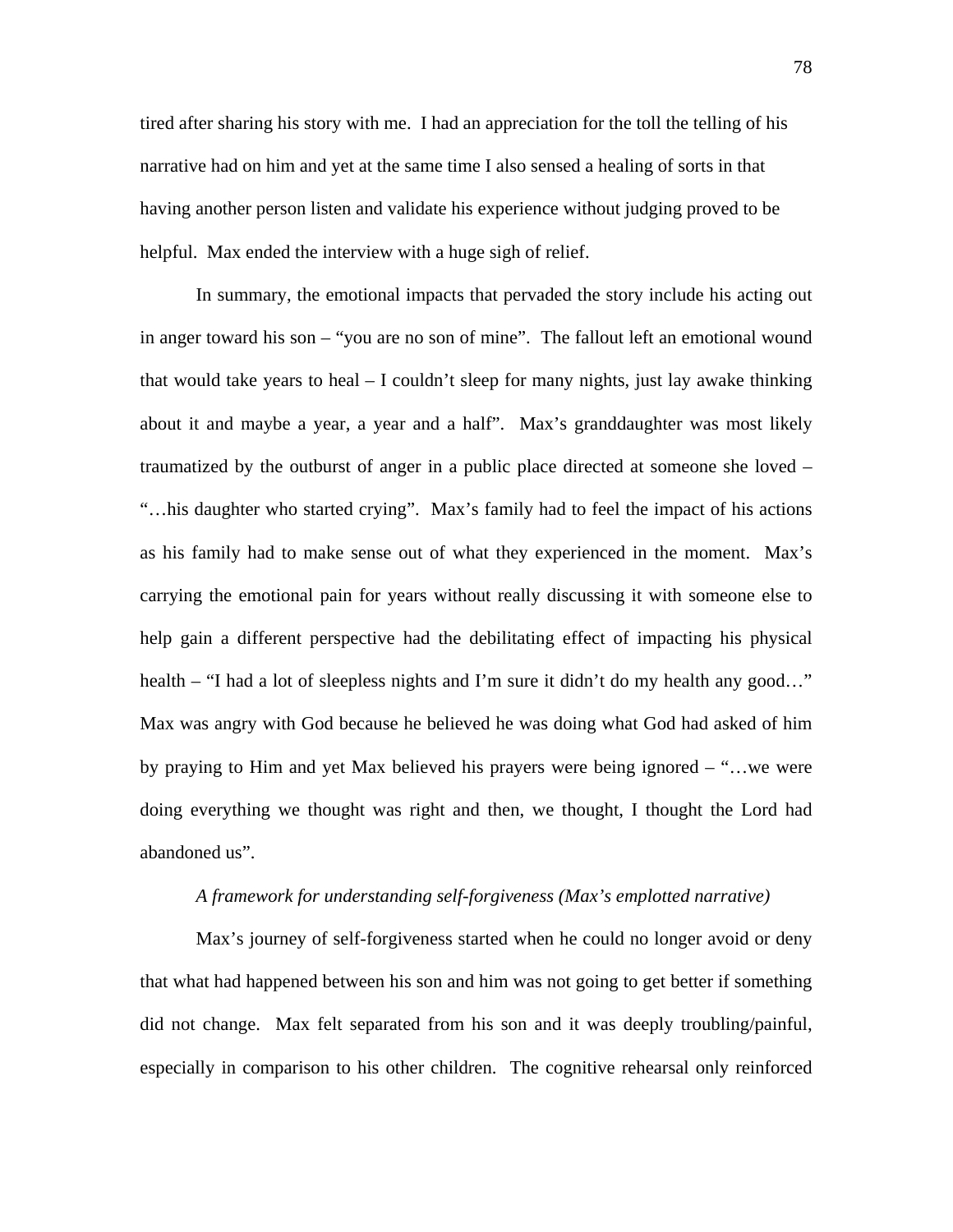the anxiety and despair he was going through. These feelings also had a way of influencing and impacting Max's ability to be with others. For instance, it kept him from fully engaging with others as he kept the feelings to himself and thus, limited how he could be with others, as he stayed preoccupied with his thoughts. Max thought it would work itself out, especially as a consequence of his prayers for exactly such a resolution. He felt a deep sense of emptiness, sadness and remorse, as was evidenced by his tears when recalling the situation where he thought the relationship with his son was gone forever. Max was mourning the loss of his son and what that meant to him. He engaged in self-recrimination, often "beating himself up" over what he said and how he had said it.

Max sought help, or more appropriately acceptance, through another. He was able to find a non-judgmental individual to work with him on settling his anger, alienation, and mistakes as he (Max) understood them. All the while, Max remained in prayer, testing his faith, asking for help in changing the relationship with his son. Max believed in the hope that he and his son could get past this wound and come to a healing on the other side. It would seem then that Max's prayers had been answered when he was given the opportunity to interact with his son at a family function. It may be said that it was "grace" that intervened and allowed Max to physically embrace his son and metaphorically in the holding of one another, there was a letting go of the anger, resentment and hard feelings. As time progressed, Max was able to lessen the selfrecrimination and anguish he felt over his way of being in the world with others and came to accept who he was and what he had become. This acceptance has led Max to be able to deepen his bond with his son and allowed him to be more fully present to those around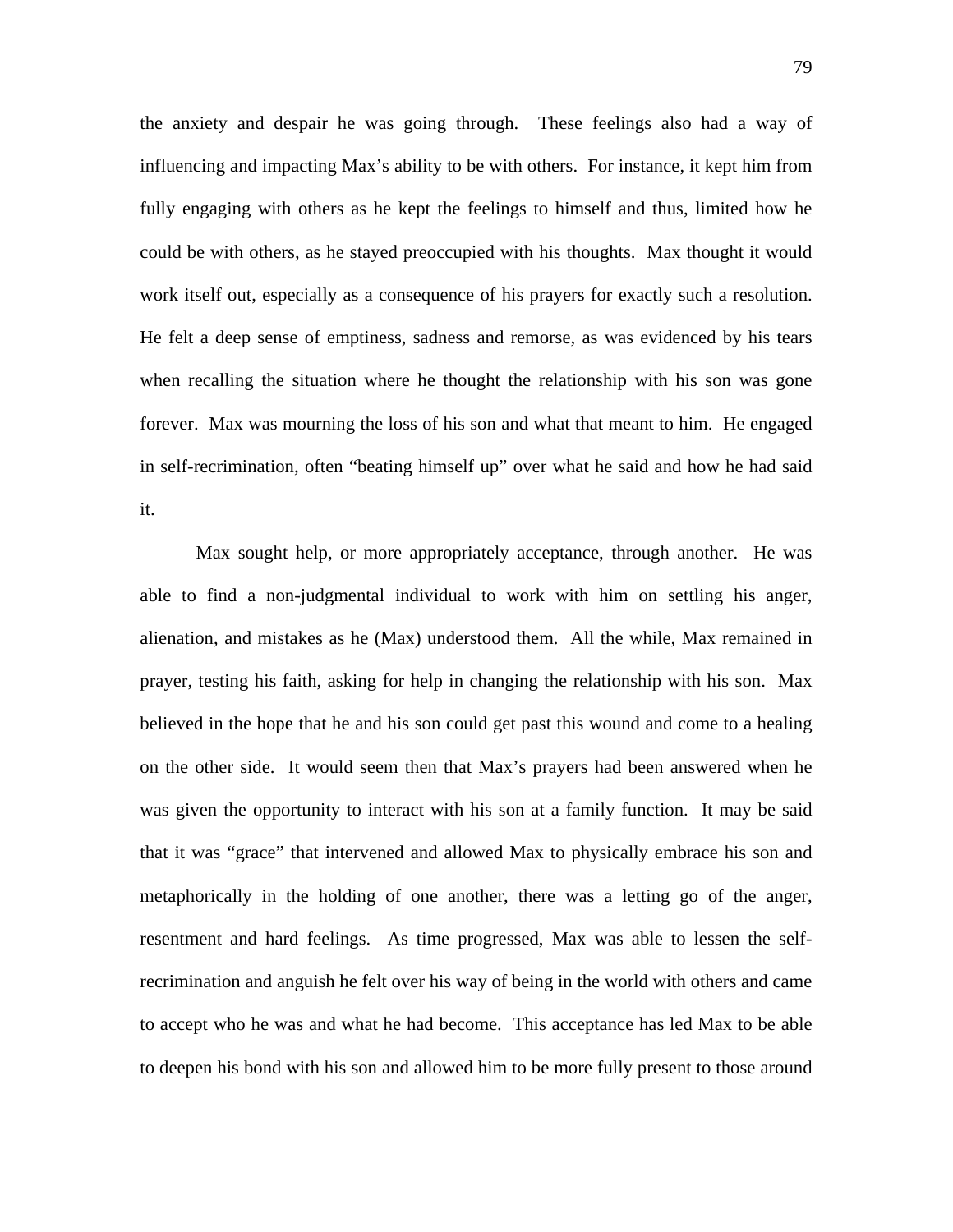him. Now, rather than replay the incident over and over in his mind, Max can be more fully integrated in the day-to-day movement of life. He no longer obsesses about analyzing the situation and participates more easily and freely in life. Max's physical health has improved and he is sleeping much better these days. Max was able to loosen the grip the past had on him and learned to understand that his relationship with his son had changed, some of which was his doing. He was able to accept his role in the change process and came to terms accepting himself. Through the challenge of his faith, Max also came to know that while he may be weak, he is also like others.

Themes in the Subplots of self-forgiveness:

- 1. An irreversible choice has been made toward a loved one. Max acted on his feeling of anger, from his own needs, in the process seemingly encroaching on the needs of others.
- 2. The choice affected him in all aspects of his being emotionally, mentally, physically, spiritually, and interpersonally.
- 3. It takes a long time to recover/heal.
- 4. Another is involved in the healing process; self-forgiveness is relational.
- 5. It calls into question one's faith
- 6. Self-forgiveness involves a spiritual component.
- 7. It is easy to get caught up replaying the situation.
- 8. Self-forgiveness is a perpetual process without end.

*Researcher responses to/during the interview*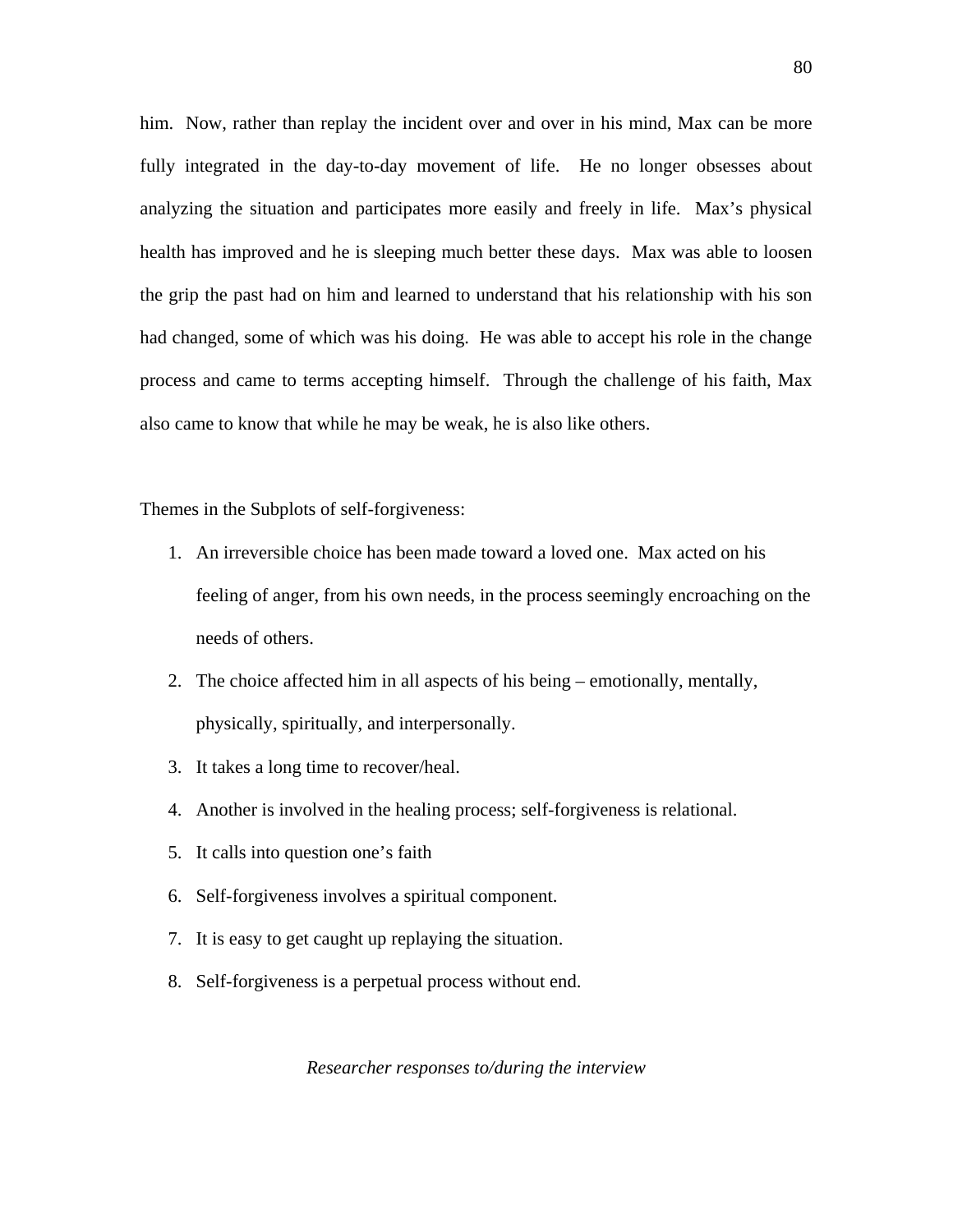Upon hearing Max's story, I initially made a judgment I believed may not have been uncommon among many people, namely that the issue was not a "big deal", especially considering that there are many more socially reprehensible acts such as murder or the exploitation of defenseless people that may pose a challenge to forgiveness. As I listened, however, to the deep manner in which this incident affected Max, it struck me that each of us struggle with, or are affected, by events in a deeply personal manner such that an outside judgment of the severity or depth of the issue is wholly inappropriate. For Max, this experience affected him on every human level, spiritual, emotional, physical, etc. His days were filled with sleepless struggles and agonizing regrets that wound and leaves one's spirit in need of healing.

As Max's story continued, I could not help but put myself - as the father of a son who happens to be my oldest and only  $-$  in Max's position, and imagining how difficult it would be that lose that connection. Losing a loved one is difficult enough but when it is one's child I imagined it one of the most devastating losses a parent endures. Again, whereas I appreciated how important it is to approach my research participants free of a judgmental attitude, I also realized that one's own life experience, expectations, and circumstances inevitably enter the research process. Yet, even as this "contamination" may bias the research interpretation, it need not be in the form of a liability, as this example of my own relationship to my son perhaps afforded an empathic window into what Max was trying to tell me.

# Interview with Joyce (The transcript of this interview is attached as Appendix IV)

 Joyce was a divorced mother of a thirteen-year-old daughter at the time of our interview. She worked as a mental health professional and responded to the notice I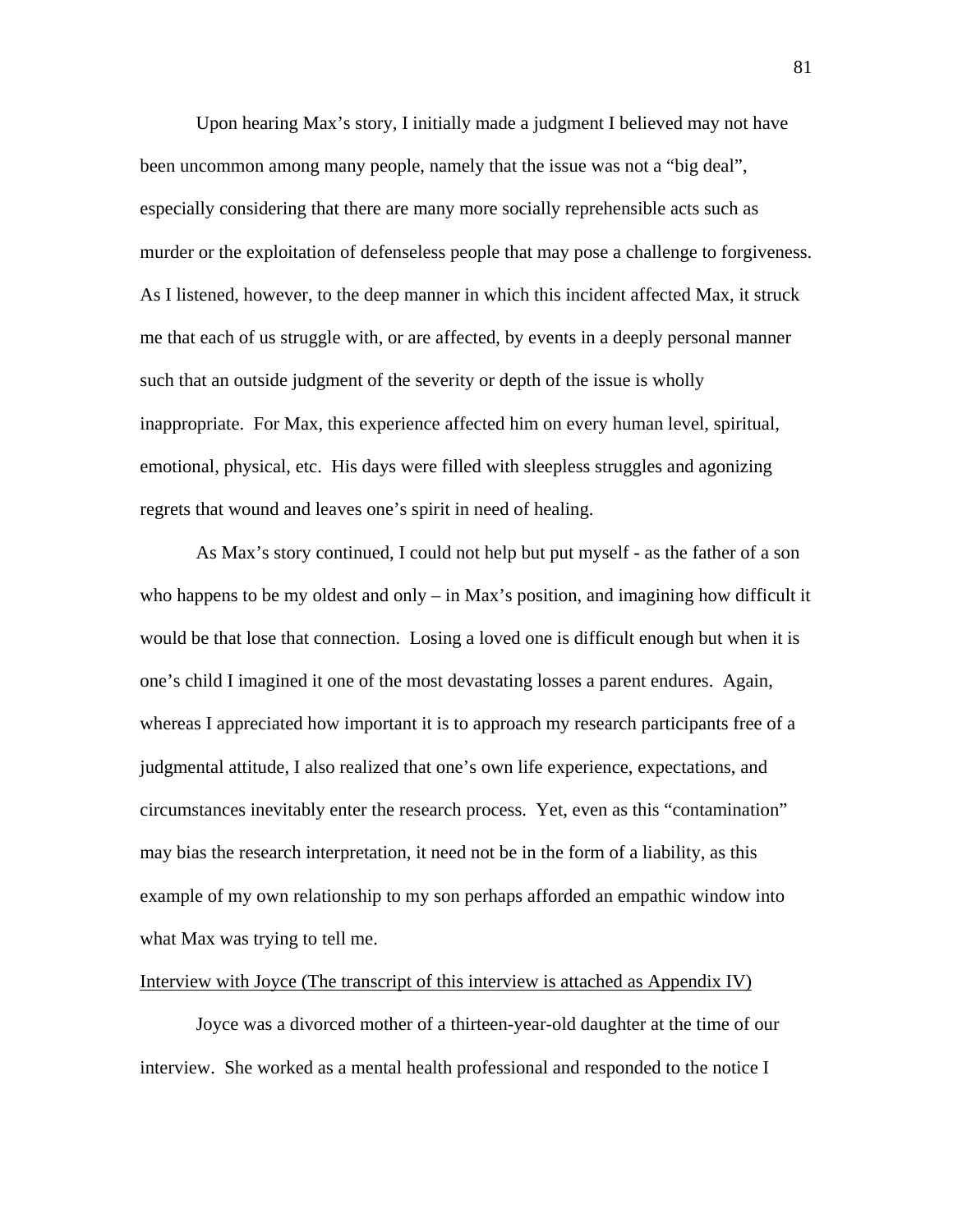placed in the common gathering room at her place of employment. Joyce requested that we meet in her office after hours to insure privacy and solitude.

 When I arrived at Joyce's place of employment the main entrance was secure and she greeted me professionally at the front door. She escorted me through a maze of hallways into her office. Once inside, she closed the door to prevent any distractions. Joyce's college degrees were hung neatly on the walls above her desk. Her office was decorated with many personal touches including photos she had taken of her daughter and nature. Vases containing dried floral arrangements were strategically placed throughout the space as well. She turned out the overhead lights and decided to use the lamps and natural light in her office. There was streetlight directly outside her office window, which also provided lighting to our space. She offered me some candy and something to drink. She arranged two comfortable chairs facing one another and offered me my choice.

Joyce opened the discussion by asking me about my research project and what were my expected outcomes. She did not appear nervous and conversed easily and comfortably, which had the effect of putting me at ease. I introduced the consent form and she took a moment to read through it. She signed and returned it to me without any questions. I initiated a test loop while she moved a small table between us for me to set the recorder on and commented that she hoped everything went well, doubting the reliability of modern technology. I proceeded to ask Joyce what self-forgiveness meant to her.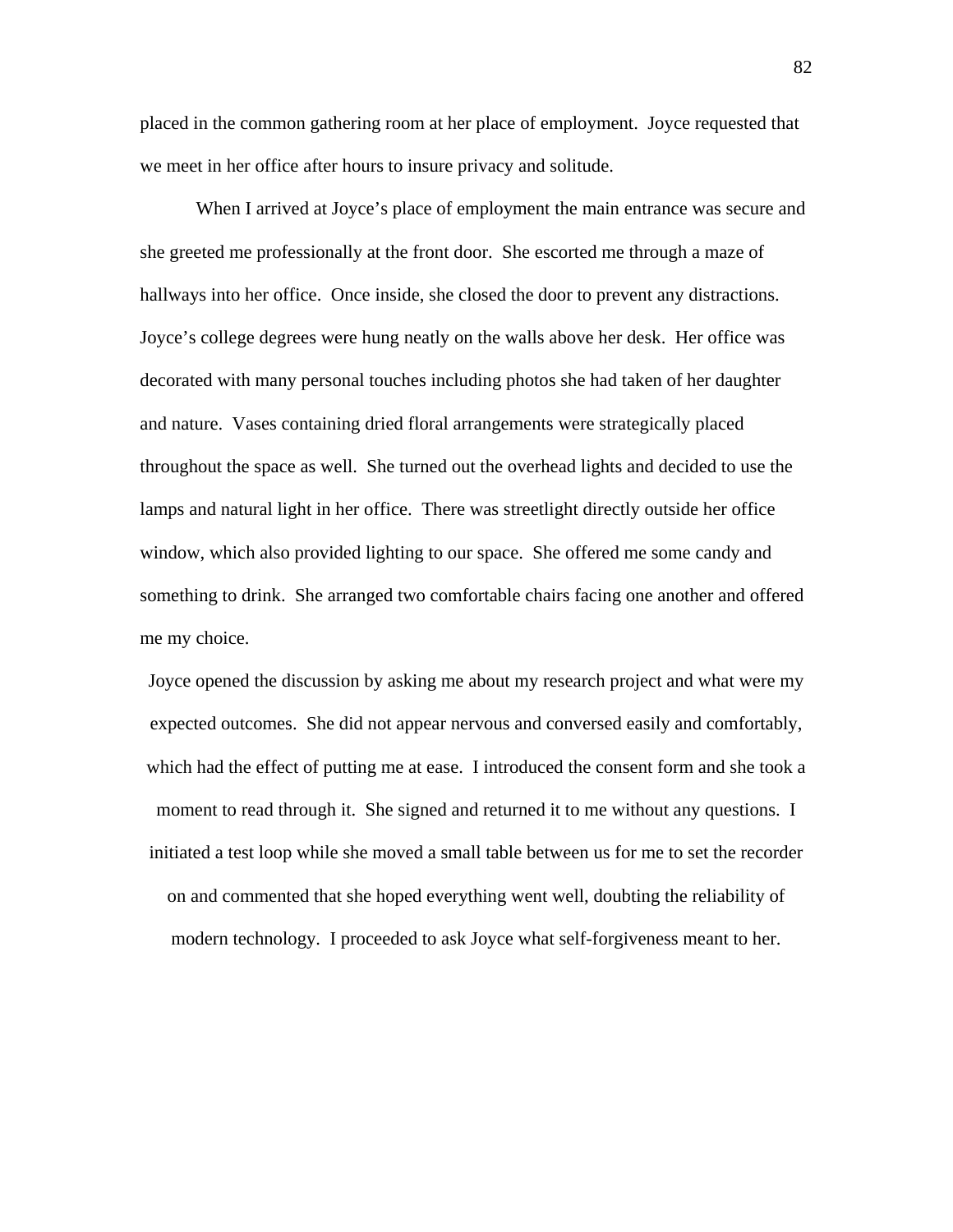## *Self-forgiveness defined*

 Joyce stated that self-forgiveness meant, "not taking responsibility or blame for another person's hurt or pain that I feel that I have caused. If I cannot feel responsible for that…that seems like self-forgiveness to me." Her definition was short and to the point and addressed more of a cognitive domain than an experiential one. She hinted at feeling guilty over a decision one has made that results in the pain of another, the assumption being that the 'other' is someone very important in one's life. Her definition also seems to include taking on another's pain as one's own along with whatever ill will feelings one has toward oneself, a doubling up as it were. Learning to let go, stop judging oneself and accepting the choices she made would be a part of her journey as well.

# *Plot*

The plot of Joyce's story was breaking her wedding vows with her husband of ten years for a lesbian relationship, and putting her daughter through these changes. She had been in a heterosexual relationship with her former husband for thirteen years, ten of which she had been married to him. She described her life as the ideal arrangement with a precious young daughter and working, faithful spouse. She remembered saying, "…often to people I love my life, I love my life, I love my life [Note: Joyce sings these words.] I love my husband; I love my daughter…the full situation. It was great." For the first eight of those married years she was a "stay-at-home Mom" and decided to return to graduate school during the last two years of her marriage. During that time she discovered that she was starting to have feelings for a woman and realized she had a "crush" on one of her professors, as she stated, "…I had a female professor. I knew she was gay, she had a partner…But, I started to have these feelings like a crush on a woman,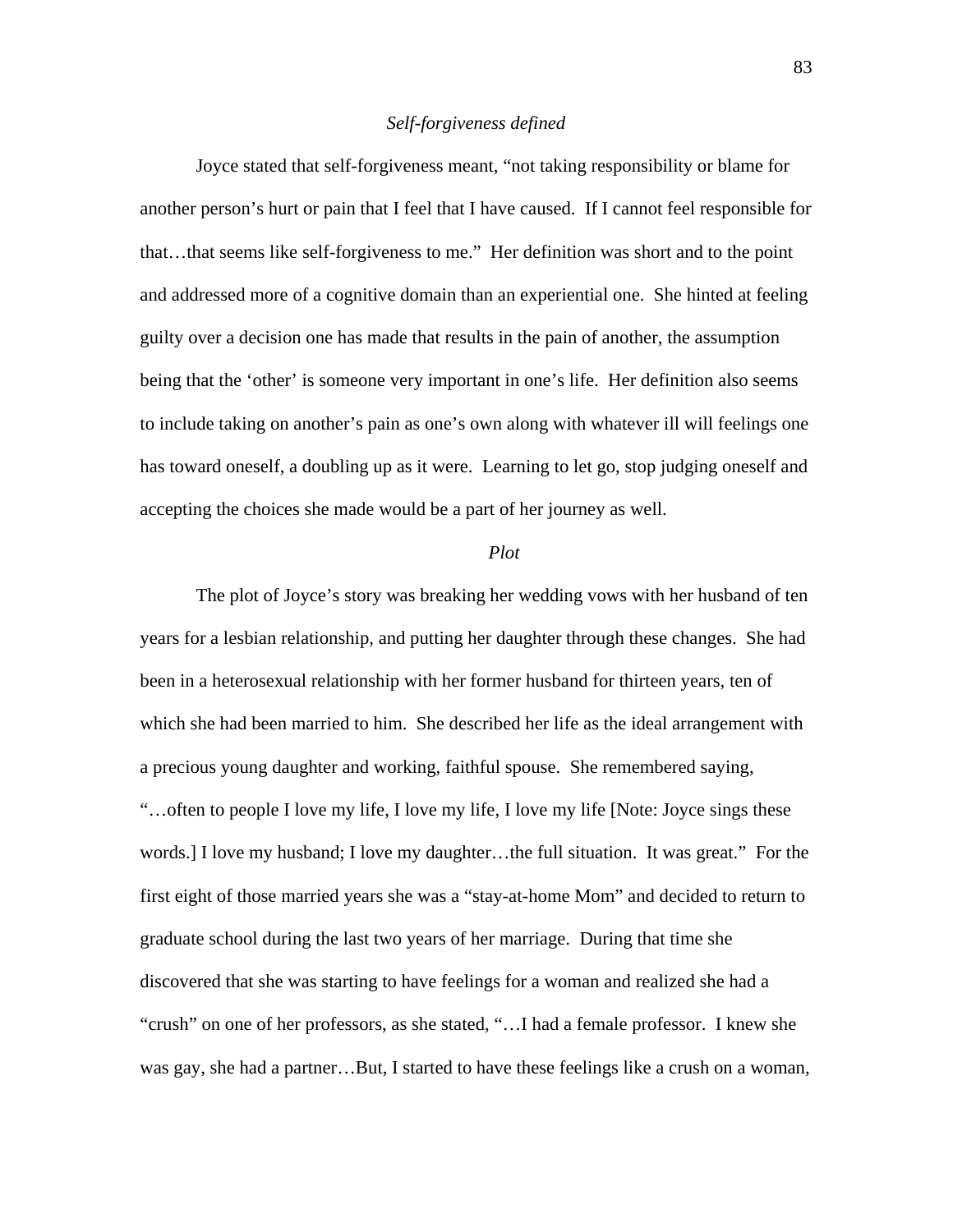never had had that before." She admitted these feelings to her husband but they dismissed them not realizing the impact they were eventually going to have on Joyce – "I told my husband about it, we laughed about it and that was that." After that encounter Joyce met up with another student whom she became friends with and that developed into an intimate emotional affair, one that would ultimately change the course of her married life, as she knew it then.

She struggled with ending her marriage, not understanding the feelings she was having for another woman, as well as her daughter's conception of what a "normal" family life would be like. She went from living at home with her husband and daughter to moving out on her own, to living with her partner and sharing custody of her daughter. Joyce's journey to self-forgiveness involved self-punishment and an element of emotional self-destruction, which she tried to medicate through alcohol and isolation. Joyce described this part of her journey in reference to addiction. She said, "…I hate this actually but it seems to serve as a pretty decent analogy when…people with addictive issues or alcohol issues reach what they call a bottom before they're willing to do whatever they're willing to do. It was my version of a bottom only it wasn't a bottom, it was a depth of pain that I couldn't carry anymore. It was too deeply painful…I couldn't function basically, so it was reaching that depth of pain…" Joyce's story involved a journey of healing that brought her out of this depth of pain by forgiving herself for the choice she had made. She has had to learn to reconnect with people and she learned to reach out through professional counseling. Part of her healing journey has been to connect with people "just like" her. As she continues to heal, she is taking better care of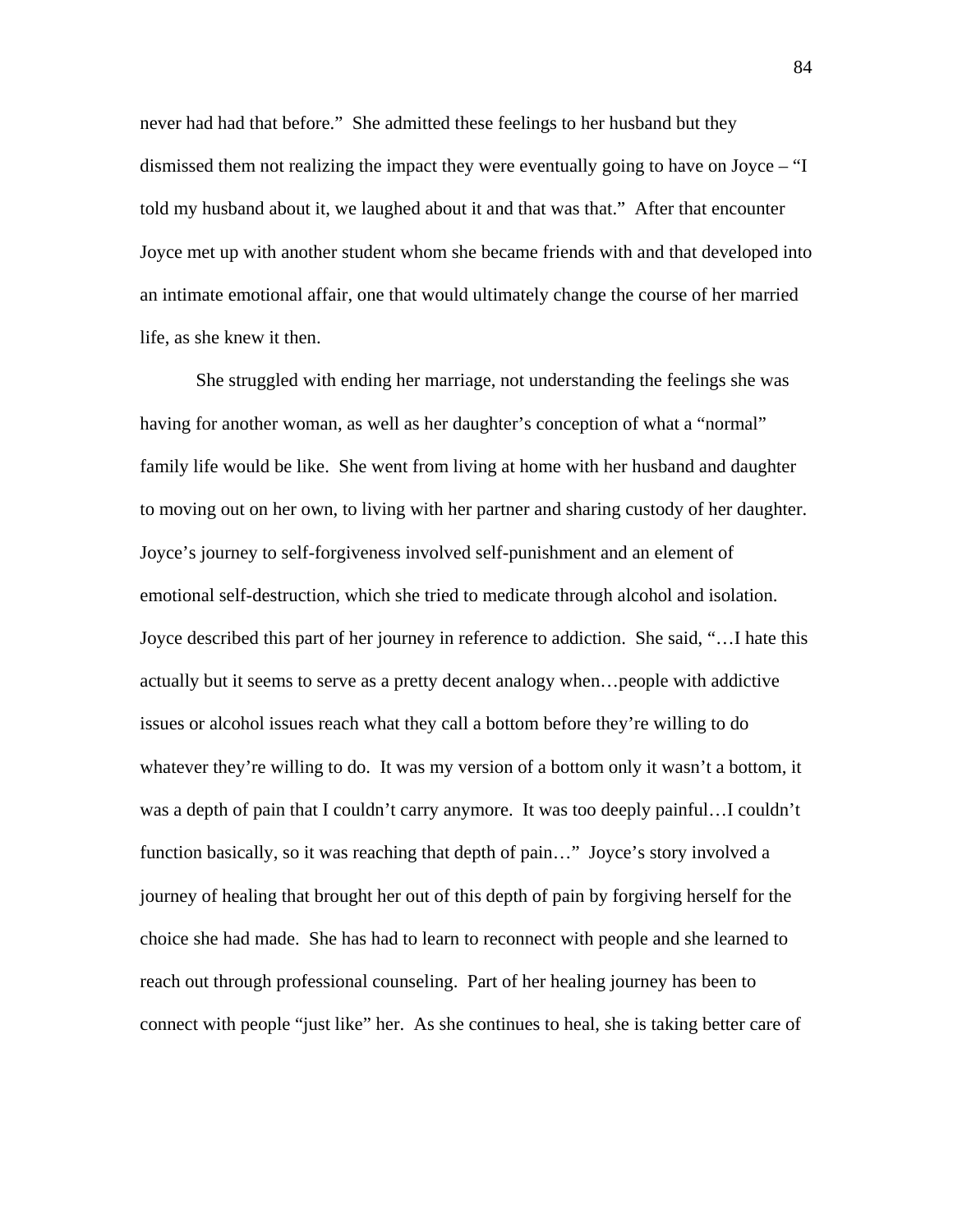herself physically and she has come to realize that self-forgiveness in this instance is something that will continue throughout her life.

Joyce had admitted to me at a subsequent meeting that she chose to tell me her story because she viewed me, as someone who she believed was non-judgmental. I felt honored in the moment and thanked her for sharing that with me. I wondered how the interview could have been affected if she had seen me in some other light. It highlighted for me how the researcher's presence does affect the outcomes of the data collection.

#### *Main characters*

The main characters of Joyce's narrative include her husband, her daughter and her partner. As the story unfolds, her husband starts out as a central character and following the dissolution of her marriage his importance diminished. Joyce struggled with her feelings over how her husband had reacted to her infidelity. She believed it was how he found out that disturbed him the most. He had discovered the affair by looking through some of Joyce's e-mails. What had made him suspicious is that he started to notice that Joyce seemed to be emotionally distant when they were together and when he questioned her about it, she denied it. So when he did figure it out, he felt completely betrayed and lied to, which infuriated him. As a result, Joyce believed she was responsible for the pain he was feeling and found it difficult not to blame herself for everything that had gone wrong in their marriage. This emerged as a central theme in Joyce's definition of self-forgiveness as previously stated. It was hardest for her when he was nice to her, treating her with dignity and respect. It was at these times that she felt overwrought with guilt and unable to forgive herself for what she had done. However, there were other times when he would act full of rage and Joyce felt fearful for not only

85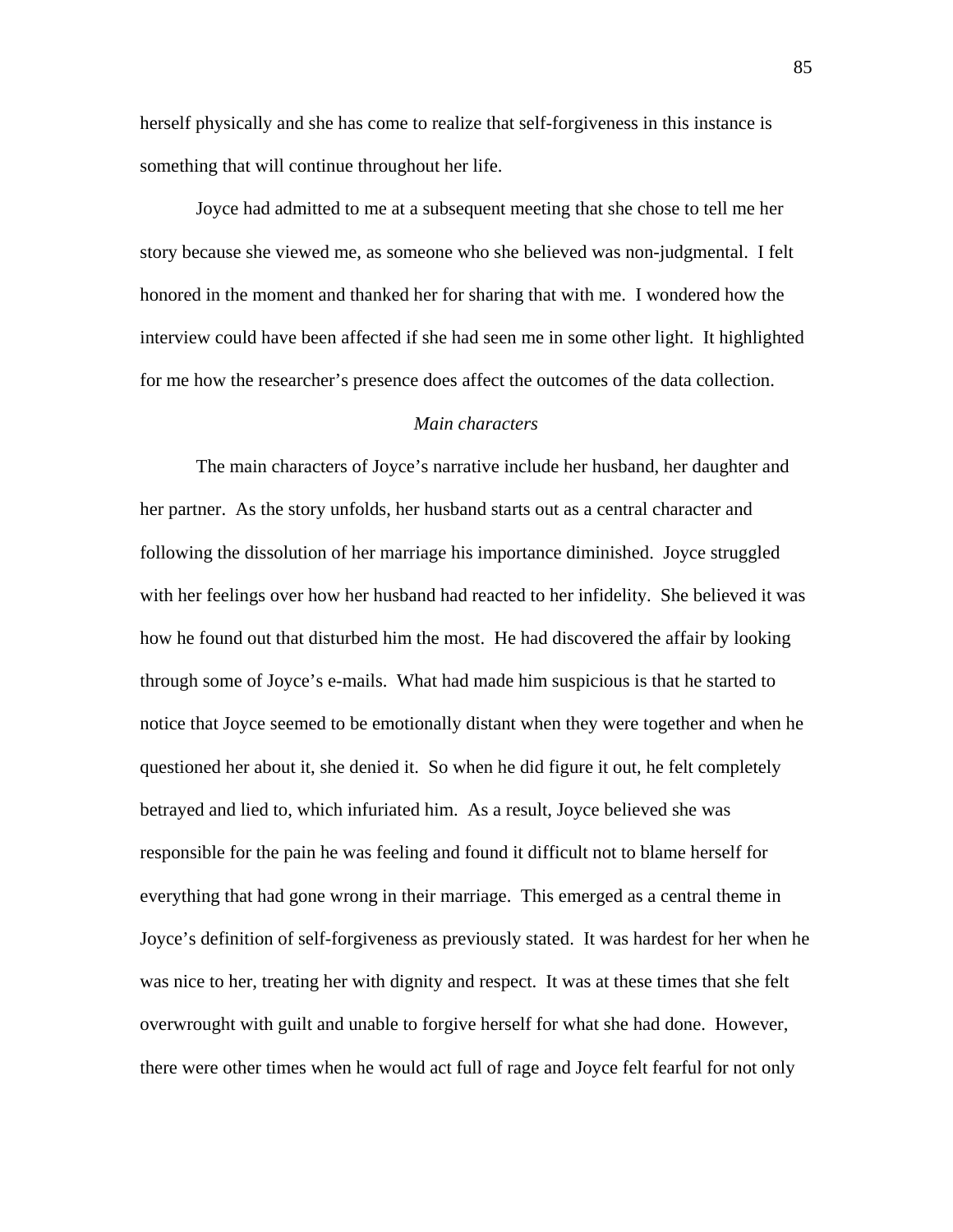her own safety but that of her daughter as well. She stated that although he never acted out on his anger, she was nonetheless scared when his temper would escalate to that level. For Joyce, the vacillation between moods would act as a buffer and insulate her from feeling totally responsible for their marriage ending. It was in these moments that she was able to find self-forgiveness. In her words, she said –

…part of me that still is cautious that the rageful, angry, bitter person is going to come back…I think part of the reason I was able to forgive myself for that part is because his behavior was so outrageous and so unacceptable, I mean…he was…I was fearful, he never hit me, he never touched me but I felt threatened many, many times. I was always ready to take my daughter and run because that's how angry he was and overpowering, umm, and he can take over a room and he did. So, there's something in me that almost feels like well, he was acting so badly that the fact that I acted so poorly, it kind of equaled each other out…It's kind of a bizarre rationale that, maybe that's what it is. The reason I think that is because to this day when he's kind to me that's when I still relapse into not forgiving myself. As long as he can be an asshole and just be an absolute jerk about things I can be…I'm okay. There's almost this way I can rationalize what I did. But when he's the kind person that I knew and the thoughtful person that I knew, umm, that's when I have little relapses.

After making his discovery, her husband wanted to continue working on their marriage. They contacted a marriage counselor, but Joyce was not willing to end her relationship with her partner. Joyce and her husband decided that a separation might be helpful but it ended in Joyce wanting to move out of their house and live on her own. It was at this point that they had to confront their daughter and break the news to her. Joyce recalled it as "the worst day of her life".

Her daughter and the impact of the choice of her lifestyle regarding her daughter remained central throughout – "…I can see myself at her wedding day saying *God*, why does she have to have two mothers? Why can't she just have a mother and her Dad and have this be simple?" What is interesting to note is that most of what Joyce fears about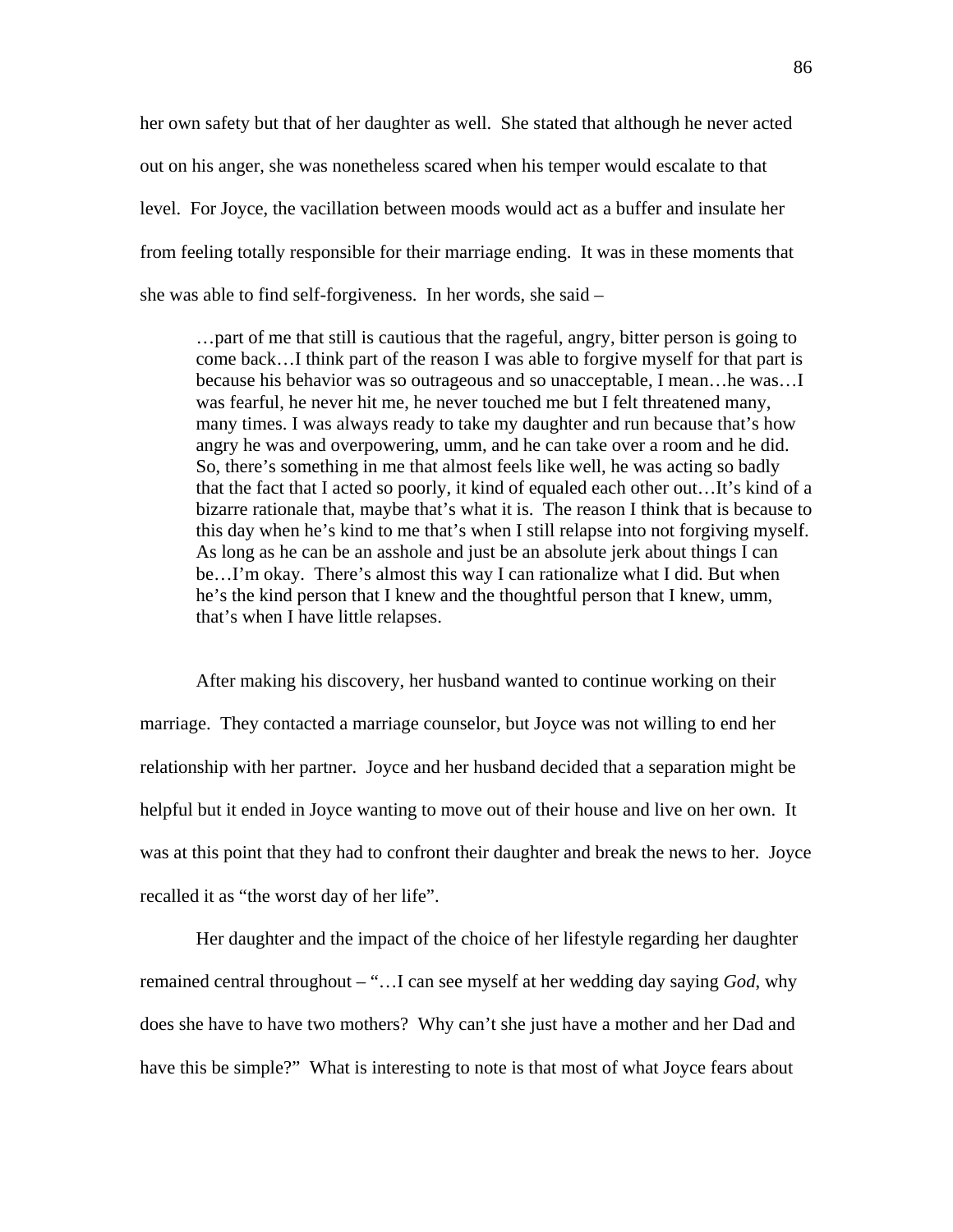her daughter's lifestyle – was just that – Joyce's fears and not her daughter's. Joyce's daughter adapted to the lifestyle and struggled with accepting the changes in her life. Joyce had to learn how to sort out her daughter's struggles along three pathways; that of her divorced parents, her gay mother, and what was developmentally appropriate for a girl her age. Custody terms were set so that her daughter would spend half the time with her and the other half with her father. It seemed her daughter adjusted to her new lifestyle and Joyce remained hyper-vigilant to her daughter's experiences. Joyce found support from her husband for their daughter throughout this transforming life change.

There were many more characters within Joyce's story and while none stand out as main figures, it is important to note how the story progressed and who was present to help Joyce move through her journey. Two years after having made the decision to leave her former lifestyle, the physical and emotional pain was becoming too intense to endure, especially every time she witnessed her daughter's struggles, attributing it all to "her gay mother or her divorced parents". She was trying to deal with the grief of losing everything that had been close to her and struggling with her own sexual identity. She described this part of her journey, relating it to an addict's term of 'bottoming out'. She felt she had hit the depth of emotional pain that she was capable of handling and could not take on anymore. She found a way as she described it, "to really up the pain" when she was overwrought with guilt and now she needed a way to come back. She turned to some family and friends and found them to be negative, critical and judgmental. She described her *coming out process* as disastrous with a "*very best friend*" judging her on the spot. Joyce had not been ready for the reaction and as a result reacted by withdrawing from everyone. It was at this point in her life that she realized that she had isolated and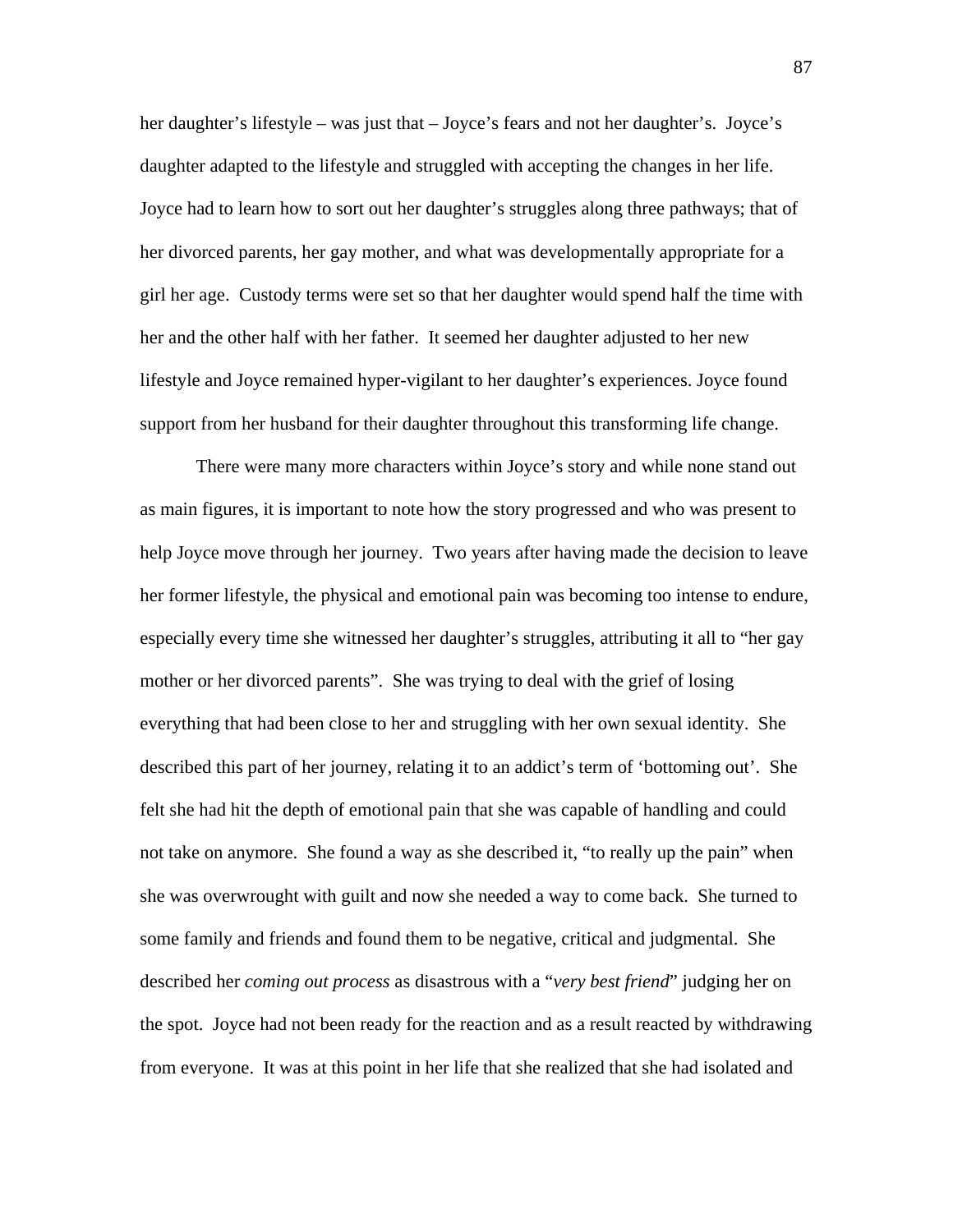alienated herself from everyone whom she felt would judge her in her life except for her daughter and her partner. Joyce's family had a narrative of her that she was just selfish and that she gets whatever she wanted, which had the effect of not seeking support from them. Joyce had found solace and comfort from a therapist whom she worked with throughout the whole process. It was at this time that she also turned to alcohol and had informed her therapist of her use... "…I was open with my therapist about it [alcohol] and I am using alcohol to get through this…" After giving up the alcohol, she needed to reach out and seek support beyond what she was already receiving – "…I didn't want to use alcohol, so I decided I had to let go or sort out…" She went in search of people "just like her" to help move out of her despair. Joyce was able to connect with a group of women with whom she could identify – "... I google'd married lesbian and found…women who go through mid life discovery that…prefer to be with women". It was in connecting with this group that she finally realized that there were many others going through similar issues as she had been and that she could be forgiving of herself much like some of them were capable of doing.

# *Tensive moments*

The tensive moments of Joyce's narrative include when she realized that she had stronger feelings for someone else in her life that was not her husband and was not a man. She felt it was out of her control to feel this way toward a woman. Even though she and her husband had sought marital counseling once the affair was discovered, Joyce had already known that she was not going to walk away or give up her relationship with her new partner. Joyce logically understood what she was going to give up by leaving her marriage, husband and family, and had been willing to take the risk as she saw it. Joyce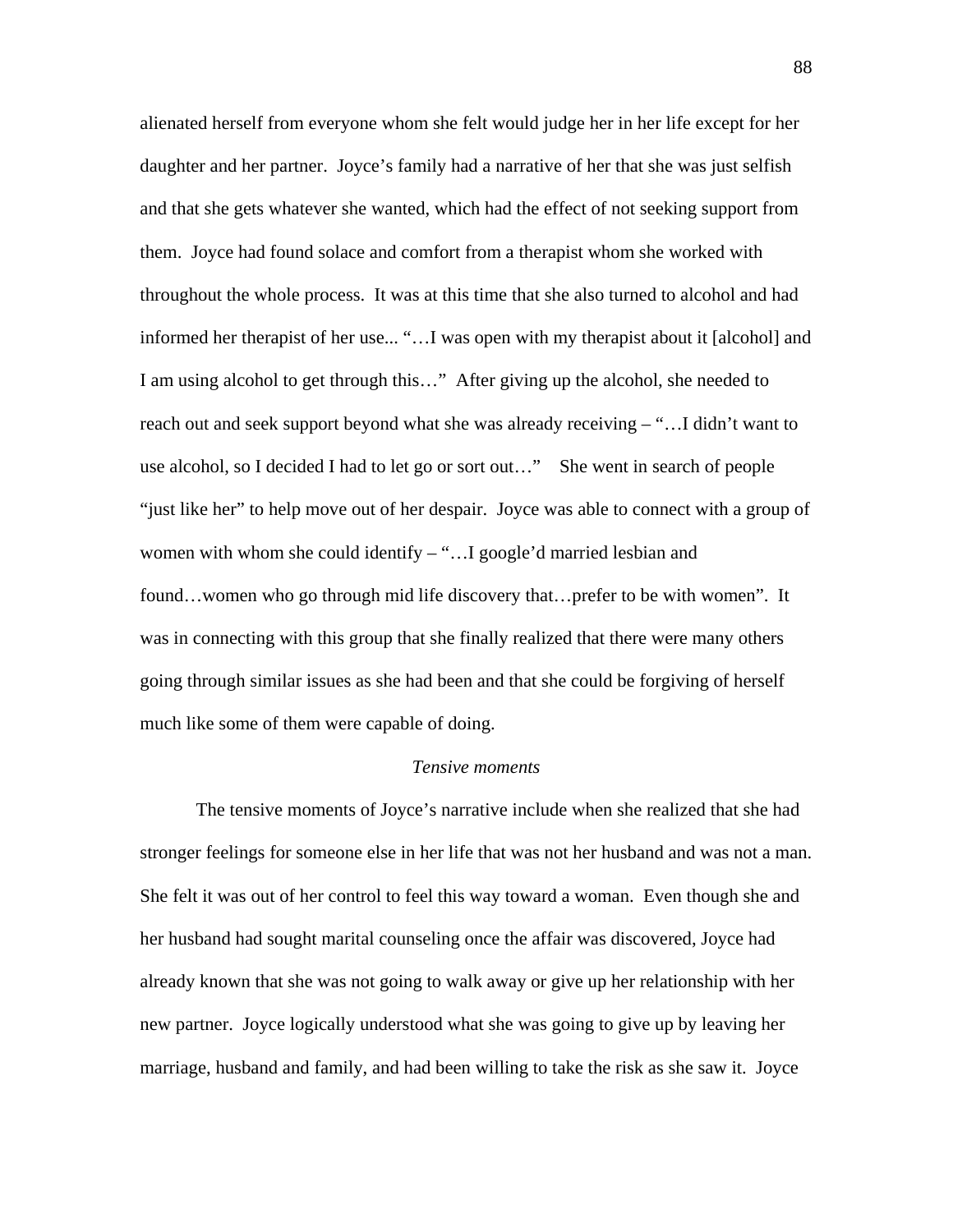had come to believe rationally / logically that sexual preference was not a choice and upon accepting that belief, she had been able to bring about a healing.

The next moment came when her husband found out she was having an emotional affair with a woman. She could not deny it at this point. Joyce felt guilty for "sneaking around" and lying to him. At some level she was in denial in that she could not believe it was happening to her at this stage of her life and with a woman.

The next moment was also the hardest and remains in her memory that way today. This was when she had to sit down with her daughter and explain to her that she had to move out of the house because of the life she wanted to live. She recounts that day as the "worst day" of her life. She knew that her decision was going to cause her daughter pain and her pain as well as she would give up her life, as she knew it.

# *A framework for understanding self-forgiveness (Joyce's emplotted narrative)*

Joyce described her journey beginning when she was no longer able to endure the depth of emotional pain that she had experienced. She intuitively knew that something was not fundamentally "right" with her. Her experience of estrangement from self and others was deeply painful. Her disconnectedness was accompanied by intense feelings of self-recrimination as she cognitively rehearsed the situation over and over. She was wracked with confusion over her identity, guilt over what she had put her husband and daughter through, anxiety over finding herself in this position at this age in her life, and despair over losing everything and having to start all over with a very uncertain future. Her overwhelming sense of vulnerability resulted in alienation and isolation. She struggled in her remorse and grief over having lost everything that she had once held intimately dear. She was overcome with emptiness from losing her sense of purpose in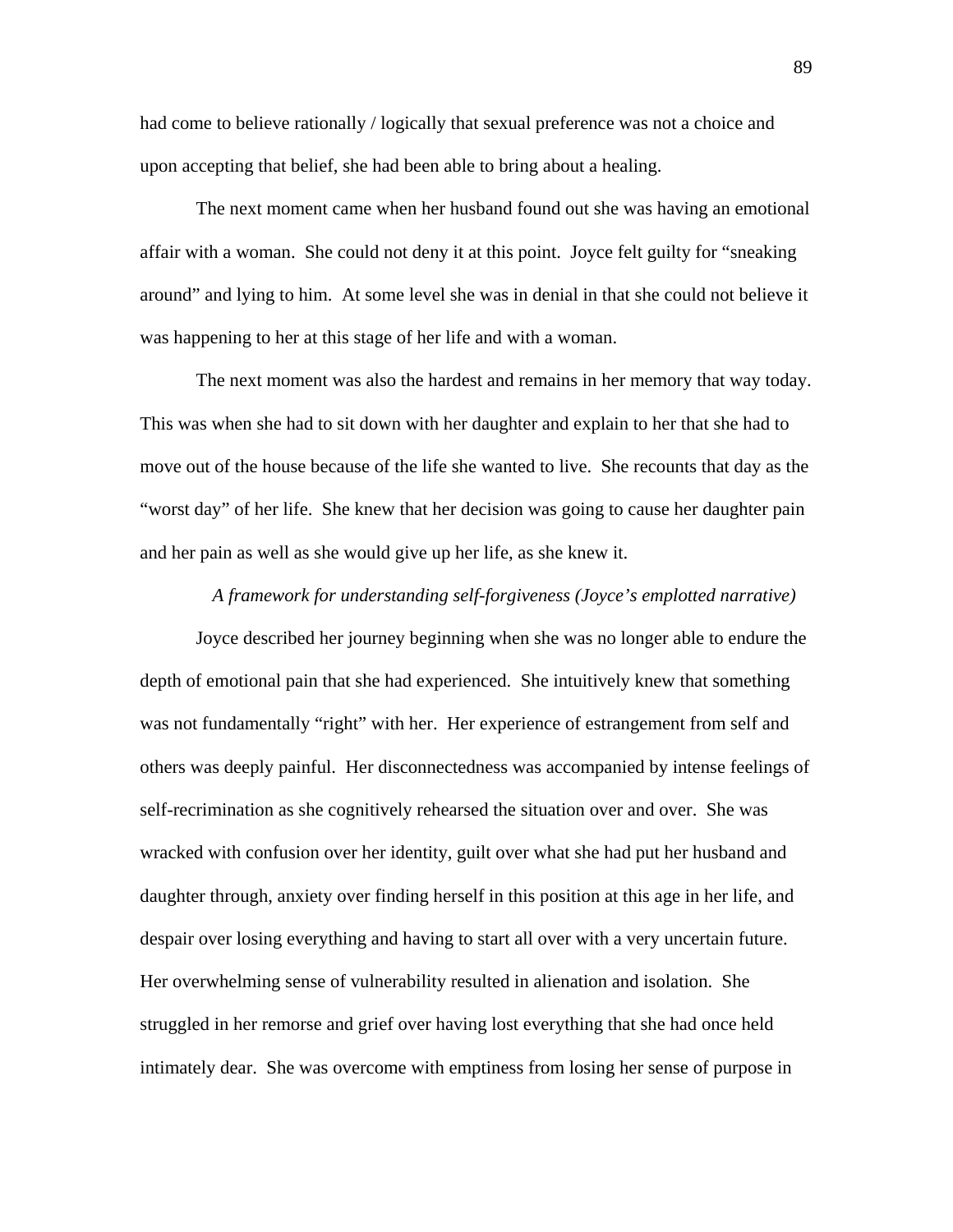life, sadness over the losses she had sacrificed, and intense loneliness as feeling like she was alone – there were no "others like me". She had decided to heal, otherwise, she would have self-destructed and she needed to re-engage with the world for her sake and the sake of her daughter. The movement from her "bottom" would not be experienced as a forward projectile but more of a vacillation between acceptance and harsh judgment.

Joyce had received loving acceptance at various turns along her path from her husband, daughter, partner, and therapist. Her therapist helped her process her anger associated with her grief, mistakes she made in her marriage, hurtfulness that she exposed her husband, daughter and self to, and alienating herself from the world. Joyce struggled to find those who would not judge her, and understand what she was going through and ultimately support her. Joyce believed that healing would deliver her from the depths of her pain by choosing to self-forgive. Once Joyce was able to embrace that there were others like her struggling with the same issues, she could let go of her old self / identity, along with expectations that the life for her daughter was already culturally defined and scripted. Joyce was finally able to accept herself as she is. This acceptance led to a new relationship with herself and a feeling of being at ease in the world with others. This was a gradual process where Joyce developed a growing sense of ease about her identity and lessened the self-recriminations and anguish over her relationship to the world. This quality is about accepting one's humanness and can be described as a kind of integration. As she continues to gain full acceptance of her humanness she can expect her connectedness to others to deepen and experience an intimate sense of involvement with self, world, and others. Joyce has learned to live life more fully without constantly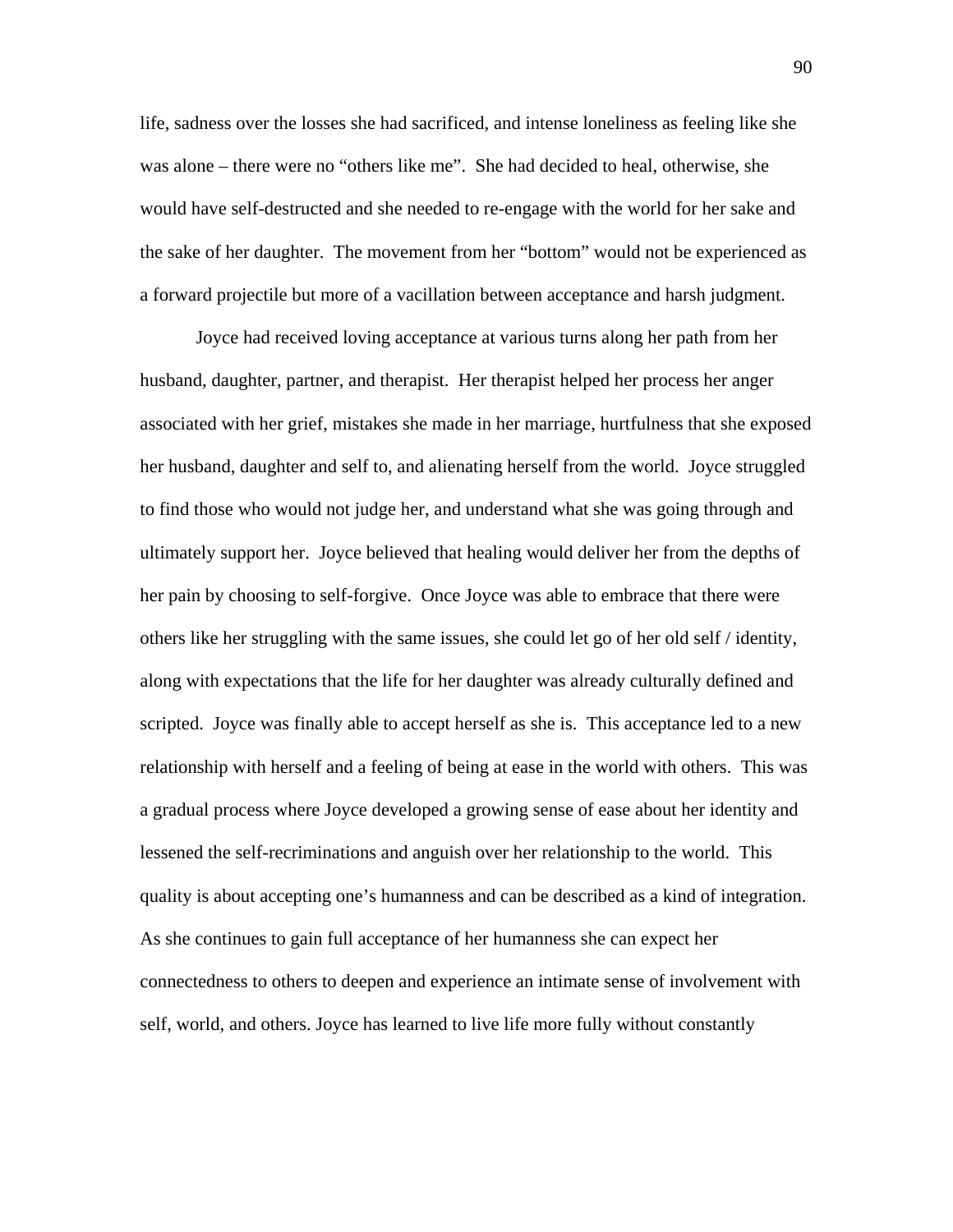analyzing her past situation. She had to come to terms that she is more like others than separate.

Themes in the Subplots of self-forgiveness:

- 1. An irreversible choice had been made towards loved ones.
- 2. She felt she had made a selfish choice.
- 3. Even though she knew how much pain her choice would cause, she refused to change it.
- 4. She had to experience a certain degree/amount of pain before she would allow self-forgiveness to take place.
- 5. The process of self-forgiveness is relational.
- 6. There is a grieving process associated with the act of self-forgiveness.
- 7. Her darkest moments came when she tried to go it alone by isolating and alienating herself from formerly supportive others.
- 8. One can invoke the pain by reliving the moment.
- 9. Self-forgiveness can take many years.
- 10. Self-forgiveness brings about a healing and a reconnection to self, world and others.
- 11. The process of self-forgiveness has no endpoint, it is perpetual.

## *Researcher's reaction to/during the interview*

Joyce admitted to me that she chose to tell me her story because she viewed me, as someone who she believed was non-judgmental. I felt honored in the moment and thanked her for sharing that with me. I wondered how the interview could have been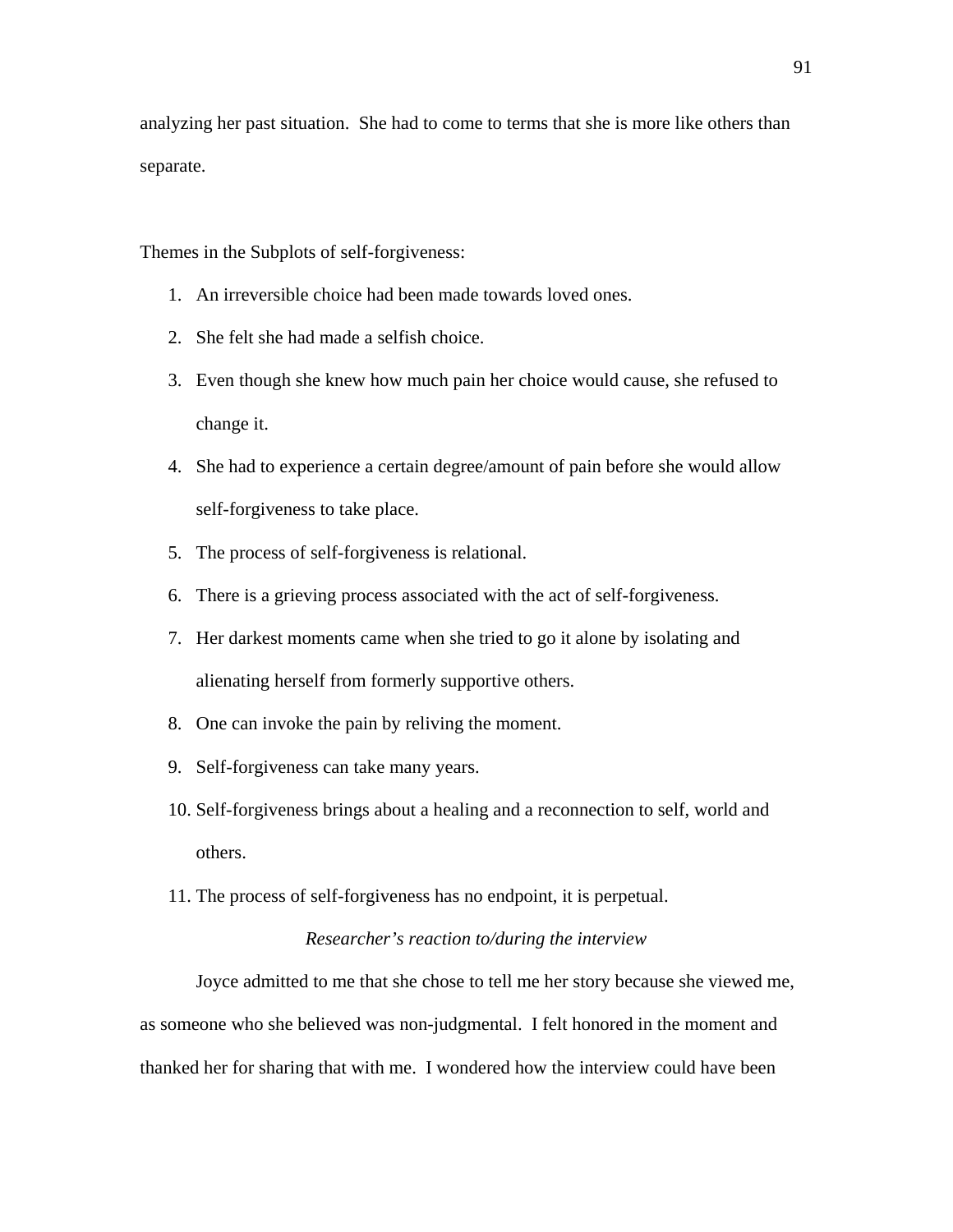affected if she had seen me in some other light. It highlighted for me how the researcher's presence does affect the outcomes of the data collection.

Perhaps part of this ability, if it is that, arises as well from a very strong sense I had that I could relate to the Joyce's pain regarding her daughter as I, too, had to sit down with my only child and explain to him that his parents will no longer be living together. My experience was different than Joyce's but the anguish and the 'gut-wrenching feel' was no less. It is hard not to feel responsible for our children's pain.

# Thematic Similarities and Differences Between All Three Participants

Having listed the main narrative themes of each participant, the next step involved a closer scrutiny of those story structures, dynamics, or reconfigurations that are similar and dissimilar to each other across participants with respect to self-forgiveness. To that end, I present a table below, listing the thematic story elements for each participant.

| Lois' story themes                 | Max's story themes                           | Joyce's story themes               |
|------------------------------------|----------------------------------------------|------------------------------------|
| 1. An irreversible choice has been | 1. An irreversible choice has                | 1. An irreversible choice had      |
| made involving a loved one.        | been made toward a loved one.                | been made towards loved ones.      |
| 2. The choice affected Lois        | 2. The choice affected him in all            | 2. She felt she had made a selfish |
| comprehensively, in all aspects of | aspects of his being $-$                     | choice.                            |
| her being – emotionally,           | emotionally, mentally, physically,           |                                    |
| mentally, physically, spiritually, | spiritually, and interpersonally.            |                                    |
| and interpersonally.               |                                              |                                    |
| 3. Even though self-forgiveness    | 3. It takes a long time to                   | 3. Even though she knew how        |
| implies one by virtue of the word  | recover/heal.                                | much pain her choice would         |
| "self", it is relational.          |                                              | cause, she refused to change it.   |
| 4. It can take many years before   | Another is involved in the<br>$\overline{4}$ | She had to experience a<br>4.      |

Table 1: Comparison of Participant Story Themes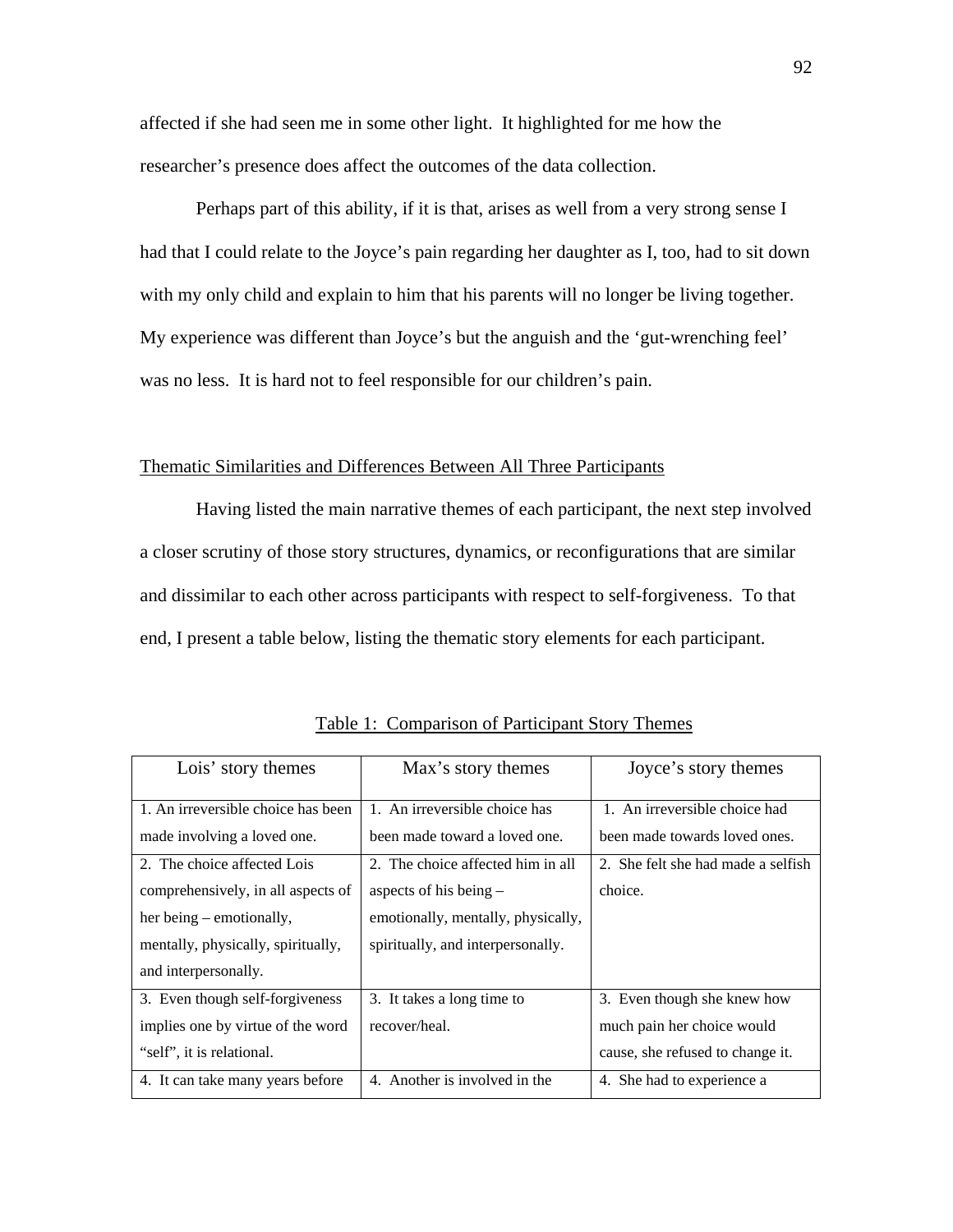| one gets to a sense of having      | healing process; self-forgiveness  | certain degree/amount of pain      |
|------------------------------------|------------------------------------|------------------------------------|
| moved beyond the reproach,         | is relational.                     | before she would allow self-       |
| sadness, guilt, and other feelings |                                    | forgiveness to take place.         |
| associated with the decision       |                                    |                                    |
| 5. Attaining a sense of self-      | 5. It calls into question one's    | 5. The process of self-            |
| forgiveness involves grieving and  | faith                              | forgiveness is relational.         |
| mourning                           |                                    |                                    |
| 6. Anger is involved in the        | 6. Self-forgiveness involves a     | 6. There is a grieving process     |
| process: angry with oneself for    | spiritual component.               | associated with the act of self-   |
| making a choice that violates a    |                                    | forgiveness.                       |
| promise one has made to another,   |                                    |                                    |
| anger with God for taking a loved  |                                    |                                    |
| one away                           |                                    |                                    |
|                                    |                                    |                                    |
| 7. The facts do not change but     | 7. It is easy to get caught up     | 7. Her darkest moments came        |
| the meaning the facts hold         | replaying the situation.           | when she tried to go it alone by   |
| changes. Self-forgiveness allows   |                                    | isolating and alienating herself   |
| for a new plot and narrative of    |                                    | from formerly supportive others.   |
| self and other to emerge.          |                                    |                                    |
|                                    |                                    |                                    |
| 8. The process/journey does not    | 8. Self-forgiveness is a perpetual | 8. One can invoke the pain by      |
| have an endpoint, but is           | process without end.               | reliving the moment.               |
| continuous.                        |                                    |                                    |
|                                    |                                    | 9. Self-forgiveness can take       |
|                                    |                                    | many years.                        |
|                                    |                                    | 10. Self-forgiveness brings about  |
|                                    |                                    | a healing and a reconnection to    |
|                                    |                                    | self, world and others.            |
|                                    |                                    | 11. The process of self-           |
|                                    |                                    | forgiveness has no endpoint, it is |
|                                    |                                    | perpetual                          |

Similarities Between Participants: All three participants discussed narratives that included making a decision that hurt not only themselves but also those that they loved and whom they each had a close personal relationship with; for Lois it was her sister, for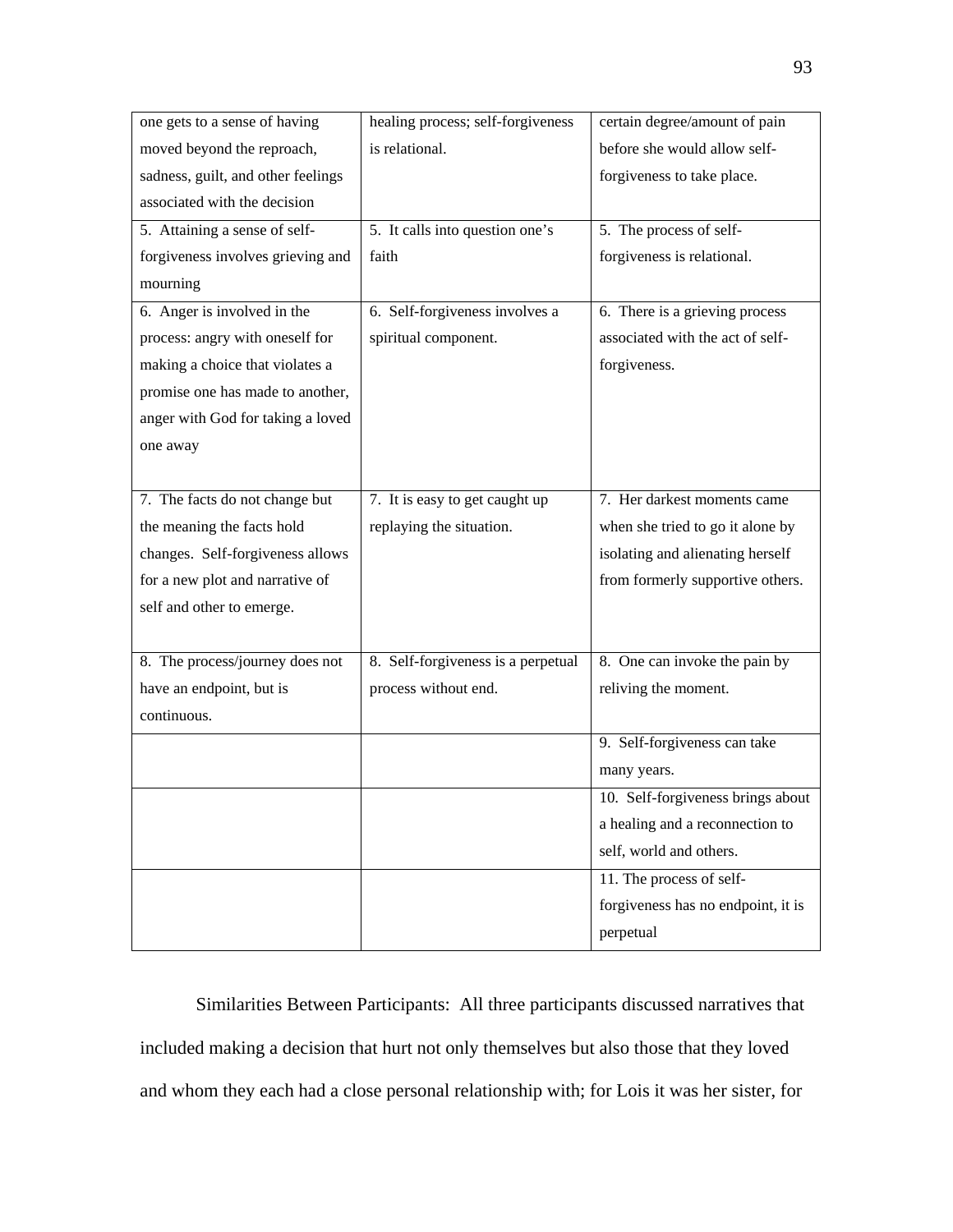Max his son and for Joyce it was both her husband and daughter. Each participant had acknowledged a responsibility for and to their loved one whom they believed and felt they had wronged. Lois felt responsible for not keeping her promise to her sister. Max felt responsible for not loving his son unconditionally. Joyce felt responsible for breaking her wedding vows and introducing her daughter to a non-conventional lifestyle. The stronger the relationship the more responsible one felt.

All three cried at one point in the narrative, signifying how raw the wound still felt, and even upon the assumption that the process was – in a sense – "completed" or resolved. This leads one to believe that it may be the grieving of the loss that one finds one's emotions so tender. The grieving process can take a long time and all three experienced a significant loss of a close intimate relationship. The length of time was also an issue that resonated for each. It took many years for each to work through their feelings and learn to live with the decisions that they made.

All three experienced guilt in their process and struggled with ways to overcome it. Their ways included getting angry, hollering at God, losing sleep, isolation, alienation, and weeping. Assuredly, their health was affected by their choices. Joyce stopped taking care of herself and had used alcohol to cope. Max later admitted to feeling depressed and sought his doctor's advice for medication. Lois also subsequently admitted that her health suffered as well, stating that she had been bed ridden for a period of time.

Each found themselves reliving the most painful moments over and over again. The cognitive rehearsals helped each of them stay 'stuck' without hope of ever finding a way out, confirming again the length of time it takes to self-forgive. In this regard, all three were unable to accept or seek any help at first, and tried to go it alone.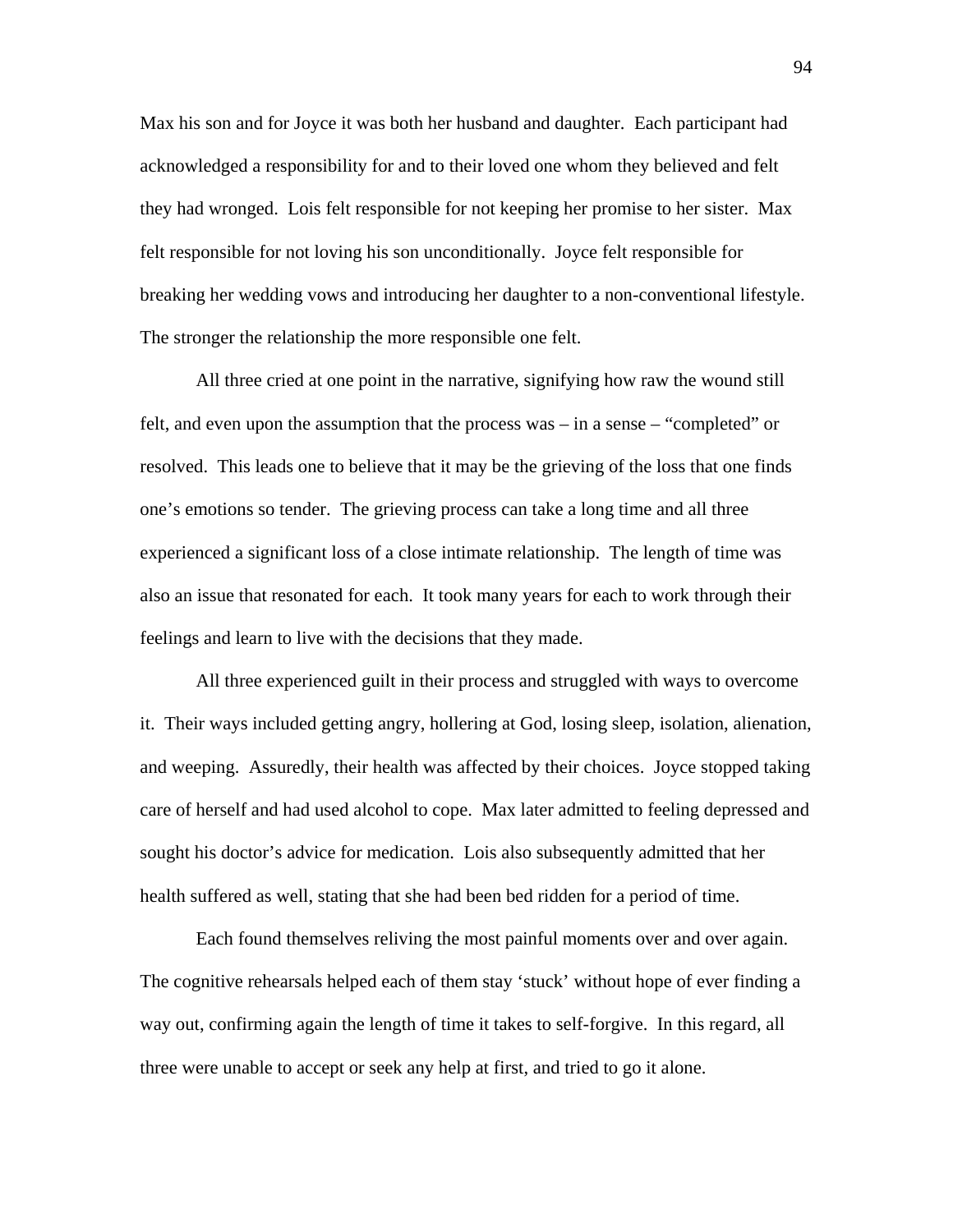The facts never changed for any of them, but the meaning of those events and the choices they made eventually changed. This point alluded to a temporal dimension of the process involving the past (the facts as they remembered them), the present (the way each participant had lived her/his choices and future), and ultimately the meaning those decisions now hold for them. All three learned to look at their situation from a different perspective. The process involved a time-lapsed learning and relearning until eventually a new meaning emerged. It was never about getting *over* it but learning to come to peace with their choice.

Each was able to identify others in their journeys that were able to help them process their feelings over the choices that they made. In essence then the process of selfforgiveness is relational involving other(s). It takes an 'other' for one to experience a journey of self-forgiveness. One becomes wounded in relationships and one must subsequently heal in relationships.

Differences Between Participants: For Lois and Max there was mention of a spiritual dimension called forth by their religious beliefs, but not for Joyce. Lois ("…I would holler at God…I would get mad…") and Max ("…I thought that the Lord had abandoned us.") were angry with God and blamed him for what happened. It felt as though Joyce steered clear of a religious belief influencing her decision to self-forgive. She made no religious references in her interview. Eventually for Lois ("…I do…thank God that [he] was giving peace [to her]") and Max ("…it [Max's faith] is still weak at times because I keep praying for things to happen that don't and I guess that it did in that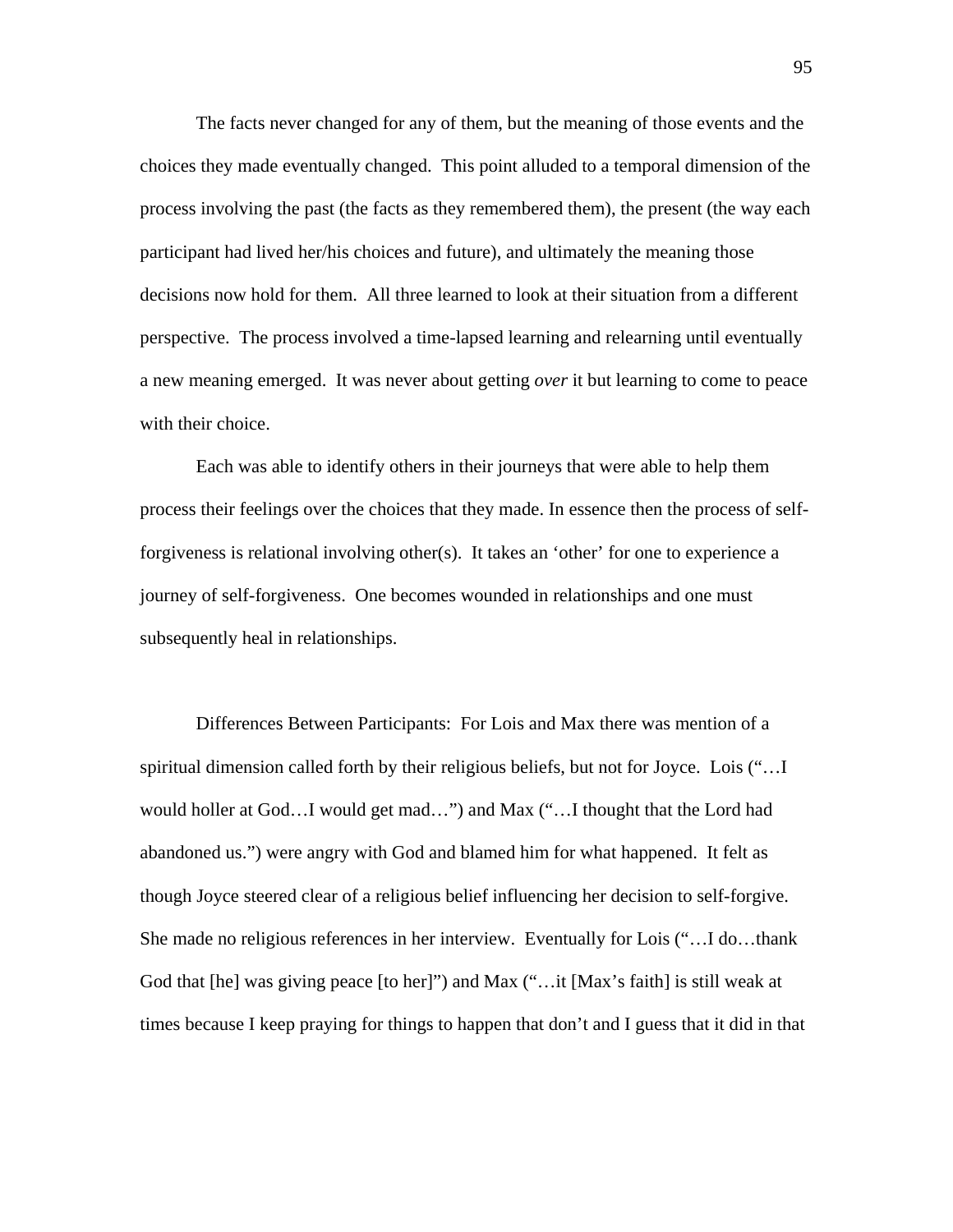experience with my son, you just got to keep praying enough…"), their faith was restored and strengthened.

Max and Joyce sought professional assistance but Lois did not. An inference could be made that by seeking professional help there is a good indication that the time to heal could be lessened. Lois relied on her family and friends. Her spouse had been her greatest support. Still, it is in relationship that all three found themselves getting help.

Joyce found comfort in seeking out others who were making similar choices but Lois and Max did not. Joyce had isolated and alienated herself from her family and friends and sought support in a different, creative way. Lois and Max were able to find some comfort through family and friends.

There was an element of pride and denial present in Joyce and Max's narrative and was absent from Lois'. For Max, his pride was evidenced in that he believed that his son was to blame and that he had done nothing to deserve this kind of treatment – denial. For Joyce, it was her pride that she could maintain her relationship with a woman and denial that it would affect her marriage, her life. From Joyce's narrative this came about when she decided she was going to go through with her decision despite the consequences – "I obviously made some conscience (or conscious?) decisions…there was this force so powerful that I was acting on that and not on my commitment to my marriage". For Max, it was about holding unto his anger toward his son  $-\tilde{\ }$ ... I was very angry…how could he do this to us…" – until he learned new information that would help him let go of his resentment for how he felt his son had treated him – "... I found out that he was having a lot of difficulty with his wife…well maybe it was not all his fault treating us the way he was treating us".

96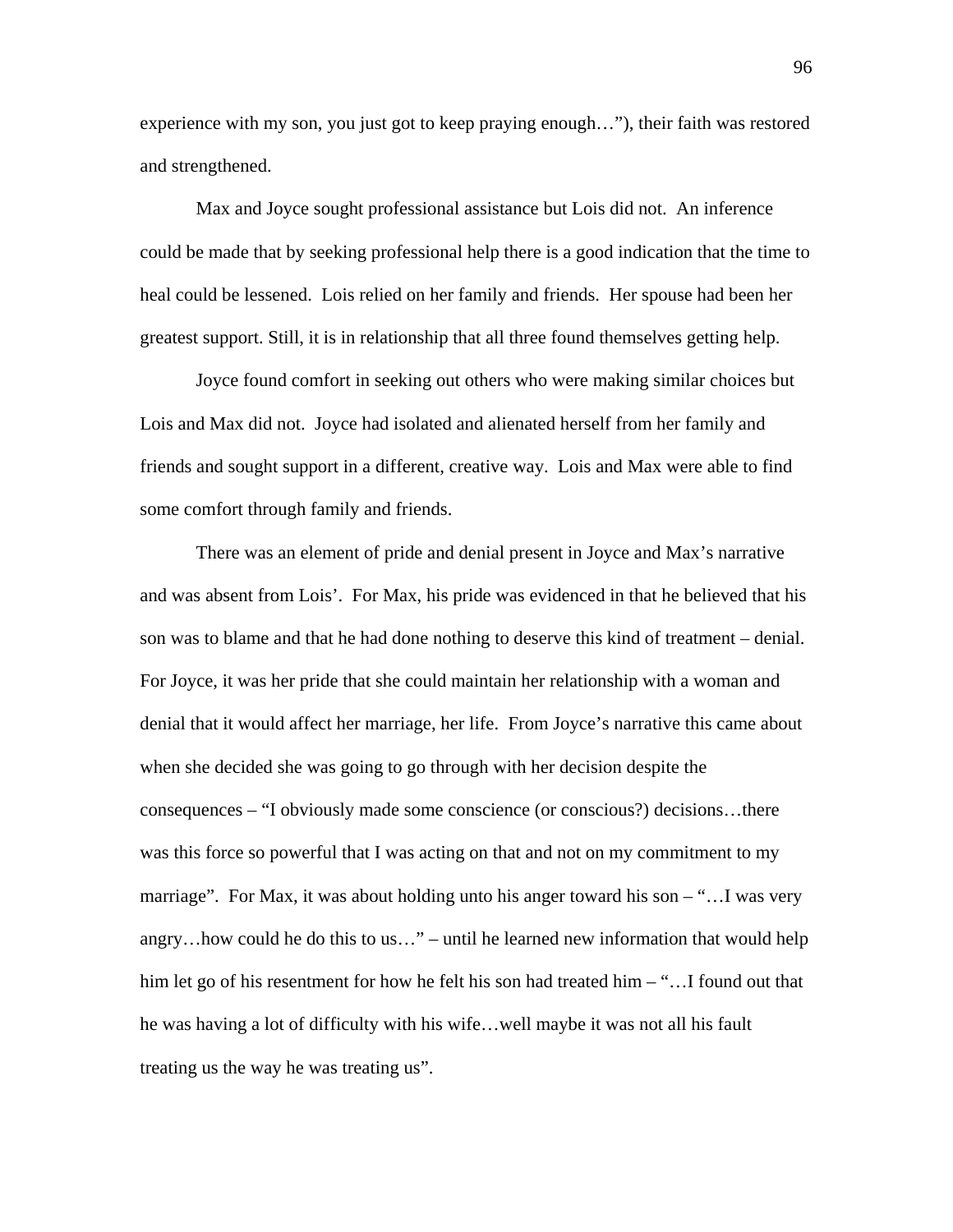The thematic similarities and differences will be used along with the literature reviewed to form the basis of the next chapter. The themes will be examined in more detail and used as a foundation to offer an understanding of the journey of selfforgiveness.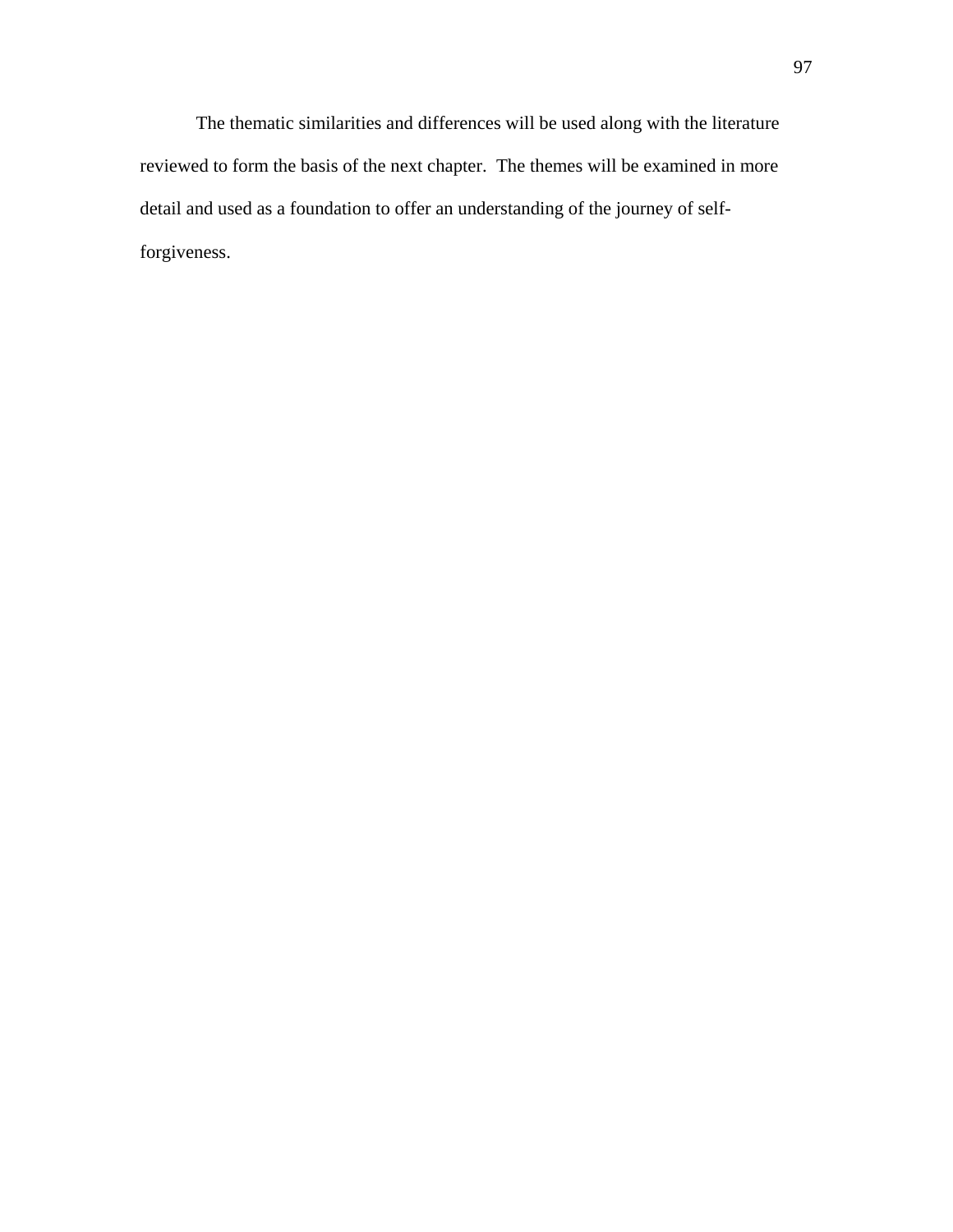#### Chapter 5: Discussion & Conclusions

This section reviews and interprets the data, elaborating on emergent themes in order to build toward a proposed framework for understanding the processes involved in self-forgiveness. It should be borne in mind that these narrative themes emerge from the stories of the participants, organized as they are by the researcher to illuminate those story or narrative dynamics deemed structurally important and foundational to the phenomenon that is self-forgiveness. Once those themes have been analyzed and more fully developed, they are used as a springboard for an augmented framework for, and understanding of, self-forgiveness. Furthermore, and as a crucial part of the discussion, this chapter revisits the literature review in light of the research findings, and concludes with implications and potential impacts this research project can have in the fields of psychology, theology and society at large.

#### Foundational narrative thematics

## 1) **Self-forgiveness is multi-faceted.**

From their interview transcripts, Lois, Max, and Joyce all attempt some definition or explanation of self-forgiveness. Lois, for example, emphasized an experiential and embodied sense understanding of self-forgiveness ("Self-forgiveness…I think it means being able to live with something that really bothered you for a long time and really be able to put it to rest and not worry about it anymore"). Additionally, the wording of "live with something" in the context of her sentence alludes to an action or choice that she made that she had regretted and that had caused her considerable anguish. There is a temporal dimension to her definition of self-forgiveness in that it spans from the past into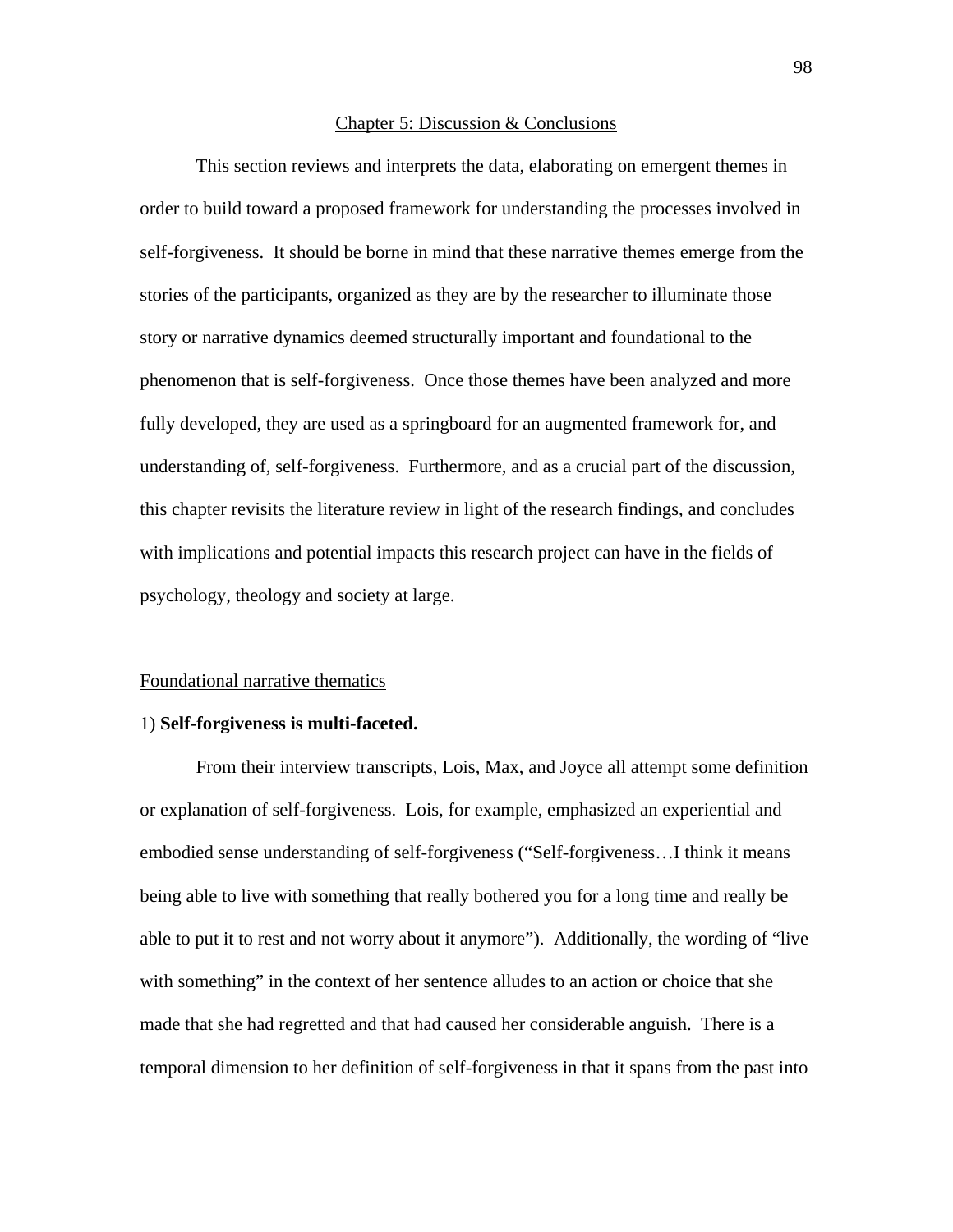the present, that is "for a long time", and reaches into the future in that her struggles had been with her for many days, suggested by her use of the words "not worry about it anymore". The assumption here is that she had not been able to free herself of it, thus living it today and the days that follow. Her use of the words "put it to rest" hints that part of the journey may include the grieving process in which there is a loss and an ultimate coming to peace with what has happened.

Max again notes that "self-forgiveness becomes present when after you feel that you have treated someone poorly and maybe you shouldn't have. And after a while you feel there is no hope for making amends and you somehow or other you have to forgive yourself seeing or doing some things that you did that you felt that you did in the past that you shouldn't have done." Max, as well, emphasizes an experiential and affective understanding of self-forgiveness rather than a cognitive one. For him, as well, a basic tenet for self-forgiveness involves a choice one makes in relation toward another that leaves one feeling anxious and regretful for having acted on that choice, a self-judging and ultimate condemnation. There appears to be a fixed understanding or allowance for only one interpretation – "there is no hope" – of a particular situation. Max's definition focuses on the individual, his use of the word 'you', referencing the self, appears 10 times. Max referred to a relationship with another as part of his definition and while it appears to be in the context of forgiving someone else, it should not be confused with the relational aspect of self-forgiveness. He speaks to both the temporal and long lasting nature – "after a while" – of self-forgiveness. It not only happened in the past, but it affects our present and guides our future as well. Once the judging stops – "shouldn't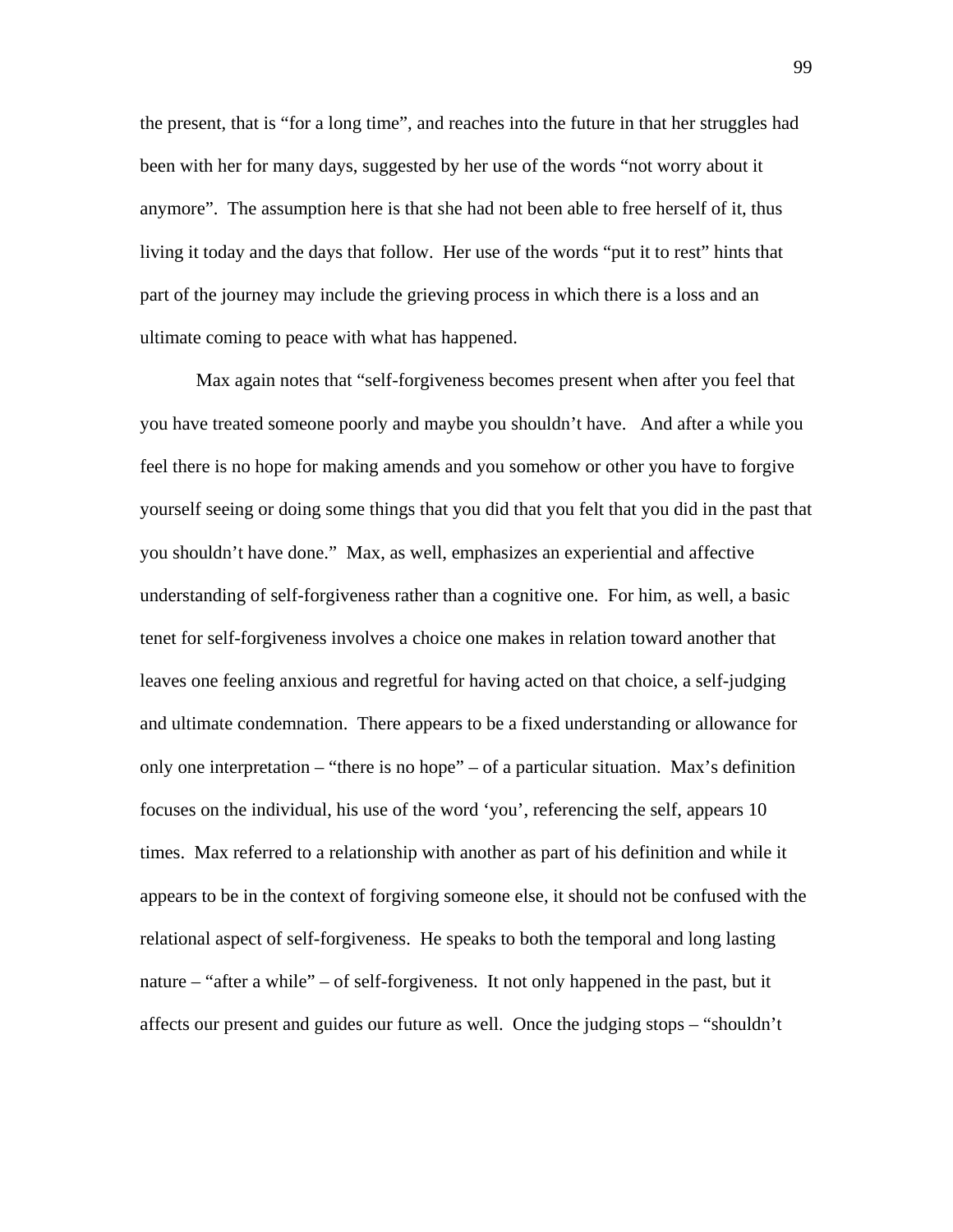have done" – then new meanings can occur and move one onto the path of selfforgiveness.

Joyce's understanding ("I guess self-forgiveness to me means not taking responsibility or blame for another person's hurt or pain that I feel that I have caused. If I cannot feel responsible for that, that seems like self-forgiveness to me."), on the other hand, seem to involve a rational and cognitive sense of what self-forgiveness entails. Her definition also seemed to include taking on another's pain as one's own along with whatever ill will feelings one had toward oneself, a doubling up as it were. Learning to let go, stop judging oneself and accepting the choices she made would be a part of her journey as well.

It would seem immediately apparent – even from as little data as three participants' understandings, expressed in a few sentences - that any definition of selfforgiveness, any narrow attempt to distill self-forgiveness into one or other singular dimension or component, will run into trouble. Self-forgiveness seems eminently multidimensional and includes the whole person – his or her thoughts, feelings, and behavior. For example, Lois chose to think about her absence from her sister's deathbed as "not being there for her sister" and abdicating her responsibility. To the extent that she now replays the event in a self-punishing manner, is self-forgiveness about overcoming this system of cognitions, or a prior feeling of guilt for example, and is the destructive behavior of alcoholism a mere supplementary symptom? Put another way, how does one define self-forgiveness in terms of thoughts, feelings or behaviors when it seems to involve them all in so complex and seemingly individualized a manner? Someone else, for example, who may have lost a sibling in similar circumstances in all probability might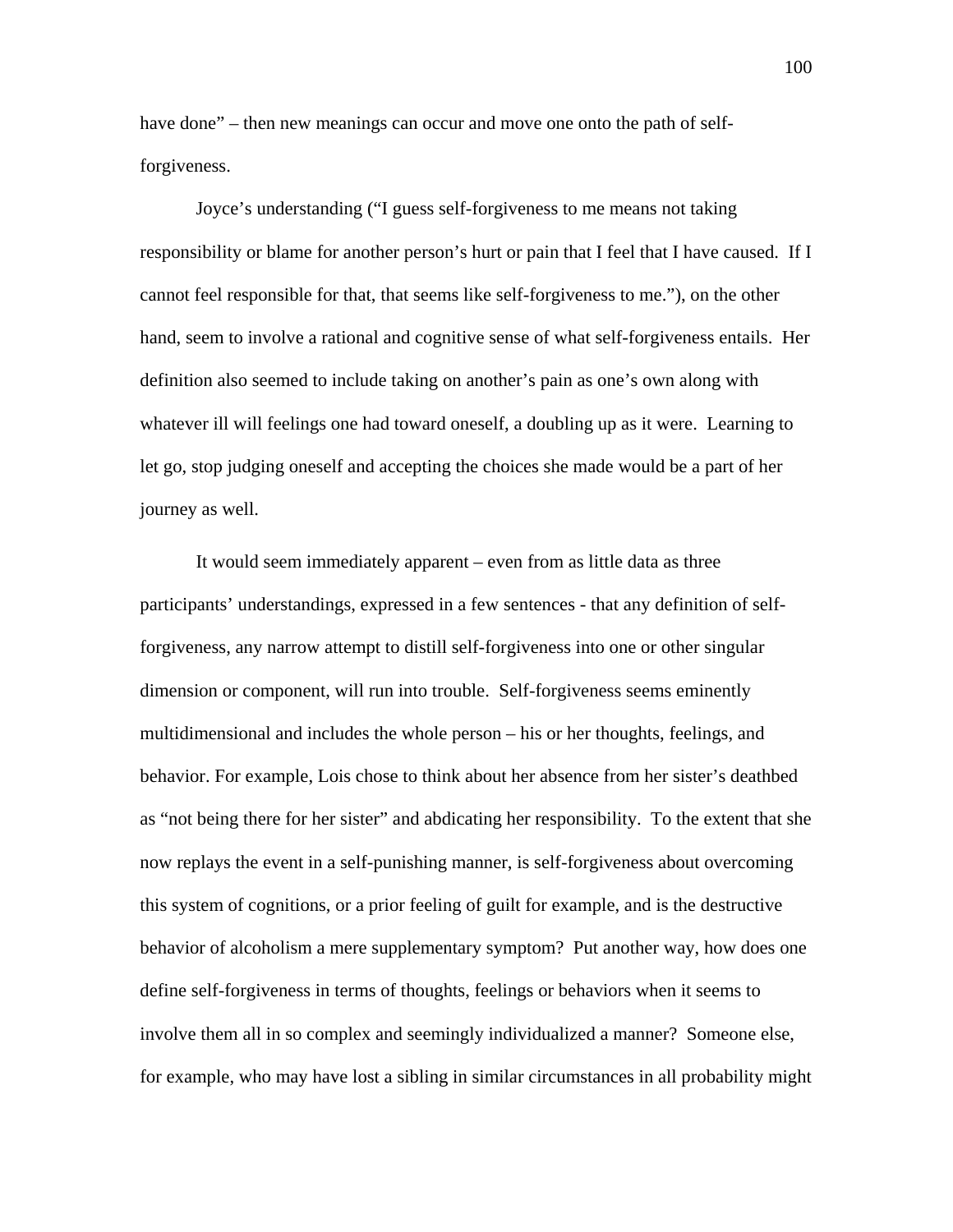have a very different sense of what it means to forgive the self, or what aspect of behavior, emotion and cognition emerges in both salience and time. The question and challenge, then, is how to provide a foundation that is broad enough to speak to the phenomenon but also makes sense at the individual level of experience. It seems to me that a first step towards such a goal or aim is to acknowledge that the divisions of mind, body, and feeling are perhaps inappropriate or inadequate, and that the sense of the whole person, broad as that may be, involved in varying, individual ways, may be a start.

Relatedly, the event or action responded too, or that calls for self-forgiveness, is varied. And, what may be deeply disturbing and facilitative of self-forgiveness for one, may not be so for another. Yet, the variety of situations and events that solicit selfforgiveness notwithstanding, all these choices or events involved another person, another loved one in relationship.

Further, the meaning attached to the event or choice pervades the temporal experience of the world and the other. Past, present, and future become filtered (or perhaps contaminated is a more appropriate image) through the meaning of the choice or event, a seemingly fixed meaning that does not permit of other alternatives. Now, in all cases, whereas self-forgiveness does prompt a new way of looking at the event, the mere fact of the event or choice's happening cannot be undone. There is consequently, a process or movement that is even prior to the changed, self-forgiving interpretation – a process of loss and mourning, which is examined in the second thematic below.

This research thus clearly illustrates – by the participants' own understanding and at a minimum, that self-forgiveness involves the whole person, that it involves a choice or action that affects at least one other, important relationship, that it pervades the

101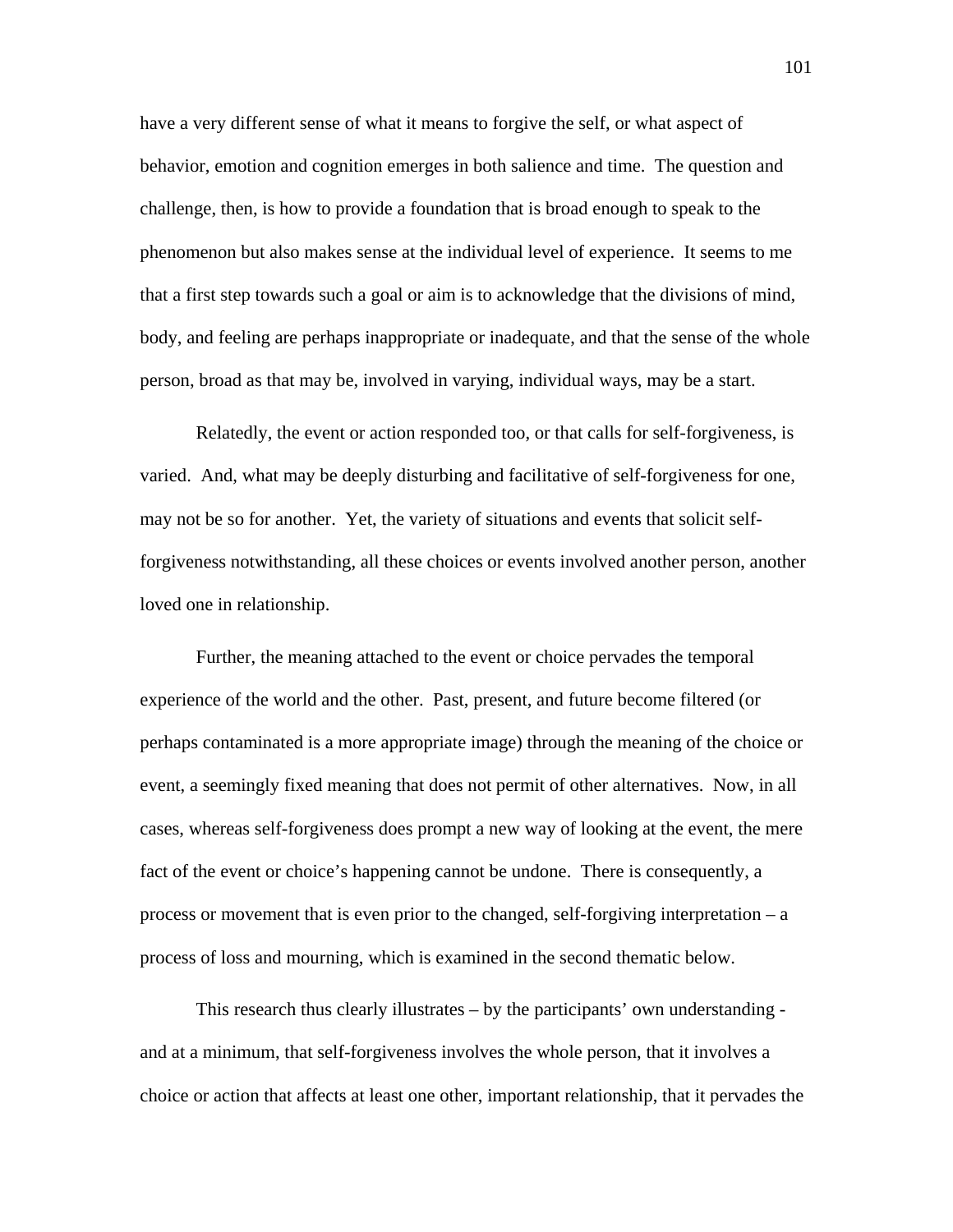experience of the world in a temporal sense, and that the recognition that the event or decision itself cannot be undone spurs a process of mourning such that a new understanding of the event or decision may emerge.

#### *2) Self-forgiveness, loss, and mourning***.**

The following excerpts from the interviews provide a starting point for this thematic:

Lois: "I was not with my sister when she died, [crying] and...the night before she died I was going to visit her and *I was really tired and I didn't go*."

Max: "*I felt treated*…*very poorly*…that upset me and I said, I could not understand why you did it, in fact you are not part of the family as far as I'm concerned and you're no son of mine. So that is what upset me and I guess I said it out of anger because I was very angry..."

Joyce: "I felt responsible for other people's pain and hurt in which I had to work on self-forgiveness were toward *breaking the vows of my marriage* to my husband and umm inflicting, a little severe of a word but, inflicting umm a non traditional life style on my daughter… I was … unfaithful…he [my husband] was noticing that I was becoming emotionally unavailable."

 In each of the interviews, one of the most salient aspects of their narratives revolved around the experience of a significant loss, a death both in reality and of sorts. For Lois, it was the death of her sister. For Max, it was the death of his relationship with his son, and for Joyce, it was the death of her former lifestyle as a heterosexual, married woman. All three included the death of a close personal relationship, which leads one to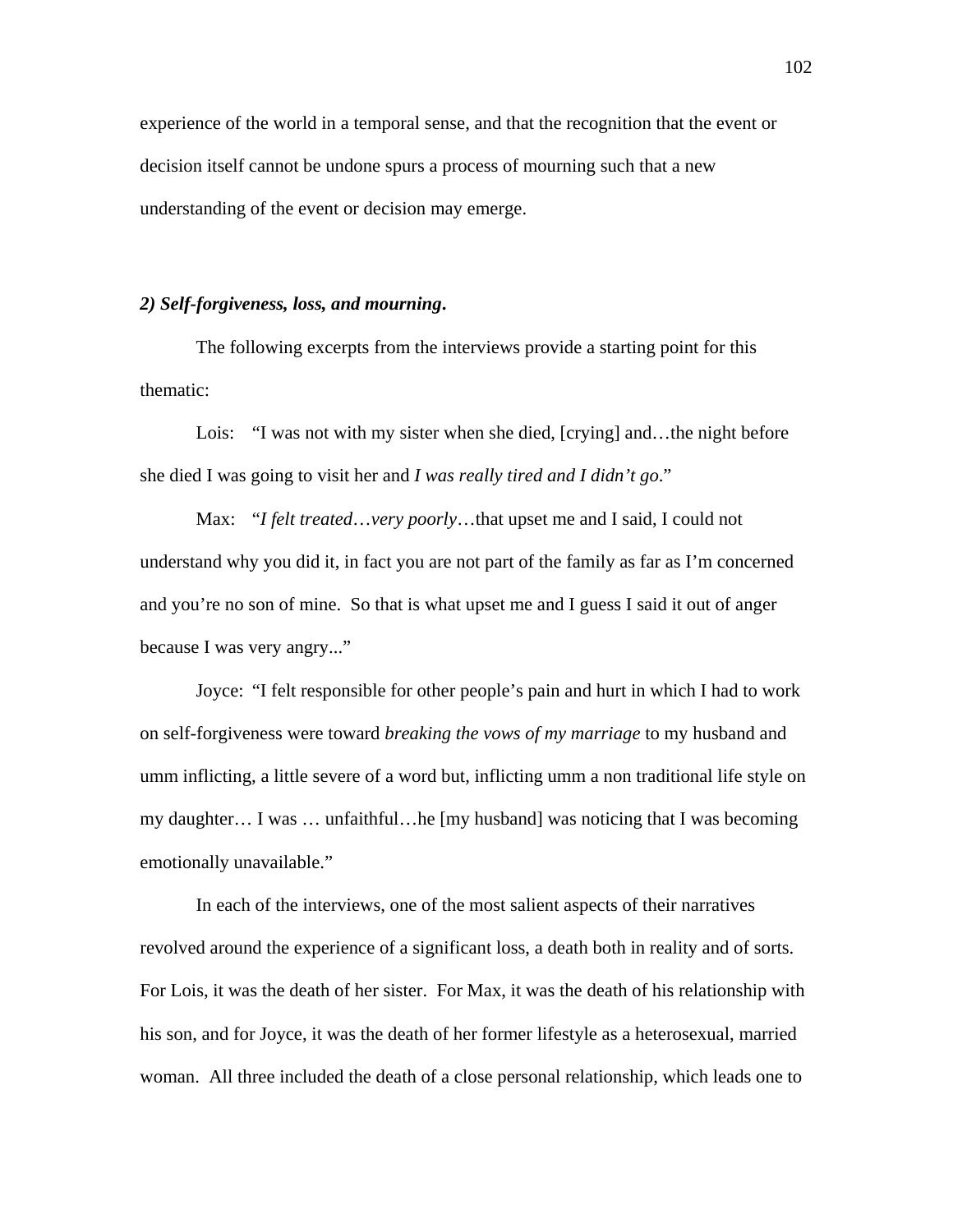believe that self-forgiveness is intimately linked to grieving. Indeed, the terms and debates of mourning were often invoked, across all three interviews – for example, was it about "getting over" loss, "coming to terms with" loss, perhaps both? And if the loss was the work of some or other higher power, are we to understand this event as his punishment? Or some blessing to be revealed later? Or some meaning that will forever remain obscured and out of sight? Part of the journey involved in self-forgiveness seemed clearly to involve a process akin to the grieving process – or perhaps it *is* a grieving. The elements of grieving, including sadness, anger, emptiness, questioning of one's faith, are certainly all invoked by all the participants as they related what was involved in self-forgiveness.

There is some support in the literature for a relationship between forgiveness and mourning (for example, Hunter, 1978). As phenomenon, mourning has been researched quite extensively, certainly much, much more so than forgiveness. And, while some of the selfsame criticisms of natural science research as it pertains to forgiveness also characterize research pertaining to mourning, it is true that a greater variety of research and theory is available. We can, for example, expect certain general – if not normative – stages in the process, including denial, sadness, anger, helplessness, and isolation. With the exception of Lois's story, that did involve a physical death, Max and Joyce lost a relationship, but their loss took on similar attributes as would be expected of mourning a physical death. Coming to acceptance in each of these cases consequently also involved the experience of feelings of separation, helplessness and isolation. Additionally, there was an acknowledgment and expression of feelings of anger, even hatred. And, as Watts and Gulliford (2004) report on mourning in general, one can become 'stuck' in the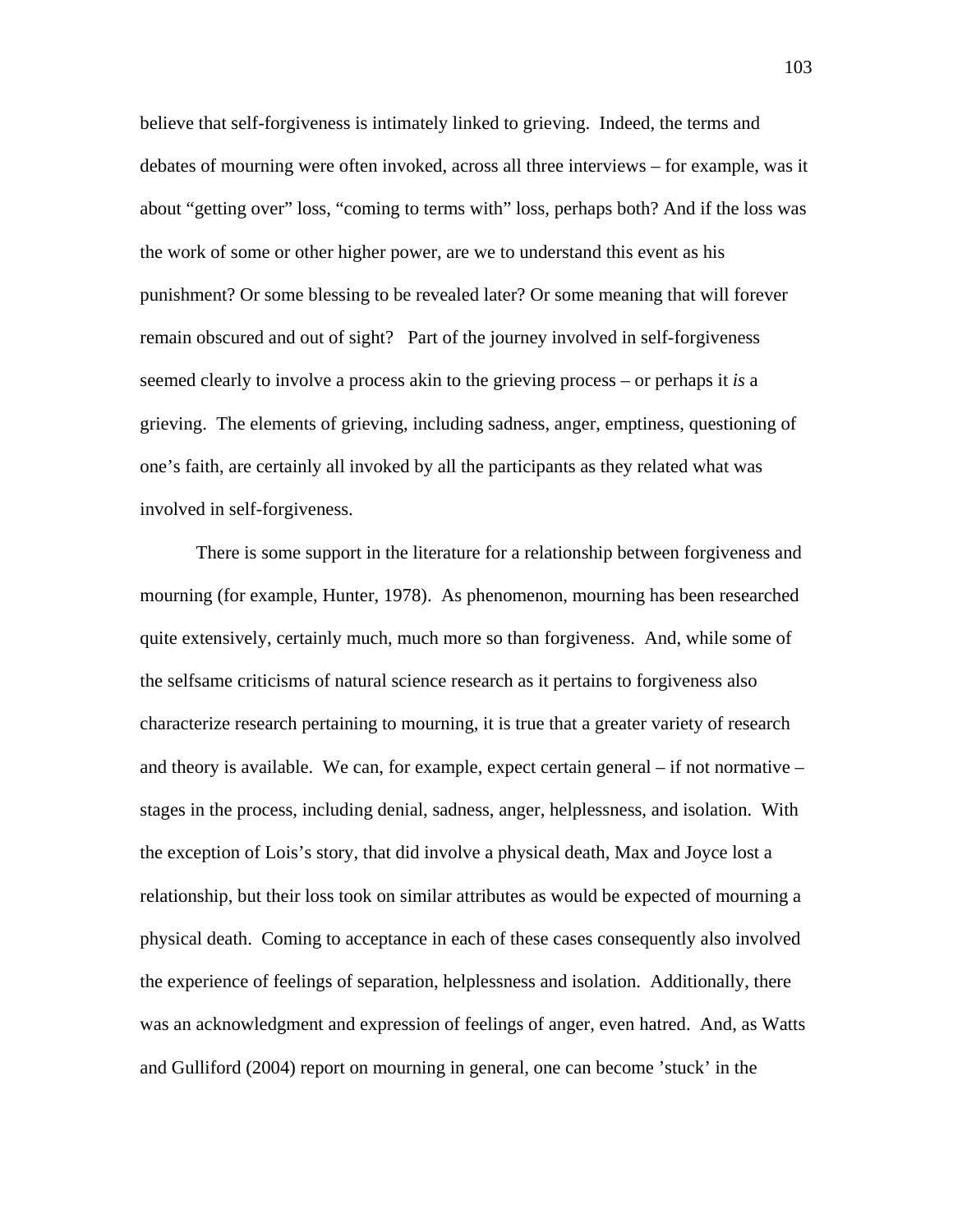process when these feelings of anger are not acknowledged, and especially if they are unconscious or masked by guilt. Lastly, the ability to let go of those feelings and progress into a new way of being, which always would have a hint of pain and sadness, but in which nurturing memories could be discovered is as much a characteristic of mourning a physical death as the loss of relationship in this process of self-forgiveness. However, there is of course a difference. Frequently, in general mourning, the death or loss is outside of the grieving person's control. In this case, it is precisely the grieving person who causes, in a sense, the loss – who brings it about. There are consequently additional dynamics at work here, and further research should take special care in noting these (for example, whether guilt is more pronounced in the self-forgiveness process than in "general" mourning). The sense, then, of a grieving process that results from a broken promise, leads into the next theme.

Furthermore, if there is a moment proper to self-forgiveness, it seems that the recognition of the need to come to terms with loss comes close. Before this moment, there is reproach, self-recrimination, a wish and fantasy that the event never happened or that the decision was never taken, or that the action was never embarked upon. Yet, it seems only upon realizing that the event did happen, that there was a loss, and that there must – as a consequence – be a certain coming to terms, a certain grieving as it were, that self-forgiveness becomes a realizable possibility.

#### *3) A promise is broken.*

As broad and encompassing as the involvement of the whole person, as narrow and precise seem to be the profound sense of self-forgiveness arising from, or being given shape by, an event that involves a broken promise or a disappointed expectation.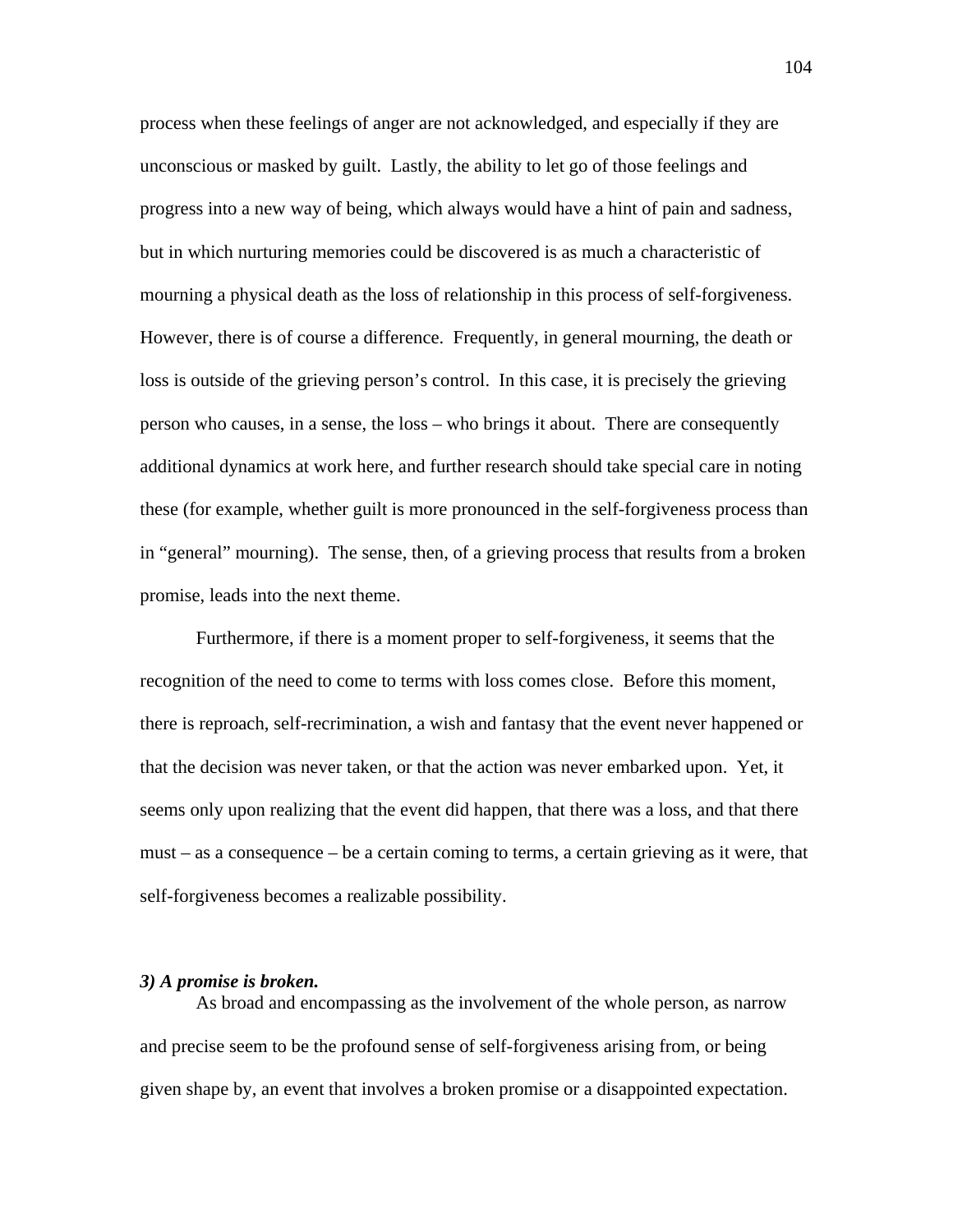So for example, Lois says: "I felt that I let her [sister] down by not being there with her because we said there would always be somebody there with you…" Max, in turn, mentioned that "I decided to tell him you are no son of mine and that I could never forgive him…" while Joyce makes mention of her- " …breaking the vows of my marriage to my husband…inflicting a non-traditional lifestyle on my daughter."

The breached promise is morally and ethically based and, by that token, involves another. As ethic and moral, an abstract quality is introduced – in fact, one may say a spiritual dimension; a promise, after all, is nothing tangible or empirical, but as real in the sense of it being felt as responsibility in the very core of who we are. No wonder the oftcited anonymous quote – "we are only as good as our word" – has so much currency.

 Inasmuch as a promise is always already a relation, it invokes – from the very start – the notions of ethics, care, and responsibility; the very intersubjective relationship is often built on a promise, that I will not hurt you or lie to you. But yet, a promise or expectation is precisely such that it cannot guarantee itself – it has to operate on a premise of truth for it to be a promise. The promise is made between two people and it is what binds them together. It speaks to the relational and spiritual connection that we share with one another. At the relational level one has an ethical responsibility to fulfill, as in Lois' case, a certain duty to her sister, and in some cases maintain a lifelong perpetual commitment as in Max's promise to always be his son's father. Each participant demonstrated an expectation of care based on her/his promise to the other; for Lois it was to provide devoted loving support to her sister, for Max it was unconditional love for his son and for Joyce it was to love her spouse 'for better or worse'. On a spiritual level, love was a common denominator involved in each promise that each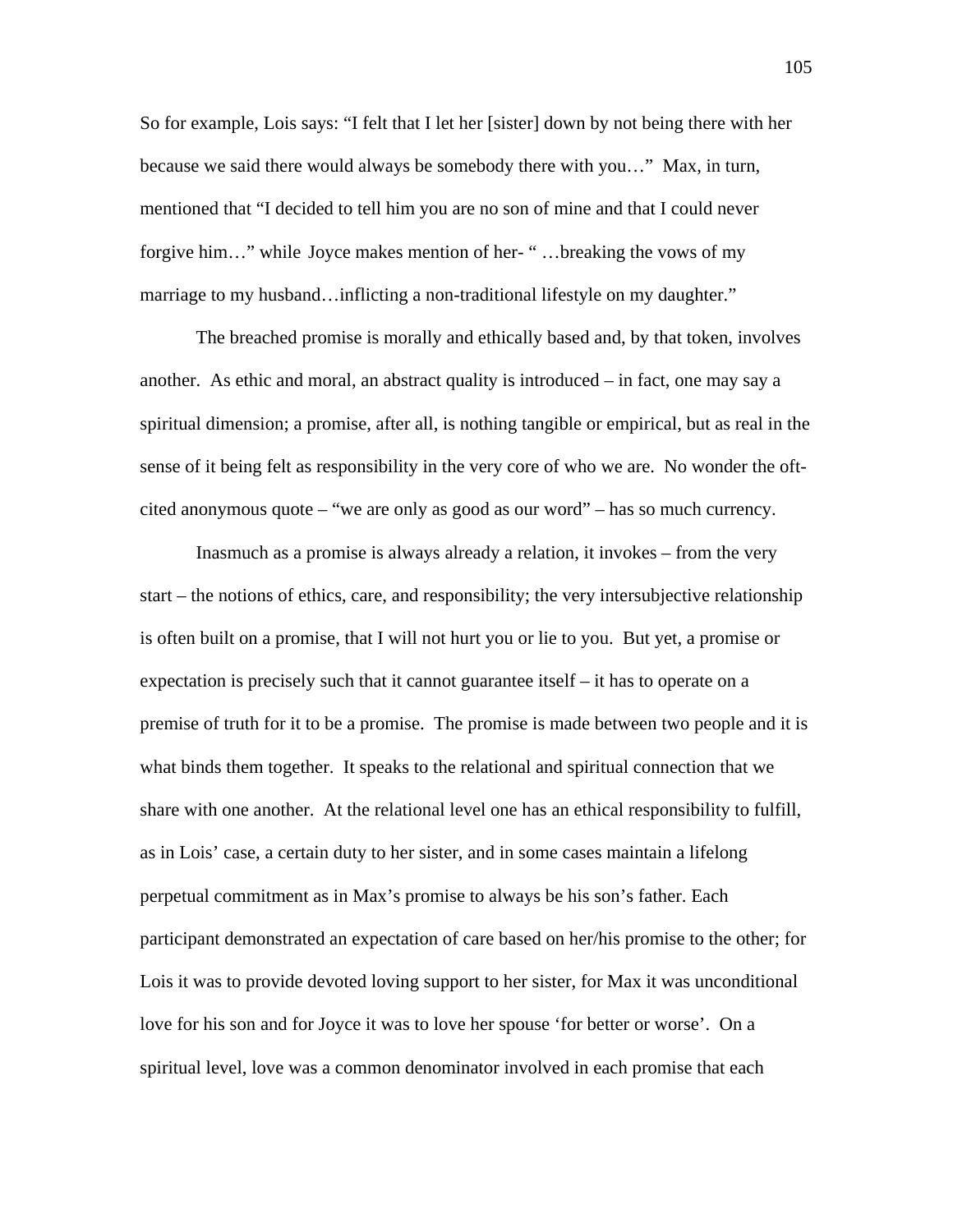participant had made toward the other - each felt not only responsible for the individual to whom the fidelity of the promise was owed, but also to be faithful to the promise, that is, keeping it. One has to assume that if one is responsible then one must feel it is in her/his control to insure that it is kept and not broken. All three participants believed they were responsible for the promises they made and therefore, had control over them. One troubling notion that came to light regarding making a promise is that one tends to associate it with a guarantee. Each participant had believed that s/he would be able to keep her/his promise, in other words guarantee it. It was not clear in all cases if the recipient of such promises viewed them as absolute guarantees, but for these participants, they had internalized them as such.

 Therefore, the breaking of a promise created a huge emotional wound in one's way of being. Not unlike the manner in which healing, and self-forgiveness, involves the whole person, the wound or breach, too, is felt on every level – spiritual, emotional, physical and mental. At the spiritual, as was demonstrated, the feeling was of separation from the Divine, losing not only a relationship with the loved earthly other but also with the self and the divinely Other. Therefore, when the promise is broken and when love is no longer able to be shared then one has cut oneself off not only from the other but the Divine as well. The bond that held the relationship together got shattered when the promise was broken. If one had internalized that s/he was in absolute control, it follows that one is now able to self-incriminate for failing to uphold her/his end of the contractual agreement. One becomes judge and jury in a trial of which the verdict is already known – in fact, where the trial itself is a perpetual punishment in the knowledge of its outcome.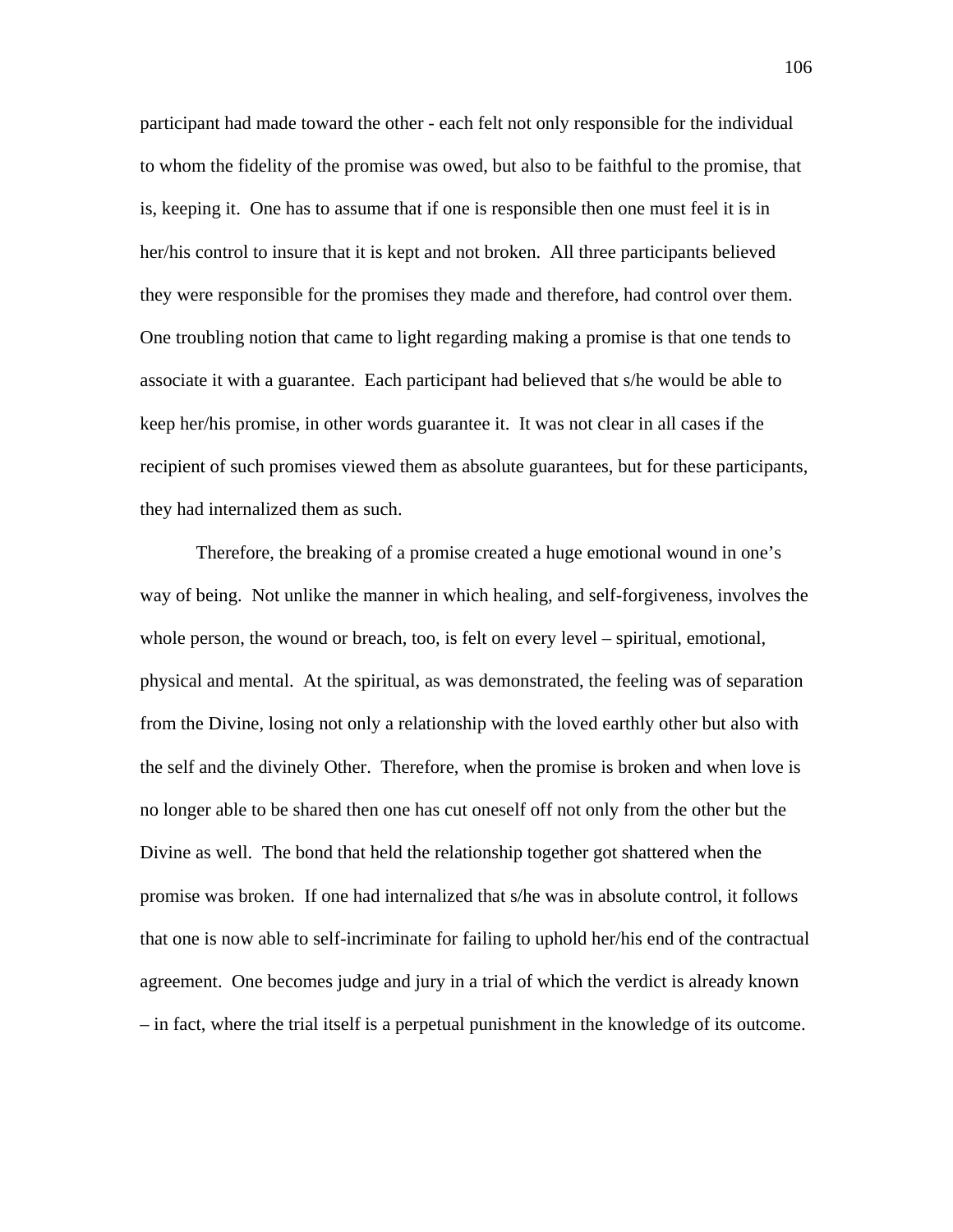The broken promise represents the choice one makes or the decision one chooses to act on. It is an action-oriented step that is immediately judged. It is the initiation of an emotional wound that could possibly remain untreated for many years. In subsequent meetings with each of the participants, I inquired if there was forethought, a premeditation of sorts to the breaking of the promise. As I suspected, with Lois there was not, she had made a decision to stay home the night before her sister's death not on the morning she died. It was out of Lois' control when the promise got broken, but Lois refused to see it that way for many years, she felt responsible. For Max and Joyce, the opposite was the case. Max said that it took a long time to build up to the point when he finally felt compelled to say something to his son, to break their relationship, the oft unspoken promise between a parent and child of unconditional love. For Joyce, she was conscious of the choice she was making but felt she was dealing with a force too powerful for her not to break her wedding vows. However, once broken, the promise unleashes the powerful aftermath of pain associated with harshly and critically judging oneself, the point of the next theme.

## *4) Self-inflicted and repeated pain is experienced over time, without any noticeable change or evolving benefit.*

It has been striking, across all three interviews, that self-forgiveness could only arise on the substratum of an auto-repetitive pain, across time.

Lois notes that "My sister has been gone for 18 years. And...I bet it's taken 15 of those years to say it's ok, because it was just something I just couldn't deal with", while Max says that "...it was a very trying time and of course, I didn't sleep for months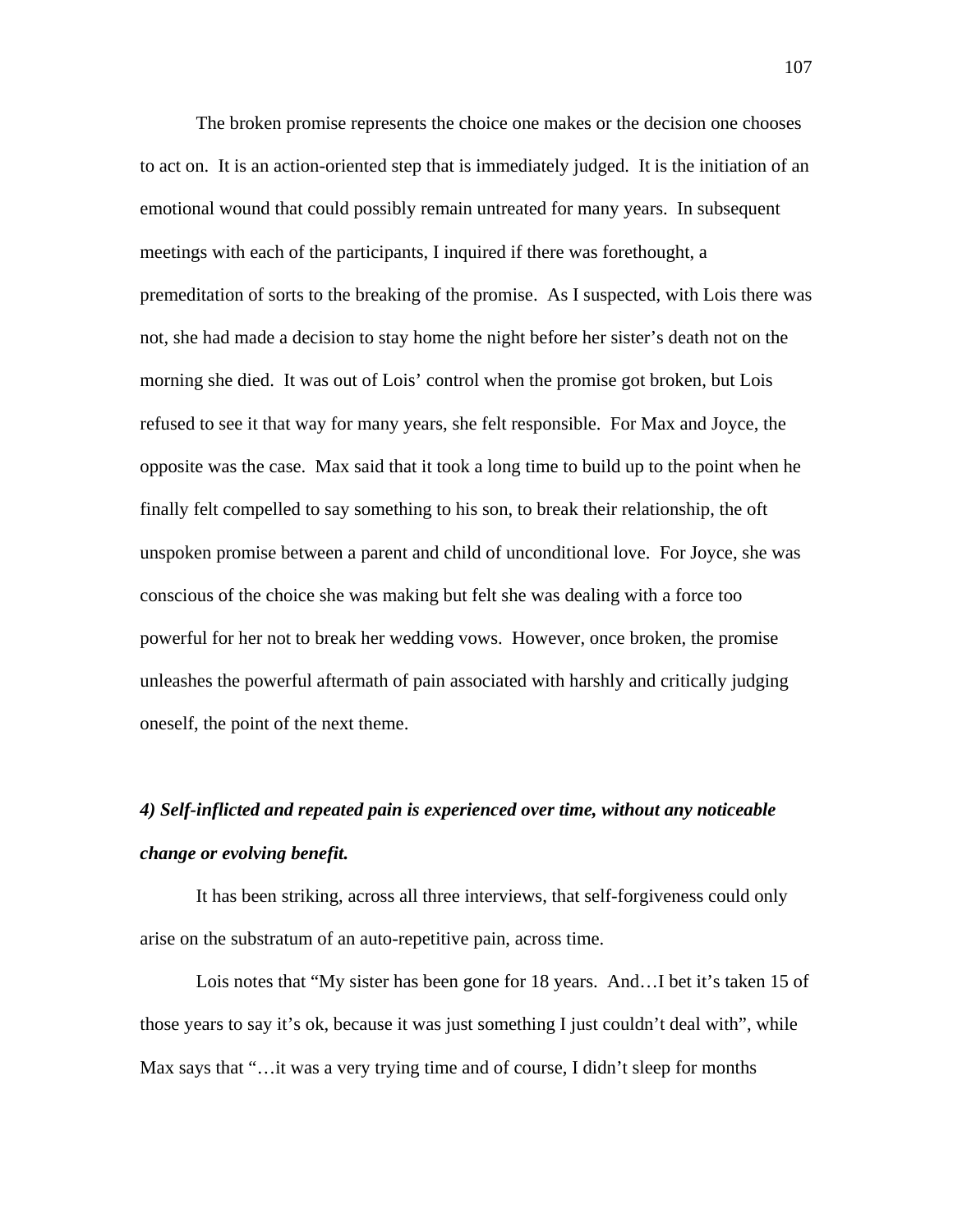thinking about it. It was tough…Oh, it was tough. Like I said, I couldn't sleep for many nights, just lay awake thinking about it and maybe a year, a year and a half." Joyce notes that "There was nothing I could do about the struggle; it was what it was and for me to just put one foot in front of the other I had to let go of some of the…I just couldn't tolerate the physical or emotional…that level of physical and emotional pain it was causing me…And part of it I think I did to feel badly that you deserve, I felt like I deserved to feel that badly because of what I've done…"

 Whether it is so that one "needs" to endure an amount of pain or self-punishment equal to or greater than what one has believed to have inflicted (perhaps from a cultural narrative of an eye-for-eye justice, or what you sow you shall reap), or whether the intensity of the breach necessitates the passing of time and depth of feeling, the fact of the matter is that all subjects in this research testified to both as characteristic of their journey. It does make sense, if an eye for eye retribution is the most readily available narrative cultural source, that one may believe that the self-punishment one endures must be equal to [sometimes possibly greater than] what one has believed to inflict upon others. The amount of pain one must endure could be arguably described as socially prescribed. When we are unable to forgive others for certain offenses, one can be heard to say phrases such as "you haven't suffered enough" or "when you feel as much pain as you put me through then can you can stop hurting." The social implication again is that one equals the score – an eye for an eye. Depending on how serious the infraction may have been will also determine how long it will take if one is to repay kind for kind. For example, Joyce broke her wedding vows to her spouse of ten years. From a social perspective, is one to assume that Joyce should take that many years to forgive herself or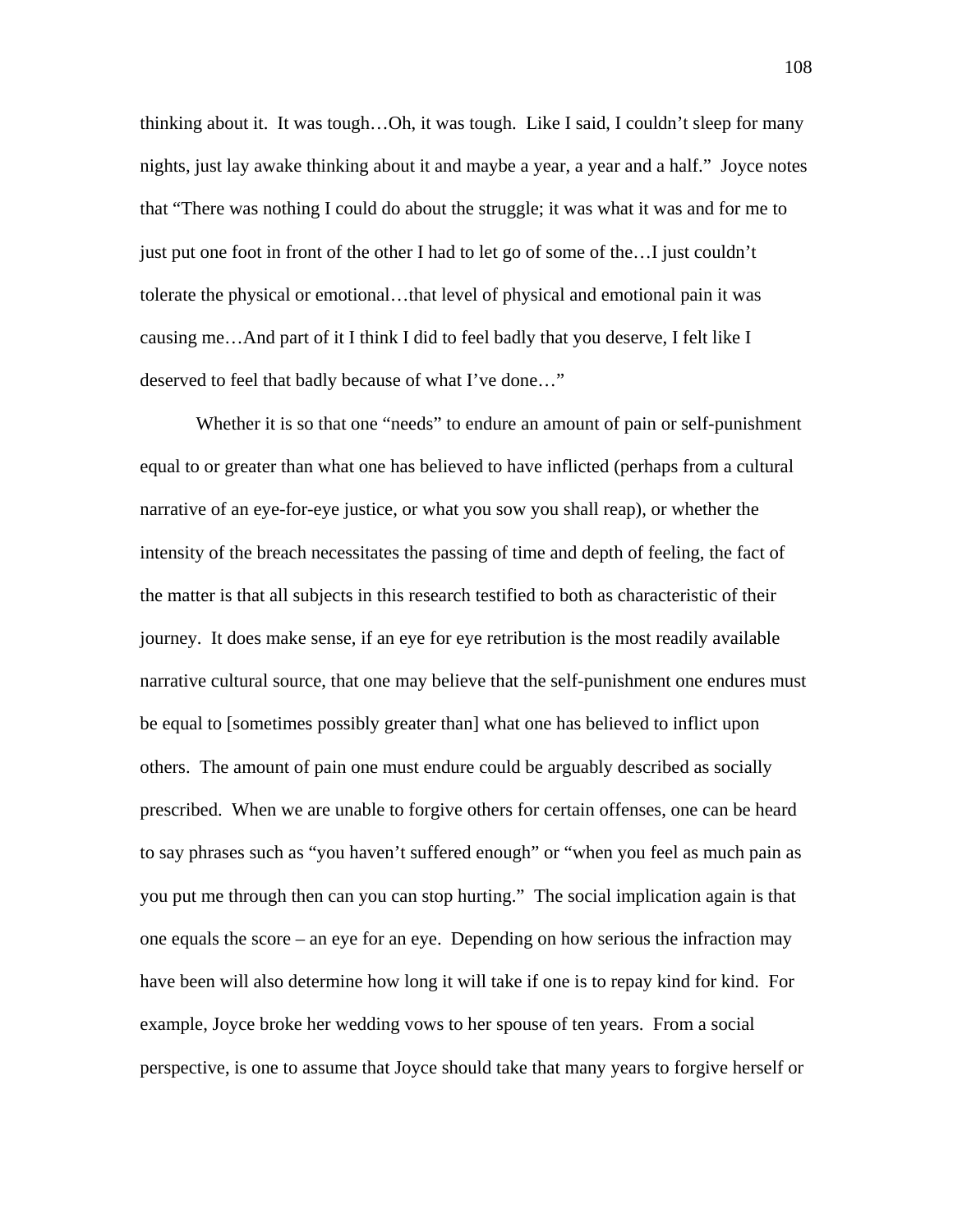could she reduce the time owed with a more deliberate and more painful self-punishment to eliminate the debt or even the score?

 Yet, while it may well be that the cultural availability of a self-punishing response, it is also likely that the level of attachment to the person disappointed or wronged may play an important role. That is, the more attached an individual is to the offended party, the more intense the amount of pain and recrimination. The level of attachment and the meaning that holds for a person influences the degree, amount and intensity of the pain that one must feel obligated to administer to oneself. Along with feeling the self-inflicted pain of having broken a promise, there is also the grief involved in the loss. There appears to be a doubling of the pain. As long as one feels responsible for the promise being broken, then one cannot escape the pain involved and must continue to self-administer. In essence there are two kinds of pain that one must manage; the self-inflicted kind and the pain associated with the loss. Joyce spoke about the compounding of the pain, saying "that absolute pain like I never felt before of the loss of all that husband, family, time with my daughter, all of that lifestyle, huge piece, to between feeling that loss and that struggle about my own sexuality and who I was; I was going to self destruct if I didn't let go of something. And I knew I had to experience the grief." One has to grieve the loss of the relationship one had with the other. Yet, it is perhaps paradoxically precisely the intensification of the pain and punishment that allows an opening for the process of self-forgiveness. This does not mean that the pain will subside but be directed toward the loss of the relationship with the other instead of being primarily focused on the self.

109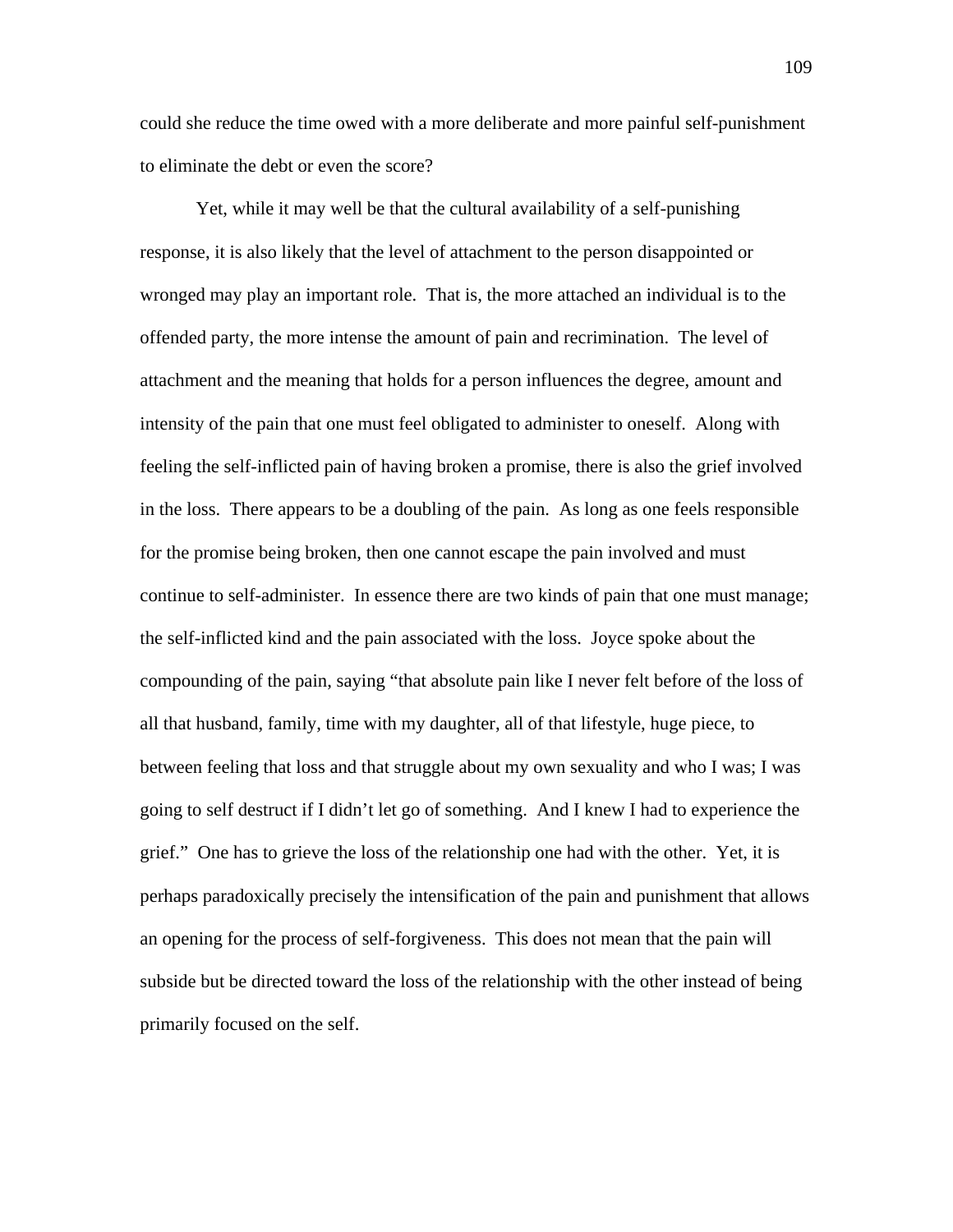When understood along the lines of the grieving process as previously examined,

the journey of self-forgiveness would be expected to be life long. Kahlil Gibran (1923)

offers a number of analogies and insights directly relevant to what the participants have

articulated, for example, that -

Your joy is your sorrow unmasked. And the selfsame well from which your laughter rises was oftentimes filled with your tears. And how else can it be? The deeper that sorrow carves into your being, the more joy you can contain. Is not the cup that holds your wine the very cup that was burned in the potter's oven? And is not the lute that soothes your spirit, the very wood that was hollowed with knives? When you are joyous, look deep into your heart and you shall find it is only that which has given you sorrow that is giving you joy. When you are sorrowful look again in your heart, and you shall see that in truth you are weeping for that which has been your delight (P. 29).

Each one of these journeys of self-forgiveness involved the loss of a significant other and as Gibran poetically referred – these relationships were carved deep into the very essence of who the participant was and again highlights the theme that self-forgiveness is relational and the amount of sorrow one feels when this loss has been experienced is premised on the quality and depth of the relationship. Again the notion of the importance of attachment to the other is supported here as well.

But, as indicated in the section heading for this thematic, it is not just that the incident or breach is replayed, or that a self-punishment occurs over time, but also that there seems to be little change across time. Lois, for example, says that "…truly not to think about it *every single day* [pause] I would say maybe 10 years I wrestled back and forth, cried over it, talked about it…I think there were moments or times when I could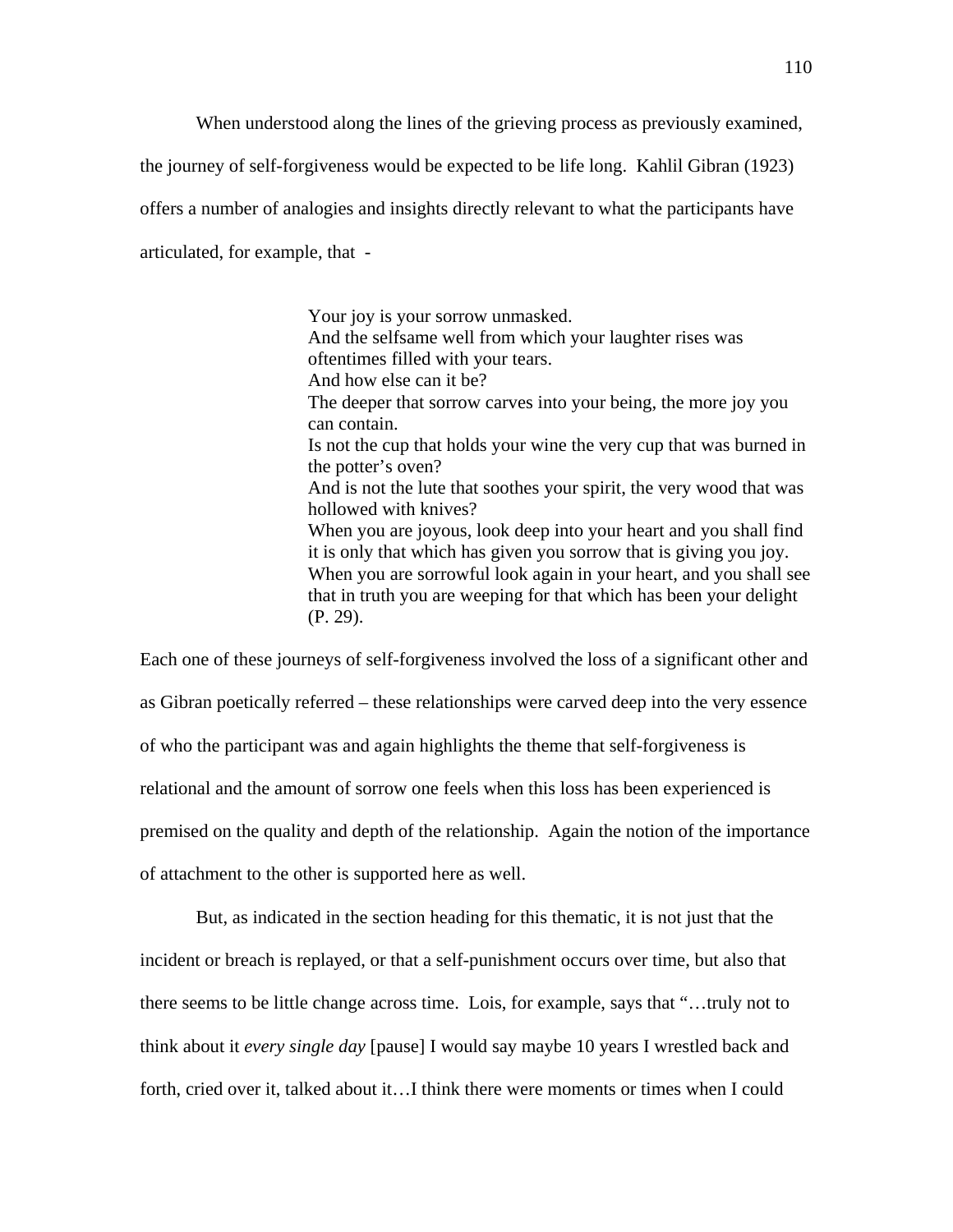think about it and maybe I would say 'ok this is it, we're not going to dwell on this anymore, we're not going to think about this in this way anymore, we're just gonna say it's alright and then umm, like something about her could come back, I..I'd just have a thought of her and it will all come back again and…I put it to rest one more time…" There is therefore, in the aftermath of the breach, a period of time that involves a vacillation between thoughts and feelings that are conducive to forgiving, and thoughts and feelings that reignite the original wound, such as ruminating about the offense and the hurt it caused self and others. There is a cognitive rehearsal at play and linked to the loss involved; one feels obligated to self-punish, to feel the loss more intensely until one has evened the score, settled the debt as it were and as if it is only oneself that must be paid. This process is the longest lasting and keeps the person 'stuck'. It acts as a holding and staging area.

However, it is precisely this notion of being stuck, of being perpetually staged in the same scene that prompts at least the possibility of change beyond fantasy and wish.

## *5) A pivotal point in the process of self-forgiveness involves a spiritual / relational connection to an other*

As the pain became too intense to deal with internally, each participant had to reach outside her/himself but could only do so once s/he was able to suspend her/his belief that s/he deserved to be punished. At first, each participant was not able to hold the suspension of her/his belief but "drifted" away. Over time, each would slowly gain the strength to hold it more securely in place. Lois said, "there were moments…when I could think about it and…say 'ok this is it, we're not going to dwell on this anymore,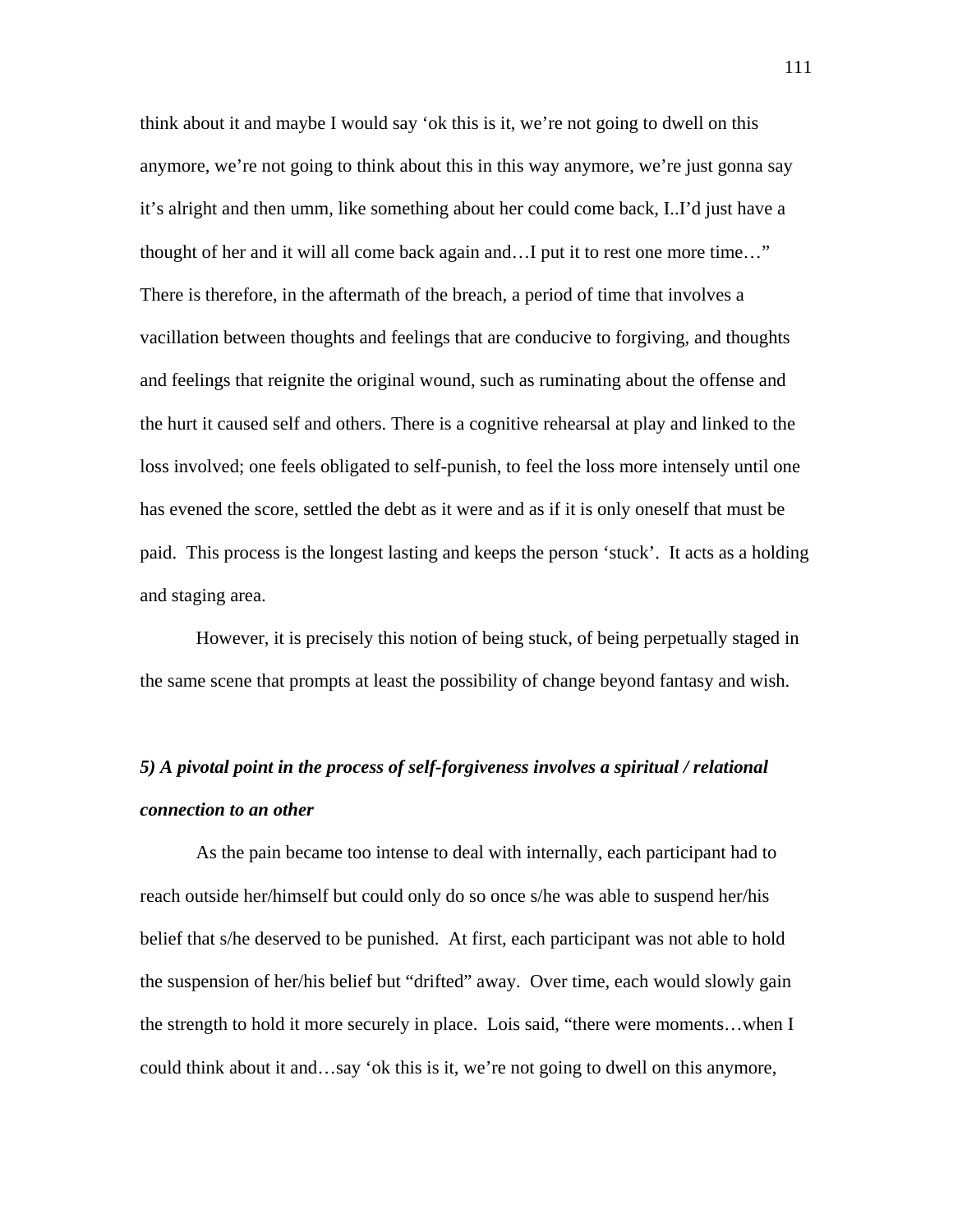we're not going to think about this in this way anymore…I'd just have a thought of her and it will all come back again…and…I put it to rest one more time…but those times when I think about her now…I can deal with it better now…" It took time but Lois eventually was able to maintain her balance around suspending her belief. Joyce used the analogy of having a relapse when she was unable to hold onto suspending her belief – "I still relapse into not forgiving myself." Even after Joyce had found the strength within herself, it continued to take an effort for her to keep it steadfast. She said, "that's kind of its permanent home…you can invite it in but it takes effort going out to be able to bring it back in. It just isn't out there for the taking without any kind of effort from me…Maybe it won't always…" There is no way to keep the suspension permanent; it will always take energy to keep it at bay. Although, once the belief was stabilized then one can move toward reaching out and accepting the connection with another.

 One way Max reached out was through professional help – " I saw somebody that…was professional, I had a talk with and he mentioned that you have to forgive yourself before you can forgive him and this helped me along a lot." Max's connection to the spiritual came from the advice provided by a professional counselor and his willingness to accept it. In a spiritual way, Max was also able to reach for help through his belief in God: he said, "I prayed a lot...I found myself many times praying with tears in my eyes when I thought I was not going to get my son back…" Max's faith was tested and he discovered at times how weak this experience had left him especially, spiritually – "the Lord did hear me…I seemed kind of weak, like it says we are all weak souls at time. You get kind of weak…you've got to realize that the Lord can't change things overnight…" Lois struggled in her relationship with God, getting angry with him at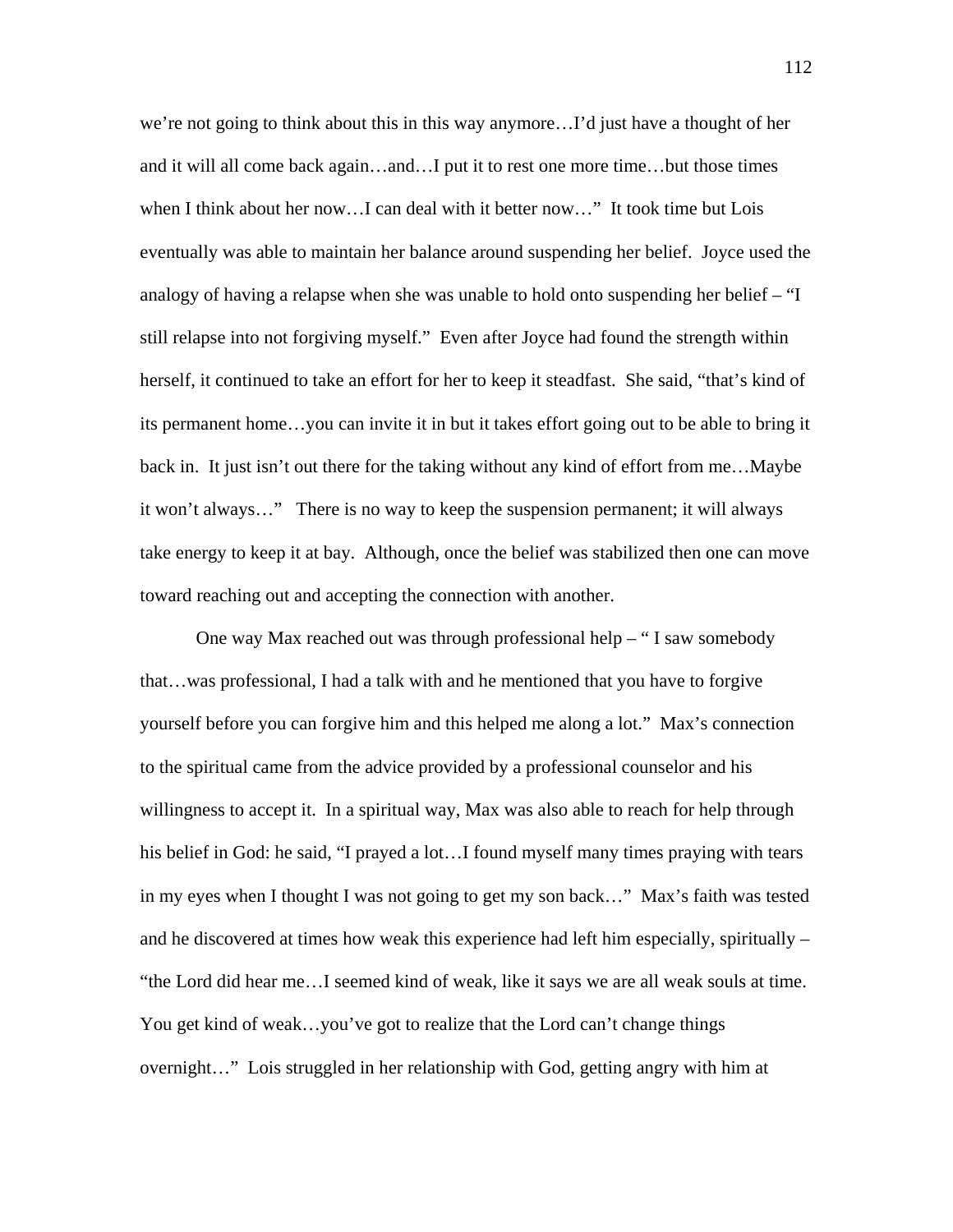times – "I was always angry…there were a lot of times I'd come home and if I were alone, I would just cry, I would holler at God, I would talk to him and I would get mad and ask him why?" Lois and Max both found their faith to be strengthened and renewed and had been able to turn the pain and suffering away from themselves and found peace in releasing their pain and suffering over to God. The pain and suffering did not end immediately; all the participants stated that the process was gradual and that their discomfort eased but it is never truly gone. It is about learning to come to peace with oneself and accepting the loss one has endured.

 For Joyce, the pivotal point came from seeking out "other women like" her. Joyce was literally in pursuit of people who "looked" just like her. This led her to a weekend workshop where there were…

"other women like me. Now all along the way mind you I'm ready to bolt because if there is no one in there with lipstick or nail polish or hair that is, you know, not longer than an inch long, *I'm gone*. Because I wanted to see somebody that looked like me that was going through this…And that was *the* most powerful turning point for me…looking at them and watching them torture themselves with blame and guilt, it made it so clear to me how not at fault I was. And this observation that didn't come clear to me until the end…a *huge* turning point for me was seeing where I'd been and being able to look at them and I knew I could say to them – this isn't your fault, be gentle with yourself, you know, this isn't something you chose. And so when I was able…when I saw what I was able to do for them then I realized I could do that for myself. So that was a huge piece, finding like people going through the same thing."

Joyce could not stress enough how important the relational aspect of the process of self-

forgiveness had been and continues to be. It is finding oneself connected with the human

community in the end that ultimately brings about the healing. This re-attachment

through the telling of one's story leads to the last theme.

*6) The sharing of one's personal narrative of self-forgiveness is more than a mere telling of a story; it is also active reconfiguration of meaning towards healing.*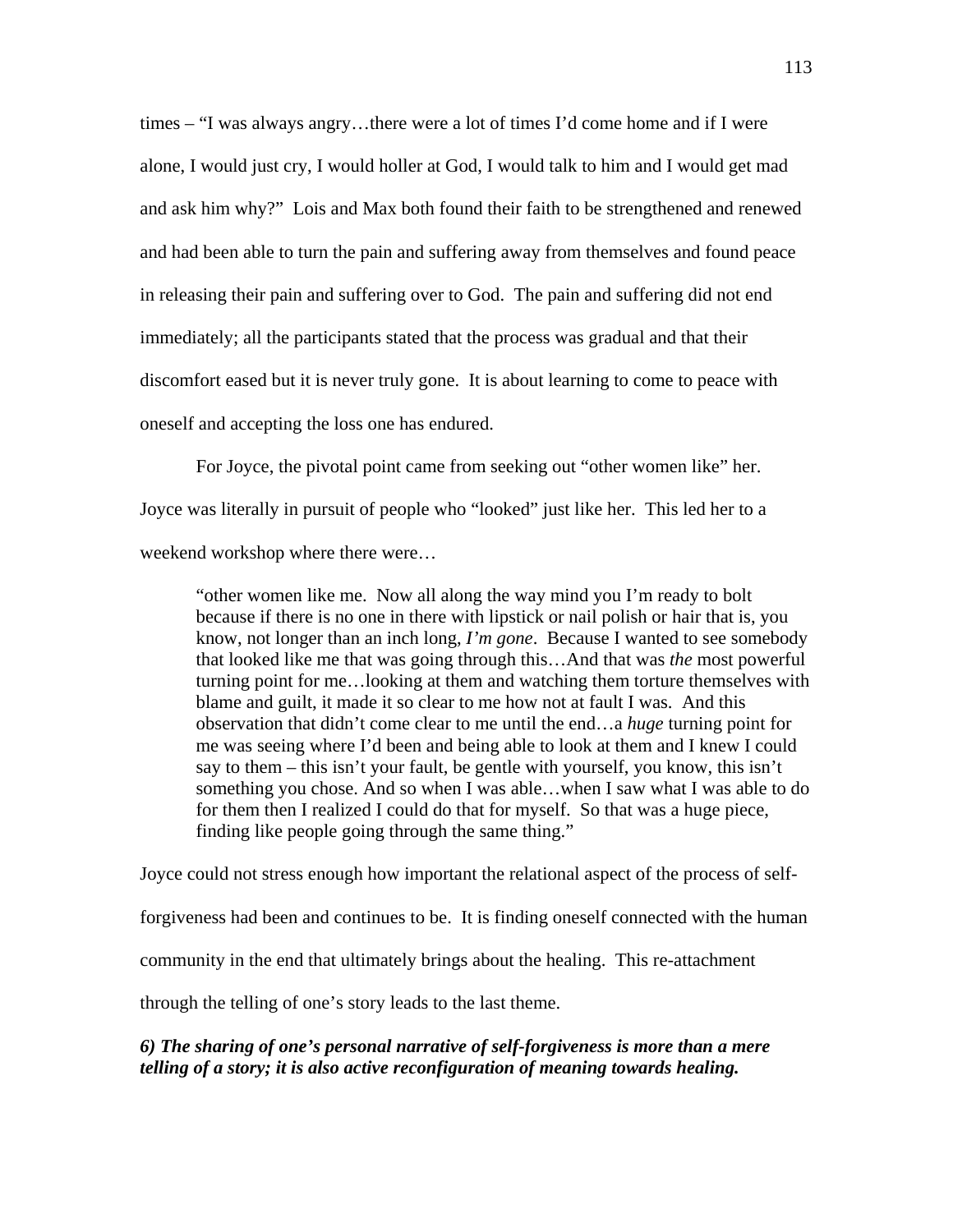Lois: "In talking with you about my sister, it brought back a lot of feelings of missing her. It also made me realize that she left us when she needed to and that was something only she could do. She did not need me. I didn't think I would cry so much when talking about her. Maybe I was keeping more inside than I realized. I did feel as though a weight was lifted after sharing this with you."

Max: "I actually feel weak, I feel that I've been drained but yet I feel good about it. I feel very weak, but I feel good that things have come to pass the way they did."

Joyce: "Less detached from the world and that's just because it's a story that very few people know, so, if I am able to share it I feel just a little more connected with the world, which for me that's been such a huge loss cause I'm so, such a person that likes to connect with people and part of that in me just being who I am. So, that loss of being that person has been big so to share with you without editing and all the details makes me feel more connected."

All the participants eventually came to peace in accepting what had happened as part of who they were, rather than trying to change what had happened, which they ultimately realized was not a possibility. The journeys that each participant embarked upon could not be neatly organized as though one were receiving detailed instructions to follow on a map. The journeys did not seek the shortest distance between two points but were subjected to many turns and detours. In this way the journey becomes circuitous, difficult and at times hazardous, hazardous to one's health and well being. From an optimistic perspective, the journey was an adventure in helping each participant find her/his way out of a dark and unsettling way of being to a healthy, nurturing and connected sense of belonging.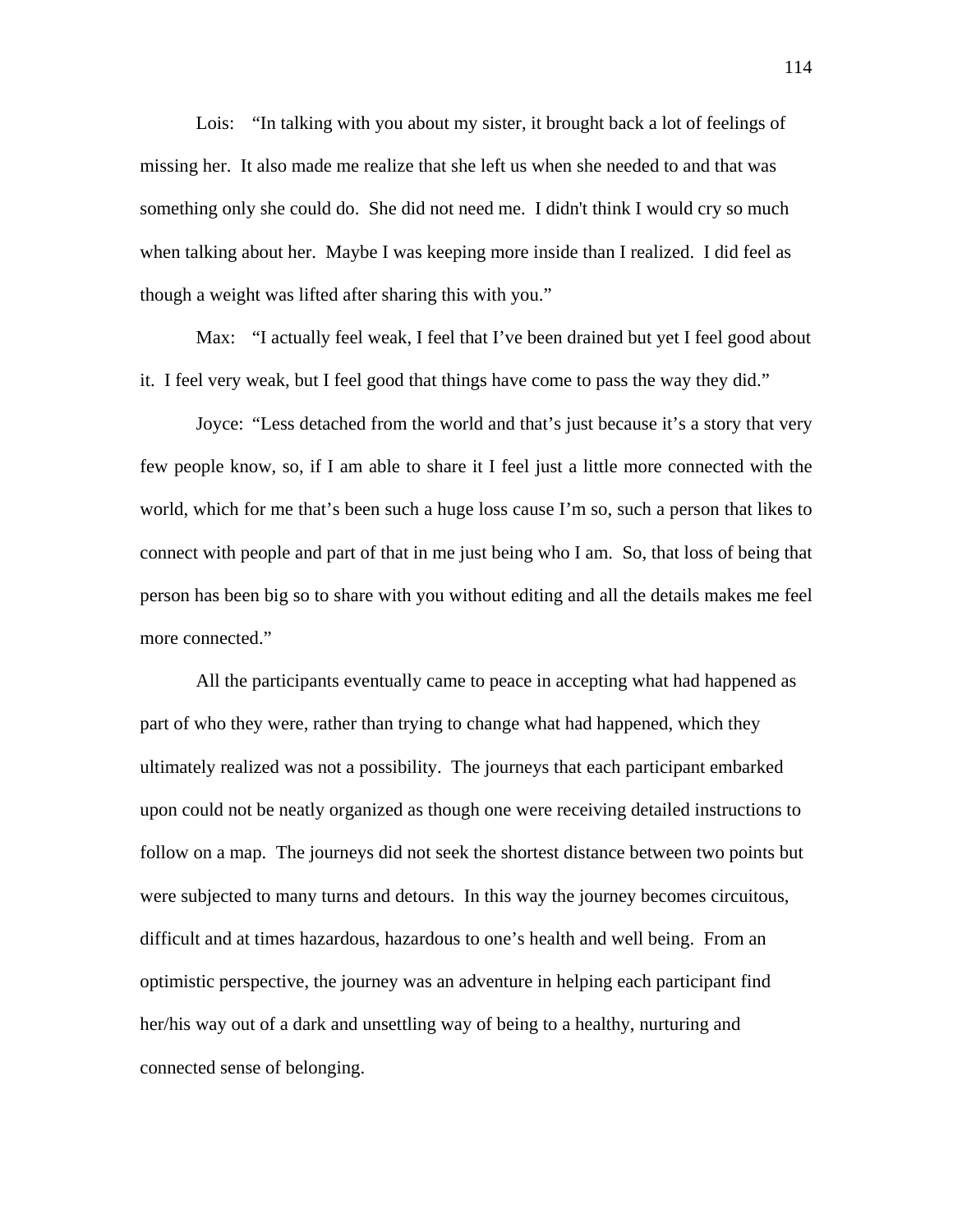From a human perspective, it seems necessary to approach these relationships as unbiased and non-judgmental as one can. There is a healing in the telling of the story alone without any therapeutic intervention. There appears to be a sense of healing when one can share one's embodied narrative to one who remains emotionally present and genuinely interested in how a person brings meaning to her/his life experiences. In the sharing of this intimate dialogue one can come to terms possibly that s/he is no longer alone and feel connected to the human community.

#### *Proposed Framework for understanding the Processes of Self-forgiveness*

After examining the themes and working through the individual journeys, a particular perspective regarding the journey began to unfold. The transcripts and research helped reinforce that the definition of self-forgiveness is multi-faceted. Based on all that is contained herein, a general framework for understanding the process of selfforgiveness appeared to be the following:

- I. An action, or inaction, has an effect on an interpersonal relationship, one of the defining characteristics being that it involves loss.
- II. A profound sense of being wounded ensues, its defining characteristic being that the whole person is implicated, and feels pained – mentally, emotionally, physically, and spiritually.
- III. The wound is sustained with self-punishment, isolation, alienation, withdrawal, and self-blame. Others may also keep the wound alive with judgment and criticism, but the defining feature is that the person is well able to maintain the sense of hurt and self-recrimination him or herself.
- IV. Pain becomes too intense and action is taken to rid the self of such pain.
- V. One tries to heal the self with many potions and elixirs, such as drugs and alcohol, or behavioral promises and interventions, such as self-help materials, all seemingly to no or little avail.
- VI. A pivotal point introduces itself, marking a different approach, rooted in a spiritual and/or relational understanding.
- VII. The relation can exist with a counselor, therapist, deity, prayer, and/or another person. One learns to accept the decision/choice one has made and the results of the actions taken. It is at this point that self-forgiveness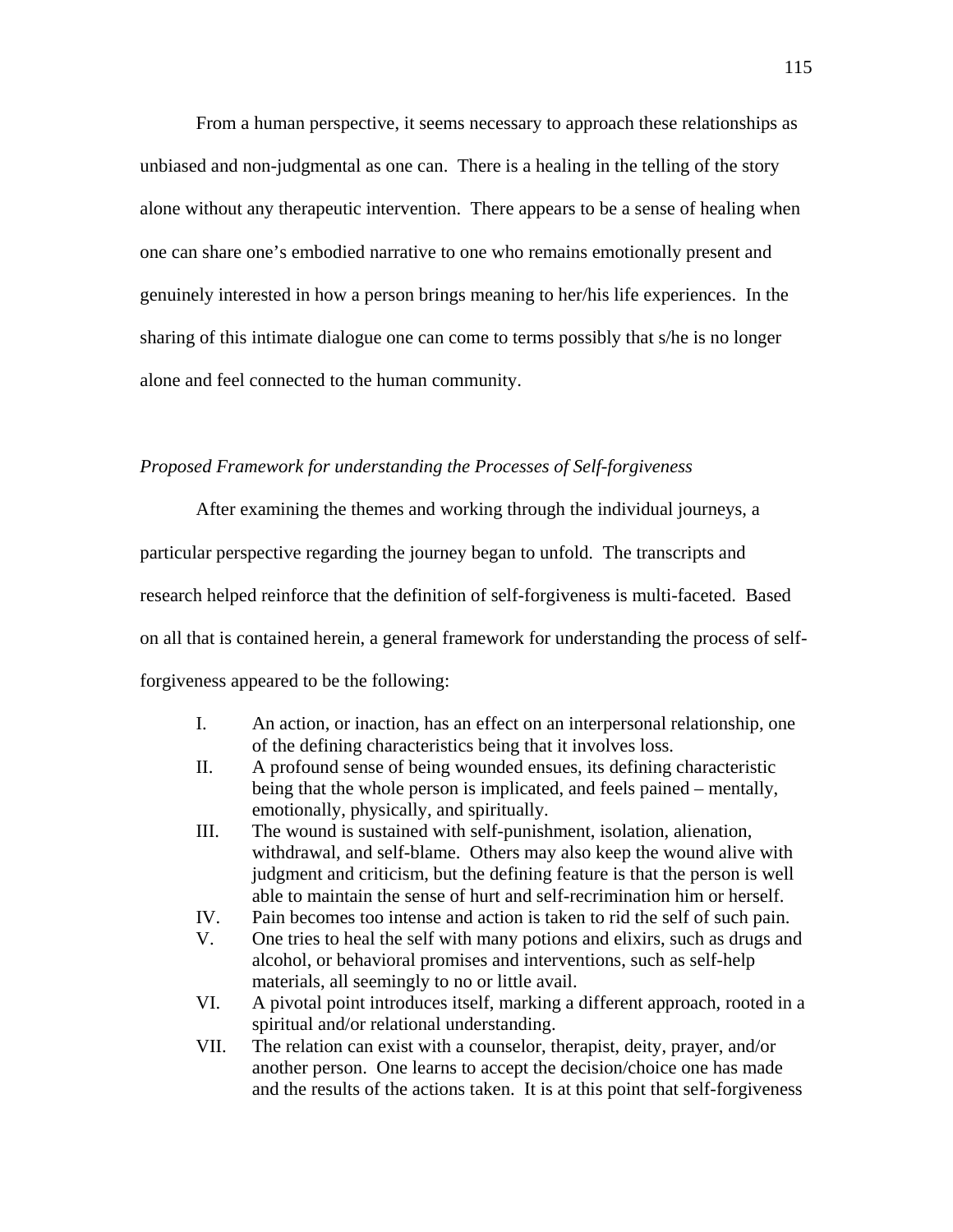permits one to explore the spiritual nature of one's existence and to hopefully, eventually find harmony within.

VIII. Eventually, new meanings of the facts of the experience will be accepted to bring about a healing. The process is perpetual and life changing. There will be a sense of balance and return to health experienced by one's forgiveness of self.

This framework is not a linear diagram that could be followed sequentially. For example, one may find oneself repeating or lapsing backward onto previous phases or positions. To illustrate, a person may reach the fourth step and realize the action taken does not work for her/him and s/he now retreats back to step three. The idea is to help those interested in such a pursuit to gain an appreciation of all that may be involved. It provides a way in which others can communicate and offer assistance to those who struggle in any one given phase.

Moreover, it may perhaps be telling and striking that what is included in this framework or heuristic, is the very event that causes the distress, as well as the distress itself. Some readers may object – or have done so already – and argue that the whole story about how a promise was broken, and the distress and recrimination that occurs thereafter, is not self-forgiveness: that self-forgiveness starts at some other point or place, as one extricates oneself from the self-recrimination or distress. These readers may look for such a pivotal moment – a moment proper to self-forgiveness, as it were – and search for a turning point, firstly, that marks the beginning of this movement of selfforgiveness, and an end-point, a telos, that marks the completion and successful attainment of self-forgiveness. Suffice it to say, by the very framework above, that this view is not one I hold, or find supported by my interviews. Asking participants to tell me about self-forgiveness does not mean some pivotal turning point – by their understanding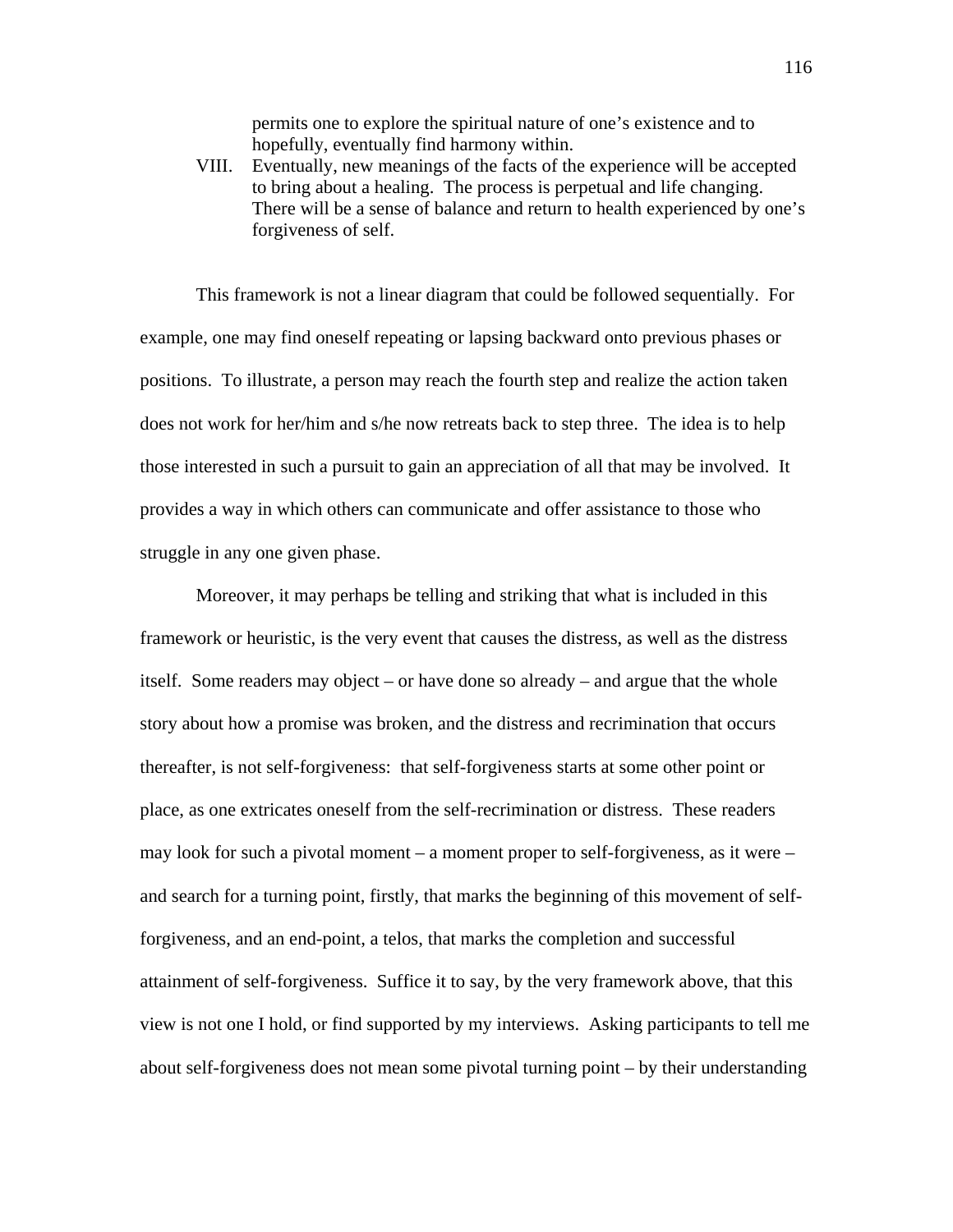the event and their actions and decisions in the distressing event, are as much part of selfforgiveness as whatever later healing or recovery is. The one needs the other, and cannot be separated from each other. Moreover, to assume some telos or endpoint, a moment when self-forgiveness is "achieved" or "attained" is not borne out by this research. In fact, it is a continuing process, with no expected end, at least not in the sense of an ending or closing of the event – the only manner of closing the event, and then only for a singular party, is with death or the loss of memory, another kind of death.

#### Revisiting the Literature

This general framework inevitably recycles and dialogues with Robert Enright and the Human Development Group's definition of forgiveness (1991). While some limitations were already highlighted in the literature review, these and others now continued to surface as a result of my own data and interpretation. Personally, there remained an unsettled intuitive notion to accept the definition as it was written. I reread Solomon Schimmel's book, *Wounds not healed by time*, (2002) and was intrigued by his statement that the much-quoted Enright definitional was grounded in Christian theology. Rereading the definition had the effect of wanting to challenge it on an intuitive level at a minimum but also more fundamentally at a cognitive – rational one. Enright et al.'s contention was that forgiveness is a gift (and many would agree), but something appeared to be missing for me that would help explain and accept it in that way. What I discovered was the absence of the underlying assumption that would support their view of seeing it as a gift – put another way, the very condition of possibility for forgiveness as gift was absent from the definition.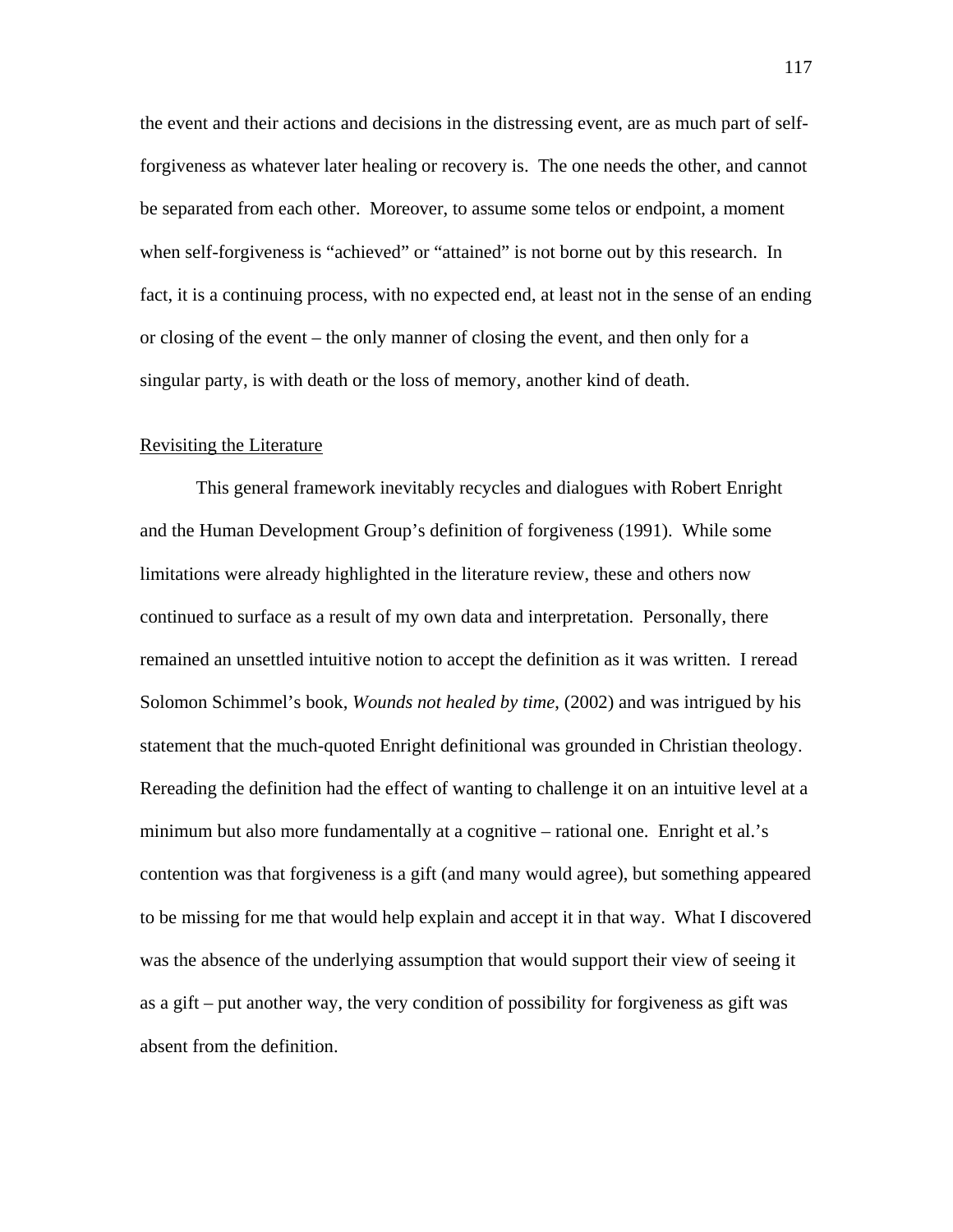Recall that Robert Enright (1996, p.108) defined forgiveness as "a willingness to abandon one's right to resentment, condemnation, and subtle revenge toward an offender who acts unjustly, while fostering the undeserved qualities of compassion, generosity, and even love toward him or her," and that the review questioned the notion of a right to resentment. In the act of forgiving an 'other' as it is with oneself, self-forgiveness, the first step is taken toward an abandonment of something more innately ingrained than one's supposed rights to resentment, condemnation and subtle revenge as the literature suggests or negative feelings as North (1987) suggested in her definition.

Everett Worthington (1999a), in telling about the horrific circumstances learning that his mother has been brutally murdered, supports a perspective, which is more in line with the findings of this study. Worthington recalls the following...

> "My brother's voice was shaky. "I have some bad news," he said. "Mama's been murdered…"

 Mama had been beaten to death with a crowbar, her body [sexually] assaulted with a wine bottle. Rage bubbled up in me like lava. I heard myself saying, "I'd like to have that murderer alone in a room with just a baseball bat. I'd beat his brains out…"

 That night…I fought the bed covers. Rage and sadness had stolen sleep. Imagined scenes of violence and thoughts of hatred and revenge intruded. Ironically, only days before I had finished co-writing a book on forgiveness…Did I really believe what we had written about forgiveness—that empathy was a key to forgiving—or was that book just for other people? Could I empathize with the person who had murdered my mother?

 I imagined how two youths might feel as they prepared to rob a darkened house. Perhaps they had been caught at a robbery previously. This time, though, they wouldn't get caught. Standing in the street, they were, keyed up. The house was dark, no car in the driveway…They couldn't know that Mama didn't drive. A quick rap of the crowbar and they were in, emptying drawers, dumping the contents on the floor. I imagined the intruder's shock when he heard a voice behind him. "What are you doing here?" Oh, no, he must have thought, I've been seen, I'll go to jail. She's ruining my life. He lashed out with the crowbar, slamming my mother three times. Panicked, the youths went crazy, trashing the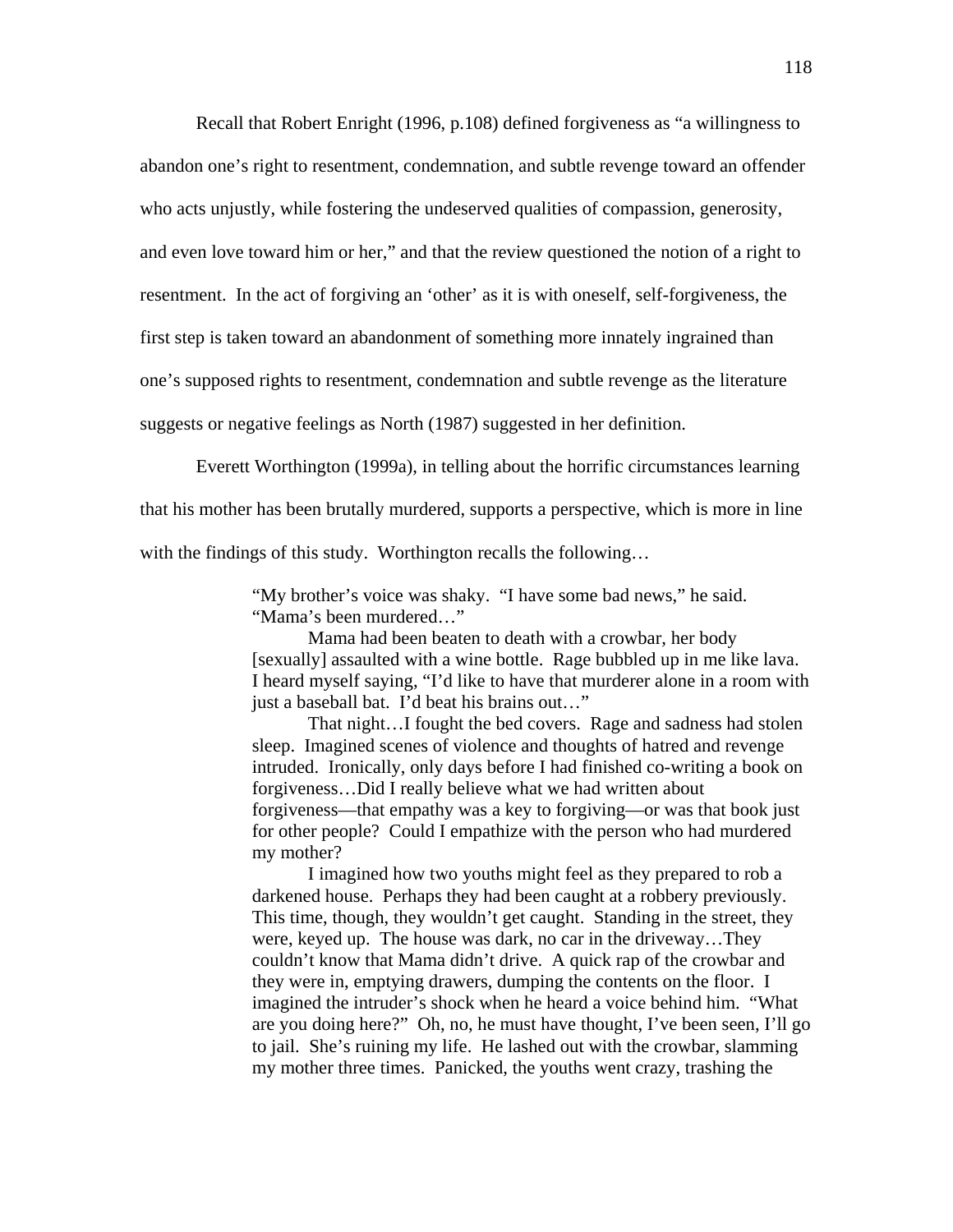house, angry at having their plans ruined and overcome with the shame of having murdered.

 I felt I understood better what had happened. The youth who murdered my mom did a terrible thing. Nothing will change that. Through empathy, I understood that he had lashed out in fear, surprise, guilt, and anger. My mind flashed back to hours earlier when I had talked about beating him to death with a baseball bat. I was willing to do what the youth did, only with more forethought, more naked malice than he.

"Whose heart is darker?" I almost said aloud. When I saw the evil I was capable of plotting, I was humbled. I saw my own guilt over plotting revenge. As a Christian, I knew that even as I confessed it, I would receive Divine forgiveness for my evil intent. I felt that forgiveness flood me. I knew that the youth, too, needed forgiveness. How could I withhold what the youth needed?

So, I forgave him, and I have since felt peace.

 In my case, I worked through five steps up a Pyramid of Forgiveness, and I was able to forgive within a single night. Most of the time, it takes longer to forgive—sometimes years. Even though I was able to forgive quickly on that night, my forgiveness did not shorten my grief. For over a year afterward, I would periodically be overcome by grief. The blessing was that at least I did not have to deal with my own hatred and bitterness" (Worthington, 1999a, pp.30-31).

In further elaboration on his experience, Worthington relates:

"Blessedly, I was not left to wallow in the gooey stain of revenge, I recognized quickly that Jesus had died that I might have forgiveness and be washed clean of that stain. I thought, *if I have received forgiveness for the stain in my heart, then who am I to withhold forgiveness from this youth.* With that thought I released my desire for revenge, my bitterness, my desire to punitive justice. I forgave and paradoxically the chains that bound me to the youth in hatred fell from my heart and set us both free". (Worthington, 1999b, p.14-15)

It is not the abandonment of Worthington's right to resentment, condemnation,

and subtle revenge but his willingness to abandon his belief in a sedimented credo of an *eye for an eye* – that sets in motion a movement of retribution toward the offenders that murdered his mother. As Worthington stated through his rage, what he would have done to the murderer if he had him alone in a room is a confession of his belief in an eye for an eye retribution and it is not until he is able to abandon his right to this belief that he is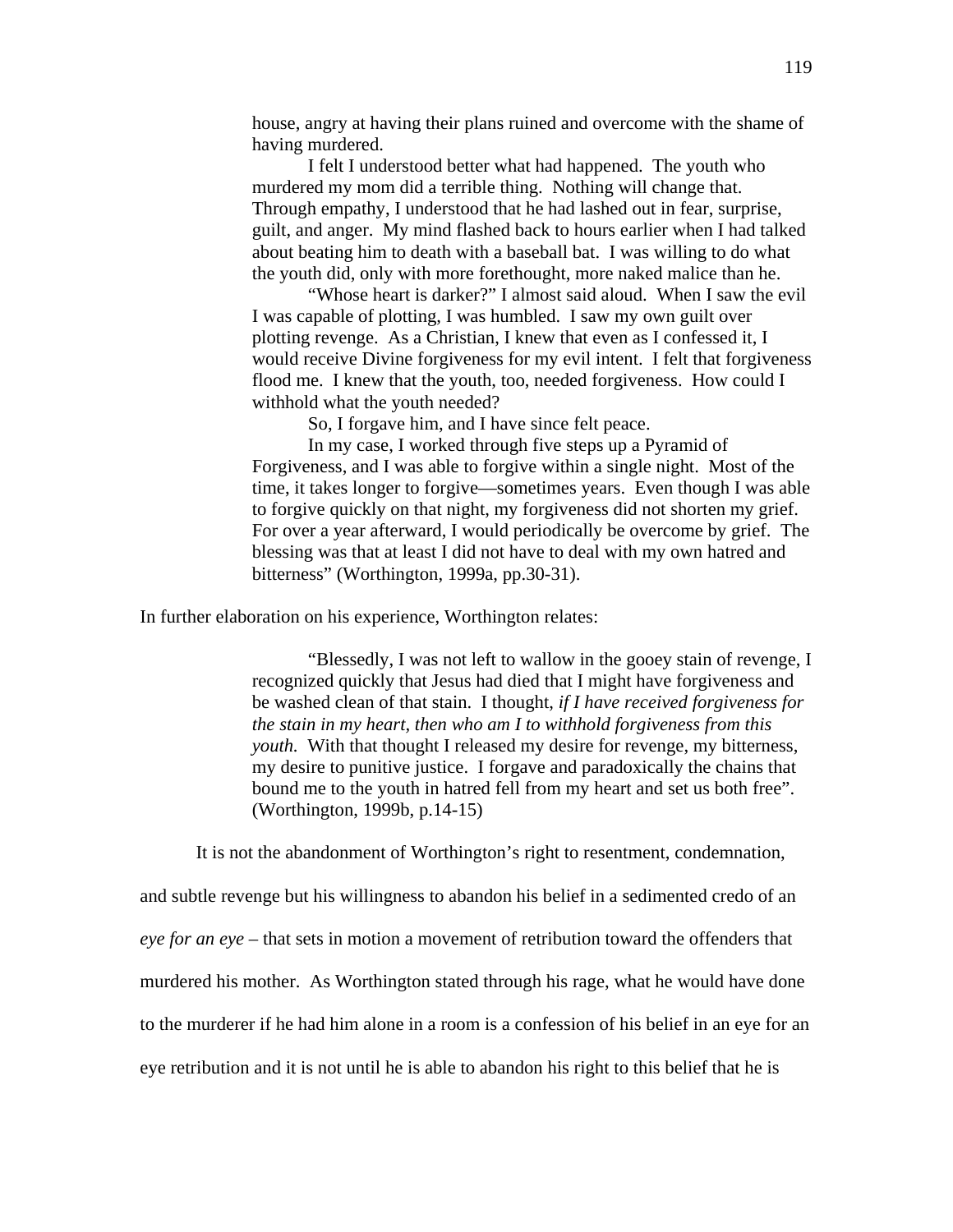able to move toward the next phase of the forgiveness definition. Intuitively one does not abandon one's feelings but one does abandon one's beliefs – that is one's right to abandon one's cognitive thought processes, and not one's feelings. Once he was able to abandon his belief, he was ready to self-forgive as he so eloquently stated it. Once he was able to forgive himself – letting go of the anger and hatred he felt for another human being – he was ready to move to the third and final part of the forgiveness definition. At this point he would be able to foster the undeserved qualities of compassion, generosity and even love toward the offender.

 The research supported this movement as well. For Max, the suspension of his belief in an eye for an eye retribution came when he discovered that his son was struggling with his life at home and that his actions were in reaction to his second wife, rather than directed at Max. In that instance, Max was working toward interpersonal forgiveness and learning to suspend his belief in an eye for an eye directed at himself. As Max stated, "...the turning point was when I found out that he was having a lot of difficulty with his wife, this woman and I guess well maybe it was not all his fault treating us the way he was treating us. He was doing it to try and make a go of it with his wife, his new wife. I guess I found out that it wasn't working out the way it should and when I found out in a way, I was sort of glad that he had a reason for doing what he was doing because I didn't think he had a reason before because we didn't do anything to him and…I thought his reasoning was he just wanted to be with his wife and he was taking her side and so the reasoning there was that he was taking care of her". In this way, Max abandoned his belief and was able to move toward the next phase in the forgiveness definition proposed here.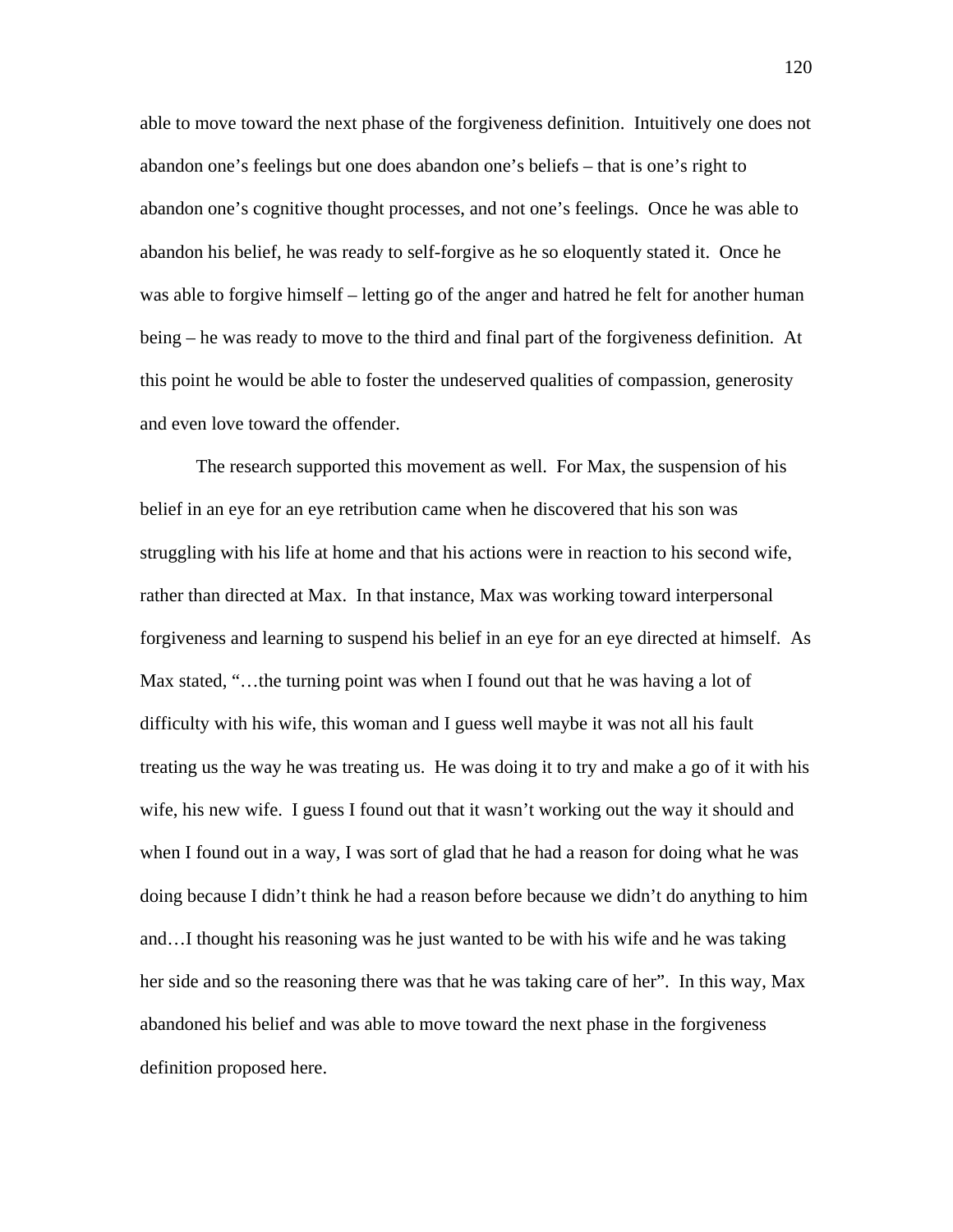For Joyce, suspension came when she realized that to continue in her belief would eventually cost her life by self-destructing. As she said, "When I would be feeling badly, sobbing, sad, whatever it was, if I would go to self blame it upped the intensity to a whole new level. And part of it I think I did to feel badly…I felt like I deserved to feel that badly because of what I've done to my husband and his life and I think about what I did to his life…" Joyce stated that she "deserved" to feel as bad as she had imagined her husband and daughter to feel, *eye for an eye*. Her retribution was toward herself, which supports a comprehensive definition of forgiveness whether it is between others or directed toward oneself.

 For Lois, this process was not quite as clear. However, she appeared to be struggling the most and continues to do so, which suggests that if one is unable to suspend their belief in an eye for an eye, then does that also prevent one from being able to forgive oneself or others? This highlights the use of the word 'suspend' versus 'abandonment' in the understanding of this key and critical concept in the process of selfforgiveness. The American Heritage Dictionary (1983) defines 'abandonment' as *giving up completely*, which has a permanent and fixed quality to its meaning. Whereas, suspend defined as *to bar for a period from a position*, certainly alludes to a more temporary status. The use of the word suspend accounts for the way in which individuals are able to forgive someone [or so s/he thought] and yet find her/himself not believing it when some event triggers a 'relapse' from the original offense. The supposition is that as long as one can suspend an eye for an eye then the path to self-forgiveness illuminates; however, if one is unable to hold the suspension then that path quickly disappears.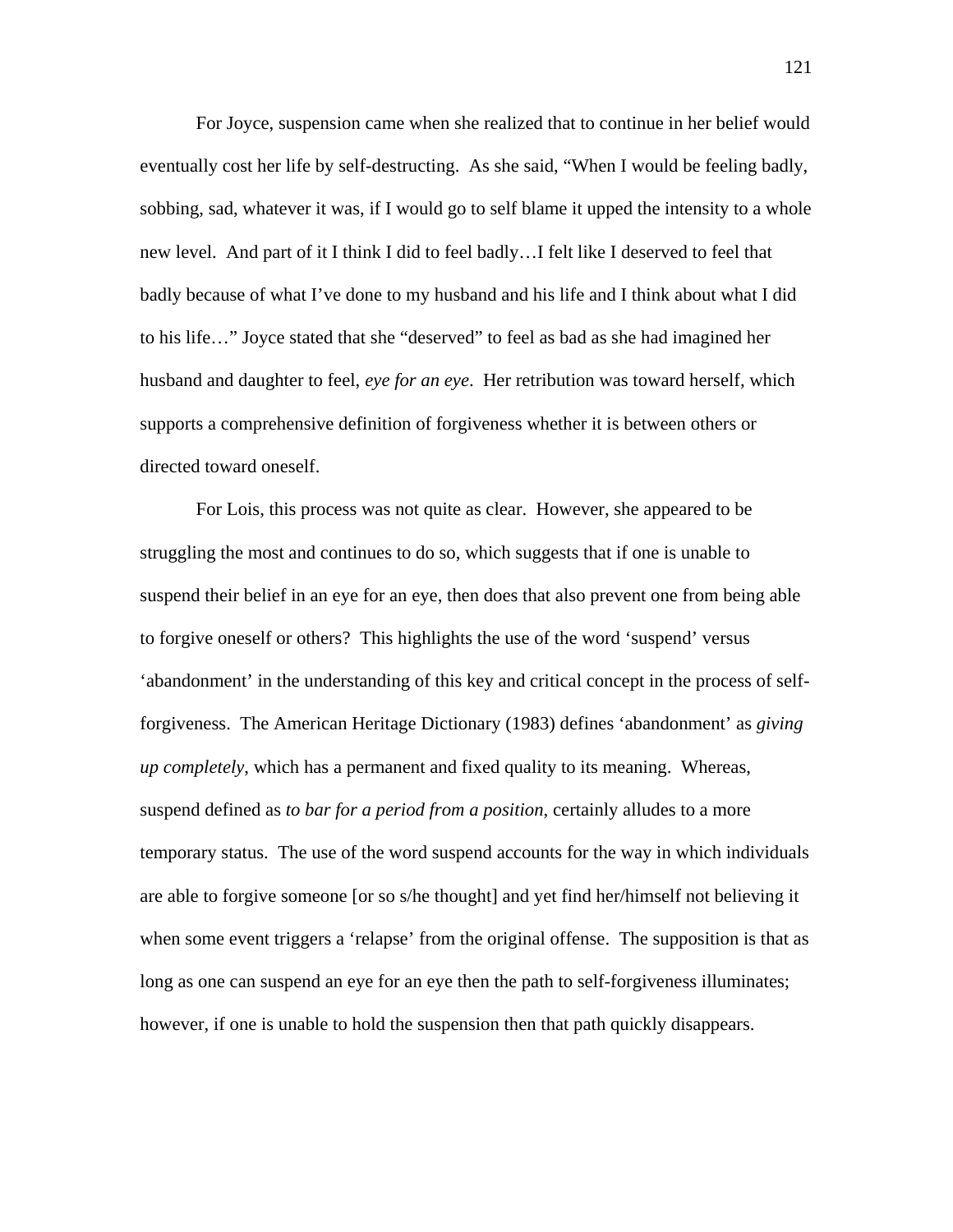The idea of this concept has been popularized in the Disney movie – *Hook*, starring Robin Williams. In the movie, Williams portrays the fictional character Peter Pan, who in the beginning of the movie has forgotten who he really is and acts as an attorney. Once his character returns to "Never Never Land" in order to survive he must suspend his belief in being a lawyer and believe he is Peter Pan. As long as he can suspend his belief of being a lawyer, he can become Peter Pan and maintain all his magical powers but if he does not keep the suspension in place he becomes his ordinary self. And so it is with one's suspension in the belief for an eye for an eye, one can begin to heal and transform through the pain and suffering, while failing to do so keeps one stuck and unhealthy.

It may very well be that those moments of return to an eye-for-eye narrative are inevitable inasmuch as it is the dominant cultural script. The implication is therefore that self-forgiveness is not entirely the responsibility of, or within the absolute control of, a self-contained and individual psyche. Perhaps if the cultural narrative was one that privileged forgiveness and not revenge, those self-recriminating lapses and the seemingly cyclical nature of self-forgiveness, characterized by a back and forth, would be considerably less – would allow more of an "abandonment" than a "suspension". The sad paradox, of course, is that this eye for an eye belief keeps one separated from the human community, and holding onto the belief validates the self-punishment that the research participants endured. As long as they held the belief, the self-punishment was justified. It was not until the belief was suspended that the punishment subsided. Each research participant took years to work through their issues before coming to a tenuous peace with their choices. It would seem that suspending the belief in an eye for an eye is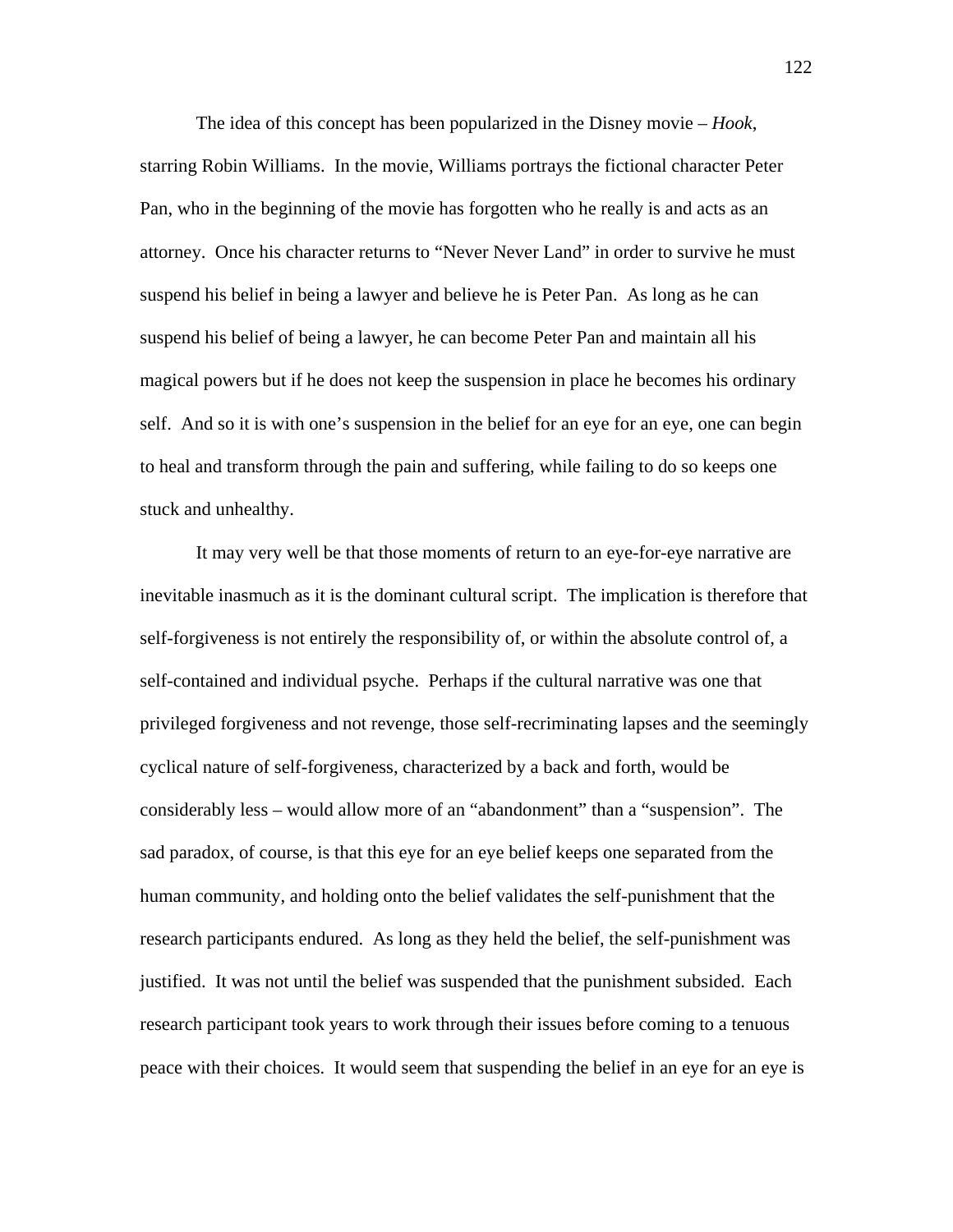very difficult and can take a very long time, but it definitely appears worth it for renewed health and well being.

Similarly, inasmuch as there is fear involved in journeying toward selfforgiveness, one may understand this fear in two ways. On the one hand, one's reluctance to abandon this belief may be based in fear, the fear of the unknown, which can also equate into a fear of forgiving. The typical human response behind fear has been described in terms of the fight or flight syndrome. When one is wronged, one can fight back or one can flee. For Joyce, alcohol was used at first to flee from herself and to try and numb the pain. As she stated, "I used alcohol for a while. Yeah, I drank, I mean not to the point of drunk and not even a lot in amount but I was consciously choosing alcohol as soon as I walked in the door I drank alcohol. It numbed me like that [Joyce snapped her fingers]. So, I did that for months..." The fear involved in forgiving is about coming to terms with the unknown. The unknown leaves one questioning whether by forgiving one could expect the offense to happen again or that one will hurt a loved one again or break a promise to a loved one or say something out of anger as the research indicated. The fear takes center stage and stays with a person as long as they continue to replay the experience cognitively again and again and may be the glue that holds the belief in place. Lois spoke about being contained by the fear and not allowing her any relief. She said, "but to truly not to think about it *every single day* [pause] I would say maybe 10 years I wrestled back and forth, cried over it…" As the tape replays for Lois, she reinforces her belief in an eye for an eye; why shouldn't she be held accountable for breaking her promise to her sister and the fear kept her bound to her failure to keep her word with her sister. What if she had been able to face her fear earlier and abandon the belief in an eye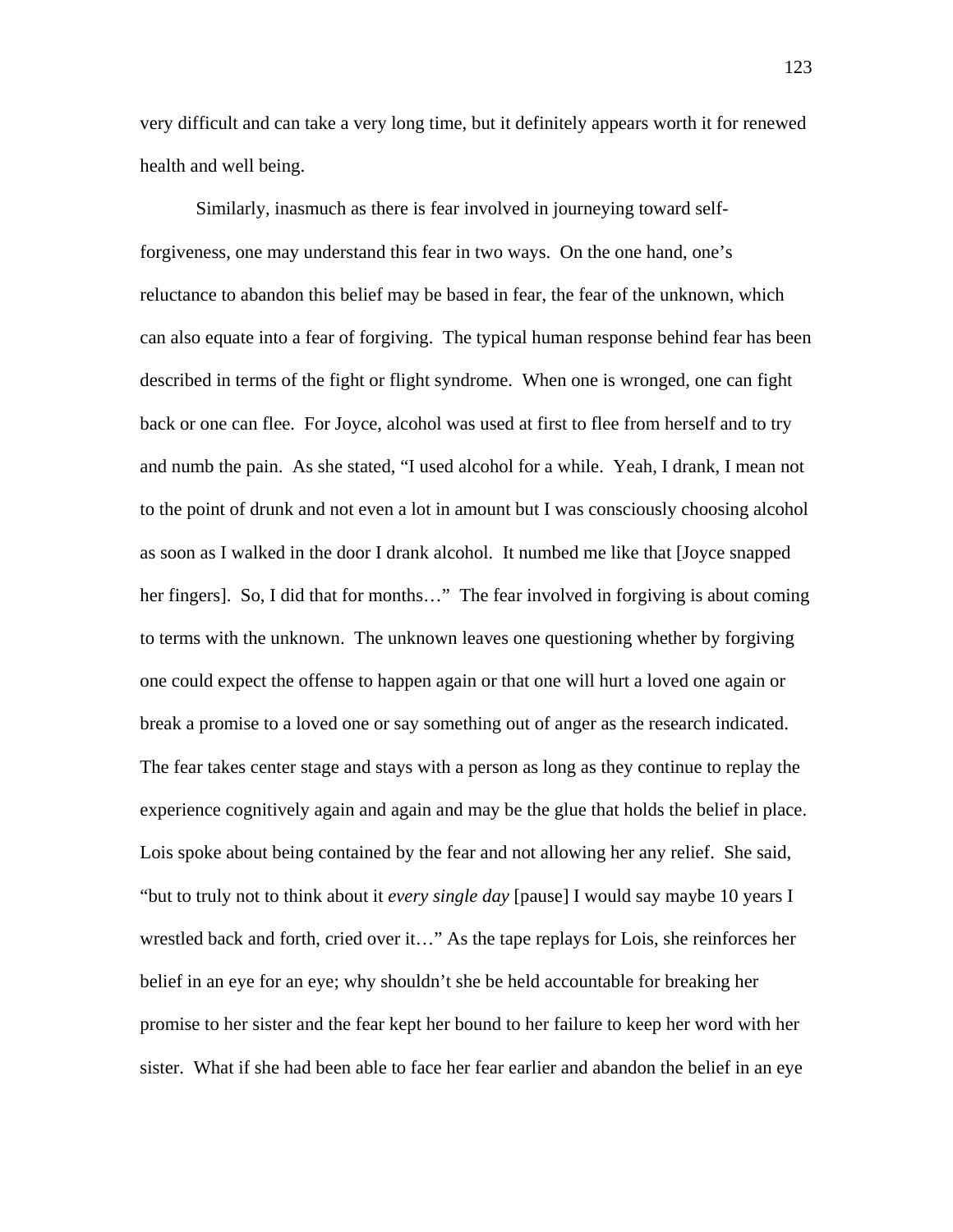for an eye; the result would be different, possibly the healing would have come about sooner.

On the other hand, this fear may not be entirely of the individual's making. To adopt a position or stance so out of keeping with what is "normal" or usual within the broader culture; to persist in abandoning a vengeful attitude amidst others – often loved others – who propose or argue for precisely that retributive response, is fearful, not by one's own making, but by one's experience in the everyday.

 Once the authority of an eye for an eye has been suspended, one can move toward releasing the feelings of condemnation, resentment, and subtle revenge that one feels about oneself. This comes from being able to re-author or redefine the past and the meaning the events hold for the person. This also highlights how self-forgiveness is relational. Lois explained that the process she took to redefine the events took a long time and that she relied on her faith – her relationship with God to help her translate the events into a meaning that she could live with and be at peace. She stated, "I just think through evaluating, through going back over the situation, reflecting through faith that I've been able to put it to rest and say, that it was ok that I wasn't there, that you know, I wasn't probably meant to be there.."

Joyce sought help outside herself, again highlighting the relational aspect of selfforgiveness, to redefine the events that transpired based on her choice to leave her husband and expose her daughter to a non-traditional lifestyle. Speaking to the relational aspect of self-forgiveness she says, "it's relational with the people that you feel like you're hurting, it's relational in your support group or lack thereof, professional help even relationships at work…So it's relational in a point that you are…I am choosing who

124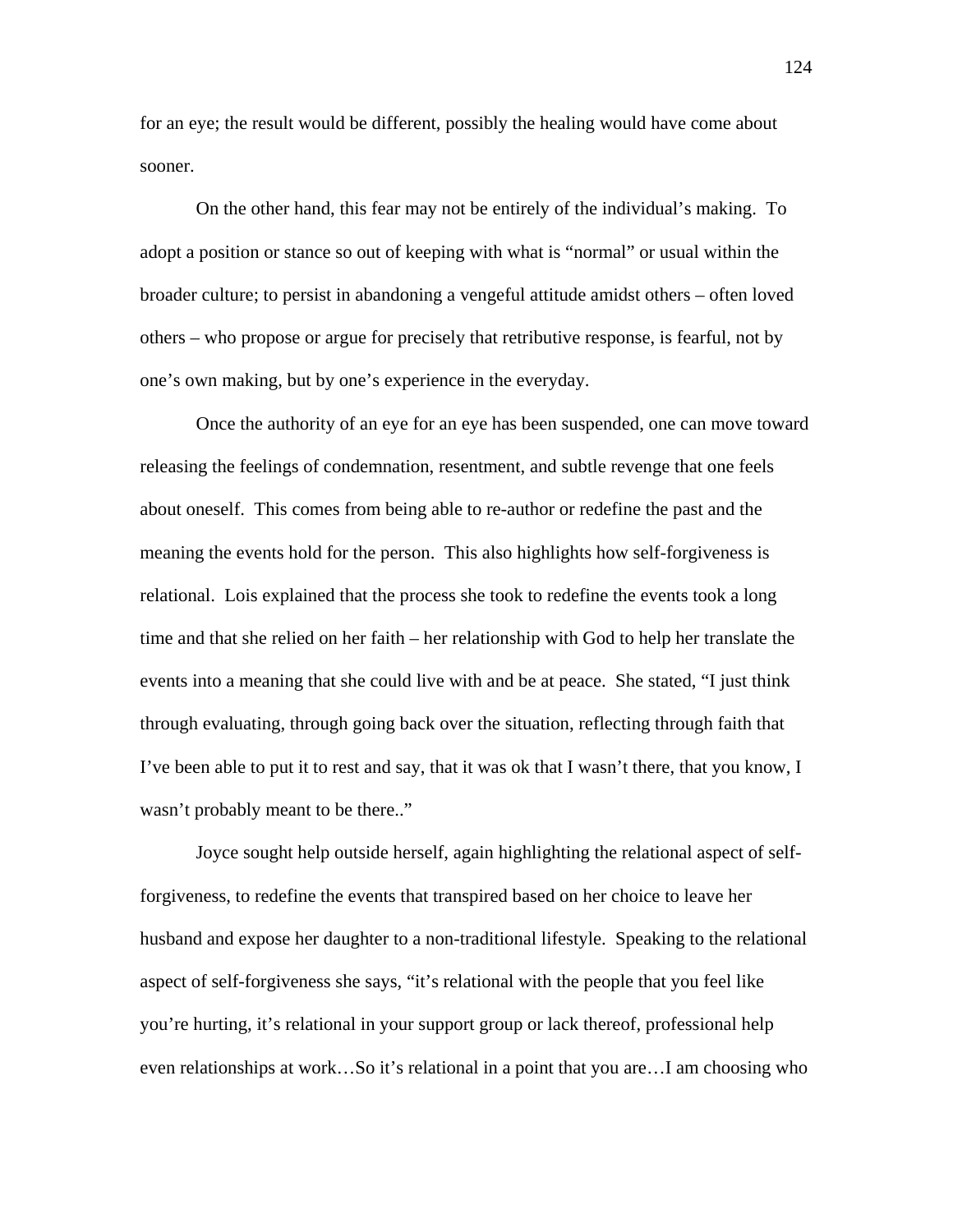to have relationships with based on who can support my self-forgiveness and not take me back to question myself or be critical of myself. So, it's relational in every way..." Joyce's *redefining* moment came when she was able to adopt a personal philosophy that would allow her to accept that her sexual preference was not a choice. The events surrounding her revelation remained the same but the meaning she was able to bring to them changed, thus granting her permission to a new perspective. She said, "a *huge* piece is what I've come to believe and it's obviously just a personal philosophy and that is that same sex preferences, the preference is not a choice. So that's been the biggest piece, is coming to that, but that took a couple of years…"

For Max, the redefining came about when he was able to view his son in a different light, from a different perspective. He said, "I never realized that he had a good reason from his standpoint to not want to reconcile with us because he did not want to tell me he was still trying to make a go of it with his wife…" Max had not been privy to the private affairs of his son, which basically blinded him to accepting what was happening. As Max pursued his eye for an eye belief he learned what Mahatma Gandhi meant from his quote that: *"An eye for an eye will leave the whole world blind."* Once Max was able to abandon that belief, he was able to move toward releasing the negative feelings he was experiencing as manifested in his inability to sleep. Max said, "If you have a problem and you determine it was a problem and you don't want it to happen in your life again, you learn by experience not to let that get to you, get the best of you… from that standpoint with my son and family, I can sleep much better…"

Joyce realized the importance of being able to "let go" of those negative feelings that were detrimental to her existence. She recalled, "the angst of figuring out who in the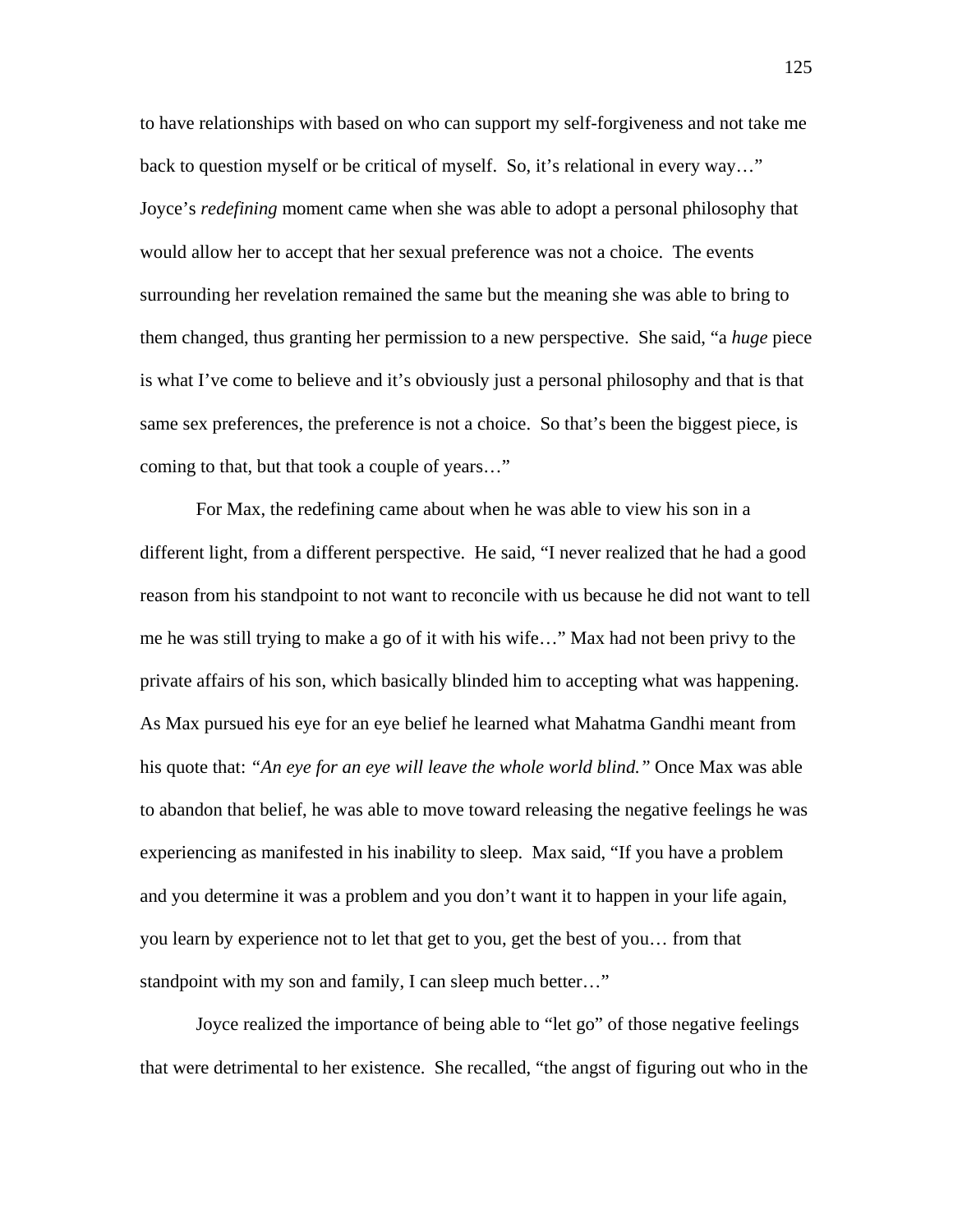world I was that absolute pain like I never felt before of the loss of all that husband, family, time with my daughter, all of that lifestyle, huge piece, to between feeling that loss and that struggle about my own sexuality and who I was I was going to self destruct if I didn't let go of something…"

Understanding self-forgiveness in this way lends itself to extrapolating it to the broader concept of forgiveness, that is forgiving an other. The definition proposed here would form the basis of a definition for interpersonal forgiveness, which is between two parties. The research proposes to suggest that forgiveness of an offender always begins with self-forgiveness. In other words, one cannot forgive another without first forgiving oneself and self-forgiveness will always be *a priori*; otherwise, it is not forgiveness but something else.

 Once one has let go of her/his feelings of resentment, condemnation and subtle revenge toward the offender (in the case of self-forgiveness, the self), then one can begin to foster the supposedly undeserved qualities of compassion, generosity and even love toward oneself. As Joyce explained, "I guess physically it's kind of a whole package because along with self-forgiveness was self-care. So, you know, I now take better care of myself, so I feel better just based on what comes with taking better care of yourself. Exercise has always been my…mental health and I didn't for about two years that was miserable for my body…so now just that I'm back in getting into a routine and taking care of myself I just feel better physically…" Joyce described it as taking better care of herself through physical exercise and self-care. It is learning to be kinder and gentler toward oneself. It is at this point, that the definition speaks to the spiritual dimension of self-forgiveness. Lois said, "It has to be within you either a feeling, you have to feel it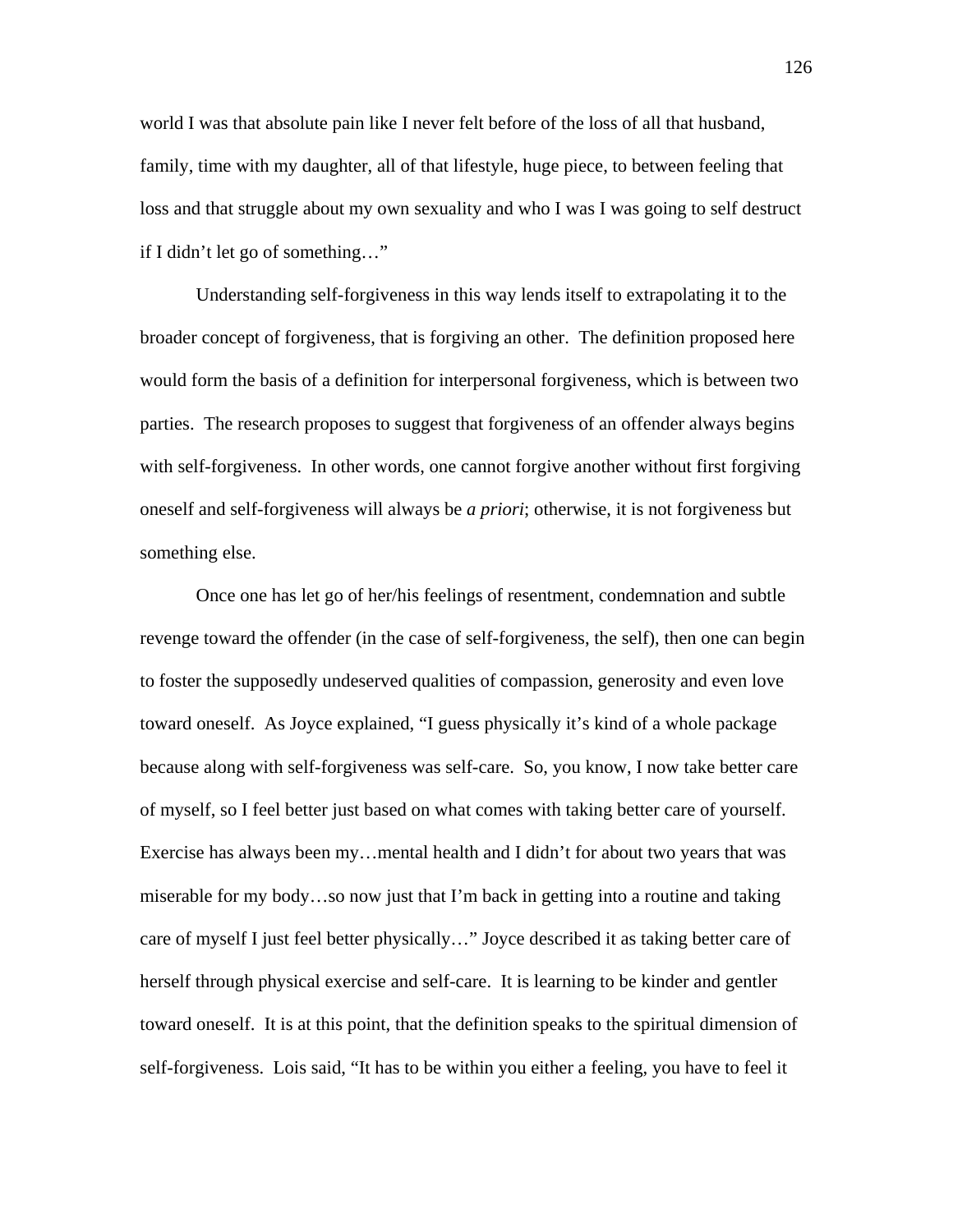within yourself now whether that's spiritual or not, I'm not sure. But I would think that at some point, it has to be, your spirit is within you, it has to be within you…." Lois refers to it as a spiritual healing through a coming to peace with one's decision.

#### Challenging the Literature

 The research results have indicated a new definition for forgiveness. Forgiveness is defined as a willingness to abandon one's belief (or one's right to believe) in an eye for an eye credence of retribution towards an offender who has acted unjustly, followed by an acknowledgment that one must first release feelings of condemnation, resentment and subtle revenge towards the offender before one can foster the undeserved qualities of compassion, generosity and even love towards the offender. Comparing this definition with those previously discussed, it becomes clearer that there were underlying assumptions being made that were never adequately explained. For Enright and the Human Development Study Group (1991), their definition of forgiveness starts with an 'I' as a self-contained entity unto itself versus this definition of beginning with the 'other'. The implications of this shift from 'I' to 'other' opens the possibility of discovering the relational aspect of forgiveness in the context of drawing closer to the divine Other (which may include, but is not limited to, the otherness of a deity), thus, disavowing the ego as separate. Without viewing the ego as separate, this challenges the very foundations upon which all previous scientific and empirical study on forgiveness has been situated. It is in the 'other' that one is granted access to forgiveness and not within oneself. Forgiveness no longer needs to be seen as a gift (or rather, a certain kind of gift) and that raises a very interesting question – if not, then what? Possibly, it could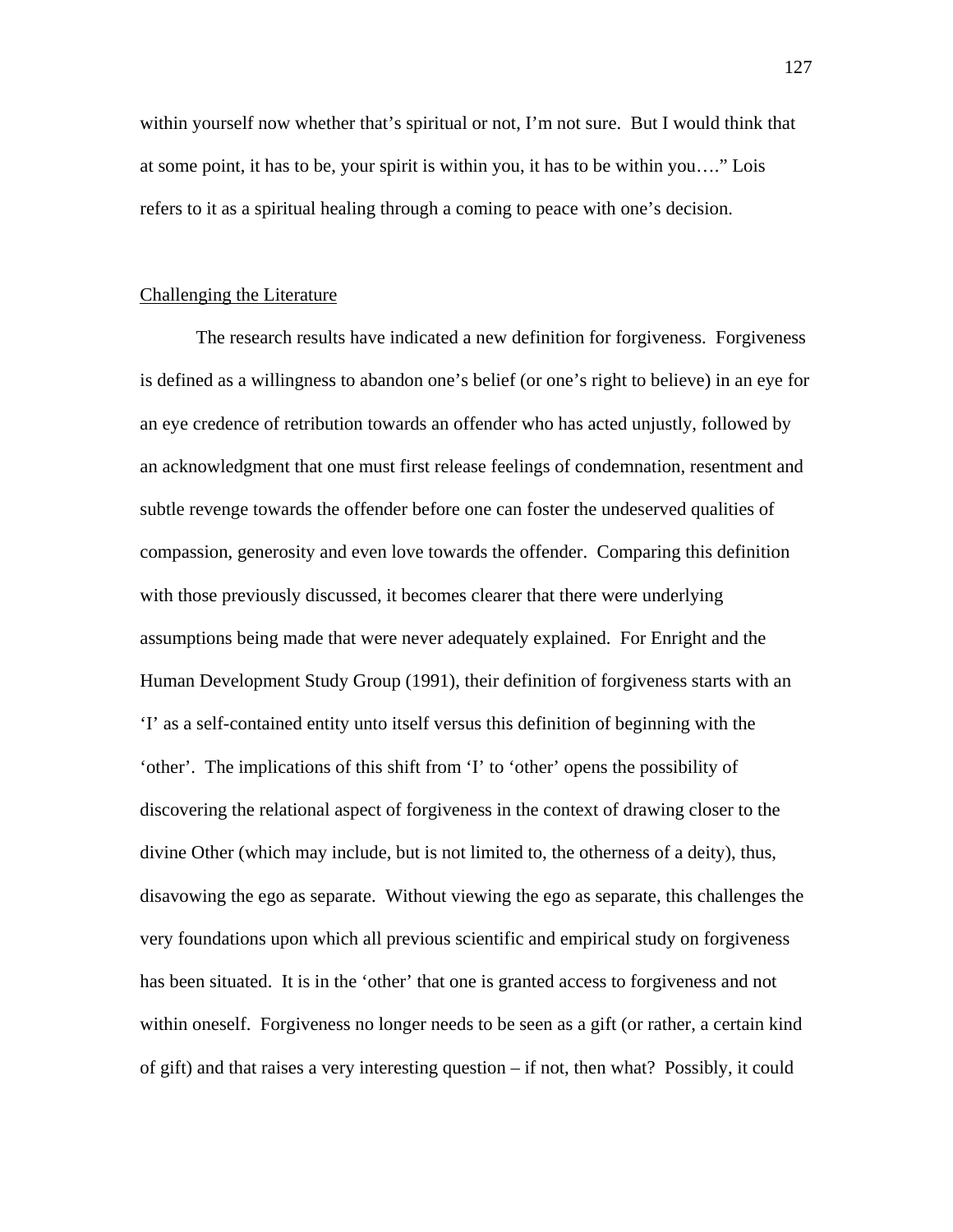be the purest of gifts: if a gift is one that is given selflessly, without acknowledgment, without even the self acknowledging the gift as a gift, in essence one comes closest to the purest sense of a gift, which is, of course, an impossibility. It is not the purpose of this research to answer that question but to propose it for future considerations.

 McCullough, Worthington and Rachal (1997) defined forgiveness as a set of motivational changes whereby one becomes decreasingly motivated to retaliate against the offending person and again they did not address what does it take for one to become motivated? The answer lies again in abandoning the belief in an eye for an eye retribution. Therein lies the catalyst to become motivated, as long as one is willing to hold on tight to that credence then one remains estranged from the offender. They use the word "transformation" to describe the action that takes place when one no longer maintains estrangement but begins to pursue a move towards the other. The transformation comes about when one no longer believes she/he has the right to that kind of retribution.

 Hargrave and Sells (1997) used the words "destructive entitlement" in their definition, which supports their belief in the credo and how it prevents efforts at restoring love and trust back into relationships. Ciaramicoli and Ketcham (2000) had argued that empathy was the starting point for forgiveness but as has been demonstrated, they too were incorrect in how and what one must begin with in order to embark upon the journey of forgiving.

 The empirical self-forgiveness literature echoed much of the same methodology of what was said in the forgiveness literature, once again assuming an 'I' stance as the way to approach presenting a definition. Bauer et al.'s (1992) phenomenological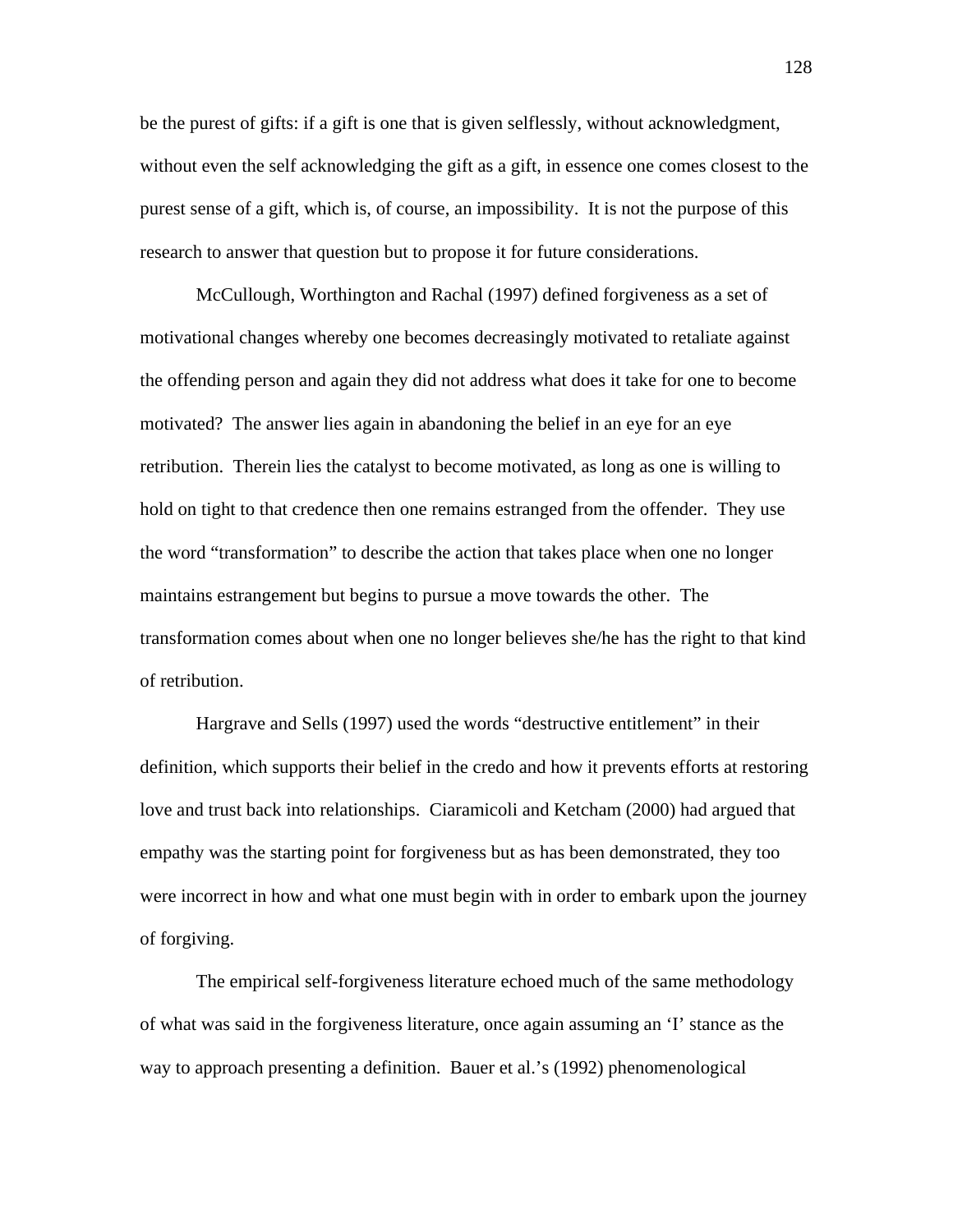approach offered a descriptive 'feel' to the essence of what is being proposed. They state, "a shift from fundamental estrangement to being at home with one's self…(p. 153)", acknowledging the abandonment of the belief through the cessation of selfpunishment, such that it is no longer necessary. They go on to say, "This at-homeness involves a change in one's identity which simultaneously *feels* (emphasis added) very new and very familiar, as if recognizing for the first time someone who has always been there…(p. 153)" Feeling new and familiar strikes a cord with Ghandi's point of being blinded when one holds onto an eye for an eye, releasing it allows one to 'see' oneself again, which marks the "familiar" quality that Bauer et al.'s research alluded toward. Their definition continues by affirming the acknowledgement of the need to let go of negative feelings – "One moves from an attitude of judgment to embracing who one is…(p. 153)" It is this moment that one recognizes that one is capable of having strong negative feelings about oneself but is not how one chooses to define oneself. Instead, there is an acceptance and not a judgment with a move toward fostering care for the self as they describe as a "connectedness" to humanity, which ultimately leads to the Divine.

#### **Conclusions**

 While the number of research studies surrounding forgiveness continues to grow, it is the hope of these findings that new understandings will emerge that make the topic of forgiveness and self-forgiveness more readily accessible for those in need of such a healing and for those interested in further developing their knowledge base of such a courageous journey. I never would have imagined that the research would have led me onto the path of understanding that I developed while exposing myself to the various literatures, people and stories I encountered. The journey on the path of self-forgiveness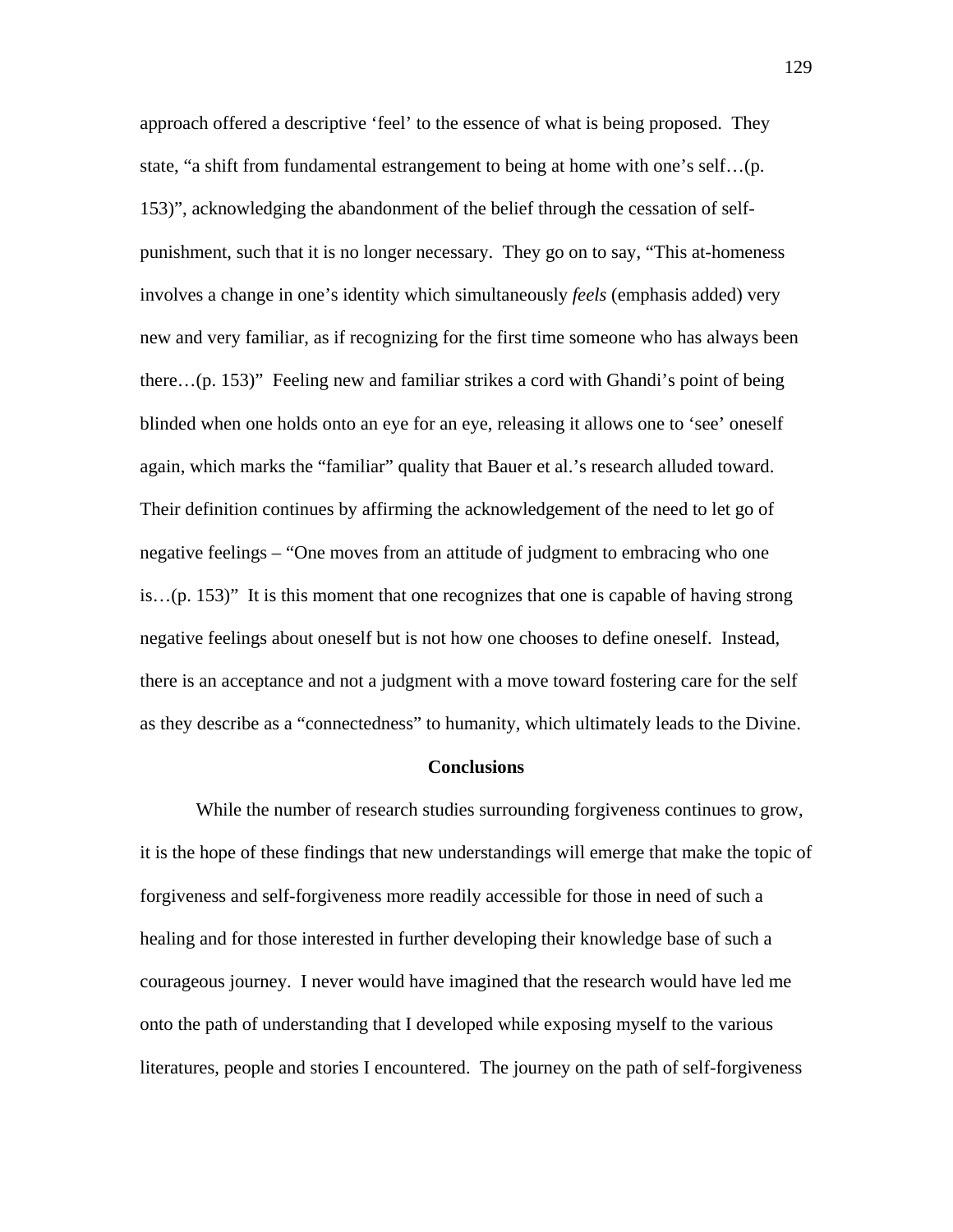is long and arduous. It takes an emotional toll and requires resilience and perseverance to maintain one's footing. The implications set forth by these discoveries appear to touch many aspects of our existence. It has brought the Divine within one's grasp and made it more readily available. Learning to accept forgiveness as disposing of something one did not want to begin with – for example: anger, resentments, revenge – and having something of value returned – one's sense of wholeness and health for example, might just make someone choose to forgive rather than hold onto feelings that will ultimately be detrimental to one's health and well being. This way of learning to understand forgiveness reaches far beyond the doors of a psychology dissertation and possibly into the rooms of theology, religion and interpersonal relationships. It may help dissolve psychology's distant stance and allow it to become more of a therapeutic intervention when a client is in need of healing that forgiveness may offer.

 The offering of a new definition may birth the possibilities of exploring how we can learn to remove or loosen the grip an eye for an eye credence of retribution that has held us captive for far too long. The implications of its removal appear astounding. If one no longer believes in this right, how much easier will one learn or embrace the journey to self-forgive or forgive others? The implications reach far into the therapeutic realm as well. This credence is visible in all addictions, depressions, marital conflicts, self-sabotaging behaviors, as one only has to listen for it. The credence affects our culture and society and is reinforced daily not only from political leaders but to our entertainment values as well. One can only imagine how different history would have been written if the United States Government had chosen to respond to 9/11 with forgiveness.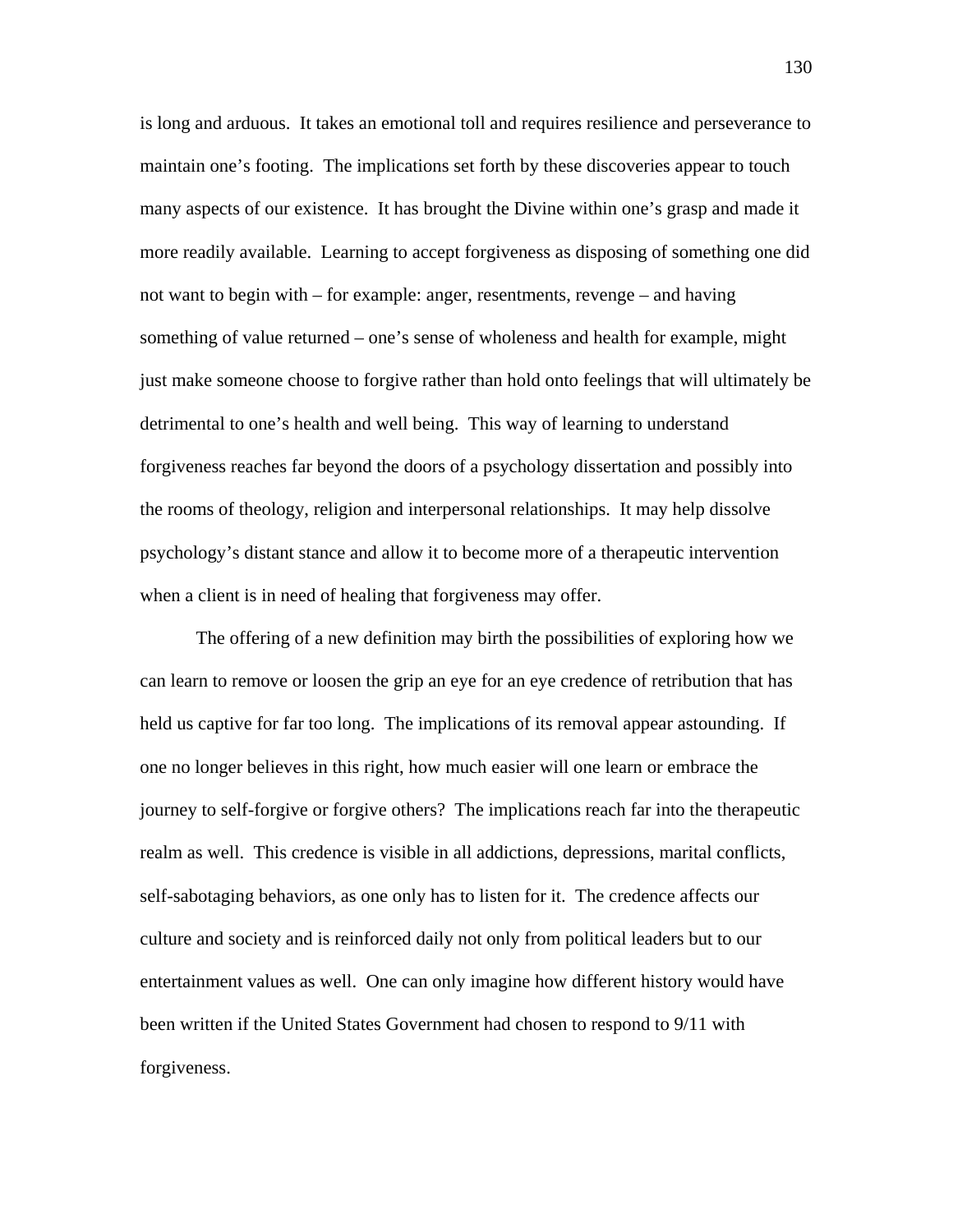#### Reference List

Albom, M. (1997). *Tuesdays with Morrie.* New York: Doubleday.

- Alken, M. (1997). *The healing power of forgiving.* New York, NY: The Crossroad Publishing Company, Inc.
- Arnold, J.C. (2000). *Why forgive?* Farmington, PA: Plough Publishing House
- Bauer,L., Duffy, J., Fountain, E., Halling, S., Holtzer, M., Jones, E., Leifer, M., & Rowe, J.O. (1992). Exploring self-forgiveness. *Journal of Religion and Health,* 31, 149-160.
- Benson, C.K. (1992). Forgiveness and the psychotherapeutic process. *Journal of Psychology and Christianity,* 11, (1), 76-81
- Bouton, E. (1999). *Loose ends: A journaling tool tying up the incomplete details of your life and heart.* San Luis Obispo, CA: Whole Heart Publications
- Boyer, M., Ellis, K., Harris, D.R., Soukhanov, A.D. (Ed.). 1983. *The American Heritage Dictionary*. New York: Houghton Mifflin.
- Calvin, J. (1990/1550). *Institutes of the Christian religion.* Grand Rapids: Associated Publishers and Authors, Inc. (Originally published 1536, continually revised and expanded through 1559)
- Canale, J.R. (1990). Altruism and forgiveness as therapeutic agents in psychotherapy. *Journal of Religion and Health,* 29, 397-301.
- Ciaramicoli, A.P. & Ketcham, K. (2000). *The power of empathy.* New York, NY: The Penguin Group.
- Colaizzi, P. (1978). Psychological research as the phenomenologist views it. In R. S. Valle & M. King, (Eds.), *Existential – Phenomenological alternatives for psychology*. New York, NY: Oxford University Press.
- Conran, M. (1993). Some considerations of shame, guilt, and forgiveness. *Revista de Psicoanalsis*, 50, 839-857.
- Cunningham, B.B. (1985). The will to forgive: A pastoral theological view of forgiving. *The Journal of Pastoral Care, 34,* 141-149.

Edwards, J. (1966). Sinners in the hands of an angry God. In H. Kerr (ed.), *Readings in Christian Thought*, (pp. 140-175), Nashville: Abingdon Press. Original work 1741

Enright, R.D. (1996). Counseling within the forgiveness triad: On forgiving, receiving forgiveness, and self-forgiveness. *Counseling and Values, 40,* 107-126.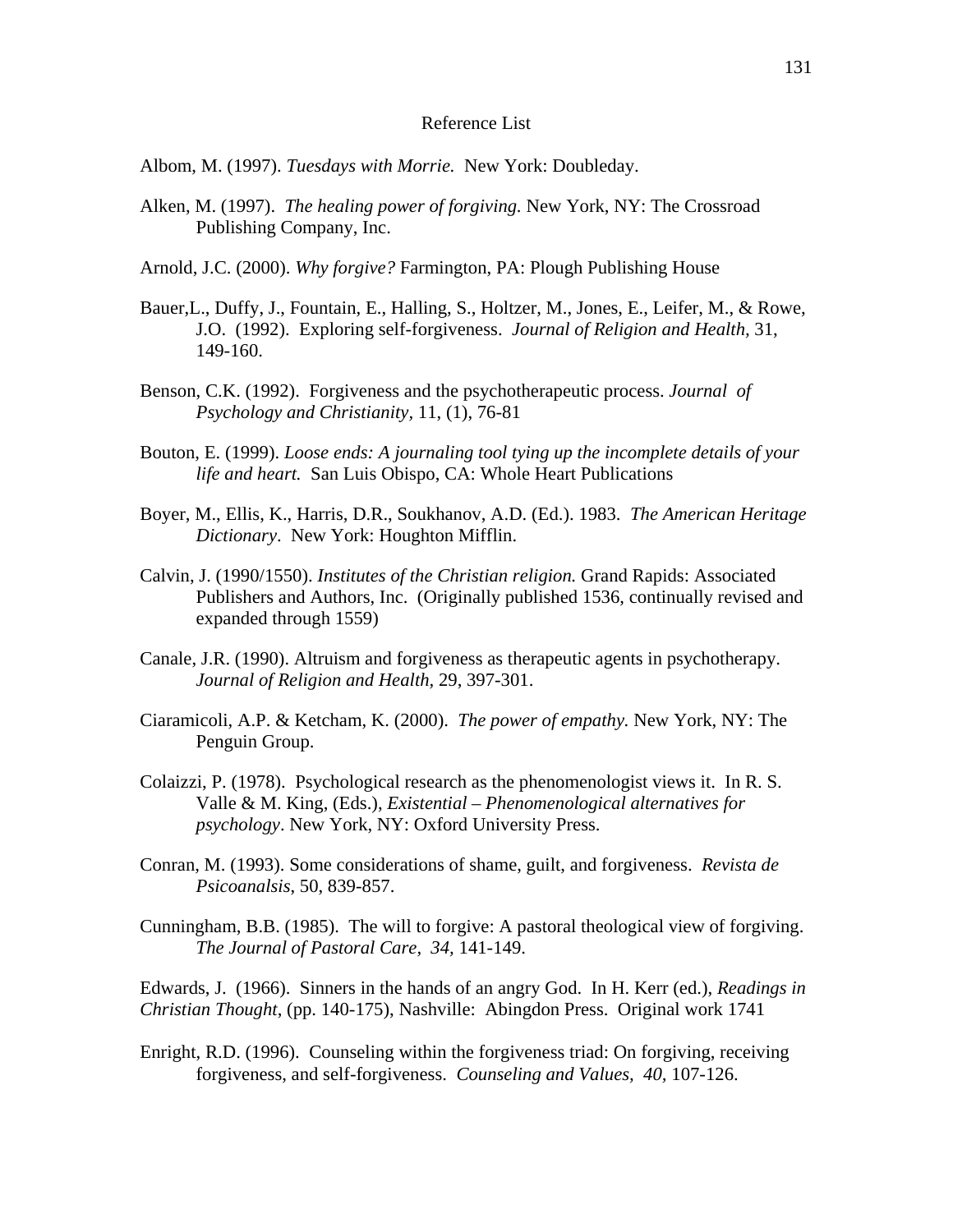- Enright, R.D. & Fitzgibbons, R.P. (2000). *Helping clients forgive: An empirical guide for resolving anger and restoring hope.* Washington, DC: American Psychological Association.
- Enright, R.D., & the Human Development Study Group (1991). The moral development of forgiveness. In W. Kurtines & J. Gewirtz (Eds.), *Handbook of moral behavior and development,* (Vol. 1, pp. 123-152). Hillsdale, NJ: Erlbaum.
- Enright, R.D., & North, J. (1998). *Exploring forgiveness.* Madison, WI: The University of Wisconsin Press.
- Enright, R.D. & Zell, R.L. (1989). Problems encountered when we forgive one another. *Journal of Psychology and Christianity,* 8, 52-60.
- Fitzgibbons, R.P. (1986). The cognitive and emotive uses of forgiveness in the treatment of anger. *Psychotherapy, 23,* 629-633.
- Fitzgibbons, R.P. (1999). Anger and the healing power of forgiveness: A psychiatrist's view. In Enright, R.D., & North, J. (Eds.). *Exploring forgiveness.* Madison, WI: The University of Wisconsin Press.
- Flanigan, B (1996). *Forgiving yourself: a step-by-step guide to making peace with your mistakes and getting on with your life.* New York, NY: Simon & Schuster Macmillan Company.
- Gibran, K. (1923). *The Prophet.* New York, NY: Random House
- Halling, S. (1994). Embracing human fallibility: On forgiving oneself and on forgiving another. *Journal of Religion and Health*, *33*(2), 107-113.
- Halling, S. (1994). Shame and forgiveness. *Humanistic Psychologist,* 22, 74-87.
- Hargrave, T.D. & Sells, J.N. (1997). The development of a forgiveness scale. *Journal of Marital and Family Therapy,* 23, 41-63.
- Heidegger, M. 1927/1962. *Being and time.* (J. Macquarrie and E. Robinson, Trans.). New York: Harper & Row.
- Hope, D. (1987). The healing paradox of forgiveness. *Psychotherapy, 24,* 240-244.
- Hunter, R., (1978). Forgiveness, retaliation and paranoid reactions. *Canadian Psychiatric Association Journal 23*, pp. 167-73.
- Johnston, D.H. (2000). *Lessons for living Lesson Eleven: "Forgiveness".* Retrieved on 2006-07-18 from http://www.lessons4living.com/wmaz11.htm.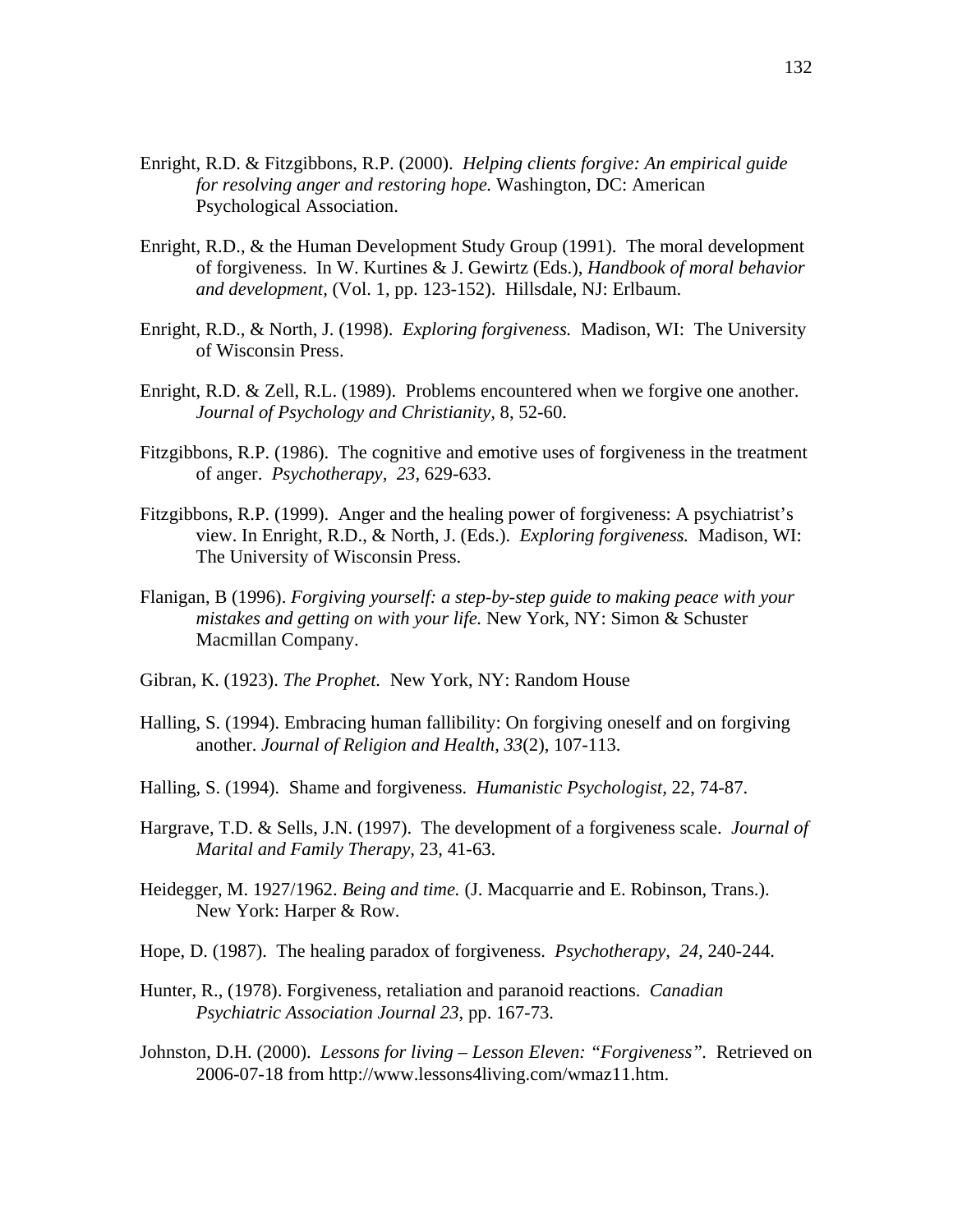- Joyce, J. (1996). *A portrait of the artist as a young man.* New York: The Modern Library. (Originally published 1916)
- Kirkpatrick, C.K. (1995). The interpersonal construct of human forgiveness: Comparing perceptions of clinical psychologists and pastoral counselors. *Dissertation Abstracts International Section A: Humanities and Social Services,* 56, 0463.
- Long, T.G. (2001). "To err is human; to forgive…?" *Forgiveness, Christian reflection* (Fall 2001): 29-35. The Center for Christian Ethics at Baylor University
- Mahoney, Fr.,J. (1997). *Forgive? Excuse me?.* Retrieved on 2006-07-18 from http://www.jmahoney.com/FORGIVENESS.html.
- McCullough, M.E., Sandage, S.J., & Worthington, E.L.Jr. (1997). *To forgive is human.*  Downer's Grove, IL: Intervarsity Press.
- McCullough, M.E., Pargament, K.I., Thoresen, C.E. 2000). *Forgiveness: Theory, research, practice.* New York, NY: The Guilford Press.
- McCullough, M.E., Worthington, E.L., & Rachal, K.C. (1997). Interpersonal forgiving in close relationships. *Journal of Personality and Social Psychology 75,* 321-336.
- North, J. (1987). Wrongdoing and forgiveness. *Philosophy*, 61, 499-508.
- Packer, M.J. & Addison, R.B. (1989). Evaluating an interpretive account. In M.J. Packer & R.B. Addison (Eds.) *Entering the circle: Hermeneutic investigation in psychology.* (pp. 275-292). Albany, NY: State University of New York Press.
- Polkinghorne, D.E. (1983). *Methodology for the human sciences*: Systems of inquiry. Albany, NY: State University of New York Press.
- Polkinghorne, D.E. (1988). *Narrative knowing and the human sciences.* Albany, NY: State University of New York Press.
- Polkinghorne, D.E. (1989). Phenomenological research methods. In R. S. Valle  $&$  S. Halling (Eds.), *Existential – Phenomenological Perspectives in Psychology* (pp. 41-60). New York, NY: Plenum Press.
- Polkinghorne, D.E. (1995). Narrative configuration in qualitative analysis. *International Journal of Qualitative Studies in Education*, 8(1), 12-28. Reprinted in Hatch, J. A. & Wisniewski, R. (Eds.). (1995). *Life history and narrative* (pp. 5-23). London: Falmer.
- Polkinghorne, D.E. (1997). *Phenomenology and narrative psychology.* The Fourteenth Annual Symposium of the Simon Silverman Phenomenology Center. The Simon Silverman Phenomenology Center, Duquesne University: Pittsburgh, PA.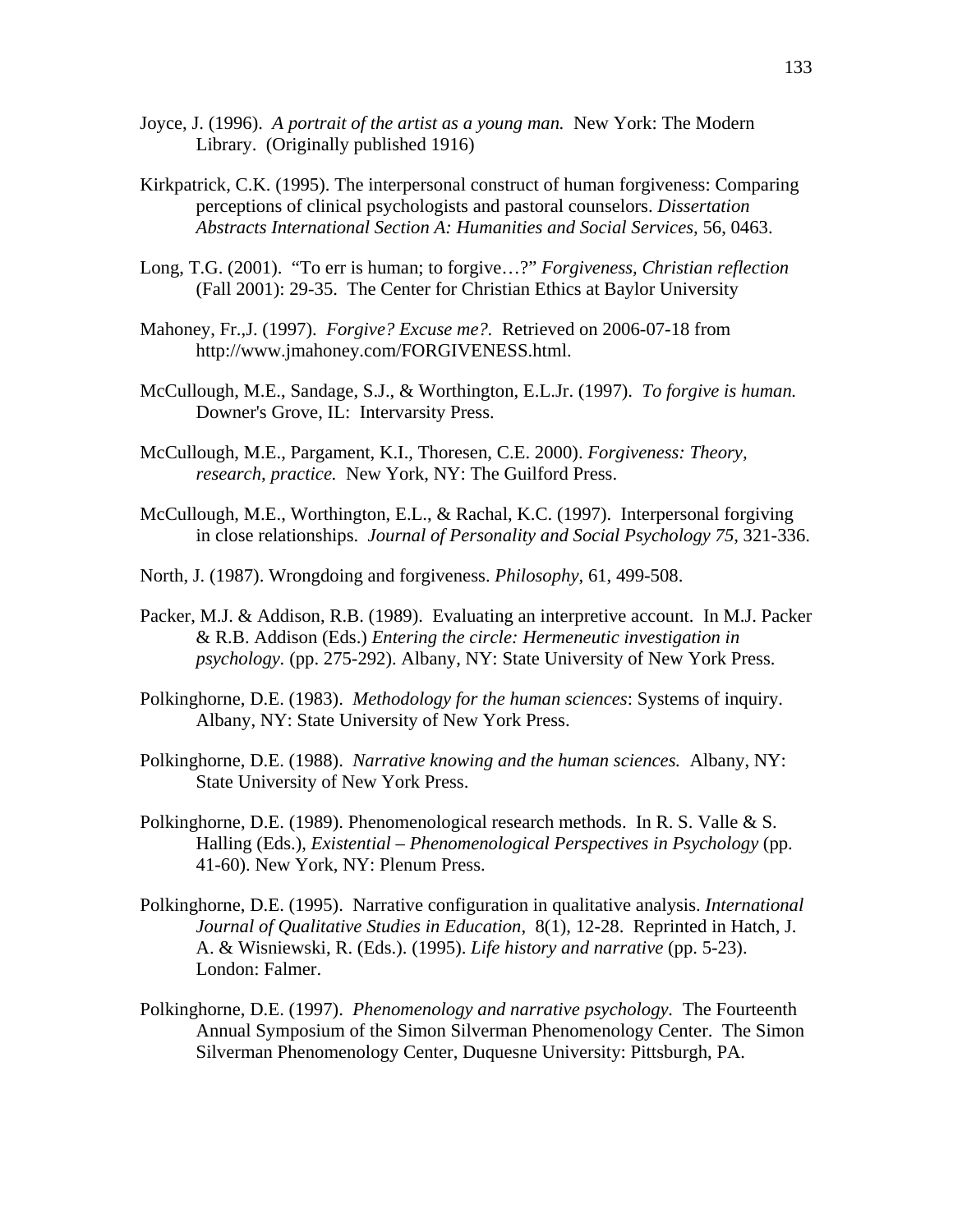- Polkinghorne, D.E. (2005). Language and meaning: Data collection in qualitative research. *The Journal of Counseling Psychology*, 52(2). 137-145.
- Pope, A. (1711). 'An essay on criticism' 1.525, in *Oxford Dictionary of Quotations.*  Oxford, UK: Oxford University Press, 5<sup>th</sup> edition, 1999: p. 584.27
- Ricard, M. (2002). *Buddhist Himalayas* New York: NY: Harry N. Abrams.
- Ricoeur, P. (1984-1989). *Time and narrative.* (Vols. 1-3). (K. McLaughlin and D. Pellauer, Trans.). Chicago: University of Chicago Press.
- Rooney, A.J. (1989). Finding forgiveness through psychotherapy: An empirical phenomenological investigation. (Doctoral Dissertation, Georgia State University; 1989) *Dissertation Abstracts International* 51 (2B), 1001.
- Rowe, J.O, Halling, S., Davies, E., Leifer, M., Powers, D., van Bronkhorst, J. (1989). The psychology of forgiving another: A dialogical approach. In R. S. Valle& S. Halling (Eds.), *Existential – Phenomenological Perspectives in Psychology* (pp. 233-244). New York, NY: Plenum Press.
- Rutledge, T. (1997). *The self-forgiveness handbook.* Oakland, CA: New Harbinger Publications.

Rutledge, T. (2002) *Embracing fear: and finding the courage to live your life*. San Francisco: Harper.

- Schillebeeckx, E. (1978). *Jesus: An experiment in Christology.* New York: Seabury Press
- Schimmel, S. (2002). *Wounds not healed by time: The power of repentance and forgiveness*. New York, NY: Oxford University Press
- Schwandt, T. A. (2001). *Qualitative inquiry: A dictionary of terms* (2<sup>nd</sup> ed.). Thousand Oaks, CA: Sage
- Smedes, L.B. (1984). *Forgive and forget: Healing the hurts we don't deserve.* New York, NY: Pocket Books.
- Smedes, L.B. (1996). *Art of forgiving*. New York: Random House
- Smith, H. (1958). *The religions of Man*. New York: Harper & Row
- Snow, N. (1993). Self-forgiveness. *The Journal of Value Inquiry*, 27, 75-80.
- Thorensen, C.E. (2001). Forgiveness interventions: what is known and what needs knowing. *Forgiveness and health – The Stanford Forgiveness Project Symposium*. San Francisco, CA: American Psychology Association.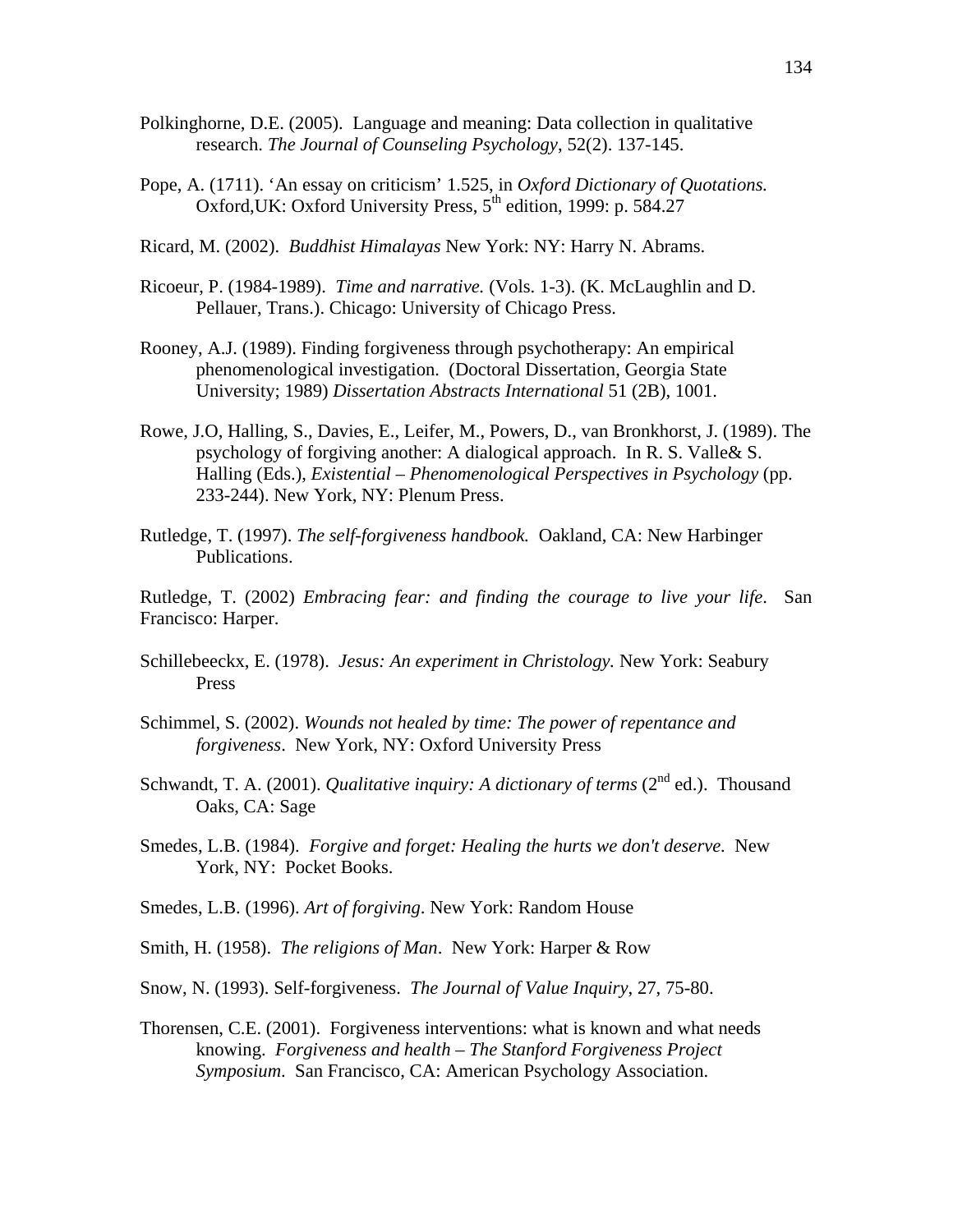Tutu, D. (1999). *No future without forgiveness.* New York: Doubleday.

Vachss, A. (1994,August 28). You carry the cure in your own heart. *Parade Magazine*, 4-6.

- Watts, F. & Gulliford, L. (Eds.) (2004). *Forgiveness in context: Theology and psychology in creative dialogue.* London, UK: T&T Clark International.
- Wiesenthal, S. (1969). *The Sunflower: On the possibilities and limits of forgiveness.* New York: Schocken Books, Inc.
- Woodland, L. (2000). *True forgiveness.* Retrieved on 2006-07-18 from http://www.lightworks.com/MonthlyAspectarian/2000/May/500-20.htm.
- Worthington, E.L. (1999a). "The forgiveness teacher's toughest test or pyramid of forgiveness." *Spirituality and Health*: 30-31.
- Worthington, E.L. (1999b). "Forgiveness, the stain-remover after trauma." *Christian Counseling Today*: 14-15.
- Worthington, E.L. & DiBlasio, F.A. (1990). Promoting mutual forgiveness within the fractured relationship. *Psychotherapy*, 27, 219-223.
- Yandell, K.E. (1998). The metaphysics and morality of forgiveness. In Enright, R.D.  $\&$ North, J. (Eds.), *Exploring Forgiveness*. (pp. 35-45). Madison, WI: University of Wisconsin Press.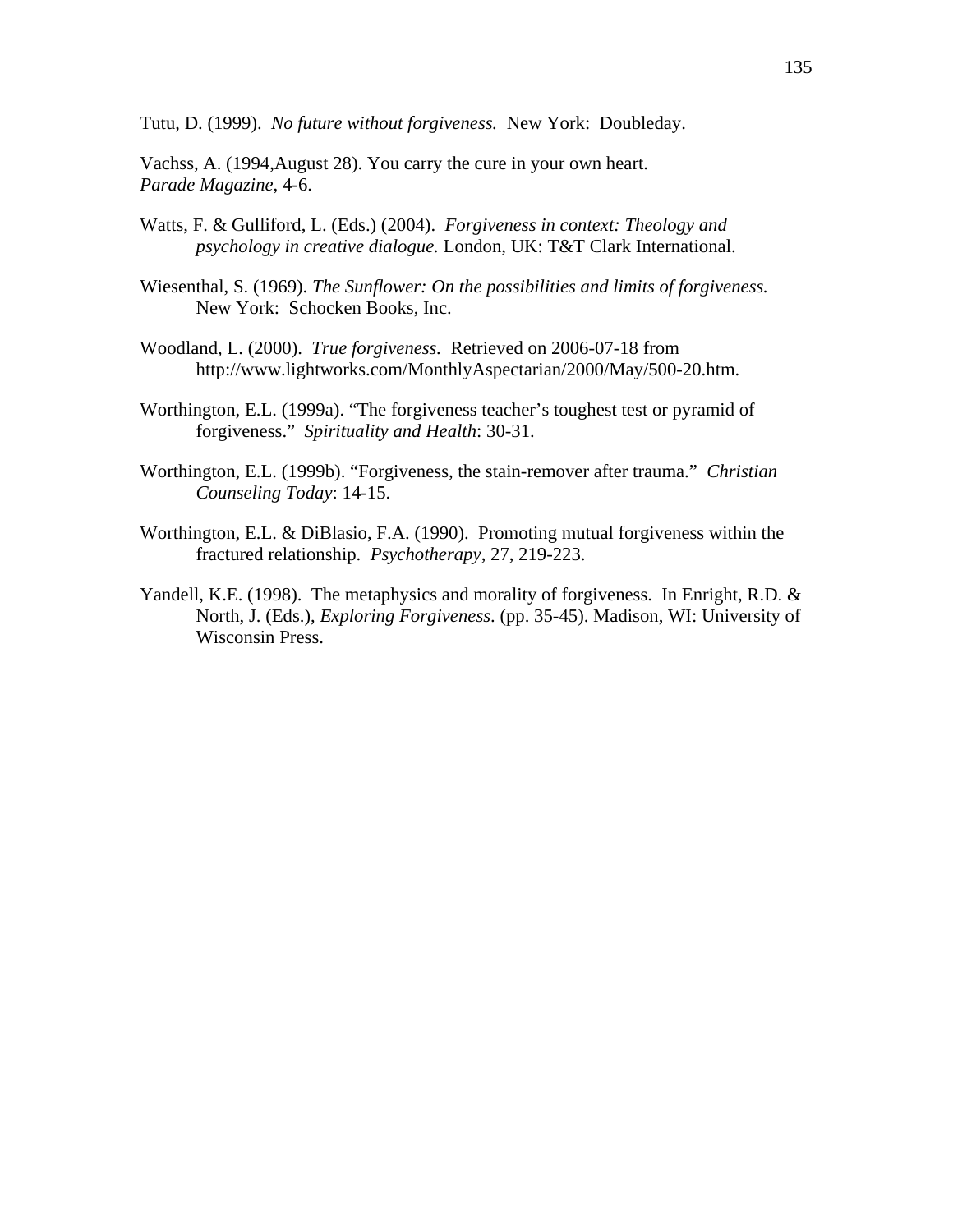Appendix I



# DUQUESNE UNIVERSITY

600 FORBES AVENUE ♦ PITTSBURGH, PA 15282

### **CONSENT TO PARTICIPATE IN A RESEARCH STUDY**

| <b>TITLE:</b>              | A hermeneutic study of self-forgiveness                                                                                                                                                                                                                                                                                                                                                                                                                                                                                                                                                                                                                                                                                                                                                                                            |
|----------------------------|------------------------------------------------------------------------------------------------------------------------------------------------------------------------------------------------------------------------------------------------------------------------------------------------------------------------------------------------------------------------------------------------------------------------------------------------------------------------------------------------------------------------------------------------------------------------------------------------------------------------------------------------------------------------------------------------------------------------------------------------------------------------------------------------------------------------------------|
| <b>INVESTIGATOR:</b>       | John Beiter<br>162 Virginia Avenue, #2<br>Mount Washington, PA 15211<br>Cell 412-398-7383<br>beiterjw@aol.com                                                                                                                                                                                                                                                                                                                                                                                                                                                                                                                                                                                                                                                                                                                      |
| <b>ADVISOR:</b>            | Leswin Laubscher, Ph.D.<br><b>Psychology Department</b><br>412-396-6520                                                                                                                                                                                                                                                                                                                                                                                                                                                                                                                                                                                                                                                                                                                                                            |
| <b>SOURCE OF SUPPORT:</b>  | This study is being performed as partial fulfillment of the<br>requirements for the doctoral degree in clinical psychology at<br>Duquesne University.                                                                                                                                                                                                                                                                                                                                                                                                                                                                                                                                                                                                                                                                              |
| <b>PURPOSE:</b>            | You are being asked to participate in a research project that seeks<br>to investigate the meaning and experience of self-forgiveness.<br>Participants will be interviewed and the interviews audiotaped by<br>the researcher about experiences of self-forgiveness in order to<br>come to a fuller understanding of the process and dynamics<br>thereof. The interviews will be held in the confidential offices of<br>the researcher at 200 Cedar Ridge Road, Suite 208, Pittsburgh,<br>PA 15205 or at a place chosen by the participant. Participants<br>will be asked to schedule a mutually agreeable time to meet for a<br>minimum of two hours with a follow up interview of one hour to<br>discuss the researcher's interpretation of the conversation. The<br>interviews will be taped and transcribed. These are the only |
| <b>RISKS AND BENEFITS:</b> | requests that will be made of you.<br>Participation in this research may provoke emotional reactions.<br>These reactions may be painful, but may also lead to a fuller                                                                                                                                                                                                                                                                                                                                                                                                                                                                                                                                                                                                                                                             |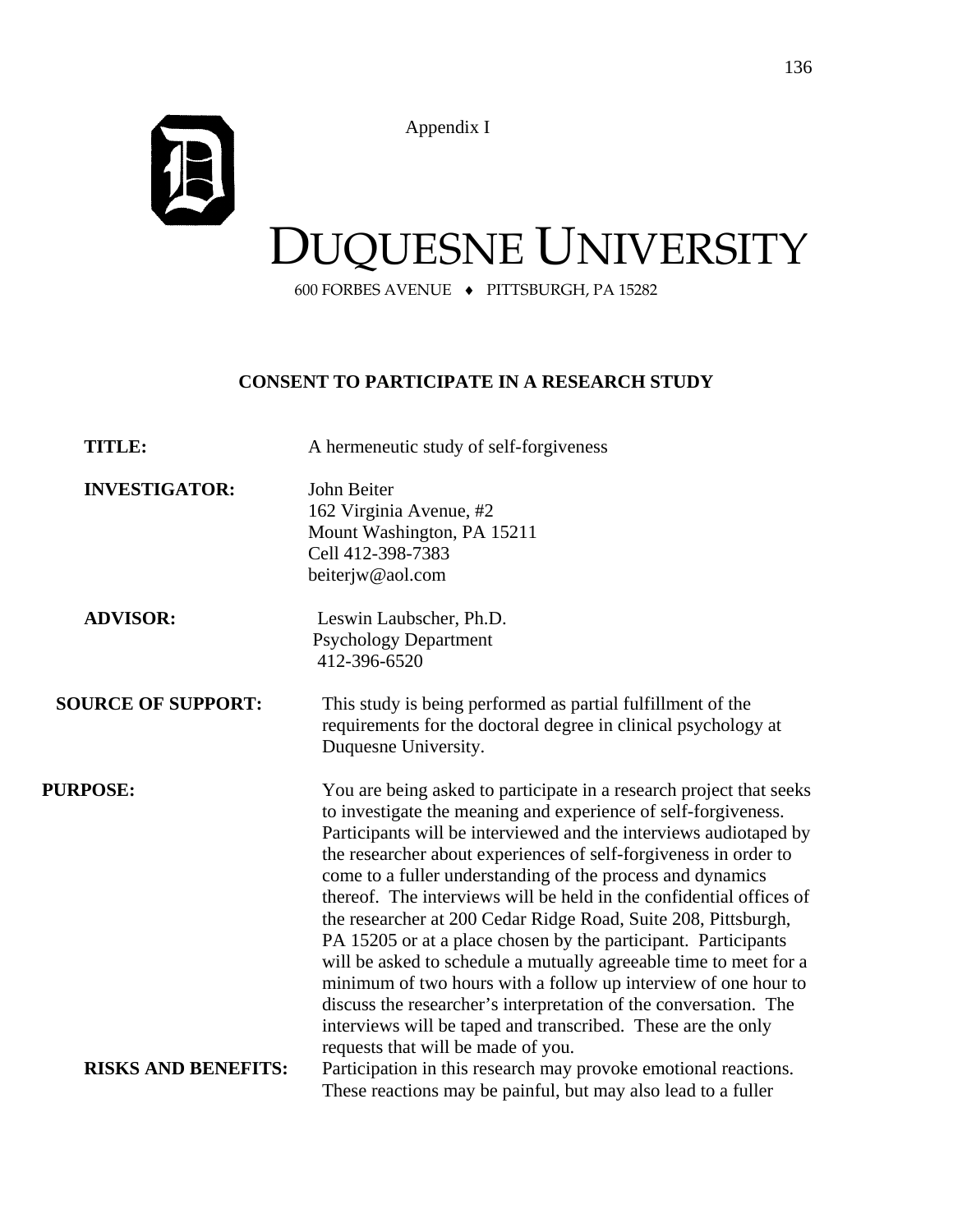|                           | appreciation and understanding of life experiences. The<br>researcher will assist the participant in managing such incidents<br>should it occur and suggest appropriate counseling referrals if the<br>participant deems necessary.                                                                                                 |      |  |
|---------------------------|-------------------------------------------------------------------------------------------------------------------------------------------------------------------------------------------------------------------------------------------------------------------------------------------------------------------------------------|------|--|
| <b>COMPENSATION:</b>      | There is to be no compensation.                                                                                                                                                                                                                                                                                                     |      |  |
| <b>CONFIDENTIALITY:</b>   | When the audiotapes are transcribed all identifiers of subjects<br>and anyone subject talks about will be deleted. A transcriber will<br>be employed and required to sign an affidavit of confidentiality.<br>The audiotapes and consent form will be kept in a locked facility,<br>which only I, the researcher, will have access. |      |  |
| <b>RIGHT TO WITHDRAW:</b> | You are under no obligation to participate in this study. You are<br>free to withdraw your consent to participate at any time and have<br>your data removed along with it should you chose.                                                                                                                                         |      |  |
|                           | <b>SUMMARY OF RESULTS:</b> A summary of the results of this research will be supplied to you,<br>at no cost, upon request.                                                                                                                                                                                                          |      |  |
| <b>VOLUNTARY CONSENT:</b> | I have read the above statements and understand what is being<br>requested of me. I also understand that my participation is<br>voluntary and that I am free to withdraw my consent at any time,<br>for any reason. On these terms, I certify that I am willing to<br>participate in this research project.                         |      |  |
|                           | I understand that should I have any further questions about my<br>participation in this study, I may call John Beiter at (412) 398-<br>7383 and/or Dr. Paul Richer, Chair of the Duquesne University<br>Institutional Review Board (412-396-6326).                                                                                  |      |  |
| Participant's Signature   |                                                                                                                                                                                                                                                                                                                                     | Date |  |

Researcher's Signature Date

\_\_\_\_\_\_\_\_\_\_\_\_\_\_\_\_\_\_\_\_\_\_\_\_\_\_\_\_\_\_\_\_\_\_\_\_\_\_\_\_\_ \_\_\_\_\_\_\_\_\_\_\_\_\_\_\_\_\_\_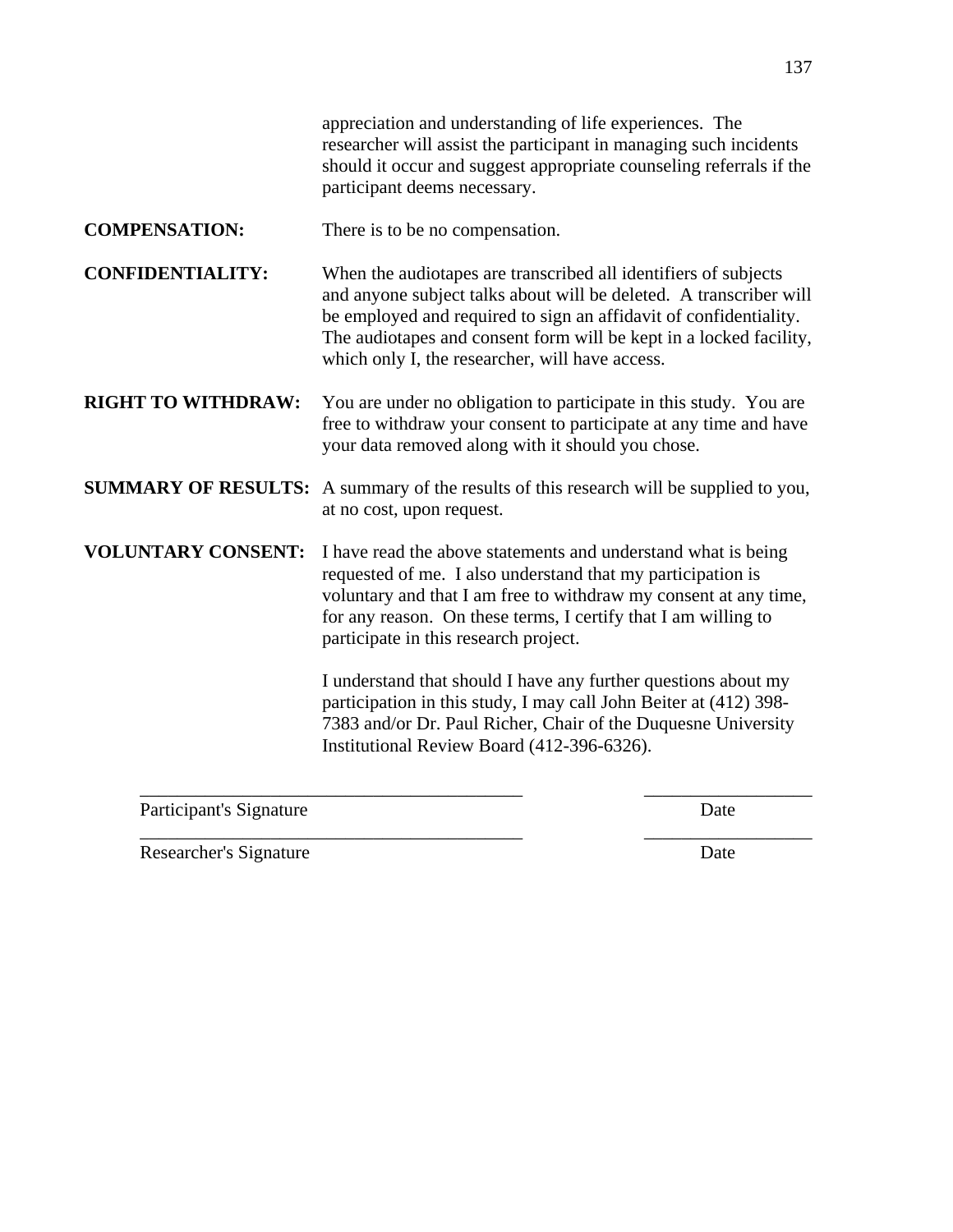#### Appendix II

### JB: How would you define self-forgiveness?

Lois: Self-forgiveness, umm, I think it means being able to live with something that really bothered you for a long time and really be able to put it to rest and not worry about it anymore, would be what self-forgiveness means to me.

JB: Ok, thank you. Please tell me your story and help me understand your experience of self-forgiveness.

Lois: Ok…and I hope I don't cry with the story. But the one thing that has bothered me for many years, years [pause] is that…I was not with my sister when she died, [crying] and…the night before she died I was going to visit her and I was really tired and I didn't go [pause] but I had two hours the next morning before work, I went in at noon, and so those few hours I was going to get up early and go to the hospital, visit her and then go to work and before I could get there she died. And all through the time that she was ill, we always made sure she was never alone because she was so frightened and…nobody was with her when she died even though we had somebody around the clock. We took shifts…nobody was there. And…I've just really struggled with that. You know, with the fact that maybe I should've spent more time than I did…so it's very hard to live with. And so now I can live with it even though I am sitting here blubbering [forcing a smile through her tears] umm [pause] but it's been through [pause] a lot of reflection on the whole entire situation…through faith…reading of the Bible…and coming to an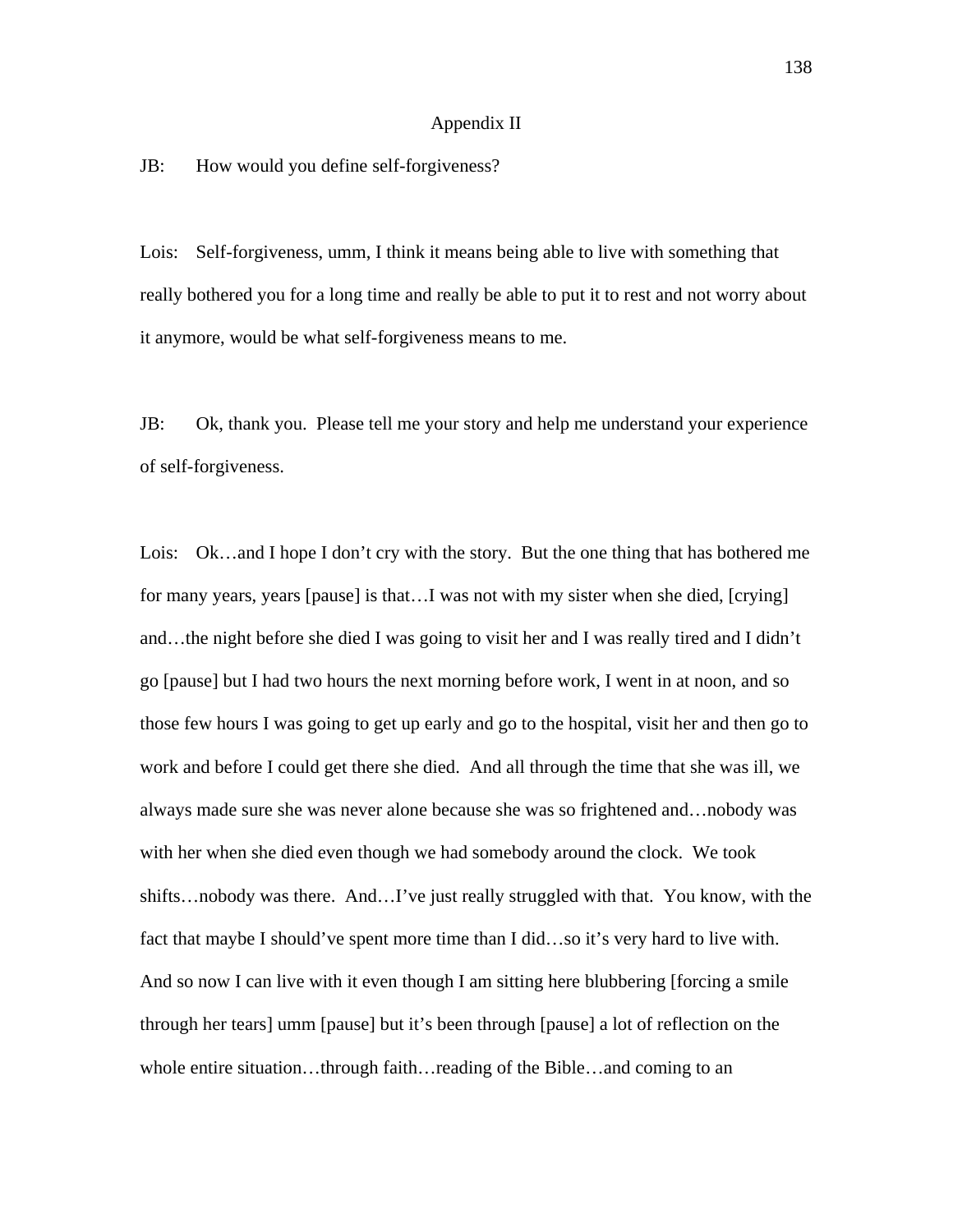understanding of my faith that I have been able to say it was ok…that I wasn't meant to be there. I don't know what else you want to know. [pause] But, you know I went to church before when [pause] but I never really understood why I went and…I think after her passing and what not and struggling to figure all that out that through faith I have learned that what going to church was all about and…how to forgive myself for not being with her.

[At this point, Lois motioned for me to turn off the recorder so that she could get Kleenex and compose herself. She had remained tearful throughout her last dialogue. At this point, the researcher compassionately inquired and Lois was almost apologetic because of her emotional response to the telling of her story. She said she wanted to continue and we resumed. ]

JB: When your sister died, did you feel you had done something wrong? And how long after her death did you feel it?

Lois: Yes, I felt that [pause] I let her down by not being there with her because we said there would always be somebody there with you and to that point, you know, to that point that was our way of life, you know, I'd go to work, I'd come home, I'd go to the hospital or I'd go to work, I'd go take my mother to the hospital, and her husband was there, her mother-in-law was there, I was there…that was our way of life, what we promised her was that we would always be there and…even though her mother-in-law was there that morning, she had stepped out to get coffee and in that amount of time she died and…so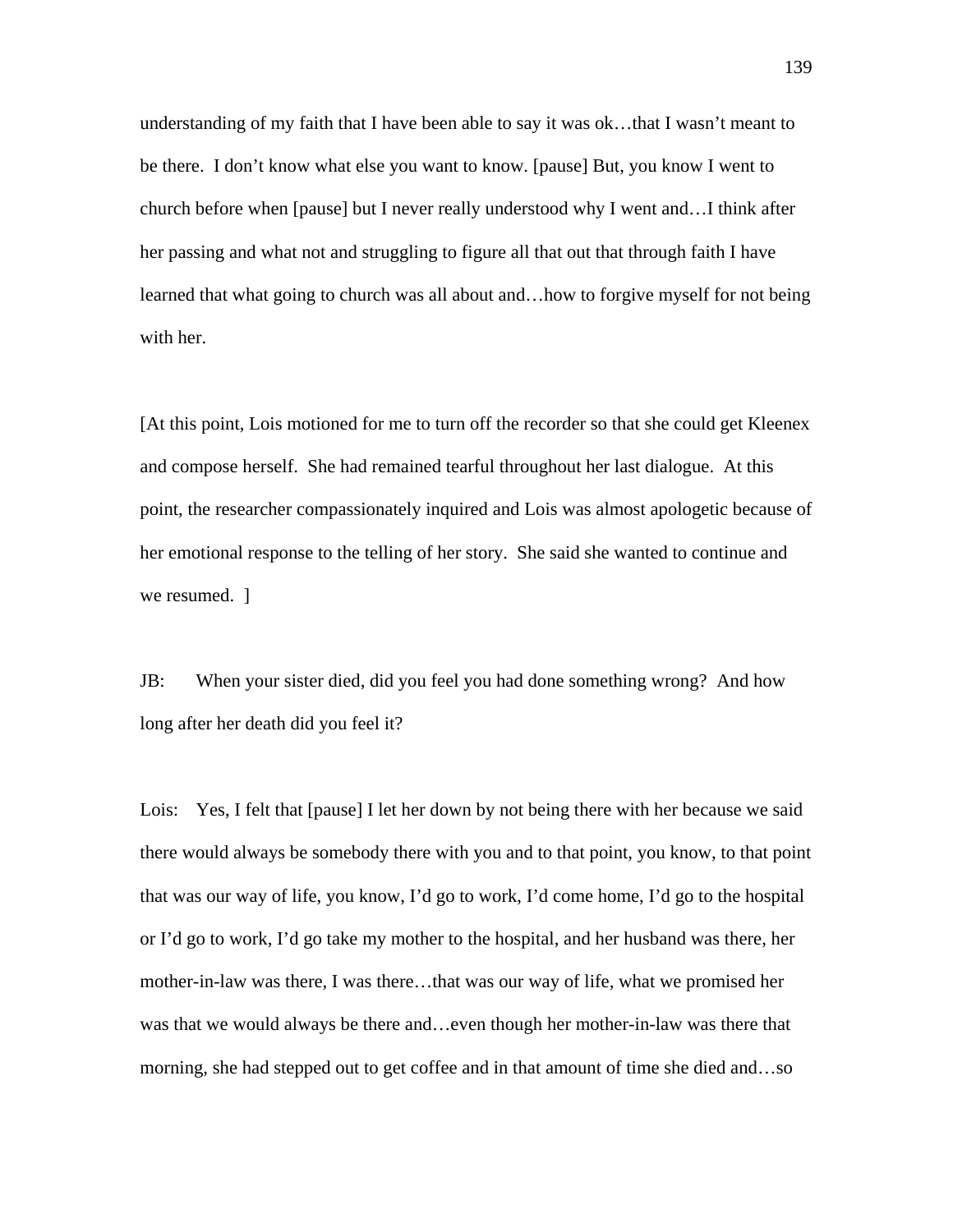yeah, I felt that I let her down by not being there…or I missed my last chance maybe to be with her, while she was still here.

JB: And how long ago was this?

Lois: My sister has been gone for 18 years. And...I bet it's taken 15 of those years [Lois started tearing up struggling with her words] to say it's ok, because it was just something I just couldn't deal with. But I just think through evaluating, through going back over the situation, reflecting through faith that I've been able to put it to rest and say, that it was ok that I wasn't there, that you know, I wasn't probably meant to be there.

JB: When did you finally come to that realization? Was it at the end of the 15 years?

Lois: Well, maybe I realized that a little sooner than that, maybe it wasn't 15 years, maybe, you know, I think I came to a realization…but to truly not to think about it every single day [pause] I would say maybe 10 years I wrestled back and forth, cried over it, talked about it…and probably slowly come to the realization that it was ok but really it has been, I'm telling you recently 15 years at least before I have finally said that this is ok, it's ok, it's alright you know…took me a long time.

JB: Can you tell me what happened during that time. Did you feel like you were making progress all during that time?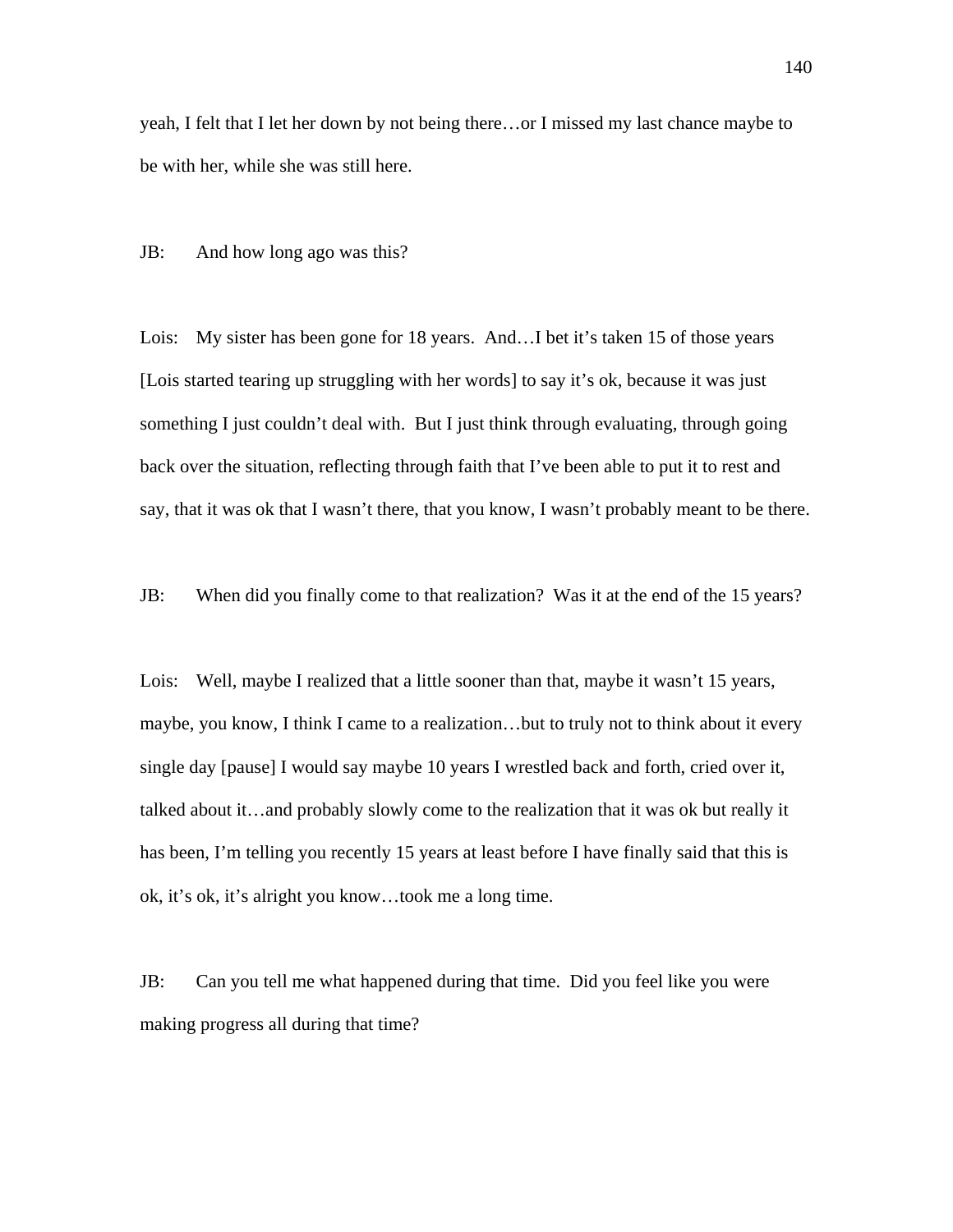Lois: Yeah, I think there were moments or times when I could think about it and maybe I would say 'ok this is it, we're not going to dwell on this anymore, we're not going to think about this in this way anymore, we're just gonna say it's alright and then umm, like something about her could come back, I..I'd just have a thought of her and it will all come back again [her eyes are welling with tears] and…I put it to rest one more time, you know…but those times when I think about her now, or the date of her death comes around I can deal with it better now than I did before.

JB: It sounds like it has been a gradual thing.

Lois: Yeah, it's been a gradual thing.

#### JB: Was it deliberate?

Lois: Did I have to work on it? Yes, yes...umm, and I think that the reason it has taken so long is because her children are in my life, and when I am with them I think about – Wow! – these are my sister's kids and it's just that they're always a reminder of her and now her oldest daughter and her baby that would be my sister's grandbaby, I just have been thinking a lot about her lately because of the baby, but I'm ok with it. It's not like it was before when I would…even though I am crying today…it's not like I don't break down…I don't dwell on it as much as I did. So I would say it is like two steps forward and one step back and it has been a gradual process but I think I'm there.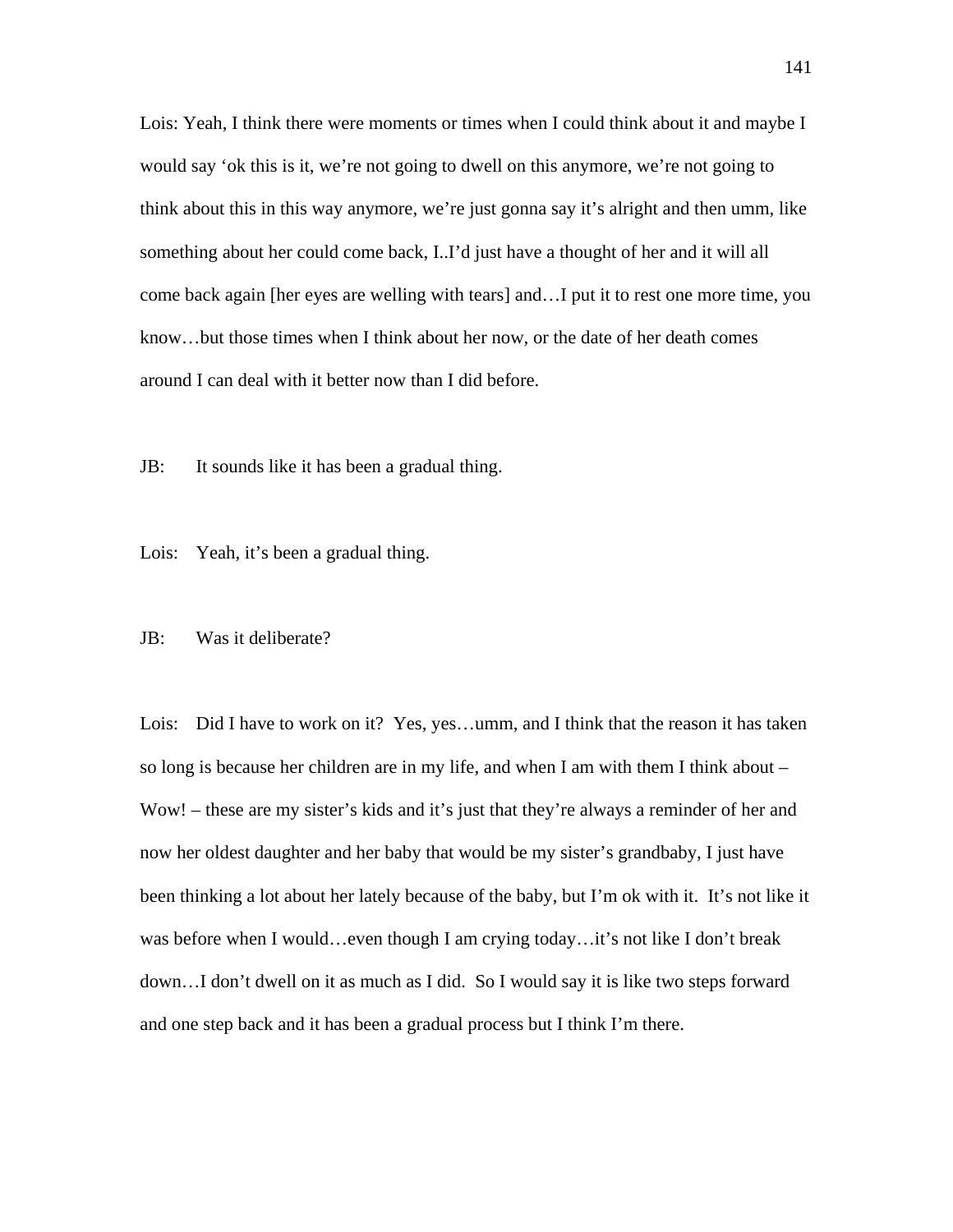#### JB: How do you know?

Lois: Umm, just through...probably because I handle it much better than I did before, that's one way I know. I think there our times I've learned that sometimes people hang on because you are there, maybe that was her opportunity to leave because she needed to and if we weren't always there she would have gone sooner [becoming tearful].

[Researcher asked if she wanted a break and she accepted.]

JB: I am not sure if you define self-forgiveness as a journey, but is there a destination to it or does it continue, is it never ending?

Lois: I do think it is a journey, I think it's a process in which you learn to live with it and…I think I am at a place where I could say that I am at peace with it, that I understand now that I really wasn't supposed to be there and that maybe it was her way of leaving with nobody there and maybe it was more comfortable for her and I think now I can really say that but I won't say that I never go back and relive it, I do, I do go back over it, I do think about it but I feel better about it. I will say I am at peace at it, with it, just through my understanding of [pause] or through the reflection on it, thinking of it and learning through faith that there was a reason that she passed and we were not there.

JB: Is part of that journey learning an answer to that reason?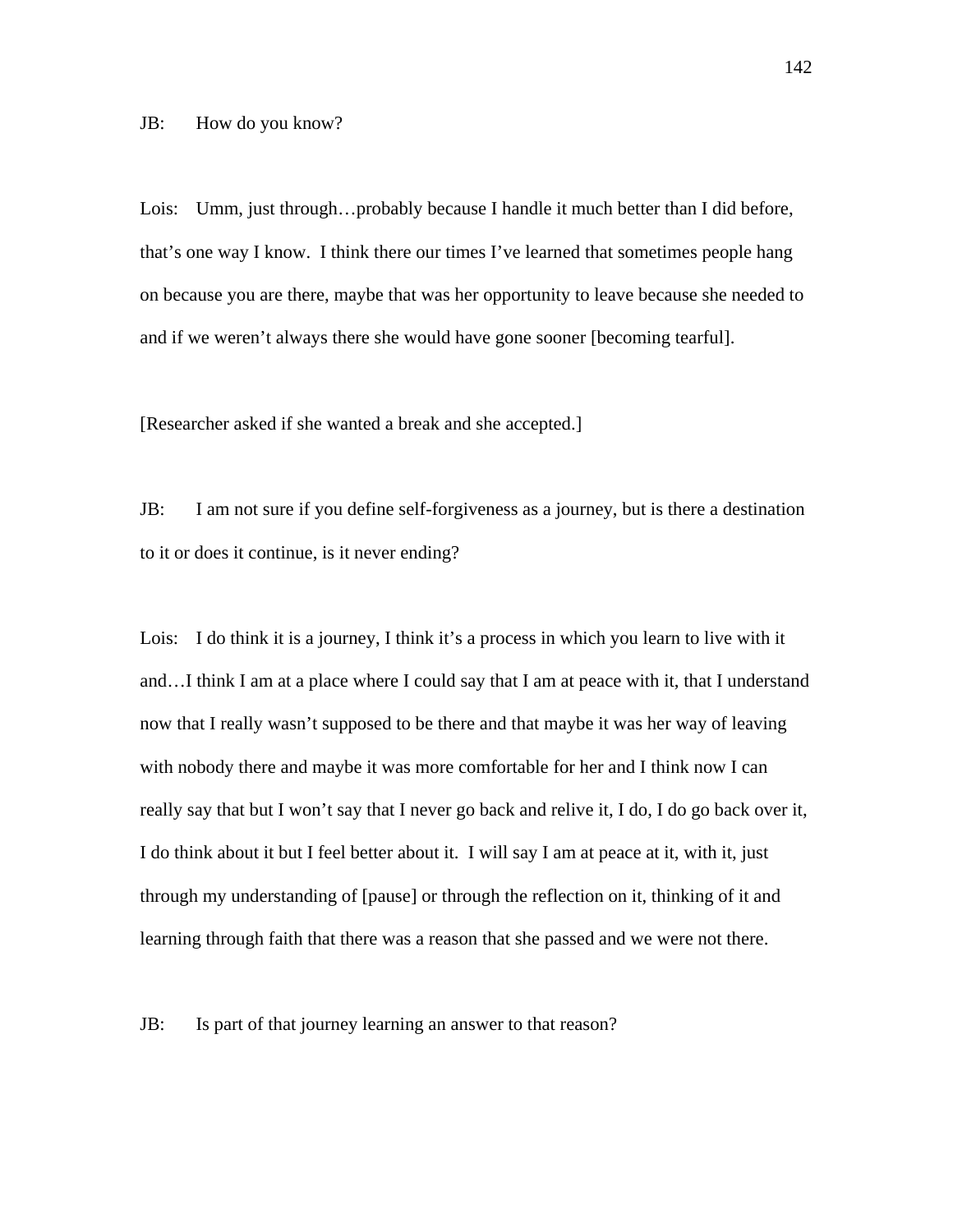Lois: Yeah, I would say that, I would say that. I think what I found out in life is that everybody is here for a specific reason, everybody has a path they need to follow, and from her life I think I learned some very good lessons from and…I can't explain. [pause] I think I'm ok from learning the lessons I learned from her and I think realizing that there was something to learn gives me peace.

JB: So that would be part of the journey, that there is something you need to learn?

Lois: Yes, but I did not know that at the time and I think through the years you finally come to that understanding and I think from her I learned how to live my life better.

JB: Can you speak to how you felt in the beginning versus how you feel now? How can you feel it differently now?

Lois: I was always angry, I think? I would...there were a lot of times I'd come home and if I were alone, I would just cry, I would holler at God, I would talk to him and I would get mad and ask him why? Why? Why? And I think through studying the Bible, through my faith that I've learned why…and how since we're supposed to be and so now when I think about it I do kind of thank God that she is and was he giving peace and I can accept that now. Earlier on, there was no acceptance, there was no reason, I couldn't understand why she even had to die, why she had to go through what she had to go through. I just couldn't grasp it. She was definitely here for a reason. She was definitely here to teach a lesson.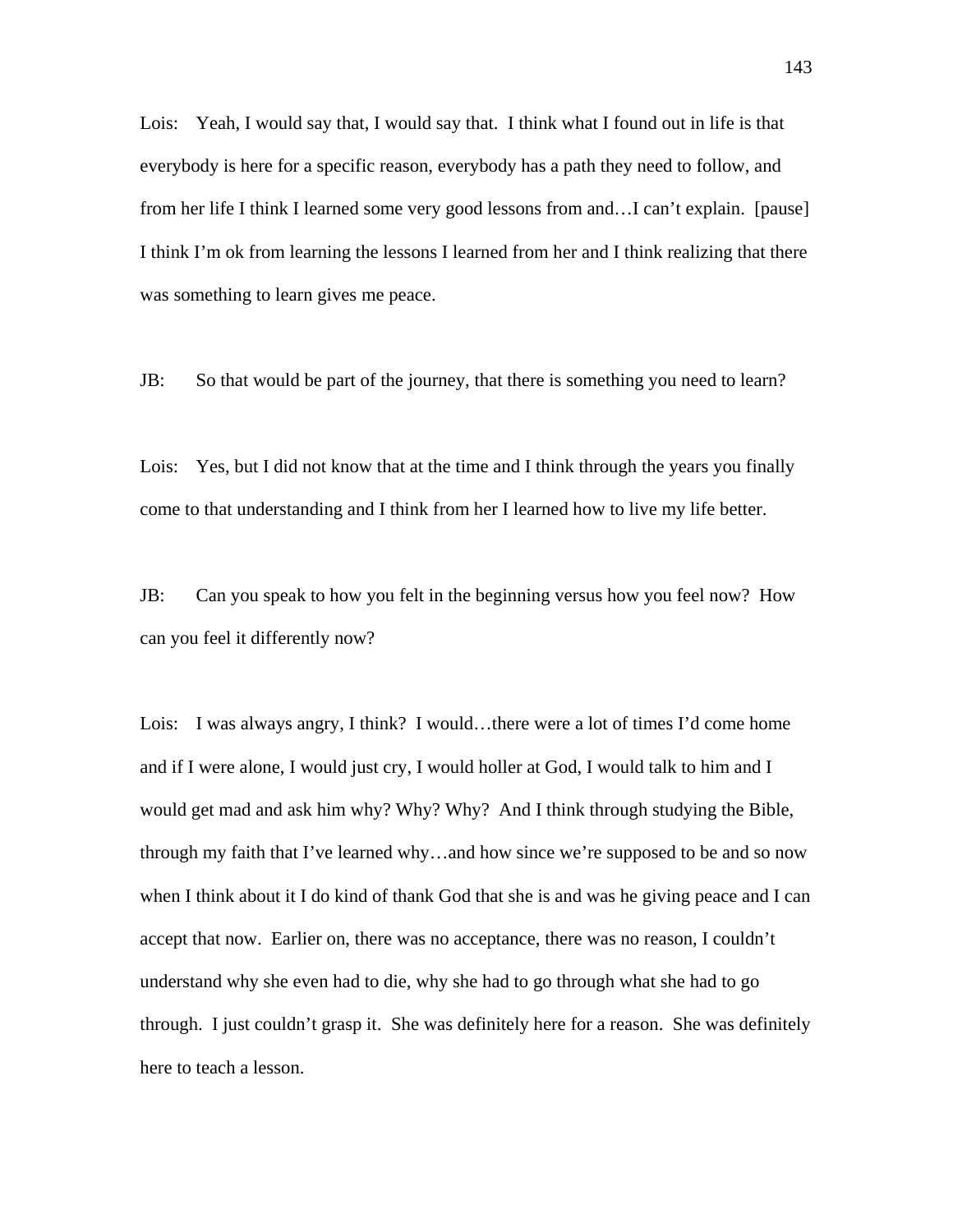JB: Was there any pivotal point upon the journey, I know you said it was gradual but was there any pivotal point where you really felt like, yeah I'm really making some progress?

Lois: I would maybe when I had children, because I could relate to how she felt about her children. When you don't have kids you don't have that feeling towards kids. And I think I could compare some of the things she was trying to tell me to the things that I was feeling. So I think through the raising of my kids and how she raised her kids there was just something, she was helping me even though she wasn't here. I just felt that she was helping me by the way she handled her children. And now I can understand...and so it just seemed like she wasn't here but I was learning from her and so maybe I don't know…maybe I could be more at…because I felt her with me that I could finally feel that she was ok? It was ok that I wasn't there.

# JB: What do think your sister was trying to teach you?

Lois: She was very practical. She was a very practical kind of person and maybe because having children and what not that I began thinking more like her…maybe I recognized that and I think that being there for her kids as they got older…and we didn't have to go through the Dad and all this and that, being with them and answering a lot of their questions they had that they weren't sure about when they were younger…I think that helped me to deal with it. Like the youngest for instance, never knew her Mom well.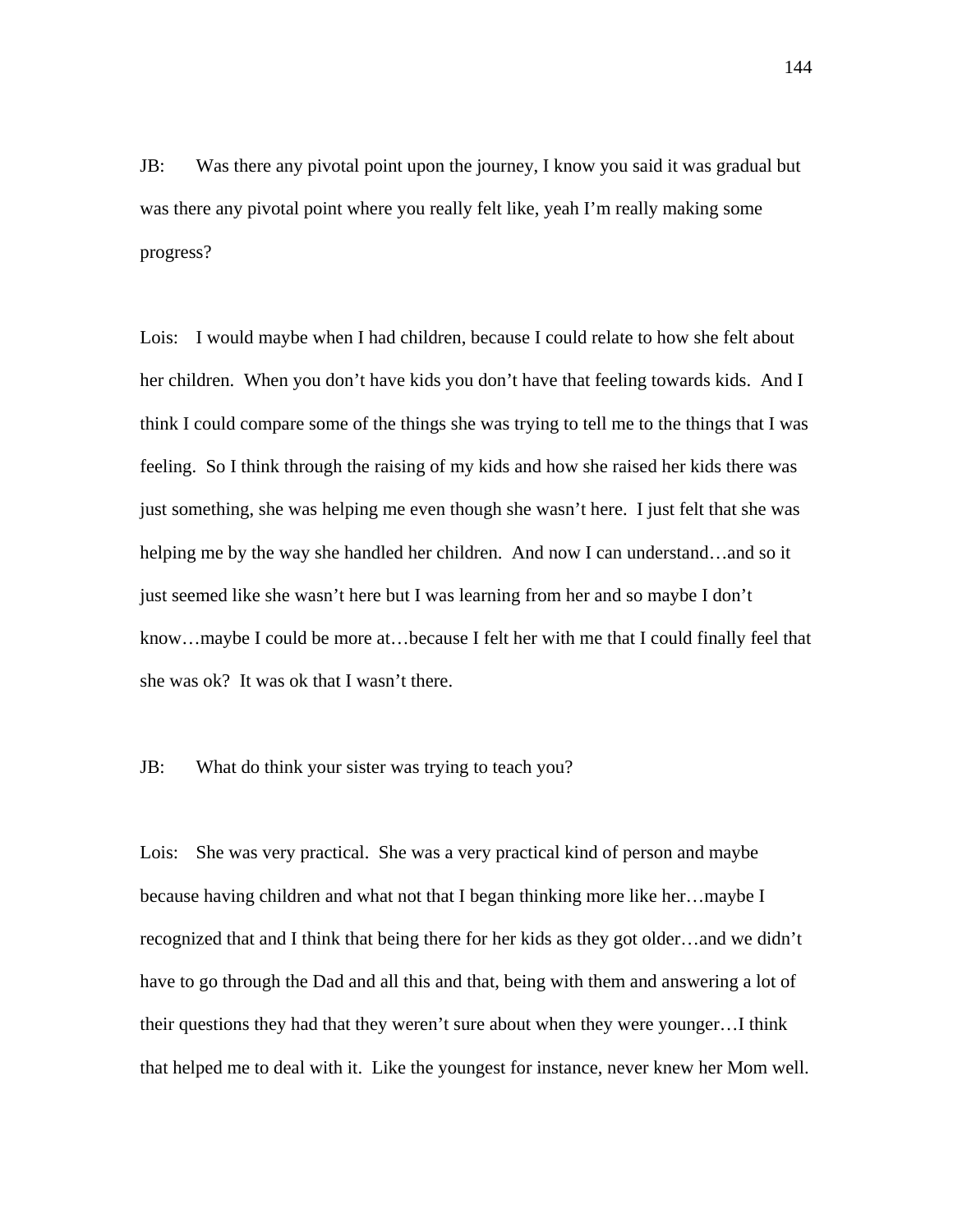The only way she remembers her is as bald and real frail. We were going through photo albums one day and she said "Who's this?" It was my sister and she just didn't recognize her and so I was able and have been able to help them with those sorts of things. Maybe I understand now is what my job is – for her kids to be here to help them.

JB: Will this journey be something that you perpetuate?

Lois: Probably, now that I really think about it, probably. It will be something that goes on…and probably because of the contact with her kids. I do want to be there for them, let them know what she was like and if they have any questions about her I want to be able to help answer them. And now with her oldest daughter's baby, I want to be there because her mother can't be there. So, now maybe I'm doing what I was meant to do for them.

JB: How would you describe the journey?

Lois: I would think that it has been difficult. There have been good times but with all the kids and their issues…that's the difficult part, because you can't jump in their lives and you can't change it for them, can't make things better for them, they have got to do that and sitting back and watching them make their mistakes is difficult. The only thing I can do is when they ask me I can give them my feelings and pray for them. That's the biggest thing, that's all I can do.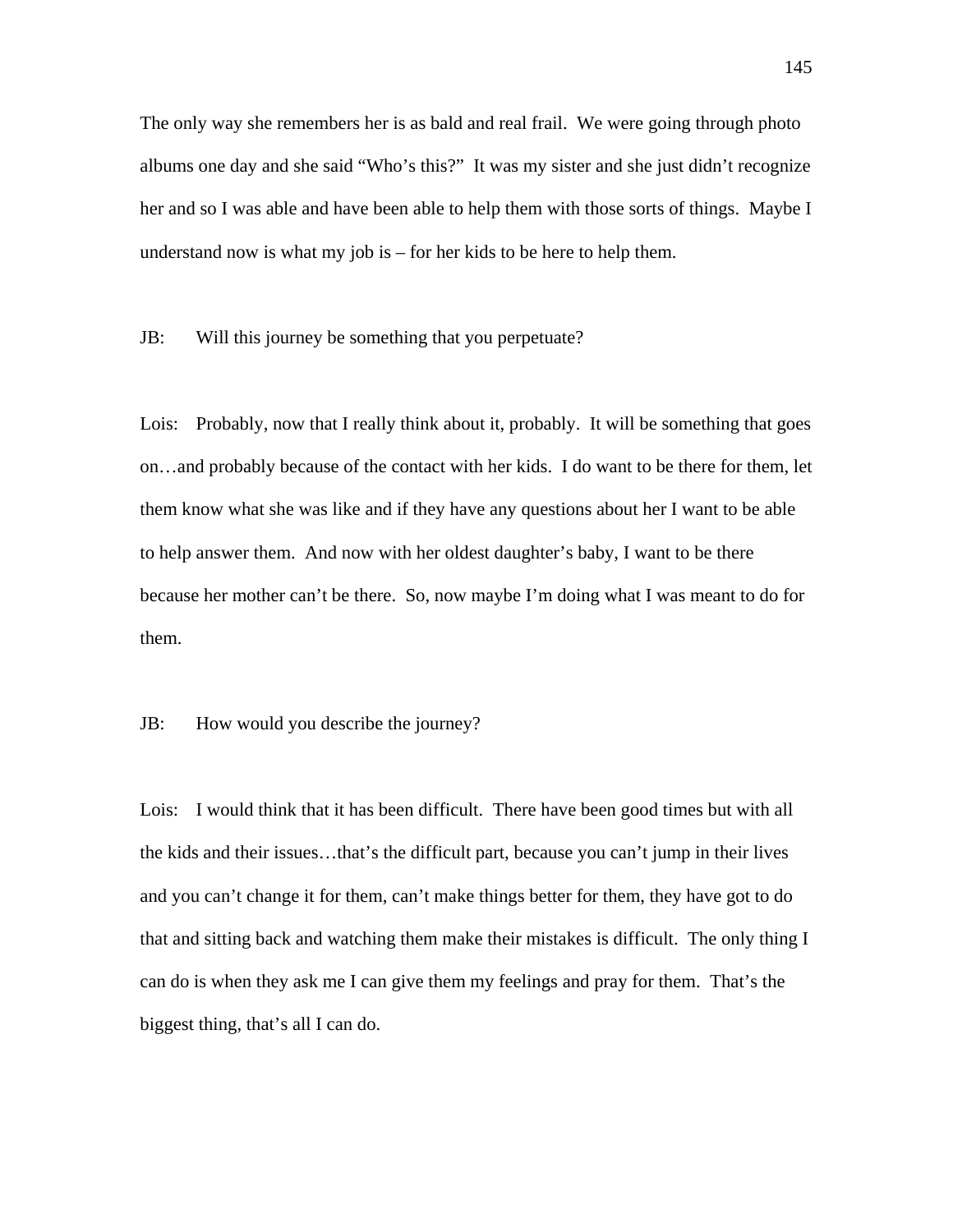JB: You've mentioned faith and prayer a lot, where would you locate self-forgiveness in the world?

Lois: It has to be within you either a feeling, you have to feel it within yourself now whether that's spiritual or not, I'm not sure. But I would think that at some point, it has to be, your spirit is within you, it has to be within you. It's definitely not something you are going to go out and buy or see; it has to be within you. I think self-forgiveness means being able to say that I did the best that I could or did what I thought was right at that time and being able to say that it's ok and live with it without thinking about it everyday and wondering what you could have changed.

JB: When you said you could feel it, can you locate it in your body as to how you experienced it?

Lois: I would say in my heart or in my mind. I would say that you feel that a load has been lifted and it is both physically and mentally. You would just feel better.

JB: How do think your life would have been different if you had been there when your sister took her last breath?

Lois: I just felt that I would have been there to comfort her. I guess, I wanted to know that she went in peace and I'm not sure if she went in peace. I don't know how my life would be different. I would have kept my promise that I was there for her.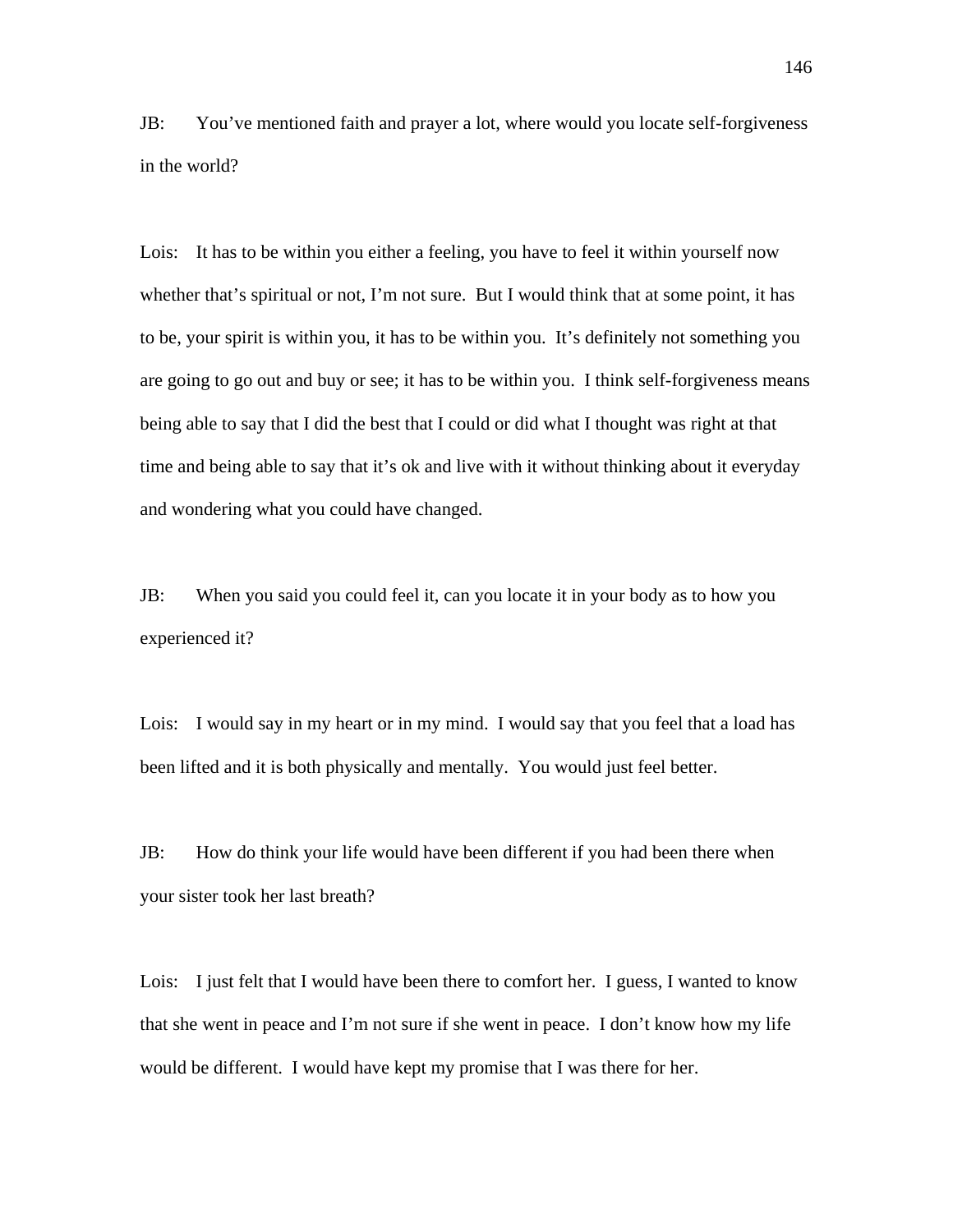JB: Now that we are nearing the end of our interview, how does it feel to have told your story?

Lois: In talking with you about my sister, it brought back a lot of feelings of missing her. It also made me realize that she left us when she needed to and that was something only she could do. She did not need me. I didn't think I would cry so much when talking about her. Maybe I was keeping more inside than I realized. I did feel as though a weight was lifted after sharing this with you.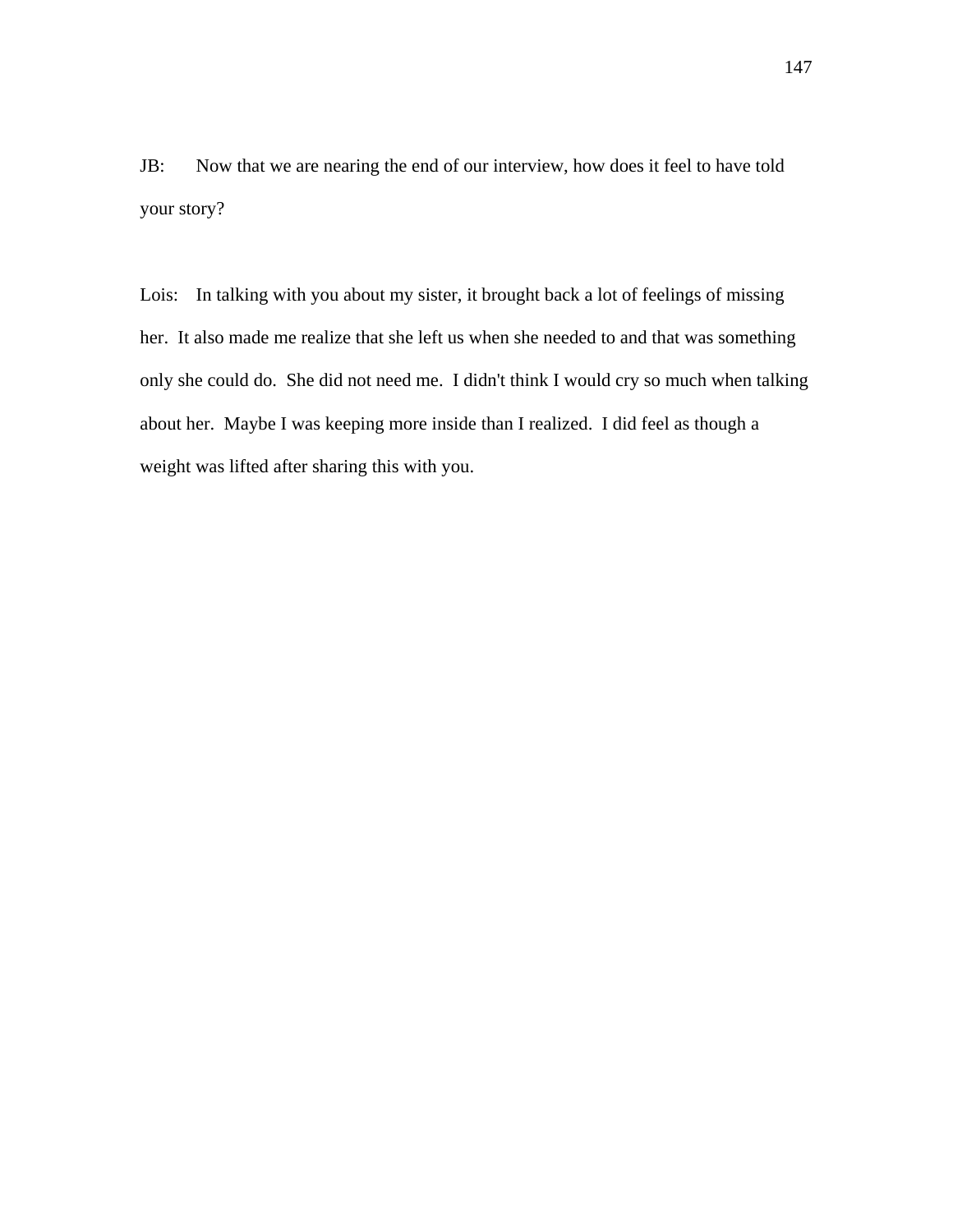# Appendix III

JB: Thanks for agreeing to participate in my study. I really appreciate it. First question I wanted to ask you, how would you define self-forgiveness?

Max: Well, I would guess that I would say is that self-forgiveness becomes present when after you feel that you have treated someone poorly and maybe you shouldn't have. And after a while you feel there is no hope for making amends and you somehow or other you have to forgive yourself seeing or doing some things that you did that you felt that you did in the past that you shouldn't have done.

JB: Thank you. Now what I'd like you to do is tell me your story of self-forgiveness. How did it start?

Max: My oldest son, happened to what I felt treated myself and my wife very poorly because we were living in South Carolina at the time and my son had got a divorce from his first wife and whom we liked a lot and he married this other gal, I think on the rebound and she is a person that did not like us at all and showed animosity toward us and well, what really made me get upset with my son was when my second son was living in New York, he was having his first baby and was coming to Canonsburg in our local area to have a family get together and a Christening for his baby in his local home town, well he came from New York to Canonsburg, Pennsylvania. We came from South Carolina and my daughter came from Michigan and we all met at a hotel in Pittsburgh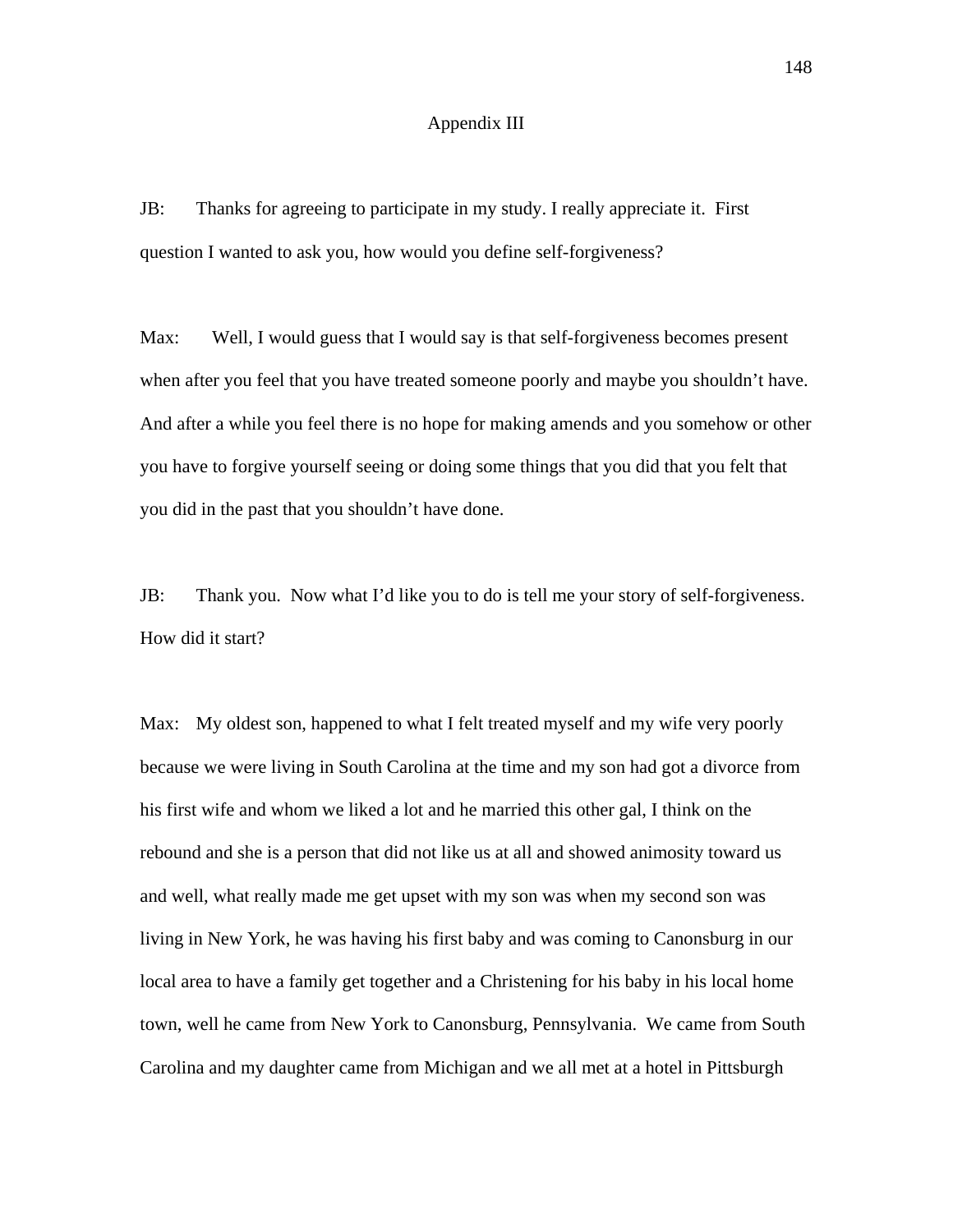and a lot of the relations were going to be there from the Canonsburg area and it so happened that he did not invite us at all to his house, he has a big house, big four bedroom home, where he could have easily accommodated all of the family at least for a get-together, not necessarily all of our relations, just immediate family, a couple of children, my wife and I, my daughter's children and my other son's children for a quick get together but I guess he might have been having problems with his wife so we met at the hotel and where we had dinner with all of the relatives but we started to talk about, I could not understand why he made no effort whatsoever to say to come over to his house and visit and invite any of us over. We were all going to stay at the hotel and he was just going to come here and say hello and leave but that upset me and I said, I could not understand why you did it, in fact you are not part of the family as far as I'm concerned and you're no son of mine if we can't travel all of this distance and don't even want to invite us over to your house. We are all from out of town and we have to stay at a hotel. So that is what upset me and I guess I said it out of anger because I was very angry and really the biggest part of it too was my wife would cry to me about how we should, she kept saying how disappointed she was in him, how could he do this to us, and she couldn't understand it and neither could I and I decided to tell him you are no son of mine and that I could never forgive him for doing that kind of thing so he left and I guess it was a very trying time and of course I didn't sleep for months thinking about it. It was tough.

JB: When you said, "you're no son of mine" where did you say it and who heard you say that?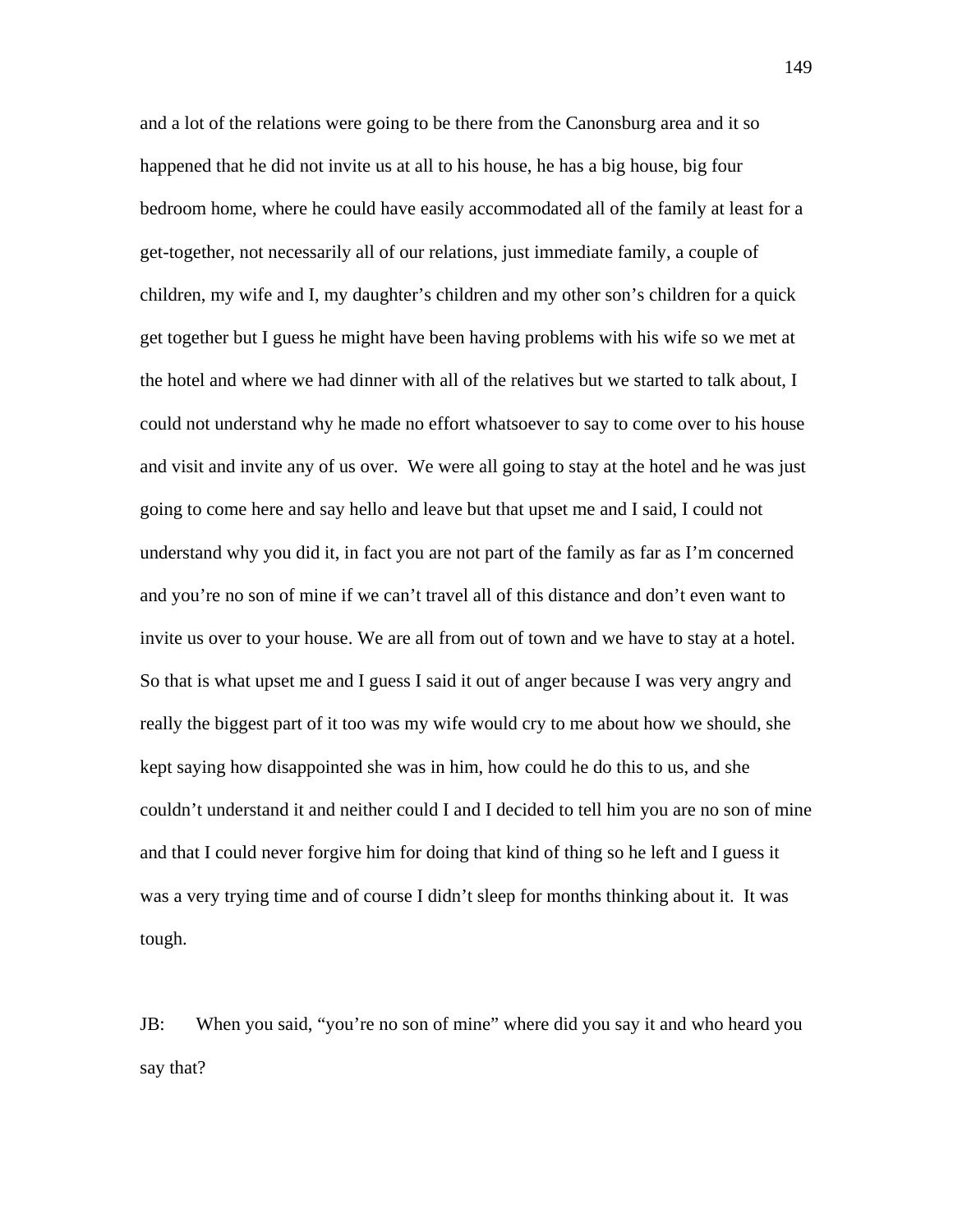Max: I blurted it out in front of a number of people including his daughter who started crying and my grand-daughter heard it and I think she was upset too that my son didn't invite us over but again I shouldn't have said that. She heard and a couple of other people were there, I don't know who. It was a very trying thing but I feel like I shouldn't have said it but in anger you say things that you would like to take back later on.

### JB: How long do you think it took you to forgive yourself?

Max: Oh, it was tough. Like I said, I couldn't sleep for many nights, just lay awake thinking about it and maybe a year, a year and a half. I don't know if I really did forgive myself until later on when I saw him we were…we saw him at a Christmas party one time, my wife's brother, and it was a cool reception, I talked to him but I didn't say much to him and it was very trying time. I knew I shouldn't have said it and at the time I realized he was under pressure. He married this girl rather hurriedly on the rebound from his other wife so when he did that this woman was what I considered later on and proved later on is a gold digger. She just wanted someone to take care of her and put her kids through college and she was giving him a hard time right along but I didn't know it. They were having problems with each other but I was totally unaware of it because he was sticking by his wife you know. If you leave your family you got to, your wife comes first after you leave your family and he was I think, he was always a good kid prior to that but this woman brought out the worst in him, when I say worst in him I mean that he just didn't want to have anything to do with us, he didn't make himself available to us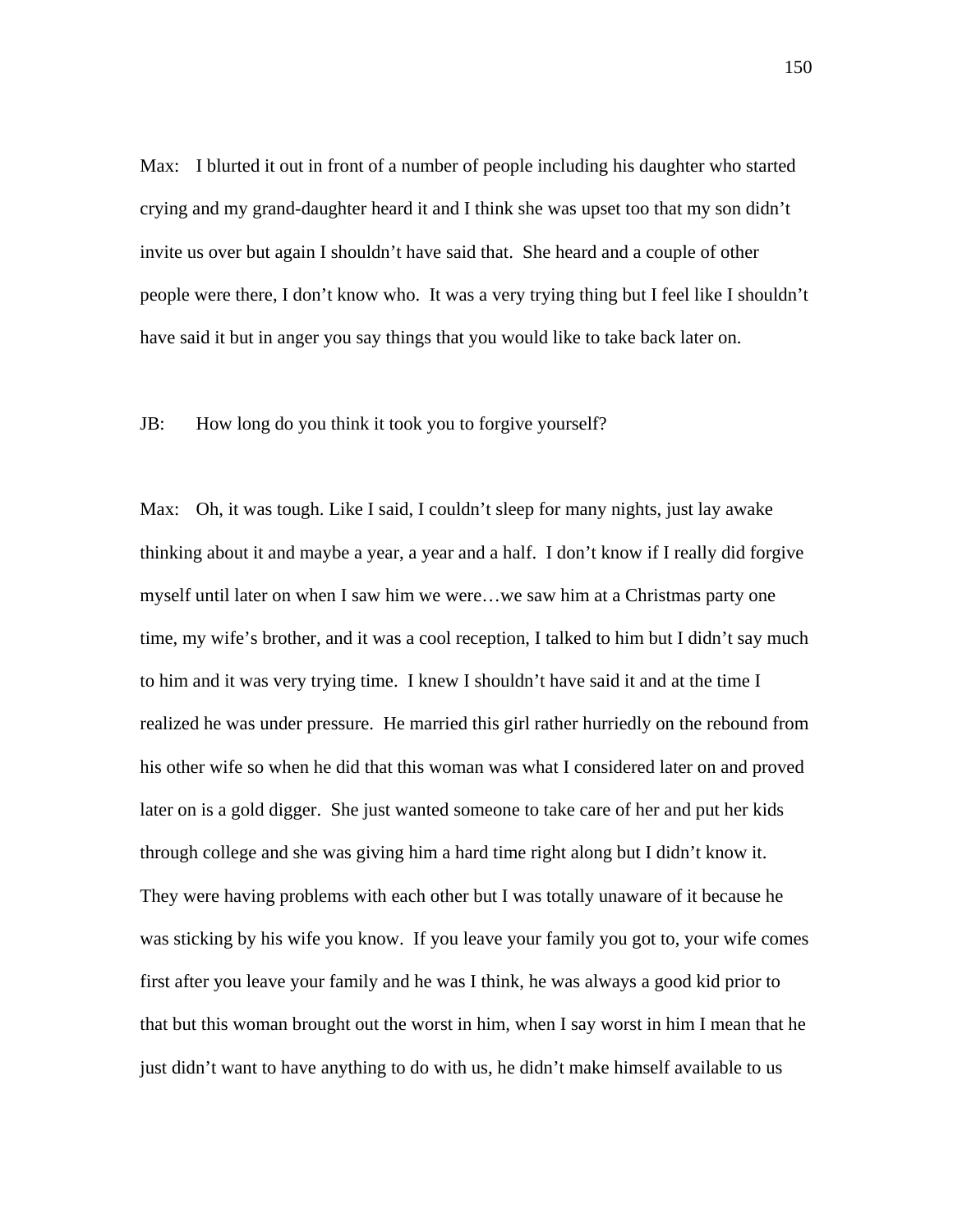when we couldn't hear from him, we'd hear from the others, we'd ask them how is my son doing, and nothing's changed. I had a lot of sleepless nights and I'm sure it didn't do my health any good or my wife's, both of us were very upset and I think the reason I was more upset is because my wife was upset. I knew that she was maybe a bit more upset than I was but I saw what kind of condition she was in and I think it played on my nerves and that's why I blurted out at him the way I did but I shouldn't have done it.

JB: What was the turning point for you to say, "I think I need to forgive myself?"

Max: Well, the turning point was when I found out that he was having a lot of difficulty with his wife, this woman and I guess well maybe it was not all his fault treating us the way he was treating us. He was doing it to try and make a go of it with his wife, his new wife. I guess I found out that it wasn't working out the way it should and when I found out in a way, I was sort of glad that he had a reason for doing what he was doing because I didn't think he had a reason before because we didn't do anything to him and I think he reasoning, I thought his reasoning was he just wanted to be with his wife and he was taking her side and so the reasoning there was that he was taking care of her. She was, but when I found out that he was in trouble just like we were she was giving us a hard time but by the same token she was giving him a hard time and it was going to be a breakup. She was spending a lot of his money and taking care of her kids. She had two kids that he was taking care of and his two kids which he would see periodically and his daughter was living with the two girls a little while but his wife was treating her daughters with respect and buying them all kinds of things and the rules were for my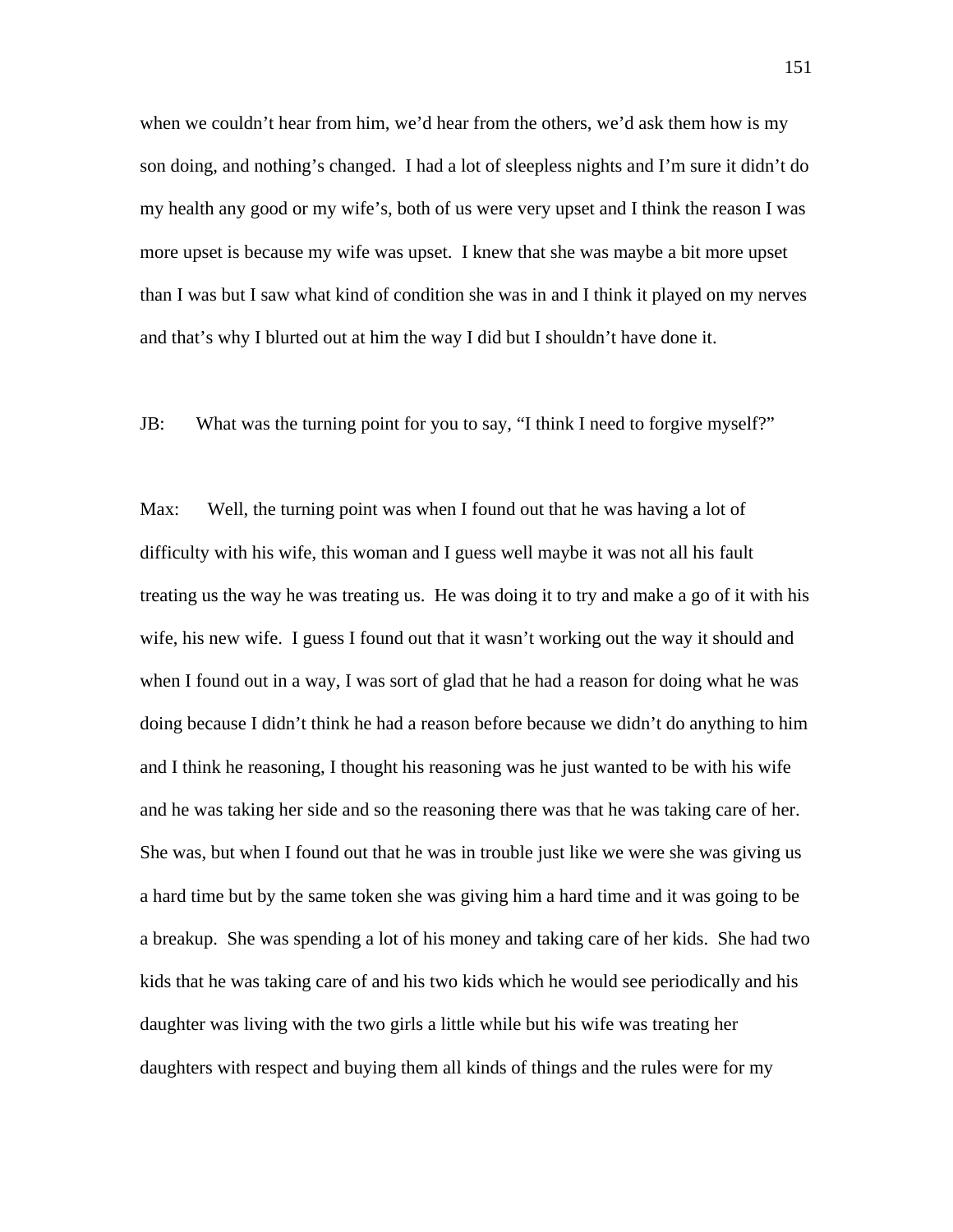son's daughter but they didn't apply to her daughters. She eventually saw that and that she was spending money on her daughters and not my son's daughter so she finally left and went on her own and went back to her mother's place. And we heard a little bit of that from his daughter so as a result I felt that I was overwhelming distraught at myself for getting mad at my son. I felt that I should tell him as such and I should. I did forgive him. I guess you could say it was emotional, too. I tried to forgive myself for doing that because I think I had to so I eventually could forgive him.

JB: What was helpful in helping you forgive yourself?

Max: Well, I saw somebody that I felt was very professional, in fact was professional, I had a talk with and it just so happens he mentioned that you have to forgive yourself before you can forgive him and this helped me along a lot.

JB: So part of the journey of self-forgiveness involves help from someone else?

Max: I just happened to ask for help in a way and my wife said that we should probably talk to someone and so as a result we saw someone and I felt after a session or so I had to confront him and say that I did forgive him and I'm extremely sorry I said what I said and I told him that it was in anger and it should not have been and I asked for his forgiveness.

JB: And how did that meeting go?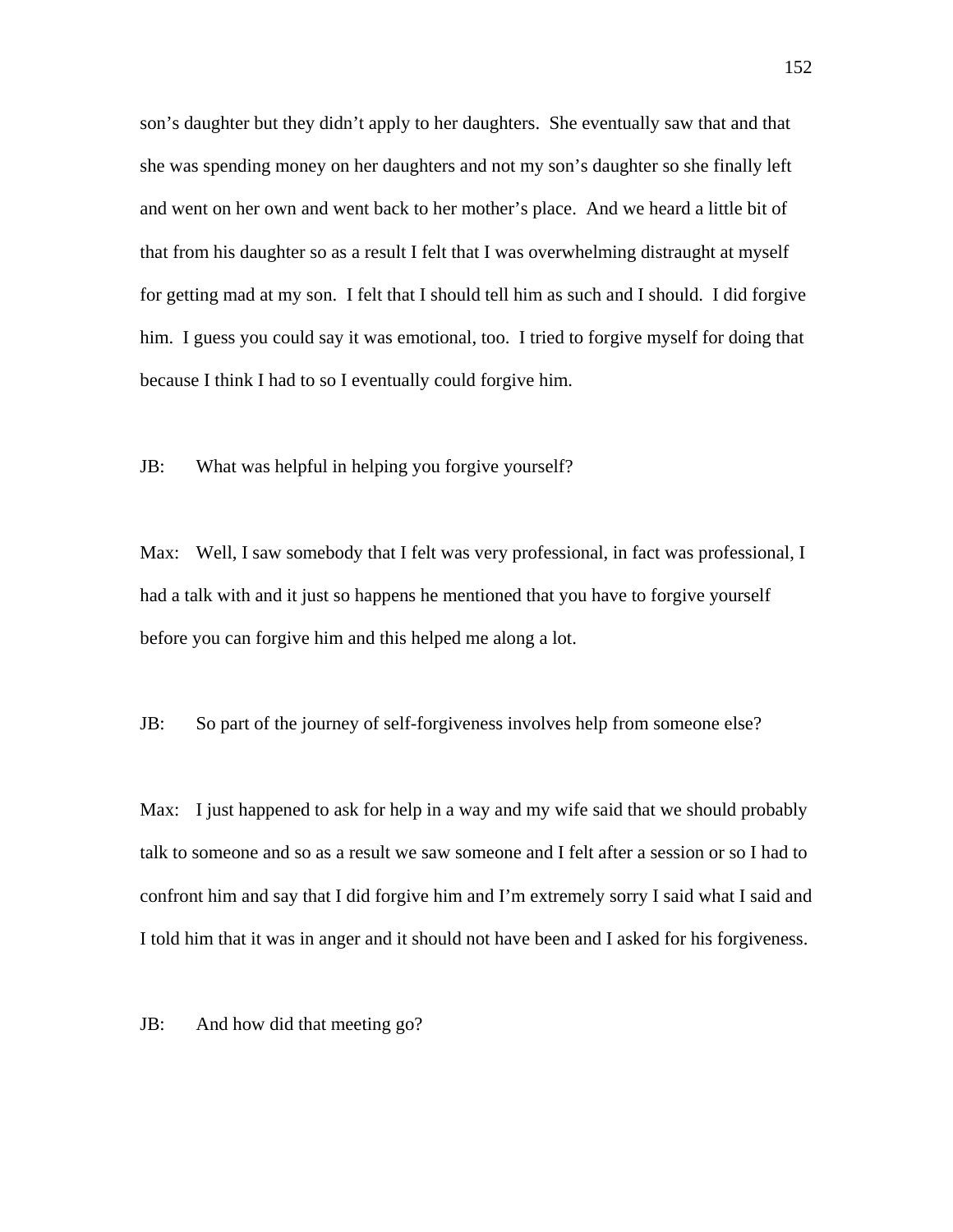### JB: Was he surprised?

Max: He said he was sorry but he could understand. He was very understanding from that standpoint because he said these things were happening to him that he could not let me know about. He said that he did everything in his power to try…he thought that his first marriage could have been a failure because his wife, his first wife after 15 or so many years she is the one that wanted a divorce and he was more in spending all of his time in making money and making a good livelihood for his family, his two children and his wife but evidently he felt in his own mind she got a divorce because he did not spend enough time with her and he thought he was doing something wrong so he felt that he had to redefine his future by doing whatever he could for this woman, his second wife and he didn't want to lead to another divorce. So he jumped in with both feet with this girl, this new wife, and he was vulnerable and she took advantage of it and he, I could see that he was suffering to and right before we had to get together I could see that he was suffering a lot internally but he could not see his way clear and telling me these things. I had to find out for myself and from my other son who knew a lot of these problems were existing between him and this new wife but he could not tell because his only brother didn't want him to say anything.

JB: How much time passed between the first event when you disowned him and you forgave him?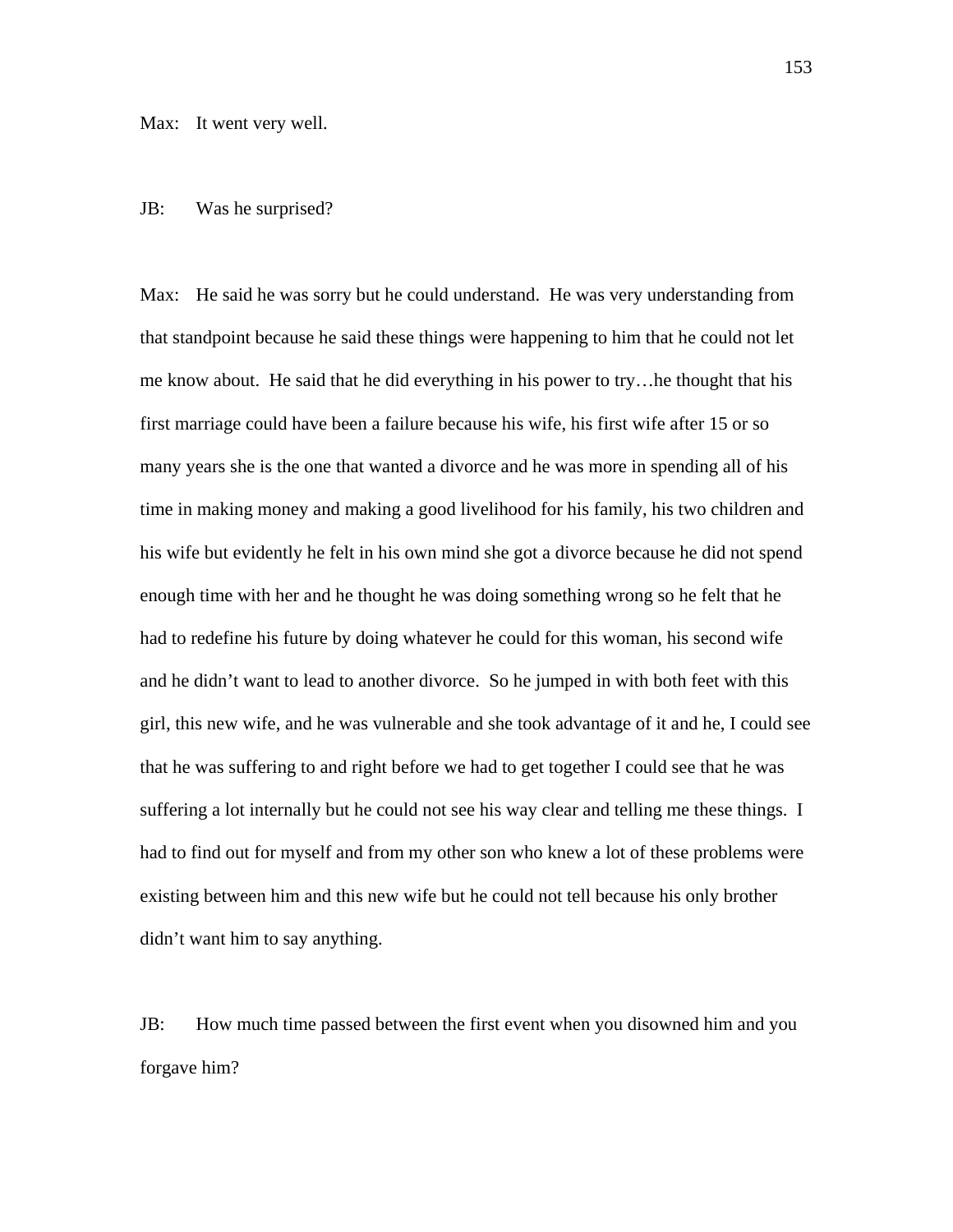Max: A couple of years. It happened a while back, well we were still living in South Carolina so I didn't see him much and he was living in Pennsylvania and we didn't get much chance to see what was going on but your first born you always have a, you always want to know what they are doing and want to see what is happening with them. He was always a good kid. I had three good children and I was always proud of them and even to this day after we reconciled I am still proud of all three of them because they have all made a success of their life and I feel that along the way we contributed quite a bit and their satisfaction in life.

JB: Now can you mark the day that you said this is the day that I forgave myself?

Max: No, I think it was sort of a slow process really because I would say that yes, I'm sorry and then I would say why in the hell did he do that? He should have known better and he and then I'd go back and say, "Damn it, he should have known better". But then I never realized that he had a good reason from his standpoint to not want to reconcile with us because he did not want to tell me he was still trying to make a go of it with his wife.

JB: When you look back on it, do you feel different about it?

Max: Actually, I feel as though I want to treat him with total respect as he does me and I never demanded respect but I think he gives that respect to me and I show that respect to him as to all of my children. You get up in years and we don't have many more years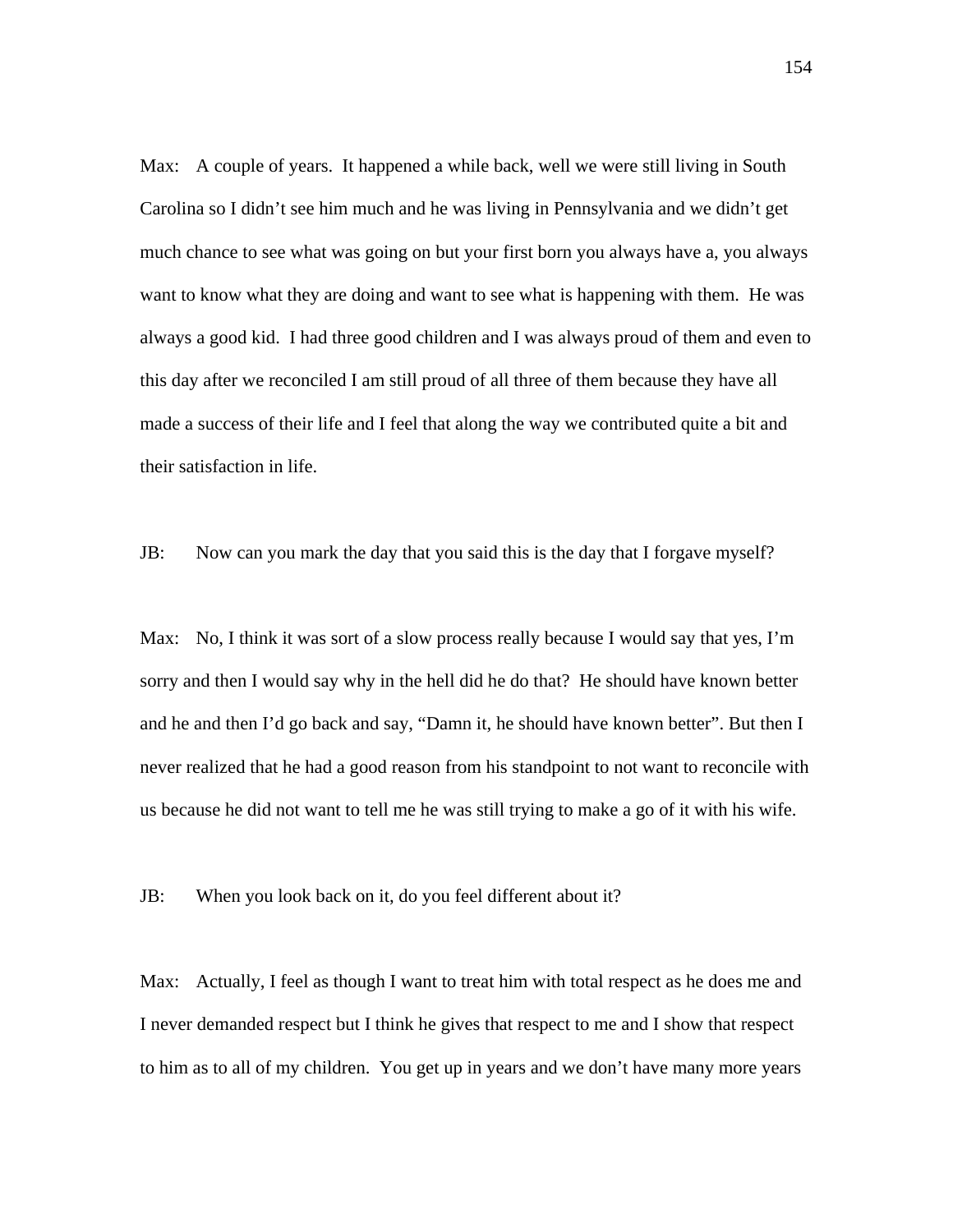to go and I want them to realize that their Dad loved them through thick and thin. There was some trying times there that he went through and I went through. Thank goodness I don't have it with my other two children and I think I would never want it to happen with any of them anymore and particularly I don't think it would have to occur, not at this stage of life.

JB: Do you experience self-forgiveness as a process and does it still go on?

Max: Yes, you have to think about, it's a learning experience, over the years of your life you learn through trial and error and you got to take some of the good with the bad and if you did something bad once you try not to repeat it again. If you have a problem and you determine it was a problem and you don't want it to happen in your life again, you learn by experience not to let that get to you, get the best of you.

JB: How does it feel now that you've embarked on this journey of self-forgiveness? Would you say it improved your health?

Max: Yes, from that standpoint with my son and family, I can sleep much better. Other things might crop up that keep you awake and so forth, but I think I'm at peace now with my family and my children that I hope that I have left some mark in their life that maybe they will see where I went wrong maybe and they will learn from seeing what I did wrong in my experience to brighten their life so they don't make the same mistakes that I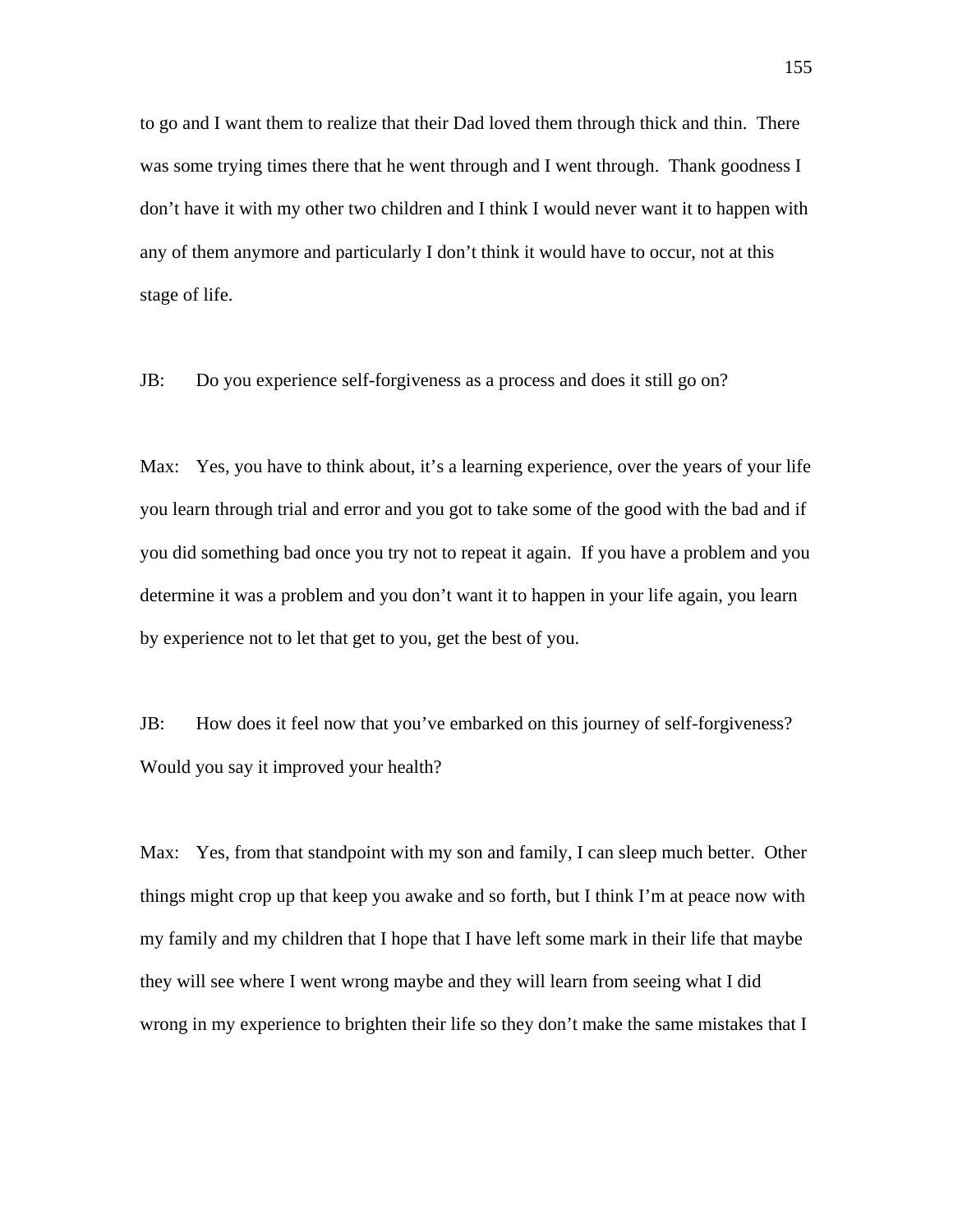did and I would hope that they would see that in the future. Dad may have done some wrong things in the past, but he tried to correct them and make them right.

JB: How do you feel now that you have experienced self-forgiveness and where in your body would you locate the feelings?

Max: I felt relieved, yes. You might say a heavy burden was off my mind, was off my chest, was off my heart really, but I started being happy again. There were other times that I was thinking about him often and wondering where did I go wrong that he elected to do what he did but then I could understand now why he had the problem but after reconciling with him I felt that he understood and I understood and it was a load off of my mind. Hopefully, he has learned from that too and we are much closer now than we were before I think.

JB: Was there anything else that helped you on the process of self-forgiveness?

Max: Well, I prayed a lot and I was wondering if there was really a Lord cause I prayed a lot and all those years it was trying and we'd go to church and I would sit there and pray and there are many passages in the Bible on that you are supposed to turn the cheek, forgive one another, turn the other cheek when someone slaps you, various passages and we never miss church down in South Carolina. I found myself many times praying with tears in my eyes when I thought I was not going to get my son back. (His eyes filled with tears.)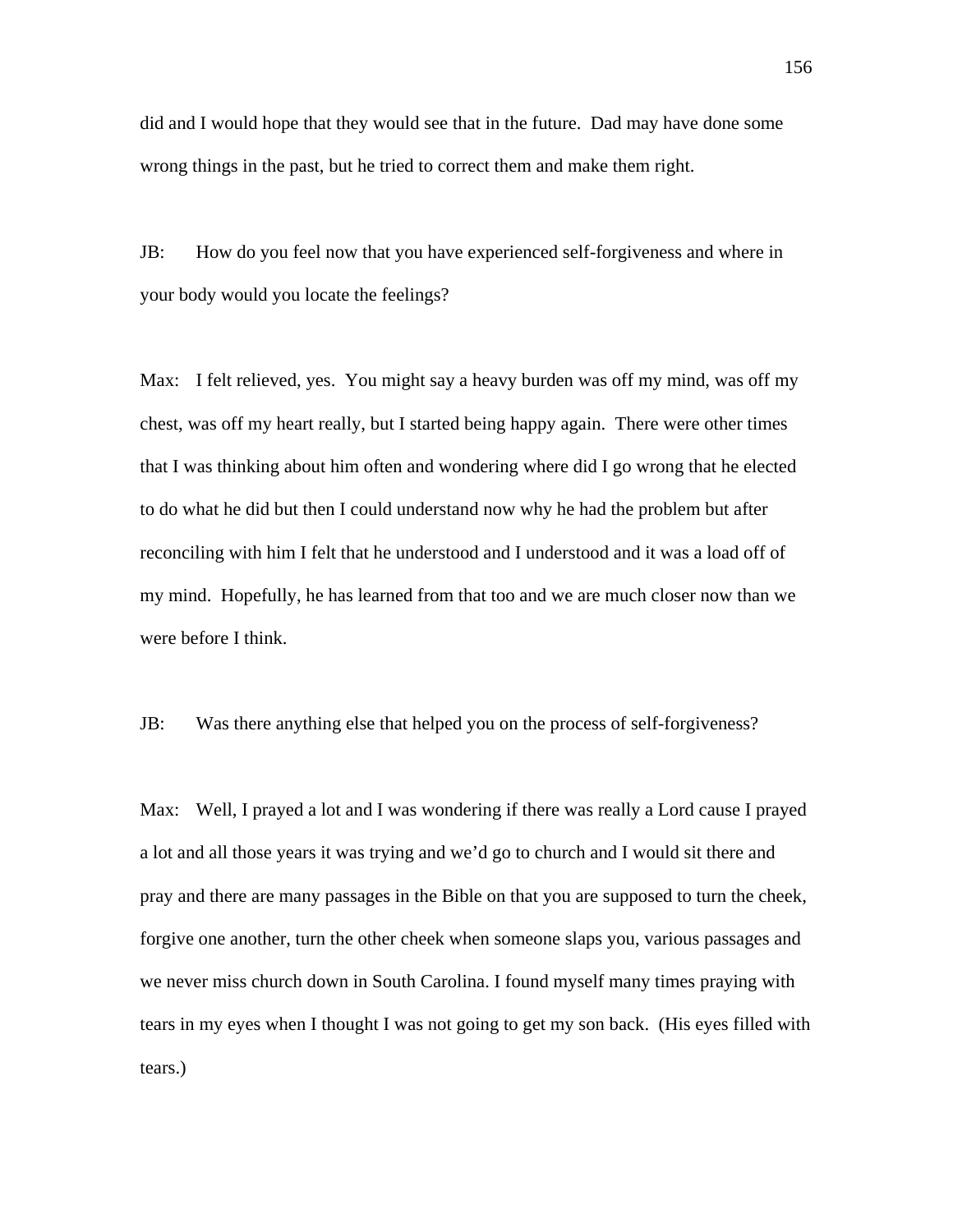#### JB: Talk about those tears. What were you feeling?

Max: Well, the world is caving in on me and what did we do to deserve at this stage in life after we felt that all of the children left the nest and we thought they were doing well and then we get up in years and our oldest son, practically abandoned you. I felt actually that the Lord was abandoning me cause we thought we did nothing whatsoever to justify this type of you might say, not anger from him, this type of lifestyle from him and we were up in years and we wanted to make our last years with happiness and this was a very trying time. We thought we were going to church, we were doing everything we thought was right and then, we thought, I thought, that the Lord abandoned us. So we didn't have any, I started having my doubts whether a prayer would do any good for you or not.

#### JB: And how do you feel about it now?

Max: Well, I think that maybe finally, the Lord did hear me but maybe all of that prayer did not go for not and eventually I guess I seemed kind of weak, like it says we are all weak soles at time. You get kind of weak and you forget, things aren't happening and I guess you got to realize that the Lord can't change things over night. You got to continue to keep praying that something is going to happen to come back to where it was before so I kept doing that and it did take a while but eventually it happened.

JB: So if I hear you right, there is a spiritual dimension to self forgiveness?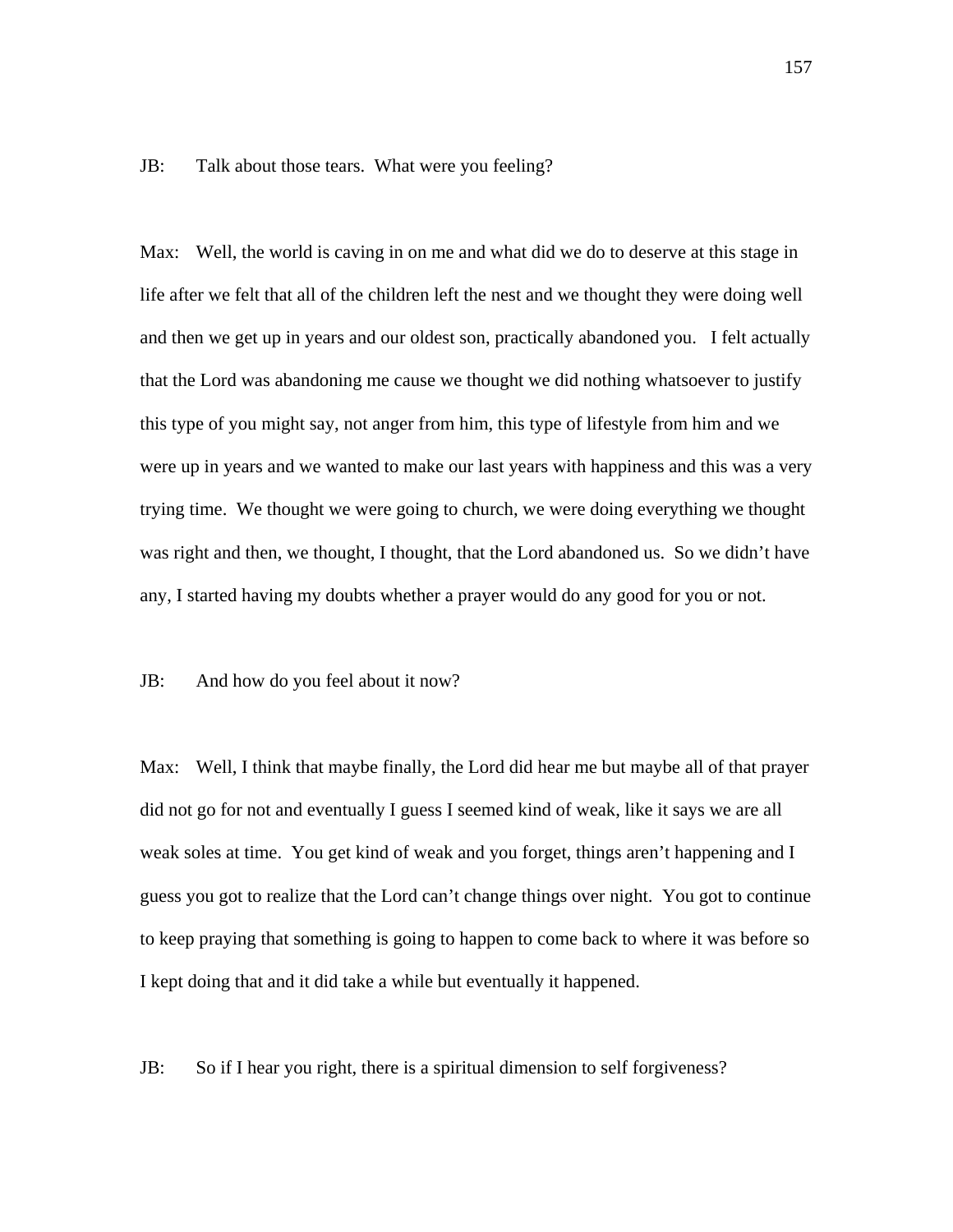Max: Oh, absolutely even if you feel that, I guess if you feel like you are being abandoned you got to, like the old cliché, you got to hang in there and things aren't going to happen over night. I guess the Lord doesn't answer everybody promptly as he could. I guess there is no way he is going to say Okay, things are going to change over night. You just got to keep, when things aren't working out, you got to keep praying that things will work out for the better.

JB: Would you say that your faith has been restored?

Max: Yes, but it is still weak at times because I keep praying for things to happen that don't and I guess that it did in that experience with my son, you just got to keep praying enough, and do the right thing and live by your religion and believe strongly in it that eventually things should work out.

JB: Would it be safe to say that as you were further along on your journey of selfforgiveness that it helped strengthen your faith?

Max: Yes, very much so. It took a lot of years and kept a lot of years and a lot of praying and I would say even though I did a lot of praying I would question him, why aren't you hearing me, why aren't you doing something? What am I doing wrong to deserve this? And to deserve more answers from you might say that things kept going on in this way without any improvement until eventually it did work out.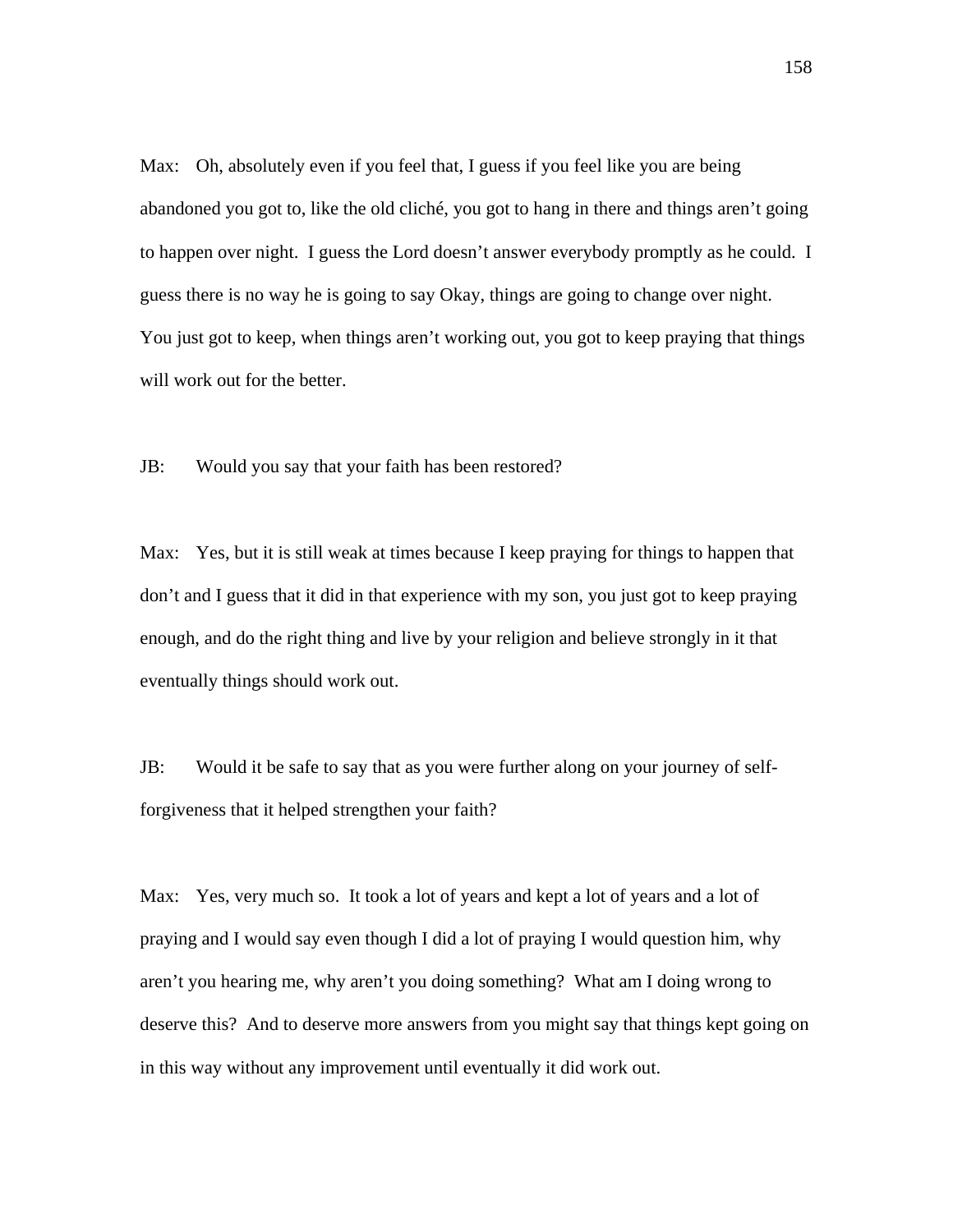JB: How is it that you would call what you experienced self-forgiveness as opposed to anything else?

Max: Well, I guess you would have to say that you got to believe in yourself and believe in the religious life, believe in the Lord, you have to I guess forgive yourself before you can forgive anybody else. You tell yourself, I'm sorry, yes, I'm sorry what I did, and you get to tell the persons who you had problems with and tell them that you are sorry and whenever you tell them face to face or clear your mind out of satisfy, they are satisfied that you are telling them that you forgive them and to hear them that they say it is okay. They understood why you were feeling the way you were. That in essence makes you feel better.

JB: Now that we are nearing the end of our interview, how does it feel to have told your story?

Max: I actually feel weak, I feel that I've been drained but yet I feel good about it. I feel very weak, but I feel good that things have come to pass the way they did.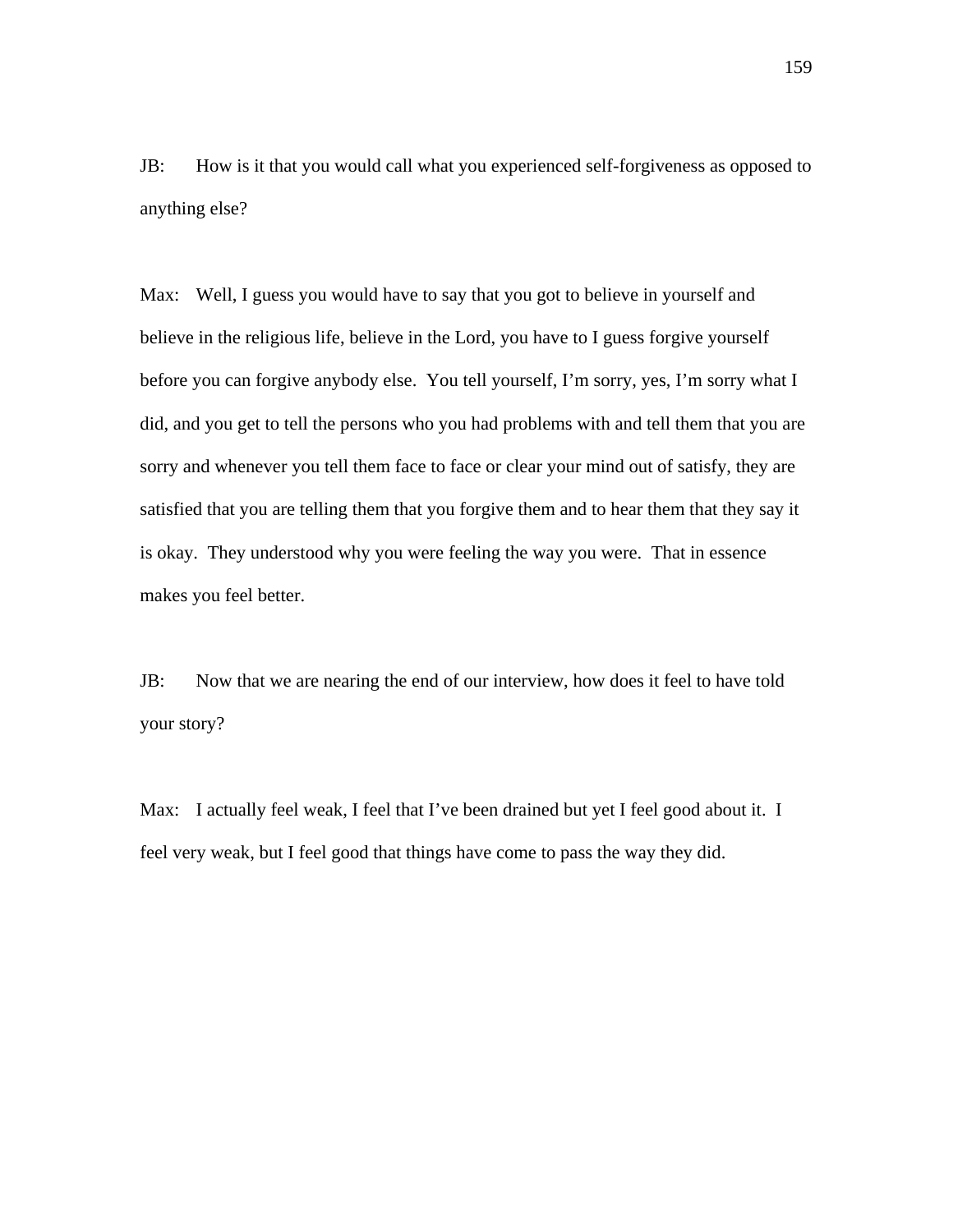## Appendix IV

JB: How do you define self-forgiveness?

Joyce: Do I have time to think about that?

JB: Sure, take your time.

Joyce: [Pause 22 seconds] I guess self-forgiveness to me means not taking responsibility or blame for another person's hurt or pain that I feel that I have caused. If I cannot feel responsible for that, that seems like self-forgiveness to me.

JB: Please tell me your story of self-forgiveness.

Joyce: Ok, I will start with the overall situation and how that came about. So, the areas where I felt responsible for other people's pain and hurt in which I had to work on selfforgiveness were toward breaking the vows of my marriage to my husband and umm inflicting, a little severe of a word but, inflicting umm a non traditional life style on my daughter. So the backup part of this is; I had been married for ten years, we'd been together 13 years. I can remember saying often to people I love my life, I love my life, I love my life [Note: Joyce sings these words.] I love my husband, I love my daughter…the full situation. It was great. Umm, we celebrated our tenth wedding anniversary, went away for a weekend that was good. Prior to that probably a year or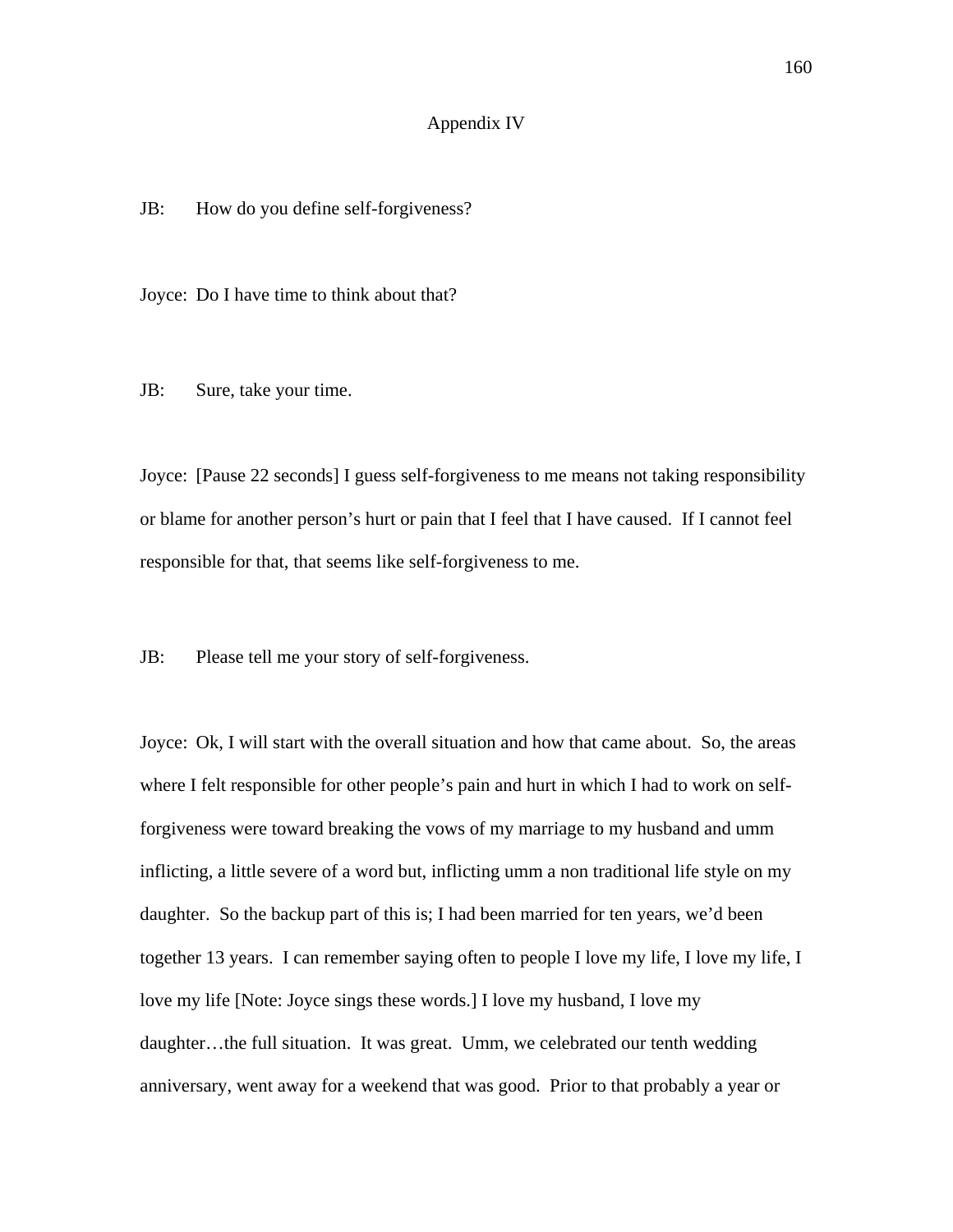two I had returned to graduate school. So it's the first time I'd been not doing a stay home Mom role and I was back out in the world of adults. So I was doing some internships was working with adults and my husband had always been somewhat of a workaholic. So as I started to work more, there's started to be a little bit more difficulty at home because I didn't have the time to fill in the gaps. So there started to be a little bit more stress, a little bit more tension. I attributed it to two working parents, just kind of general. There were issues that existed in our marriage, he always put himself first, that's just the way it was and he worked a lot. I figured that was ok because I wasn't working so that was something I should be able to live with. And we had something we had an issue in which I had a problem with. I felt that he had intellectual arrogance, in terms of feeling he was intellectually superior to other people and treated them that way. Now the reality is that he probably was but…treating other people that way was the part that bothered me. So I'm only telling you this so you can see what issues are in the marriage that currently existed. To me things that probably could have been worked on and been resolved or at least we would have been able to address them, ok. So that being said about the marriage, I then did an internship, well no let me back up. In one of my graduate classes, I had a female professor. I knew she was gay, she had a partner and that was that. But, I started to have these feelings like a crush on a woman, never had had that before. I told my husband about it, we laughed about it and that was that, ok. Told a girlfriend about it and we just figured it was just this little thing, no big deal, so that was that. Then I had another internship and at this internship, I made a friend whose name was {deleted}, also gay and she had a partner too. Well, we became friends and we became closer friends and then what started to happen was I started to have feelings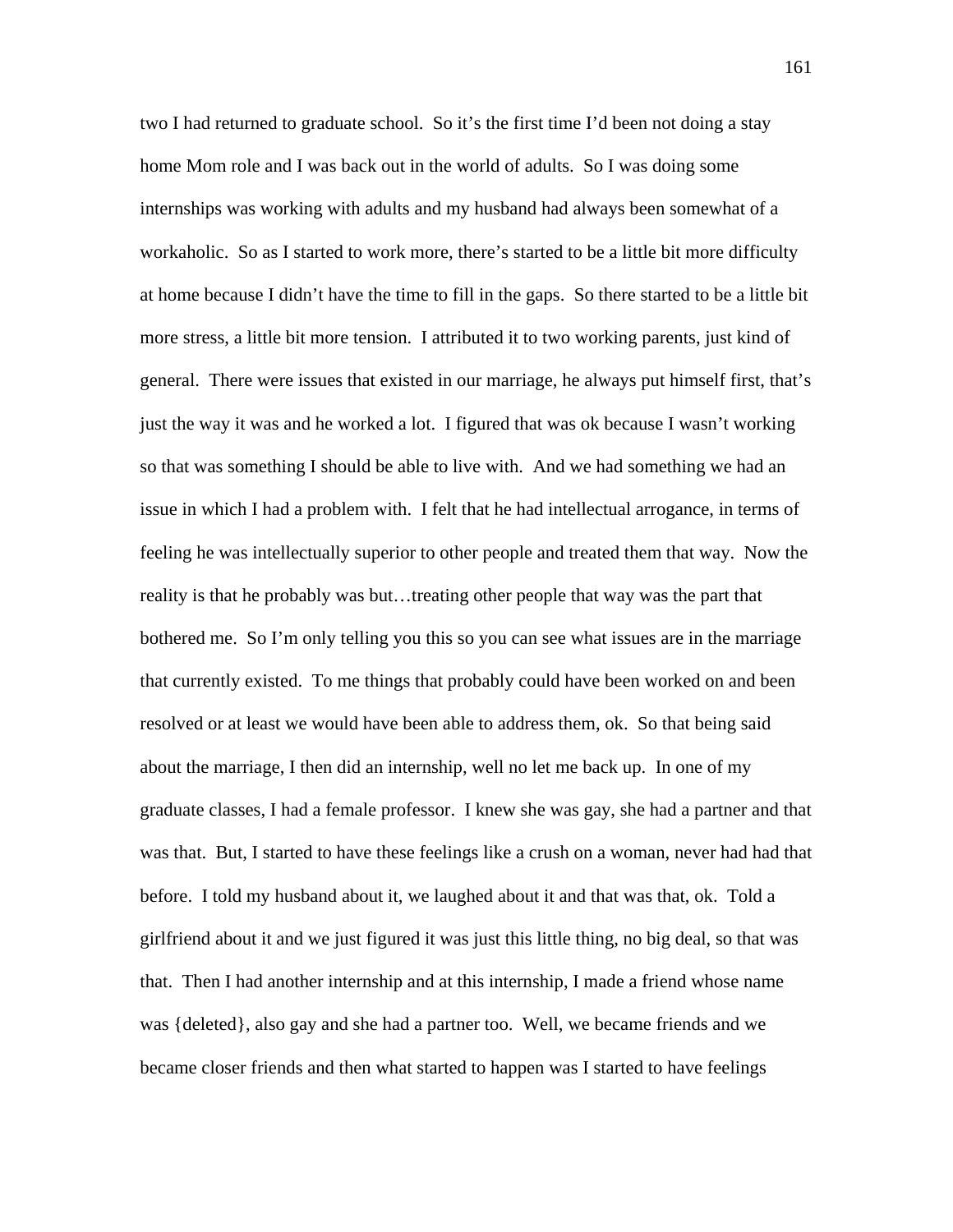toward her that I hadn't had before. So I felt an emotional connection with her I hadn't felt before, umm, there was an emotional responsiveness that I had never had before, so I thought, ok well, this is just a different level of friendship. Well, that progressed, now while this is going on I start to realize this is more than just a friendship. She's having trouble in her relationship, so then we start to communicate probably e-mail was the predominant way and what actually happened is that it sort of turned into an emotional affair. I was actually having an affair, no physical contact, but nonetheless, I was unfaithful. So as this was going on, my husband had been…the first couple of years back he had been laid off. He was unemployed for 11 months, then he worked for a start up and then that ended also. So, I don't know why I brought that up. There was some significance there. I don't know, maybe it was because he had more time on his hands but when he was in his workaholic mode, he was completely unavailable but he was noticing that I was becoming emotionally unavailable. I was denying it because I was probably not believing it myself that this could be happening. And the reason I brought up the e-mail part is he's pretty high tech and so he went in and was able to find the emails. So, he found the e-mails, it was clearly an emotional full blown affair going on and he got pretty angry. So, while this is going on; he is being rageful, accusatory, blaming, just…but a side of him that I had never seen before. Umm, but all the while I'm unwilling to change any progress with my new friend, that's how powerful the connection was. I didn't know what it was but I knew it was too powerful to ignore. So, we went to marriage counseling to talk this through and the three of us – he and I and the therapist came to the conclusion that I had to go figure this out or else I wasn't going to be true to anybody. So, that was risky because I was potentially going to lose everything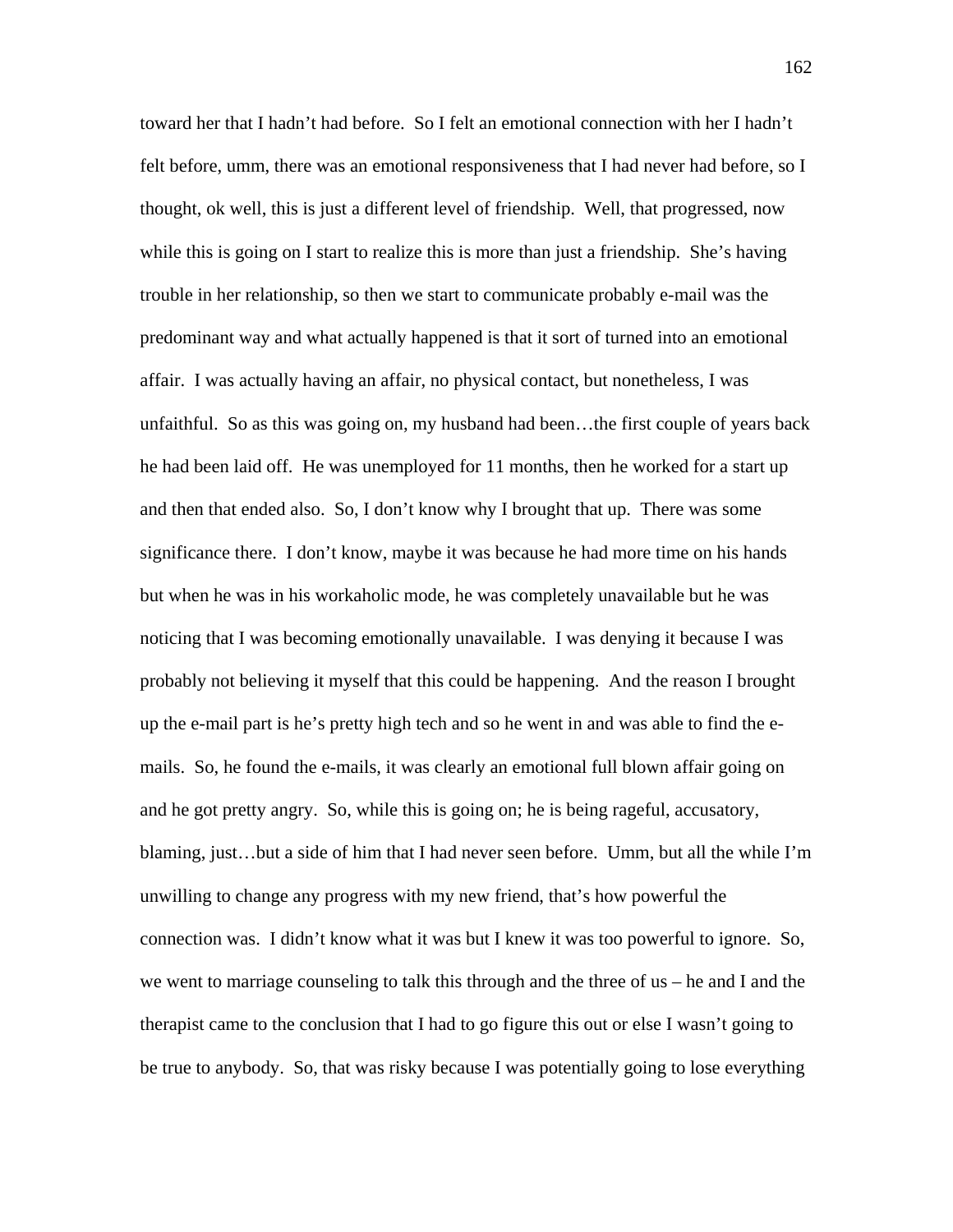I had, including my marriage, my family as I knew it, but like I said it was so powerful I felt like I had to do that. Even when I was meeting in these marital counseling sessions, I can remember saying the worst part was that I was hurting my husband because it was completely out of his control. The way I did it was wrong, I got to a point where I was able to admit that. That the secrecy and that part of it was wrong. I apologized for that and that self-forgiveness wasn't difficult. Umm, because I was apologizing for the way I went about it because I just think I handled it wrong, I was being untruthful and sneaking and I mean all the things that go with an affair, that's what I was doing. And so I apologized for that. He accepted the apology and was appreciative of that and so that part wasn't so hard for me to forgive myself for that and it's almost as if it really felt like it was out of my control. I know it wasn't, I obviously made some conscience decisions but it felt, it really felt out of my control there was this force so powerful that I was acting on that and not on my commitment to my marriage. He wanted to work on the marriage, I said we can do that but there's still this other thing going on. So that piece, I still have little twinges of that and as far as the way I went about it but that is not as much…that I'm more embarrassed about that than I am feeling I need to be forgiven. Maybe it's because he forgave me easily, I don't know but that part wasn't big.

### JB: Did you believe that he forgave you?

Joyce: Uh, that's a good question. Yes, I felt that I got an intellectual acceptance of my apology, but I didn't get the feeling of yes, I forgive you, all is good. And so there's always been part of me that still is cautious that the rageful, angry, bitter person is going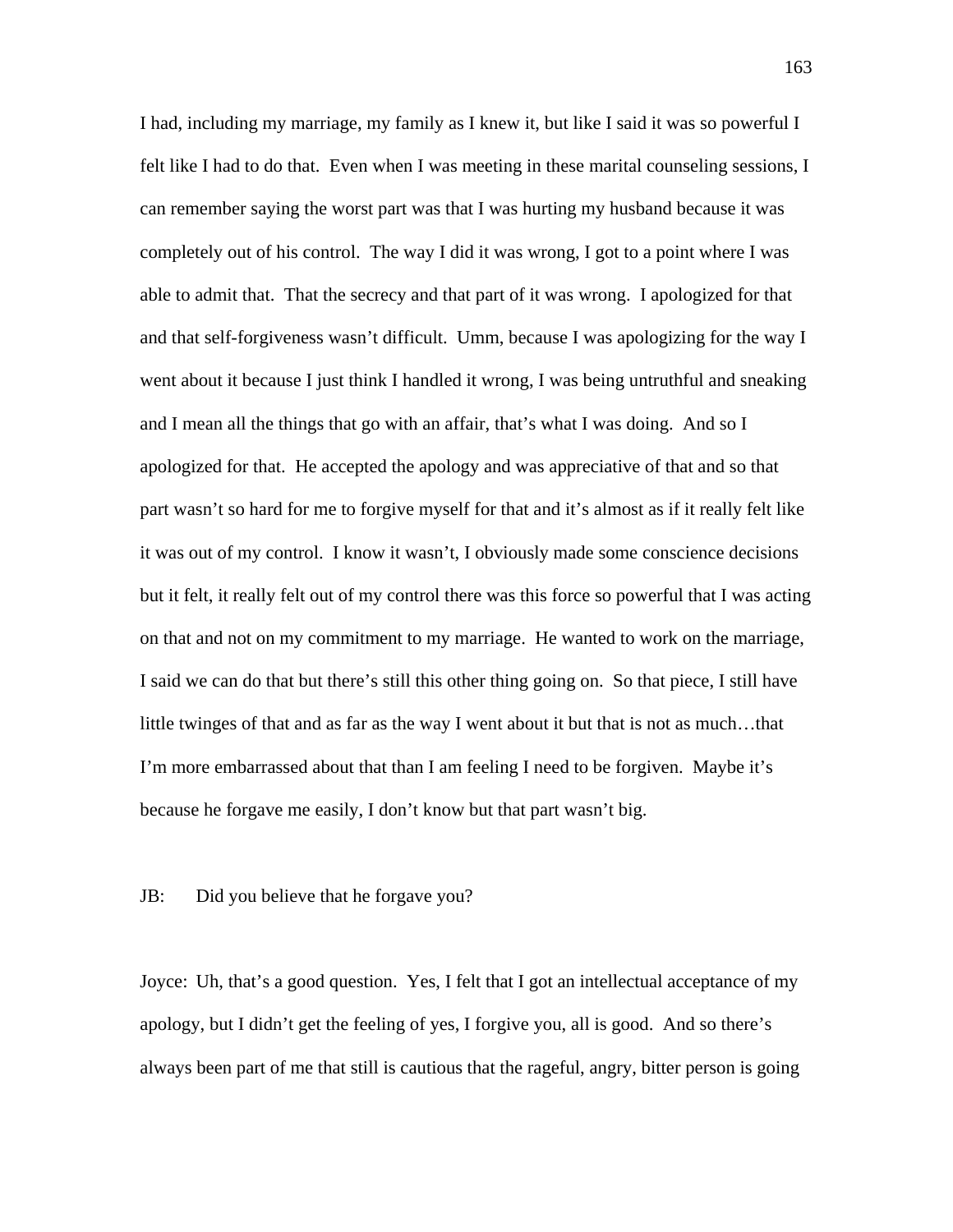to come back, cause I never felt like it was from the heart. It was an intellectual thank you for saying that, I appreciate it, apology accepted. Umm, so yes and no. I think also, I think part of the reason I was able to forgive myself for that part is because his behavior was so outrageous and so unacceptable, I mean…he was…I was fearful, he never hit me, he never touched me but I felt threatened many, many times. I was always ready to take my daughter and run because that's how angry he was and overpowering, umm, and he can take over a room and he did. So, there's something in me that almost feels like well, he was acting so badly that the fact that I acted so poorly, it kind of equaled each other out [Joyce said laughing]. It's kind of a bizarre rationale that, maybe that's what it is. The reason I think that is because to this day when he's kind to me that's when I still relapse into not forgiving myself. As long as he can be an asshole and just be an absolute jerk about things I can be…I'm okay. There's almost this way I can rationalize what I did. But when he's the kind person that I knew and the thoughtful person that I knew, umm, that's when I have little relapses. So, back to the chronology I guess, so what happened was we decided I needed to try in house separation, that didn't work, so I moved out and I got a place on my own. And so that was the biggest, that was the first part of feeling responsible for doing something destructive to my child, she was seven. My husband and I sat her down and told her that we were going to be separating, that was the worst day of my life, the worst, to see her little reaction, this little child's reaction. Umm, and the thing that was so difficult for me was that up until this point, he and I hadn't really had big problems, just normal ones and so she had never even witnessed any kind of discord in the house and now her parents were going to separate. I just thought that was the most bizarre message to be giving a child. You know everybody was saying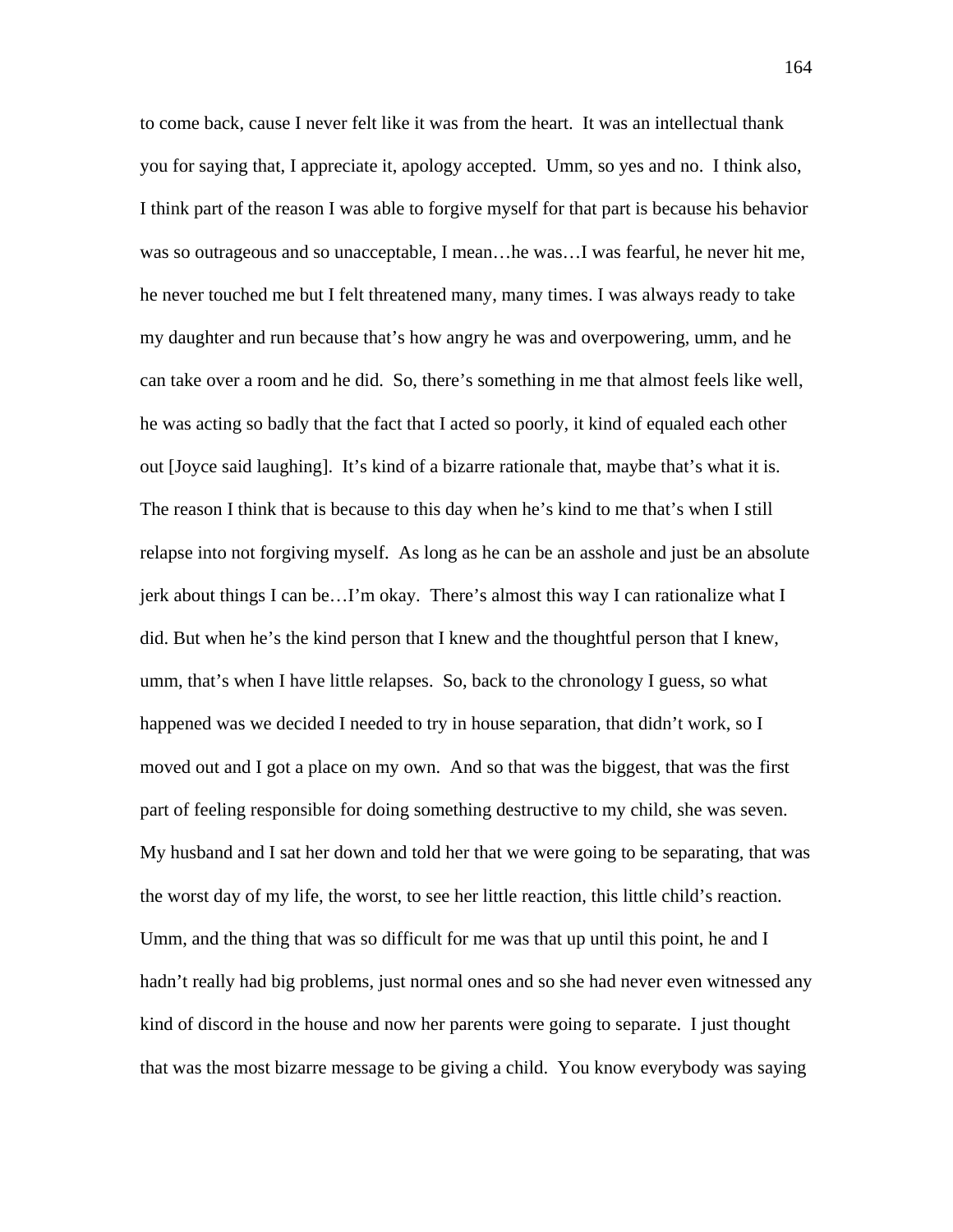– oh she'll be relieved and she feel more relaxed. There wasn't anything for her to have seen or heard, we always kept it away from her, so I felt guilty about that, umm, and then just horrendous guilt that I was doing this to my marriage. So, then that progressed to living on my own with my daughter, oh that was the other thing, because then we decided we were going to have 50/50 custody so, I still have trouble forgiving myself that my daughter doesn't have access to both parents 100 per cent of the time. Umm, so that was huge, that was hard for me personally but that's not about the self-forgiveness. For me the self-forgiveness is toward what I did to the other two. Okay, so I go through this process of figuring out what in the world I'm doing and reading books and talking to the counselor and talking to my new partner and meeting up with my husband every once in a while to touch base just trying to figure this all out and after about a year or so, I come to a pretty strong conclusion that I'm supposed to be with a woman in a relationship, not both, not either or for me. I think after having been with her I could not imagine being with him again or being with any man again. And that just to me, I was 43 and for that to be happening at age 43, just shook up my entire being, my world, everything. It was just shaken up. So once I came to that conclusion then…once it became clearer that I didn't feel like it was a choice that helped with the self-forgiveness part because it felt like if I could change it I would. To this day, if I could change it I would, umm, so when it felt like something that just this is the way it was supposed to be that became a bigger piece of the self-forgiveness. Does that make sense?

JB: Yes.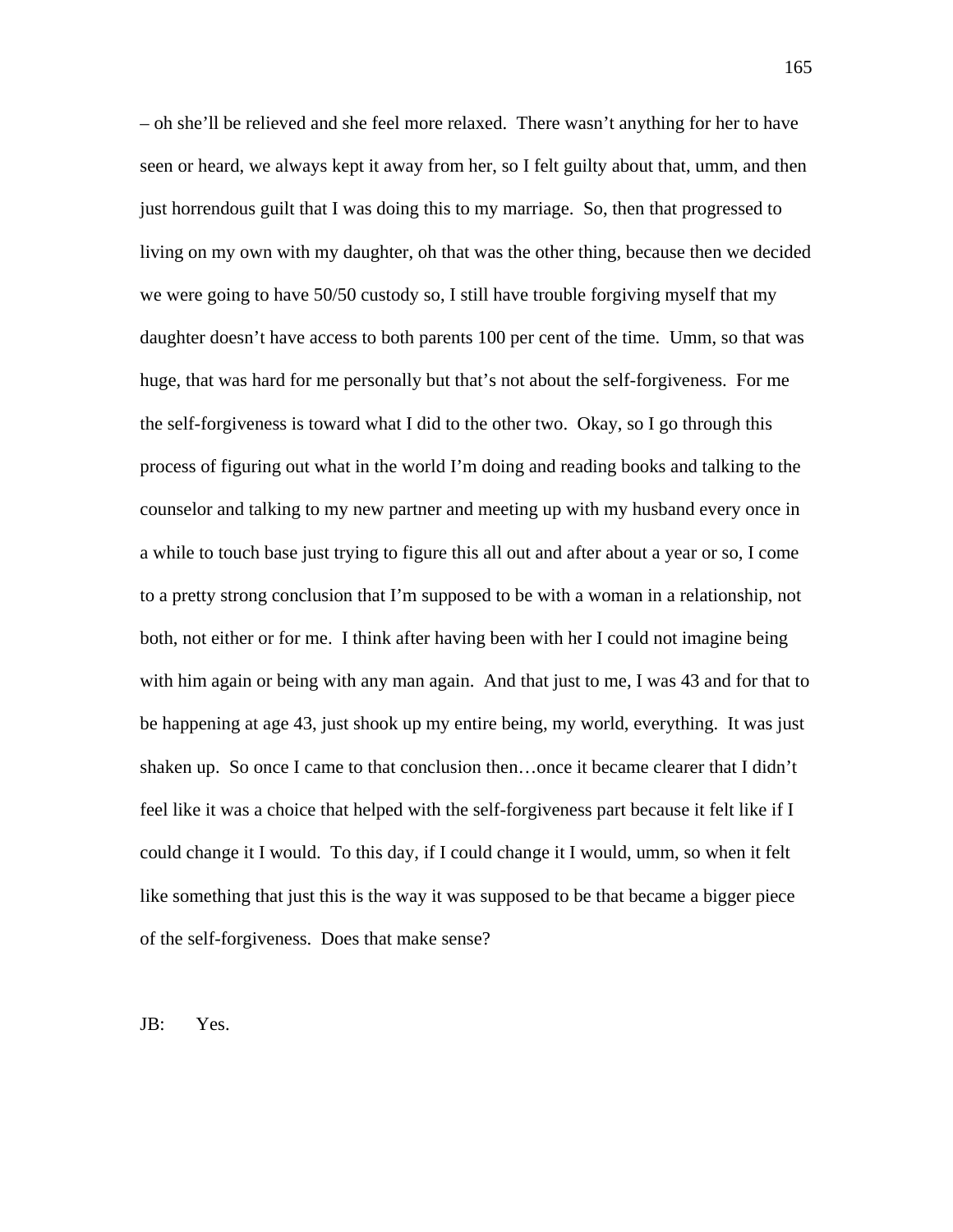JB: When did you first realize that you had to start the process of forgiving yourself?

Joyce: Hmm, [pause 10 seconds] I don't know if I can articulate this very well but I guess I was probably two years into the process and between the angst of figuring out who in the world I was that absolute pain like I never felt before of the loss of all that husband, family, time with my daughter, all of that lifestyle, huge piece, to between feeling that loss and that struggle about my own sexuality and who I was I was going to self destruct if I didn't let go of something. And I knew I had to experience the grief. There was nothing I could do about the struggle, it was what it was and for me to just put one foot in front of the other I had to let go of some of the…I just couldn't tolerate the physical or emotional…that level of physical and emotional pain it was causing me because to not forgive myself was just…I would…what it would do, it reminds me of if you ever smoked cigarettes and you don't smoke very often and you take a drink and smoked a cigarette upped your buzz a little bit, so it kind of increases the intensity. When I would be feeling badly, sobbing, sad, whatever it was, if I would go to self blame it upped the intensity to a whole new level. And part of it I think I did to feel badly that you deserve I felt like I deserved to feel that badly because of what I've done to my husband and his life and I think about what I did to his life and it just…kills me. Now I'm going to cry and I don't want to. Umm, so that was hard and for about a year, a year and a half my daughter had a really hard time and so and she was 7-8-9-…8-9-10 whatever. And whatever she would go through I couldn't objectively say, well that was

166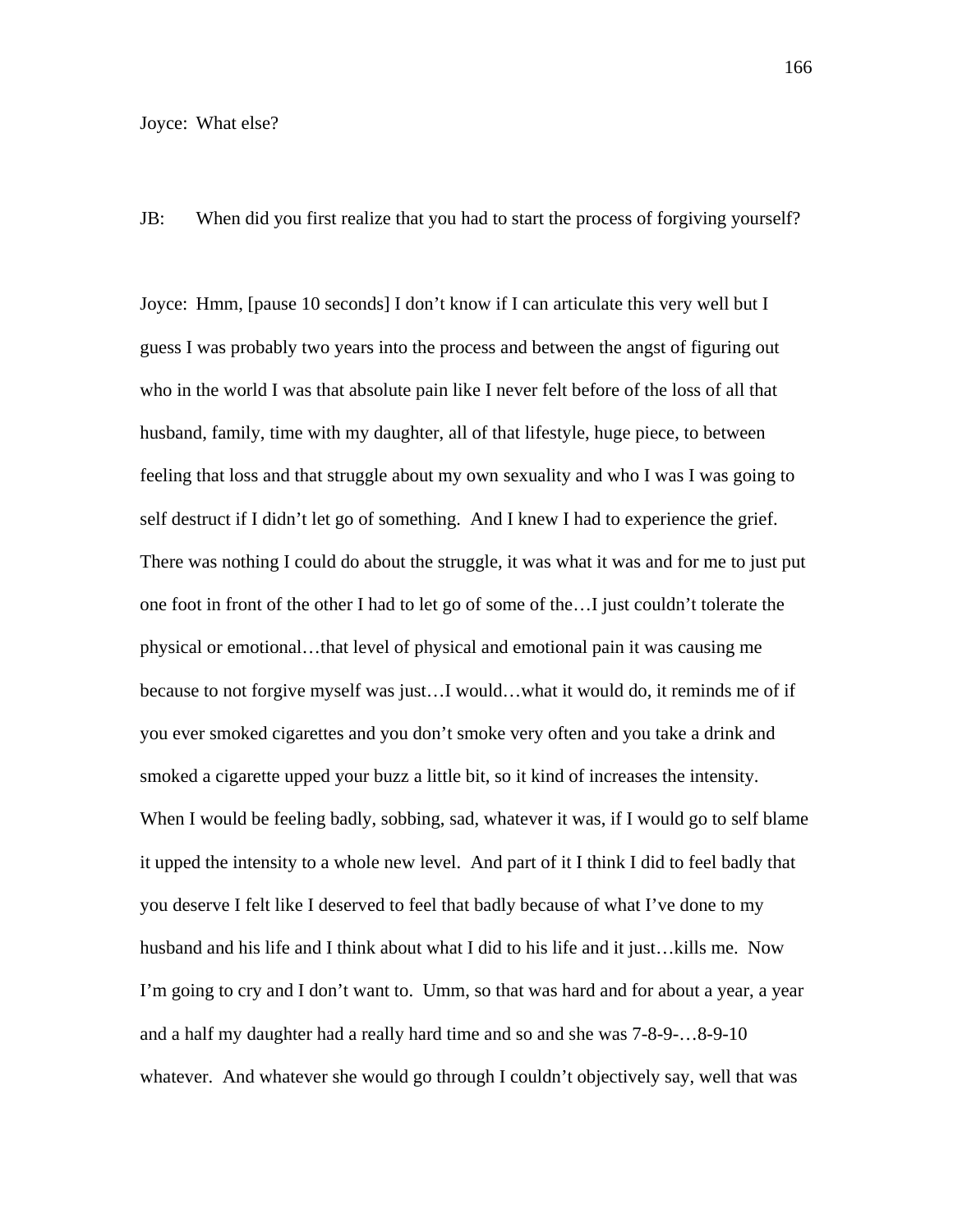developmentally appropriate, it was all about her gay mother or her divorced parents…you know I attributed it to something I caused, so that's when I started to have to discern what was she going to experience anyway, same with my husband – what would have been his behaviors anyway and what of this would be going on no matter what I had done. But really just for survival I had to let go of some that because it was so destructive, just so painful.

JB: To me what I hear you saying is that part of the process of self-forgiveness, in order for you to get to that threshold and begin that journey there had to be a significant amount of self-punishment.

Joyce: Yes!

JB: The first self-forgiveness that you said "I had to forgive myself for the way I did it"…

Joyce: Yeah, right, right…

JB: Because he forgave you so quickly that you really didn't give yourself a chance to be punished and so is part of that why you still relapse because you have not punished yourself enough?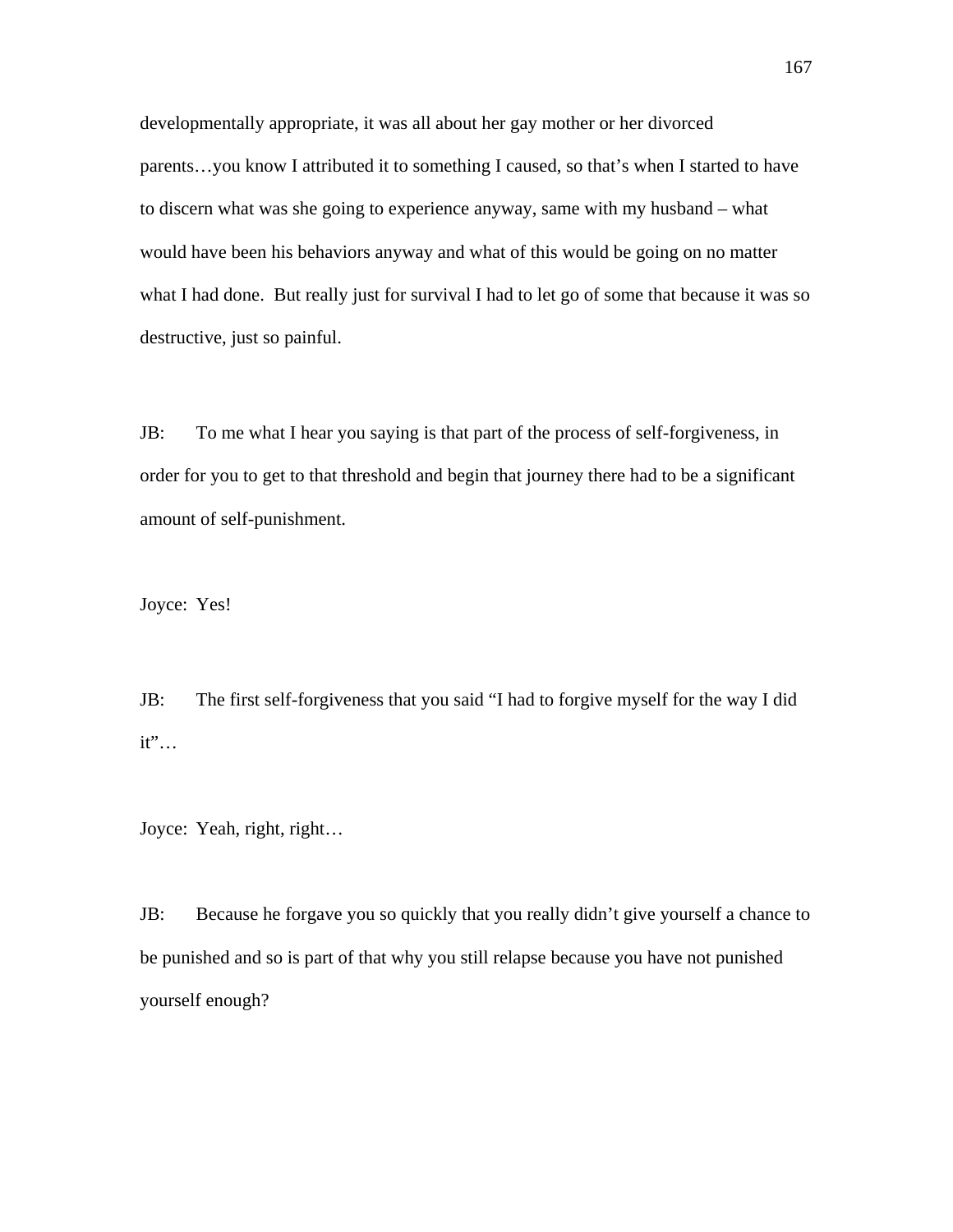Joyce: Yeah, that actually really clicks the way you said that because I didn't give myself any punishment for that one. Umm, and so…yeah it does…it there…I still do see glimmers of it and when I do I actually can picture where I was and where he was and the way he said it, umm, and so yeah, I never did give myself a good punishment for that one. So, yes I agree and when you were describing it and I hate this actually but it seems to serve as a pretty decent analogy when…umm…you know…people with addictive issues or alcohol issues reach what they call a bottom before their willing to do whatever their willing to do. It was my version of a bottom only it wasn't a bottom, it was a depth of pain that I couldn't carry anymore. It was too deeply painful…I couldn't function basically, so it was reaching that depth of pain that I said I have to look at this and see…I guess I sought help with what was real. Throughout this whole process and I don't know if this has anything to do with any of this, umm, well yeah it actually does. Because a big part of this was I wouldn't get…the first few friends I told reacted really negatively, critically, judgmentally. Well, what I've since found out is the coming out process is largely based on how well it goes, which makes sense. The first person you tell – oh that's fine you're still you, I still love you then you're more inclined to tell other people. Well, mine didn't go that way and so what I ended up doing was isolating myself and withdrawing from everybody. I didn't answer phone calls, e-mails, I didn't talk to people, I didn't talk to my family, I completely withdrew. And, umm, because it was the same with reaching that depth that I had to start to forgive myself. It was the same thing, I couldn't take on one more layer…like if one more person judged me…I don't know how to explain it, it was a physical reaction, I couldn't absorb any more criticism. I had enough of my own to do, but getting those reactions from friends reinforced that I should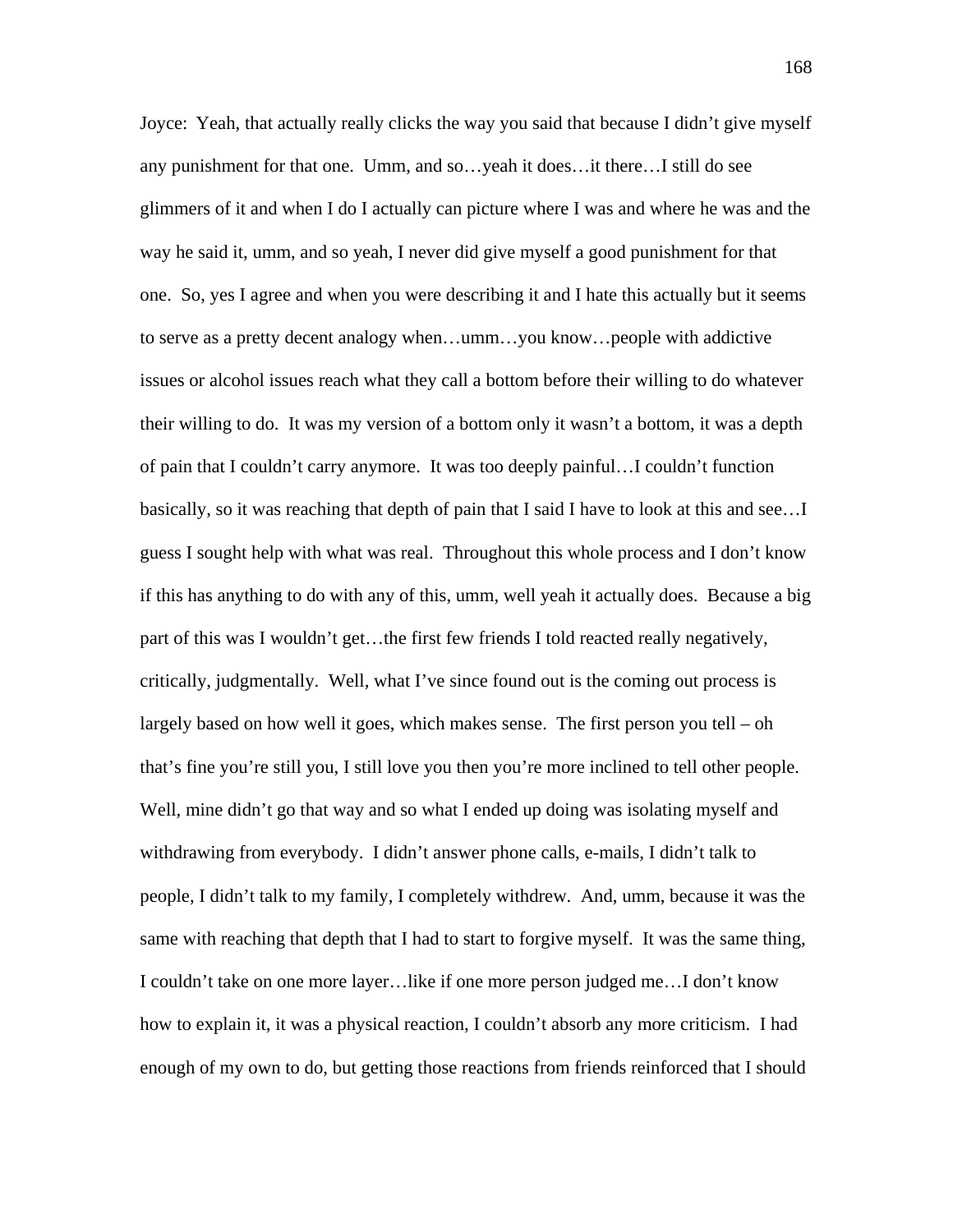feel responsible for what I'd done. I mean my very best friend put her finger in my face and said you and I both know what happens to children of broken homes and…the finger wagging. So, I got reinforcement that I was responsible for what I was doing to both my husband and my daughter.

### JB: Does that reinforcement also validate the self-punishment?

Joyce: Oh yeah! Definitely! And I think that's why I couldn't take anymore, had enough for myself, so I just really couldn't…and I've since, just in the last six months started to reconnect with people. And that's what I said I couldn't risk, me not accepting this because I had enough. I was punishing myself enough that to take on anymore…and what complicated it I guess in feeling responsible for what I'd done was so many of our friends, were both of our friends and I withdrew and so when people would call, I wouldn't answer, so they would call my husband. So what happened was he developed this network of support, poor husband, oh the victim, what has Joyce done, more reinforcement that I'm to blame, I'm to be punished, so that kind of complicated the matter and it just like everything that happened reinforced that I was responsible for bad things happening. Selfish, I felt umm, like part of…when you said you know how did you know it was time, umm, it's when I started to clear a little bit, my head started to clear a little bit and I had to start to discern what was umm, what was I using for fuel for self-punishment and what had nothing to do with it. For example, my role or my reputation in my family is that I'm selfish. So, umm, there's six kids, you know, that's a whole other session but the bottom line is, you know, you know how Joyce is, she'll get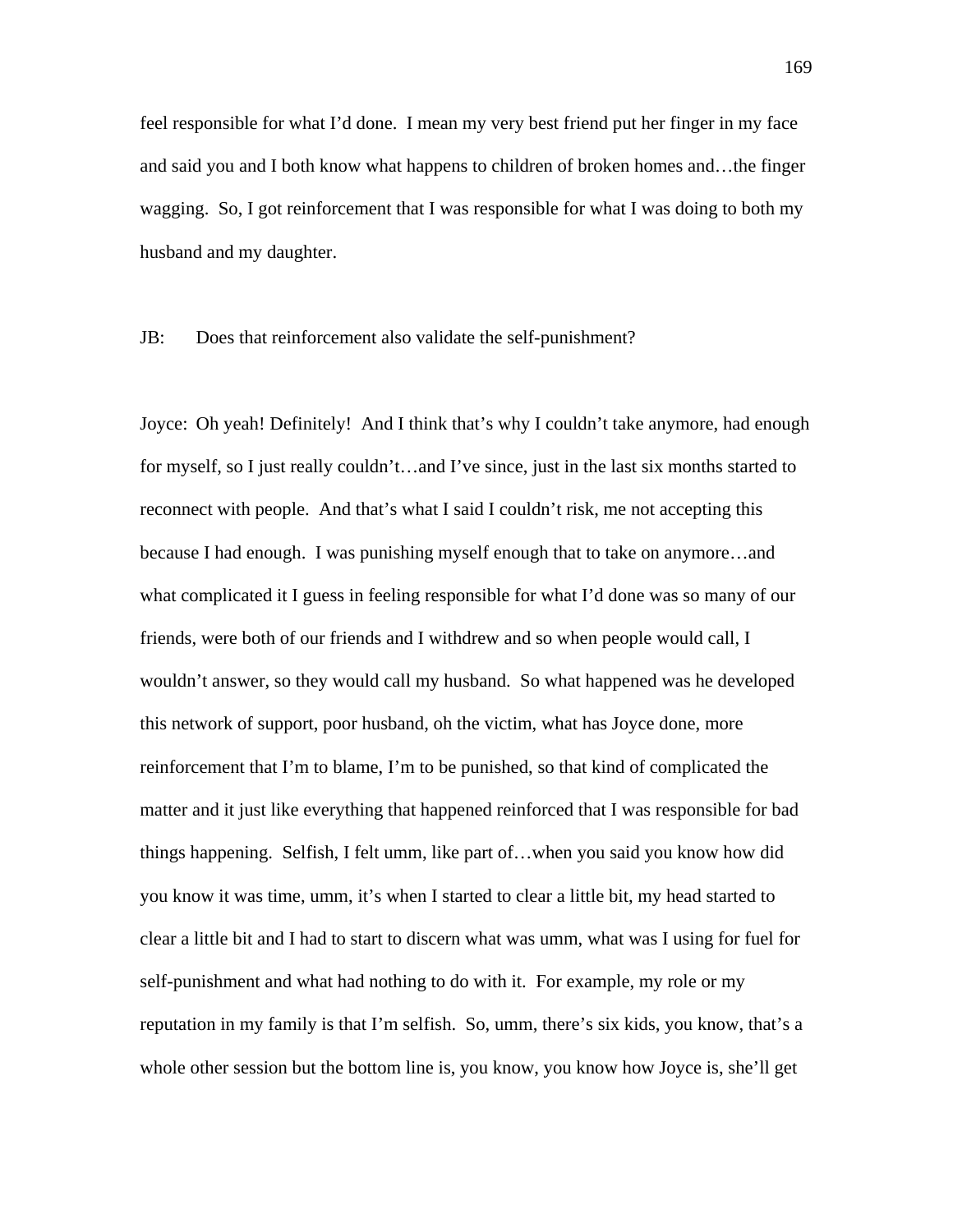what she wants, she will ask for whatever she wants and get it, blah, blah, blah. So in my mind, embedded in me is that I'm selfish, so what I was doing was very, very selfish. So, more self-punishment, but what I started to say was I started to discern…know that selfish stuff – that's old stuff, that's not now, this isn't about being selfish, this is different. So part of the self-forgiveness was really tied into that figuring out what was going on now and what had to do with past messages, pain all that kind of stuff.

JB: So you had to do some sorting out?

Joyce: Lots of sorting.

### JB: Did you have any help?

Joyce: Oh yeah! I went to a therapist, weekly for this whole process. The first umm, phone call…I had seen her when I moved back here about seven years ago. I just touched base…actually this is kind of red alert, when I was in school, I started to…what happened was that this is when I look back I can see more problems in the marriage than I thought there were, the reason I initially sought help from her was I was so stressed out with school and one night I started to tell my husband what a difficult day I had and his exact words were – I don't want to hear it. And thought hmm, that's just not a real supportive statement. So I was talking to this professor, the one that ends up being the one I had a crush on and I said I'd like to talk to somebody. She gave me a couple of people's names, saw this woman for a few times just about getting support. It was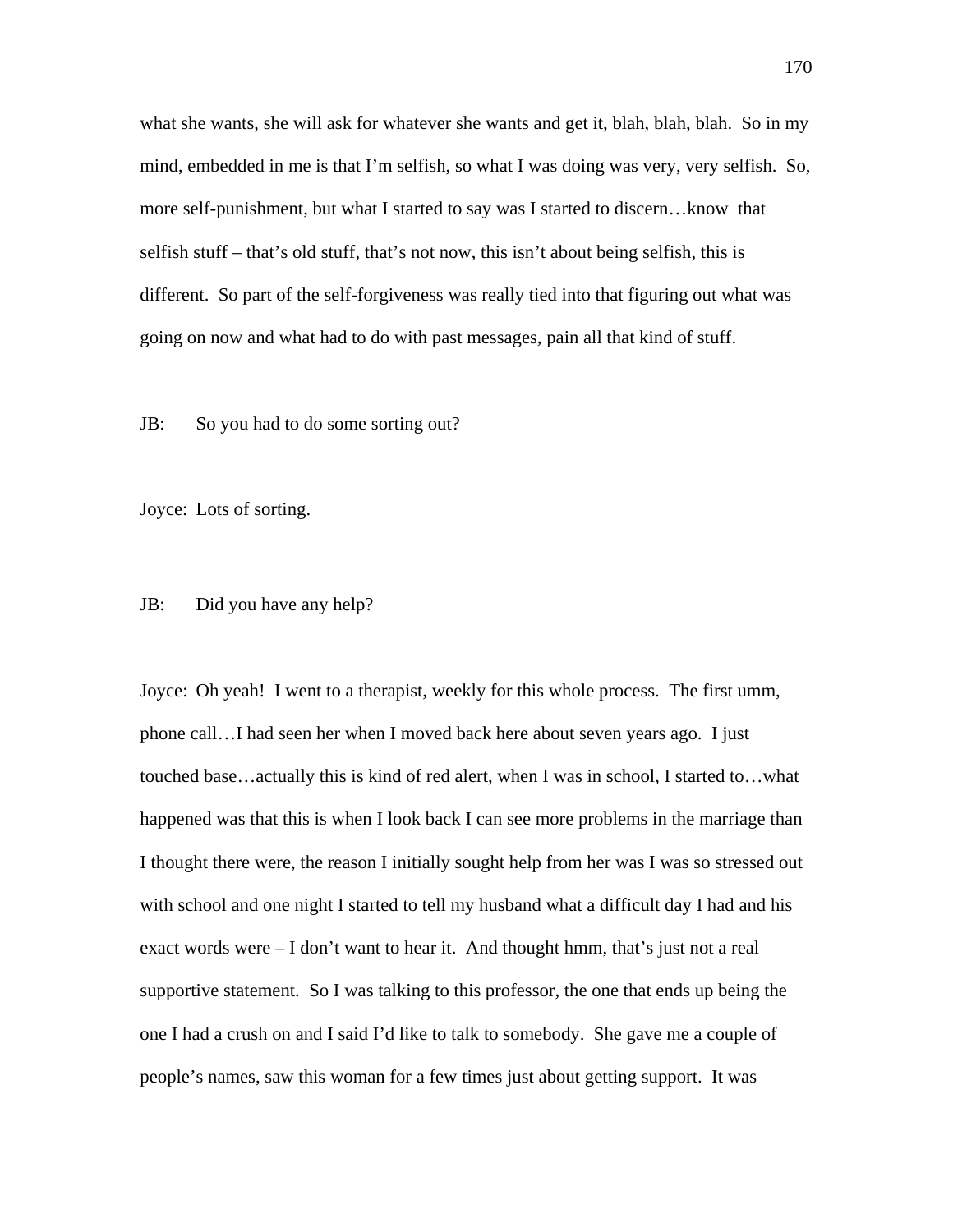months later and I called her and said, you know what – I've been thrown a curve ball here, I don't know where this came from, I don't know what's going on. So, she was the one that was most responsible or the most instrumental in helping me to figure out what was today and what was, you know, from before. Does that make sense?

JB: Uh huh. You chose self-forgiveness to use your metaphor, to pull you out of the depths but you chose that over anything else.

Joyce: Oh no, I used alcohol for a while. Yeah, I drank, I mean not to the point of drunk and not even a lot in amount but I was consciously choosing alcohol as soon as I walked in the door I drank alcohol. It numbed me like that [Joyce snapped her fingers]. So, I did that for months and I mean I was open with my therapist about it and I am using alcohol to get through this and she said sometimes that's what you got to do, you know, so I didn't feel like there was any kind of concern that I was… I mean I was obviously a little bit concerned and that probably was also part of me choosing something else. I knew I couldn't use alcohol forever and ever, so you know, that was another piece of it. You can't use that, umm, but without that then I'd have this tremendous pain. And so I didn't want to use alcohol, so I decided I had to let go or sort out, the way you said sort out, that was a good phrase to use, sort out what of this was mine and what of it could I let go of.

#### JB: How did you get to self-forgiveness?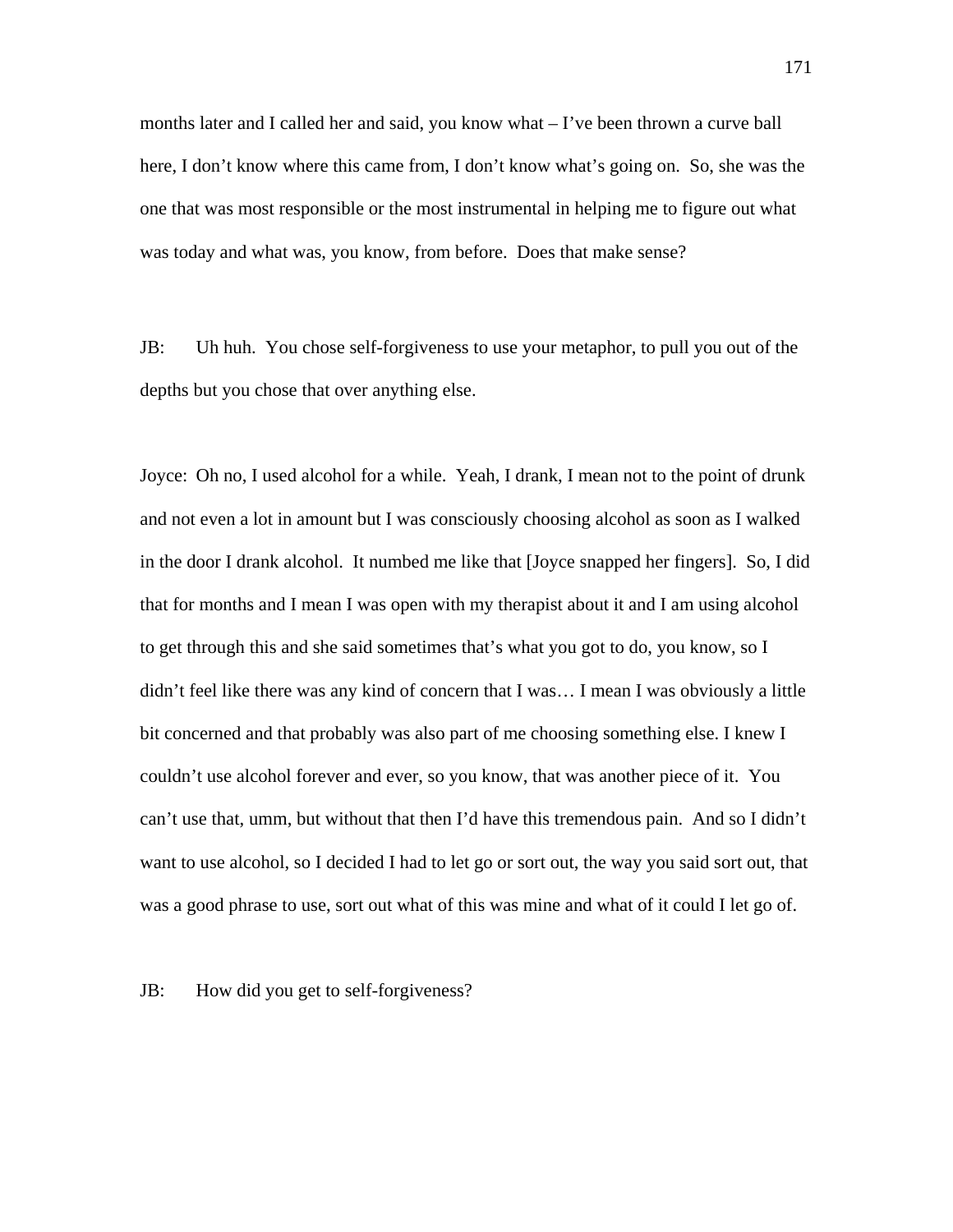Joyce: Hmm, [pause 5 seconds] umm, [pause 6 seconds] a huge piece is what I've come to believe and it's obviously just a personal philosophy and that is that same sex preferences, the preference is not a choice. So that's been the biggest piece, is coming to that, but that took a couple of years because I didn't know. A big turn toward that…well here's one thing that was an obstacle to it. I didn't have anybody like me. I just wanted to talk to somebody like me. My friends didn't understand, gay people didn't understand, they'd known they were gay for a long time. My husband was my best friend and I didn't have him to talk to. I didn't…I had my therapist she was great but she hadn't been through this. So, in third year I guess, I 'google'd married lesbian' and found that there is actually a therapist in Philadelphia whose clientele is largely women who go through mid life discovery that they would prefer to be with women. And I kind of checked out her credentials, did a little bit of homework and ended up going to a weekend workshop with other women like me. Now all along the way mind you I'm ready to bolt because if there is no one in there with lipstick or nail polish or hair that is, you know, not longer than an inch long, I'm gone. Because I wanted to see somebody that looked like me that was going through this. Not the kind that I was going to go, oh yeah, [Joyce taps her forehead with the palm of her right hand] you know, how it'd take you 40 years to figure this out [Joyce laughs]. So, anyway, I'd stayed for that and there were enough in there. There were about 25 women umm, there were enough in there like me that I decided to stay. And that was thee most powerful turning point for me because if you could look at it on a continuum I was at the other end of the continuum in terms of my process. Most of them were either still married umm, almost everybody was still married, had never even…didn't even have a woman in mind, they just had these feelings or they were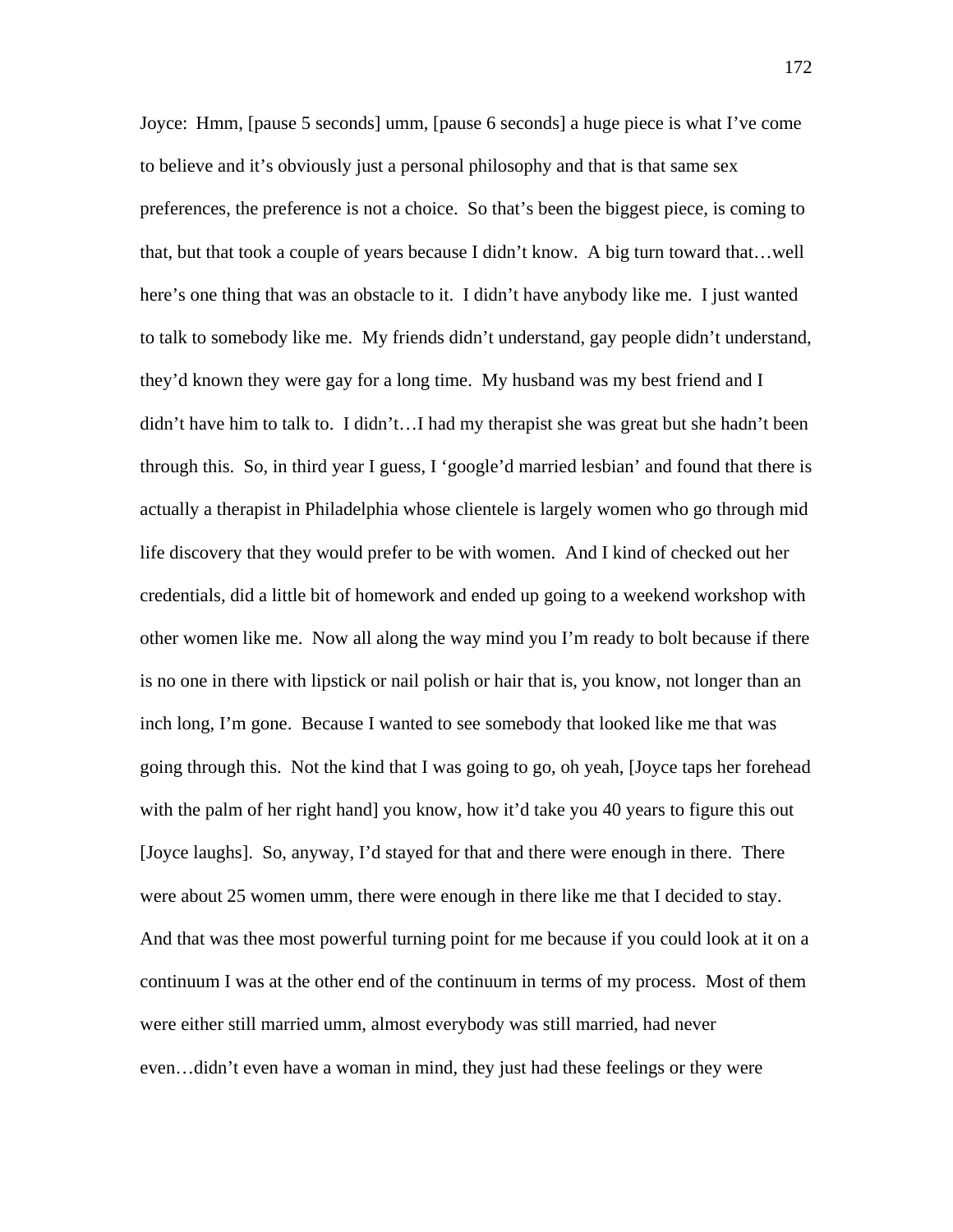having an affair with a woman and their husband didn't know or they were having an affair and their husband did know. And looking at them and watching them torture themselves with blame and guilt, it made it so clear to me how not at fault I was. And this observation that didn't come clear to me until the end was – I had been in a room full of 25, I'll just call them gay for lack of a better word, gay women, not one negative remark about a man. Now I don't know how much time you spent with women but if I would have been in a room full of 25 straight women [Joyce laughing] it would have been all about male bashing. It was just really enlightening to me that these women loved their husbands so much that there's this other force so powerful pulling them and that was a huge turning point for me was seeing where I'd been and being able to look at them and I knew I could say to them – this isn't your fault, be gentle with yourself, you know, this isn't something you chose. And so when I was able…when I saw what I was able to do for them then I realized I could do that for myself. So that was a huge piece, finding like people going through the same thing.

# JB: So in essence, is the journey of self-forgiveness relational?

Joyce: Oh, absolutely! Yeah, it's relational with the people that you feel like your hurting, it's relational in your support group or lack thereof, professional help even relationships at work. I have radar out now, commonly know as 'gaydar' but you hear what people say and you listen very attentively and when you hear something that isn't supporting your life now, it's a chance to relapse or to get away from self-forgiveness. So it's relational in a point that you are…I am choosing who to have relationships with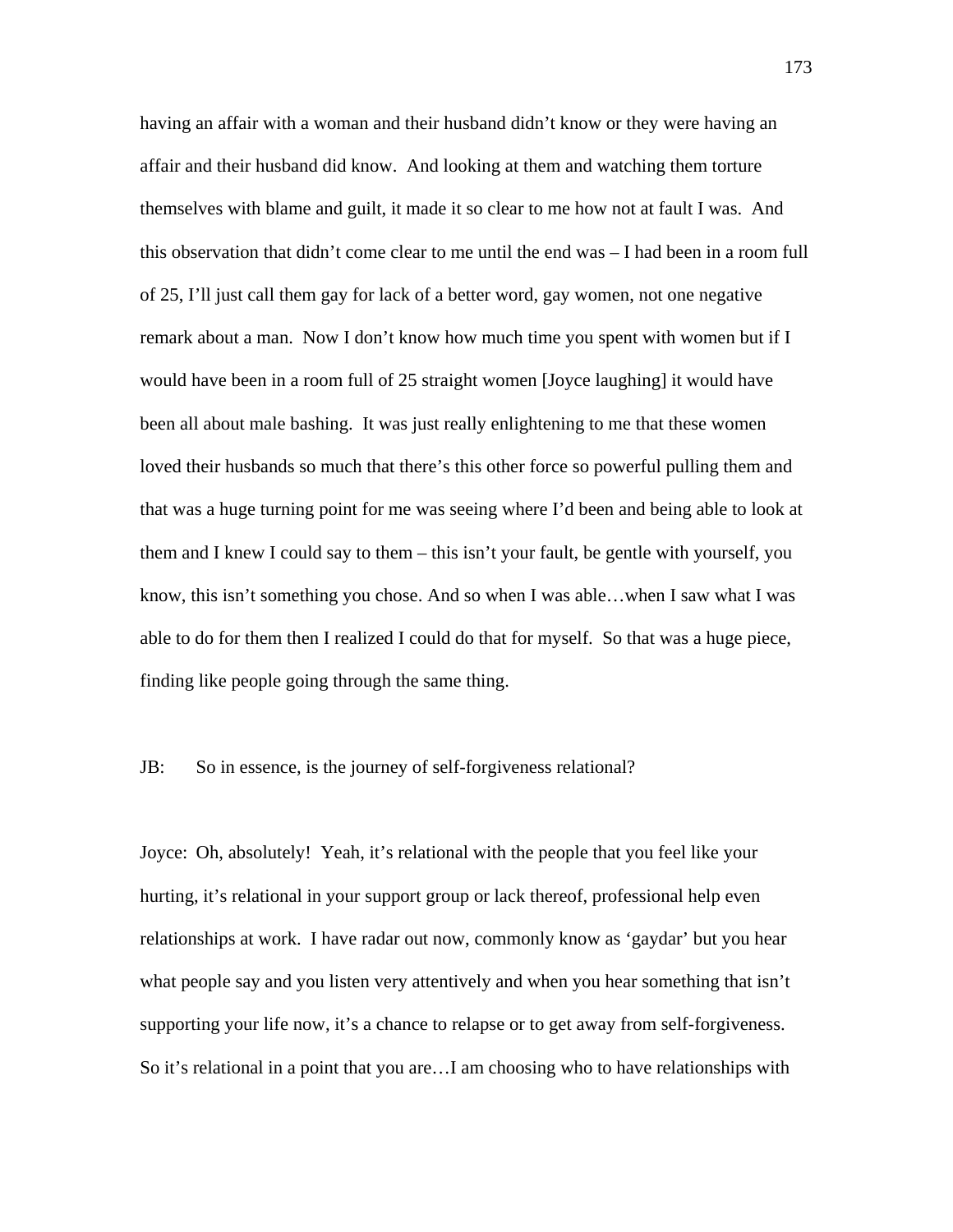based on who can support my self-forgiveness and not take me back to question myself or be critical of myself. So, it's relational in every way.

JB: Even though we call it self-forgiveness, there is an other involved to help us get there.

Joyce: Oh, the other is huge, for me, it was huge. And that was the irony of it because this selfish reputation I have with my family, really is more about I really never gave a shit what people thought about me. This is who I am, you know it right up front, if I like you I like you, if I don't I don't, you're never going to wonder cause I'm just going to be me. So, for all of a sudden that was the biggest shift in my being I couldn't be who I am around just anybody, so there's this constant editing going on of, you know, these other people. So it was way more about other people than any other situation I have ever gone through. Now that I think about it maybe…I'm trying to think of other times when have had to self-forgive and it's not really ever been that difficult for me – this was.

JB: A couple of questions around feelings. Now you said that there was this pain within the depths. Where would you locate physically? Could you pinpoint the day where what I would call the emotional wound was created?

Joyce: It was the day that I told my daughter that we were splitting. I felt it in my gut because I can still picture when I was sobbing, doubling over, because it was all in my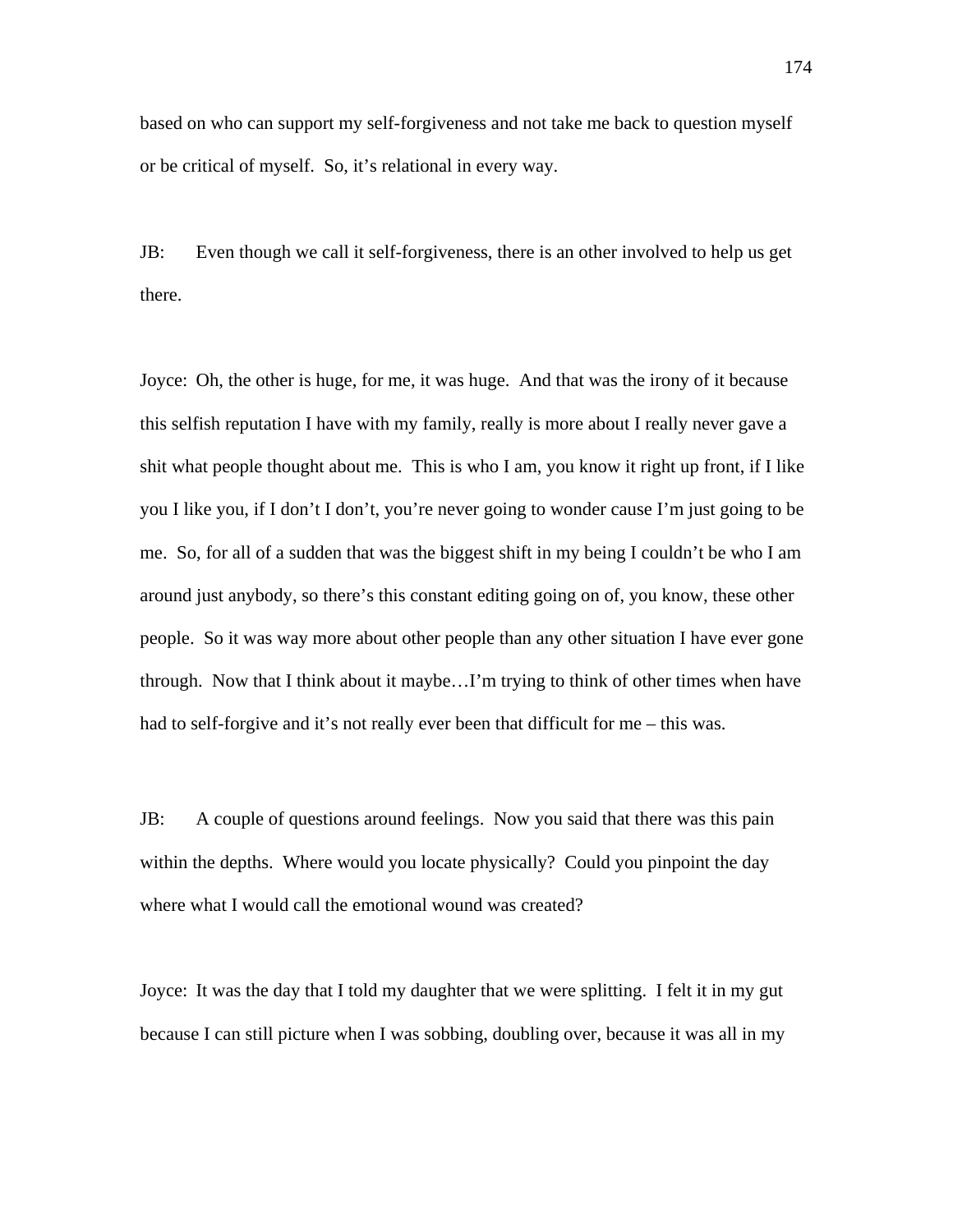gut, the pain that…it's not describable, it's not like a knife, it's like a wringing of my gut which just being twisted in there, that's physically where it was for me.

JB: Do you feel different now that you have experienced this process of selfforgiveness and where does it manifest itself physically?

Joyce: Yeah, a feel umm, lighter…I don't know how to describe that better, there just isn't this umm…I would say heavy weight but mine wasn't like I was carrying a weight, mine was this, this it's inside me so that's dissipated umm…

JB: A release?

Joyce: Yeah, release, that works. So, I guess physically it's kind of a whole package because along with self-forgiveness was self-care. So, you know, I now take better care of myself, so I feel better just based on what comes with taking better care of yourself. Exercise has always been my umm, mental health and I didn't for about two years that was miserable for my body. Umm, so now just that I'm back in getting into a routine and taking care of myself I just feel better physically.

JB: If I have never experienced self-forgiveness before how would you explain it to me?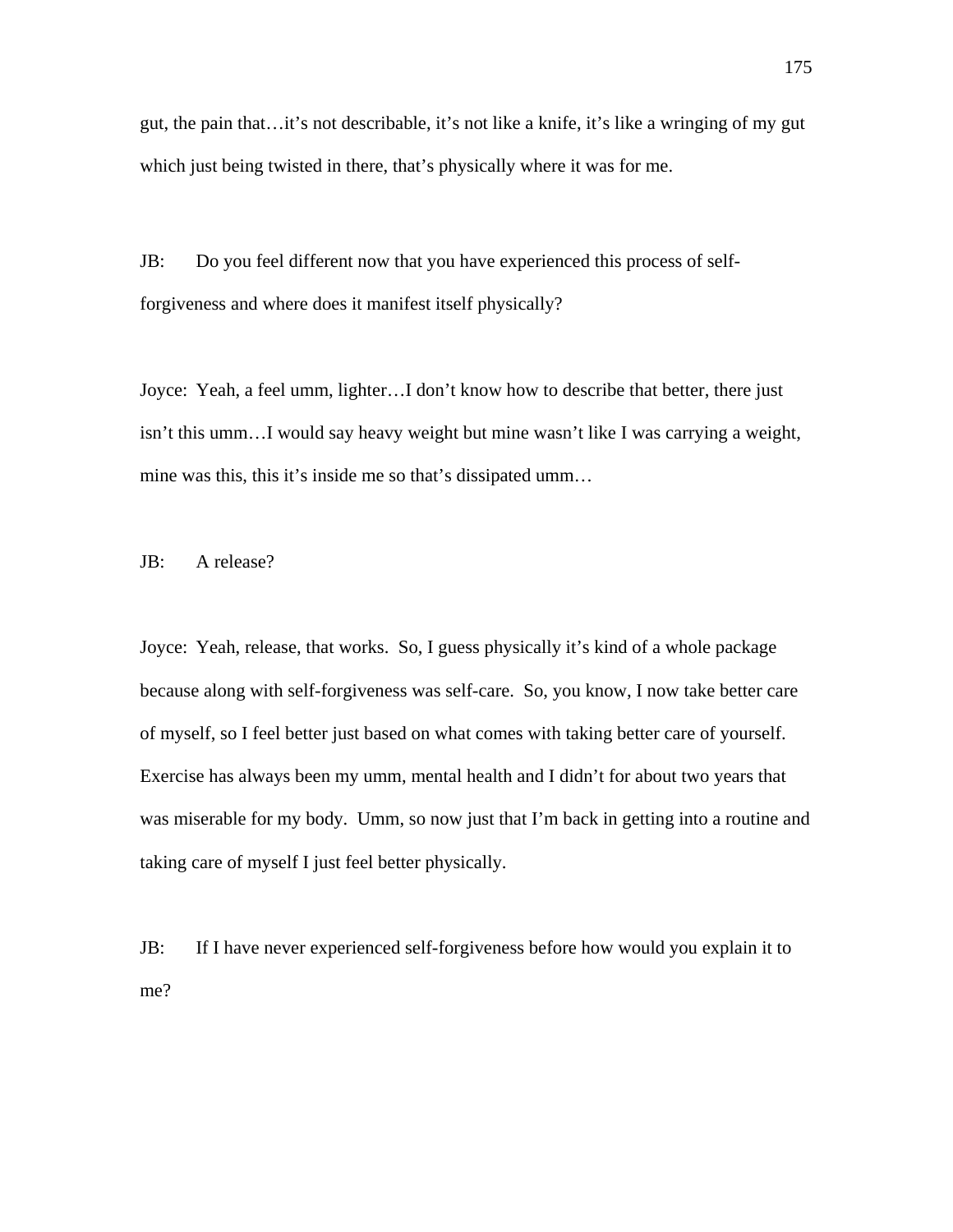Joyce: When you asked that, I had this vision, now you're going to think I'm crazy, I had this vision of a planet with a ring around it and it's right there, self-forgiveness is right there and it's yours for the taking but it's far enough away that you have to reach out and bring it in.

JB: But it sounds like it can slip back out of your grasp?

Joyce: Oh, yeah! You have, yeah, that's kind of its permanent home and you know, you can invite it in but it takes effort going out to be able to bring it back in. It just isn't out there for the taking without any kind of effort from me. I don't know, it's just for me, for me to get it to work and still does. Maybe it won't always but umm…

JB: How do you live it now? How do you experience it in the way you live your life?

Joyce: It's really not all that different than umm, before because now although I'm not in the depths of despair and angst I'm financially not where I'd like to be, I don't like where I live, I'm not sure about my job, is this what I want to be doing? So there are all these other things now to kind of like these are the realities that I'm facing and it's very similar, I can't go there, I can't do any of that self-punishment again. It's too many things. I have too many other things that I'm struggling, that's an exaggeration, but pondering, trying to figure out and even just being in a relationship with this woman that's its own…you know, that's all new to me, so trying to figure that out, so I can't go there again, can't do that.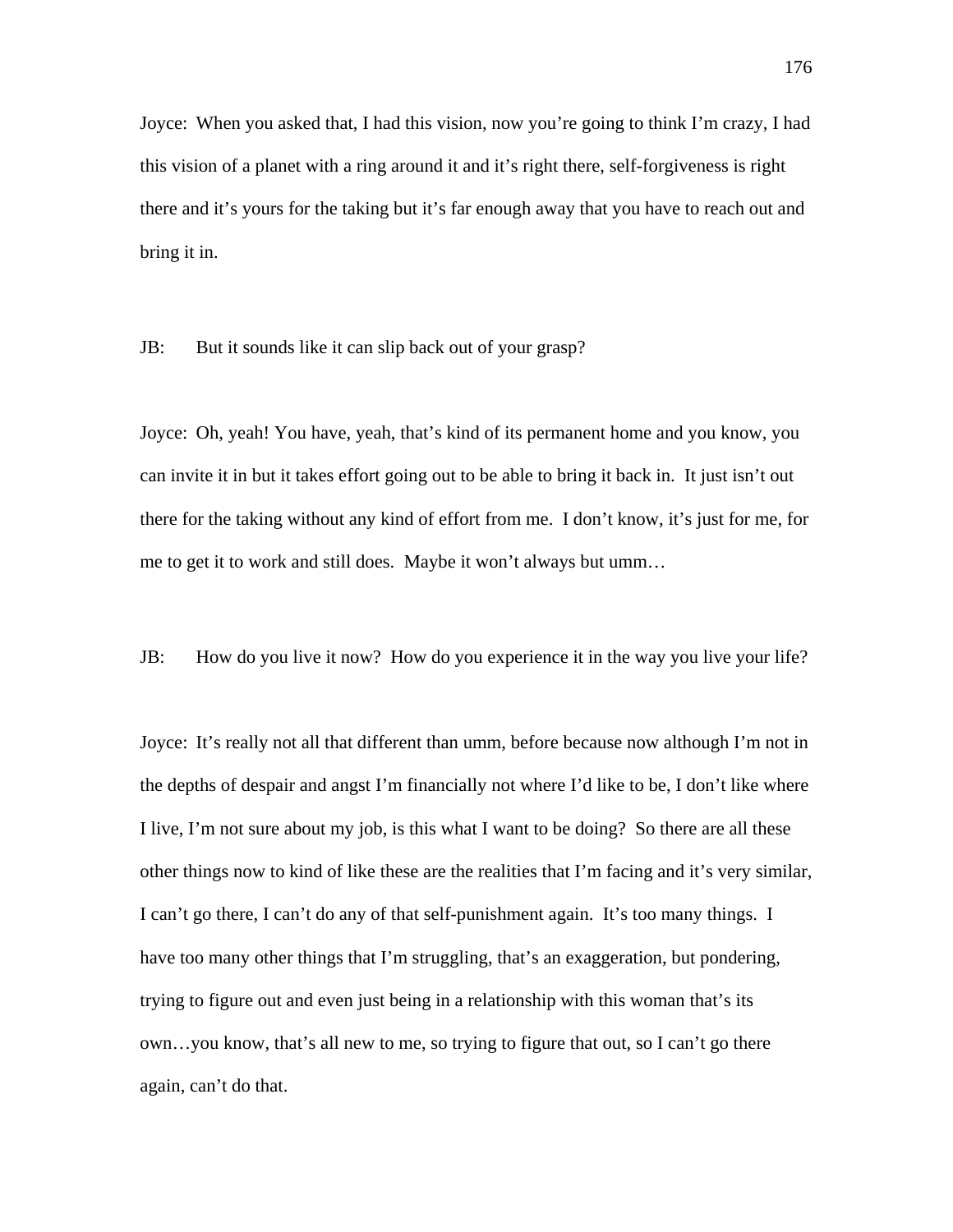JB: Would you say that part of the reason you can't go there is because it has healed?

Joyce: Yeah, definitely, partially, there still a little bit there umm, for example, last week at school my daughter's now 12, one of her friends came up to her and said so and so told me your Mom's a lesbian is that true? So what my reaction is to do is to take that on. And so I did go there for a little while and oh this is my fault and oh she's going to be ostracized and oh she's going to be criticized. However, ironically enough my husband is the one to have said this isn't about you, this wasn't a choice for you, this is about preteen girls and she could be the fat girl or she could be the girl whose Dad doesn't have a job or you know, it's more about all that stuff that goes on with girls than about your situation. And I could physically feel that lift but again there was somebody else. It was another person validating that. So it is really very other oriented, really is and I'm sure that has to do with the whole societal piece.

JB: As you described your process of self-forgiveness, it does not appear to have an end point…

Joyce: No, no, I don't picture, I mean I can see myself at her wedding saying God, why does she have two mothers here? Why can't she just have a mother and her Dad and have this be simple? So, it will always be…it's going to be a continual process for me.

JB: One last question, how does it feel now to have told your story?